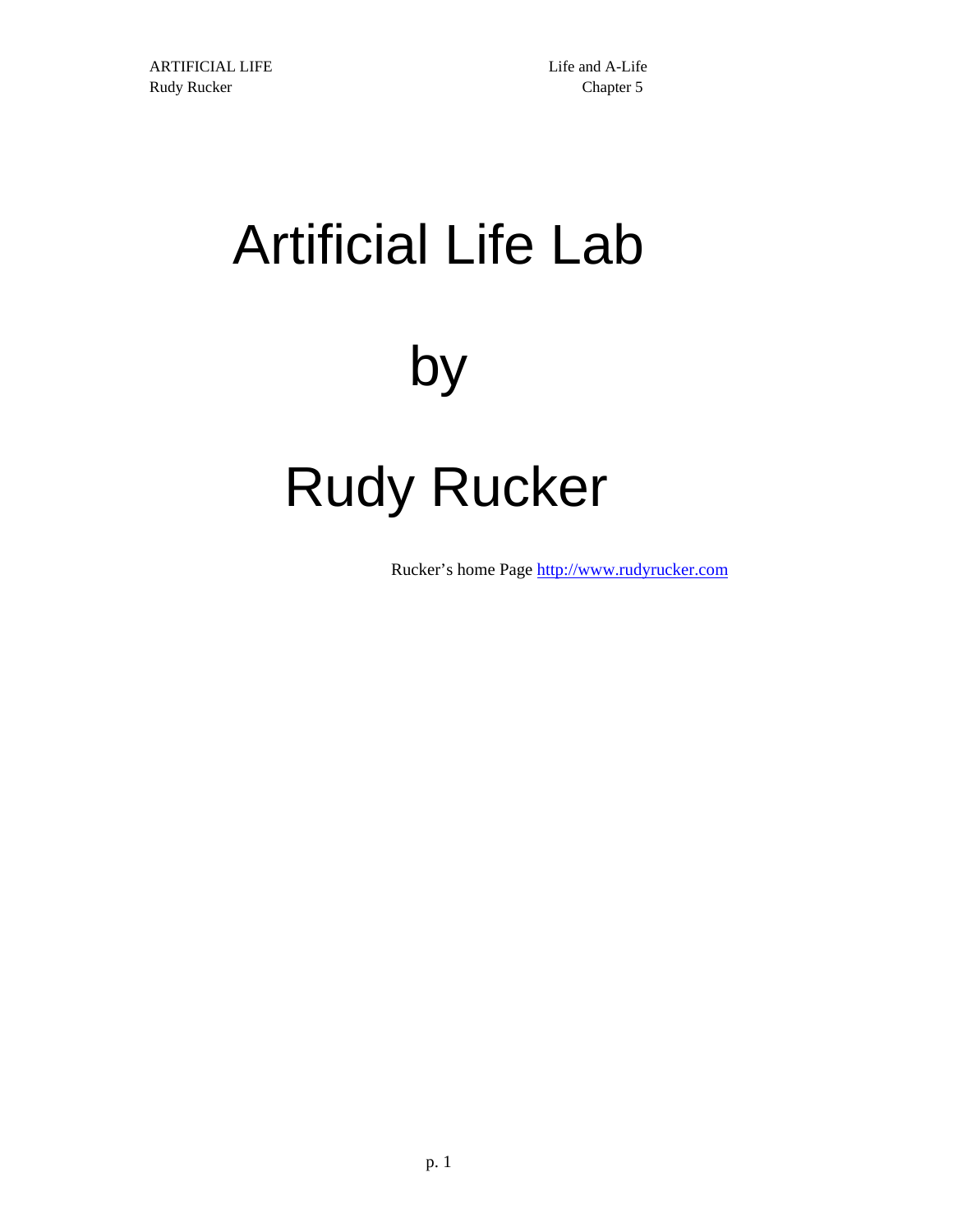Originally developed by Rucker at Autodesk, Inc., in 1992. First published by the Waite Group, Corte Madera, CA, 1993.

The book is Copyright (C) Rudy Rucker 1993, 2010.

The book and software are distrubuted under a Creative Commons cc by-nc-sa license. That is, users can share and build upon the work, and they must acknowledge Rucker's part in the work, get permission from Rucker for commercial use, and redistribute the work under the same terms.



Last updated on May 18, 2010.

The hand-drawn illustrations by David Povilaitis still should to be added.

The software to accompany this book is available for free download online at <http://www.rudyrucker.com/boppers>

The software was rebuilt to work with 32-bit platforms such as Windows 7 in May, 2010.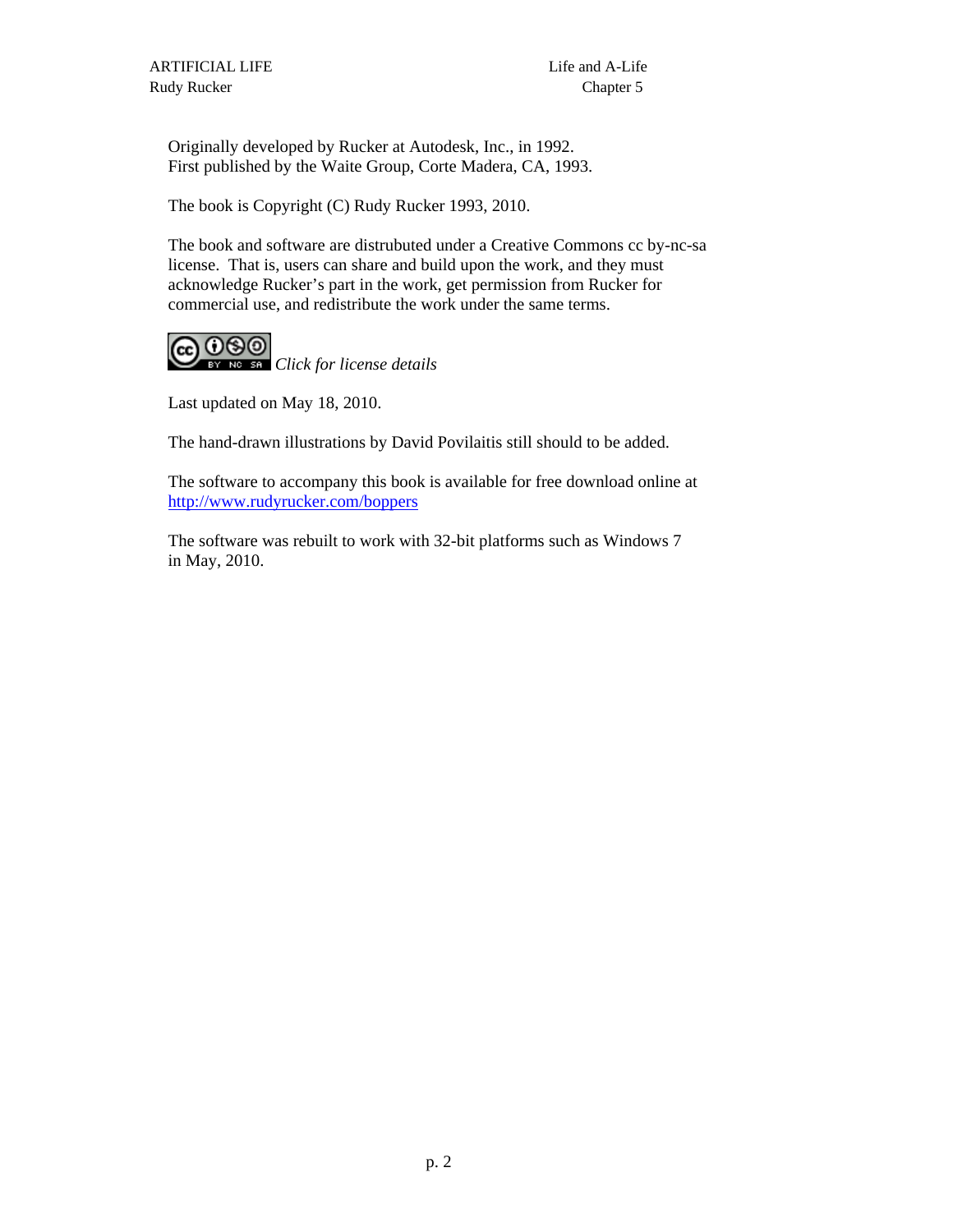## **CONTENTS**

| Turmites. | .39 |
|-----------|-----|
|           |     |
|           |     |
|           |     |
|           |     |
|           |     |
|           |     |
|           |     |
|           |     |
|           |     |
|           |     |
|           |     |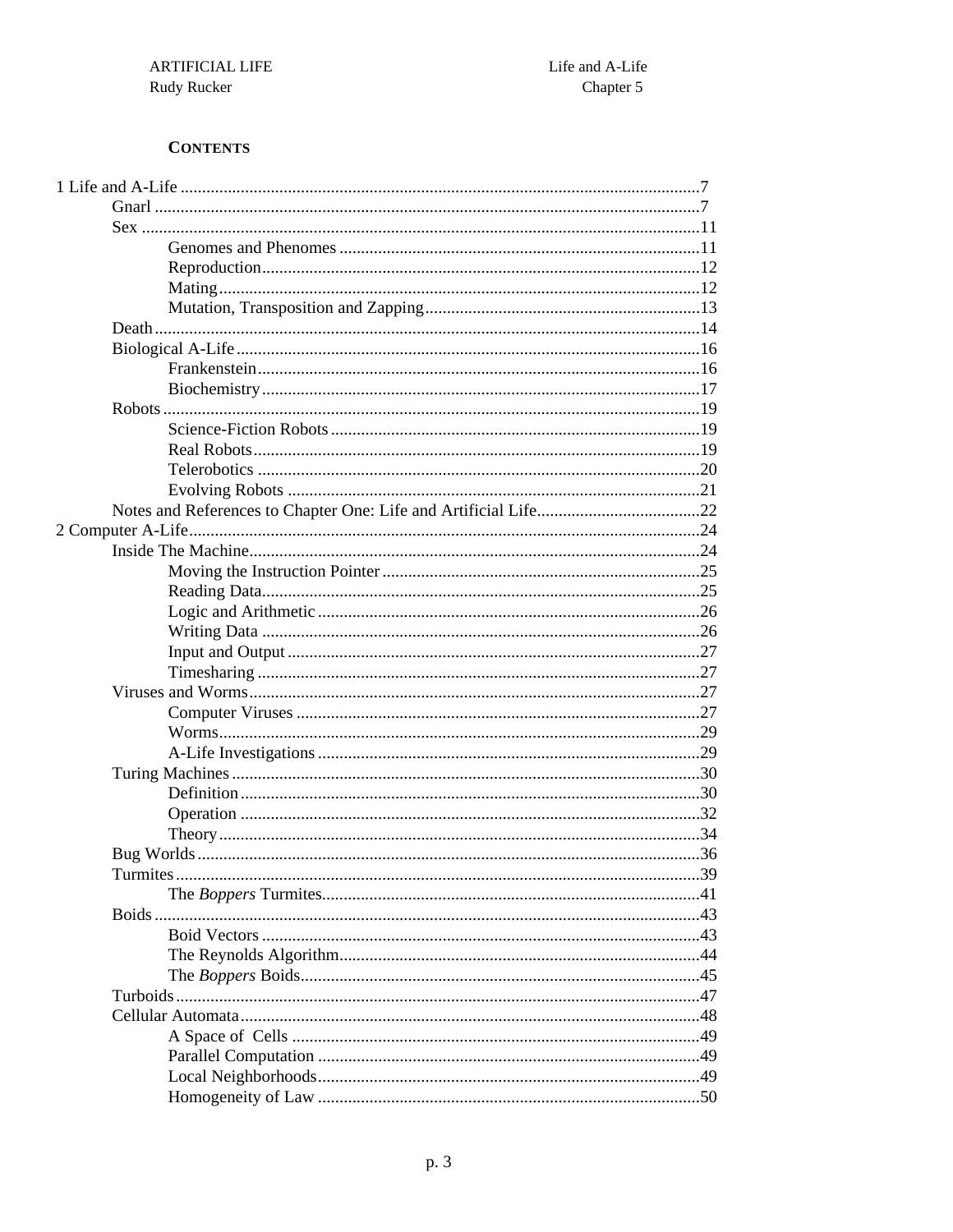| Notes and References to Chapter Five: The Boppers and Their World119 |  |
|----------------------------------------------------------------------|--|
|                                                                      |  |
|                                                                      |  |
|                                                                      |  |
|                                                                      |  |
|                                                                      |  |
|                                                                      |  |
|                                                                      |  |
|                                                                      |  |
|                                                                      |  |
|                                                                      |  |
|                                                                      |  |
|                                                                      |  |
|                                                                      |  |
|                                                                      |  |
|                                                                      |  |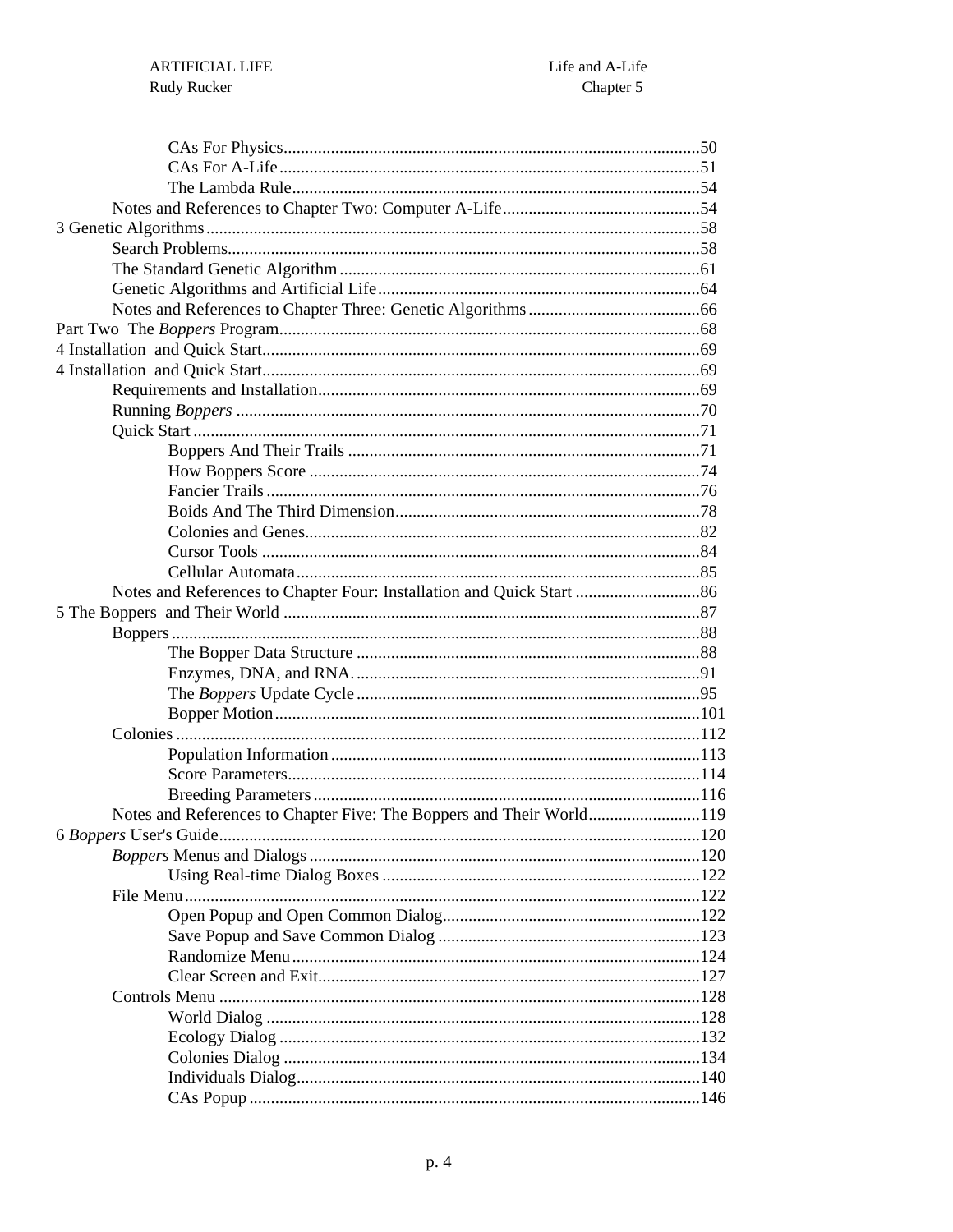| Notes and References to Chapter Six: The Boppers User's Guide163 |  |
|------------------------------------------------------------------|--|
|                                                                  |  |
|                                                                  |  |
|                                                                  |  |
|                                                                  |  |
|                                                                  |  |
|                                                                  |  |
|                                                                  |  |
|                                                                  |  |
|                                                                  |  |
|                                                                  |  |
|                                                                  |  |
|                                                                  |  |
|                                                                  |  |
|                                                                  |  |
|                                                                  |  |
|                                                                  |  |
|                                                                  |  |
|                                                                  |  |
|                                                                  |  |
|                                                                  |  |
|                                                                  |  |
| <b>GNAT</b>                                                      |  |
|                                                                  |  |
|                                                                  |  |
|                                                                  |  |
|                                                                  |  |
|                                                                  |  |
|                                                                  |  |
|                                                                  |  |
|                                                                  |  |
|                                                                  |  |
|                                                                  |  |
|                                                                  |  |
|                                                                  |  |
|                                                                  |  |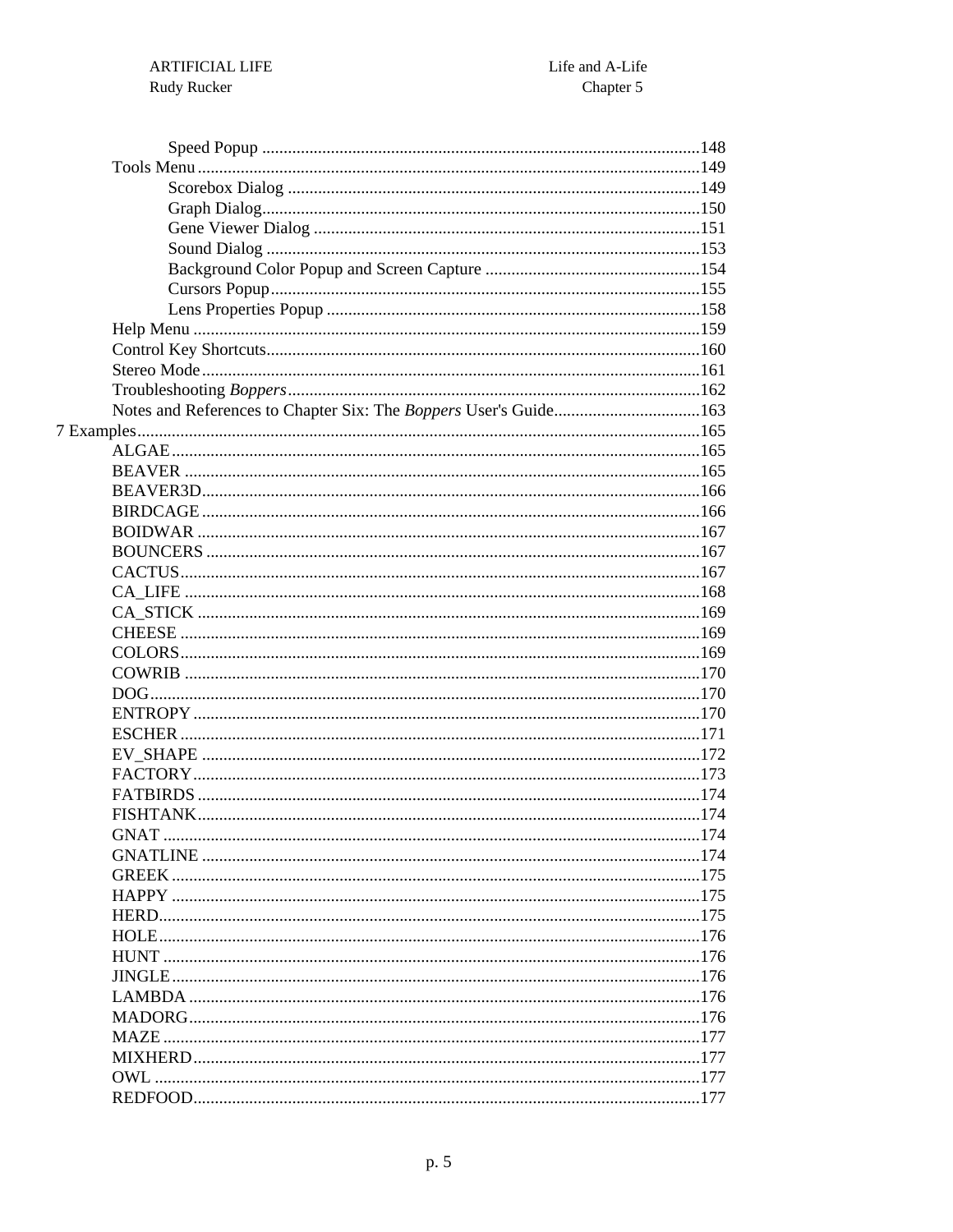|               | 178 |
|---------------|-----|
| <b>SMELLY</b> |     |
|               |     |
|               |     |
| <b>SPRING</b> |     |
|               |     |
|               |     |
|               |     |
|               |     |
|               |     |
|               |     |
| TILES.        |     |
|               |     |
|               |     |
|               |     |
|               |     |
|               |     |
|               |     |
|               |     |
|               |     |
|               |     |
|               |     |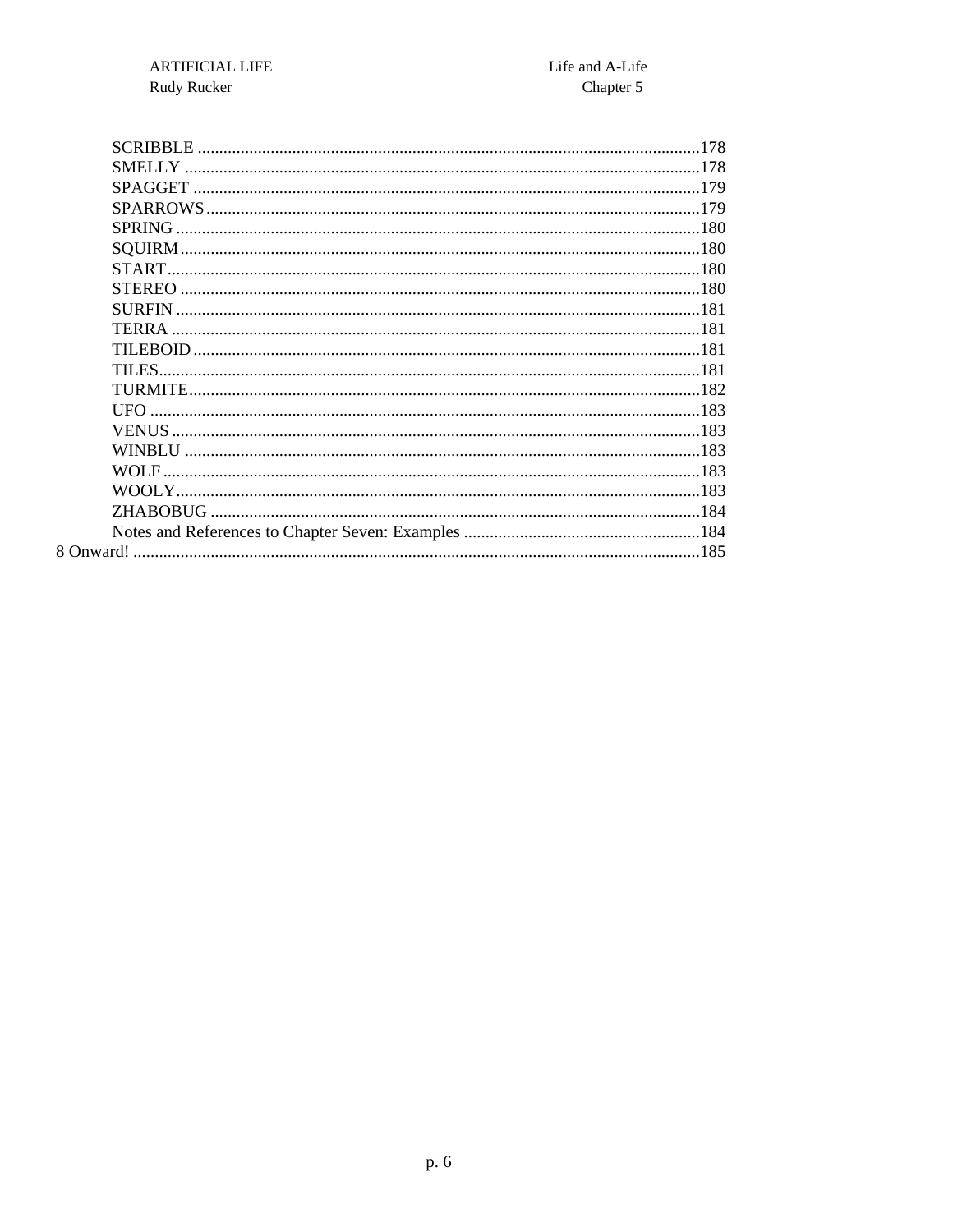# <span id="page-6-0"></span>**1 Life and A-Life**

<span id="page-6-1"></span>Artificial life is the study of how to create man-made systems which behave as if they were alive. The purpose of this study is to get a better understanding of how life works.

It is important to study life because the most interesting things in the world are the things that are alive. Living things grow into beautiful shapes and develop graceful behavior. They eat, they mate, they compete, and over the generations they evolve.

In the planetary sense, societies and entire ecologies can be thought of as living organisms. In an even more abstract sense, our thoughts themselves can be regarded as benignly parasitic information viruses that hop from mind to mind. Life is all around us, and it would be valuable to have a better understanding of how it works.

Investigators of the brand new field of artificial life, or *a-life*, are beginning to tinker with home-brewed simulations of life. A-life can be studied for its scientific aspects, for its aesthetic pleasures, or as a source of insight into real living systems.

In the practical realm, artificial life provides new methods of chemical synthesis, self-improving techniques for controlling complex systems, and ways to automatically generate optimally tweaked computer programs. In the future, we artificial life will play a key role in robotics, in virtual reality, and in the retrieval of information from unmanageably huge data bases.

One can go about creating a-life by building robots or by tailoring biochemical reactions---and we'll talk about these options later in this chapter. But the most inexpensive way to go about experimenting with a-life is to use computer programs. ARTIFICIAL LIFE LAB and the accompanying *Boppers* program are primarily devoted to exploring ways of creating computer-based a-life.

What are some of the essential characteristics of life that we want our a-life programs to have? We want programs that are visually attractive, that move about, that interact with their environment, that breed, and that evolve.

Three characteristics of living systems will guide our quest:

- ♦ Gnarl
- $\bullet$  Sex.
- ♦ Death.

This chapter includes sections on Gnarl, Sex, and Death, followed by three sections on *non-computer* a-life. And from Chapter Two on, we'll focus on *computer* forms of artificial life.

#### <span id="page-6-2"></span>**Gnarl**

The original meaning of "gnarl" was simply "a knot in the wood of a tree." In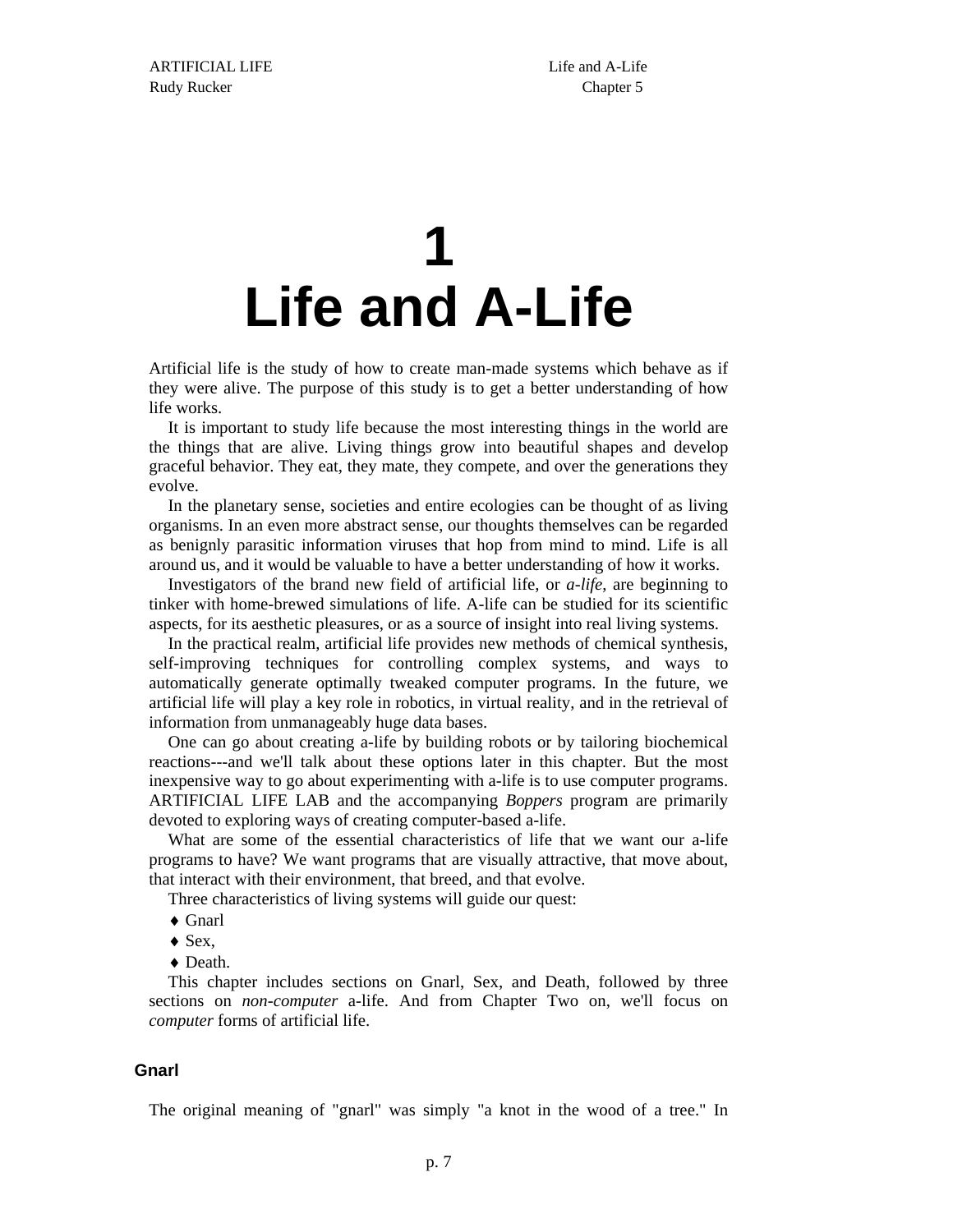California surfer slang, "gnarly" came to be used to describe complicated, rapidly changing surf conditions. And then, by extension, "gnarly" came to mean anything that included a lot of surprisingly intricate detail.

Living things are gnarly in that they inevitably do things that are much more complex than one might have expected. The grain of an oak burl is of course gnarly in the traditional sense of the word, but the life cycle of a jellyfish, say, is gnarly in the modern sense. The wild three-dimensional paths that a humming-bird sweeps out are kind of gnarly, and, if the truth be told, your ears are gnarly as well.

A simple rule of thumb for creating artificial life on the computer is that the program should produce output which looks gnarly.

"Gnarly" is, of course, not the word which most research scientists use. Instead, they speak of life as being *chaotic* or *complex*.

Chaos as a scientific concept became popular in the 1980s. Chaos can be defined to mean *complicated but not random*.

The surf at the shore of an ocean beach is chaotic. The patterns of the water are clearly very complicated. But, and this is the key point, they are *not random*. The patterns that the waves move in are, from moment to moment, predictable by the laws of fluid motion. Waves don't just pop in and out of existence. Water moves according to well understood physical laws.

The reason people might think waves are random is because the computation which the water performs is many orders of magnitude larger than anything which our computers can simulate. For practical purposes, the waves are unpredictable, but they are really chaotic rather than random.

As it turns out, you don't need a system as complicated as the ocean to generate unpredictable chaos. Over the last couple of decades, scientist have discovered that sometimes a very simple rule can produce output which looks, at least superficially, as complicated as physical chaos. Computer simulations of chaos can be obtained either by running one algorithm many many times (as with the famous Mandelbrot Set), or by setting up an arena in which multiple instances of a single algorithm can interact (as with computer a-life).

Some chaotic systems explode into a full-blown random-looking grunge, while others settle into the gnarly, warped patterns that are known as chaotic attractors. A computer screen filled with what looks like a seething flea circus can be a chaotic system, but the chaotic images that you see on T-shirts and calendars are pictures of chaos as well. Like all other kinds of systems, chaotic systems can range from having a lesser or a greater amount of disorder. The less disorderly kinds of chaos are often called *chaotic attractors*.

To return to the surf example, you might notice that the waves near a rock tend every so often to fall into a certain kind of surge pattern. This recurrent surge pattern would be a chaotic attractor. In the same way, chaotic computer simulations will occasionally tighten in on characteristic rhythms and clusters that act as chaotic attractors.

But if there is a storm, the waves may be just completely out of control and choppy and patternless. This is full-blown chaos. As disorderliness is increased, a chaotic system can range from being nearly periodic, up through the fractal region of the strange attractors, on up into impenetrable messiness.

Quite recently, some scientists have started using the new word *complexity* for a certain type of chaos. A system is *complex* if it is a chaotic system that is not too disorderly.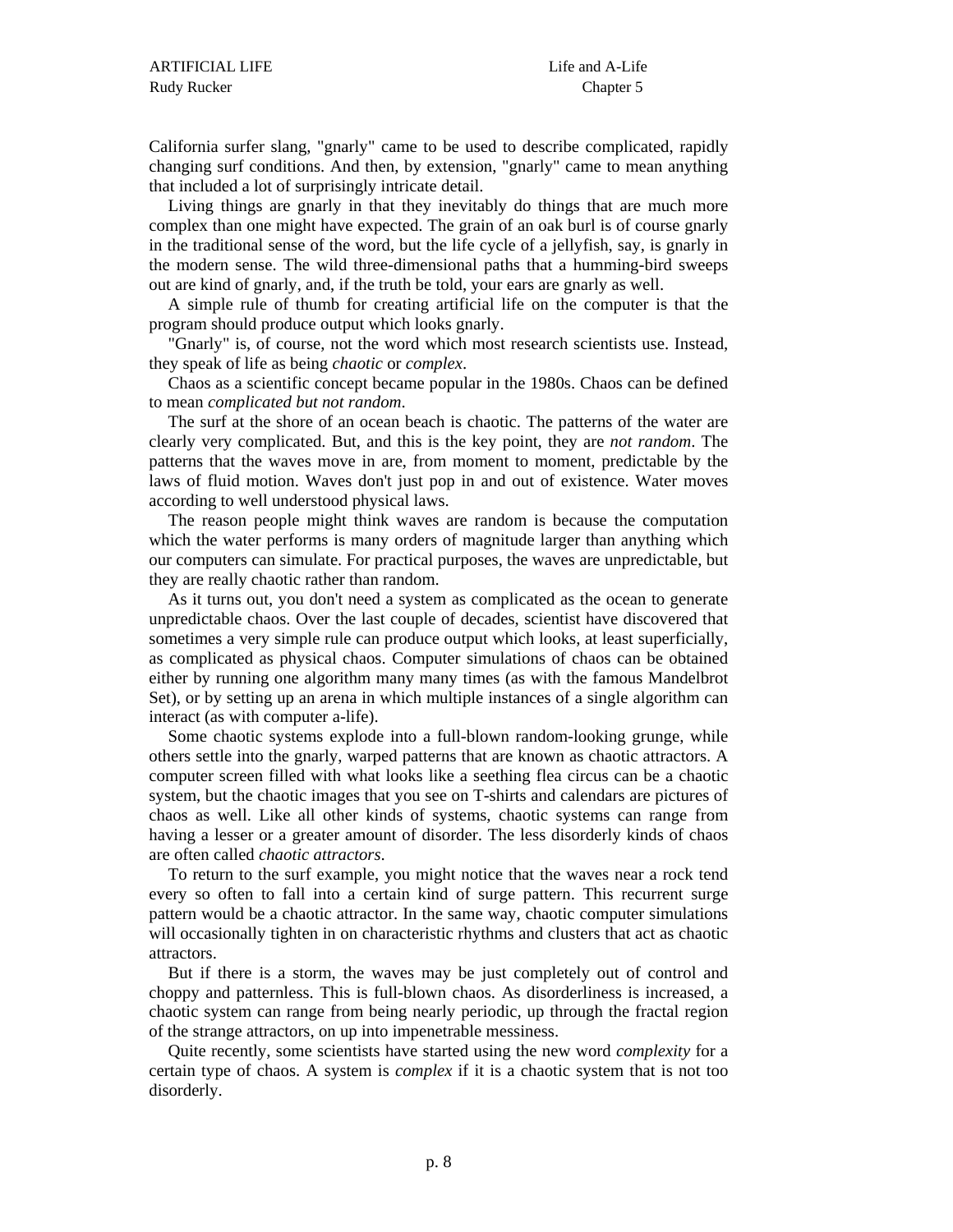The notions of chaos and complexity come from looking at a wide range of systems---mathematical, physical, chemical, biological, sociological, and economic. In each domain, the systems that arise can be classified into a spectrum of disorderliness.

At the ordered end we have constancy and a complete lack of surprise. One step up from that is periodic behavior in which the same sequence repeats itself over and over again---as in the structure of a crystal. At the disordered end of the spectrum is full randomness. One notch down from full randomness is the zone of the gnarl.

Table 1-1 shows how the disorderliness spectrum looks for various fields.

|         |              | Amount of Disorder |           |          |
|---------|--------------|--------------------|-----------|----------|
| Field   | None         | Low                | Gnarly    | High     |
|         |              |                    |           |          |
| Math    | Constant     | Periodic           | Chaotic   | Random   |
| Matter  | Vacuum       | Crystal            | Liquid    | Gas      |
| Pattern | <b>Blank</b> | <b>Checkers</b>    | Fractal   | Dither   |
| Flow    | Still        | Smooth             | Turbulent | Seething |

Table 1-1: Spectrums of Disorderliness for Various Fields.

As an example of the disorderliness spectrum in mathematics, let's look at some different kinds of mathematical functions, where a *function* is rule or a method that takes input numbers and gives back other numbers as output. If f is a function then for each input number x, f assigns an output number  $f(x)$ . A function f is often drawn as a graph of the equation  $y = f(x)$ , as shown in Figure 1-1.

Figure 1-1: Order and Disorder in Mathematics

The most orderly kind of mathematical function is a constant function, such as an f for which  $f(x)$  is always two. The graph of such a function is nothing but a horizontal line.

At the next level of disorder, we might look at a function  $f(x)$  varies periodically with the value of x. The sine function  $sin(x)$  is an example of such a function.

The gnarly zone of mathematics is chaos. Chaotic functions have finitely complicated definitions, but somewhat unpredictable patterns. A chaotic function may range from being nearly periodic, to being a smeared out mess.

A truly random mathematical function is a smeared out mess that has no underlying no rhyme or reason to it. A typical random function has a graph that breaks into a cloud of dots. Formally, something is truly random if it admits of no finite definition at all. It is a old question in the philosophy of science whether anything in the universe truly is random in this sense of being *infinitely complicated*. It may be the whole universe itself is simply a chaotic system whose finite underlying explanation happens to lie beyond our ability to understand.

Before going on to talk about the disorder spectrums of Matter, Pattern, and Flow, let's pause to zoom in on the appearance of the mathematical field's disorderliness spectrum within the gnarly zone of chaos. This zoom is shown in Table 2-1.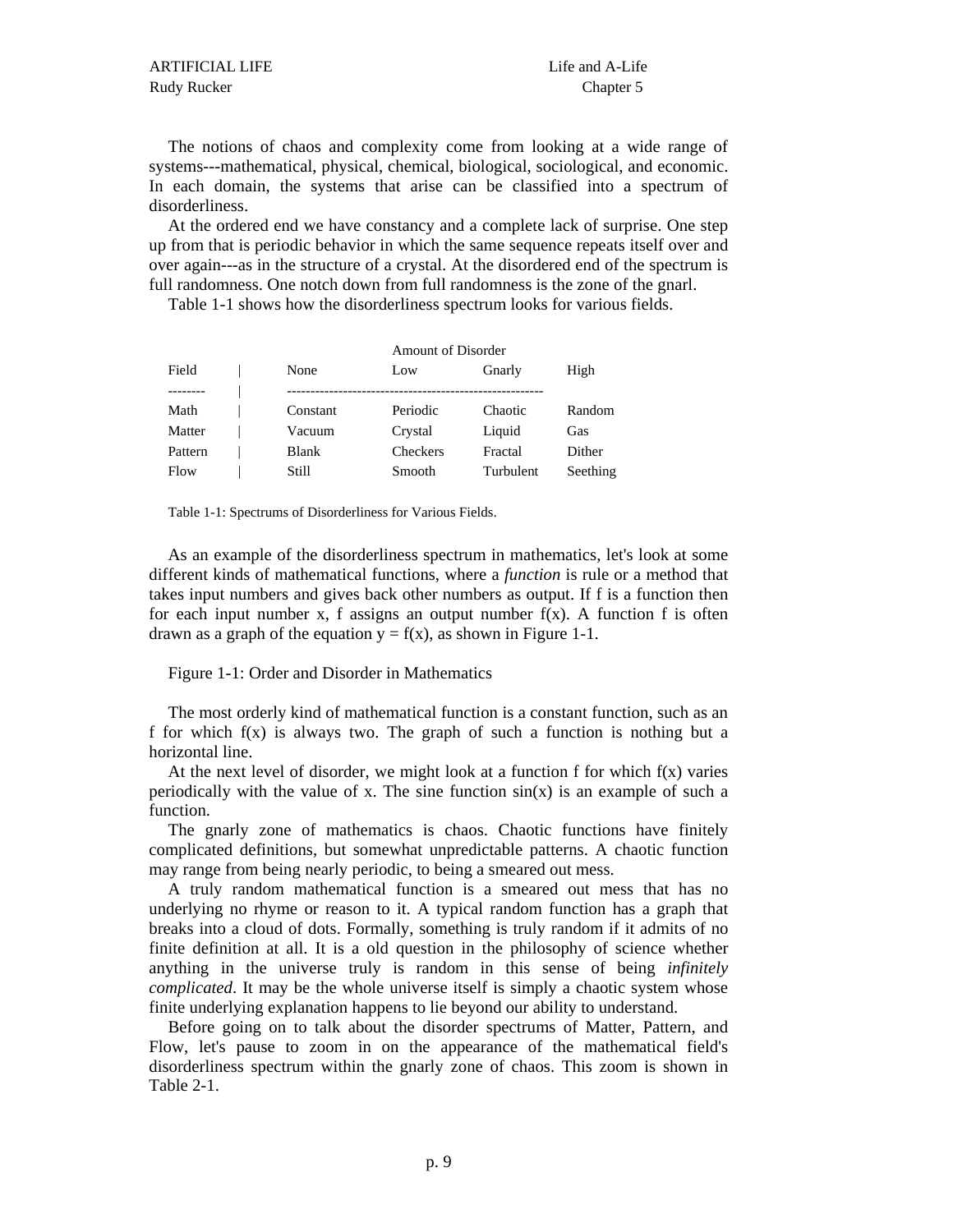

Table 1-2: Spectrum of Disorderliness for the Chaos Field.

The most orderly kind of chaos is "quasiperiodic," or nearly periodic. Something like this might be a periodic function that has a slight, unpredictable drift. Next comes the "attractor" zone in which chaotic systems generate easily visible structures. Next comes a "critical" zone of transition that is the domain of complexity, and which is the true home of the gnarl. And at the high end of disorder is "pseudorandom" chaotic systems, whose output is empirically indistinguishable from true randomness---unless you happen to be told the algorithm which is generating the chaos.

Now let's get back to the other three fields from Table 2-1, back to Matter, Pattern, and Flow.

In classical (pre-quantum) physics, a vacuum is the simplest, most orderly kind of matter: nothing is going on. A crystalline solid is orderly in a predictable, periodic way. In a liquid the particles are still loosely linked together, but in a gas, the particles break free and bounce around in a seemingly random way. In classical physics, I should point out, the trajectories of a gas's particles can in principle be predicted from their starting positions---much like the bouncing balls of an idealized billiard table---so a classical gas is really a pseudorandom chaotic system rather than a truly random system. Here, again, chaotic means "very complicated but having a finite underlying algorithm".

In any case, the gnarly, complex zone of matter would be identified with the liquid phase, rather than the pseudorandom or perhaps truly random gas phase. The critical point where a heated liquid turns into steam would be a zone of particular gnarliness and interest.

In terms of patterns, the most orderly kind of pattern is a blank one, with the next step up being something like a checkerboard, as shown in Figure 1-2. Fractals are famous for being patterns that are regular yet irregular. The most simply defined fractals (such as the famous Mandelbrot set) are complex and chaotic patterns that are obtained by carrying out many iterations of some simple formula. The most disorderly kind of pattern is a random dusting of pixels, such as is sometimes used in the random dither effects that are used to create color shadings and gray-scale textures. Fractals exemplify gnarl in a very clear form.

#### Figure 1-2: Order and Disorder in Patterns

The flow of water is a rich source of examples of degrees of disorder. The most orderly state of water is, of course, for it to be standing still. If one lets water run rather slowly down a channel, the water moves smoothly, with perhaps a regular pattern of ripples in it. As more water is put into a channel, eddies and whirlpools appear---this is what is known as turbulence. If a massive amount of water is poured down a steep channel, smaller and smaller eddies cascade off the larger ones, ultimately leading to an essentially random state in which the water is seething.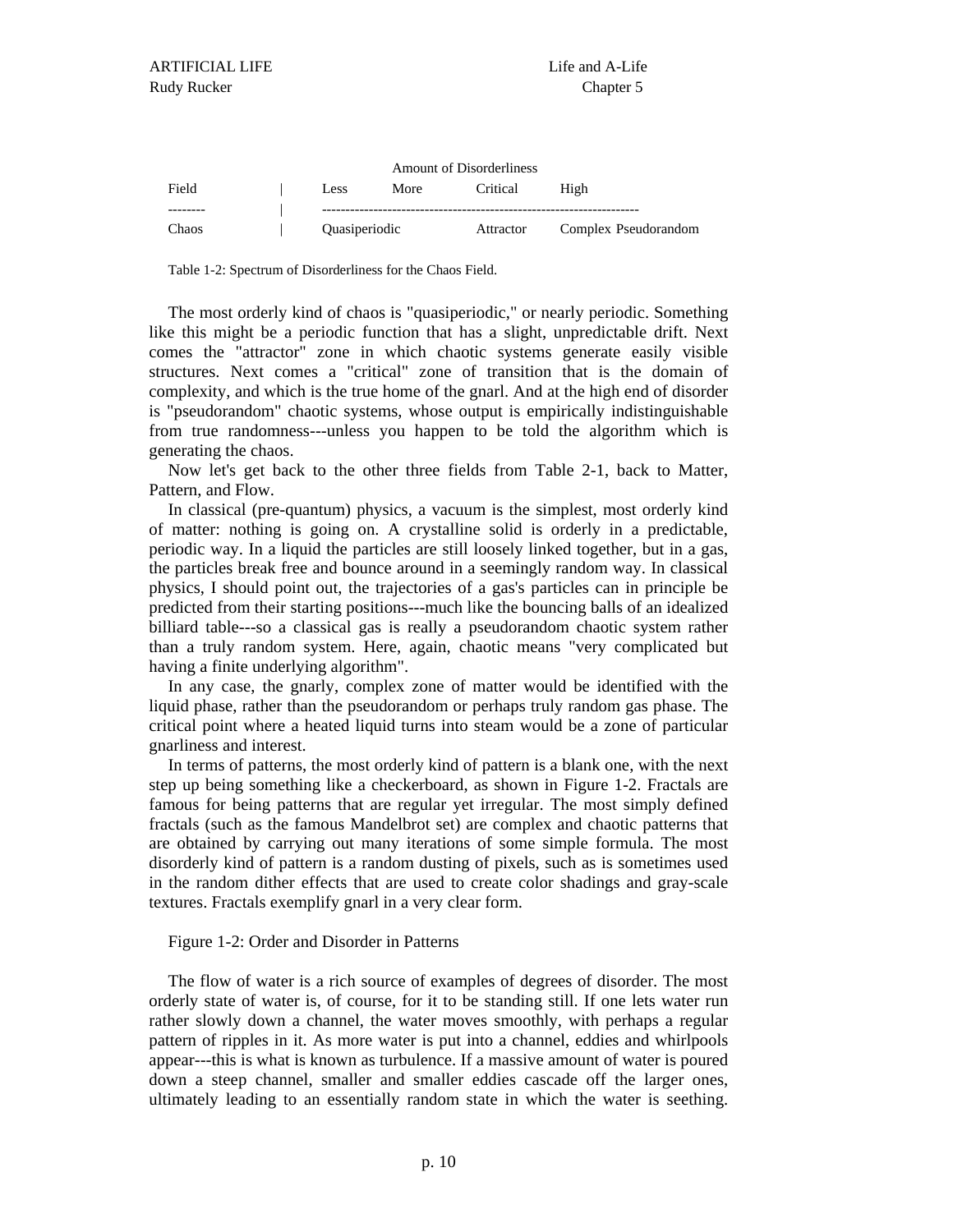<span id="page-10-0"></span>Here the gnarly region is where the flow has begun to break up into eddies with a few smaller eddies, without yet having turned into random churning.

In every case, the gnarly zone is to be found somewhere at the transition between order and disorder. Simply looking around at the world makes it seem reasonable to believe that this is the level of orderliness to be expected from living things. Living things are orderly but not too orderly; chaotic but not too chaotic. Life is gnarly, and a-life should be gnarly too.

#### <span id="page-10-1"></span>**Sex**

When I say that life includes gnarl, sex, and death, I am using the flashy word "sex" to stand for four distinct things

- ♦ Having a body that is grown from genes,
- ♦ Reproduction,
- ♦ Mating,
- ♦ Random genetic changes.

Let's discuss these four sex topics one at a time.

#### <span id="page-10-2"></span>**Genomes and Phenomes**

The first sex topic is *genes as seeds for growing the body*.

All known life forms have a genetic basis. That is, all living things can be grown from eggs or seeds. In living things, the genes are squiggles of DNA molecules that somehow contain a kind of program for constructing the living organism's entire body. In addition, the genes also contain instructions that determine much of the organism's repertoire of behavior.

A single complete set of genes is known as a *genome*, and an organism's body with its behavior is known as the organism's *phenome*. What a creature looks like and acts like is its phenome; it's the part of the creatures that *shows*, as indicated in Figure 1-3. (The word "phenome" comes from the Greek word for "to show;" think of the word "phenomenon.")

Modern researches into the genetic basis of life have established that each living creature starts with a genome. The genome acts as a set of instructions that are used to grow the creature's phenome.

#### Figure 1-3: Genomes Are Codes That Grow Phenomes

It is conceivable that somewhere in the universe there may be things with phenomes that we would call living, but which are *not* grown from genomes. These geneless aliens might be like clouds, say, or like tornados. But all the kinds of things that we ordinarily think of as being alive are in fact based on genomes, so it is reasonable to base our investigations of a-life on systems which have a genetic basis.

Given that we are going to be looking at computer-based a-life in this book, it is in fact very appropriate to work with a-life forms whose phenomes grows out of their genomes. In terms of a computer, you can think of the genome as the program and the phenome as the output. As illustrated in Figure 1-4, a computer a-life creature has a genome which is a string of bits (a bit being the minimal piece of binary information, a zero or a one), and its phenome includes the creature's graphic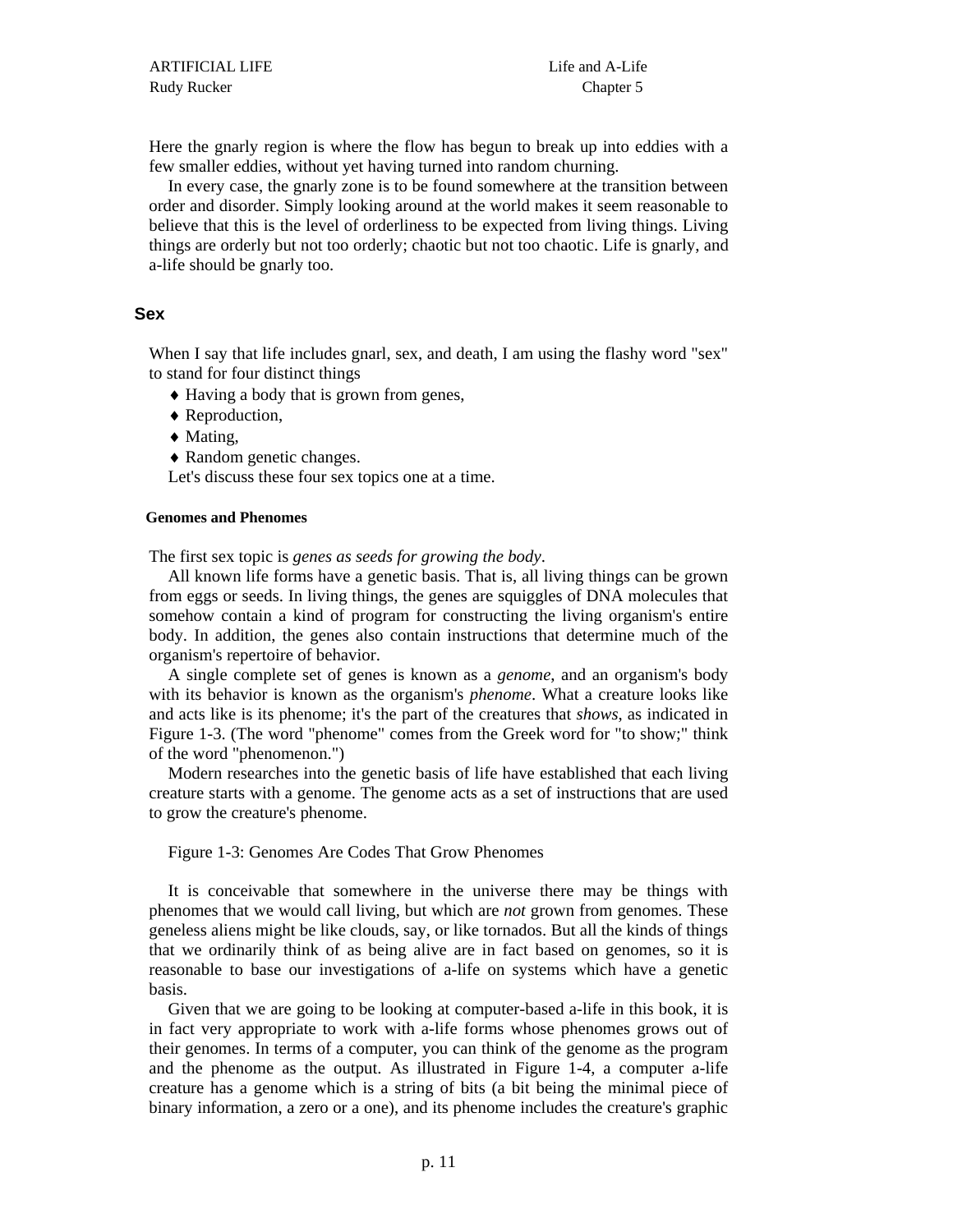<span id="page-11-0"></span>appearance on the computer's screen. Keep in mind that the phenome also includes *behavior*, so the way in which the creature's appearance changes and reacts to other creatures is part of its phenome as well.

Figure 1-4: A Computer Program Is The Genome That Grows The Phenome That Is the Computer Display.

#### <span id="page-11-1"></span>**Reproduction**

The second sex topic is *reproduction*.

The big win in growing your phenome from a small genome is that this makes it easy for you to grow copies of yourself. Instead of having to copy your large and complicated phenome as a whole, you need only make a copy of your relatively small genome, and then let the copied genome grow its own phenome---as illustrated in Figure 1-5. Eventually the newly grown phenome should look just like you. Although this kind of reproduction is a solitary activity, it is still a kind of sex, and is practiced by such lowly creatures as the amoeba.

Figure 1-5: A Phenome Reproduces By Copying Its Genome

As it happens, the genome copying ability is something that is built right into DNA because of the celebrated fact that DNA has the form of a *double helix* which is made of two complementary strands of protein. Each strand encodes the entire information of the genome. In order to reproduce itself, as shown in Figure 1-6, a DNA double helix first unzips itself to produce two separate strands of half-DNA, each of which is a long, linked protein chain of molecules called *bases*. The bases are readily available in the fluid of any living cell, and now each half-DNA strand gathers unto itself enough bases to make a copy of its complementary half-DNA strand. The new half-DNA strands are assembled in position, already twined right around the old strands, so the net result is that the original DNA genome has turned itself into two. It has successfully reproduced; it has made a copy of itself.

Figure 1-6: Two Pictures of DNA Reproducing Itself

This process is illustrated in two different ways in Figure 1-6. in the first illustration, the DNA a strands are spiral curves and the bases are short curve segments. In the second illustration, the bases are drawn like jigsaw puzzle pieces with the property that each kind of base can be paired up with only one other kind of base.

In most a-life worlds, reproduction is something that is done in a simple mechanical way, as shown in Figure 1-7. The bitstring or sequence of bits that encodes a creature's program is copied into a new memory location by the "world" program, and then both creature programs are run concurrently so that two phenotypes can appear.

Figure 1-7: An A-Life Creature Reproducing Itself

#### <span id="page-11-2"></span>**Mating**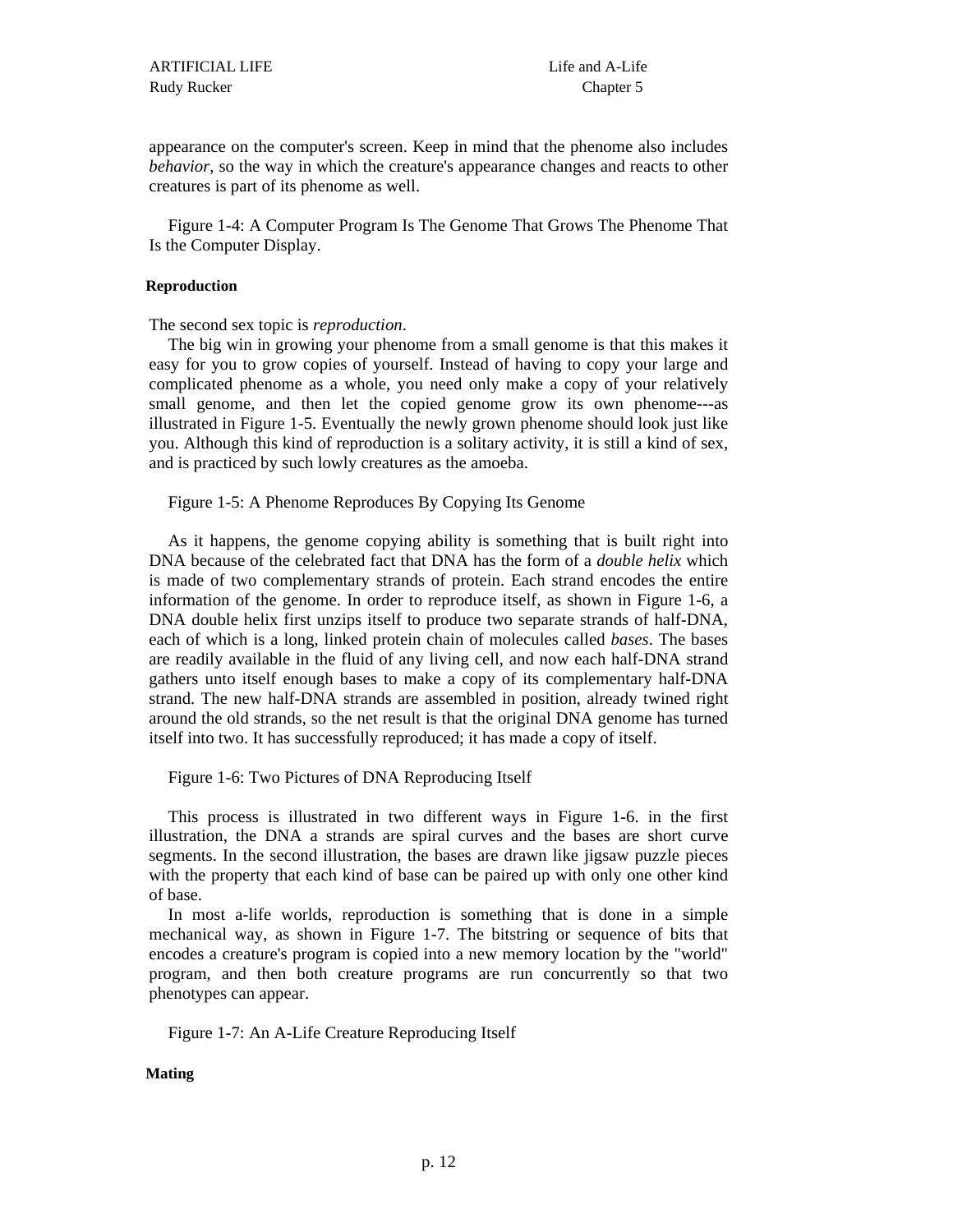<span id="page-12-0"></span>The third sex topic is *mating*.

Most living creatures reproduce in pairs, with the offspring's genome containing a combination of the parents' genomes. Rather than being a random shuffling of the bases in the parents' DNA, genomes are normally mated by a process known as *crossover*, as illustrated in Figure 1-8.

#### Figure 1-8: Genome Crossover

To simplify the picture, we leave out any DNA-like details of genome reproduction, and simply represent the two parent genomes as a chain of circles and a chain of squares, both chains of the same length. In the crossover process, a crossover point is chosen and the two genomes are broken at the crossover point. The broken genomes can now be joined together and mated in two possible ways. In real life, only one of the possible matings is chosen as the genome seed of the new organism.

In computer a-life, we often allow *both* of the newly mated genomes to survive. In fact, the most common form of computer a-life reproduction is to replace the two original parent programs by the two new crossed-over programs. That is to say, two a-life parents often "breed in place."

In a world where several species exist, it can even sometimes happen that one species genome can incorporate some information from the genome of a creature from another species! Although rare, this does seem to occur in the real world. It is said that snippets of our DNA are identical to bits of modern cat DNA. Gag me with a hairball! The *Boppers* program includes a version of this breeding method under the name *exogamy*.

#### <span id="page-12-1"></span>**Mutation, Transposition and Zapping**

The fourth sex topic involves *random changes to the genome.*

Mating is a major source of genetic diversity in living things, but genomes can also have their information changed by such randomizing methods as mutation, transposition, and zapping. While mating acts on pairs of genomes, randomization methods act on one genome at a time.

For familiar wetware life forms like ourselves, mutations are caused by things like poisons and cosmic rays. Some mutations are lethal, but many of them make no visible difference at all. Now and then a particular mutation, or accumulation of mutations will cause the phenome to suddenly show a drastically new kind of appearance and behavior. Perhaps genius, perhaps a harelip, perhaps beauty, perhaps idiocy.

In the a-life context, where we typically think of the genome as a sequence of zeroes and ones, a mutation amounts to picking a site and flipping the bit: from zero to one, or from one to zero---as shown in Figure 1-9.

#### Figure 1-9: Two Mutations in an A-Life Genome

The idea in Figure 1-9 is that a genome is drawn as a string of zeroes and ones. The picture on the top shows a genome that is just about to be hit by two mutation rays, and the picture the bottom shows how the genome looks after the mutation.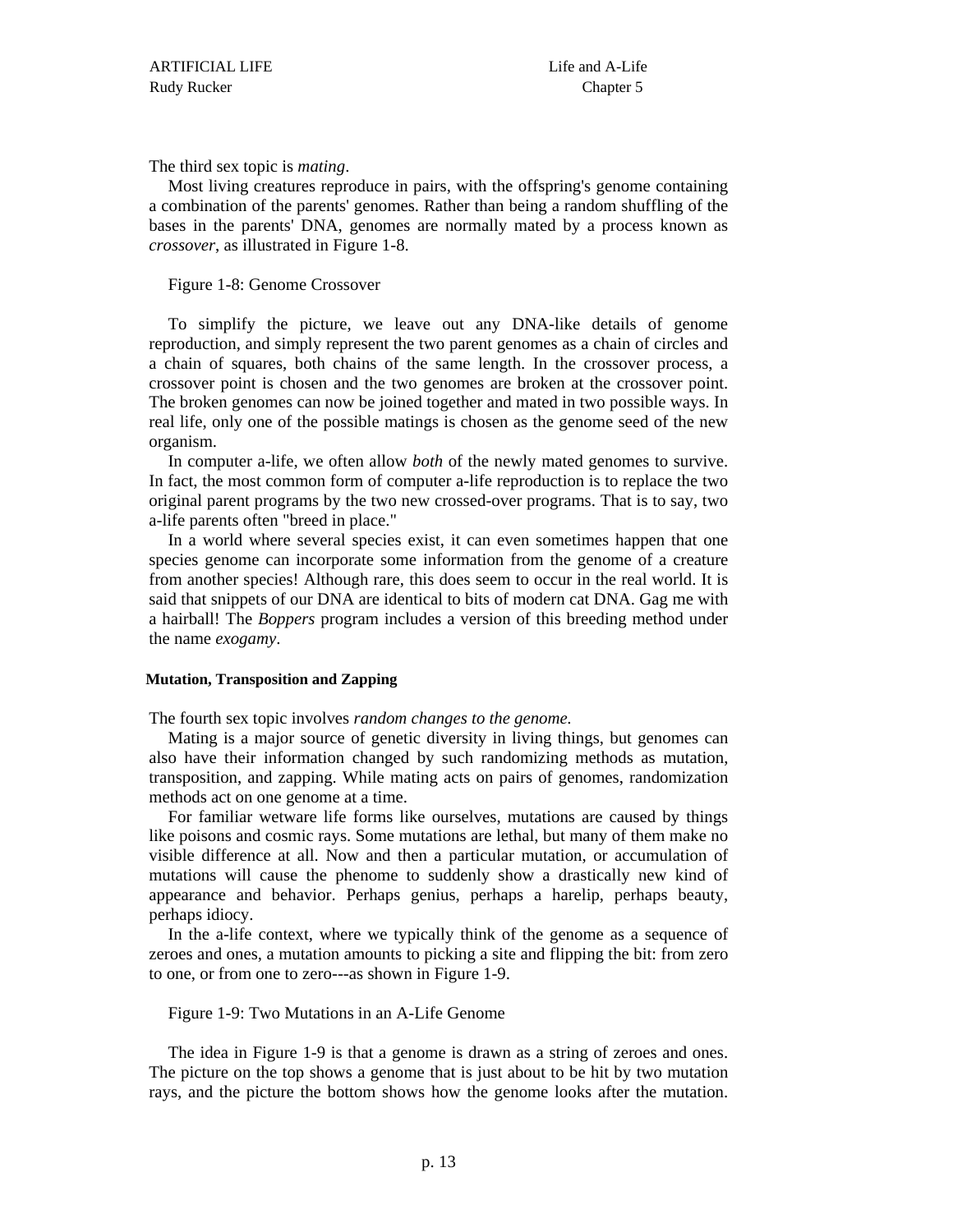<span id="page-13-0"></span>Note that the left mutation ray changes a one to zero, while the right mutation right changes a zero to a one.

Besides mutation there are several other forms of genome randomization, some of which are still being discovered in the real world and are as yet poorly understood.

One interesting genome changer is known as *transposition*. In transposition, two swatches of some genomes are swapped, as illustrated in Figure 1-10.

Figure 1-10: A-Life Transposition

Another genome randomizer that we'll use is something we'll call *zapping*, whereby every now and then *all* of some single creature's genome bits are randomized. In the real world, zapping is not a viable method of genetic variation, as it will almost certainly produce a creature that dies instantly. But in the more forgiving arena of a-life, zapping can be useful.

In the natural world, species typically have very large populations and big genomes. Here the effects of mating---sexual reproduction---are the primary main source of genetic diversity. But in the small populations and short genomes of a-life experiments, it is dangerously easy for all the creatures to end up with the same genome. And if you crossover two identical genomes, the offspring are identical to the parents, and no diversity arises! As a practical matter, random genome variation is quite important for artificial life simulations.

#### <span id="page-13-1"></span>**Death**

What would life like if there were no death? Very crowded or very stagnant. In imagining a counterfactual situation like *no death*, it's always a challenge to keep a consistent mental scenario. But I'm a science-fiction writer, so I'm glad to try. Let's suppose that Death forgot about Earth starting in the Age of the Dinosaurs. What would today's Earth be like?

There would still be lots of dinosaurs around, which is nice. But if they had been reproducing for all of this time, the dinosaurs and their contemporaries would be piled many hundreds of meters deep all over Earth's surface. Every kind of twisted and deformed dinosaur mutation would be plentiful as well. One might expect that they would have eaten all the plants up, but of course there would be no death for plants either, so there would be huge jungle of plants under the mounds of dinosaurs, all of the dinos taking turns squirming down to get a bite. The oceans would be gill to gill with sea life, and then some. I think of Heironymus Bosch's mythical painting of the Earth before Noah's flood.

Would mammals and humans have evolved in such a world? Probably not. Although there would be many of the oddball creatures around that were our precursors, in the vast welter of life there would be no way for them to select themselves out, get together, and tighten up their genomes.

[MATH ALERT. Actually the phrase "many hundreds of meters" in the last paragraph but one is an *extreme* understatement. Lying awake last night, I calculated that the immortal dinosaurs would fill all known space! To make it easier, I worked my example out in terms of people instead of dinosaurs. I claim that if one immortal couple had emerged in 5,200 BC, their immortal descendants would now fill all space. For those who like playing with numbers, here's my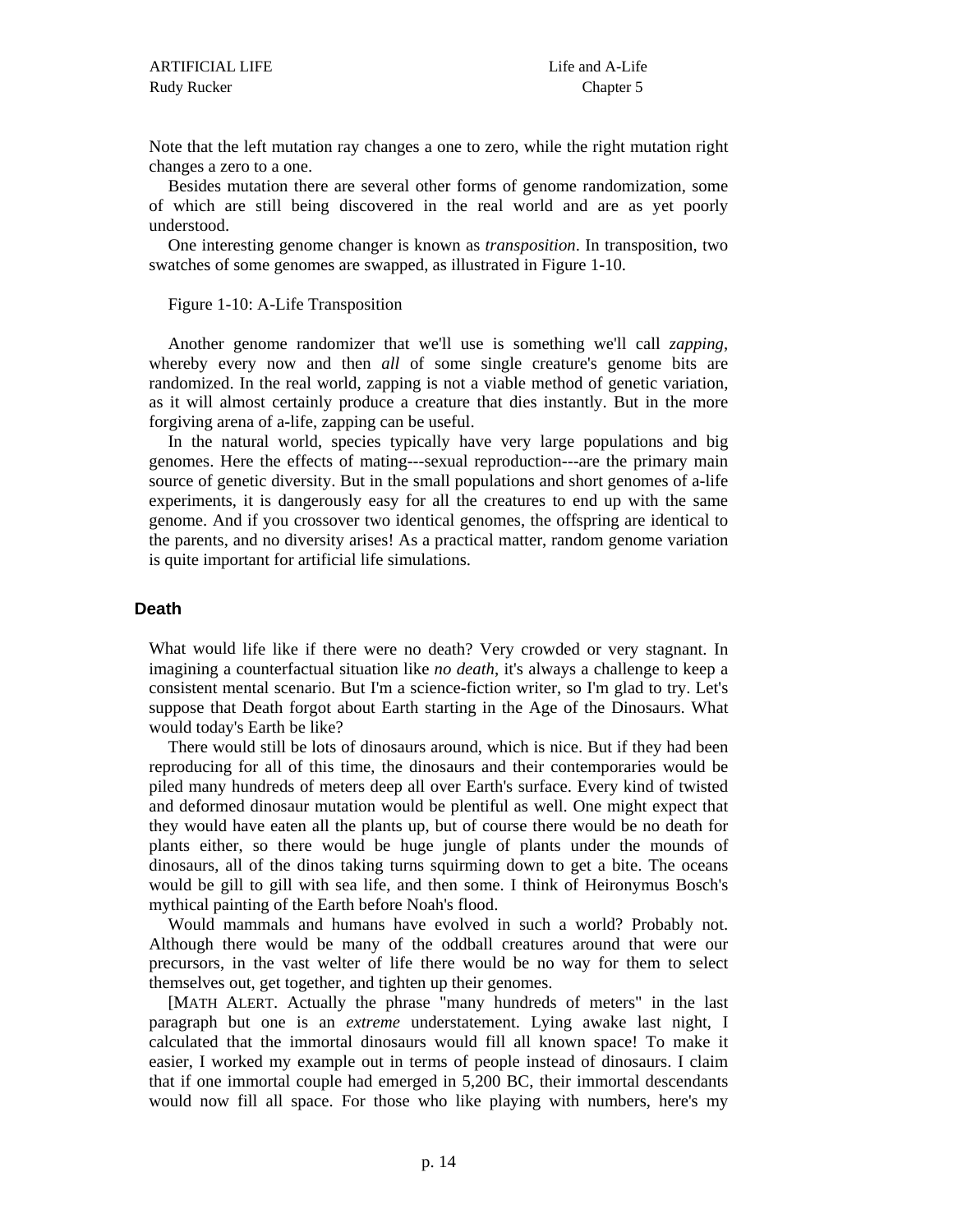calculation. Suppose that each person, on the average, produces a new person every thirty years. So if nobody dies, but everyone keeps on breeding, then the number of people will double every thirty years. If you start with exactly two immortals, there will be 2 to the Nth power immortals after  $30 \times N$  years. One estimate is that the universe has the same size as a cube that is ten billion (or ten to the 10th) light-years per edge. A light-year is about ten trillion kilometers, or ten to the 16th meters, so the universe is a cube ten to the 26th meters per edge. Cubing ten to the 26th gives ten to the  $(3 \times 26)$ th, or ten to the 78th. Suppose that a person takes up a cubic meter of space. How many years would be needed to fill the universe with ten to the 78th immortal people? Well, for what value of N is 2 to the Nth power bigger than ten to the 78th? A commonly used computer science fact is that two to the 10th, known as a *K*, is almost equal to a thousand, which is ten cubed. Now ten to the 78th is ten to the  $(3 \times 24)$ th, which is one thousand to the 24th, which is about one K to the 24th, which is two to the  $(10 \times 24)$ th, which is two to the 240th. That means it would take 240 generations for the immortal farmers to fill up the universe. At 30 years per generation, that makes 7,200 years. 5,200 BC was at a time when people were giving up being hunter gatherers and were learning to farm; by comparison, Sumeria flourished in 4,000 BC and the Early Period of Ancient Egypt was 3,000 BC. So if two of those way early farmers had mastered immortality, the whole universe would be stuffed with their descendants! END MATH ALERT.]

An alternative vision of a death-free Earth is a world in which birth stops as well. What kind of world would that lead to? Totally boring. It would be nothing but the same old creatures stomping the same old environment forever. Kind of like the job market looks to a young person starting out!

Meaningless proliferation or utter stagnancy are the only alternatives to death. Although death is individually terrible, it is wonderful for the evolution of new kinds of life.

Evolution is possible whenever one has (1) reproduction, (2) genome variation, and (3) natural selection. We've already talked about reproduction and the way in which mating and mutation cause genome variation---so that children are not necessarily just like their parents. Natural selection is where death comes in: not every creature is in fact able to reproduce itself before it dies. The creatures which do reproduce have genomes which are selected by the natural process of competing to stay alive and to bear children which survive, as indicated in Figure 1-10.

What this means in terms of computer a-life is that one ordinarily has some maximum number of memory slots for creature's genomes. One lets the phenomes of the creatures compete for awhile and then uses some kind of fitness function to decide which creatures are the most successful. The most successful creatures are reproduced onto the existing memory slots, and the genomes of the least successful creatures are erased, as indicated in Figure 1-11.

Figure 1-11: Survival of the Fittest

Nature has a very simple way of determining a creature's fitness: it manages to reproduce before death or it doesn't. Assigning a fitness level to competing a-life phenomes is a more artificial process. Various kinds of fitness function can be chosen on the basis of what kinds of creatures one wants to see evolve. In most of the *Boppers* experiments, the fitness is based on the creatures' ability to find and eat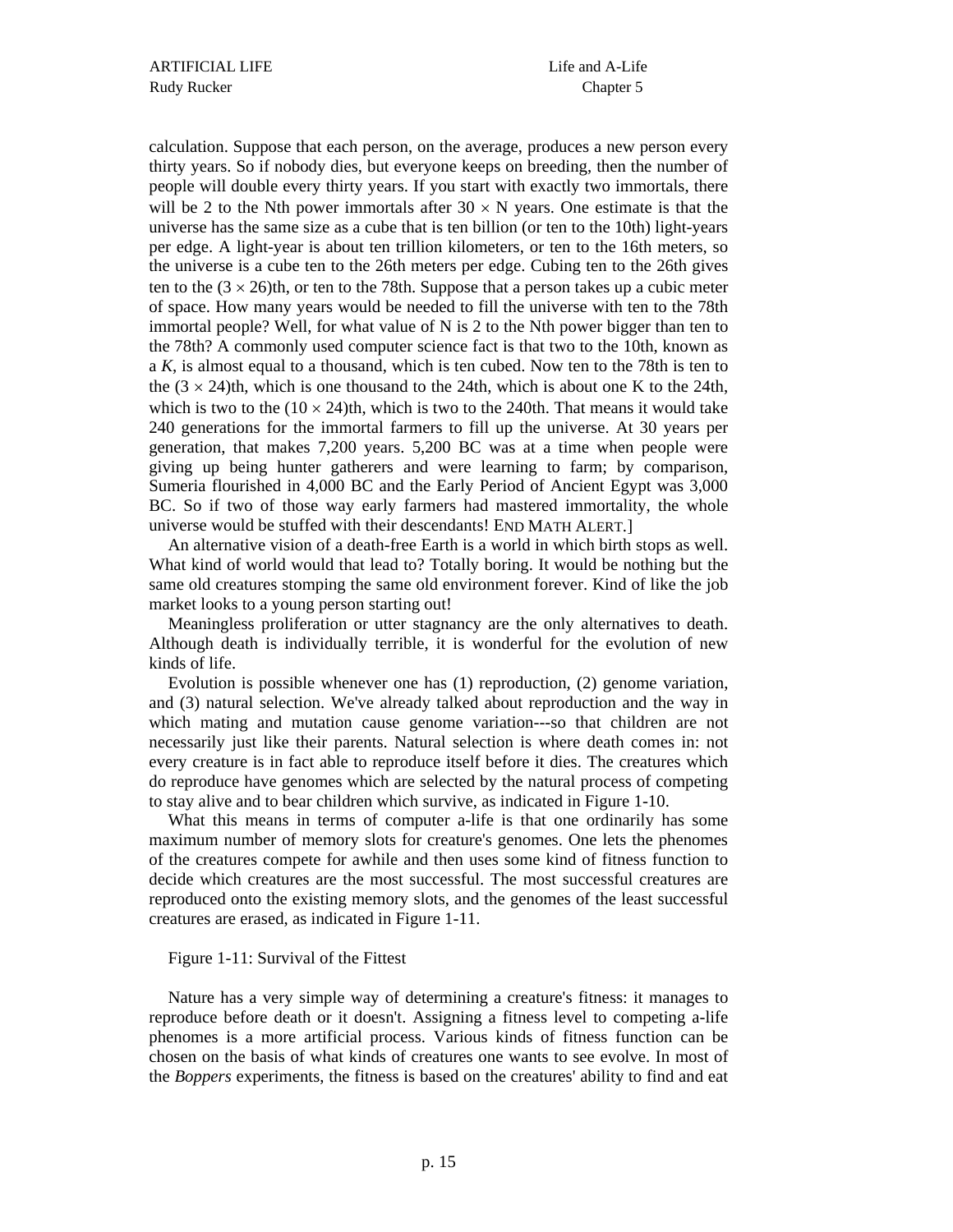<span id="page-15-0"></span>positively weighted food cells while eating as little negatively weighted food as possible.

So far in this chapter we've talked about life in terms of three general concepts: gnarl, sex, and death. In Chapter Two, we're going to start looking at how to find computer programs which are gnarly, which breed, and which compete to stay alive. But before going into computer a-life, we'll look at some other approaches to artificial life. The next three sections examine artificial life in the fields of biochemistry, robotics, and culture.

#### <span id="page-15-1"></span>**Biological A-Life**

In this section, we first talk about Frankenstein, and then we talk about modern biochemistry.

#### <span id="page-15-2"></span>**Frankenstein**

The most famous fictional character who tries to create life is Victor Frankenstein, the protagonist of Mary Shelley's 1818 novel, *Frankenstein or, The Modern Prometheus*.

Most of us know about Frankenstein from the movie versions of the story. In the movie version, Dr. Frankenstein creates a living man by sewing together parts of dead bodies and galvanizing the result with electricity from a thunderstorm. The original version is quite different.

In Mary Shelley's novel, Victor Frankenstein is a student with a deep interest in chemistry. He becomes curious about what causes life, and he pursues this question by closely examining how things die and decay---the idea being that if you can understand how life leaves matter, you can understand how to put it back in. Victor spends days and nights in "vaults and charnel-houses," until finally he believes he has learned how to bring dead flesh back to life. He sets to work building the Frankenstein monster:

"In a solitary chamber ... I kept my workshop of filthy creation: my eyeballs were starting from their sockets in attending to the details of my employment. The dissecting room and the slaughter-house furnished many of my materials; and often did my human nature turn with loathing from my occupation... Who shall conceive the horrors of my secret toil, as I dabbled among the unhallowed damps of the grave, or tortured the living animal to animate the lifeless clay?"

#### Finally Dr. Frankenstein reaches his goal:

"It was on a dreary night of November, that I beheld the accomplishment of my toils. With an anxiety that almost amounted to agony, I collected the instruments of life around me, that I might infuse a spark of being into the lifeless thing that lay at my feet. It was already one in the morning; the rain pattered dismally against the panes, and my candle was nearly burnt out, when, by the glimmer of the halfextinguished light, I saw the dull yellow eye of the creature open; it breathed hard, and a convulsive motion agitated its limbs... The beauty of the dream vanished, and breathless horror and disgust filled my heart."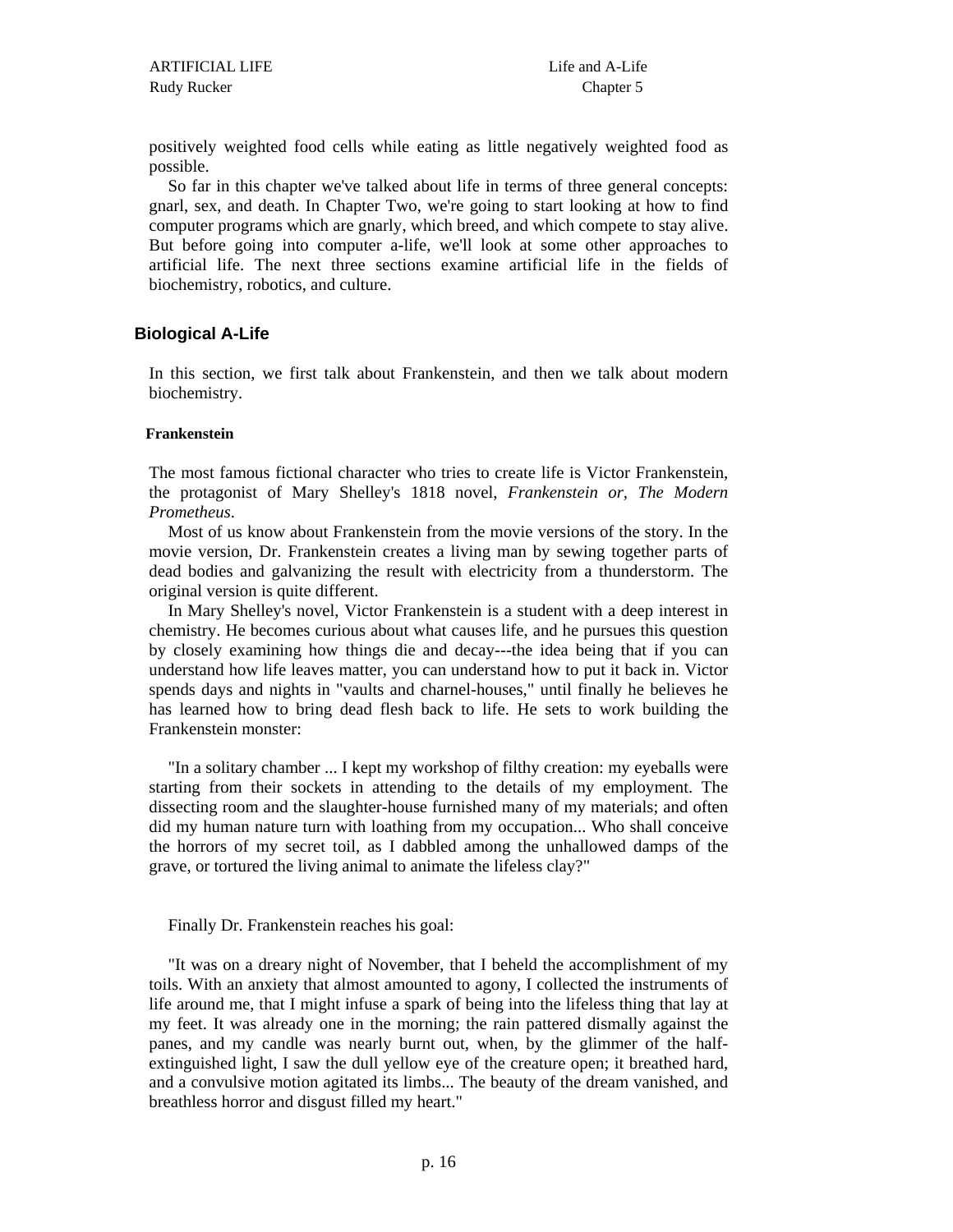<span id="page-16-0"></span>The creepy, slithery aspect of *Frankenstein* stems from the fact that Mary Shelley situated Victor Frankenstein's a-life researches at the tail-end of life, at the part where a living creature life dissolves back into a random mush of chemicals. In point of fact, this is really *not* a good way to understand life---the processes of decay are not readily reversible.

#### <span id="page-16-1"></span>**Biochemistry**

Contemporary a-life biochemists focus on the way in which life keeps itself going. Organic life is a process, a skein of biochemical reactions that is in some ways like a parallel three-dimensional computation. The computation being carried out by a living body stops when the body dies, and the component parts of the body immediately begin decomposing. Unless you're Victor Frankenstein, there is no way to kick-start the reaction back into viability. It's as if turning off a computer would make its chips fall apart.

The amazing part about real life that it keeps itself going on its own. If anyone could build a tiny, self-guiding, flying robot he or she would a hero of science. But a fly can build flies just by eating garbage. Biological life is a self-organizing process, an endless round that's been chorusing along for hundreds of millions of years.

Is there any hope of scientists being able to assemble and start up a living biological system?

Chemists have studied complicated systems of reactions that tend to perpetuate themselves. These kinds of reaction are called *autocatalytic* or *self-exciting*. Once an autocatalytic reaction gets started up, it produces by-products which pull more and more molecules into the reaction. Often such a reaction will have a cyclical nature, in that it goes through the same sequence of steps over and over.

The cycle of photosynthesis is a very complicated example of an autocatalytic reaction. One of the simpler examples of an autocatalytic chemical reaction is known as the *Belusov-Zhabotinsky reaction* in honor of the two Soviet scientists who discovered it. In the Belusov-Zhabotinsky reaction a certain acidic solution is placed into a flat glass dish with a sprinkling of palladium crystals. The active ingredient of litmus paper is added so that it is possible to see which regions of the solution are more or less acidic. In a few minutes, the dish fills with scroll-shaped waves of color which spiral around and around in a regular, but not quite predictable, manner.

There seems to be something universal about the Belusov-Zhabotinsky reaction, in that there are many other systems which behave in a similar way: generating endlessly spiralling scrolls. It is in fact fairly easy to set up a computer simulation that shows something like the Belusov-Zhabotinsky reaction. The *Boppers* program includes such a simulation; if you have *Boppers* running, you can use the File menu's Open popup's Open Params selection to enter the Open dialog and load the ZHABOBUG.BL parameter file. A screen dump of a version of this file appears in Figure 1-12.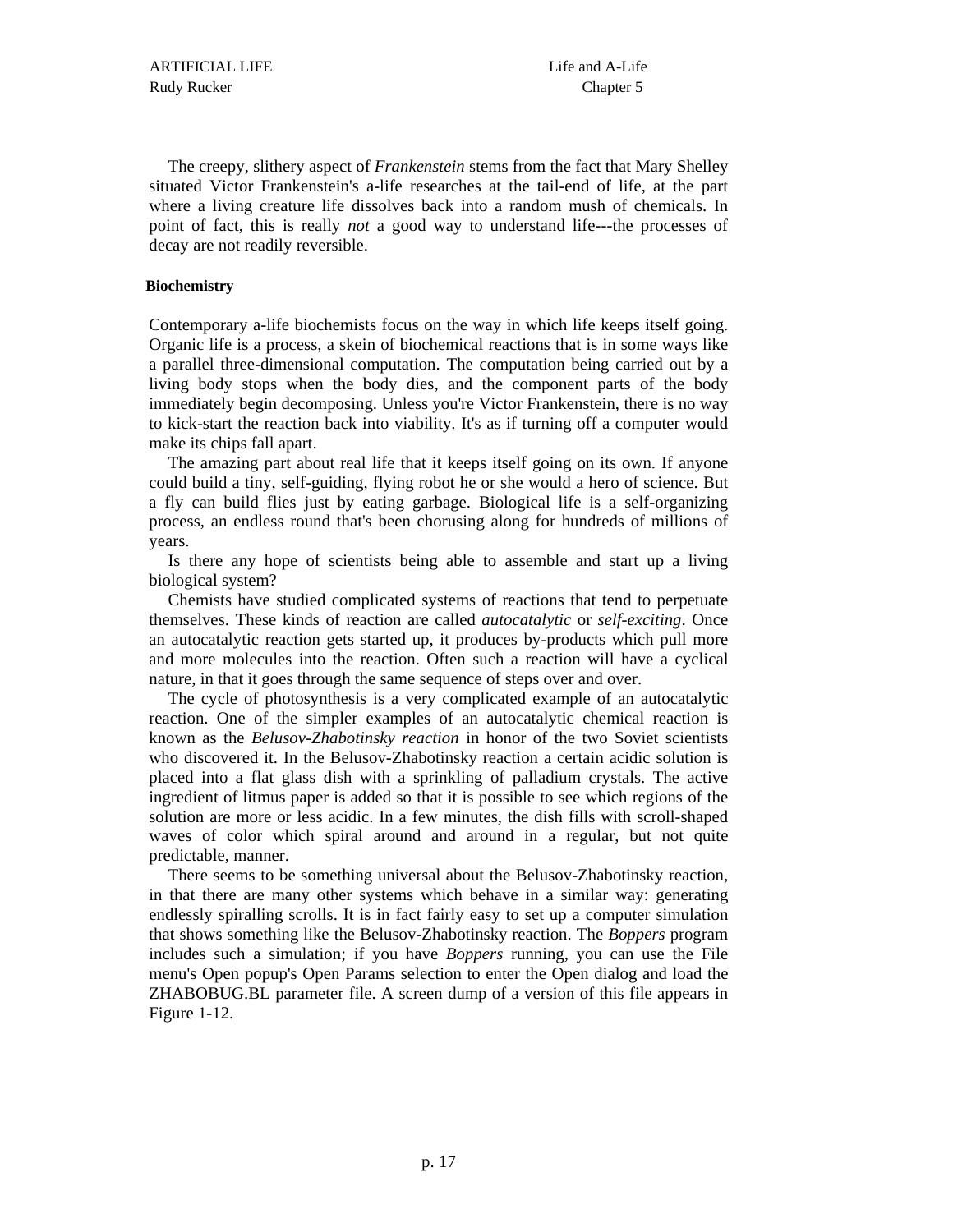

Figure 1-12: A Belusov-Zhabotinsky Pattern in *Boppers*

As well as trying to understand the chemical reactions that take place in living things, biochemists have investigated ways of creating the chemicals used by life. In the famous 1952 Miller-Urey experiment, two scientists sealed a glass retort filled with such simple chemicals as water, methane and hydrogen. The sealed vessel was equipped with electrodes that repeatedly fired off sparks---the vessel was intended to be a kind of simulation of primeval earth with its lightning storms. After a week, it was found that a variety of amino acids had spontaneously formed inside the vessel. Amino acids are the building blocks of protein and of DNA---of our phenomes and of our genomes, so the Miller-Urey experiment represented an impressive first step towards understanding how life on Earth emerged.

Biochemists have pushed this kind of thing much further in the last decades. It is now possible to design artificial strands of RNA which are capable of selfreplicating themselves when placed into a solution of amino acids; and one can even set a kind of RNA evolution into motion. In one recent experiment, a solution was filled with a random assortment of self-replicating RNA along with amino acids for the RNA to build with. Some of the molecules tended to stick to the sides of the beaker. The solution was then poured out, with the molecules that stuck to the sides of the vessel being retained. A fresh food-supply of amino acids was added and the cycle was repeated numerous times. The evoutionary result? RNA that adheres very firmly to the sides of the beaker.

Genetic engineers are improving on methods to tinker with the DNA of living cells to make organisms which are in some part artificial. Most commercially sold insulin is in fact created by gene-tailored cells. The word *wetware* is sometimes used to stand for the information in the genome of a biological cell. Wetware is like software, but its in a watery living environment. The era of wetware programming has only just begun.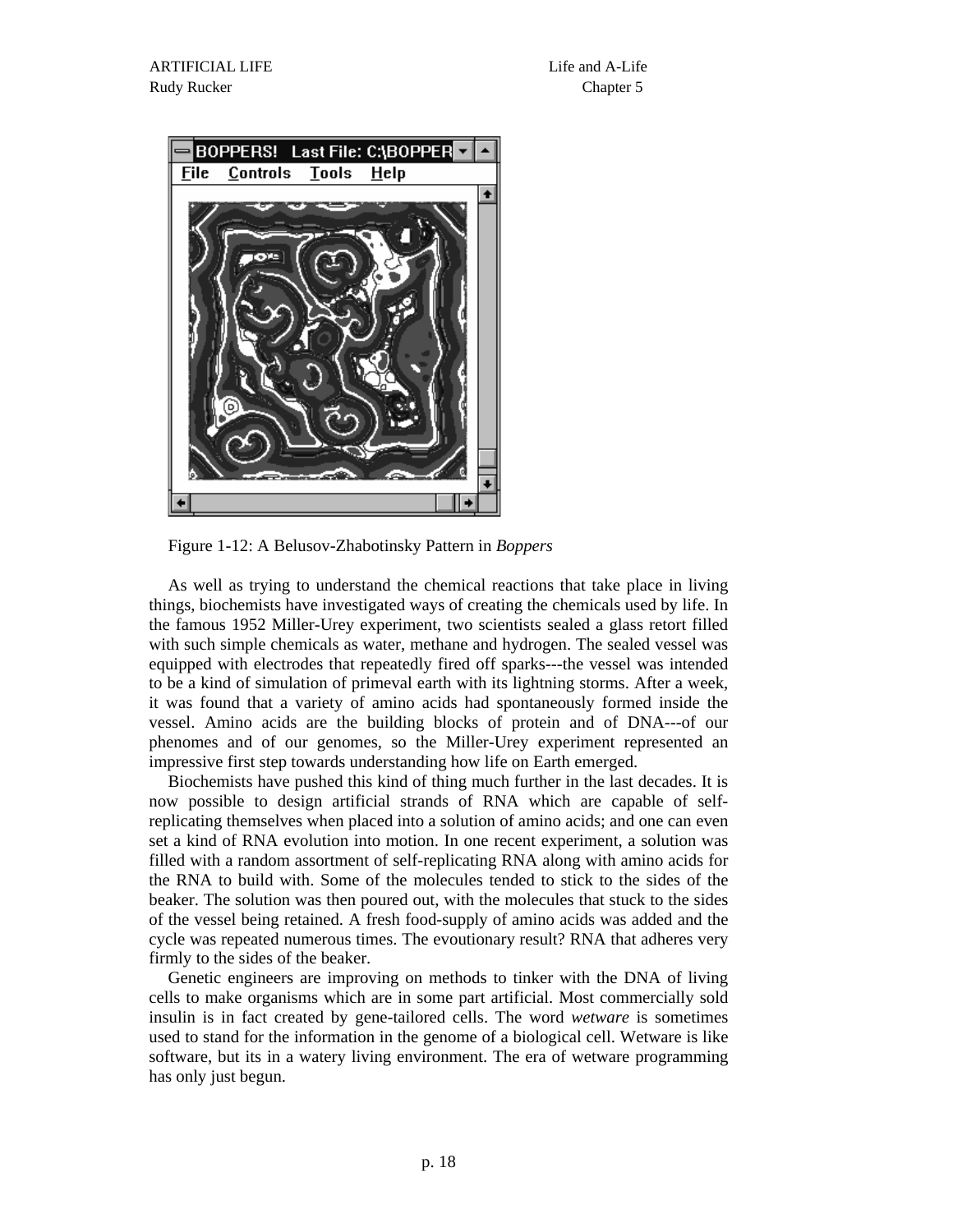#### <span id="page-18-1"></span><span id="page-18-0"></span>**Robots**

In this section we compare science-fiction dreams of robots to robots as they actually exist today. We also talk a bit about how computer science techniques may help us get from today's realities to tomorrows dreams.

#### <span id="page-18-2"></span>**Science-Fiction Robots**

Science-fiction is filled with robots that act as if they were alive. Existing robots already possess such life-like characteristics as sensitivity to the environment, movement, complexity, and integration of parts. But what about reproduction? Could you have robots which build other robots?

The idea is perhaps surprising at first, but there's nothing logically wrong with it. As long as a robot has an exact blueprint of how it is constructed, it can assemble the parts for child robots, and it can use a copying machine to give each child its own blueprint so that the process can continue, as illustrated in Figure 1-12. For a robot, the blueprint is its genome, and its body and behavior is its phenome. In practice, the robots would not use paper blueprints, but would instead use CAD/CAM (computer aided design and manufacturing) files.

Figure 1-12: A Robot That Reproduces by (a and b) Using a Blueprint to Copy Itself, and by then (c) Giving the New Robot a Copy of the Blueprint.

The notion of robot a-life interests me so much that I've written two sciencefiction novels about it: *Software* and *Wetware*. In *Software*, some robots are sent to the Moon where they build factories to make robot parts. They compete with each other for the right to use the parts (natural selection), and then they get together in pairs (sex) to build new robots onto which parts of the parents' programs are placed (self-reproduction). Soon they rebel against human rule, and begin calling themselves *boppers*. Some of them travel to Earth to eat some human brains---just to get the information out of the tissues, you understand.

In *Wetware*, the boppers take up genetic engineering and learn how to code bopper genomes into fertilized human eggs, which can then be force-grown to adult size in less than a month. The humans built the boppers, but now the boppers are building people---or something *like* people. The irate humans kill most of the boppers off at the end of *Wetware*, but the bopper genomes are still available and I think they'll be back one of these days in a third book.

The program which comes with ARTIFICIAL LIFE LAB is named *Boppers* for the kinds of futuristic robots which I hope that a-life studies can some day evolve.

#### <span id="page-18-3"></span>**Real Robots**

After such heady science-fiction dreams, it's discouraging to look at today's actual robots. These machines are still very lacking in adaptability, which is the ability to function well in unfamiliar environments. They can't walk and/or chew gum at the same time.

The architecture for most experimental robots is something like this: you put a bunch of devices in a wheeled garbage-can, wire the devices together, and hope that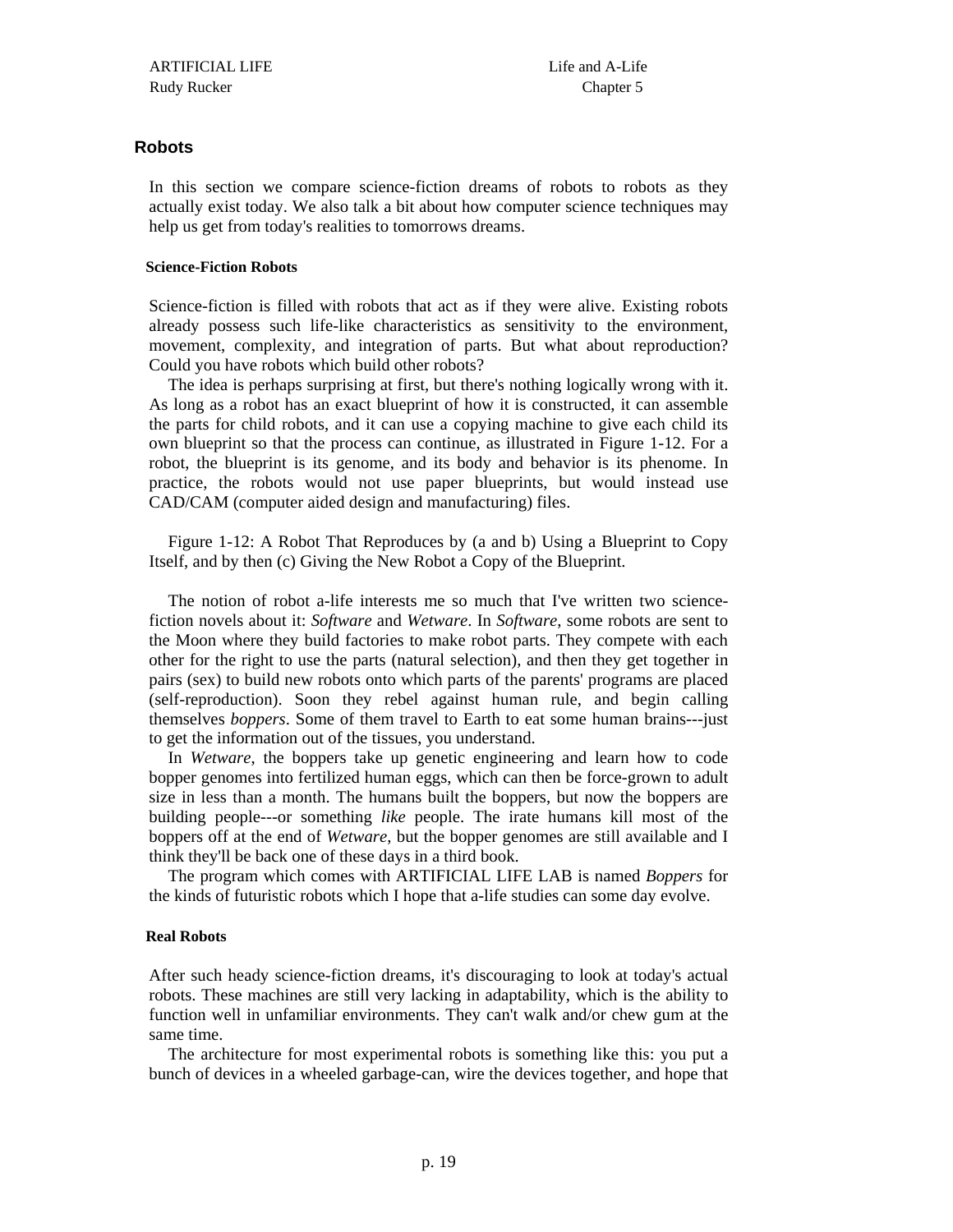<span id="page-19-0"></span>the behavior of the system can converge on a stable and interesting kind of behavior.

What kind of devices go in the can? Wheels and pincers with exquisitely controllable motors, TV cameras, sonar pingers, microphones, a sound-synthesizer, and some computer microprocessors.

The phenome is the computation and behavior of the whole system---it's what the robot does. The robot's genome is its blueprint, with all the interconnections and the switch-settings on the devices in the wheeled garbage can, and if any of those devices happens to be a computer memory chip, then the information on the chips is part of the genome as well.

Traditionally, we have imagined robots as having one central processing unit, just as we have one central brain. But in point of fact a lot of our information processing is down out in our nerve ganglia, and some contemporary roboticists are interested in giving a separate processor to each of a robot's devices.

This robot design technique is known as *subsumption architecture*. Each of an artificial ant's legs, for instance, might know now to make walking motions on its own, and the legs might communicate with each other in an effort to get into synch. Just such an ant (named Atilla) has been designed by Rodney Brooks of M.I.T. Brooks wants his robots to be cheap and widely available.

Another interesting robot is being designed by Marc Pauline of the art-group known as Survival Research Laboratories. Pauline and his group stage large, dadaistic spectacles in which hand-built robots interact with each other. Pauline is working on some new robots which he calls Swarmers. His idea is to have the Swarmers radio-aware of each other position, and to chase each other around. The idea is to try and find good settings so as give the Swarmers maximally chaotic behavior.

In practice, developing designs and software for these machines is what is known as an *intractable problem*. It is very hard to predict how the different components will interact, so one has to actually try out each new configuration to see how it works. And commonly, changes are being made to the hardware and to the software at the same time, so the space of possible solutions is vast. In Chapter Three, we'll talk about how the a-life *genetic algorithm* approach can be used on this kind of problem.

#### <span id="page-19-1"></span>**Telerobotics**

For many applications, the user might not need for a robot to be fully autonomous. Something like remotely operated hand that you use to handle dangerous materials is like a robot, in that it is a complicated machine which imitates human motions. But a remote hand does not necessarily need to have much of an internal brain, particularly if all it has to do is to copy the motions of your real hand. A device like a remote robot hand is called a *telerobot*.

Radioactive waste is sometimes cleaned up by using telerobots that have video cameras and two robotic arms. The operator of such a telerobot sees what it sees on a video screen, and moves his or her hands within a mechanical harness that send signals to the hands of the telerobot.

I have a feeling that, in the coming decades, telerobotics is going to be a much more important field than pure robotics. People want *amplifications* of themselves more than they want *servants*. A telerobot projects an individual's power. Telerobots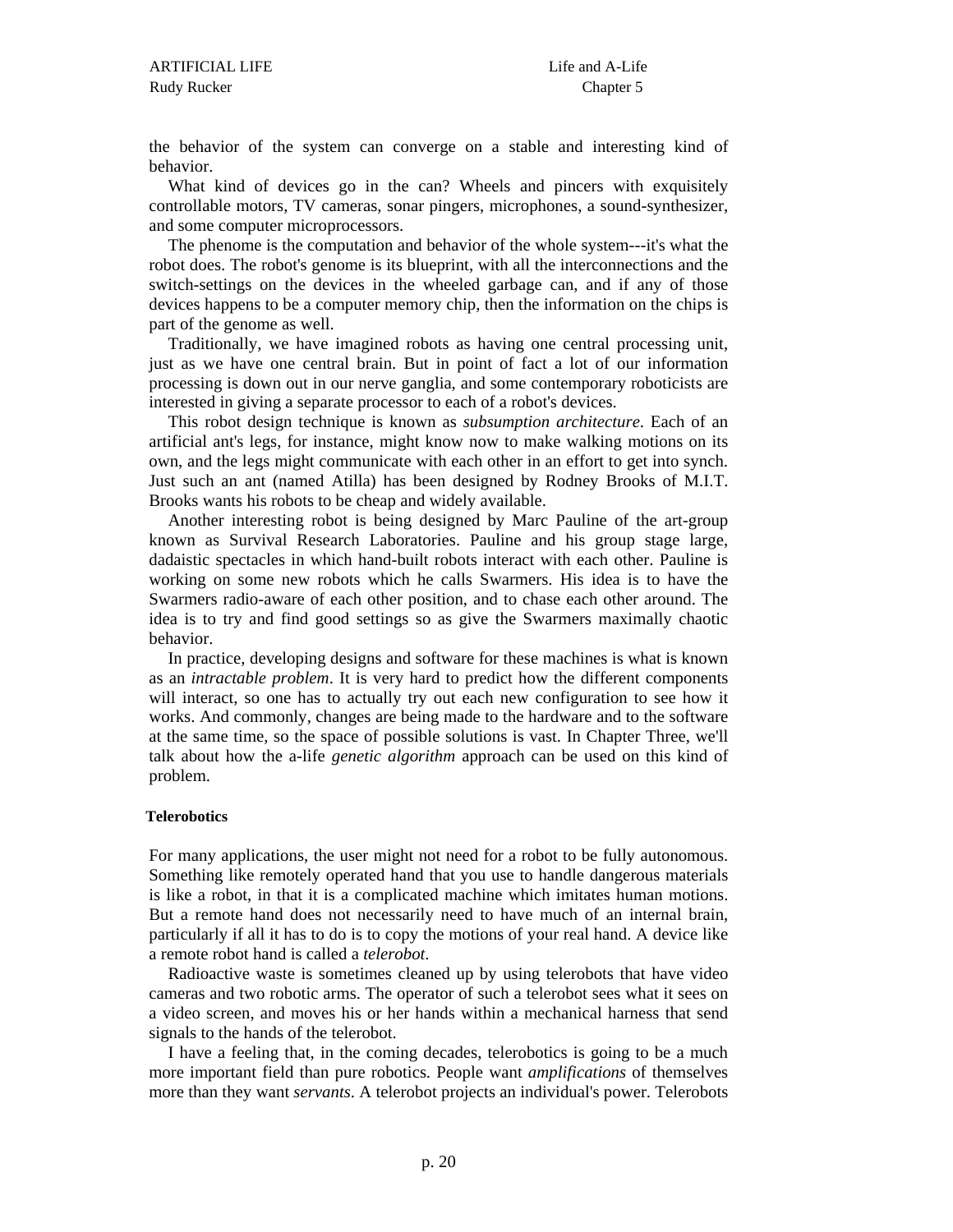<span id="page-20-0"></span>would be useful for exploration, travel, and sheer voyeurism, and could become a sought-after high-end consumer product

But even if telerobots are more commercially important than self-guiding robots, there is still a need for self-guiding robots. Why? Because when you're using a telerobot, you don't want to have to watch the machine every second so that the machine doesn't do something like get run over by a car, nor do you want to worry about the very fine motions of the machine. You want, for instance, to be able to say "walk towards that object" without having to put your legs into a harness and emulate mechanical walking motions---and this means that, just like a true robot, the telerobot will have to know how to move around pretty much on its own.

#### <span id="page-20-1"></span>**Evolving Robots**

I think artificial life is very likely to be a good way to evolve better and better robots. In order to make the evolution happen faster, it would be nice to be able to do it as a computer simulation---as opposed to the building of dozens of competing prototype models.

My most recent novel about robots, *The Hacker and the Ants*, is based on the idea of evolving robots by testing your designs out in virtual reality---in, that is, a highly realistic computer simulation with some of the laws of physics built into it.

You might, for instance, take a CAD model of a house, and try out a wide range of possible robots in this house without having to bear the huge expense of building prototypes. As changing a model would have no hardware expense, it would be feasible to try out many different designs and thus more rapidly converge on an optimal design.

There is an interesting relationship between a-life, virtual reality, robotics, and telerobotics. These four areas fit neatly into the Table 1-3, which is based on two distinctions: firstly, is the device being run by a computer program or by a human mind; and, secondly, is the device a physical machine or a simulated machine?

|                 | Mind     | Body      |
|-----------------|----------|-----------|
|                 |          |           |
| Artificial Life | Computer | Simulated |
| Virtual Reality | Human    | Simulated |
| Robotics        | Computer | Physical  |
| Telerobotics    | Human    | Physical  |

Table 1-3: Four Kinds of Computer Science

Artificial life deals with creatures whose brains are computer programs, and these creatures have simulated bodies that interact in a computer-simulated world. In virtual reality, the world and the bodies are still computer-simulated, but at least some of the creatures in the world are now being directly controlled by human users. In robotics, we deal with real physical machines in the real world that are run by computer programs, while in telerobotics we are looking at real physical machines that are run by human minds. Come to think of it, a human's ordinary life in his or her body could be thought of as an example of telerobotics: a human mind is running a physical body!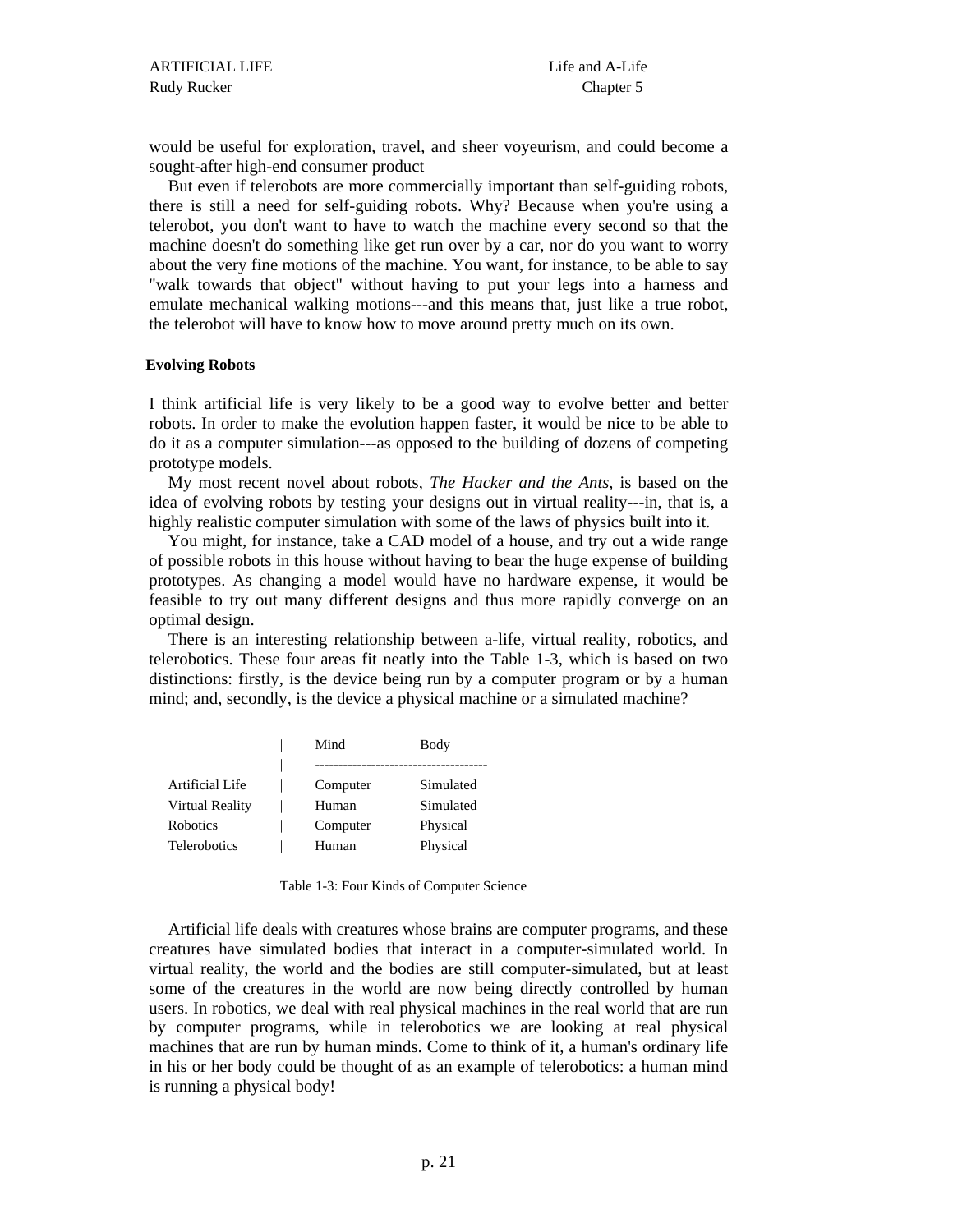#### <span id="page-21-0"></span>Memes

In the wider context of the history of ideas, one can observe that certain kinds of fads, techniques, or religious beliefs behave in some ways like autonomous creatures which live and reproduce. The biologist Richard Dawkins calls these thought-creatures *memes*.

Self-replicating memes can be brutally simple. Here's one:

The Laws of Wealth:

Law I: Begin giving 10% of your income to the person who teaches you the Laws of Wealth.

Law II: Teach the Laws of Wealth to ten people!

The Laws of Wealth meme is the classic Ponzi pyramid scheme. Here's another self-replicating idea system:

#### System X:

Law I: Anyone who does not believe System X will burn in hell;

Law II: It is your duty to save others from suffering.

Of System X, Douglas Hofstadter remarks, "Without being impious, one may suggest that this mechanism has played some small role in the spread of Christianity."

Most thought memes use a much less direct method of self-reproduction. Being host to a meme-complex such as, say, *the use of language* can confer such wide survival advantages that those infected with the meme flourish. There are many such memes with obvious survival value: the tricks of farming, the craft of pottery, the arcana of mathematics ---- all are beneficial mind-viruses that live in human information space.

Memes which confer no obvious survival value are more puzzling. Things like tunes and fashions hop from one mind to another with bewildering speed. Staying up to date with current ideas is a higher-order meme which probably does have some survival value. Knowing about a-life, for instance, is very likely to increase your employability as well as your sexual attractiveness!

#### <span id="page-21-1"></span>**Notes and References to Chapter One: Life and Artificial Life**

♦There are two very comprehensive anthologies of technical and semi-technical papers on artificial life: *Artificial Life*, edited by C. Langton, Addison-Wesley, 1989, and *Artificial Life II*, edited by C. Langton, C. Taylor, J. Farmer, and S. Rasmussen, Addison-Wesley, 1992. These books are anthologies of papers presented at the first two conferences on artificial life, which were held at Los Alamos, New Mexico, in 1987, and at Santa Fe, New Mexico, in 1990. There was a third a-life conference in Santa Fe in 1992, and a volume of papers from this conference will be published soon.

A less technical book on a-life is: Steven Levy, *Artificial Life: The Quest for a New Creation*, Pantheon Books, 1992.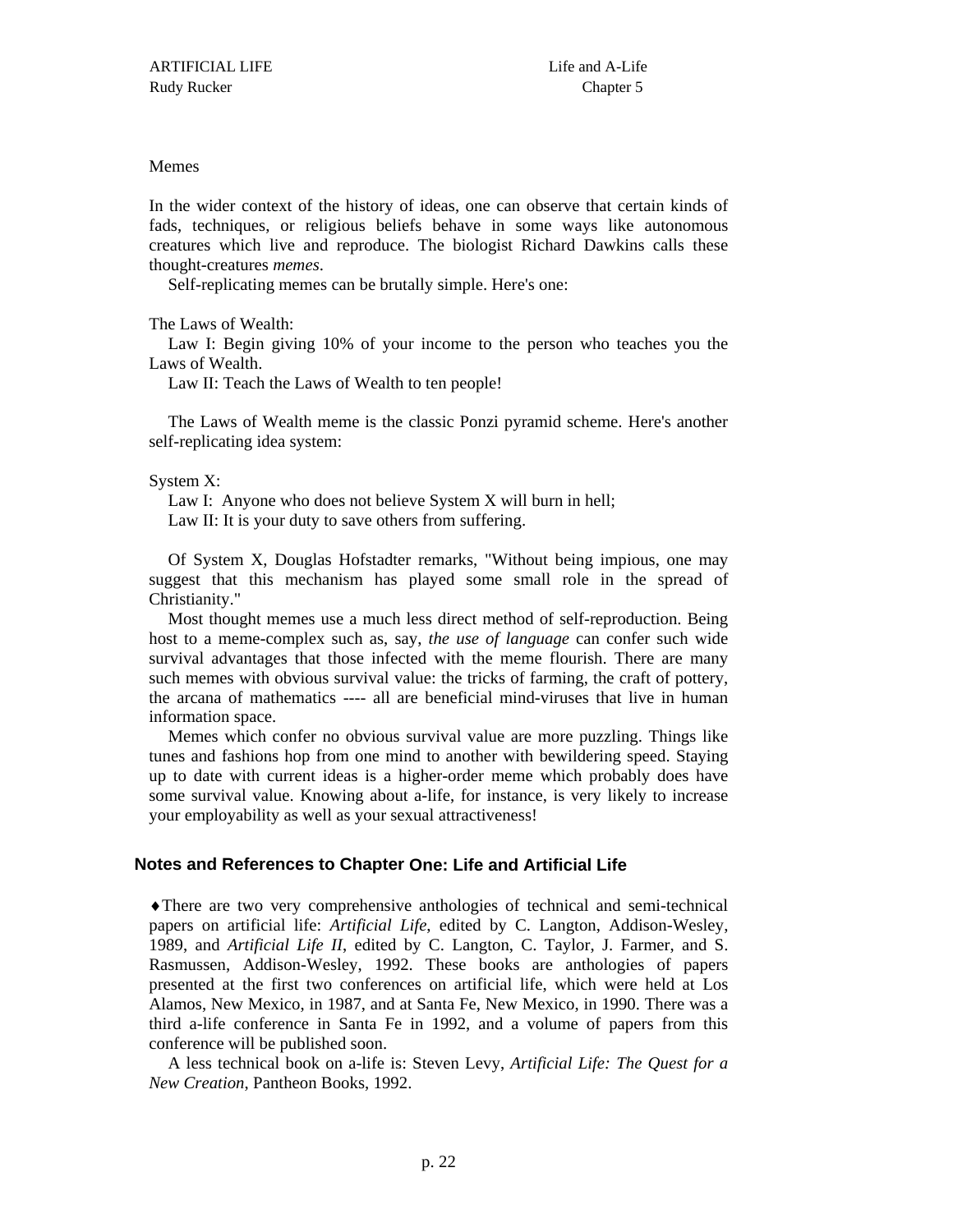♦ The classic popular book on chaos theory is: James Gleick, *Chaos: Making a New Science*, Viking, 1987. There is an useful companion program for DOS written by Rudy Rucker, Josh Gordon, and John Walker: *James Gleick's Chaos: The Software*, Autodesk, 1990.

♦ Someone might object to my claim that *ocean waves are not random* by saying that the quantum uncertainties of atomic motions do in fact make the waves random. Well, okay, that's actually true. But most chaos theorists believe that the waves would look *just as random* even if perfect classical physics held and there were no quantum uncertainties at all!

♦ John Rennie, "DNA's New Twists," in *Scientific American*, March 1993, pp. 122 - 132 contains a discussion of transposition and some of the other methods of genome variation being currently investigated.

♦ One of the first accounts of the Belusov-Zhabotinsky reaction can be found in: Arthur Winfree, "Rotating Chemical Reactions," *Scientific American*, June, 1974, pp. 82-95.

The Miller-Urey experiment was first announced in: S.L. Miller and H.C. Urey, "Organic Compound Synthesis on the Primitive Earth," *Science* 130 (1959), p. 245.

The RNA evolution experiment is described in Gerald Joyce, "Directed Molecular Evolution," *Scientific American*, December, 1992. A good quote about wetware appears in *MONDO 2000: A User's Guide to the New Edge*, edited by R.U.Sirius, Queen Mu and me for HarperCollins, 1992. The quote is from the bioengineer Max Yukawa: "Suppose you think of an organism as being like a computer graphic that is generated from some program. Or think of an oak tree as being the output of a program that was contained inside the acorn. The genetic program is in the DNA molecule. Your software is the abstract information pattern behind your genetic code, but your actual wetware is the physical DNA in a cell."

♦ Atilla the ant appeared on the cover of the *Scientific American* in December, 1991, in connection with the article "Silicon Babies," by Paul Wallach.

♦ Richard Dawkins talks about memes in his book *The Selfish Gene*, Oxford University Press, 1976. This book is mainly about the idea that an organism is a genome's way of reproducing itself---a bit as if we were big robots being driven around by DNA. The memes take further advantage of us. As Dawkins puts it: "Just as genes propagate themselves in the gene pool by leaping from body to body via sperms or eggs, so memes propagate themselves in the meme pool by leaping from brain to brain... When you plant a fertile meme in my mind you literally parasitize my brain, turning it into a vehicle for the meme's propagation in just the way that a virus may parasitize the genetic mechanism of a host cell."

System X appears in the chapter "On Viral Sentences and Self-Replicating Structures," in Douglas Hofstadter, *Metamagical Themas,* Basic Books, 1985.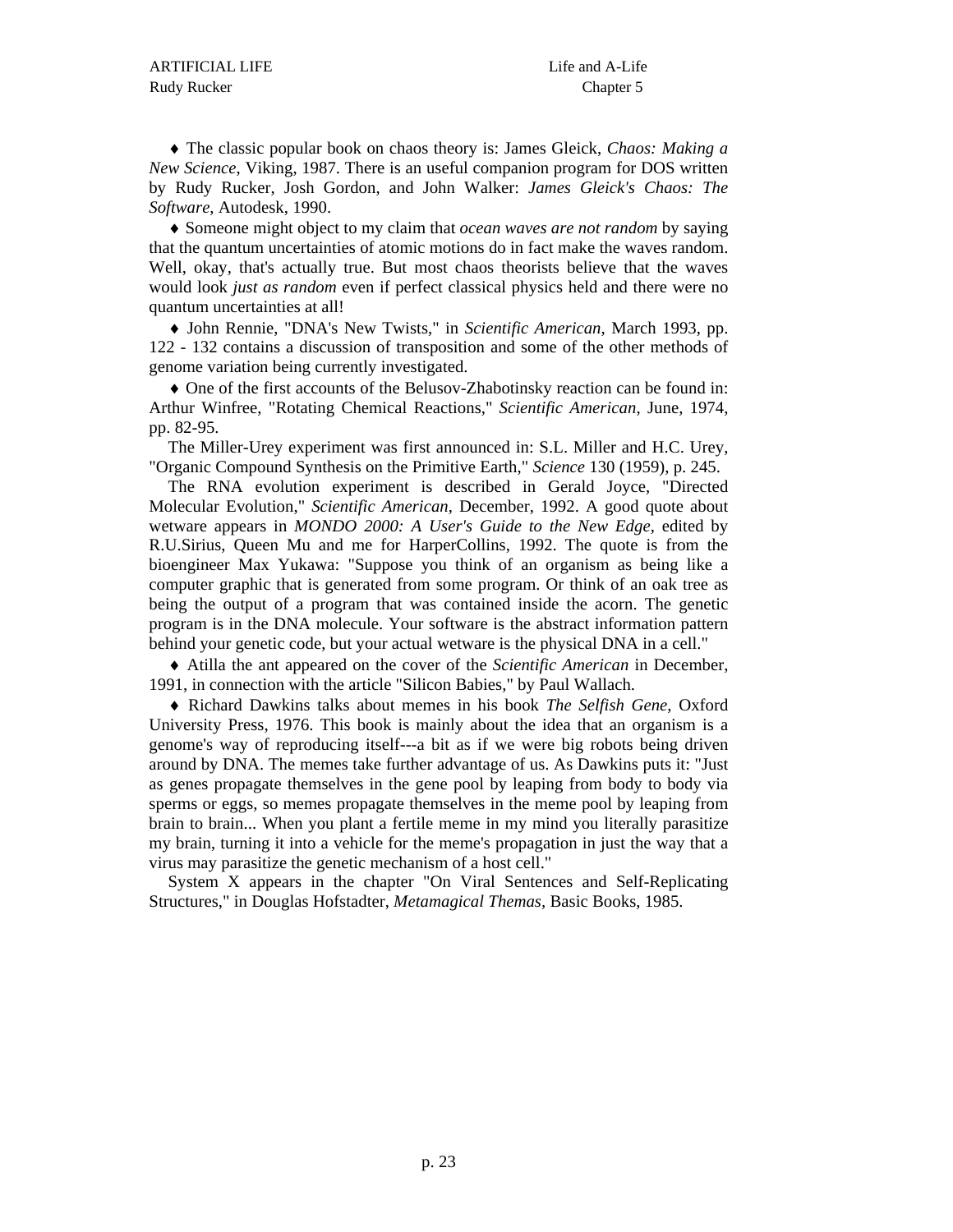# <span id="page-23-1"></span><span id="page-23-0"></span>**2 Computer A-Life**

In the first chapter we talked about life, a-life, and their relations to biochemistry, robotics, and culture. In this chapter we get down to the nitty-gritty: artificial life on the computer.

We begin with a discussion of how computers work, and then go on to talk about computer viruses. Next we introduce the idealized computers known as Turing machines, and then show how Turing machines can be placed into artificial bug worlds to create a gnarly new form of computer a-life known as the *turmite*.

The chapter ends with sections on other forms of computer a-life shown by the *Boppers* program, including the *boids*, who flock around in lovely, shifting groupings; and the hypnotic *cellular automata*, which come close to simulating the metabolisms of living things.

#### <span id="page-23-2"></span>**Inside The Machine**

Ordinary computers all have the same basic design: memory and a processor.

Computer memory is thought of as being like a very long single-column list of memory slots, with an address assigned to each slot. In visualizing the long columnlike list of computer memory slots, we draw a ladder-like shape a shown in Figure 2-1.

Figure 2-1: The Memory Slots

The image is that the values of the addresses run from top to bottom, from 0 on through the thousands, and on down from there into the millions.

When you add memory to your computer, you are upping the value of the largest possible address that your machine can handle; that is, you are making the ladder longer.

The computer memory slots are so-called *words* that consist of sixteen or thirtytwo bits of information, where a *bit* is a single zero or one. Here "word" does not mean "meaningful language unit," it simply means a particular fixed number of bits. In our ladder-like picture of memory, we think of each rung as holding a word of memory.

When the computer is running, the processor repeatedly interprets words of memory as commands. Which words? The processor uses a moveable marker called the *instruction pointer* to keep track of which word of memory the processor is currently interpreting. According to which word the processor encounters, it can:

♦ Jump the instruction pointer to a new position,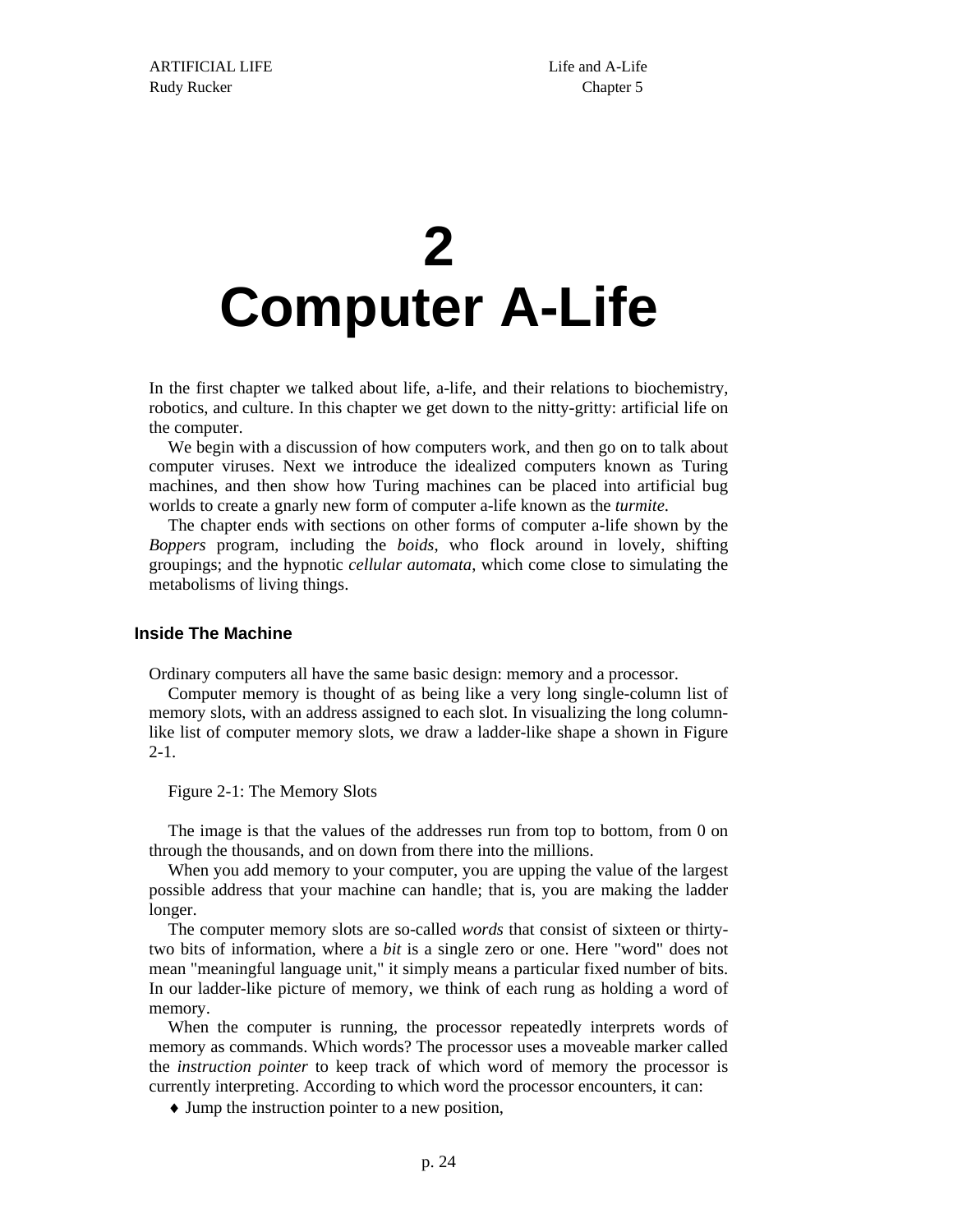- <span id="page-24-0"></span>♦ Read from memory,
- ♦ Carry out boolean or arithmetical operations,
- ♦ Write to memory.

In the rest of this section, we'll say a bit about each of these four kinds of instructions, followed by remarks on input and output and a brief comment on timesharing.

The material in this section is a bit computer intense, and is not all that crucial for what follows in the rest of the book. So feel free to *skip the rest of this section* if it's not your cup of tea.

#### <span id="page-24-1"></span>**Moving the Instruction Pointer**

Often the instruction pointer simply moves ahead in standard word-sized steps, one rung to the next, but every now and then it jumps forwards or backwards, as illustrated in Figure 2-2. The net effect is a kind of dance of computation.

Figure 2-2: The Dance of the Instruction Pointer

If you have some familiarity with programming, you will probably know that jumps in the instruction pointer's position can be caused by if-then-else statements, by loops, and by function calls, as indicated in the more detailed Figure 2-3.

Figure 2-3: The Dance of the Instruction Pointer---Detailed Version.

Where does the instruction pointer live? Not in the memory ribbon, as this is what is being read from and written to. No, the instruction pointer lives in a special memory slot known as a *register* that is on the processor itself. Although we like to draw the instruction pointer as something that moves up and down the memory ribbon, the instruction pointer is really just an *address* that changes from step to step.

A processor also has registers that it uses to keep track of other useful addresses, a register it uses for a loop counter, several registers that it uses to store words of data from memory, and so on, making about twenty registers in all.

#### <span id="page-24-2"></span>**Reading Data**

Just as the processor keeps track of an address called the instruction pointer, it keeps track of an address that we may as well call the *data read pointer*. The processor reads the information found at the address indicated by the data read pointer. What does it do with this information? It saves it in a register called an *accumulator*, as shown in Figure 2-3.

Figure 2-4: Reading Data

One initially surprising feature of standard computer design is that there is no inherent distinction between program and data. This combined-program-and-data design is often known as the *von Neumann architecture*, in honor of the mathematician John von Neumann who did much to promote the creation of the first digital computers in the late 1940s.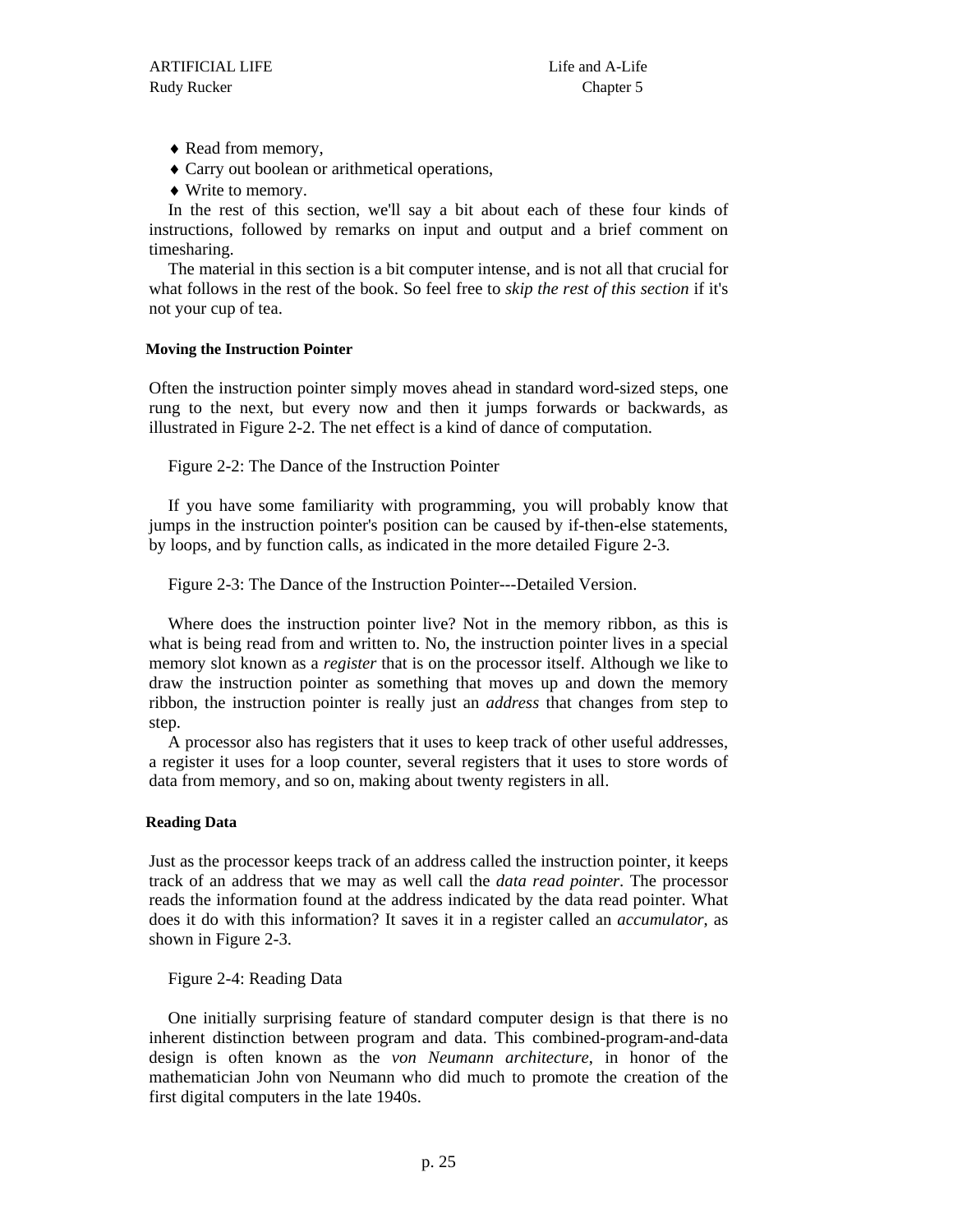<span id="page-25-0"></span>In the von Neumann architecture, both program and data are simply patterns of bits which are laid down in the memory. Whatever bits are at the instruction pointer are interpreted as program instructions for the processor. When the processor needs to read or write data bits, it can reach out to any memory position desired, using the data read pointer and a *data write pointer* to keep track of where to read and to write.

#### <span id="page-25-1"></span>**Logic and Arithmetic**

When the processor carries out logic and arithmetic operations it is doing what we traditionally would have thought of as *computing*. Rather than acting directly on the memory, the logic and arithmetic instructions act on words of data that have been placed into registers during the data reading steps. When the processor executes a logic and arithmetic instruction, it alters the bits in a register, often by mashing them together with the bits from another register. More specifically, logic and arithmetic instructions may copy register values among each other, perform binary additions of register values, shift an individual register's bits to the right or the left, compare register values, and more.

How does the processor know how to do things like carry out instructions to add numbers and shift bits? This is really a two part question. First of all the processor needs to understand that a certain sequence of bits *means* something like "compare two registers", and secondly the processor needs to know how to do things like add.

The first part is handled by a tiny program, known as *microcode*, that is coded right into the processor. Microcode interprets strings of bits as instructions to do things with the registers.

The second part---the actual execution of shifts, additions, and so on---is handled by specialized circuitry on the chip. Adding, for instance, is handled by a little maze of logic gates that can do things like add two bits together. The physical logic of the etched-in circuitry sews all of this together into tiny adding machines, multipliers, shifters, and the like.

#### <span id="page-25-2"></span>**Writing Data**

This is step is simply the reverse of the read data step. The processor copies the contents of one of its registers to the location addressed by the processor's *data write pointer* register.

Even though there is no intrinsic difference between instructions and data, most computer programs do keep code and data in separate segments of the memory. This makes possible for the programs to behave in a predictable and stable way. Commonly there are three segments used: the data segment, the code segment, and the stack segment, as shown in Figure 2-5. The instructions that the program is to execute are placed in the code segment, the data that the program is to operate on is placed in the data segment, and the stack segment is used by the processor as a scratch pad when it runs out of room in its registers for short-term memory.

#### Figure 2-5: Typical Memory Segmentation

So now we've pretty well described the four kinds of instructions which a computer carries out. I should mention that the computer does not need to cycle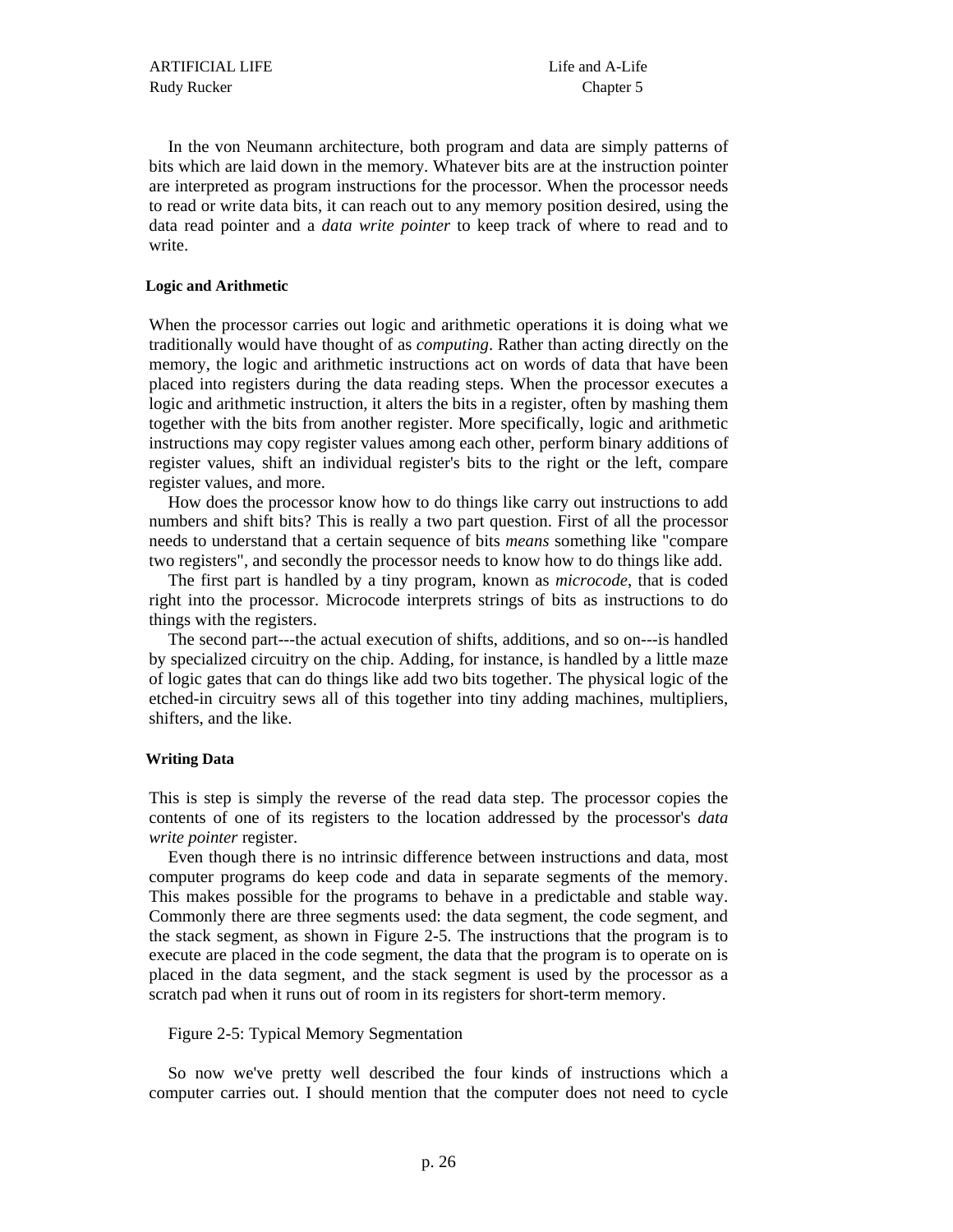<span id="page-26-0"></span>strictly through doing move, read, logico-artithmetic, and write operations---in that order. Often it will do a whole string of reads at once, or go through a long period of just moving and doing logic and arithmetic.

#### <span id="page-26-1"></span>**Input and Output**

What about input and output? Input and output are ways of directly putting data into the memory and getting it back out, as suggested by Figure 2-6. Input devices can place a few bits or even a long patch of bits directly into the memory ribbon. A keyboard feeds in perhaps thirty-two bits of data with each keypress, while a disk drive can load in millions of bits at a time. Each time you move your mouse, the mouse puts something like a thirty-two bit description of its most recent move into the computer memory.

Figure 2-6: Input and Output.

Output devices convert bits into audible or visible display. A vanilla text screen might show something like sixteen bits of data with each character, while a graphics screen can display millions of bits at once. You can print out your text or graphics screens, or you can write their information onto a disk. A sound card converts swatches of bits into audible noises.

#### <span id="page-26-2"></span>**Timesharing**

Our description so far makes it sound as if a computer can only do one thing at a time. How is it that computers often seem to be doing several things at once? The answer is simple: the machine allocates successive time-slices to a series of tasks, and rapidly cycles around and around this task loop, giving the illusion that all the tasks are being worked on at once. Thus if in Windows you have three windows open, say, one with a word-processor, one with a paint program, and one with the *Boppers* program, the computer can keep working on the three in turn, as illustrated in Figure 2-7.

Figure 2-7: One Processor Working on Three Programs

### <span id="page-26-3"></span>**Viruses and Worms**

In this section we talk about the "untamed" computer a-life forms called viruses and worms, as well as about artificial life workers' attempts to domesticate these forms.

#### <span id="page-26-4"></span>**Computer Viruses**

*Computer viruses* are the most notorious forms of computer a-life. The most common computer viruses are parasitic pieces of code that live by attaching themselves to executable programs---also known as *executables* or *apps*. In the MS-DOS world, executables are the programs that *do something* if you enter their name at the DOS prompt; they normally have the file extension .EXE or .COM. When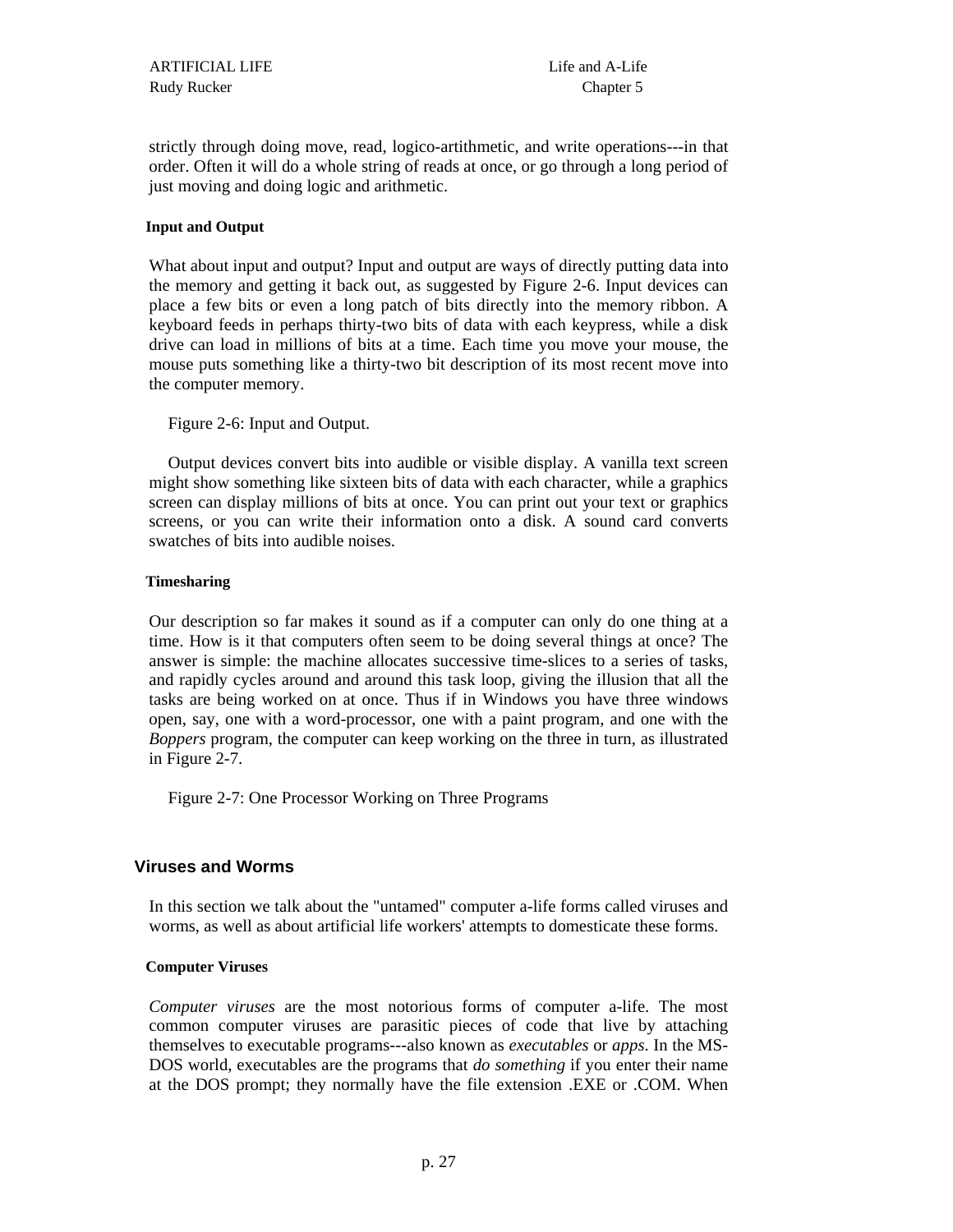you run a virus-infected executable on your computer, some or all of the other executables on your machine will be infected by the virus as well.

In addition to copying themselves from executable to executable, most viruses also have a way of signalling the user that his or her machine is infected. The "gotcha" signal of a virus can range from something as lightweight as a message saying, "KODEZ KIDZ RULE!" to something as extreme as a command to erase the hard disk, complete with a string of follow-up commands to make sure the erasure goes through. A virus may send out this signal every time it runs or, more commonly, it may silently spread for awhile before signalling the users. Sometimes a virus is designed to send out its signal only when some trigger condition occurs. A trigger condition might be that the virus has already replicated, say, ten times, or that a certain date has arrived, or perhaps even that a certain employee's name has been removed from a company's payroll.

#### Figure 2-8: Infection by a Computer Virus

The gotcha refinements are the easy part; the tricky thing about computer viruses is getting them to self-replicate. How do viruses do it? A typical virus works like this: (1) The virus searches the computer's disk drives for a *host program*, that is, for an executable program to infect. (2) If the virus finds a good host, it copies the host from disk into the computer memory, and searches the host code for the first occurrence of some common instruction---let's call this the *infection site instruction*. (3) The virus replaces the infection site instruction by a *jump* command that, when interpreted by the processor the next time the host program runs, will move the instruction pointer down to end of the existing host code. (4) The virus adds a bitfor-bit copy of its code to the end of the host program. (5) At the very end of the newly expanded host program the virus now writes the missing infection site instruction followed by a jump command that will send control back to the spot right after the original infection site instruction. (6) Now the virus saves the infected host back to disk with the same name as before. At this point the virus is free to (7) deliver a gotcha message as well. Figure 2-8 shows how the host code looks before and after being infected by the virus.

It requires a certain amount of low cunning to figure out a good infection site instruction, how to get the memory address of the end of a program, how to jump back from there to the infection site, and so on. There are a handful of computer programmers who enjoy working out newer and better viruses. Like most computer professionals, I have a healthy dislike for these people. Present-day virus writers are like the graffiti taggers who clutter every available surface with their stupid names. Taggers are not to be confused with the skilled and creative individuals who create lovely wall-sized graffiti pieces, and far less are they to be confused with legitimate artists trying to create new and visionary worlds. By the same token, virus-writers should not to be confused with productive computer hackers or a-life scientists.

From having taught computer science classes to a wide range of students, my impression is that generally the best way to catch a virus is to use pirated software. People who write viruses tend to associate with the same people who are involved in breaking copy protection and selling dirt-cheap copies of expensive software. Some even take the odd moral stance that putting viruses into pirated software makes it okay to sell this software, since this way the pirate's customers don't actually get long-term usable copies of the stolen software they seek to illegally buy.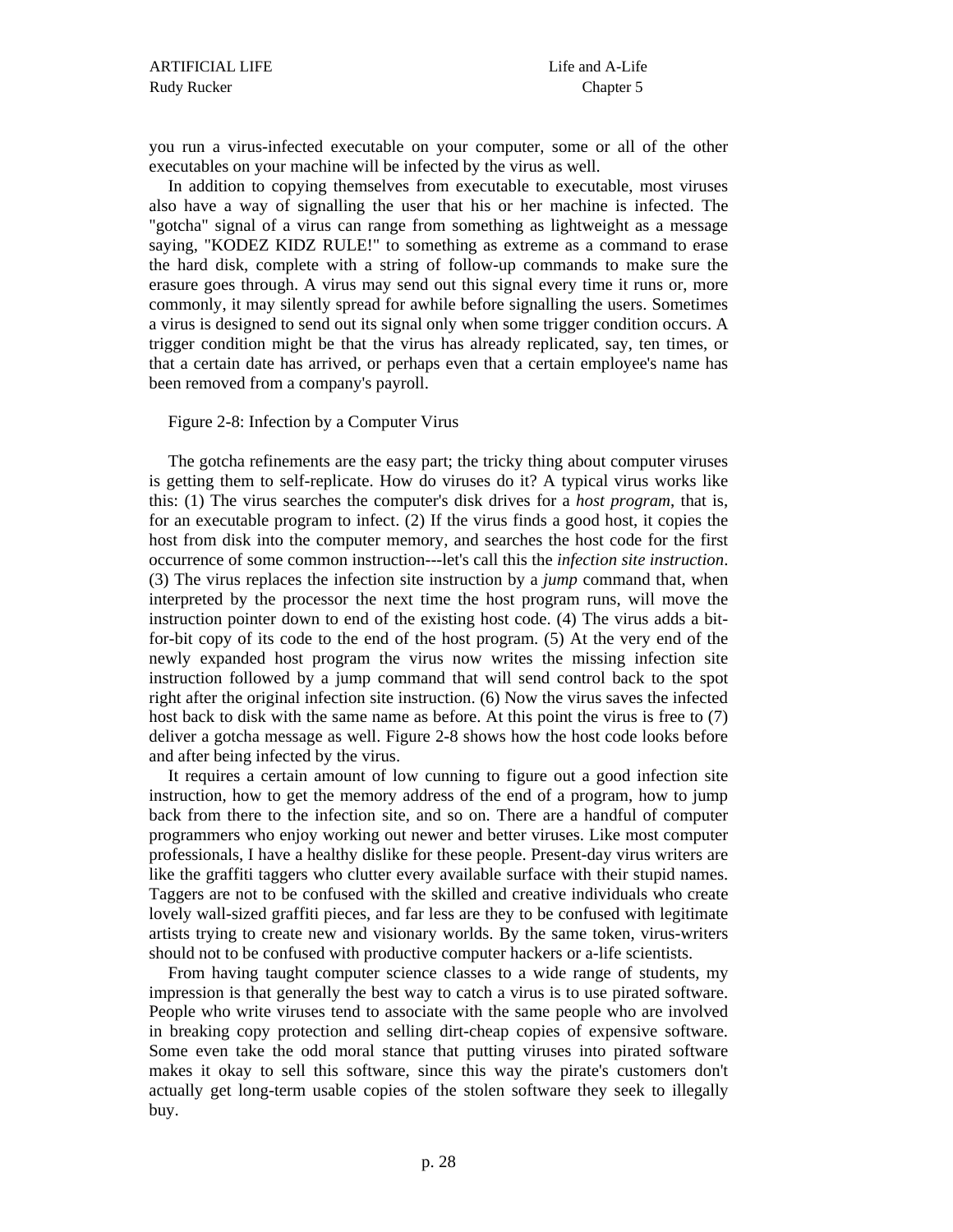#### <span id="page-28-1"></span><span id="page-28-0"></span>**Worms**

A *computer worm* is a self-contained computer program that, like a virus, reproduces itself. The difference is that a worm does not spread by infecting host executable programs. Instead a worm manages to start running on its own, and copies itself to new memory locations. Some worms send copies of themselves to other users over electronic mail---sort of like self-perpetuating chain letters.

The most famous worm to date was the *Internet worm* of November, 1988. The Internet is a computer network that connects many universities and research institutions together, enabling scientists to exchange large pieces of computer code. The Internet worm, written by Robert Morris, Jr., was allegedly designed to go to every node on the Internet and report back in---so to provide a kind of map of the Internet. But the worm got out of control, and reproduced itself so wildly that many systems staggered to a halt as they tried to time-share their processing power among hundreds or thousands of local copies of the worm. Somewhat disturbingly, Morris's father is a government expert on computer security. In May, 1990, Morris was sentenced to a ten thousand dollar fine and four hundred hours of community service.

#### <span id="page-28-2"></span>**A-Life Investigations**

Several a-life researchers have worked with worlds of creatures that are similar to self-reproducing computer worms. In each case, the scientist sets up a *virtual computer* that runs as a simulation inside a real computer. The codes used in these worm worlds are made-up artificial computer codes rather than the actual machine codes that are really used by computer's chips, so there is no danger at all of these toy worms breaking loose and wreaking havoc.

In a typical worm world, there will be a memory arena filled with randomly generated computer instructions. This random start is sometimes spoken of as a *primordial soup*, in analogy to the planetary seas in which organic life evolved. Scattered in the world world's primordial soup will be dozens or scores of instruction pointers---the pointers are the a-life creatures of this world. One by one, each pointer is allowed to interpret the instruction at its current location and to act on it. A pointer's action might be to copy an instruction from one part of the arena to the other, or to move itself to a different memory location.

The worm worlds' pointers are also allowed to split; this is how the creatures reproduce. When a pointer reproduces it also tries to copy some words of memory to the location of the new pointer, so that the child pointer will behave like the parent. When a pointer splits, it may be that the code at the location of the child pointer is not quite the same as the code at the parent pointer, even if the parent code has tried to copy itself accurately. This introduces an element of genome variability.

As time goes by, the world fills up to some maximum capacity, and the older pointers are systematically killed off. A pointer also may die if it runs across a meaningless instruction. In this way an element of natural selection arises. Given the combination of reproduction, genome variation, and natural selection, evolution can occur.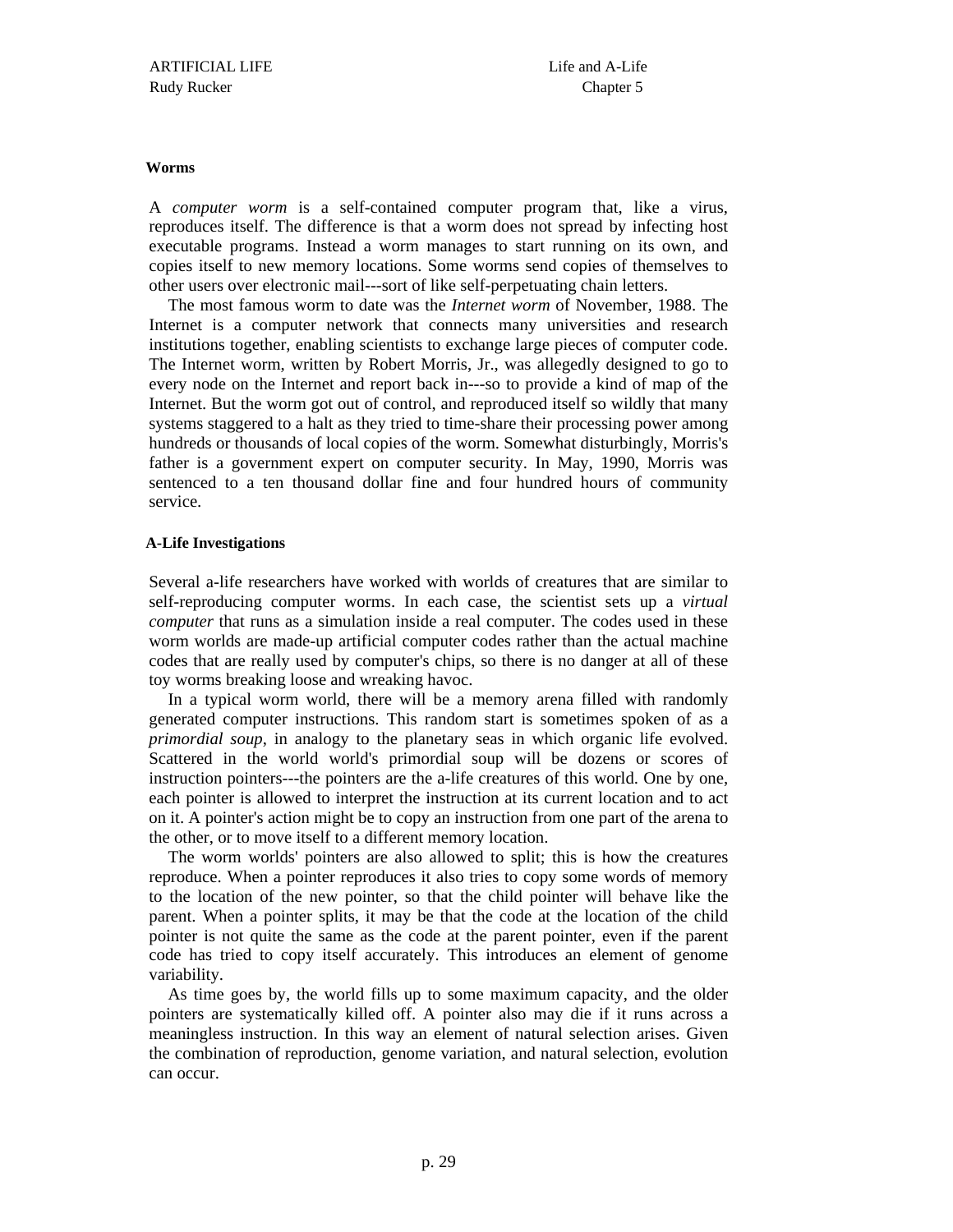<span id="page-29-0"></span>Two of the best-known worm worlds are Kee Dewdney's *Core Wars* and Tom Ray's *Tierra*. Ray, who was a pure biologist before getting drawn into a-life, excels at making up colorful scenarios to describe what his worms are doing. He talks of parasites, hyper-parasites, and even speaks of his creatures as "having sex with the dead." But in and of themselves, worm world programs are not---at least to my eye- --very compelling. They don't give you much of anything to look at: they're not *gnarly* enough.

Has there been any scientific a-life work with computer viruses? Not that I know of. The problem is that most a-life workers have very strong negative feelings about viruses---as the reader may have noticed from my comments on viruses above! Alife workers tend to dislike viruses not only because all the viruses we've seen have been destructive, but also because viruses get a disproportionate amount of media attention---attention that might otherwise be focussed on the positive and constructive kinds of a-life which have already been discovered.

But it may conceivably be that in the future someone a-life workers will start creating viruses that have *beneficial* effects, such as making your computer run faster, or making your operating system more intelligent.

#### <span id="page-29-1"></span>**Turing Machines**

In this section, we talk about the definition of Turing machines, give some examples, and then briefly mention some facts about them. The Notes and References section for this chapter includes some material about Alan Turing.

#### <span id="page-29-2"></span>**Definition**

In 1936, the British mathematician Alan Turing formulated what seems to be the simplest possible description of a computer. This idealized device, now known as a *Turing machine*, consists of a *tape* of memory cells plus a moving processor called a *head*. I've drawn a picture of one in Figure 2-9 with, just for fun, a propeller to hold up the Turing machine's head.

Figure 2-9: A Turing Machine

As the propeller suggests, the Turing machine is not in fact meant to be a practical design for a physical computer; it is rather an idealized kind of computer that is easy to think about. But for the moment let's do think of it as a physical machine.

Rather than keeping an instruction pointer in a register, the Turing machine physically moves its head up and down the memory tape. Instead of being able to move its position (or instruction pointer) through arbitrarily large leaps, a Turing machine can typically only move one cell per computation cycle. We can think of the two possible motions as being called "L" and "R" for "move one cell to the left" and "move one cell to the right."

The processor head of a Turing machine has only a small amount of internal register memory. Rather than having hundreds of register bits and zillions of possible states, a typical Turing machine might have a range of, say, twelve states, or maybe a hundred states. In general, we'll think of our Turing machines has having the N states 1,2,...,N.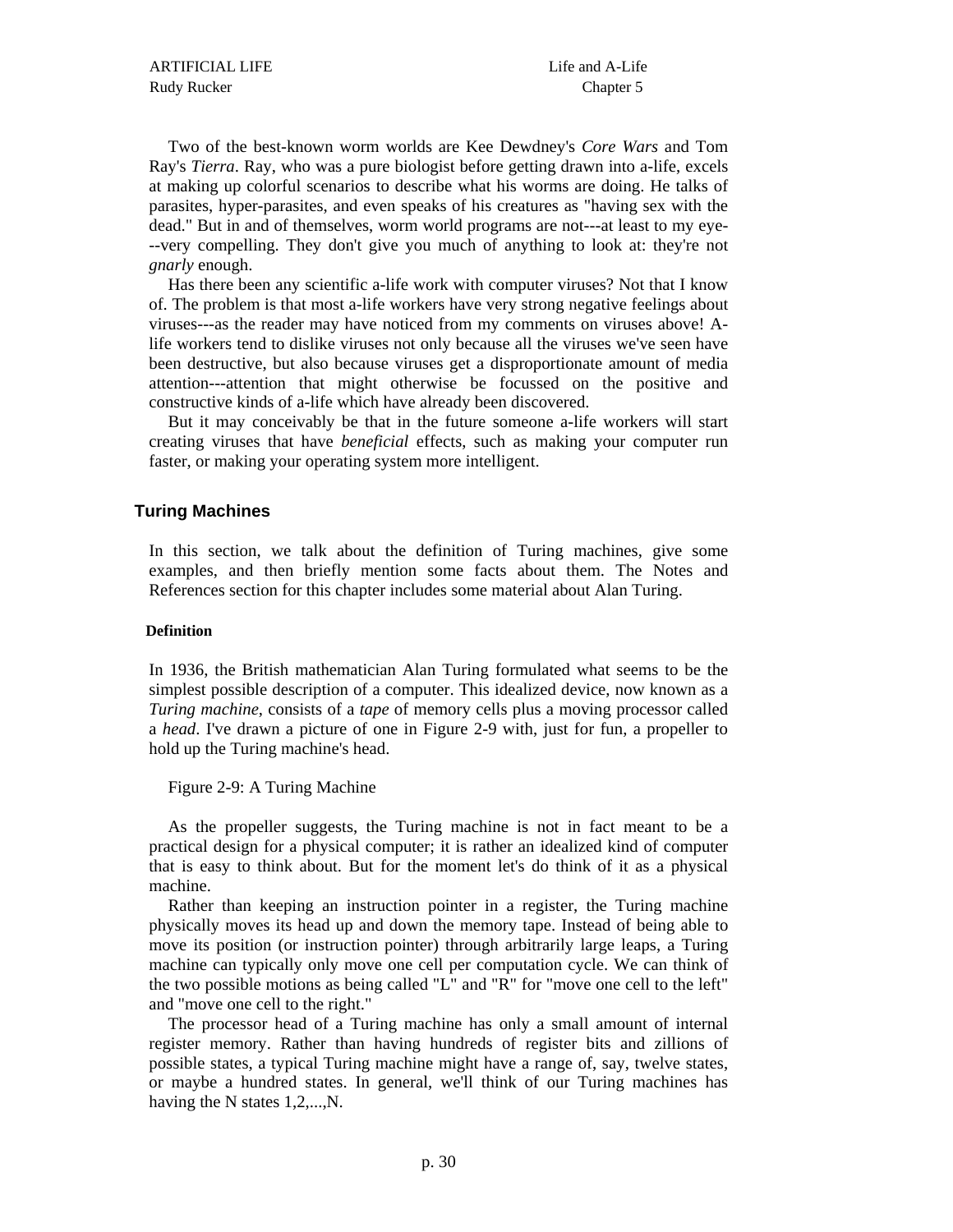Another difference between Turing machines and standard computers is that a Turing machine does not read and write entire words of memory at a time. In the simplest version, a Turing machine just reads and writes one bit at a time from its tape. Thus, rather than being a ribbon of words, the Turing memory tape is thought of as a string of cells each of which is either blank or marked. We symbolize the blank state as "B", and the marked state as "X".

Just as a regular computer processor has microcode that tells the processor how to react to what it finds in memory, a Turing machine has a little program that tells it what to do with its tape. We can think of a Turing machine program as a finite list of five-symbol instructions. Each of these quintuples has the form <*present state, read color, write color, new state*, *move direction*>. Let's say a bit about each of these five.

♦ *Present state* is a current internal state that the head might be in. The head acts differently depending on what state it's in. As we said before, an N-state Turing machine can be in any of the states 1,..., N.

♦ *Read color* describes the contents of a cell the Turing head might be positioned at. In the case where the tape cells can only be marked or unmarked, the only possible read colors are "B" and "X".

♦ *Write color* specifies a color for the Turing head to write into the current cell. In the simplest case this again is "B" or "X". If the write color is "B", this means that the head will erase the mark in the cell if there is one; if the write color is "X", the head will ensure that the cell is marked. Marking a cell several times has the same effect as marking it once.

♦ *New state* specifies a new internal state for the Turing head to go into. The changing values of the head's state can serve as a short-term memory that help the head remember what it is currently doing.

♦ *Move direction* specifies a direction for the head to move. In the simplest case the possible move directions are "L" and "R".

Consider, for instance, an instruction quintuple of the form <1BX2R>. The number 1 means that this instruction applies when then machine is in state 1, and the letter B means that the instruction applies when the machine's head is located at a blank cell. The letter X means that when the instruction is applied, the current cell is to be marked. The number 2 means that when the instruction is applied, the machine is put into state 2. The letter R means that when the instruction is applied, the head of the machine is moved one cell to the right. More concisely, <1BX2R> means: *if* you are in state 1 and you see a blank cell (this takes care of the "1B" part), *then* mark the cell, go into state 2, and move one cell to the right (this takes care of the "X2R" part).

A Turing machine's program is a set of instruction quintuples. The quintuples have the effect of taking pairs of the form <*current state, read color*> as input, and assigning triples of the form <*write color, new state, move direction*> as output.

We require that a Turing machine's program not have two different quintuples starting with the same two symbols, for if that were to happen, you wouldn't know which quintuple to apply. That is, you can't have, for instance, both <1BX2R> and <10X3R> in a Turing machine's program because if you did, then you wouldn't be able to decide which quintuple to obey if you were in state 1 looking at a blank cell.

Although you can't have *more than one* applicable quintuple, you can sometimes have *no* applicable quintuple. That is, it is permissible for there to be some combinations of current state and read color which cannot be found as the first two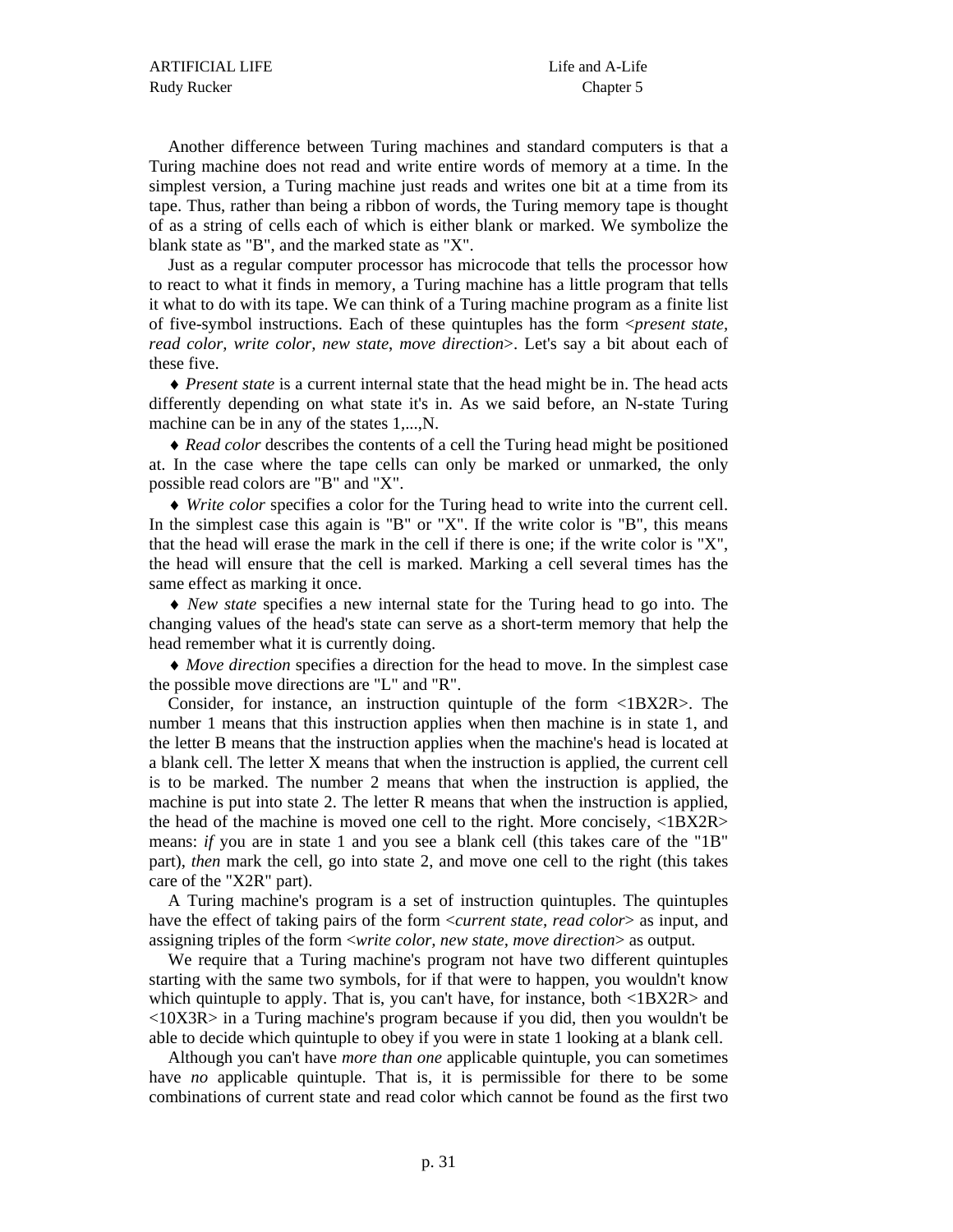<span id="page-31-0"></span>members of any of the quintuples in the program. In the case where a Turing machine can't find a relevant quintuple, it turns itself off. A Turing machine that stops like this is said to *halt*.

Sometimes we want to avoid the possibility of having a Turing machines run out of instructions, and give the machine a *complete program* , meaning that every possible pair <*current state, read color*> appears as one of the program 's quintuples. A Turing machine like this never runs out of instructions, so it never halts.

#### <span id="page-31-1"></span>**Operation**

To run a Turing machine, you put it into state 1, and then set it down on a tape which may or may not have marks on it. The computation cycle of a Turing machine consists of the following six steps, which are repeated forever, or until the machine halts:

♦ *Read*. Read the value of the current cell to determine the *read color*.

♦ *Consult Program*. Look through the program for a quintuple which starts with the correct pair <*current state*, *read color*>. If there is no such quintuple, then halt. Otherwise get the new values of *write color*, *new state*, and *move direction* from the quintuple.

- ♦ *Update State*. Set the *current state* to *new state*.
- ♦ *Write*. Change the marking of the current cell to *write color*.
- ♦ *Move*. Shift your position as specified by *move direction*.
- ♦ *Loop*. Return to the Read step.

As a first example of a Turing machine, let's look at a machine called *Marker* whose program holds but one instruction:  $\{ <1BX1R> \}$ . Let's put Marker into state 1 and set it down on a cell on an endless blank tape. In the Read step, Marker machine looks at the current cell and realizes that it's a blank, or B, cell.

In the Consult Program step, Marker looks for a quintuple that starts with its current state 1 followed by the symbol B for the current cell color; that is, it looks for a quintuple that starts  $\langle 1B \rangle$ . As it happens, the only quintuple Marker has is <1BX1R>, which does indeed start out in the desired way. The machine uses this quintuple to decide that its write color is  $X$ , its new state is 1, and its move direction is R.

In the Update State step, Marker sets its current state to the new state 1 (actually the same as the old state).

In the Write step, Marker puts a mark in the current cell, changing it from B to X. In the Move step, Marker shifts once cell to the right.

And in the Loop step, Marker cycles back to the Read step. In the new Read step, Marker looks at the new cell and realizes it's a blank...

Can you see what the resulting behavior of the machine named Marker will be when you place it on a blank tape? Marker will end up endlessly putting marks into blank cells while moving off to the right.

But what if the tape you set Marker down on happens to already have a marked cell on it? If Marker encounters this cell, it will have to halt during an execution of the Consult Program step. This is because Marker does not have any instructions which start with the pair  $\langle 1 \times \rangle$ , which symbolizes being in state 1 and looking at a marked cell.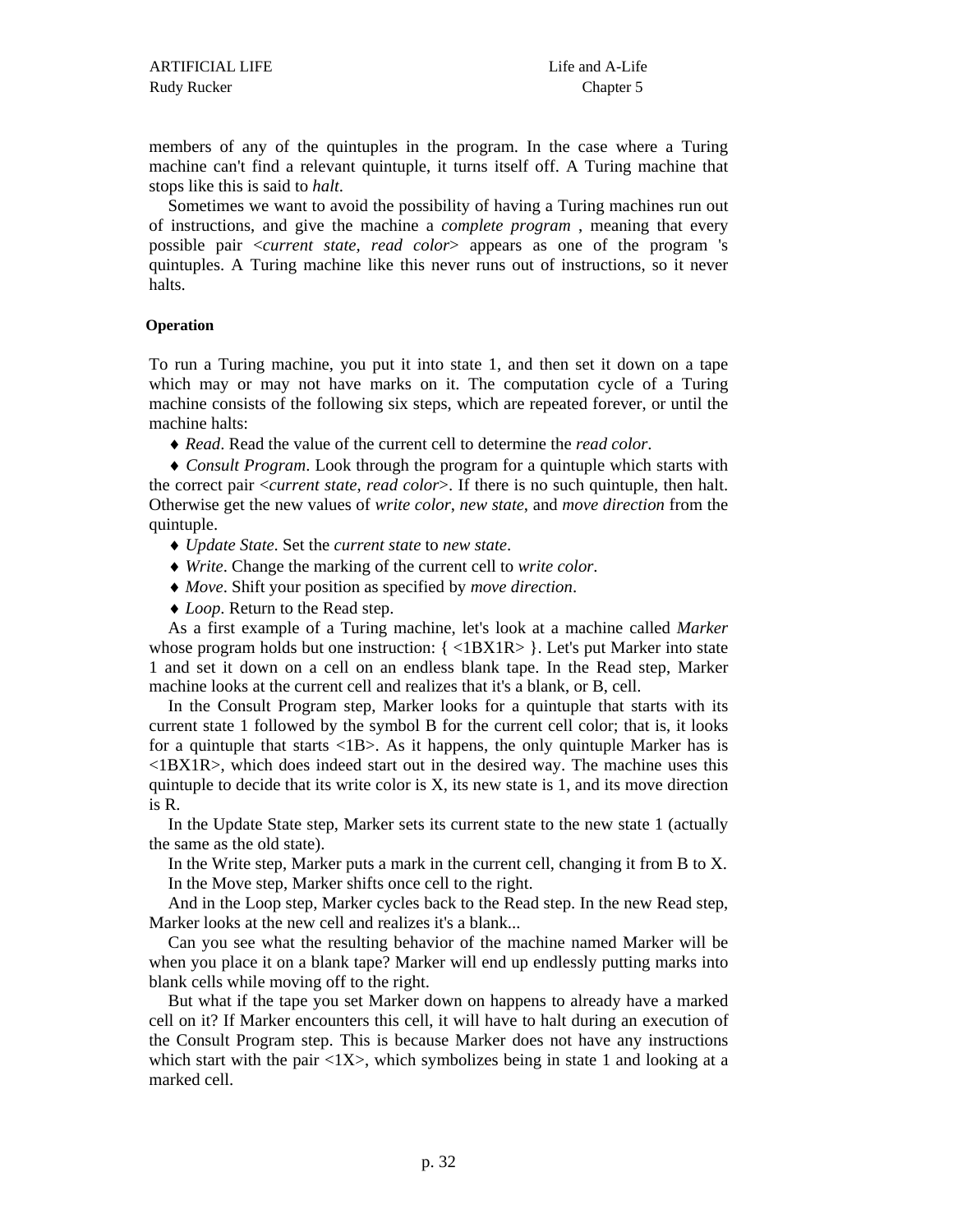ARTIFICIAL LIFELife and A-Life Rudy Rucker Chapter 5

If you wanted to make sure that Marker never halts, you could give it an instruction for dealing with marked cells. You might, for instance, think of a Turing Machine called Flipper, whose program looks like this: {  $\langle 1BX1R \rangle$ ,  $\langle 1XB1R \rangle$  }. Flipper moves endlessly to the right, putting marks in blank cells, and erasing the marks in marked cells!

Let's look at some more Turing machines: *AddOne*, *AddThree*, and *Doubler*. These three machines each have the property of representing mathematical functions. That is, we can think of each of these machines as being like a function that turns input numbers into output numbers.

An input number k is presented to a Turing machine in the form of a tape with k marked cells in a row. The machine is put into state 1 and is set down on the leftmost marked cell. If the machine runs for awhile and then halts, leaving a string of j marked cells in a row, then we say that the machine has computed j as the output.

We want AddOne to turn k marked cells into k+1 marked cells and halt; AddThree is supposed to turn k marked cells into  $k+3$  marked cells and halt; and Doubler is to turn k marked cells into k+k marked cells and halt. Programs for the three appear in Table 2-1.

AddOne: { <1XX1R>, //move right past the marked cells <1BX2R> //make a mark and move right in a new state } AddThree: { <1XXR1>, //move right past the marked cells <1BXR2>, //make a mark and move right in a new state <2BXR3>, //make a mark and move right in a new state <2BXR4> //make a mark and move right in a new state } Doubler: { <1XB2R>, //erase the leftmost mark and move right <2XX2R>, //move right past marked cells <2BB3R>, //skip a blank cell and move right <3XX3R>, //move right past marked cells <3BX4R>, //mark a blank cell and move right <4BX5L>, //mark a blank cell and move left <5XX5L>, //move left past the marked cells <5BB6L>, //skip a blank cell and move left <6XX6L>, //move left past marked cells <6BB1R>, //move right and return to starting state

}

Table 2-1: Three Turing Machine Programs, With Comments.

If we start AddOne in state 1 at the left end of a string of k marked cells, where k is greater than zero, then the machine will repeatedly use the  $\langle 1XX1R \rangle$  quintuple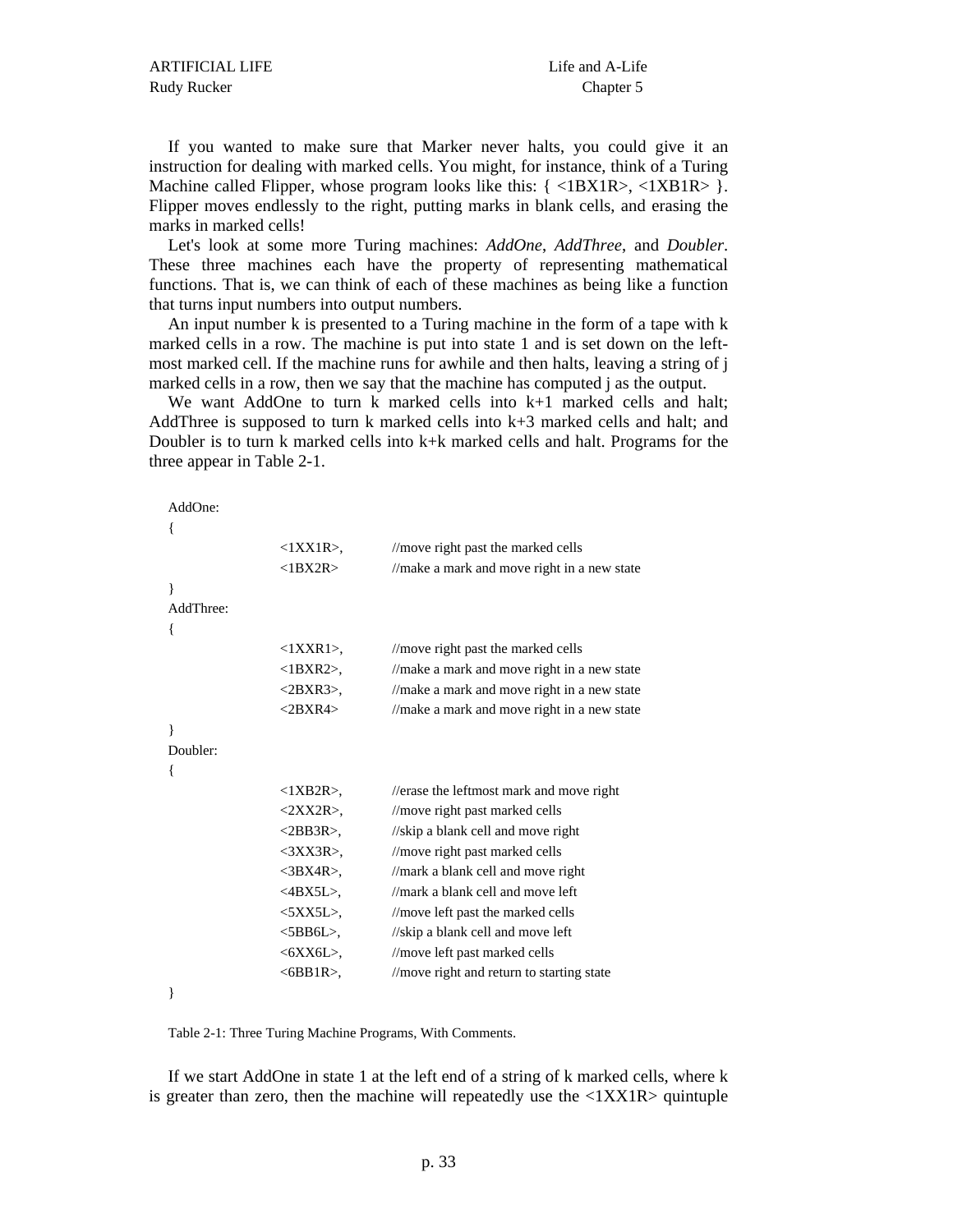<span id="page-33-0"></span>until it reaches a blank cell. Then the <1BX2R> quintuple is used and the blank cell is marked. If there were no more than k marks on the tape to begin with, the AddOne machine will next have a combined state and read color of <2B>. None of its instructions start with  $\langle 2B \rangle$ , so it will now halt. The net result is that k marks were changed to  $k+1$  marks. Note, that if k had been zero at the start, then AddOne would have started on a blank tape. In this case, it would have applied the <1BX2R> instruction right away to make a single mark and then halt.

The AddThree machine is similar to the AddOne machine, except that it does include an instruction that starts with <2B>: the instruction <2BXR3>. It next needs a quintuple that starts with  $\langle 3B \rangle$ , and it has one:  $\langle 3BXR4 \rangle$ . As there is no instruction starting with <4B>, the machine now halts. If you start AddThree in state 1 at the left end of a row of k marked cells, it converts the tape to show  $k+3$ marked cells and then halts.

Doubler is a little more complicated than AddOne and AddThree. Doubler peels off marked cells from the left and marks pairs of cells at the right. Once all the original cells are gone, Doubler will be in state 1 looking at read color B, and there are no Doubler quintuples that start with  $\langle 1B \rangle$ , so it will halt. A step by step picture of Doubler computing two plus two to get four appears in Figure 2-10.

Figure 2-10: Doubler Computes Two Plus Two.

In looking at Figure 2-10, you should interpret the triangle as the Turing machine's head, and the number inside the triangle as the machine's current state. The intended order is that you first read all the way down the left-hand column of pictures and then read down the right-hand column. The listed quintuples are the ones that are applied to move from one picture to the next.

In looking at Figure 2-10, you can note that the order in which the quintuples are used has no real relation to the order in which they are listed in the presentation of the Doubler program. Turing machine "programs" are *not* like computer language programs that have their commands listed in the intended execution order. In a Turing machine program, you simply use the first command that applies.

As we saw above with the example of Marker, not every Turing machine has to halt. As another example of a non-halting Turing machine, consider adding the quintuple <1BB1R> to Doubler, for instance, we would get a machine called, let us say, ReDoubler. If you start ReDoubler out on a tape with two marks, ReDoubler goes though cycle after cycle of doubling---first turning two marks into four, then turning the four into eight, then turning the eight into sixteen, on and on forever.

#### <span id="page-33-1"></span>**Theory**

Unlike a von Neumann style computer, a Turing machine only has access to one memory location at a time---while a von Neumann computer is free to use separate pointers to pick out separate locations to read and to write. Another seeming limitation of the Turing machine is that it is required to cycle over and over through the same lockstep loop of *read, consult program, update state, write, move*. Nevertheless, Alan Turing was able to prove that anything that can be anything that can be computed at all can in fact be computed by a Turing machine.

How would you go about using a Turing machine as a computer? The idea is that you code your *input* as a series of blank cells and marked cells that you put onto a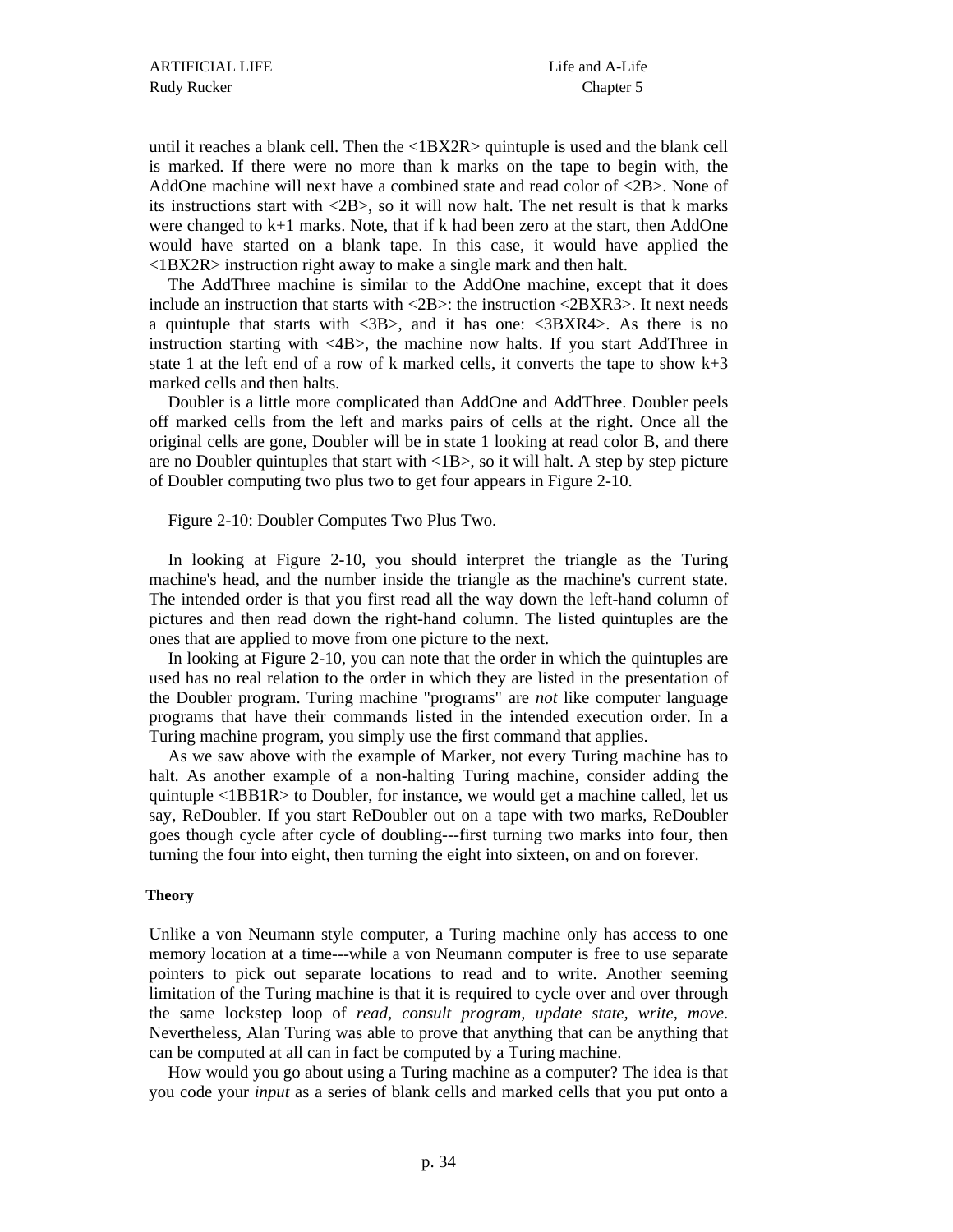tape. You put your Turing machine into state 1 and set it down with its head resting on the left-most marked cell. And then you let the machine run until it halts. The pattern that remains on the tape after halting is the *output*.

Every computation that can be done by a digital computer can do can also be done by an appropriately complicated Turing machine. The details of the proof are not simple, but the basic idea is that, just like a Turing machine, all a microprocessor does is read from memory, write to memory, move, and change its internal state. Since Turing machines are quite simple to describe, it is easier to prove things about Turing machines than to prove things about arbitrarily complicated computers.

How complicated does a Turing machine have to be to be as powerful as an arbitrary computer? Turing discovered a design for a so-called *universal Turing machine* which uses less than a hundred states. The universal Turing machine can emulate the action of any computer program. The existence of such a Turing machine shows that a computing device can be very simple and yet be able to emulate all other computations.

Using a subtle, self-referential argument, Turing was next able to use his notion of a universal Turing machine to prove that there is in general no way to predict in advance what a given Turing machine T will do, even when you are given all the quintuples of the T's program. It turns out that just about *any* reasonable class of questions about Turing machines is unsolvable!

That is, there's no uniform way to predict if a machine will ever print out an "X", no uniform way to predict if a machine will ever enter state "3", no uniform way to predict if a machine will ever get stuck in a repeating cycle, and so on. These questions are all *unsolvable*.

Come again? "Unsolvability" here means the absence of a computer program. The *unsolvability* of a question of the form "Does a Turing machine T have property P?" means that there is no computer program that can take Turing machine programs (in the form of coded-up sets of quintuples) as input and always give back correct "T has property P" or "T does not have property P" answers as output. Sometimes, for a specific machine, it's easy to tell what it will do; but in general, the only way to predict what an arbitrary Turing machine will do is to watch it run.

Suppose, for instance, that you are interested in finding out if machine T ever enters state "3". You start T up and watch it run for a long time. You watch and watch, and T is still doing different things, but T still hasn't entered state "3". Can you say with certainty that T will never enter state "3"? Turing proves that, in general, you cannot. It may even happen that you end up watching T forever, always waiting for "3" to come in, never sure that it won't come in, even though it never really does come in.

Turing's proofs of the unsolvability of various questions about Turing machines depend on the *universality* of Turing machines---on the fact, that is, that any kind of computer program can be emulated by a Turing machine. I won't go into the details of Turing's proofs here. Suffice it to say that they depend on a sophisticated kind of self-reference; on the fact that a universal Turing machine can emulate its own behavior.

It is the universality of Turing machines that makes them good candidates for alife creatures. On the one hand Turing machines are quite simply describable. It's not hard to imagine coding a Turing machine's program as bitstring genome. But because they can emulate any kind of computation, Turing machines can give very complicated behavior. They can be very gnarly.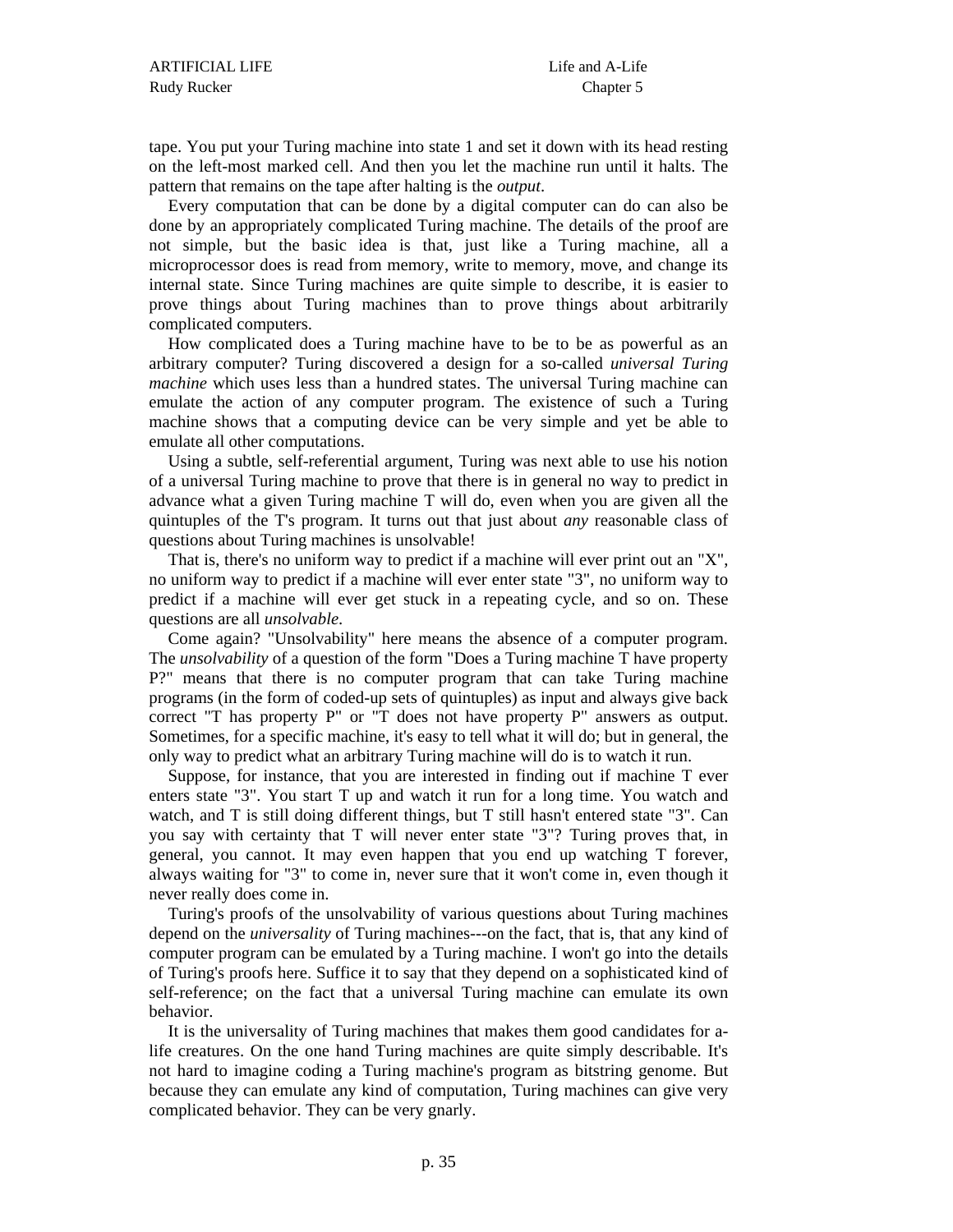<span id="page-35-0"></span>Any individual Turing machine is completely deterministic and predictable. Yet Turing's unsolvability results show that there is no good way to pick out certain kinds of machines short of letting them run. If you want to find out what a bunch of Turing machines are like, you have to turn them loose and let them live. This is very reminiscent of life itself. If you want to know which seeds in your packet are good, you have to plant them and watch what they do.

#### <span id="page-35-1"></span>**Bug Worlds**

Computer a-life simulations work by building a virtual world in which little computer programs can move about, compete, and evolve. In the case of the toy worm worlds, the virtual world is a simulated one-dimensional swatch of computer memory. But it is more common for computer a-life experiments to use a two or even three dimensional virtual world. Just as the one-dimensional worlds are often generically known as *worm worlds*, the two-dimensional and three-dimensional worlds are commonly called *bug worlds*.

In a worm world simulation, the world is made up of computer instructions, some of which are also part of individual worms. But in a bug world, the bugs are thought of as having an identity separate from the world. Each bug is a data structure, while the shared world is an arena in which information is posted.

What kinds of data does an individual bug have? A bug will commonly keep track of its personal ID number, its position, and some kind of score value that tracks how well the bug is doing compared to its fellows. A bug may also keep track of such additional data as its mood (or *state*), its velocity, its colony membership, and the ID numbers of its predators and its prey. A bug's data may also include lookup tables and/or the names of functions that the bug uses for computing such things as how it moves and how its score is changed.

Figure 2-11: Three Bugs Making Marks in Their Bug world

What kind of information appears in the shared bug world? So that the bugs can interact, there will always be a moving marker or a growing trail corresponding to each bug's changing position: that is, the bugs post their current and some of their past positions to the world, using some characteristic markings so that the bugs can tell each other apart, as suggested in Figure 2-11. In addition, the world may also maintain some markings of its own---markings that the bugs may perhaps interpret as food, poison, or walls.

The bugs go through a cycle like this: (1) move, (2) get input information from the world, (3) compute output, new position, and new score, (4) post output information to the world. Note that these four steps are analogous to the four kinds of instructions which computer processors perform.

What kind of input information do the bugs take in? Computationally, the cheapest thing is to have the bugs simply look at what is in the world at their present location. In most cases, the world of the bugs is broken up into individual cells, which means the simplest way for a bug to get input is to *look at the contents of the cell it is just moving into*. Alternatively, we can let a bug look at *several neighboring cells* with each move.

If your bug population is not too great, and your computer is reasonably powerful, you can be more generous with computational resources. You can give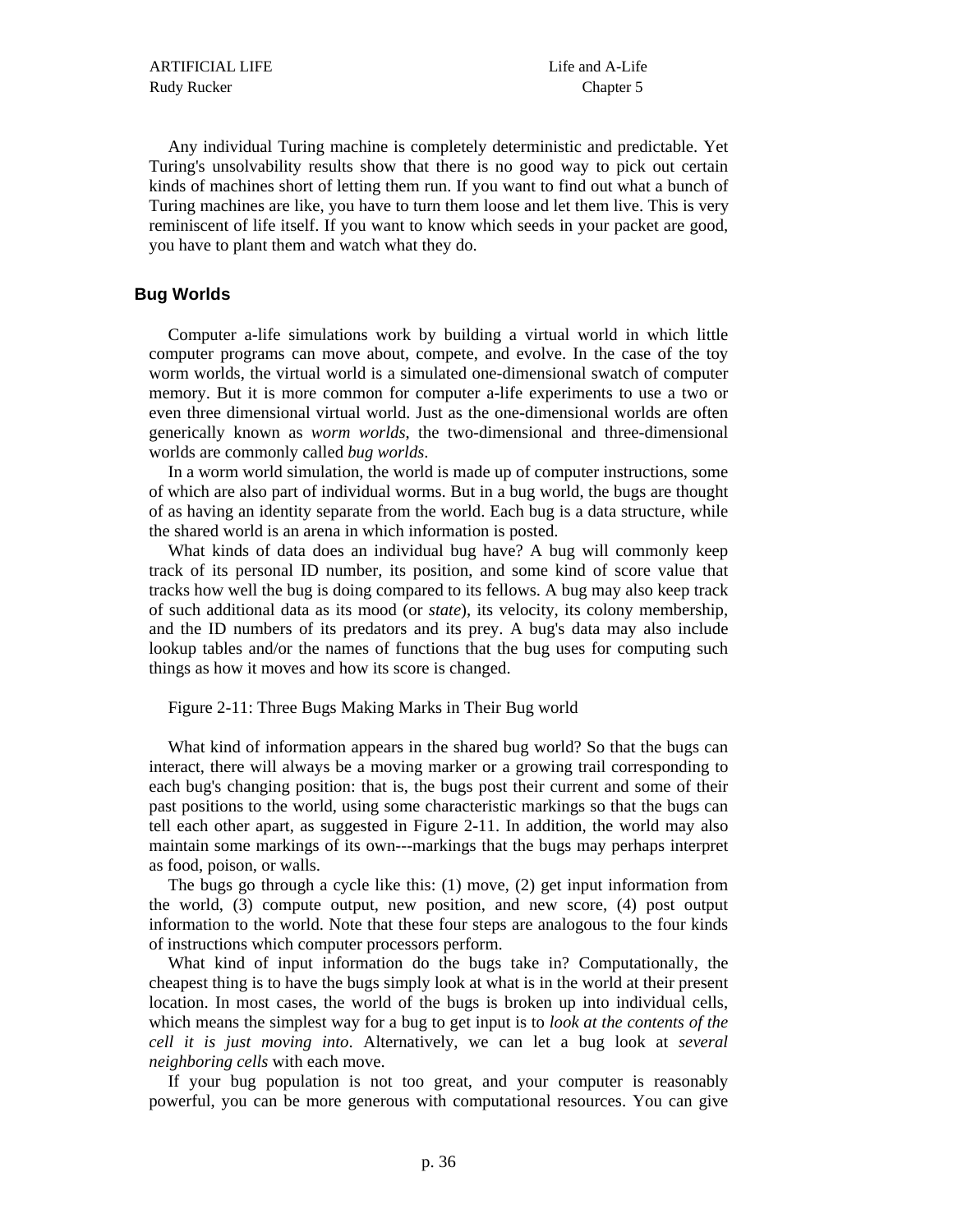the bugs something like *vision*---that is, you can allow each bug to compute the distance and direction of each of the other bugs, perhaps figuring out which of the other bugs is closest as well.

Let's turn now to the second step of a bug world simulation: the part (2) where the bug computes its output, its change in score and, above all, its new position.

For the purposes of discussion, let's think of a world which is a two-dimensional array of cells. In such a world, a bug's position can be thought of as an ordered pair  $\langle x, y \rangle$ . If a bug's prior position was the pair  $\langle \text{old}x, \text{old}y \rangle$ , we say that the bug is moving with a *velocity*  $\langle vx, vy \rangle$ , where  $vx = x - oldx$ , and  $vy = y - oldy$ .

In ordinary language, "velocity" is often taken to mean much the same thing as "speed," but here and in the following sections, we want to think of velocity as a *vector* quantity. This mathematical way of looking at things views velocity as being both a *speed* and a *direction*. Moving three pixels per step to the right is different from moving three pixels per step upward. In two-dimensional space, we express vector velocity as a pair of numbers, and in three-dimensional space, velocities are written as triples of numbers.

The most common way to manage a bug's motion is to compute its new position <newx, newy> by *first* computing its new velocity <newvx, newvy>, and by *then* defining news  $x = x + newvx$ , and newy  $y = y + newvy$ , as shown in Figure 2-12. That is, we normally compute a bug's new position by first computing the bug's new velocity and by then adding the new velocity vector to the bug's current position.

#### Figure 2-12: A Bug Moves

The virtue of the velocity-based approach is that it makes it easier to think in terms of how the bug might think if it were alive: "turn right a little, now turn left a lot, now turn around,..." Keeping track of the velocity also enables us to think of the bug as having momentum, which makes its motions seem that much more realistic. A third consideration is that if a bug's motions are calculated from its velocity, a bug's behavior will not be greatly affected by which direction it happens to start out moving in: the motions of the bugs in their world will be more nearly *isotropic* (meaning that if you turn your computer screen on its side the patterns you see will be more or less the same).

So how do various computer a-life bug world programs go about updating their bugs' velocities? The simplest approach of all was used by Michael Palmiter, who wrote a program called *Simulated Evolution* in which each bug uses a weighted randomizer to decide how far to turn. Here a bug's genome tells it how likely each amount of turn should be.

|                 |  | Direction |                          |  |
|-----------------|--|-----------|--------------------------|--|
|                 |  |           |                          |  |
| Change in $X$ 2 |  | - 1       | $\overline{\phantom{0}}$ |  |
| Change in Y 0   |  |           |                          |  |

Table 2-2: A Six Direction Windrose

To be more specific, Palmiter's bugs move in six different directions labelled zero through five, as shown in Table 2-2 and Figure 2-13. I call Table 2-2 a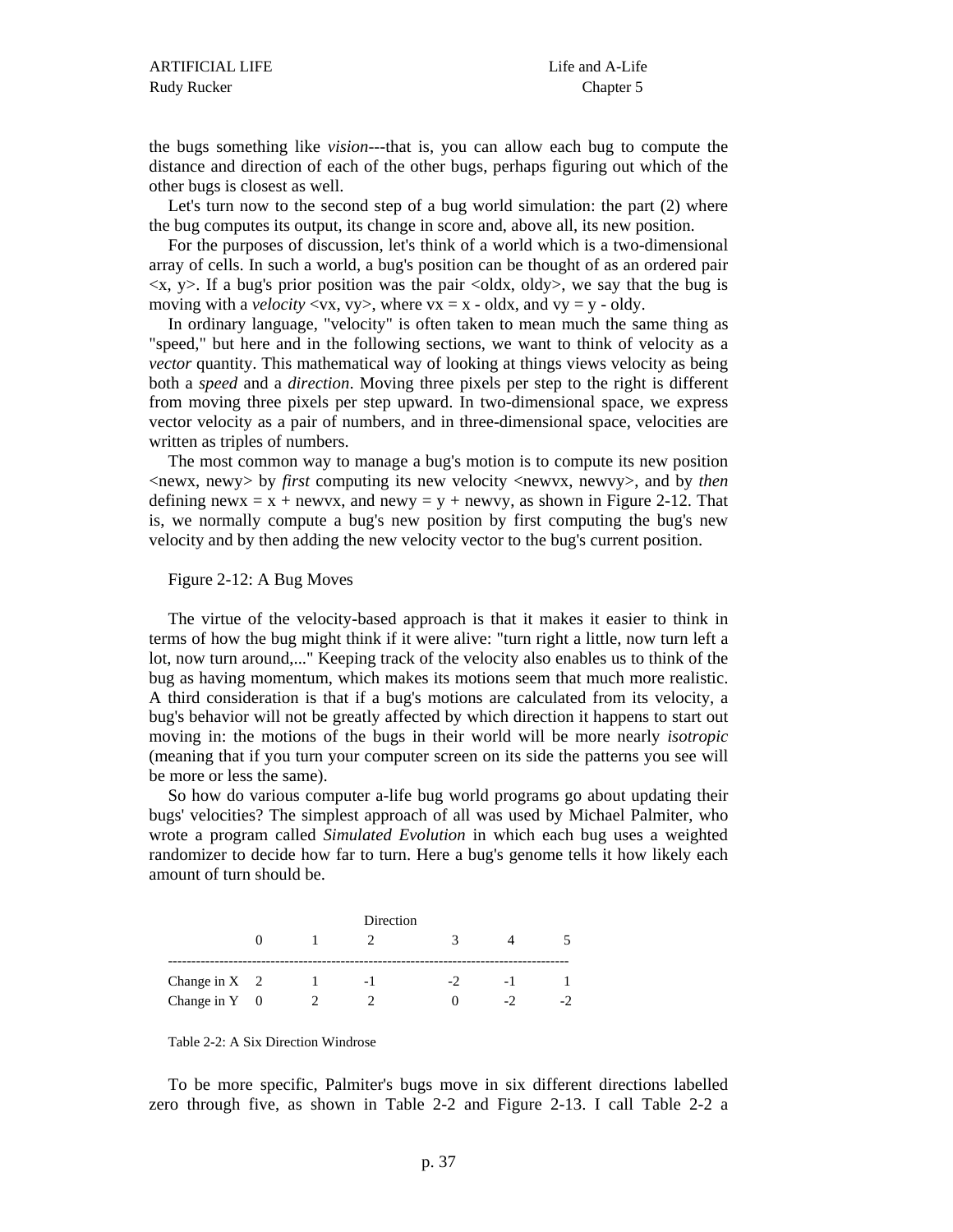*windrose*, because in German "Windrose" means "compass card," that is, the paper under a compass needle that has the cardinal directions drawn on it.

#### Figure 2-13: Six Directions on a Rectangular Grid

The bugs keep track of their current velocity simply by remembering their current *direction\_number*, if you will. A bug can turn any amount from zero through five by adding a *turn\_number* to its current *direction\_number*---and by then subtracting off six if the result is bigger than five. Symbolically:

new\_direction\_number = (direction\_number + turn\_number) MODULO 6.

(Here "MODULO 6" means that if a number is bigger than six, you replace it by the remainder you get if you divide it by six. Thus, nine MODULO 6 is three, because nine divided by six gives a quotient of one and a remainder of *three*.)

Thus a turn of three means turning one-hundred-eighty degrees, and turning three steps from direction five gives direction eight, which MODULO 6 is direction two-- -the opposite of direction five, as can be seen from Figure 2-13.

As mentioned above, Palmiter's bugs compute their new velocities by using a weighted randomizer to pick which turn to add to the current direction to give the new direction. What do I mean by a *weighted randomizer*? This means something like a game-spinner with different sized "pie slices" for different numbers. The numbers chosen are random, yet some of the numbers are likelier than others. More precisely, each of Palmiter's bugs has a genome which assigns a probability P(i) to each of the possible turns i, with the stipulation that each P(i) lies between zero and one, and the sum of the six  $P(i)$ 's is equal to one. A bug which has a very high  $P(0)$ , for instance, will be likely to not turn at all---Palmiter calls bugs like this "cruisers." A bug with, on the other hand, a very high value of P(2), will tend to turn sharply-- these bugs are called "twirlers."

Maxis, Inc., of Orinda, California has created several bug worlds, notably *SimAnt* and *SimLife*. Let's focus on *SimLife*, whose creatures are known as *orgots* rather than just plain bugs. The *SimLife* orgots seem to use a combination of preprogrammed motion, weighted randomizer motion, and sniffing motion.

By *preprogrammed motion*, I mean an instruction of the form "move along a zigzag path," or "move along an expanding spiral." *SimLife* includes several kinds of preprogrammed motion, and allows the orgots' genes to decide which, if any, of these motions to use. By *weighted randomizer motion*, I mean the kind of genomedetermined turns that were just described relative to Palmiter's bugs. By *sniffing motion*, I mean the kind of motion where a bug tests all of its nearest neighbor cells and moves towards certain kinds of cells and away from certain other kinds of cells, as shown in Figure 2-14.

#### Figure 2-14: Sniffing Motion

The kinds of bug motions described so far are reasonably efficient at finding food, but they are not very interesting to look at, nor are they creative motions that the bugs themselves evolve to do.

A preprogrammed motion, after all, is simply something that the programmer has imposed on the bug as if it were a wind-up toy. There is no surprise here, no chaos, no gnarl. This is the low end of the spectrum of disorder.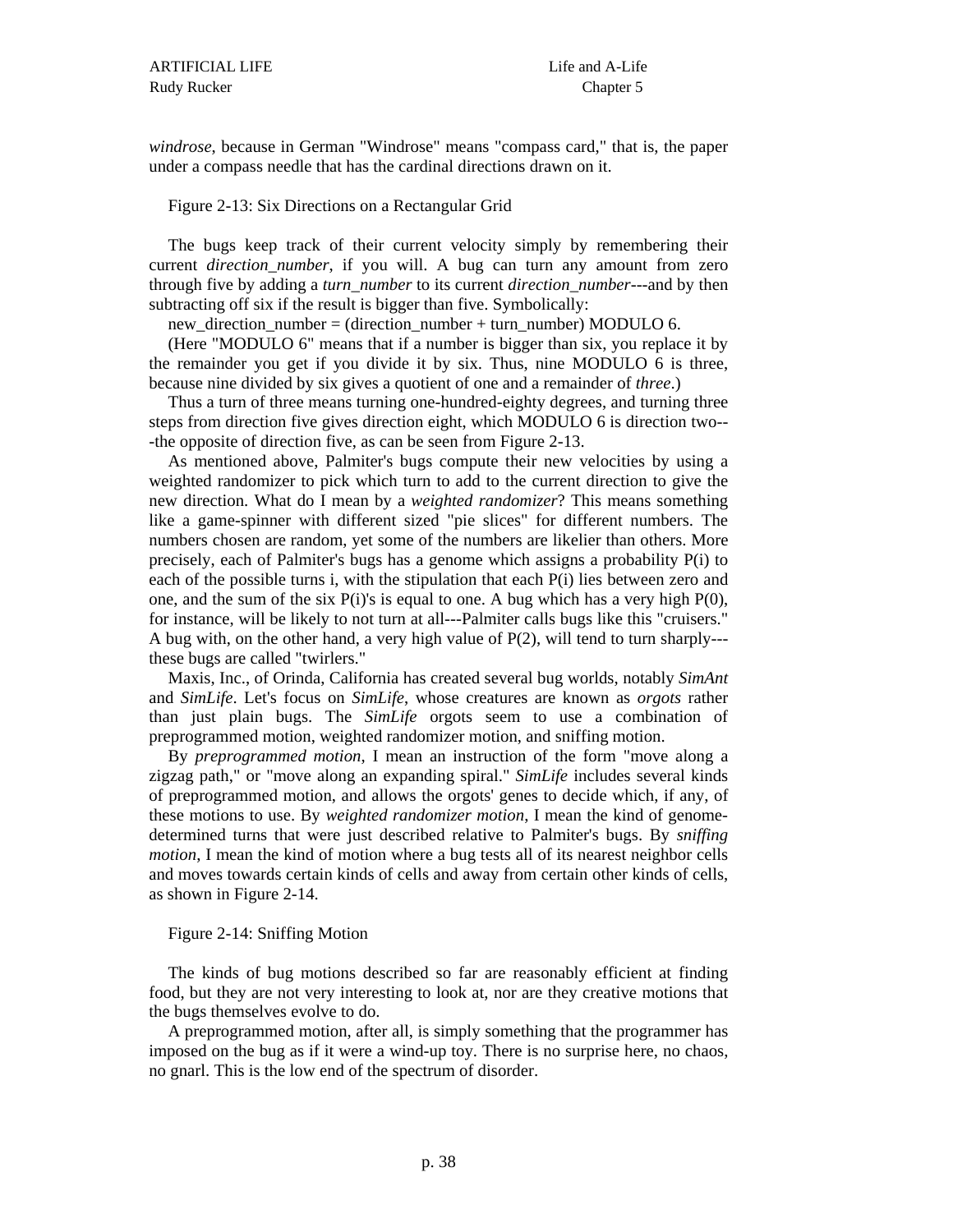The motion of a weighted randomizer, on the other hand, is something that can be refined by evolving better values for the weights. But in the end, it is still random motion---which is at the *high* end of the disorder spectrum.

Sniffing is effective if there is plenty to sniff, but it degenerates into random motion in a sparse environment where a bug is often not in the immediate neighborhood of any cells with positive or negative weight.

In order to get gnarly bug motions, we need for the bugs to be performing computations more sophisticated than following a pattern or flipping a coin. Some a-life workers have experimented with giving each bug a neural net, others have tried endowing each bug with a small LISP program. My choice has been to make the turmites of my *Boppers* program act like Turing machines.

## **Turmites**

A *turmite* is a computer a-life creature which emulates a Turing machine. Instead of placing the turmites on a one-dimensional tape, we set them loose on a twodimensional array: the pixels of a computer screen! We beef up the Turing instructions to allow turmites to move up and down as well as left and right. All the turmites work in the same space at once, and the result is a gloriously gnarly screen filled with computation. If you have *Boppers* installed, you can choose the File menu's Open popup's Open Params selection to enter the Open dialog and load the TURMITE.BL parameter file to see two-dimensional turmites in action.

I first heard of turmites through the investigations of Greg Turk. Turk, then a graduate student at the University of North Carolina, had the idea of using twodimensional Turing machines to draw patterns on a computer screen. He wrote A.K.Dewdney, then editor of the "Computer Recreations" column at *Scientific American*, about his experiments.

Dewdney reports that, casting about for a name for Turk's creatures, he thought, "Well, they're Turing machines studied by Turk, so they should be *tur*-something. And they're like little insects, or *mites*, so I'll call them *tur-mites*! And that sounds like *termites*!" With the kind permission of Turk and Dewdney, I'm going to leave out the hyphen, and call them *turmites*.

At this point I should explain more clearly what is meant by a *two-dimensional Turing machine*. As already mentioned, the simplest kind of two-dimensional turmite can move *up* and *down* as well as right and left. We could write programs for such machines using quintuples that allow the *move direction* symbols "U" and "D" along with "L" and "R".

But instead of doing it this way, we prefer to think in terms of the Turing machine's head as having a *direction* as well as a *state*. The head changes position by adding a *turn* to its *direction* and then moving in that direction. This means that each turmite has a program consisting of quintuples of the form <*present state, read color, write color, new state*, *turn*>. We start the turmites out in some initial direction, and their motions are determined from then on by the turns and, which is important, a windrose table.

Suppose, for instance, that we are interested in two-dimensional Turing machines that move in four directions: right, up, left, and down. These directions can be thought of as the indices 0, 1, 2, and 3 into a four-direction windrose table shown in Table 2-3. We assume that each Turing machine has a direction at all times, and that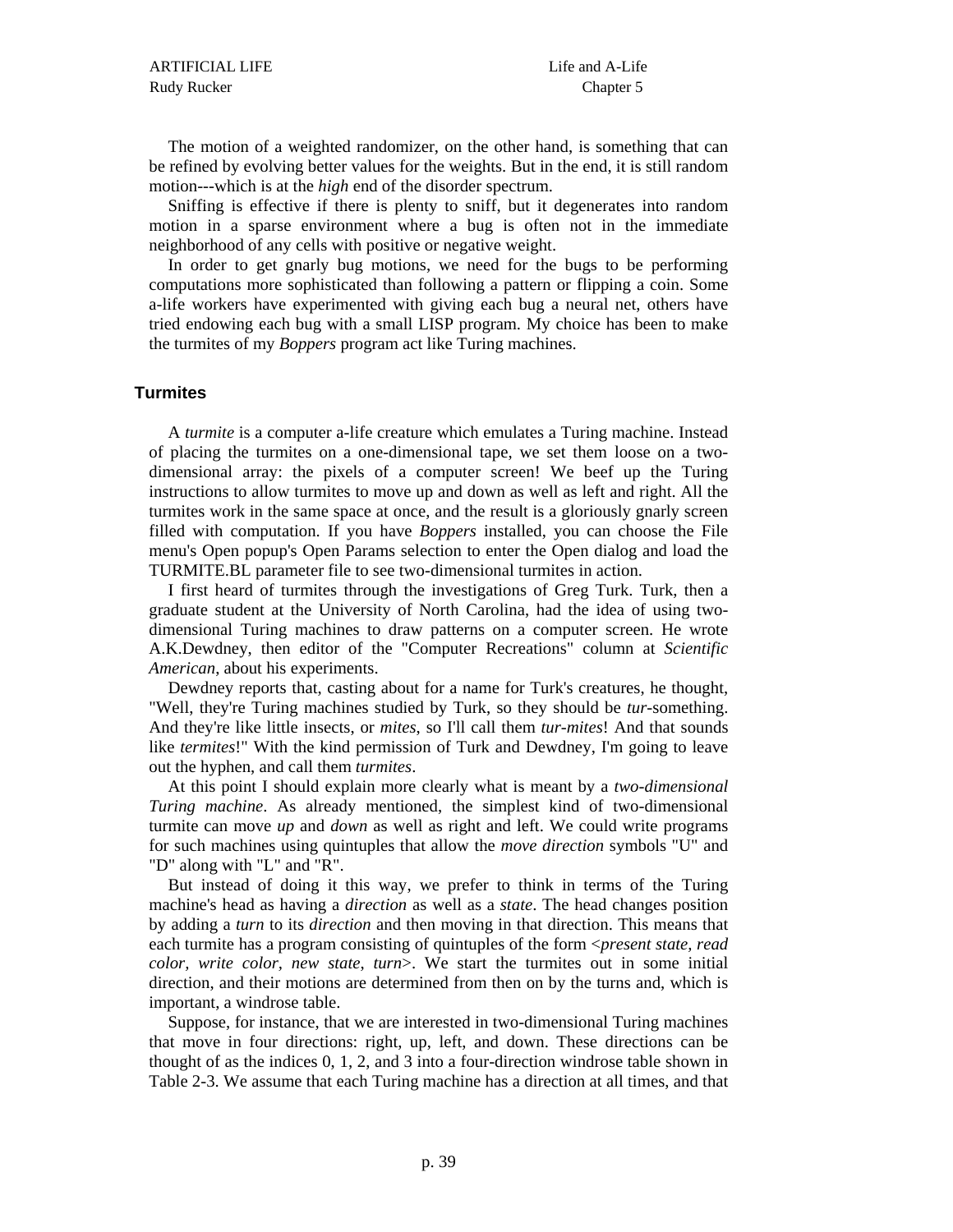at the end of each cycle, each machine moves a step in its current direction. A picture of the four-direction windrose appears at the top of Figure 2-15.

|               | Direction |      |                          |
|---------------|-----------|------|--------------------------|
|               |           |      |                          |
| Change in $X$ |           | $-1$ |                          |
| Change in Y   |           |      | $\overline{\phantom{0}}$ |

Table 2-3: A Four Direction Windrose

Figure 2-15: In a Four-Direction Windrose, Two Plus Three is One

We talk about changing direction in terms of *turn*. A turn of k will always mean to turn k steps counterclockwise around the windrose or, in terms of numbers, to add k to the current direction modulo the total number of possible directions. If you use a four-direction windrose, there will be four possible turns: 0, 1, 2 and 3. We can think of these turns as none, left, right, and about-face. The effects of these four turns on the four possible directions are shown in Table 2-4, and an illustration of how the turn is added to the direction appears in Figure 2-15..

|                     | Direction |  |   |  |  |  |  |  |  |
|---------------------|-----------|--|---|--|--|--|--|--|--|
|                     |           |  |   |  |  |  |  |  |  |
| Turn 0 (None)       |           |  |   |  |  |  |  |  |  |
| Turn 1 (Left)       |           |  | 3 |  |  |  |  |  |  |
| Turn 2 (About-Face) | 2         |  |   |  |  |  |  |  |  |
| Turn 3 (Right)      |           |  |   |  |  |  |  |  |  |

Table 2-4: Adding Turns to Directions

A simple example of a turn-specified Turing machine is specified in Table 2-5 and illustrated in Figure 2-16.

```
Stairs = 
{ 
                 <1BX23>, //make a mark, enter state 2, turn right 
                 <2BX11> //make a mark, enter state 1, turn left 
}
```
Table 2-5: A Two-Dimensional Turing Machines in <*current state, read color, write color, new state, turn*> Format.

Figure 2-16: The Stairs Turmite

*Stairs* draws a zigzag line right and up forever, as illustrated in Figure 2-16. The idea here is that we start out the Stairs turmite on an empty array of cells. The turmite starts in state 1, and with an upward pointing direction. At each step of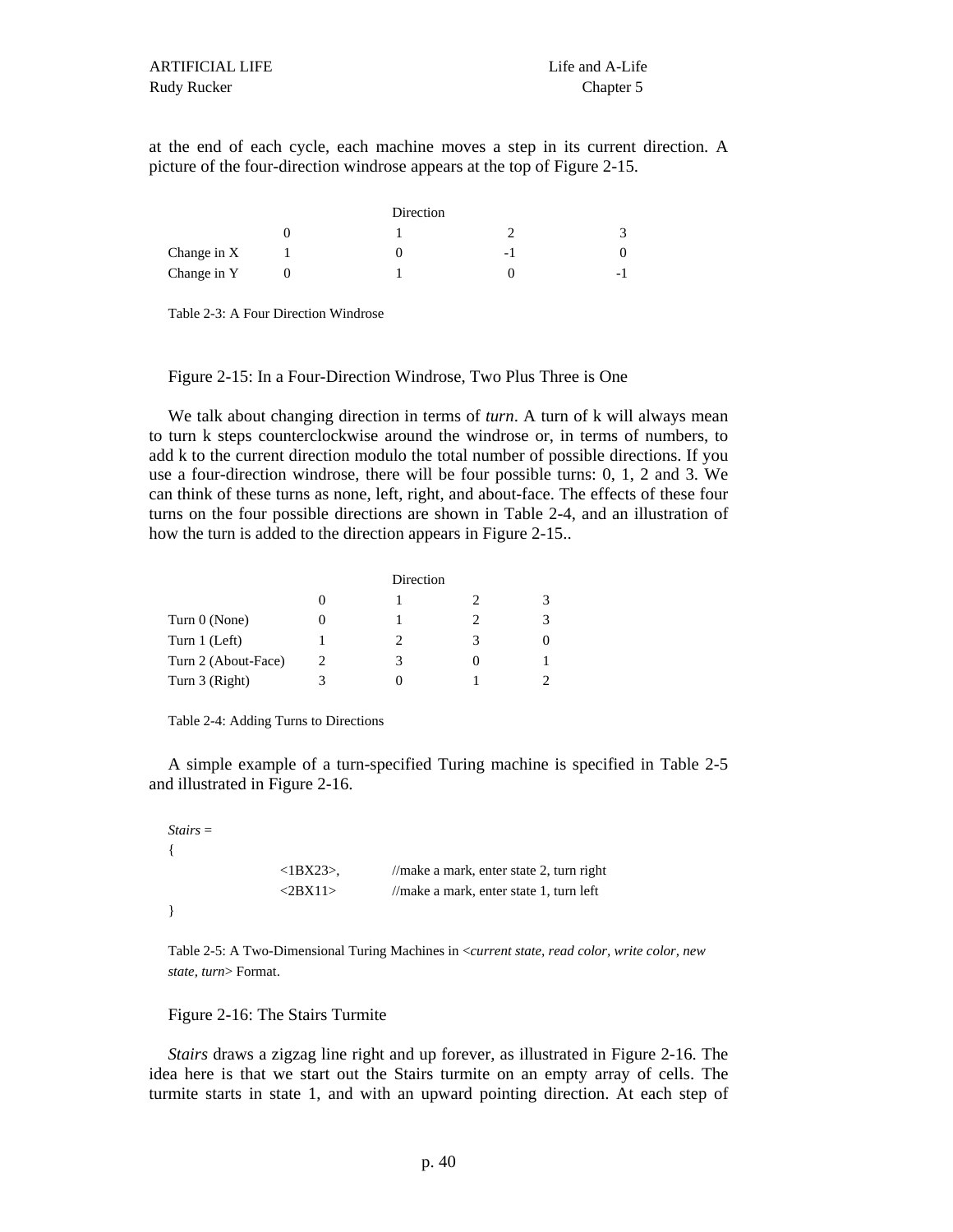Figure 2-16, we write information about the turmite in the position where its head is located. The information we write is a number to represent the turmite's state, and an arrow to indicate the turmite's current direction.

Turmites exhibit various classes of behavior, some of which I've tried to draw in Figure 2-17.

## Figure 2-17: Some Types of Turmite

Moving up along the spectrum from order to disorder, there are numerous different kinds of turmites.

♦ *Polygon turmites* get stuck in one region, racing around a small pattern like a line or triangle or square,

♦ *Rail turmites* move along in one direction laying down a pattern like railroad tracks or like a dotted line,

♦ *Lace turmites* move in one direction and lay down a pattern like a lacy border,

♦ *Foam turmites* that repeatedly move around in a tight circles, run into the start of the circle, turn and start a new circle, forming a foamy mass of circles

♦ *Cog turmites* are to the foam turmites as the lace turmites are to the rail turmites---meaning that the cog turmites move around in repetitively embroidered lacy circles to draw patterns like piles of machine cogs,

♦ *Sand turmites* dither about in messy chaos.

The lace, foam, and cog turmites are the ones in the gnarly zone. If you happen to be looking at TURMITE.BL and *don't* see all of these types, try using the File Randomize Genes selection to randomize the Turing programs of the turmites. All of the types are fairly common.

## **The** *Boppers* **Turmites**

There's a lot of detailed information about the *Boppers* turmites in Chapter Five, but here let's just quickly mention some of the differences between these turmites and the standard two-dimensional Turing machines discussed in the last section.

The most significant difference between the *Boppers* turmites and true Turing machines is that the *Boppers* turmites do not get to move around in an unbounded space of cells. One reason that Turing machines can perform such complicated calculations is that there is no limit whatsoever to the amount of tape that they are allowed to use to write on.

In a certain sense ordinary computers also have unlimited memory storage---for if necessary you can always copy parts of your program and data off to disks, and have the machine ask for these disks when it needs them. But in practice nobody ever does this.

The world that the *Boppers* turmites live in is of a certain finite size related to the number of pixels on the video display of the system running the program. For a standard VGA display, the size is 648 by 432 by cells.

When in "Wrapped" mode, *Boppers* avoids having the turmites bump into edges by treating the space as if it were wrapped around in both dimensions like a torus. But then you get the problem that the turmites keep circling around their world to come back to the same cells. In order that the *Boppers* world does not get completely covered with turmite markings, the older turmite marks are erased after a certain amount of time.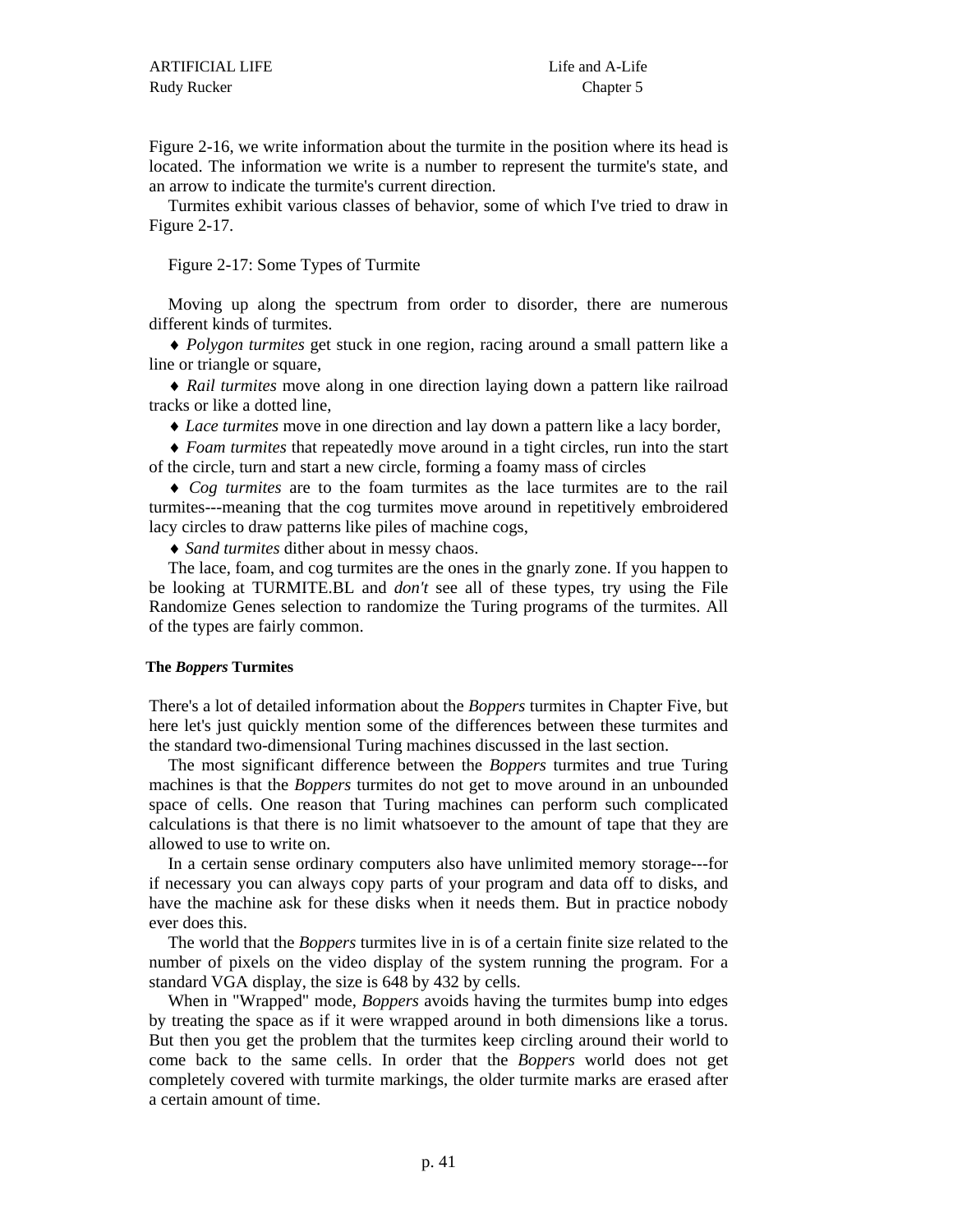Another difference between the *Boppers* turmites and standard two-dimensional Turing machines is that rather than merely distinguishing between marked and unmarked cells, the turmites of the *Boppers* program distinguish among different colors with which a cell might be marked. So it is possible for a turmite to act like a lace turmite when it is near one color of cell, but to act like a sand turmite when it is near some other color.

We store the information from the *Boppers* turmites' quintuples in an alternate format known as *lookup tables*.

*Boppers* tries to evolve its turmites' lookup tables in such a way that, over time, they get better at spending time near the favorable colors and rushing away from the unfavorable colors. A good strategy for a turmite might be, for instance, to act like a rail turmite when it hits a negatively weighted color, and to act like a cog turmite when it hits a positively weighted color.

*Boppers* works with a whole range of turmite windroses, that is, directional lookup tables. One of the windroses which gives the best action is the twelve direction windrose, which is used by TURMITE.BL, and is shown in Table 2-6. Picture of this and the other windroses appears in Figure 6-10.

|                                                                             | Direction |  |  |  |  |  |                        |  |  |  |           |    |  |
|-----------------------------------------------------------------------------|-----------|--|--|--|--|--|------------------------|--|--|--|-----------|----|--|
|                                                                             |           |  |  |  |  |  | 0 1 2 3 4 5 6 7 8 9 10 |  |  |  |           | 11 |  |
| Change in X $2 \t 2 \t 1 \t 0 \t -1 \t -2 \t -2 \t -2 \t -1 \t 0 \t 1 \t 2$ |           |  |  |  |  |  |                        |  |  |  |           |    |  |
| Change in Y 0 1 2 2 2 1 0 -1 -2 -2                                          |           |  |  |  |  |  |                        |  |  |  | $-2$ $-1$ |    |  |

Table 2-6: A Twelve Direction Windrose

Note that some of these windroses allow a *Boppers* turmite to jump right over several cells of its two dimensional tape, rather than having to move only to a nearest neighbor cell each time. On the other hand, a Boppers turmite is still not allowed to make arbitrarily large jumps (like a computer's processor), and is limited to the combined x and y moves that appear in the windrose it uses.

A *Boppers* improvement over standard two-dimensional Turing machines is that the *Boppers* turmites can be *three*-dimensional as well as two-dimensional. This means that the turmites can move around putting marks in the cells of a threedimensional space. In the case where the system is using a VGA display, this space will have 648 by 432 by 432 cells. The three-dimensional windroses are described in the ESCHER subsection of Chapter Seven.

What about states? *Boppers* is designed so that its turmites can have a total number of states between one and a hundred. (The number of states is called "IQ" on the Controls menu's Individuals Dialog). In general, the more states a turmite can use, the more complicated is its motion, although some turmites are efficient enough to get very complex motions out of only a few states.

When people first learn about Turing machines and turmites, they often have difficulty in understanding what an internal state variable is good for. One way of thinking of it is to imagine the state as a *mood*, so that a turmite might be thought of as being alarmed, bored, in a feeding frenzy, and so on---all according to which state it is in. Another way of thinking about the turmites' states is to note that the internal states can serve as short-term memory, so that a felicitously designed turmite can base its behavior on what it has encountered during its last few moves.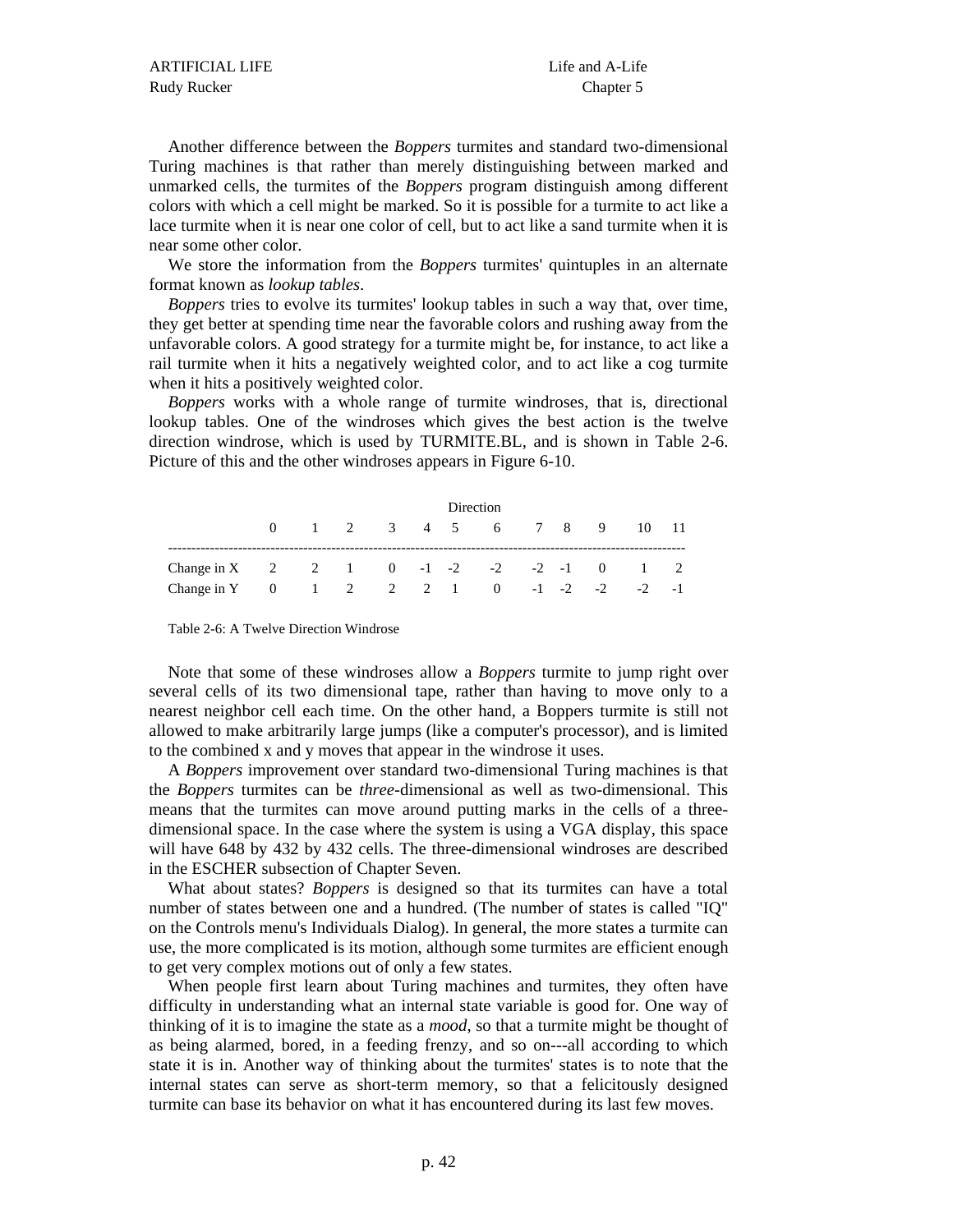In the *Boppers* program, we will often be looking at turmites that we let run for a long time. It would be visually boring if any of these turmites were to halt, i.e. to come to a stop and not even *try* to draw anything anymore. In a-life, we are typically more interested in computing processes which go on and on until some external Grim Reaper pulls their plug. A-life is hard enough without having your creatures commit suicide!

Therefore the *Boppers* turmites all have programs that are *complete* in the sense that for every possible pair <*current state*, *read color*> there will be quintuple that starts with that pair. We are not sacrificing any generality here, as the class of nonhalting Turing machines is in fact as computationally rich as the full class of all Turing machines.

The key thing to keep in mind about the *Boppers* turmites is that each of these creatures is a compact, possibly universal computer. With luck and proper training, your turmites can learn almost anything!

## **Boids**

Boids were invented by Craig Reynolds in 1989. His goal was to produce computer a-life creatures which flock together like birds. He briefly considered calling his creatures *birdoids*, and then opted for the simpler word *boids*.

Like a turmite, at each step a boid updates its velocity vector and then moves along this vector to its new position. But the way in which a boid computes its new velocity vector is quite different from a turmite's method.

The main difference between boids and turmites is that a boid is aware of the positions and velocities of all the other boppers in its world, and it uses this information in computing its new velocity. This is quite different from the turmites, who base their new velocity computation on (1) the color of the single pixel immediately under their head and (2) their internal state. The turmites' use of internal state variables to some extent makes up for their extreme nearsightedness.

Simple boids do not have an internal state, and always react the same to the same situation. If you put a single boid alone into an empty unwalled world, the boid will do nothing but fly straight ahead at a fixed velocity, for the situation the boid sees at every step remains the same.

But once you have several boids in your world, the number of possible situations becomes very large---each boid reacts differently according to the positions and velocities of all the other boids. In most configurations, the boids swoop about on a chaotic feedback loop with exquisitely beautiful dynamics.

Another difference between the boids and the turmites is that the boids' velocities are continuously varying vectors, rather than the discrete (deltax, deltay) windrose vectors used by the turmites.

#### **Boid Vectors**

A vector is a position-independent arrow which has a direction and a length. The fact that a vector is *position-independent* means that if you draw several arrows of the same length and direction, then these arrows are simply different pictures of the same vector, in the same way that distinct pairs of objects are different instances of the number two. A vector is an abstraction of the idea of a moving a certain distance in a certain direction.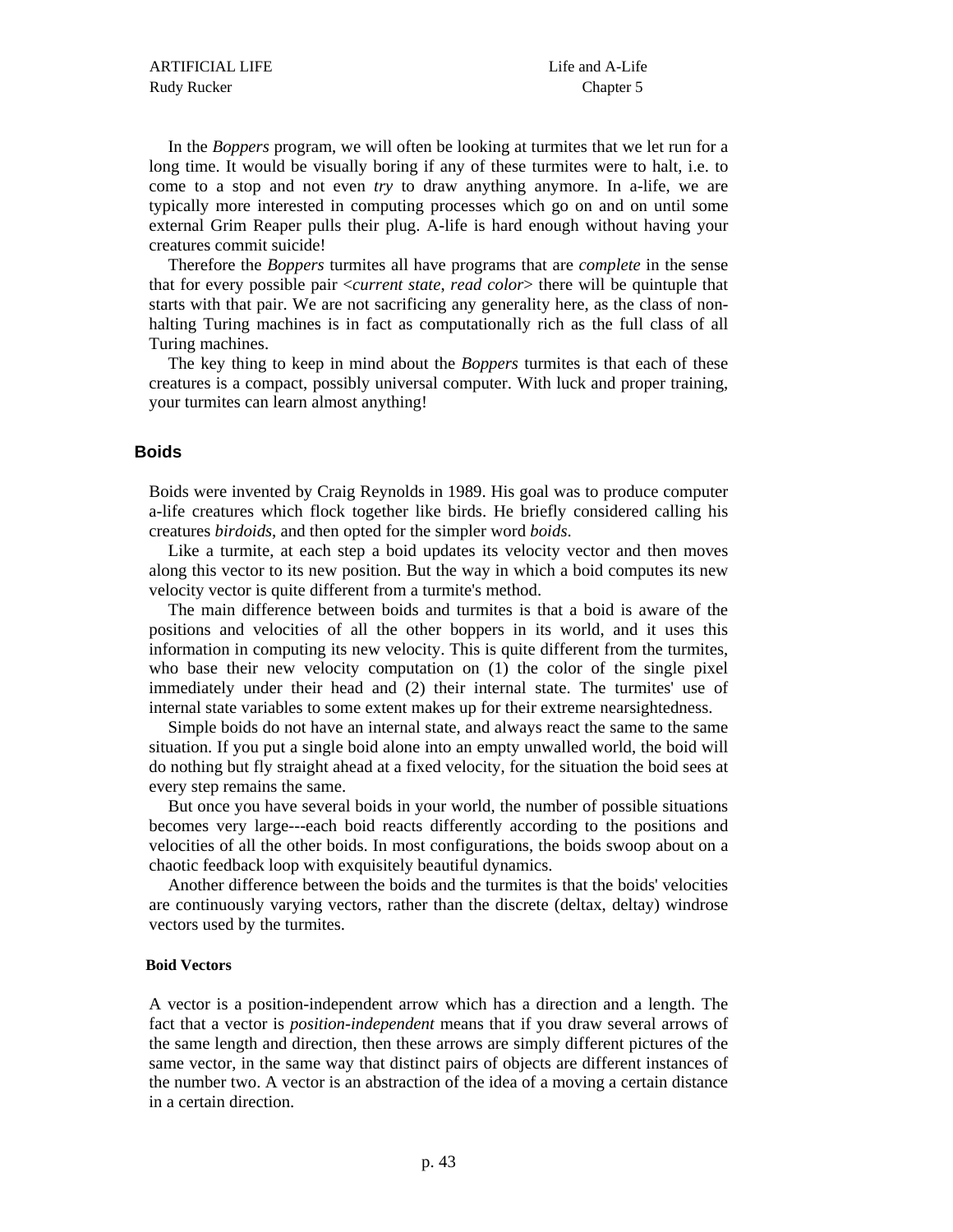For computational purposes, vectors are expressed as pairs or triples of numbers. Vectors are added by adding the respective components to each other. *Geometrically*, vector addition is the same as putting the tail of one vector at the head of the other, and letting the resultant displacement vector be the sum, as shown in Figure 2-18.

Figure 2-18: Vector Addition and Multiplication by Scalars.

A vector can be multiplied by an ordinary number, which is called a *scalar* in this context to distinguish it from a vector, as is also shown in Figure 2-18. Computationally, the scalar is multiplied times each of the vector's components. Geometrically, multiplication by a scalar has the effect of stretching or shrinking a vector. Multiplying a vector by a negative scalar reverses its direction.

Figure 2-19: The Velocity Vector as Components, and as Speed Times a Unit Direction Vector.

For each vector V, one can find a unit-length vector U that points in the same direction---simply draw a picture of the vector and measure out a unit length along it. When thinking about boids it is very useful to think of each boid's velocity V as having the form  $s \times U$ , where s is a scalar quantity and U is a unit direction vector, as shown in Figure 2-19. We speak of s as the *speed* and of U as the *tangent vector*. Changing the value of s corresponds to speeding up or slowing down, while changing the direction of U corresponds to turning. Generally, a boid will try to change its tangent vector and its speed gradually. This corresponds to the idea that a boid should act as if it has *inertia*. Flying objects do not make sharp right-angled turns; they turn by changing their tangent vector a little bit at a time.

The boid computation works by updating the values of the speed and the tangent vector and by then setting the new position equal to the old position plus the speed times the tangent vector. In terms of components, if the old position is  $(x, y, z)$  and the tangent vector is (ux, uy, uz) and the speed is s, then the new position will be (x  $+$  s  $\times$  ux,  $y$  + s  $\times$  uy,  $z$  + s  $\times$  uz).

#### **The Reynolds Algorithm**

Once we have set up the machinery to make the boids move about by changing their speed and their tangent vectors, the boids are capable of what Reynolds calls *geometric flight*.

Now let's look at the Reynolds's algorithm. In his own words:

"To build a simulated flock, we start with a boid model that supports geometric flight. We add behaviors that correspond to the opposing forces of collision avoidance and the urge to join the flock. Stated briefly as rules ... the behaviors that lead to simulated flocking are:

1.Collision Avoidance: avoid collisions with nearby flockmates.

2. Velocity Matching: attempt to match velocity with nearby flockmates.

3. Flock Centering: attempt to stay close to nearby flockmates."

Now for a few words on each of these behaviors.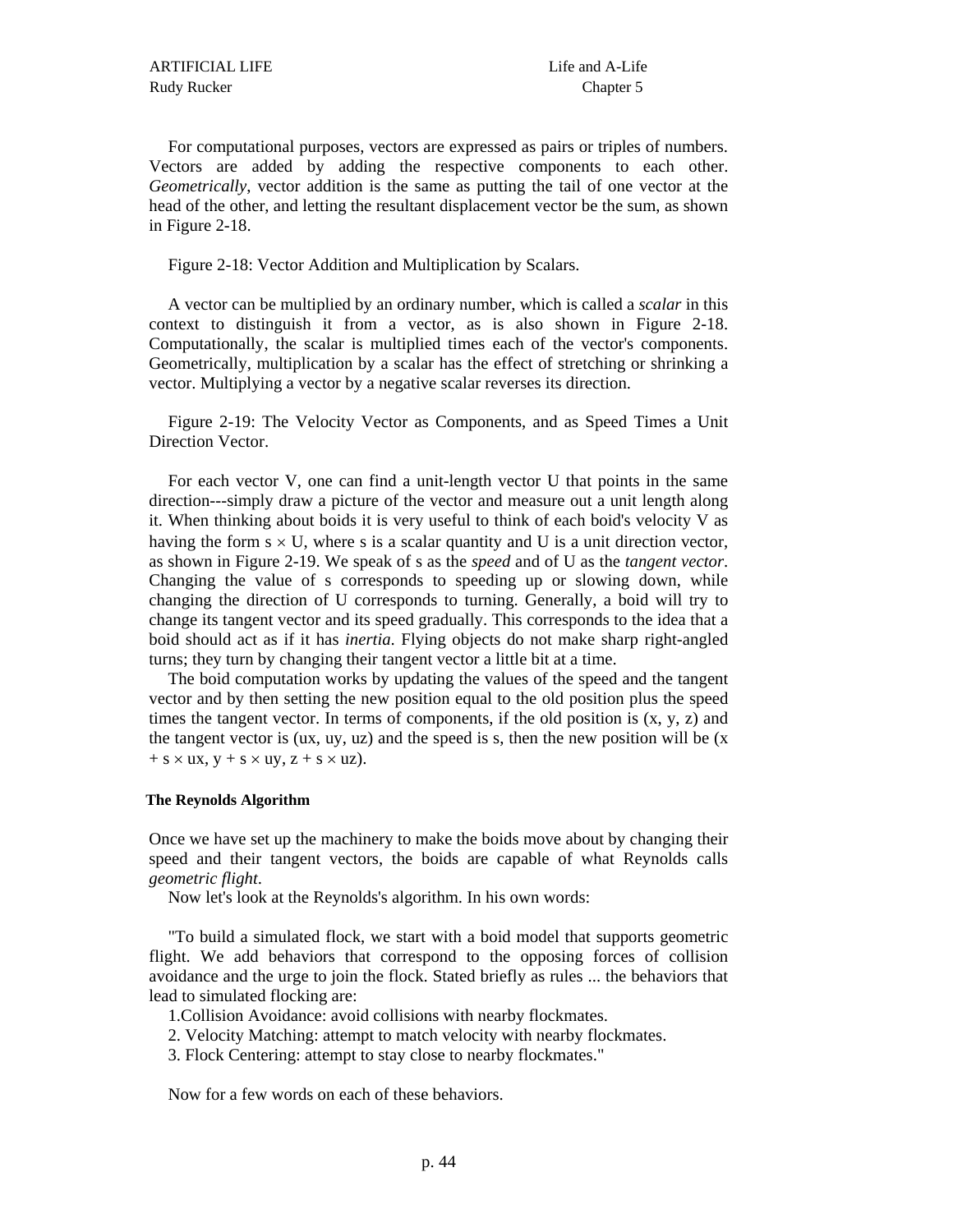(1) Collision Avoidance. Each boid keeps track of some optimal *cruising distance* that it would like maintain between itself and its nearest flockmates. If a boid's nearest visible neighbor is at a distance less than this cruising distance, then the boid is in danger of colliding with its neighbor. The boid avoids the collision by slowing down if the too-near neighbor is in front of the boid, and by speeding up if the too-near neighbor is behind the boid, as illustrated in the first part of Figure 2- 20.

Figure 2-20: Boids Try to Maintain Cruising Distance by Their Speeds.

As well as trying not to get too *close* to the nearest neighbor boid, a boid also tries not to get too *far* from the nearest visible boid. That is, if you're a boid and the nearest visible neighbor boid is farther than the optimal cruise distance, you speed up if that boid's in front of you, and slow down if it's behind you, as shown in the second part of Figure 2-20.

Note that these adjustments to cruising distance are done solely by changing the boids' speeds, rather than by changing their tangent vectors. I also should point out that the phrases "in front of" and "behind" for boids are used in the sense illustrated in Figure 2-21.

Figure 2-21: What Boids Mean by "In Front" and "Behind".

(2) Velocity Matching. Each boid tries to fly parallel to its nearest neighbor. This is done by adjusting the boid's tangent vector to match the tangent vector of its nearest neighbor. This does not change the boid's speed.

(3) Flock Centering. Each boid tries to be surrounded by other boids on every side. This is done by having each boid compute the average position or *centroid* of the other boids, and to try and move towards the centroid. To do this, a boid computes the unit vector that points towards the centroid, and then turns its own tangent vector to match this unit vector. This does not change the boid's speed.

## **The** *Boppers* **Boids**

Counting the inertial drive to coast, a boid really combines *four* different behaviors : coast, avoid collisions, copy the nearest neighbor's velocity, and fly towards the center of the flock. Avoiding collisions is done by adjusting the speed alone, while the other three behaviors involve adjusting the boid's tangent vector. Cruising tells the boid to leave its tangent vector alone, copying says tells it to set its tangent vector equal to the nearest neighbor's tangent vector, and centering tells the boid to set its tangent vector equal to the unit vector pointing towards the centroid of the flock. How does a boid set its tangent vector to satisfy these three conflicting drives?

The trick *Boppers* uses is to have the boid average the three directional drives out. Suppose, for instance, that a boid's current direction is Tan, that the direction of its nearest neighbor is Copy, and that the unit vector pointing towards the weighted centroid of the flock is Center. In this case, the boid's new unit direction vector NewTan will be computed to be the unit vector which has the same direction as the *Sum* vector computed as the vector sum  $(Tan + Copy + Center)$ , as shown in Figure 2-22.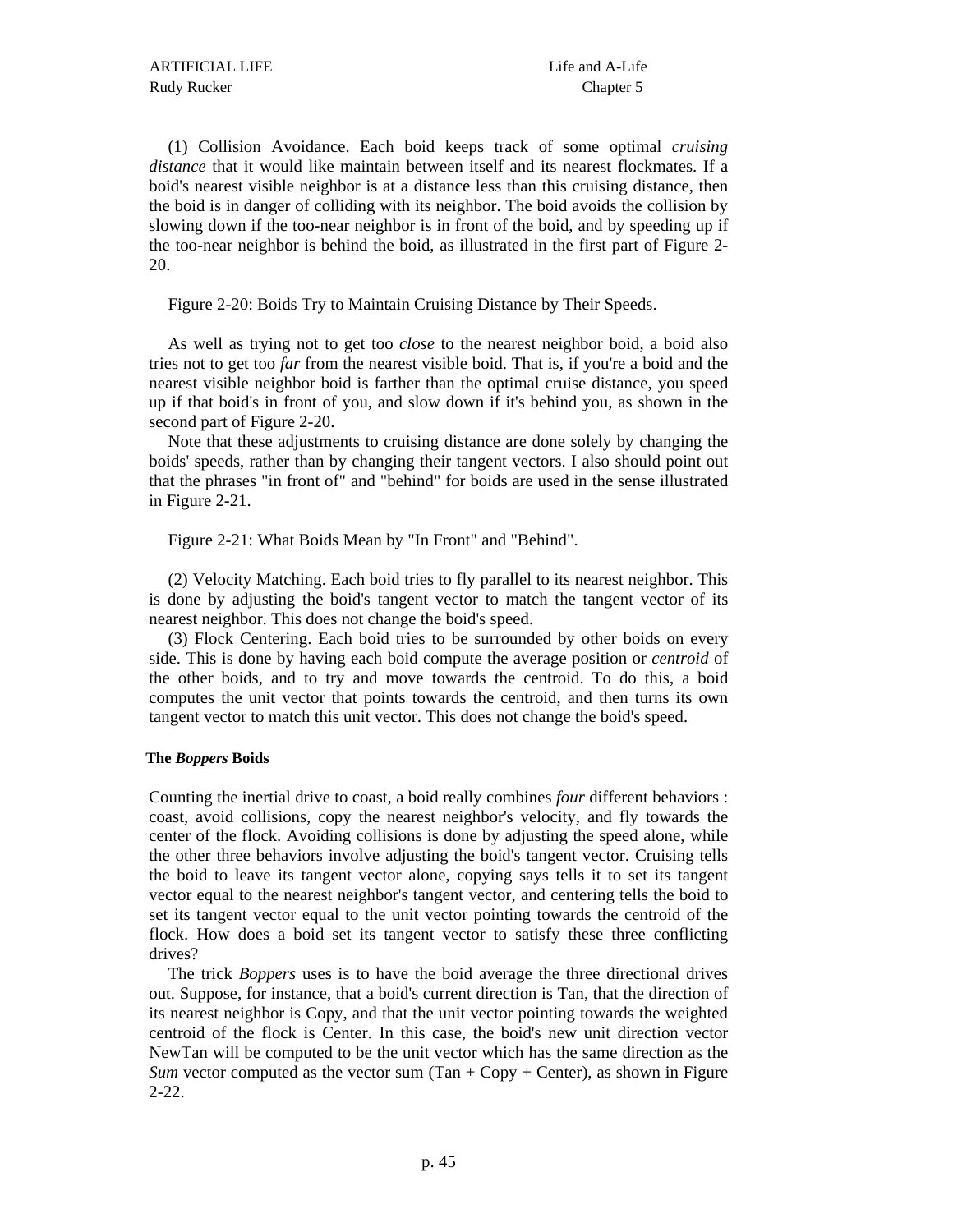Figure 2-22: Updating a Boid's Unit Direction Vector.

In looking at Figure 2-22, note that in part (1) of the figure, the Center vector is a unit length vector drawn in the direction of the line that leads from the boid's position to the position of the centroid. Part (2) of the figure, shows how the three unit vectors are added together by putting them head to tail to get the resultant Sum vector. In part (3) of the figure, the Sum vector is adjusted to be of unit length, and this is taken to be the NewTan vector.

In practice, a boid might want to emphasize one of the three behaviors at the expense of the others, so we allow each boid to keep track of two personal variables called *CopyWeight* and *CenterWeight*, and we actually compute NewTan as the unit vector with the same direction as the *Weighted Sum* vector computed as (Tan +  $(CopyWeight \times Copy) + (CenterWeight \times Center)$ ). CenterWeight and CopyWeight are constrained to lie between 0.0 and 1.0.

As well as having a CopyWeight and a CenterWeight variable, each boid's flocking behavior is influenced by the following personal variables as well: Acceleration, MaxSpeed, and VisionAngle.

A boid's *Acceleration* variable has to do with how rapidly the boid changes its speed during collision avoidance. The boid speeds up by multiplying its speed by its acceleration, and it slows down by dividing its speed by its acceleration. The boid's *MaxSpeed* variable sets an upper bound on how fast it is allowed to go.

A boid's *VisionAngle* controls which of the other boids can be candidates for being the boid's nearest neighbor. When a boid computes the centroid of the flock, it uses *all* of the other boids coordinates, but when it tries to pick out which boid is its nearest neighbor, it only considers those boids whose positions place them within the boid's cone of vision, as shown in Figure 2-23. A boid's VisionAngle can range from 1 degree to 360 degrees.

Figure 2-23: Boid Vision. A Sees B, but B doesn't See A.

The fact that a boid has a limited angle of vision means that avoiding collisions is less straightforward that described above. A boid avoids collisions not with the absolutely nearest boid, but with *the nearest boid that lies within its VisionAngle*. This is a slight distinction, but it has the effect of making boids move in a more lifelike fashion. Since a boid cannot usually see a boid that is directly behind it, there will sometimes be an effect of a boid overtaking a target boid and startling the target boid into activity when the pursuing boid suddenly gets into the target boid's cone of vision.

Two additional behaviors that we have not mentioned yet are that in *Boppers*, the boids veer away from walls, and they attack or flee boids of other colors depending on whether these boid colonies are perceived as prey or as predators. In addition, the *Boppers* boids have the option of reacting to the *two* closest boids rather than to only the *single* closest boid.

How are the boid variables set? Like the turmites' lookup tables, the boid variables are set from the genetic information of the boid. Over time, the genetic information is allowed to evolve. The coding is such that each *Boppers* boid has eighteen bytes worth of genetic information, which is a total of one-hundred-forty-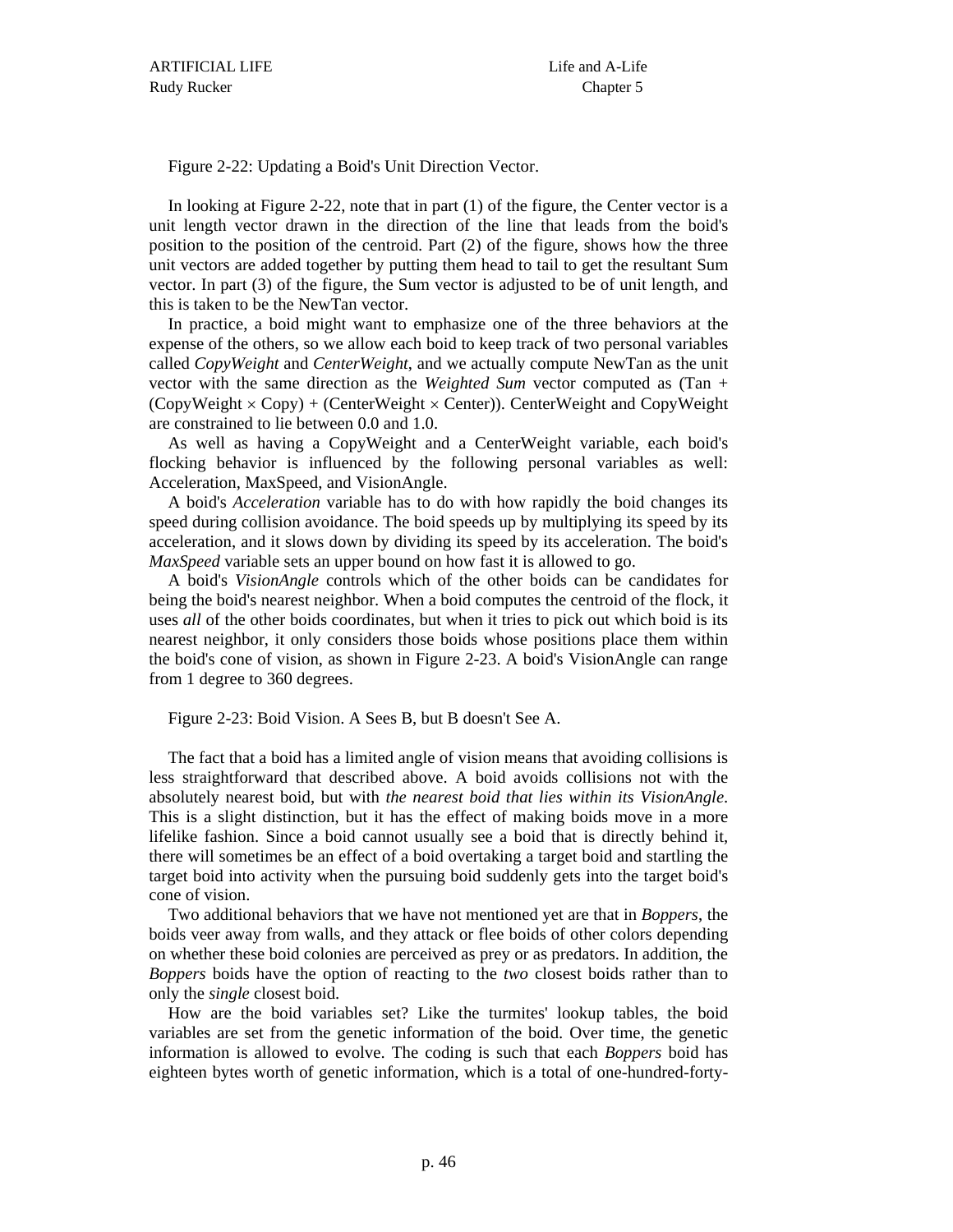four bits. You might say that each boid has a personality that's coded as a gross of bits.

Chapter Five includes more, and gorier, details on the exact way in which *Boppers* implements the rather complex boids algorithm. But for now we can sum up by saying that flocking behavior arises if a group of a-life creatures are programmed to coast around a virtual world with the requirements that they try and stay at a *constant cruising distance* from each other, try to *fly parallel* to their nearest neighbors, and try and *head towards the center* of the flock.

Some use of flocking algorithms has been made in generating special effects for movies. In the movie *Arachnophobia*, for instance, there is a scene in which hundreds of spiders are swarming down a wall. These spiders were added to the film by computer graphics animation at the Industrial Light and Magic company of George Lucas. Rather than programming each of the hundreds of spiders' motions individually, the computer animation used a variation of the flocking algorithm in which several of the spiders were designated as *leaders* that the others tried to follow. By moving the leaders about by hand, the ILM animators were able to get the mass of spiders to move in the desired direction.

Of course in a pure flocking algorithm there are no leaders, which is one of the most interesting things about it. The overall motions of the flock of boids is an example of what a-life workers call *emergent behavior*. In emergent behavior, the individual creatures' algorithms work in synergy to produce a global effect that might not have been expected simply on the basis of the individuals.

## **Turboids**

The turmites have internal states, but a simple boid does not. On the other hand, a boid can see where all the other boppers are, but a turmite can only see what's right under its head.

A turboid is a bopper which shares the strengths of both turmites and boids. Turboids can see all the other boppers, and they compute an internal state. The *Boppers* program includes four types of turboids: the wolf, the beaver, the dog, and the owl turboids.

Behaviorally, the wolves swoop around like boids, but they pause to chew up whatever valuable food they encounter. The beavers like to group together and build large turmite-like patterns, although now and then they fly around like boids to find a more comfortable spot. The dogs are like boids that keep pausing to sniff around and mark their trails; they leave irregular, brambly paths. The owls are boids that think a great deal about what they are doing, and they tend to make more much more wiggly paths than do the boids. A little more detail on the four algorithms appears below.

The wolf turboid decides at each update whether to act like a turmite or a boid. In effect, this means that the wolf simply has two internal states: the boid state and the turmite state. If the wolf's score level has increased over the last update it spends the next update acting like a turmite. Otherwise it spends the next update acting like a boid. The motive here is that turmites tend to stay in one place, so if you are in a region where the food is increasing your score, you do well to act like a turmite. If the food in the present region is non-existent or of negative value, the wolf acts like a boid and moves on.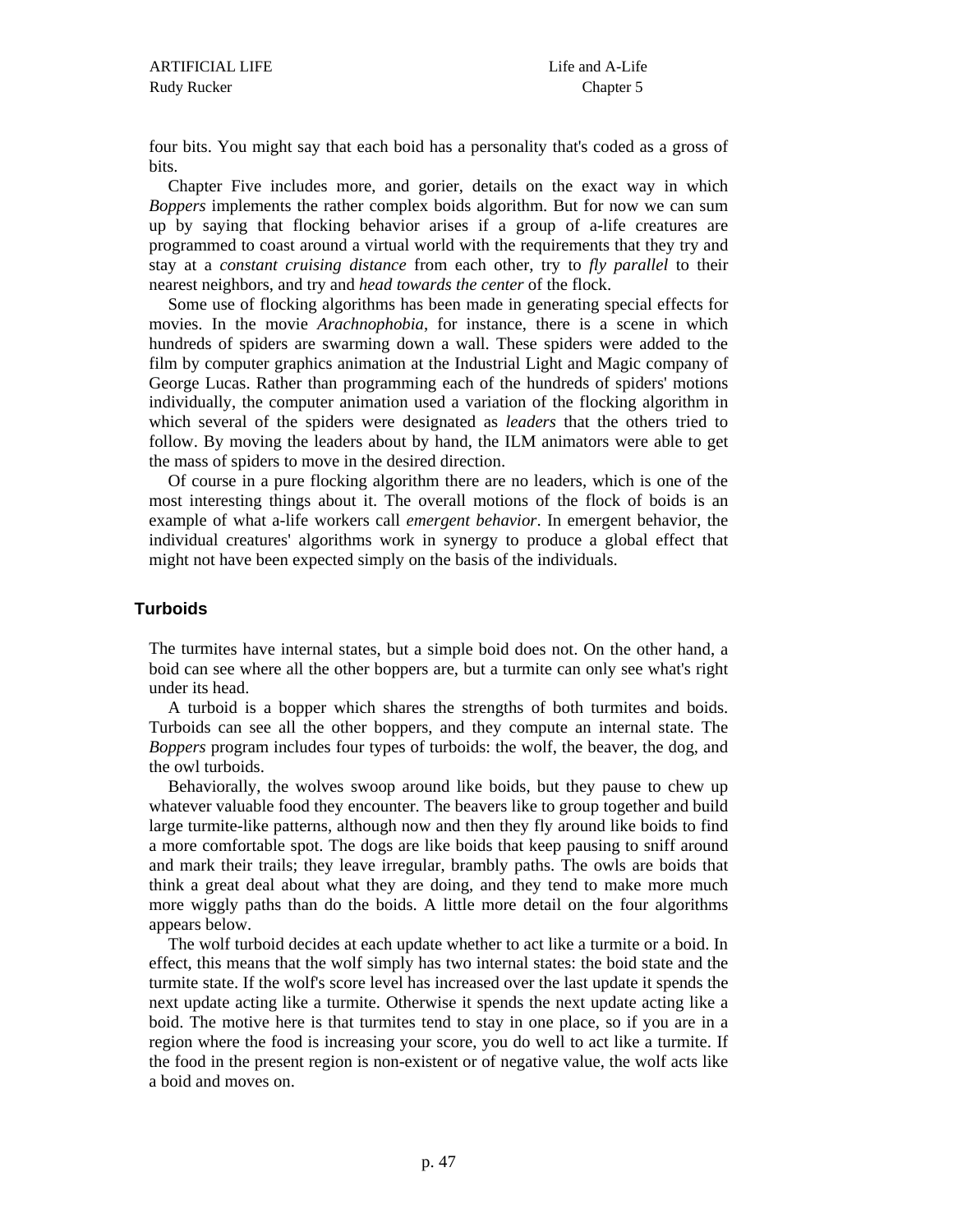Like a wolf turboid, a beaver turboid uses a single pair of states to decide whether to act like a turmite or a boid. But the decision is made in a more complicated way. Basically a beaver prefers to act like a turmite. But if a predator bopper is too close to it, it acts like a boid to fly away. In addition, if the nearest other bopper is a prey bopper that is relatively far away, the beaver acts like a boid and flies towards the prey.

A dog turboid keeps track of an internal state at all times. As with a turmite, this state can range through as many as a hundred values. The dog uses this state plus information about what boppers are closest to it to decide what its new state will be. It then uses a lookup table on the state to decide whether it should now act like a turmite or a boid.

An owl turboid acts like a boid all the time, but like a dog it keeps it track of an internal state that can range through as many as one hundred values. With each step, the owl changes its boid variables using a lookup table based on the current situation and its current state.

More detail on the four turboid algorithms appears in Chapter Five. In writing the *Boppers* program, I was very pleased to come up with the turboid algorithms, as they give behaviors with a truly awesome amount of gnarl.

There is no ironclad reason why these four *particular* kinds of turboids algorithms ended up being included---it's simply that I tried a variety of turmite/boid fusions, and these four gave the most interesting behavior. You might say that the turboids arose though a higher-order evolutionary process which took place in my *Boppers*-possessed brain.

## **Cellular Automata**

Cellular automata, known as *CAs* for short, represent a kind of computer architecture quite different from the "von Neumann" architecture of the computations we've talked about so far. Cellular automata are like self-generating computer graphics movies, or like image-processing routines that operate on a whole rectangle of pixels at the same time.

I found it natural to work cellular automata into the *Boppers* program because CAs provide some interesting examples of a-life quite different from the main "bug world" approach of Boppers. In addition, the interactions between boppers and CAs provide a nice model of the interaction between living creatures and the world. Ordinary serial computations are like the actions of creatures *in a world*, but a CA is like *the world itself*.

Formally, cellular automata are defined as a *spatial array* of cells, where each cell holds a digital state number. The cells' states are updated in *parallel*. In addition, we require that the method of updating the cell's states is *local* and *homogeneous*.

In the next four subsections, we say a bit about each of these four aspects of CAs, and in the two subsection after that we discuss examples of how CAs can be used for simulating physics and for a-life.

But first---why are computer scientists interested in such an odd kind of computation? There are two reasons which will be discussed here: CAs are good models of physics, and CAs support the emergence of lifelike patterns.

A less obvious reason for studying CAs is that CAs are a kind of computation that our machines like to do. CAs are native to the world of the computer. Your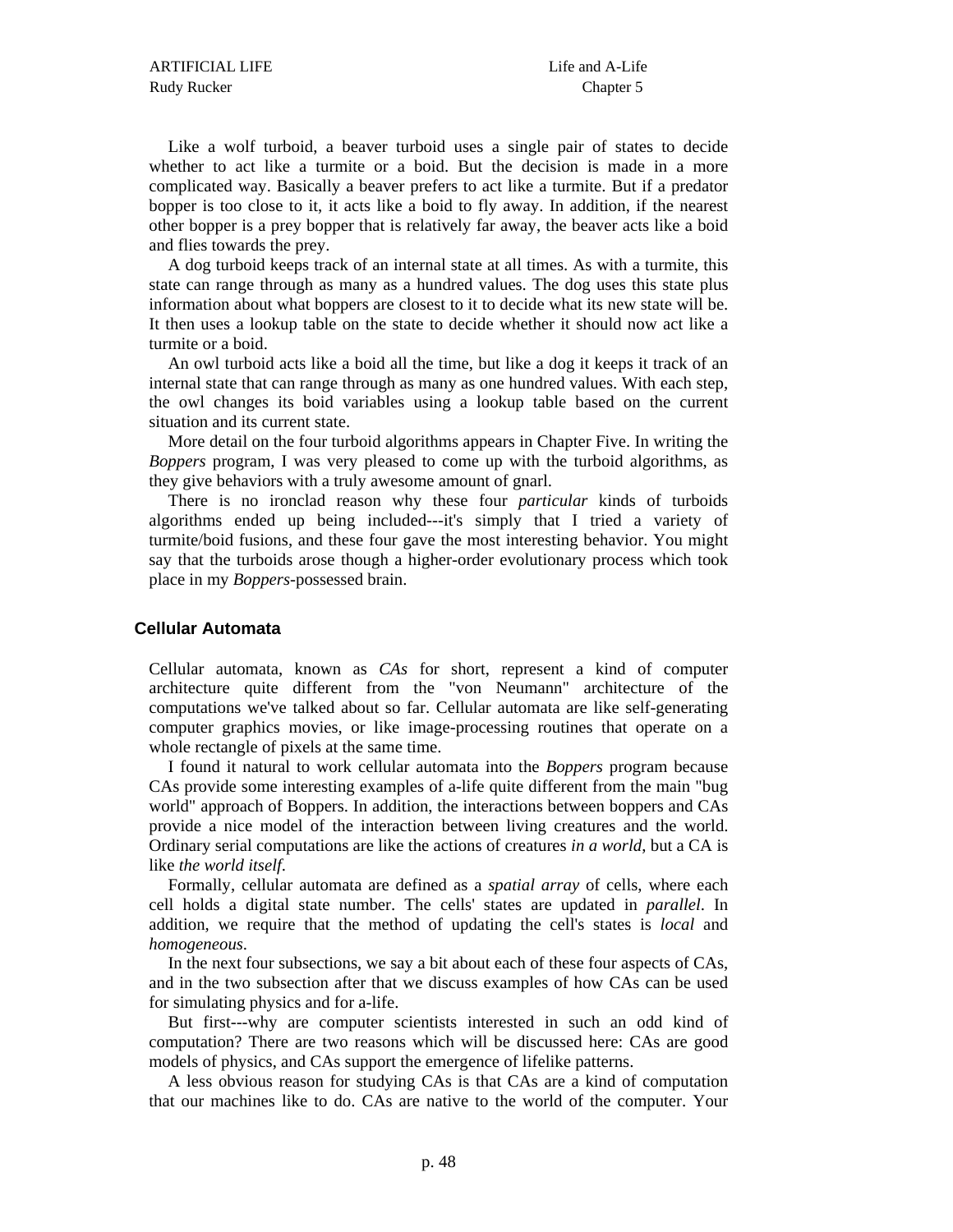principal interface with the computer is what you see on the screen: a rectangular raster of pixels. The raster is updated in hardware some thirty times a second. If we think of the pixel display as being like a cellular automaton, we can imagine the computer to be acting on the contents of the pixel display directly---rather than acting on bytes in the memory ribbon. This way of thought makes the screen world seem more real.

Another suggestive aspect of CAs is that they wholeheartedly embrace the idea of a space that is divided up into discrete cells. Some programs pretend as if the creatures in computer a-life worlds have continuously varying positions, but this is not really the case. Computer a-life creatures hop about from cell to cell. This is especially true for the turmites; the whole essence of the turmites is that they live on a plane that is broken up into discrete little cells.

## **A Space of Cells**

A CA's array of computations can be of any dimensionality---like a line, like a plane, or like a space of cells, or even like a four-dimensional hypercube---but here we'll limit out attention to two-dimensional CAs. Each of the CAs we'll look at is a computation that takes place in a rectangular grid of cells as shown in Figure 2-24. In some CAs we look at, the cells' discrete state numbers range from zero to twohundred-fifty-five; while some other of our CAs are content to use only two states: zero and one.

Figure 2-24: Two Cells With Their Nearest Neighbors.

The world, like a CA, is something that is spread out in space. The world does not really break up into discrete little cells, but we can certainly imagine overlaying a cellular coordinate grid onto the world. If the grid cells are small enough, we might imagine that what's happening in any given cell at any given time can be specified by a digital state number which codes up such things as, for instance, temperature and pressure.

#### **Parallel Computation**

So that we can observe our CA computations in action, each cell in has an internal state that is visible to the user as a color. The fact that a CA is a *parallel* computation is shown by having all of the cells in the CA seem to change at once.

The world is everywhere, and with each tick of time, the whole world changes-- all at once. If we think of the world as a computation that is distributed over a grid of cells, it is indeed a computation that is parallel rather than serial.

Ideally, we might imagine having a separate dedicated microprocessor for each cell of the CA, with all the processors running at the same speed. But in practice, the CAs you see in the *Boppers* program are going to be run by a single microprocessor: the chip in your computer. *Boppers* simulates CA parallelism by using an update buffer to store the new values while they are being computed. Once all the new values are ready, they are rapidly blasted to the CA arena you see on the screen.

#### **Local Neighborhoods**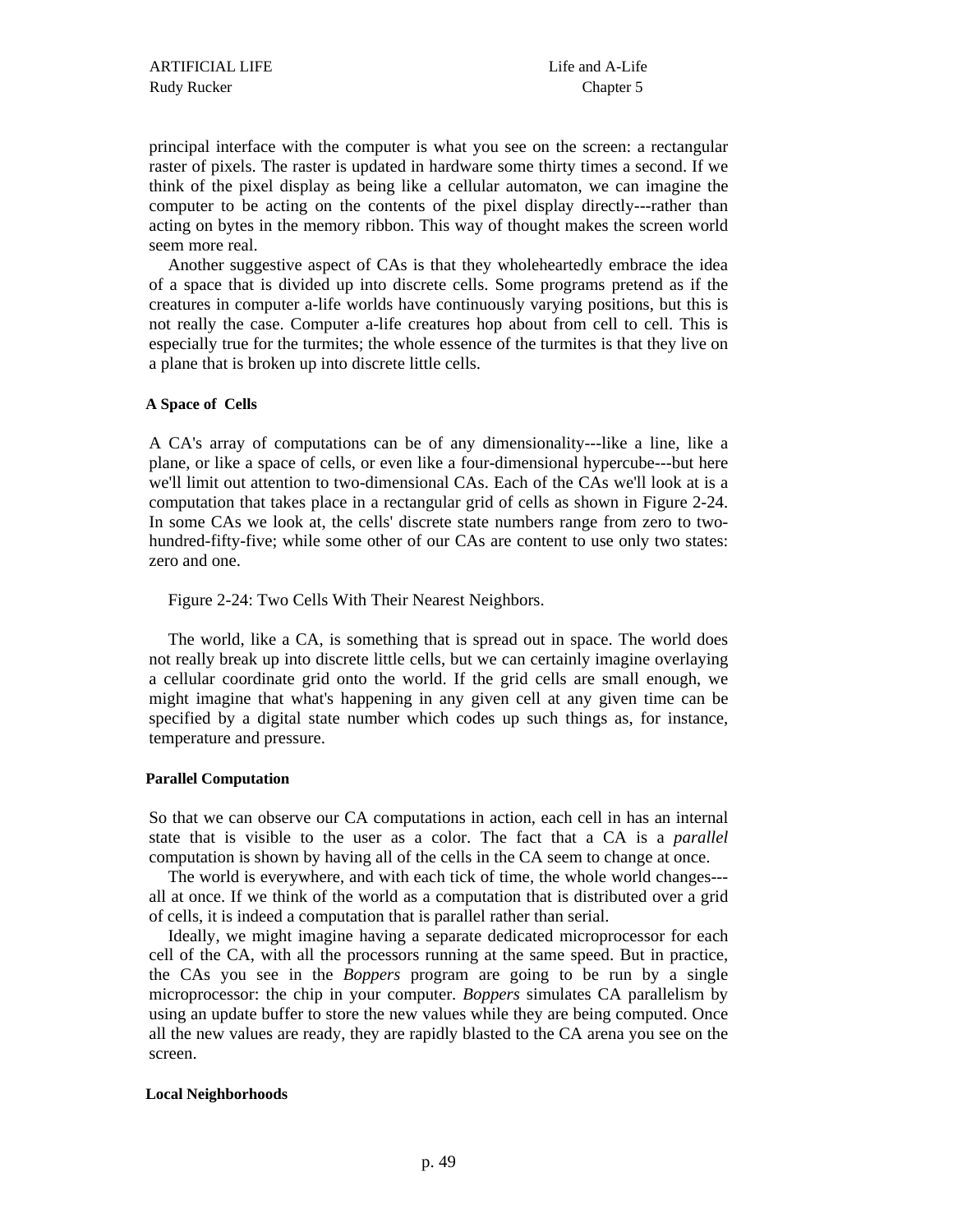Saying a CA computation is *local* means that the cells only look at nearby cells. In the rules we look at, each cell will look at its eight nearest neighbors: the four that touch at a corner as well as the four that touch on an edge. Two examples of these cell neighborhoods appear in Figure 2-23.

In the world, the next state of a small region is affected only by its immediate neighborhood. This fact is enshrined as a physical principle: *there is no action at a distance*. In standard physics, one object can act on another only by sending some intermediary particle or force-field through the intervening space so as to come into the target particle's immediate neighborhood.

#### **Homogeneity of Law**

Saying that a CA computation is *homogeneous* means that each cell of a CA updates itself in the same way: each cell looks at its own state and the states of its nearest neighbors and performs some simple logical operations to determine its new state. Each cell, might, for instance, set its new state to the average of values of its eight closest neighbors.

All physical observations to date confirm the physical principle of homogeneity: that each region of spacetime evolves according to the same natural laws. This means that if we do think of the world as being like a huge CA, then each "cell" of the universal CA updates itself according to the same rule.

#### **CAs For Physics**

In this section we'll talk about the three physics-inspired CA rules in Boppers: the Melt rule, the Rug rule, and the Vote rule.

## *Melt*

The Melt CA rule which is included in *Boppers* is modelled on the physical concept of *diffusion*. The spread of perfume obeys a rule like Melt, as does the spread of heat through a piece of metal. The Melt rule allows cell values to range from zero through 255, and with each update, each cell's value is replaced by the average of its eight nearest neighbors. If we think of the cell value as being, say, a perfume concentration or a temperature, then Melt is a good way of simulating diffusion.

It is particularly interesting to run Melt with the boppers active. Here you will see the trails of the boppers leaving clouds of color which diffuse through the space of the CA. If the CA is set to a large size, the effect is particularly interesting.

#### *Rug*

The Rug CA rule is a slight variation on the Melt rule. In the Rug rule, the cell values range from zero to 255 as before. But when a cell is updated, its value is set to the average of the cell's eight nearest neighbors *plus one*. If the resulting value is 256 or higher, you subtract 256 from it, thus wrapping it around to zero or some other low value.

Rug produces an effect which has been compared to *boiling*. If all of a cell's neighbors are at the maximum value of 255, then that cell's new value will be 256,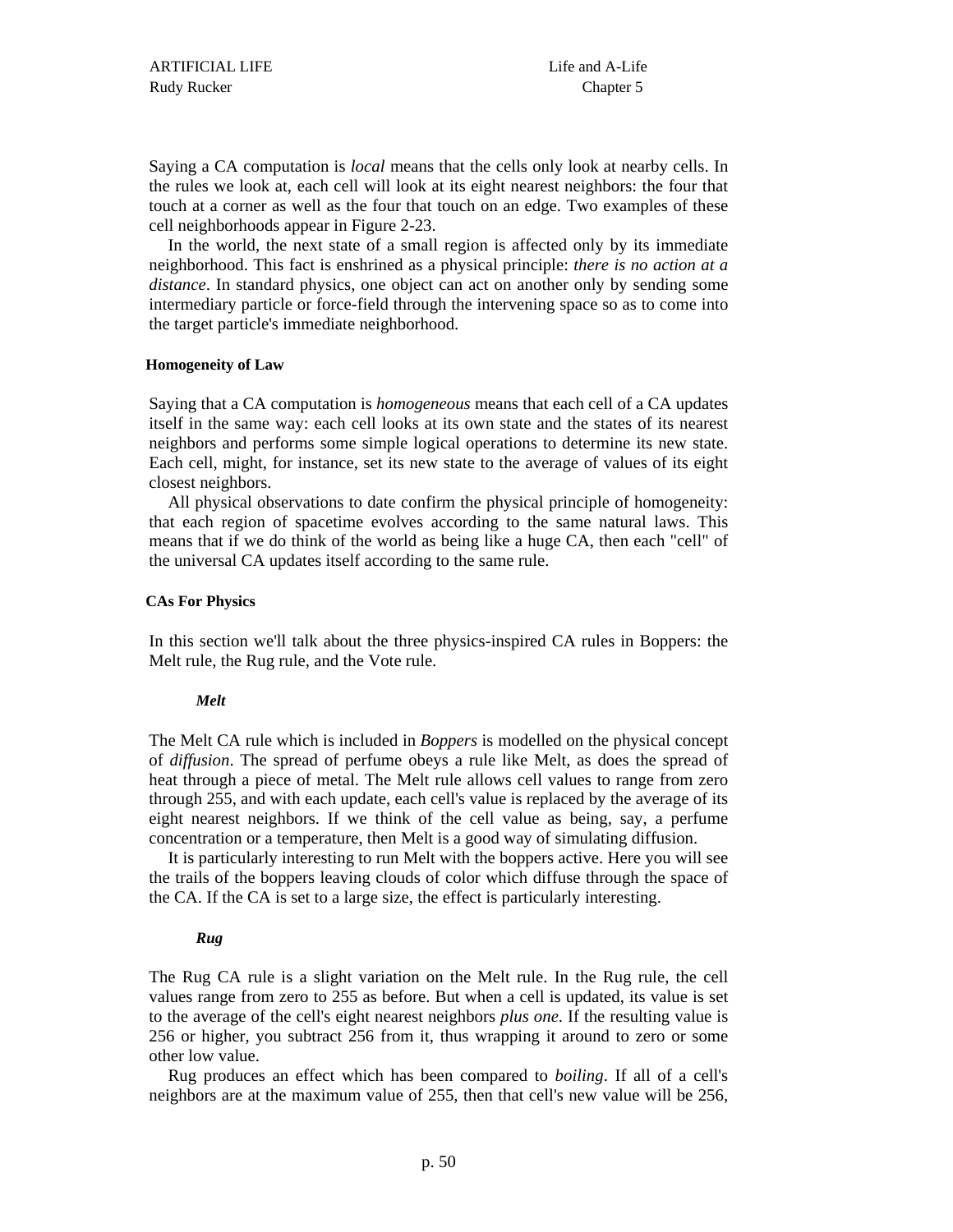which gets wrapped down to zero. At the next generation, the presence of this zerovalued cell will lower the values of that cell's nearest neighbors. The process is analogous to the way in which a a hot enough region of water gives up some heat by forming a bubble of steam. The water right around the steam bubble cools off for a moment.

#### *Vote*

The Vote CA rule displays a process akin to physical *weathering*---meaning the process by which jagged features of the world get smoothed off over time. Vote is a rule which allows only two different cell values: zero and one. Each cell takes a majority vote among itself and its eight nearest neighbors. That is, the sum is taken over a three by three block consisting of nine cells. If the majority is for zero, then the cell goes to zero, otherwise the cell goes to one. But hold on, it's not *quite* that simple. CA experimentation reveals that Vote yields a more interesting and dynamic rule if near-ties are awarded to the loser. That is, if there are five votes for zero and four votes for one, the cell goes to one; and if there are four votes for zero and five votes for one, the cell goes to zero, as shown in Table 2-7.

|                | Sum Over Nine Cells |  |  |                     |  |  |  |  |  |  |  |
|----------------|---------------------|--|--|---------------------|--|--|--|--|--|--|--|
|                |                     |  |  | 0 1 2 3 4 5 6 7 8 9 |  |  |  |  |  |  |  |
| New Cell Value |                     |  |  | 0 0 0 0 1 0 1 1 1 1 |  |  |  |  |  |  |  |

Table 2-7: The CA Vote Rule

## **CAs For A-Life**

Some CAs act like completely artificial non-physics-like universes in which life of a sort may emerge. When I first saw rapidly running cellular automata at Boston University in 1985, one of the scientists working with them said something that struck me as very exciting: "I feel like Leuwenhook after discovering the microscope. There are so many new worlds for us to explore!"

In the following sections we look at the

## *Life*

The most famous CA of all is John Horton Conway's game of Life. In Life, each cell has a value of zero or one. Each cell takes the sum of its eight nearest neighbors, getting a neighborhood sum value that can range from zero to eight. If a cell is in state zero, then it goes into state one if it has a neighborhood sum of exactly three. If a cell is in state one, then it remains in state one if its neighborhood sum is two or 3. In all other cases, a cell's new value is zero. These rules are summarized in table 2-8.

 Sum Over Eight Cells 0 1 2 3 4 5 6 7 8 --------------------------------------------------------------------------------------------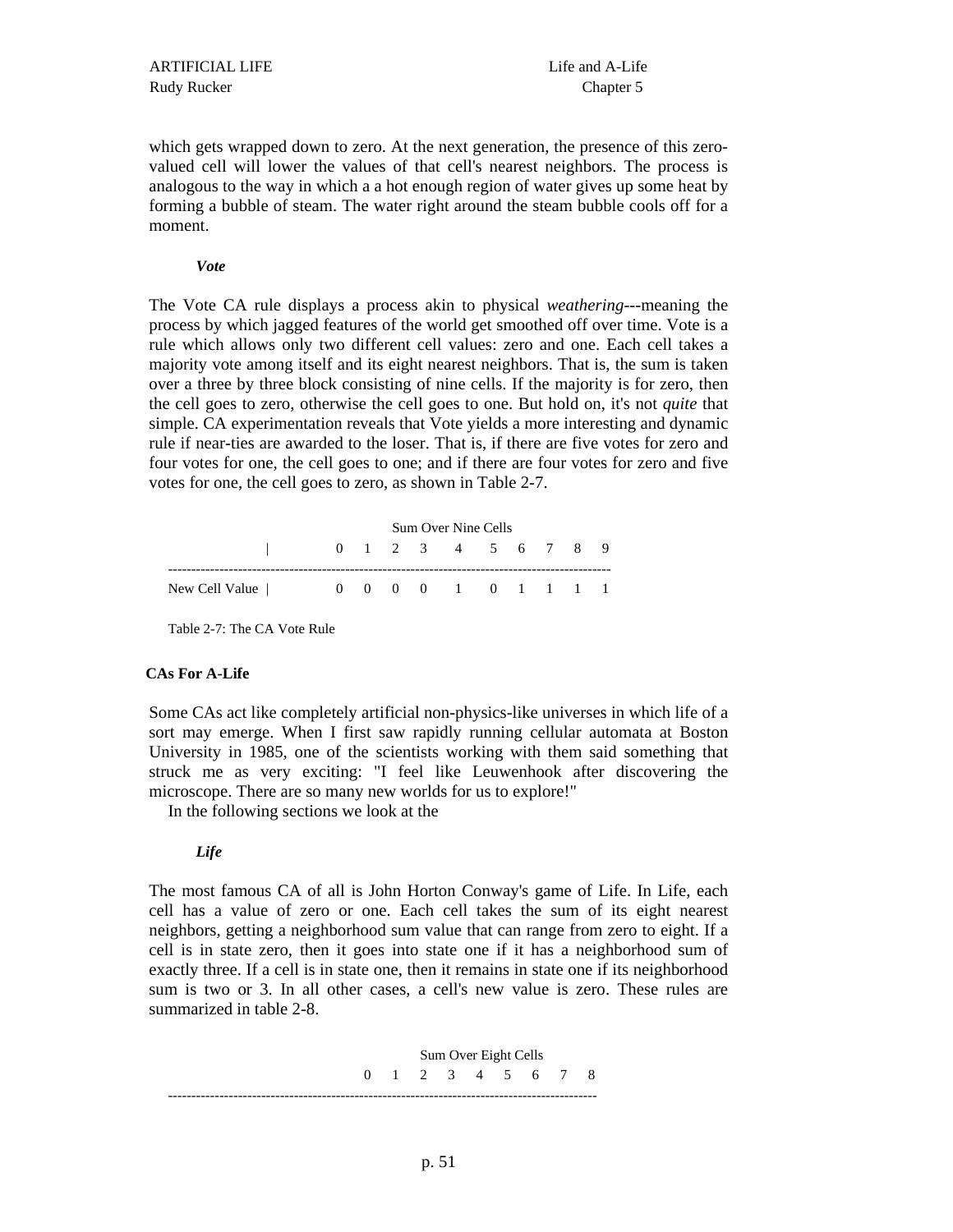| New Cell Value if Cell is 0 |  |  |  | 0 0 0 1 0 0 0 0 0 |  |
|-----------------------------|--|--|--|-------------------|--|
| New Cell Value if Cell is 1 |  |  |  | 0 0 1 1 0 0 0 0 0 |  |

Table 2-8: The CA Life Rule

The Life CA rule is remarkable for the way in which a random soup of pixels can lead to a variety of self-perpetuating structures. One such structure that you may notice is the Life *glider*, a small pattern of turned-on pixels which moves about at forty-five degree angles.

#### *Brain*

Another very rich, but less well-known rule is Brian Silverman's Brain rule. In Brain, each cell has a value of zero, one, or two. These states are often thought of as being ready, firing, and resting states, respectively. The cells update themselves by computing how many of their eight nearest neighbors are in state one. This is the *firing eight sum.* If a cell is in the ready state, it goes into the firing state if its firing eight sum is exactly two. A firing cell always becomes a resting cell, and a resting cell always becomes a ready cell. These rules are summarized in Table 2-9.

| Firing Sum Over Eight Cells |  |  |  |  |  |  |  |                                                                                                                                                                                                                   |  |
|-----------------------------|--|--|--|--|--|--|--|-------------------------------------------------------------------------------------------------------------------------------------------------------------------------------------------------------------------|--|
|                             |  |  |  |  |  |  |  |                                                                                                                                                                                                                   |  |
|                             |  |  |  |  |  |  |  |                                                                                                                                                                                                                   |  |
|                             |  |  |  |  |  |  |  |                                                                                                                                                                                                                   |  |
|                             |  |  |  |  |  |  |  |                                                                                                                                                                                                                   |  |
|                             |  |  |  |  |  |  |  |                                                                                                                                                                                                                   |  |
|                             |  |  |  |  |  |  |  | 0 1 2 3 4 5 6 7 8<br>New Cell Value if Cell is $0 \mid 0 \mid 0 \mid 1 \mid 0 \mid 0 \mid 0 \mid 0 \mid 0 \mid 0$<br>New Cell Value if Cell is $2 \mid 0 \quad 0 \quad 0 \quad 0 \quad 0 \quad 0 \quad 0 \quad 0$ |  |

Table 2-9: The CA Brain Rule

Brain consists of patterns that move around horizontally and vertically, often with interesting little things flying off of big things. You may occasionally see a a small pattern that moves at forty-five degree angles. This pattern is known as the Brain *butterfly*, and is analogous to the Life glider.

#### *Faders*

The Faders rule is a kind of cross between the Life and the Brain rules. Like Life, a Faders cell which is in state one is allowed to stay in state one if it has the right number of neighbors in state one. Like Brain, a cell that does not stay in state one enters a resting state rather than going straight back to state zero. Unlike Brain, Faders uses thirty-two resting states instead of just one resting state. The Faders resting states are 2, 4, 6, ... , 62, and 64.

The Faders rule is partially displayed in Table 2-10.

|                                                                       | Firing Sum Over Eight Cells |  |  |  |  |  |  |                   |  |
|-----------------------------------------------------------------------|-----------------------------|--|--|--|--|--|--|-------------------|--|
|                                                                       |                             |  |  |  |  |  |  | 0 1 2 3 4 5 6 7 8 |  |
| New Cell Value if Cell is $0 \t 0 \t 0 \t 1 \t 0 \t 0 \t 0 \t 0 \t 0$ |                             |  |  |  |  |  |  |                   |  |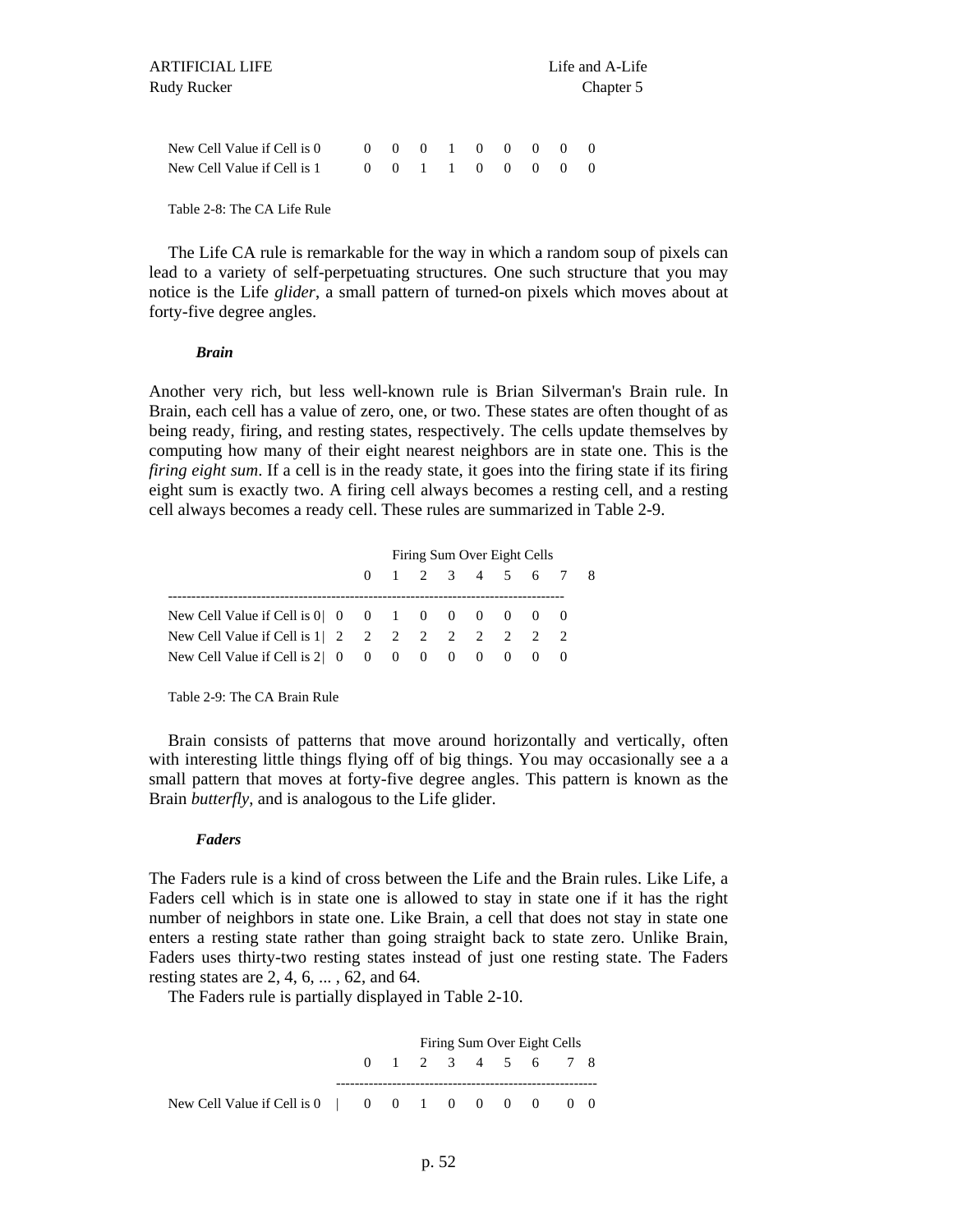| New Cell Value if Cell is 1   2 2 1 2 2 2 2 2 2 2            |  |  |  |  |  |
|--------------------------------------------------------------|--|--|--|--|--|
| New Cell Value if Cell is 2   4 4 4 4 4 4 4 4 4 4 4          |  |  |  |  |  |
| New Cell Value if Cell is 4   8 8 8 8 8 8 8 8 8 8 8 8        |  |  |  |  |  |
| $\cdots$                                                     |  |  |  |  |  |
|                                                              |  |  |  |  |  |
| New Cell Value if Cell is 62   64 64 64 64 64 64 64 64 64 64 |  |  |  |  |  |
|                                                              |  |  |  |  |  |

Table 2-10: The CA Faders Rule

When the Faders CA patch is seeded with random pixels, it takes about thirty cycles for the crud to clear away. What you may notice is that inside the crud there will be some little right-angled three-pixel fader eggs like the ones shown in Figure 2-25. Each pixel in a fader egg is in state one, and the pixels around it are in other states.

As long as the pixels around a fader egg are not in state zero, the fader egg persists. Each pixel in the fader egg has exactly two neighbors in state one, which allows each pixel to stay in state one. And as long as the pixels around the fader egg are not in state zero, they do not get changed to state one.

## Figure 2-25: Fader Eggs

Once the crud around a fader egg melts away to zero, the fader egg starts to grow, turning some of its state zero neighbors to state one.

#### *Ranch*

The Ranch rule is my attempt at a CA ecology. Ranch actually runs three rules at once: the Vote rule, the Life rule, and the Brain rule. Ranch uses the Vote rule to divide the CA world up into two different regions. In one of these regions, the Life rule is applied, and in the other region, the Brain rule is used. Looking at this world, I think of the active cells as being like living creatures that swim about in the dark water using the Brain rule, and occasionally crawl on to the bright land and lay eggs which obey the Life rule. When Vote erodes an edge to uncover a Life egg, it hatches live Brain cells in the water.

## *Zhabotinsky*

The Zhabotinsky rule displays life-like behavior at a larger scale. No matter what starting pattern you give the Zhabotinsky rule, the rule will eventually create a pattern of scrolls that grow endlessly out from themselves. I find these patterns reminiscent of lima beans, of fetuses, and of the cross-sections of mushroom caps. The Zhabotinsky rule is a remarkable example of order arising from randomness. I won't bother giving here the details of this version of the Zhabotinsky rule, which is also known as the Hodgepodge rule. Suffice it to say that the Zhabotinsky rule allows the cells to be in a limited number of different states, and that it works like the CA Rug rule in that it replaces each cell by an average of its neighbors plus something, with the stipulation that when a cell's value passes the maximum state value it lingers in that state for a generation and then drops down to zero. This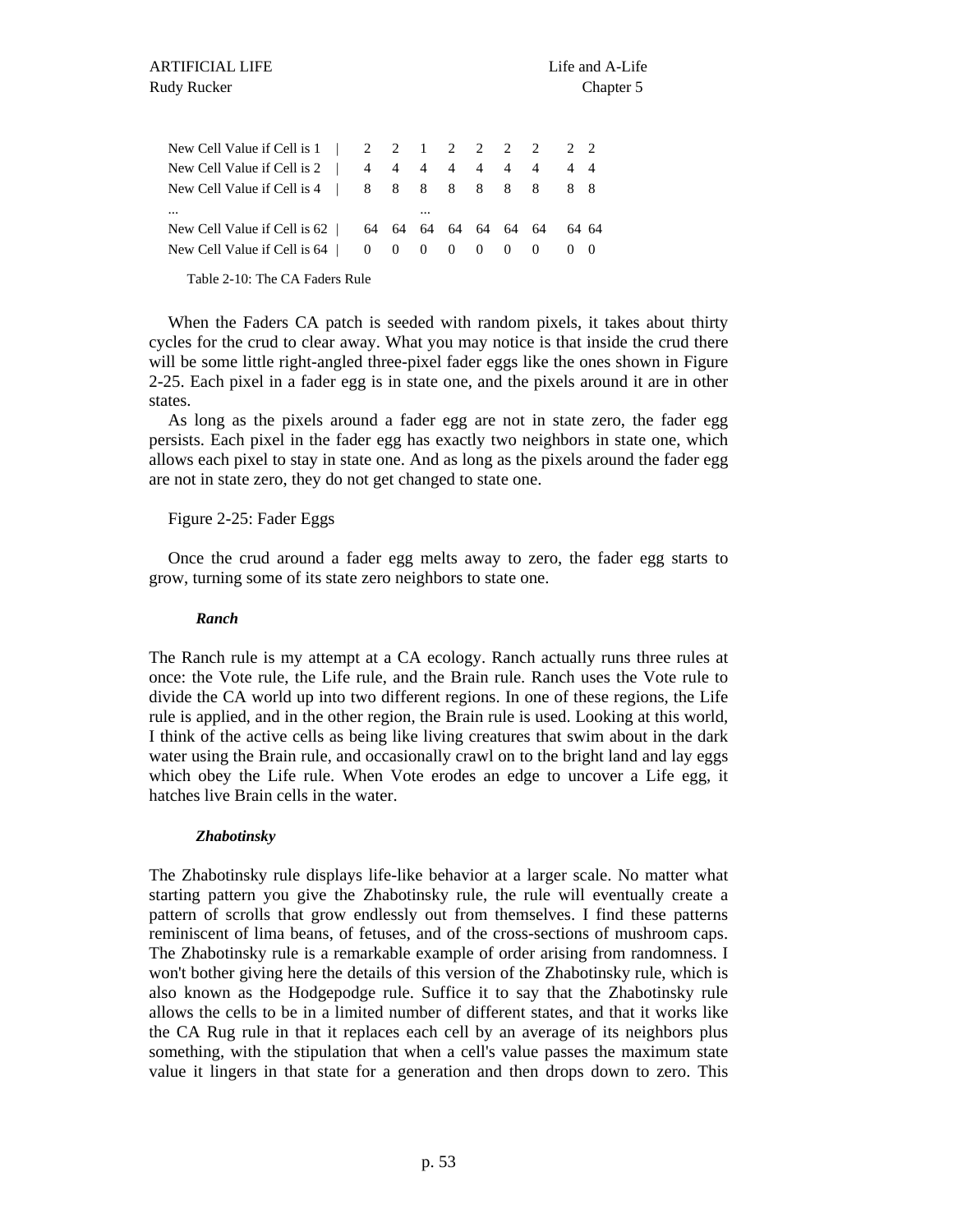lingering in the maximum state has the effect of bringing the cells' waves of excitation into synch.

#### **The Lambda Rule**

The last CA rule type in *Boppers* is the so-called Lambda rule, which is really a huge number of different rules. The inspiration for the Lambda rule is neither physics nor a-life. The Lambda rule was inspired by the theories of chaos and complexity.

In the *Boppers* implementation, each instance of the Lambda rule allows the cells to be in one of sixteen different states. Each cell computes how many of its eight nearest neighbors is in an odd state; this is viewed as the cell's *firing eight sum*, and can range from 0 to 9. The cell's new state is gotten by consulting a lookup table that has a new state value for each combination of firing eight sum and cell state.

Each time you start up a Lambda CA rule, a lookup table is created for the rule. The lookup table is filled with random numbers subject to the specification (1) that all the numbers lie within the specified state range, and the specification (2) that only some fixed percentage of the numbers can be non-zero. This percentage of non-zero entries is known as the lookup table's *lambda* parameter.

For a low value of lambda, most of the entries in the lookup table will be zero, and the CA is likely to die out. For a high value of lambda, most of the lookup table entries are nonzero, and the CA is likely to go into a seething activity that looks like visual static on a television. The gnarly transition between rules that die out and rules that seethe is somewhere in between, at the medium lambda values.

Looking for cool new random Lambda CAs can become a kind of compulsive addiction not unlike playing a slot-machine. If you want to rapidly keep trying new Lambda rules, the key combination  $\langle \text{CTR} \rangle \rightarrow \langle \text{D} \rangle$  will keep randomizing the lookup table. What you are more or less hoping to see when you do this is a pattern of gliders that crawl around and bump into each other kind of like patterns in Brain. What you don't want to see is a pattern that dies out or that just gets nearly solid. You are, as is usual in a-life researches, seeking gnarl at the interface between order and disorder.

## **Notes and References to Chapter Two: Computer A-Life**

♦ Eight bits are known as a *byte*, and, according to Eric Raymond's highly entertaining *The New Hacker's Dictionary*, MIT Press, 1991, larking hackers occasionally refer to four bits as a *nybble*, sixteen bits as a *playte*, and thirty-two bits as a *dynner*. The Intel 8086 and 80386SX processors use playte-sized words, whereas the 80386DX and 80486 chips use dynners. Be warned that this usage is "rare and extremely silly."

But while we're at it, what would be some good names for larger computer word sizes? Mainframes use sixty-four bit words already, so how about a *tayble* for sixtyfour bits? And, moving onward, 128 bit *ynns*, 256 bit *chaynes*, 512 bit *wyrlds*, and K-sized *univyrses*? Maybe you can think of better names yourself!

♦ [MATH ALERT. The original Intel 8086 sixteen-bit processor had fourteen registers, with room for sixteen bits in each register, making a total of 224 bits of register memory on the processor. If you think of putting zeroes and ones randomly into those 224 slots, you get two to the 224th power different *states* that a processor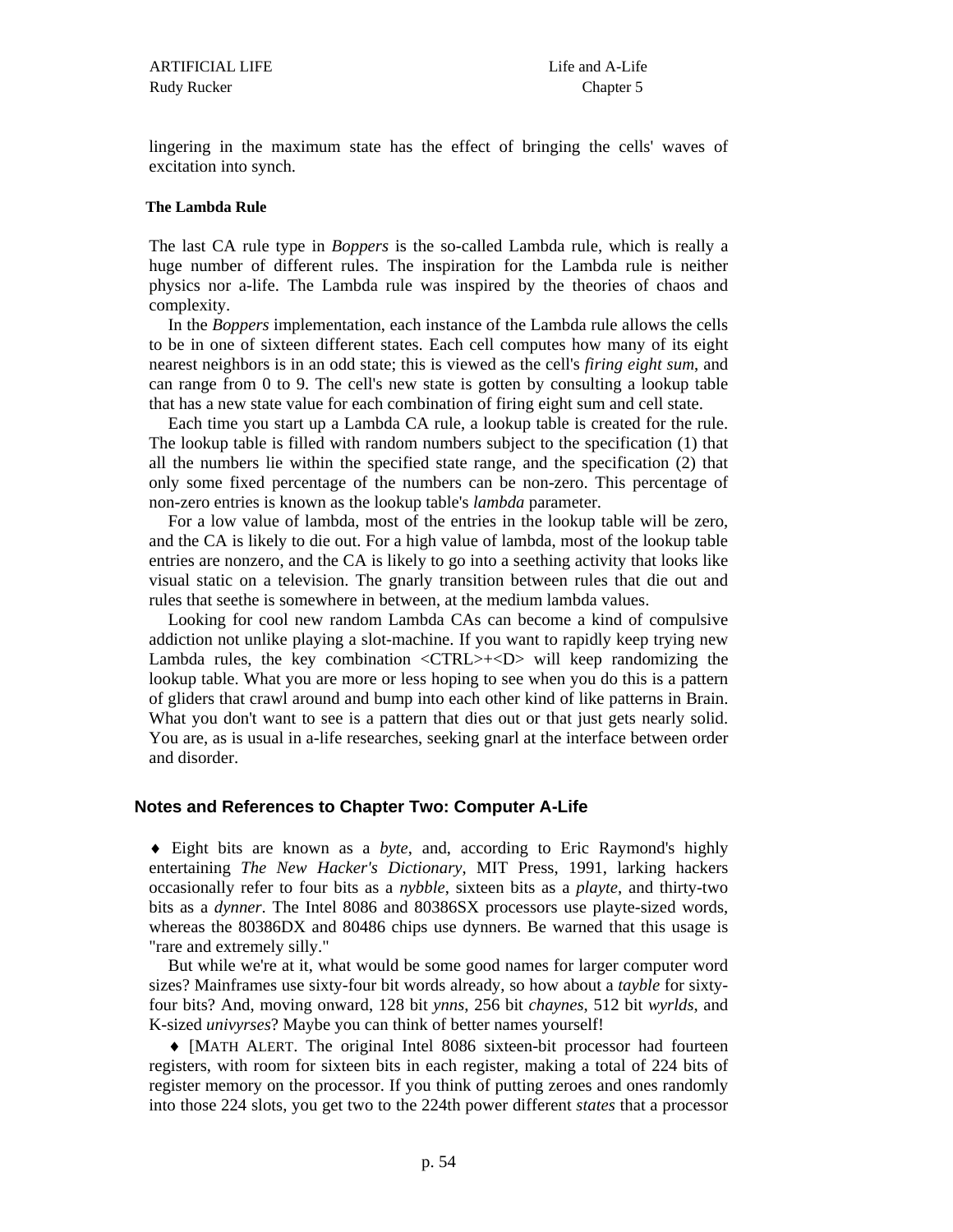could be in---where the state of the processor completely describes its current status. Two to the 224th power is about two to the 230th, which is two to the  $10 \times 23$ power. Since two to the 10th is, once again, a K, or 1024, which is practically a thousand, two to the  $10 \times 23$  is about a thousand to the 23rd, or ten to the  $3 \times 23$ , which is ten to the 69th power. That's a *lot*. The theoretical study of Turing machines shows that you can in fact do any computation with a processor that only has a hundred (or fewer) states, but these kinds of processors run much slower. END MATH ALERT.]

♦ Several chapters on Core Wars can be found in A.K.Dewdney's two anthologies of his *Scientific American* columns: *The Armchair Universe* and *The Magic Machine*, published in paperback by Freeman in 1988 and 1990, respectively. Dewdney has now left *Scientific American* to publish his own magazine for recreational programming: *Algorithm*, with subscriptions available from P.O.Box 29237, Westmount Postal Outlet, 785 Wonderland Road, London, Ontario, CANADA N6K 1M6. Dewdney also continues as a professor of computer science at the University of Western Ontario.

♦ Thomas Ray's *Tierra* program is described in his paper, "An Approach to the Synthesis of Life," in the *Artificial Life II* anthology. Information about getting a copy of Ray's program can be gotten by writing Ray at the School of Life & Health Sciences, University of Delaware, Newark, Delaware 19716, or by e-mailing him on the Internet at ray@udel.edu.

♦ Alan Turing originally defined his machines in a 1936 paper called "On Computable Numbers..." This paper is reprinted in Martin Davis, ed., *The Undecidable*, Raven Press, 1965. In the paper, Turing focuses on using his machines to generate endless strings of digits. That is, he is primarily interested in Turing machines which do *not* halt, but which instead generate the endless decimal expansion of a real number. He defines a computable real number to be a number whose digits can be printed by a Turing machine. It is interesting to read Turing's own definition of his machine in this quote (lightly edited by me) from his 1936 paper:

"We may compare a man in the process of computing a real number to a machine which is only capable of a finite number of conditions  $q1, q2, \dots, qR$ , which will be called *internal states*. The machine is supplied with a *tape* (the analogue of paper) running through it, and divided into sections (called *squares*) each capable of bearing a *symbol*. At any moment there is just one square, say bearing the symbol S, which is 'in the machine.' We may call this square the *scanned square*. The symbol on the scanned square may be called the *scanned symbol*. The scanned symbol is the only one of which the machine is, so to speak, directly aware. However by altering its internal state the machine can effectively remember some of the symbols which it has 'seen' previously. The possible behavior of the machine at any moment is determined by the internal state q and the scanned symbol S. This pair  $\lt q$ ,  $S >$  will be called the *configuration*: thus the configuration determines the possible behavior of the machine. In some of the configurations in which the scanned square is blank the machine writes down a new symbol on the scanned square: in other configurations it erases the scanned symbol. The machine may also change the square which is being scanned, but only by shifting it one place to the right or left. In addition to any of these operations the internal state may be changed. Some of the symbols written down will form the sequence of figures which is the decimal of the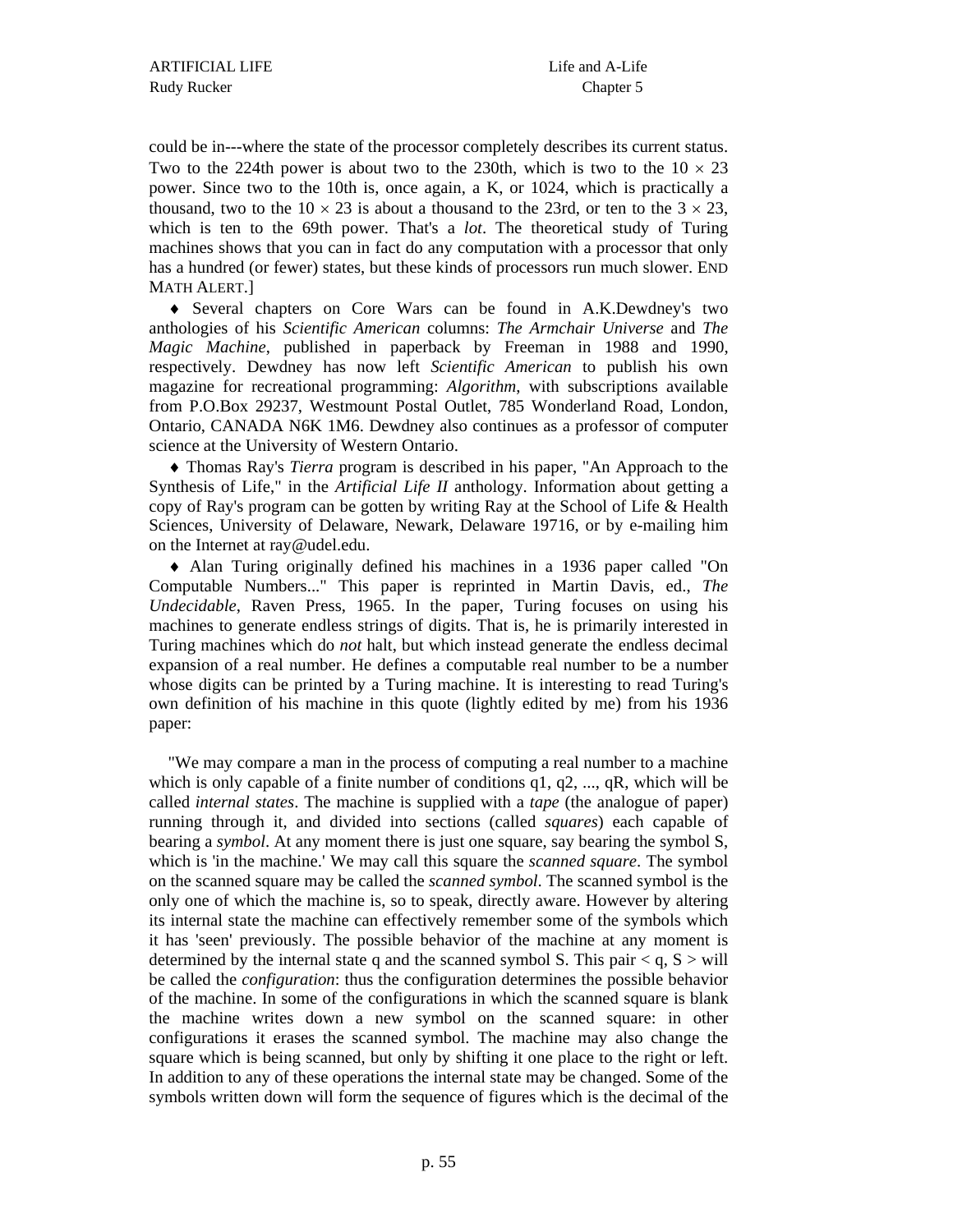real number which is being computed. The others are just rough notes to 'assist the memory.'"

There is more information on Turing machines in my book, *Mind Tools*, Houghton Mifflin, 1987. A good technical treatment of Turing machines can be found in Marvin Minsky, *Computation: Finite and Infinite Machines*, Prentice-Hall, 1967.

Turing's life was quite interesting: in the Second World War he led a British team that broke the Enigma code being used by Germany. Turing was gay, and when he reported having been robbed by a male prostitute, the British courts sentenced him to estrogen treatments to reduce his sex drive. Depressed by these treatments, Turing committed suicide by injecting poison into an apple and eating it. He was also a chemist, and he was the first to speculate that Belusov-Zhabotinsky-style reactions, like the ones discussed in the "Biochemistry" subsection of our Chapter One, might be responsible for the spots and stripes of animals' skins. A good biography of Turing is Andrew Hodges, *Alan Turing, The Enigma*. There is also an interesting play about Turing by Hugh Whitmore called *Breaking the Code*, Amber Lane Press, 1987.

♦ Michael Palmiter's *Simulated Evolution* bug world was first described in A.K.Dewdney's "Computer Recreations" column for *Scientific American*, May, 1989, which was reprinted in Dewdney's anthology, *The Magic Machine*.

The Maxis *SimLife* program was mostly written, I'm proud to say, by Ken Karakotsios, who once took a class on Cellular Automata at San Jose State from me. Before being infected by the a-life meme, Karakotsios was a chip designer for Apple. Karakotsios has also written a CA simulator for the Macintosh called *CA Sim*.

♦ A.K.Dewdney's "Computer Recreations" column on Greg Turk's turmites appeared in the September, 1989, *Scientific American*. As of Spring, 1993, Turk is on a post-doc grant doing computer graphics at Stanford University. The artificial life pioneer Christopher Langton worked for a time with some turmite-like creatures which he called vants. The vants are essentially turmites that have only one internal state, and which move in only four directions. Some footage of Langton's vants appears in the fascinating *Artificial Life II Video Proceedings*, published by Addison Wesley in 1992.

♦ Craig Reynolds first demonstrated his boids in a computer-generated video called *Stanley and Louise* that he made for Symbolics, Inc. The video, which concerns a girl fish that falls in love with a boy boid, was first shown at the annual SIGGRAPH computer graphics meeting in 1987, and is reproduced in the *Artificial Life II Video Proceedings*. Reynolds's paper "Flocks, Herds, and Schools: A Distributed Behavioral Model," appeared in the July, 1987, issue of *Computer Graphics* as part of the acm SIGGRAPH '87 proceedings.

♦ One other type of bug world a-life creature that should be mentioned are the *Braitenberg vehicles*. These are two-dimensional boids that react to various movable "light sources" as well as to each others' motions. Braitenberg has written a brilliant book about his vehicles in which he imagines adding successively greater capabilities to them: Valentino Braitenberg, *Vehicles: Experiments in Synthetic Psychology*, MIT Press, 1984.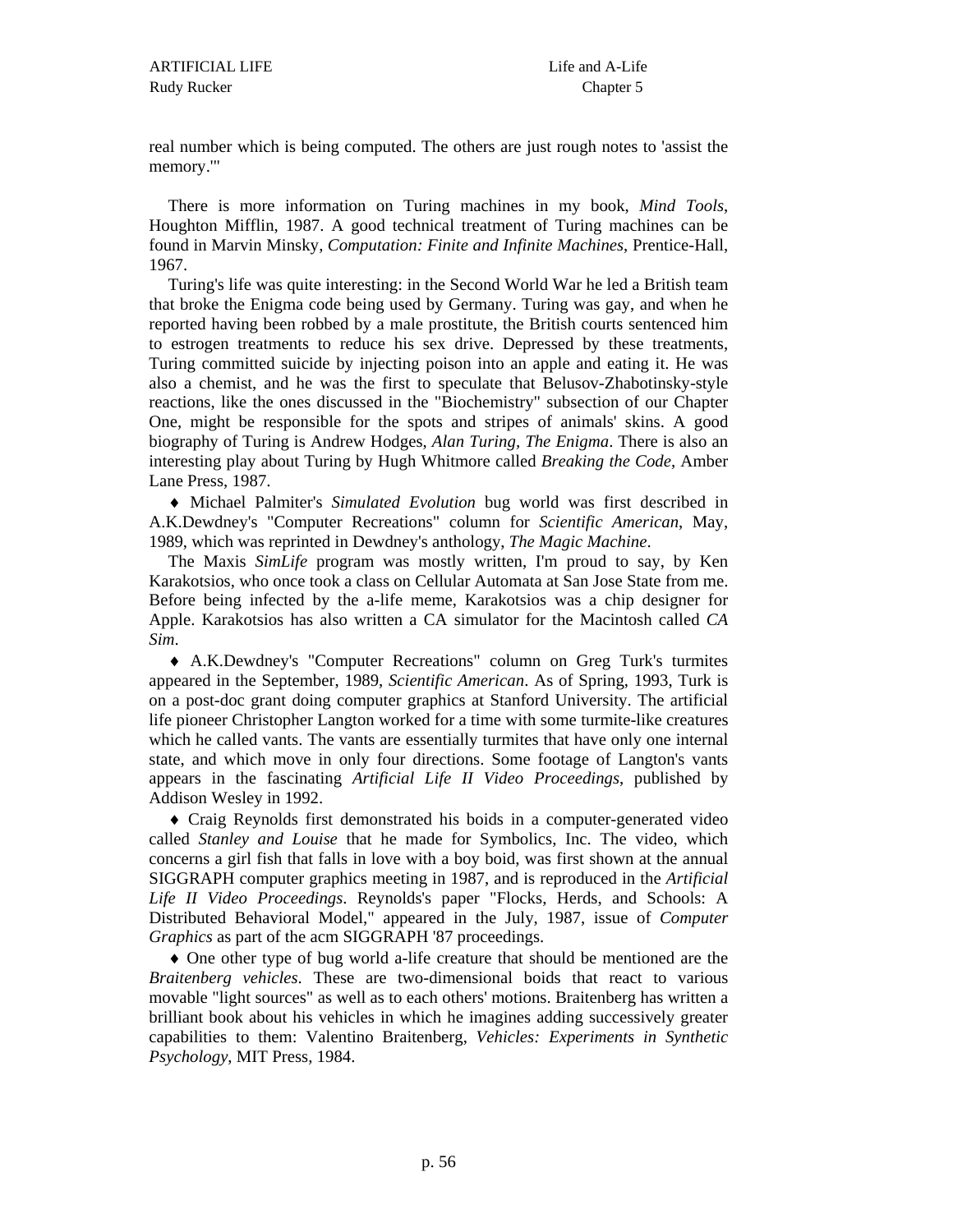♦ At least one scientist, named Edward Fredkin, strongly believes that the world really *is* a CA. An interesting profile of Fredkin appears in Robert Wright, *Three Scientists and Their Gods*, Times Books, 1988.

The most complete popular treatment of cellular automata is Rudy Rucker and John Walker, *CA Lab: Rudy Rucker's Cellular Automata Laboratory*, Autodesk 1989. CA Lab includes a book-like manual, and two DOS software packages for running CAs. Autodesk is in the process of changing the name of *CA Lab* as to prevent confusion with the products of an east-coast company called Computer Associates, and they may in fact discontinue *CA Lab* entirely. Get it while you can. Another good book on CAs is Tommaso Toffoli and Norman Margolus, *Cellular Automata Machines*, MIT Press, 1987.

The Brain CA rule first appeared in Brian Silverman, *The Phanton Fishtank*, Logo Computer Systems, 1987. This package includes software for running CAs on an Apple II.

The version of the Zhabotinsky CA rule we use was invented by M. Gerhardt and H. Schuster, and is discussed in the "Hodgepodge Reactions" chapter of Dewdney's *The Magic Machine* anthology.

The notion of the continuum of Lambda CA rules comes from Christopher Langton, and is discussed in his essay, "Life at the Edge of Chaos," which appears in the *Artificial Life II* anthology.

♦ The *Artificial Life II* anthology, along with most of the other books we've mentioned, plus the *Artificial Life II Video Proceedings*, Tom Ray's *Tierra*, Michael Palmiter's *Simulated Evolution*, Ken Karakotsios's *SimLife* and *Cell Sim* programs, and Walker and Rucker's *CA Lab* are all available by mail order from Media Magic, P.O.Box 598, Nicasio, CA 94946, Phone: (415) 662-2426---write or phone Media Magic for an interesting catalog that includes just about all the available a-life books, programs and videos.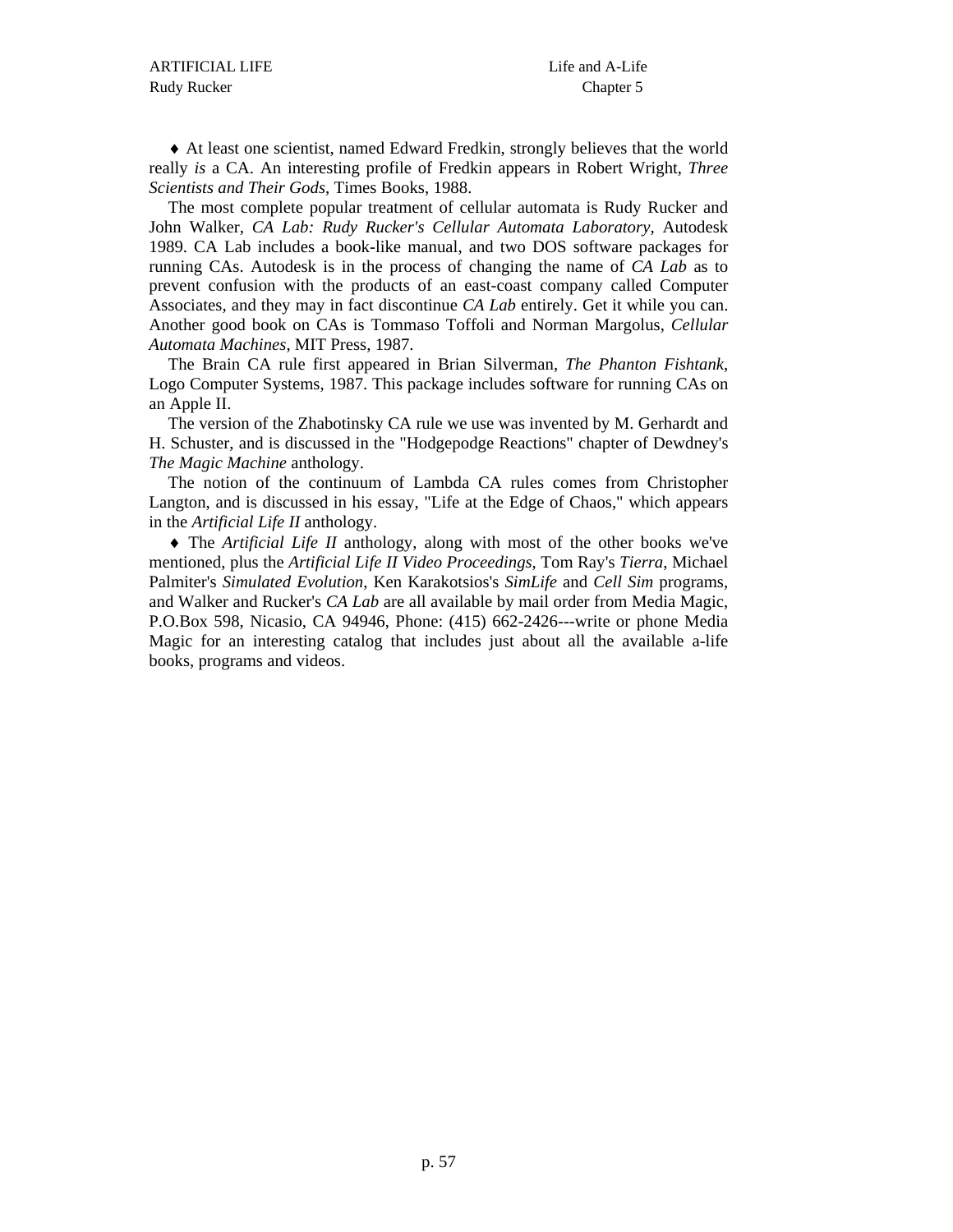# **3 Genetic Algorithms**

Many tasks come down to the problem of searching out a good solution from a large, but well-defined, space of possibilities. Say, for instance, that you are playing the stock-market. Which stocks do you sell and which do you buy? The possibilities are fixed, but you need to find a way to choose.

Or suppose that you are arranging a factory's schedule for ordering raw materials and shipping products. Here again, the possibilities are definite, but there's the complicating matter of the dependencies between what you order and what you ship.

Even planning a personal shopping trip involves choosing a solution from a big space of possibilities. Where should you go first, when should you break for lunch, how much money should you bring, and so on. Over and over, we have to make interrelated choices from vast sets of possibilities.

In many situations, the computer search techniques known as *genetic algorithms* provide an efficient and automatic way of looking for a good solution.

The techniques used by genetic algorithms are inspired by the techniques that nature uses in picking genomes from the huge set of all possible gene strings: fitness-proportional reproduction, sex, and mutation.

The genetic algorithm approach to a scientific problem is, in short, to create a computer simulation of the problem and to then try and let the solution *evolve*. The idea is that one creates a sort of arena inside the computer where various proposed algorithms can compete and breed.

In this chapter we'll first look at some examples of the type of search problems which genetic algorithms are used for, and then we'll look at the details of one standard approach to using a genetic algorithm. After that comes a discussion of the relationship between genetic algorithms and artificial life.

## **Search Problems**

In a *search problem*, you are presented with a *solution space* of possibilities that you are supposed to choose from. You are also supplied with a procedure known as a *fitness function* that lets you compute the numerical *score* for any proposed solution you care to consider. Your *goal* is to pick out a high-scoring solution as rapidly as you can. Let's discuss the three parts of this definition.

Theoretically, a search problem's solution space can be simple as a line segment or a plane ---- maybe you are supposed to find a good value for some particular number or for some pair of numbers. But in practice, the search problems that computer scientists work with have solution spaces that are like fractally branching bramble bushes.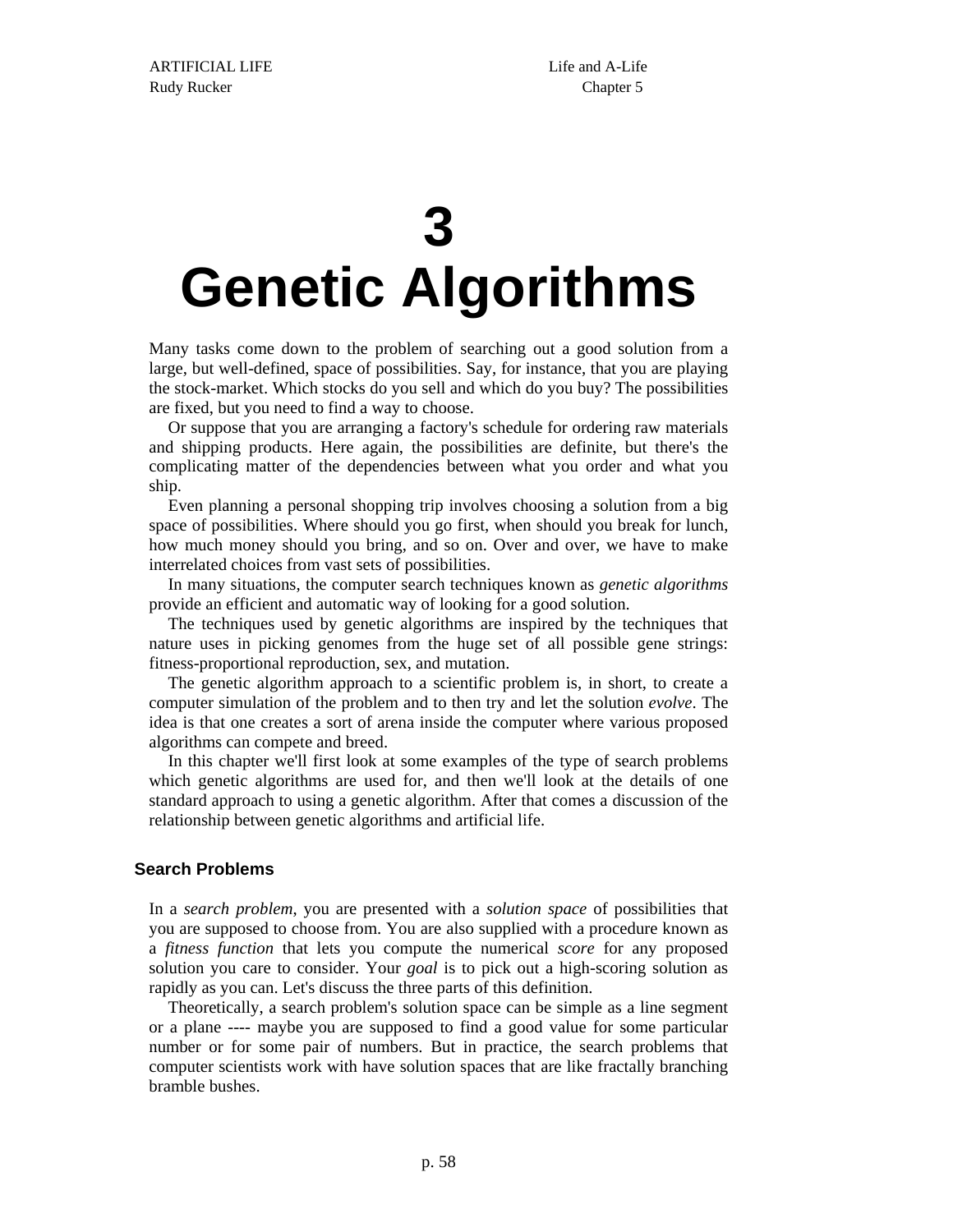More pointedly, a typical search problem's solution space is akin to a Borgesian library of all the possible two hundred page books that might be printed using the letters of the English language. And if even one letter is changed in a book, it can mean something completely different and the fitness function is liable to assign it a totally different score. This is why real-world search problems are so hard!

But for the moment, let's *do* think of a solution space which is like a line or like a plane---so that we can draw some pictures of fitness functions, as in Figure 3-1 and Figure 3-2.

Figure 3-1: A Smooth Fitness Landscape Over A One-Dimensional Solution Space

In Figure 3-1, the solution space is a line segment, and the fitness function is the curved graph above the line. The idea is that for each point in the solution space, the score at that point is the vertical height up to the curve that represents the fitness function.

An example of the type of search problem depicted in Figure 3-1 might be if, say, you were trying to find the sale price for that would position a product for the biggest financial gain. In this case, the vertical axis would represent the profit and the horizontal axis would represent the sale price. The shape of the fitness function suggests that if the price is very low or very high the profit will be low. The fact that the fitness function has two bumps might represent the fact that there are two distinct sale prices which position the product for relatively high profits. It might be, for instance, that at the lower price the product is perceived as a good value, and at the higher price, the product is perceived as having excellent quality. Since the profit is greater for the right-hand bump, you would want to pick the sale price that corresponds to the position on the horizontal axis right under this bump.

Figure 3-2: A Smooth Fitness Landscape Over A Two-Dimensional Solution Space

In Figure 3-2, the solution space is a square, and the fitness function is the curved surface above the square. For each point in the solution space, the score at that point is the vertical height up to the surface that represents the fitness function. A search problem like this might arise if you were trying to maximize the gain obtained by setting two independent variables---corresponding to the two axes of the square.

Maybe, for instance, you are trying to decide what mix of volume and treble settings you should set your car stereo speakers to. The vertical axis might represent your listening pleasure (perhaps on a subjective scale of one to ten), the horizontal axis might represent the bass setting and the axis that runs perpendicular to the page might represent the treble setting. The fact that the fitness function has a single bump in the middle represents the fact that you will have the greatest listening pleasure if both bass and treble are set to mid-range.

Note that the surface drawn in Figure 3-2 looks a bit like a landscape with hills and valleys. As we'll see in just a moment, fitness functions are usually *not* this smooth and well-behaved. But a picture like Figure 3-2 does suggest a useful analogy: the fitness function can be thought of as a landscape, and in this landscape the *goal* of the search problem is to climb to the top of the highest hill.

Figure 3-2 makes finding the highest point look too easy, for you feel like you can just *look* at a picture like Figure 3-2 and *see* where the highest spike is. But in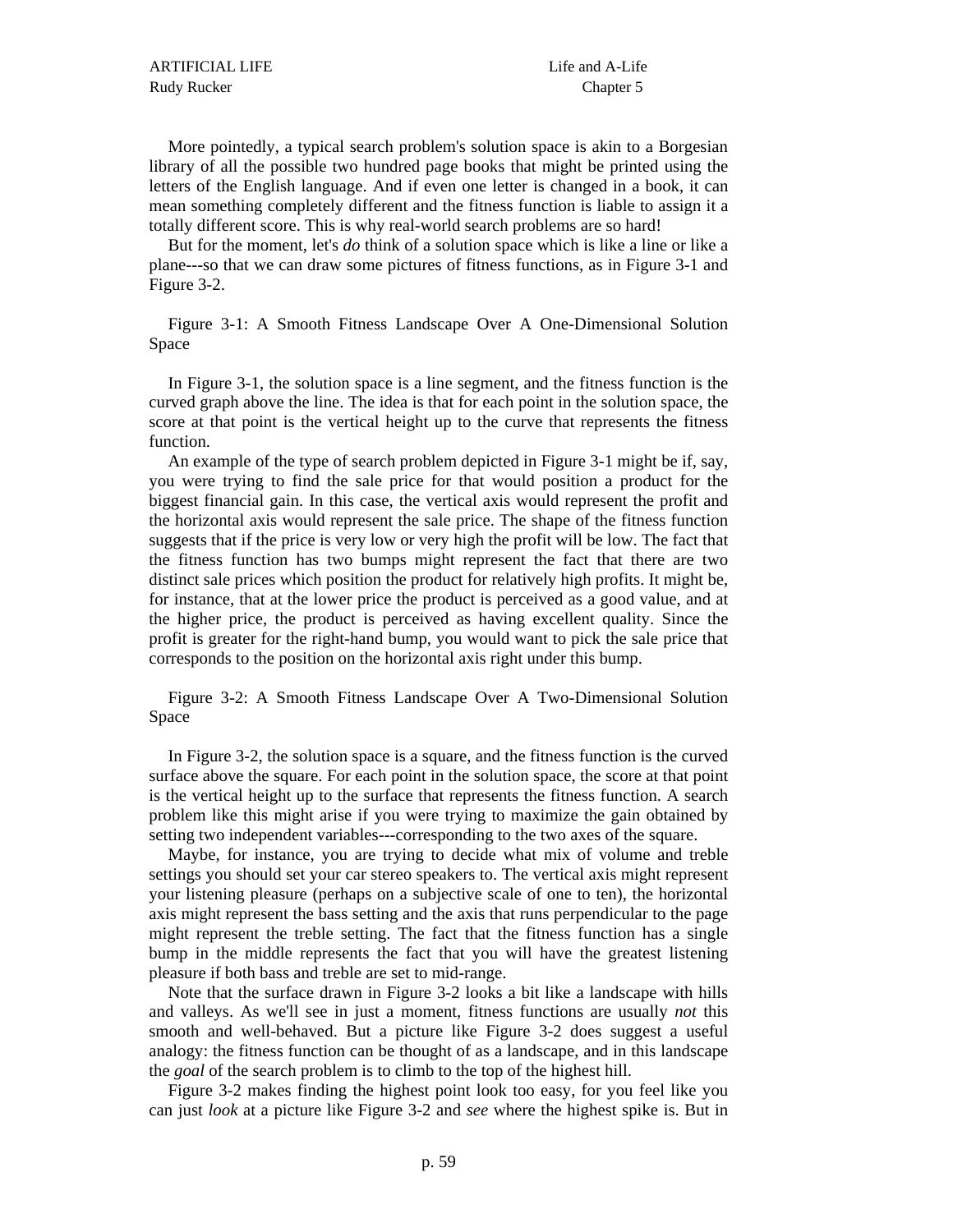reality, you can't see these fitness landscapes all at once. The problem is that actually *calculating* the fitness function for any proposed solution point is something that can take quite a bit of time.

Put a bit differently, rather than being *outside* the fitness landscape looking *at it*, you are down *inside* the fitness landscape walking around *in it*.

On a real, physical landscape we can in fact find hilltops even if we can't see very far. One technique might be to repeatedly find the altitudes of four nearby points and then move to the highest of these nearby points. One might, for instance, always look at points a hundred meters away in each of the primary compass directions. If you find that you are overshooting a peak, you might next switch to looking at points only ten meters away, and then to points only one meter away. Ultimately you will narrow down on the top of a hill.

The kind of technique just outlined is known as *hill-climbing*. The hill-climbing method is to keep looking for better solutions that are *near* the best solutions you've found so far.

One problem with hill-climbing is that you may not climb the highest hill. If you start out on the slope of a small hill, you may end up on the peak of that hill while completely overlooking a much higher hill nearby. You can try and compensate for this by doing repeated runs of the hill-climbing algorithm, starting from different points in the solution space, as shown in Figure 3-3.

#### Figure 3-3: Hill-Climbing Multiple Peaks

Many, or even *most*, of the fitness functions we encounter in the a-life field turn out to be very unsmooth. Typical a-life fitness functions tend, in fact, to be fractal and chaotic, with zillions of unexpected jumps up and down, as suggested in Figure 3-4. The whole fitness landscape is marked with unexpected sharp peaks, and even these peaks are jagged masses of finer and finer spires. In this kind of landscape, two solutions that are very near to each other may have radically different fitness scores.

Figure 3-4: A More Fractal Fitness Landscape Over A Two-Dimensional Solution Space

Another peculiar feature of the search problems we encounter in a-life and other branches of computer science is that the solution spaces for these problems are *discrete*, rather than continuous. Say, for instance, that you are looking for the best possible string of four zeroes and ones---according to some fitness function's notion of "bestness." If you are looking at the string 0110, say, there is not other four-bit string that is *very* near to this string. Any string that is not the same as 0110 has to differ by at least one bit. The closest neighboring strings to 0110 might be said to be those strings gotten by changing a single bit: 1110, 0010, 0100, and 0111. Yet each of these "closest" strings differs from 0110 by twenty-five percent!

In terms of the bitstring that defines a turmite's lookup tables, it is conceivable that changing a single bit might completely change the behavior of the turmite. Look back, for instance, at the Marker Turing machine of Chapter Four whose Turing machine program consisted of the single quintuple <1BXR1>. Suppose that the second 1 were to changed to 2, making the quintuple be  $\langle$ 1BXR2 $\rangle$ . If you put this Broken Marker machine into state 1 and set it down on a blank tape, it will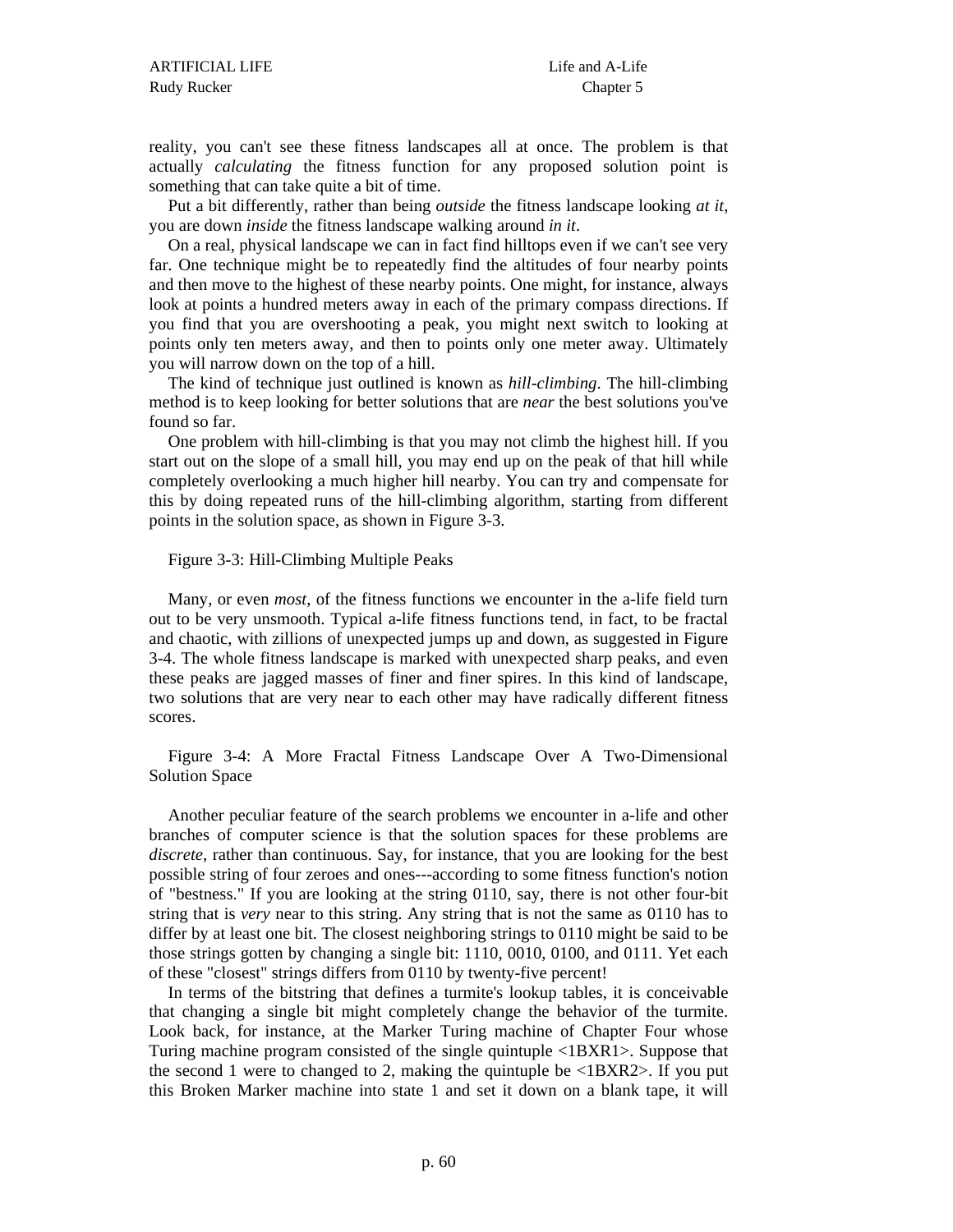mark one cell, enter state two, move one cell to the right, and then halt---because it doesn't have any instruction which starts with the pair <2B>.

Even though there is unsmoothness and discreteness, computer search problems can still use something like the hill-climbing idea of *looking for better solutions that are suggested by the best solutions found so far*. This is in fact the idea that underlies genetic algorithms: keep trying out new bit-strings that are in some way based on the best bit-strings you've already found.

Before going into the details of genetic algorithms, I should point out why it is we really *need* to use some kind of directed search procedure on solution spaces of bit-strings. Why is it that we can't just look at *all* the possible bit-strings in some kind of alphabetical order, evaluate each of the strings with the fitness function, and then choose the highest-scoring string as the answer?

The problem with such a *brute force search* is that there will normally be too many strings. Suppose, for instance, that I'm interested in some computer a-life creatures each of whom has a genome of exactly one hundred bits. There are twoto-the-hundredth possible such genomes in the search problem's solution space, which is a number in excess of ten-to-the-thirtieth, or 100, 000, 000, 000, 000, 000, 000, 000, 000, 000, also known as one hundred octillion.

Because brute force searches are impossibly time-consuming for most problems, we really do need some method for conducting a directed search. And, unlike classical hill-climbing, our method has to work even for unsmooth and discrete spaces. The method we need is genetic algorithms.

#### **The Standard Genetic Algorithm**

Insofar as the computer always represents things by strings of bits, we may as well suppose from now on that we are going to be looking at a search problems whose solution spaces consist of strings of zeroes and ones.

To ground the discussion, you might best think of a bit-string as encoding the description of some a-life creature such as a turmite that is trying to get a good score, or fitness, in an a-life world. But the genetic algorithm is also useful for practical problems where the bitstrings might code up, say, different proposed production schedules for a factory. In the case where bitstrings code up factory production schedules, their fitnesses might correspond to the profitability of running the factory according to them.

The earliest work on genetic algorithms was done by John Holland in the early 1960s. In this section we'll describe one of Holland's standard approaches. The idea is that you work with a fixed-size population of candidate gene strings. Your starting population is normally created at random. Repeatedly you (1) *evaluate the fitness* of every genome in the population and (2) *create a new population* consisting of copies of some of the old population's genomes. Then you (3) perform a *crossover* operation on some pairs of the new population's genomes and (4) *mutate* some of the new population's genomes as well. And then you go back to step (1).

Let's look at the four steps, and then we'll talk about why the process is supposed to work.

(1) *Evaluate the fitness.* Evaluating the fitness of the various genomes is usually the most time-consuming part of the process. In an artificial life search problem,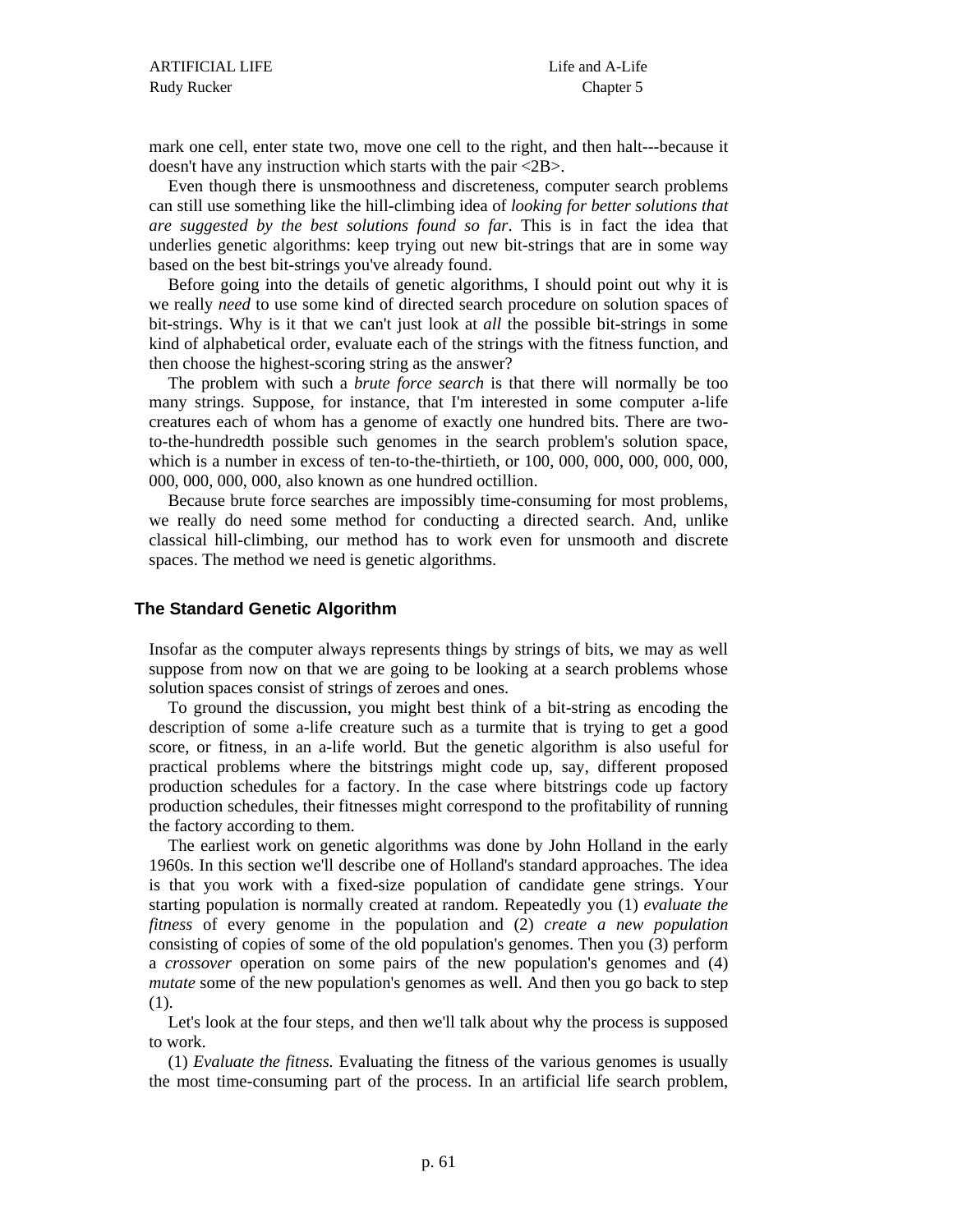each genome will need to be translated into the parameters of a creature, and then you will need to let each creature run around for awhile so you can see how it does.

(2) *Create a new population*. The guiding principle here is that the fitter a genome of the old population is, the more representatives it should receive in the new population. This is known as *fitness-proportional reproduction*.

When carrying out fitness-proportional reproduction, you need to use a certain amount of subtlety to avoid prematurely wiping out genetic diversity. This can happen quite easily if you are working on small-sized population.

This pitfall is known as *premature convergence*. It's like suddenly everyone looks like a platypus---not because platypus genes are so great but only because they were so lucky. Premature convergence is an unproductive condition to be in-- it's as if a group of hill-climbing surveyors were to cluster on the side of one particular hill before having really looked around the landscape.

Here's an example of a *crude approach* to fitness-proportional reproduction which that is in fact quite likely to produce premature convergence: Divide the population into two halves according to score, give each of the high-scoring genomes two representatives, and give each low-scoring genome no representatives, as illustrated in Figure 3-5.

Figure 3-5: Crude Fitness-Proportional Reproduction

The crude approach gives you a new population the same size as the old one, as it should, but each application of the crude approach *halves* the number of different kinds of genomes. In a population of sixteen, the crude approach can lead to complete genetic homogeneity in four steps, as shown in Figure 3-5. The crude approach can homogenize a population of sixty-four in five steps, and can homogenize a population of one thousand in ten steps.

The problem with the crude approach is that it insists that each old genome gets either *two* or representatives or *no* representatives in the new generation. The subtle approach that Holland invented instead allows the process of fitness-proportional reproduction to say that some old genomes may get 0.7 representatives, others may get 1.1, others 1.3, and so on. The idea is to cluster the numbers near 1.0, rather then pushing them out to the 0.0 and 2.0 extremes of the crude approach.

But how do you give someone 1.2 representatives in the next generation? The idea is that a number like 1.2 is taken like a *probability*. That is, if a genome were to get 1.2 representatives ten times in a row, this would average out to twelve representatives. The preferred fitness-proportional representation algorithm implements this by imitating the behavior of a fortune wheel with different size slices, as drawn in Figure 3-6. For each genome in the new population, you spin the fortune wheel once to decide which old genome the new genome should be a copy of.

Figure 3-6: Some Six-Number Fortune Wheels

The fortune wheels in Figure 3-6 are drawn for a population of only six genomes. For each fortune wheel, the respective sizes of the pie-slices represent respective fitnesses of the genomes. To pick a new population of six genomes, we spin the chosen fortune wheel six times and create copies of the six genomes whose numbers come up.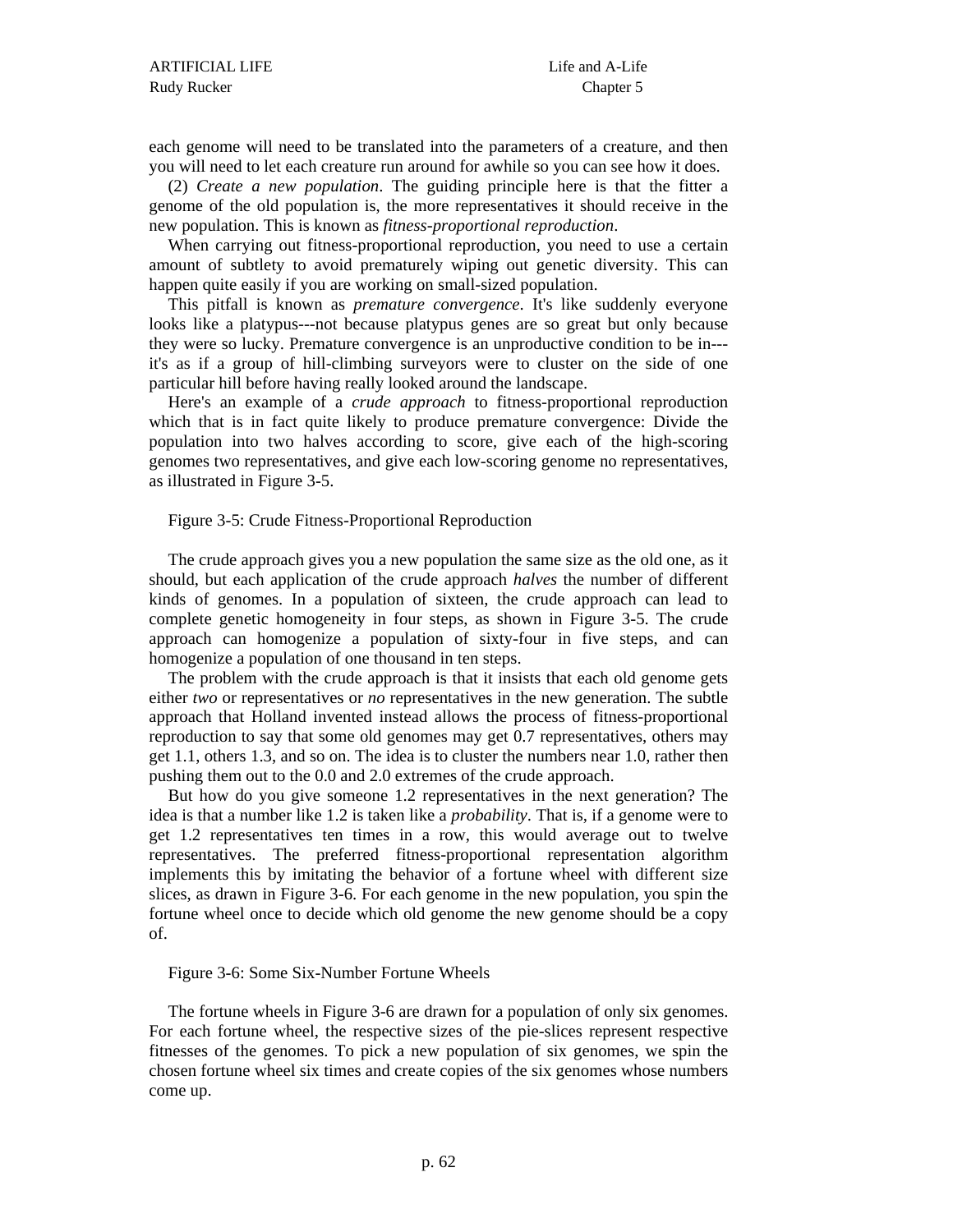Again to prevent premature convergence, we do not let the pie slices get too excessively small or large. For the details of how this is implemented for the *Boppers* program, see the discussion of the Death Level parameter in the Colonies Dialog section of Chapter Six.

(3) *Crossover*. We talked a little about crossover and mutation in Chapter One, but let's go over them again.

Like the fitness-proportional reproduction process, the crossover process can be thought of as something that replaces an existing population of genomes by a new population. This is sometimes emphasized by referring to fitness-proportional reproduction and to crossover as *genetic operators*. A genetic operator transforms a given population of genomes into different population of the same size.

Crossover works by using a randomizer to split the population up into distinct randomly-selected pairs of genomes, as shown in Figure 3-7. Each pair of the old population produces a pair in the new population.

Figure 3-7: Crossover Groups Population Into Random Pairs

Depending on the rate at which you wish sex to happen, some or all of the new pairs are gotten from the old pairs by the process of crossover, as illustrated in Figure 3-8.

Figure 3-8: Crossover Replaces an Old Pair by a New Pair

(4) *Mutation*. The final step in the standard genetic algorithm cycle is to mutate the bits of the new genomes with some probability of mutation per bit. Like fitnessproportional reproduction and crossover, mutation is an operator that transforms a population of genomes. A picture of a bitstring mutation was shown in Figure 1-9.

When you are comparing bitstrings, you can speak of the *Hamming distance* between two bitstrings as being the number of positions at which the strings differ. When you mutate a genome, you are moving to a genome that is "near" in the sense of having a relatively low Hamming distance from the original genome. In this way, mutation is quite similar to the hill-climbing notion of exploring nearby points.

Summing up, we can say that the standard genetic algorithm consists of repeatedly measuring a population's fitness and using this information to apply genetic operators to the population. The standard genetic algorithm uses these three genetic operators: the fitness-proportional reproduction operator, the crossover operator, and the mutation operator.

Note that the information about fitness is only used by the fitness-proportional reproduction operator. The crossover operator and the mutation operators don't pay any attention to the genomes' fitnesses.

It is pretty clear that the role of fitness-proportional reproduction is to reduce the number of different kinds of genomes in the population. The role of mutation, on the other hand, is to increase the diversity of the genomes.

But what about crossover? What is crossover actually doing for us? At one level, crossover simply acts as a kind of super-mutation that changes a population's diversity. If you have two identical genomes and one of them happens to get crossed over with a different genome, then the original genomes will no longer be identical.

A deeper effect of crossover is that it sets off a hidden game in which small stretches of the genomes compete with each other to reproduce and to form useful alliances.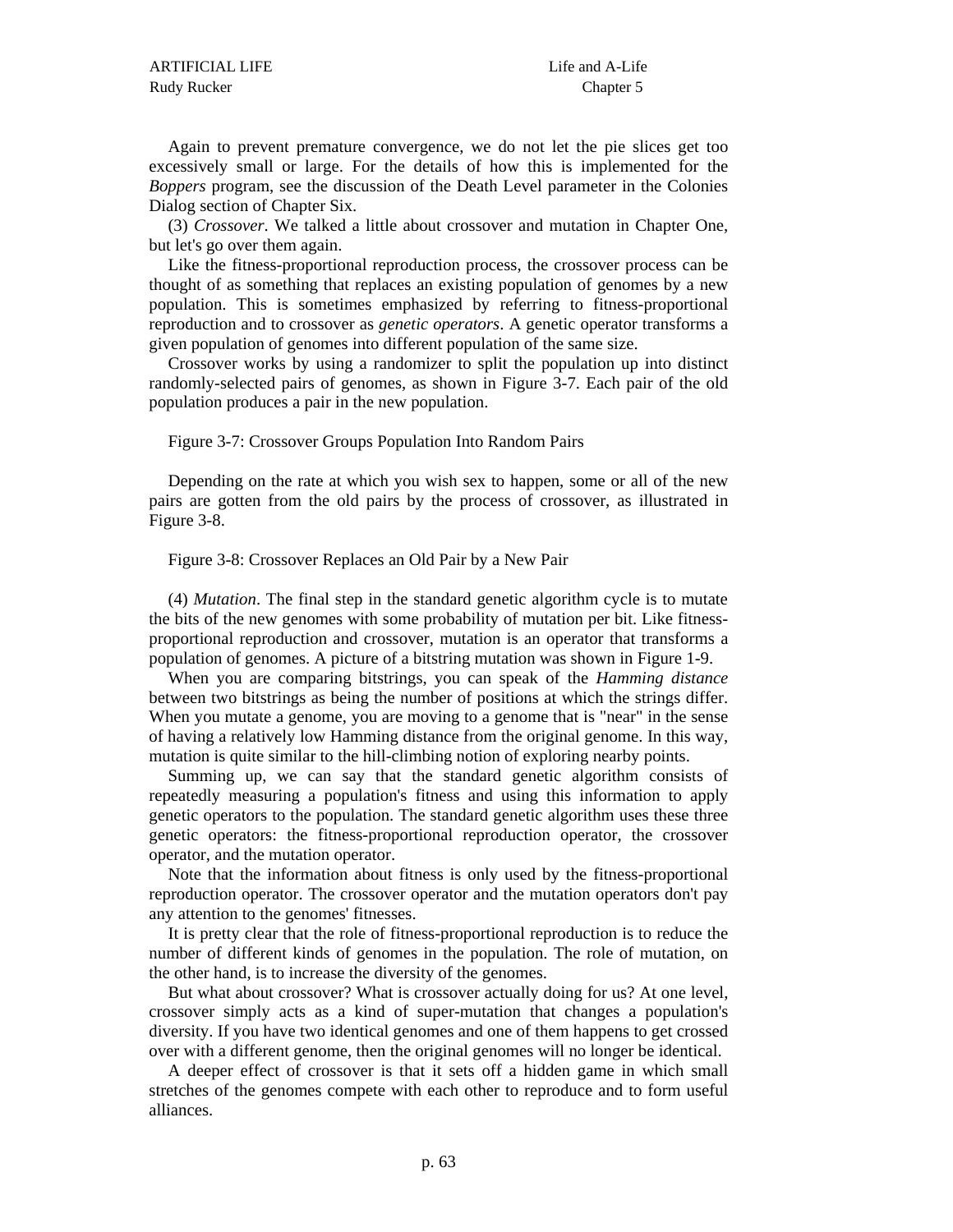In Holland's terminology, a consecutive stretch of a genome's bits is a *schema* (plural form is *schemata*). Some of a bitstring's schemata are shown in Figure 3-9. During crossover, some schemata are cut in half, but others get the opportunity to join up with schemata from a different genome.

#### Figure 3-9: Schemata Are Pieces of Bitstrings

If it turns out that one schema is particularly valuable in a certain location, then fitness-proportional reproduction will ensure that more and more of the population's genomes have this schema at the right location. And crossover will keep letting this winning schema try allying itself with other winning schemata.

Holland and his students have produced a number of formal proofs that the standard genetic algorithm does a good job of selectively breeding the *schemata* as well as the *genomes*. The standard genetic algorithm keeps working on the detailed makeup of the genomes for as long as you let it run.

## **Genetic Algorithms and Artificial Life**

The field of genetic algorithms might be thought of as a part of artificial life-- insofar as artificial life is about getting manmade systems to behave like living things. Historically, however, genetic algorithms became a recognized field of study some ten to fifteen years earlier than a-life. Much of the work in genetic algorithms is focussed on getting specific solutions to real problems; while the ultimate goal of a-life is the more cosmic question of imbuing our programs, processes and machines with lifelike behavior.

In any case, genetic algorithms seem to be very well suited for evolving interesting forms of a-life. In a typical situation, you have some a-life creatures that move about according to algorithms that use a list of parameters. Deciding what values to use for the parameters is often an impractically difficult problem. It's like your new a-life creature is this little virtual robot that you've created, and neither do you fully understand the implications of what all you new machine's switches do, nor do you have any more than the foggiest grasp of how the different switchsettings will interact. So you try and let some good settings evolve.

The idea is to pick some fitness function that makes sense for your a-life creatures, and then to use a genetic algorithm that tries to solve the search problem for that particular fitness function over the solution space of all the possible parameter settings for your a-life creatures.

In order to use a genetic algorithm on a-life creatures, it is customary to represent the creatures' genomes as bitstrings of a certain length. An important consideration here is that *every possible bitstring* of the correct length has to be usable as a genome. This is because crossover and mutation switch the bits of the genomes around in arbitrary ways, and the genetic algorithm would grind to a halt if some bitstrings turned out to be unacceptable.

Yet the parameters that determine the motions of a turmite or a boid are usually limited to lie within certain ranges. How can we use arbitrary bitstrings as genomes, yet be sure that these bitstrings encode usable values of turmite and boid parameters?

The trick is to give each bopper two kinds of genetic material, which I call DNA and RNA. The DNA Parameters are the arbitrary bitstrings that the genetic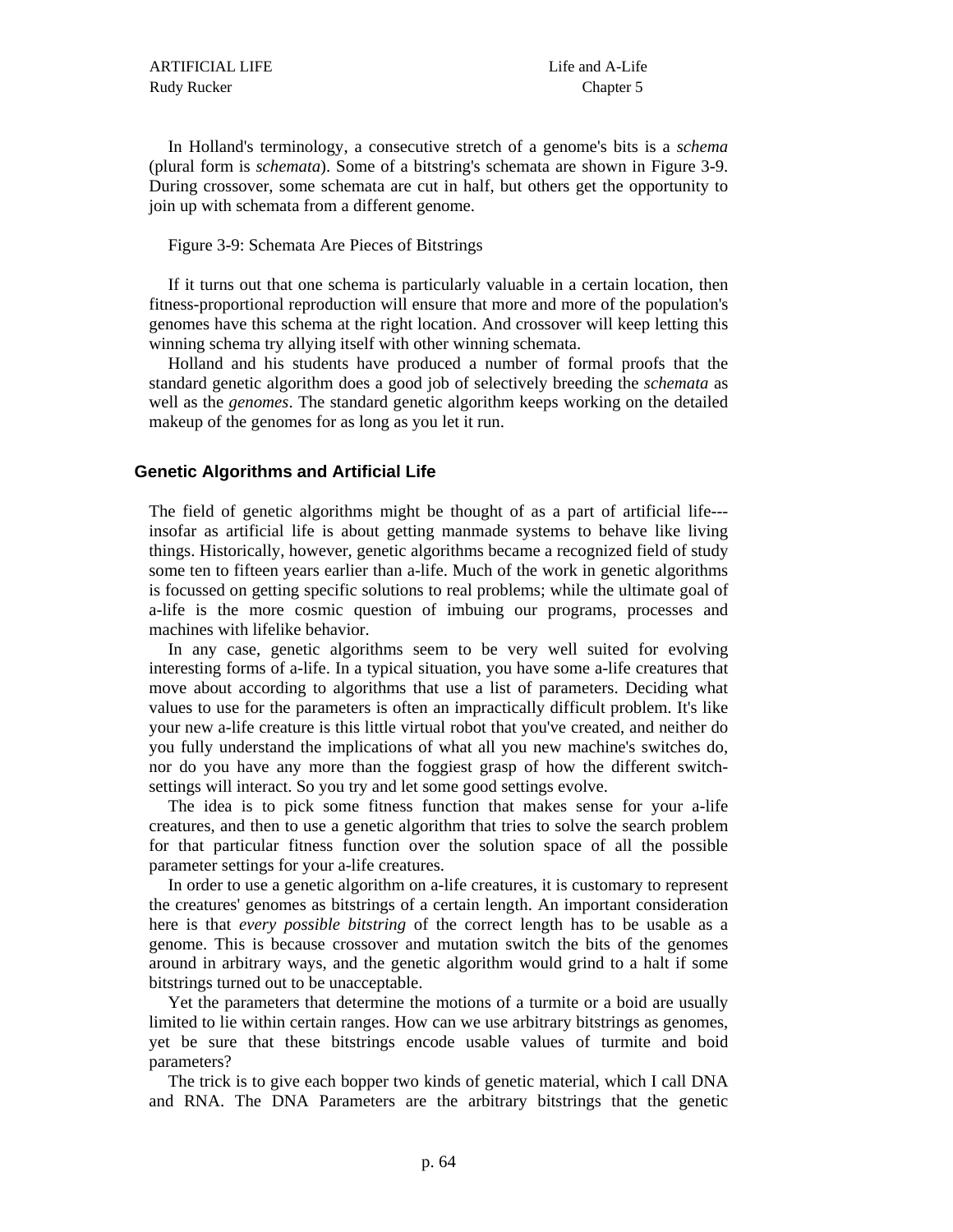algorithm can work on. The RNA Variables are the tweaked values that can be used as turmite and boid parameters. The *Boppers* program uses a function, called *DNAToRNA*, which turns a bopper's DNA bitstring into a suitable set of values for the bopper's RNA Variables.

The *Boppers* program groups its creatures in to three colonies: green, red, and blue. Each colony uses a genetic algorithm on the genomes of its member boppers. The boppers have fitness functions which are primarily based on the colors of pixels which they encounter. You can use the Controls menu's Colonies dialog to control the genetic algorithm that each colony uses, choosing the intensity of each of five genetic operators: Death (fitness proportional reproduction), Sex (crossover), Mutation, Zapping and Transposing. The Cycles Between Breeding parameter controls how many simulation steps the boppers perform to compute their fitnesses.

More information on the *Boppers* breeding methods is to be found in the Colonies and Genes section of Chapter Four, in the Colonies section of Chapter Five, and in the Colonies Dialog section of Chapter Six.

The scores of the boppers tend to improve up to a certain point, and then to not get much better. This may mean that the boppers are fairly quick in getting to a maximum fitness---or it may mean that they are very slow in getting past a mediocre fitness.

One problem, of course, is that the *Boppers* populations are of rather small size: the most boppers you can have at once is twenty-seven. Also the solution spaces which the boppers search can be exceedingly large---we allow boppers with DNA strings that contain over eighteen thousand bits. But judicious use of genetic algorithms seems to give some good results. As long as you are careful to avoid premature convergence of the genomes, the genetic information can be processed and reprocessed very many times. An advantage of *Boppers* is that it runs fast enough to make it possible to evolve populations through many thousands of generations. The ultimate answer as to how effective the genetic algorithms are for evolving boppers is something that you may experimentally decide to your own satisfaction.

One special feature of the *Boppers* world fitness functions is that the fitness value of each creature is affected by what the other creatures are doing. The result is that a process of *co-evolution* is possible, under which each colony's evolution is influenced by the evolution of the other colonies. Co-evolution is of course the order of the day for natural biological systems---prey species continually evolve new ways of escaping their predators, while at the same time the predators evolve new ways of pursuing their prey.

In Chapter One, I said that true a-life should always be *gnarly*. Are the boppers that evolve under out fitness functions gnarly? That is, do they tend to have measures of disorder up near the edge of total randomness? This is a hard thing to answer definitively, but it often does seems that as a *Boppers* world evolves it becomes more beautiful and, yes, more gnarly.

The question of whether scoring well on some particular fitness function *requires* gnarliness is an interesting issue that is currently being debated by a-life researchers. There is a feeling that gnarly behaviors are computationally richer-- and hence more likely to perform well on fitness functions.

In human terms, we know that very rigid and inflexible people---with behavior that might be called highly orderly---do not do well in changing situations. At the other extreme, very distracted and erratic people tend not do well either. So we are predisposed to suppose that behaviors that lie somewhere in between are most likely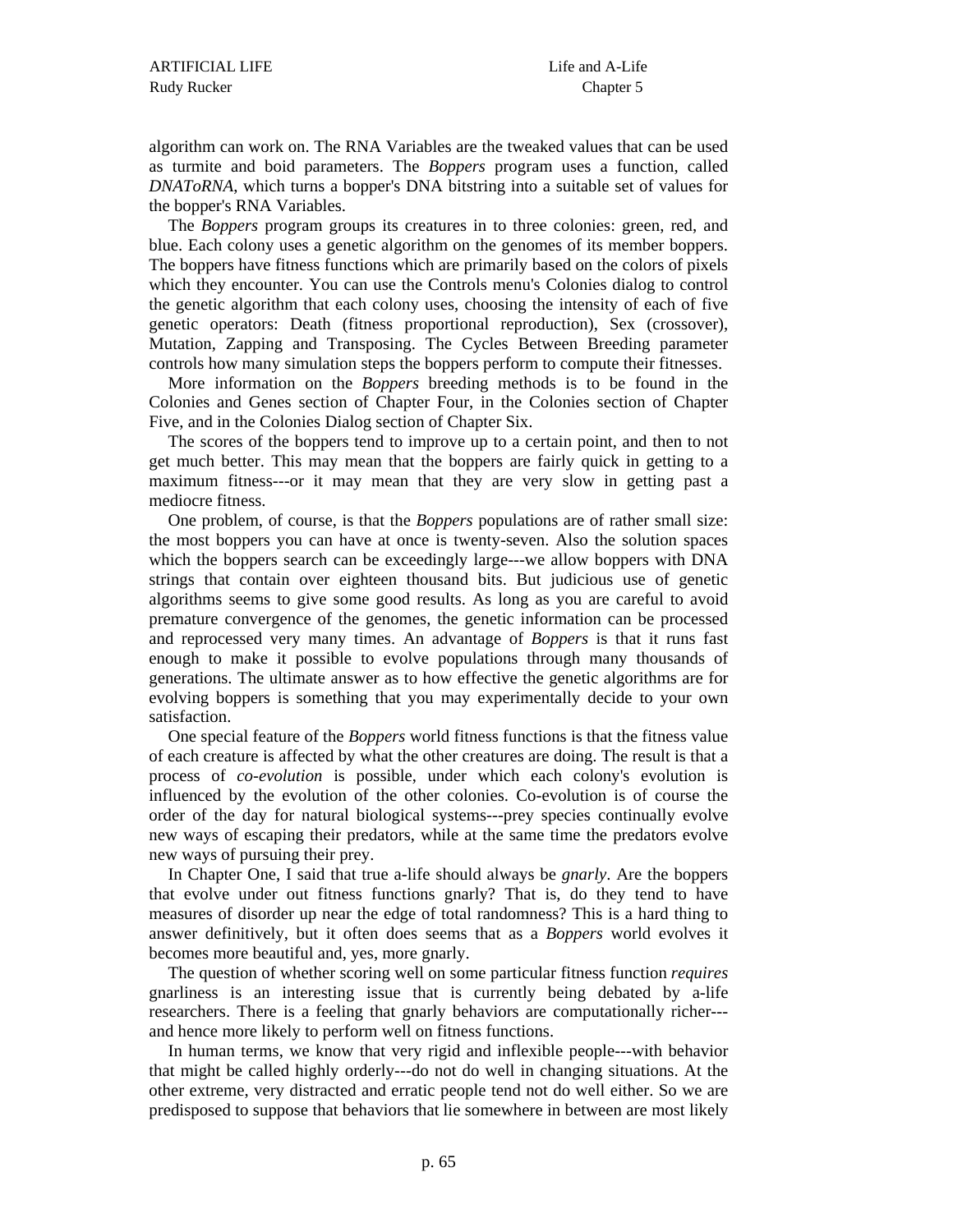to succeed. One of the things that makes a-life exciting is that it is possible to conduct experiments that can empirically test these kinds of beliefs in a scientific way.

## **Notes and References to Chapter Three: Genetic Algorithms**

♦ The first book on genetic algorithms was John Holland, *Adaptation in Natural and Artificial Systems*, University of Michigan Press 1975. I have drawn most of my information about the field from David Goldberg, *Genetic Algorithms in Search, Optimization and Machine Learning*, Addison-Wesley 1989.

♦ Jorge Luis Borges's famous story about a library with all possible books is called "The Library of Babel," and appears in his collection *Labyrinths*, New Directions 1962. If you've never seen this collection, make a point of getting it the next time you're in a library; it's incomparably great. I have my own raps about the Library of Babel in my non-fiction book *Infinity and the Mind*, Birkhauser 1982 and in my novel *White Light*, Ace 1980.

[MATH ALERT. If you wanted to list all possible strings of zeroes and ones, you might go about it by (1) using an "alphabetical" order in which 0 comes before 1, and by (2) first listing all strings of length 1, then all strings of length 2, then all strings of length 3, and so on. The list this process leads to would start out like this: 0, 1, 00, 01, 10, 11, 000, 001, 010, 011, 100, 101, 110, 111, 0000, 0001, ... . END MATH ALERT.]

♦ Biologist Richard Dawkins created a program called *The Blind Watchmaker* in which the fitness function is simply the user's aesthetic preference. The program presents the user with an array of nine variegated shapes of a vaguely zoological appearance. Each of these static shapes is generated by algorithms based on the idea of a branching binary tree. The "genes" specify the angles at the branchings, also the genes specify whether or not to mimic animal segmentation by printing several copies of the image in a row. The user points and clicks to select the shape he or she likes, and then nine variations on this shape appear. In time, the user can guide the evolution towards a desired form.

♦ Karl Sims has carried out some *Blind Watchmaker* type experiments in which the genomes of the images consist of LISP functions that describe how to compute a pixel's color from its position. Sims's end images are yummy and eldritch. Writing a Sims style image evolver for the PC is a stiff programming challenge, as LISP programs tend to run quite slowly. Sims himself does his work on a Connection Machine!

The idea of using genomes which are LISP programs rather than bitstrings was pioneered by John Koza, author of *Genetic Programming*, MIT Press 1992. Koza argues that it is better to be able to evolve actual computer *programs* instead of evolving *bitstrings* that still must be interpreted by computer programs. The reason LISP is so suitable for program evolution is that you can do crossover on LISP expressions by writing them as "parse trees," and swapping a branch of one tree with a branch of another tree. Nobody seems to be able to think of a way to do this for programs in ordinary C---simply cutting two C programs in half and sewing the different halves together won't produce working programs.

♦ As an example of a-life co-evolution, see D. Hillis, "Co-Evolving Parasites Improve Simulated Evolution as an Optimization Procedure," in the *Artificial Life II* anthology. This paper describes an experiment in which a genetic algorithm was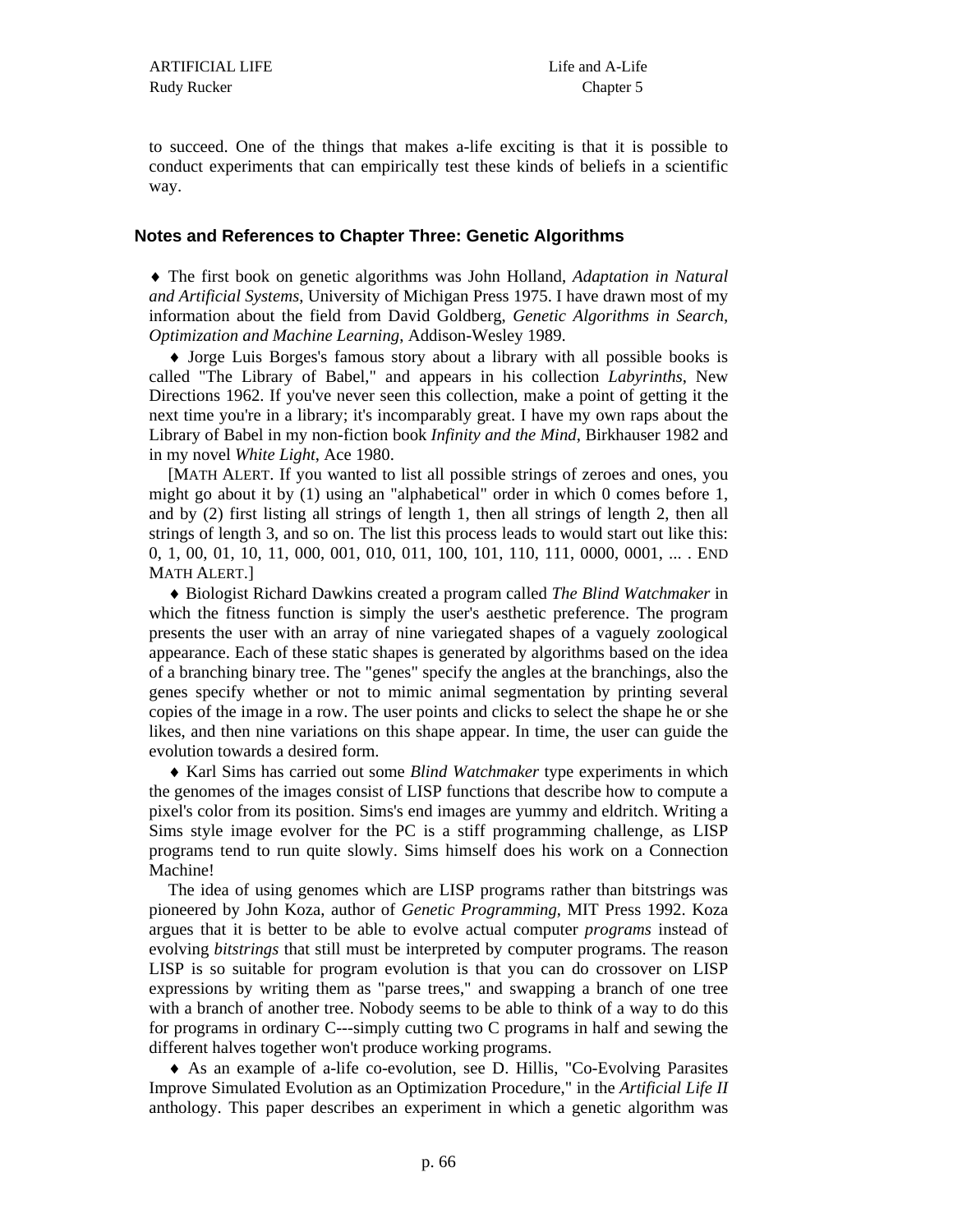used to discover an optimally fast algorithm for sorting lists of numbers. Hillis avoids getting stuck at the tops of small hills by simultaneously evolving the testcases which are best at demonstrating the non-fitness of proposed algorithms.

♦ The theme of whether the fittest a-life creatures are likely to be complex and gnarly is discussed in Chris Langton's paper "Life At The Edge of Chaos" in the *Artificial Life II* anthology, as well as in M. Mitchell, P. Hraber, and J. Crutchfield, "Revisiting the Edge of Chaos: Evolving Cellular Automata to Perform Computations," which is to appear in the journal *Complex Systems* in 1994.

♦ Running a genetic algorithm involves using a lot of *randomization*---as when one decides which members of the population to pair up for sex. The only source of *true* randomness is the physical world. But as nobody is producing a physical randomizer chip, computers make do with so-called *pseudorandom* algorithms for things like the genetic algorithm.

*Boppers* uses a pseudorandomizing algorithm based on a certain one-dimensional cellular automaton known as Rule Thirty, which was first studied by Stephen Wolfram, and is extensively described in Wolfram's anthology, *Theory and Applications of Cellular Automata*, World Scientific 1986.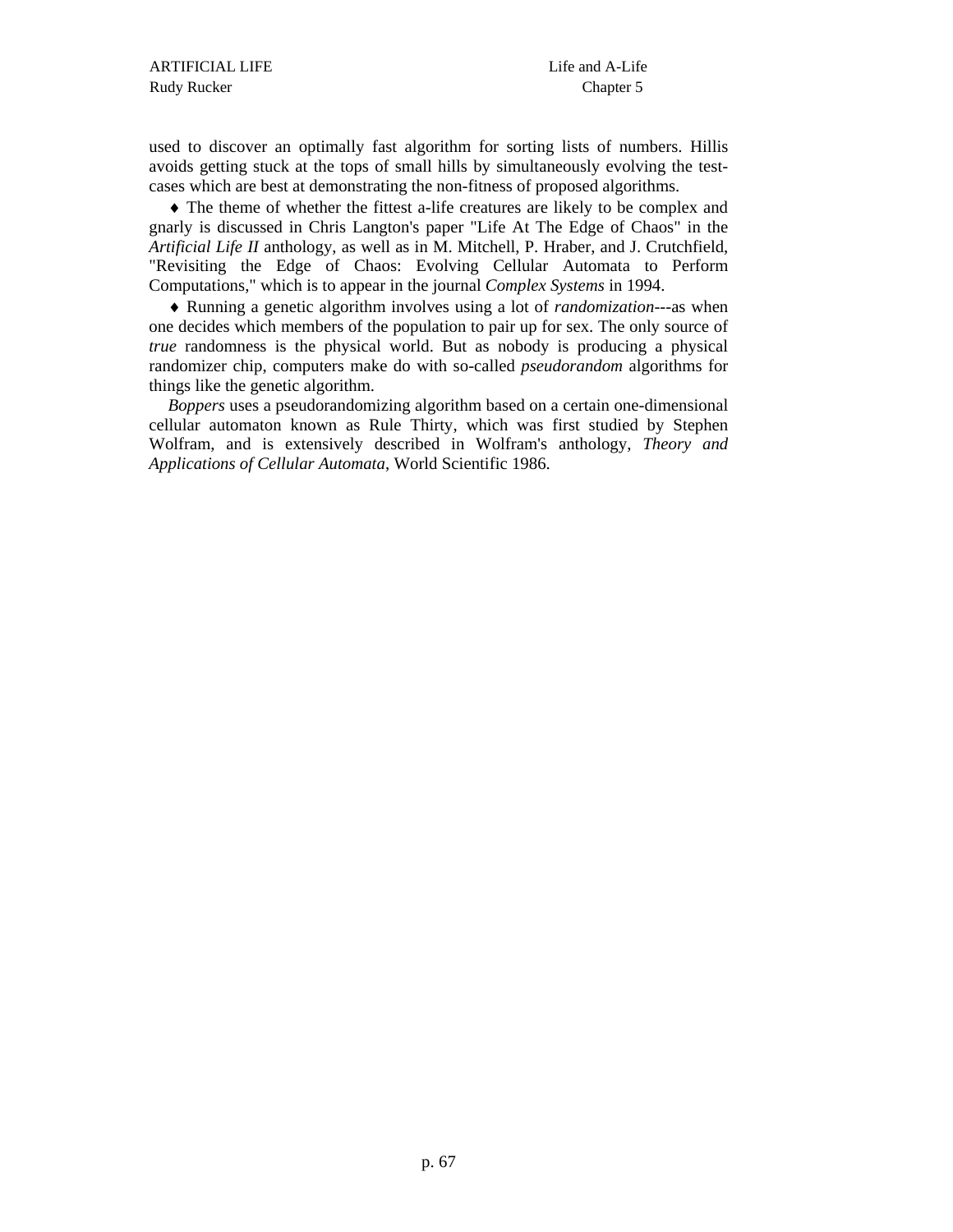# **Part Two**

# **The** *Boppers* **Program**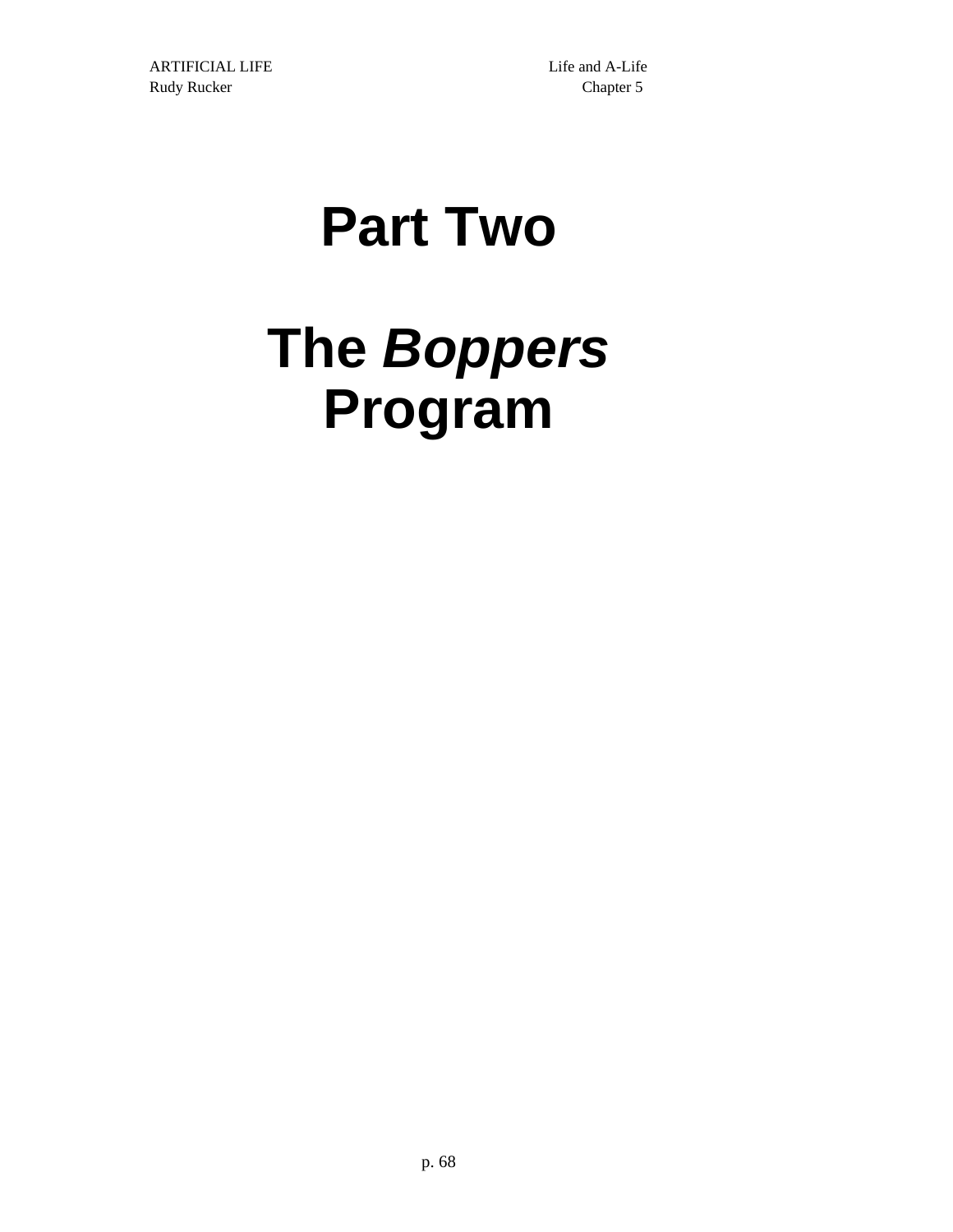# **4 Installation and Quick Start**

This chapter describes how to install and run the *Boppers* program. There is also a tutorial-style quick start section that walks you through a demonstration of some of the program's features.

## **Requirements and Installation**

In order to run *Boppers*, your computer must have Windows 3.1 installed. You should also have a VGA or SuperVGA color monitor, a mouse, and four megabytes of RAM. The creatures of *Boppers* can be of various types: turmites, boids, wolves, beavers, or dogs. Worlds which include any type of creature other than turmites will run noticeably faster if your computer has a math coprocessor.

To install and run *Boppers* on your hard disk, you will need about 1.5 megabytes of free space. Create a new directory called BOPPERS on your hard disk, and copy all the files on the *Boppers* distribution disk to this directory.

You can create the directory and copy the files by using Windows File Manager. Alternatively, you can switch from Windows to DOS (either by exiting Windows or by selecting the DOS prompt icon within Windows) and use the following series of DOS commands (replace the "A" and "C" with other letters if you wish to use other drives), pressing <ENTER> after each command is typed in:

C:

 $CD \setminus$ MKDIR BOPPERS COPY A:\*.\* BOPPERS

Your next task is to alert Windows that the *Boppers* program is present. If you are not in Windows, start up Windows by entering:

WIN

Or, if you are running DOS from within Windows, return to Windows by entering:

EXIT

Click on the group where you'd like the *Boppers* program to have its icon---either Applications or Games would be appropriate.

Now choose the New option from the Program Manager's File Menu. Choose Program Item from the New Program Object dialog. This brings up the Program Item Properties dialog.

You can now use the Browse option to find the BOPPERS.EXE program, or you can simply click on the Command Line field and directly type in: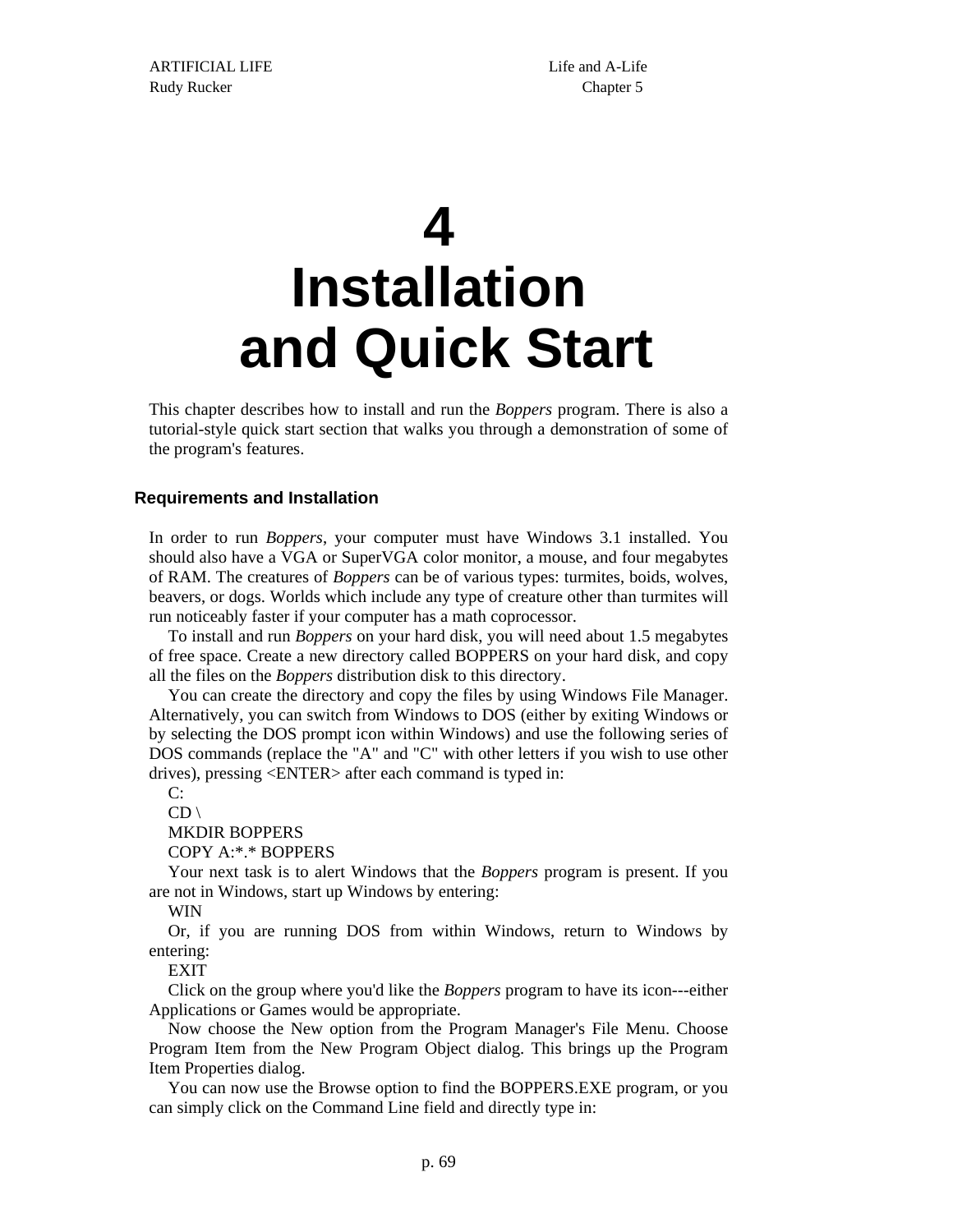#### C:\BOPPERS\BOPPERS.EXE

Now click on the Working Directory field and type in: C:\BOPPERS

If you chose to copy the *Boppers* distribution disk to a different drive or directory, you should adjust the Command Line and Working Directory fields of the Program Item Properties dialog to match the correct location of the *Boppers* files.

There is no need to enter anything in the Description or Shortcut Key fields, although if you would like your icon to show a name other than "BOPPERS," you can type this name into the Description field.

Now choose OK and *Boppers* should be fully installed in Windows. The icon for *Boppers* will be found inside the currently highlighted group inside Program Manager.

It often happens that Windows puts a new file icon off in a non-visible corner of the highlighted group. Click the upward-pointing arrow in the upper right-hand corner of the highlighted group to maximize it, and use your mouse to drag the *Boppers* icon into a position where it will be visible when you return the group to its normal size. Return the group to normal size by clicking the double arrow found just below the upper right-hand corner.

If you change your mind about what group to keep *Boppers* in, you can always drag the icon to a different group.

#### **Running** *Boppers*

In Windows, you start up *Boppers* by double clicking its icon, or by highlighting its icon and pressing <ENTER>. In DOS you can normally start *Boppers* by moving to the BOPPERS directory and entering:

WIN BOPPERS

You can resize the *Boppers* window by dragging its lower right hand corner. You can maximize the *Boppers* window by clicking the upward-pointing arrow in the upper right hand corner of the window. After the *Boppers* window is maximized, clicking the double arrow in the upper right hand corner of the window returns the window to its prior size. The downward-pointing arrow near the upper right hand corner of the window minimizes *Boppers* to an icon.

Note that *Boppers* continues to run even if it is hidden or minimized. If you notice that another application is running slowly, or is unable to run, find and close the *Boppers* program.

If you have a lot of windows open and lose track of where *Boppers* is, you can find it by clicking the System Menu box in the upper left hand corner of a window and by then choosing the Switch To selection. This opens the Task List dialog. Here you choose the line that says BOPPERS.

Once you get *Boppers* running, you can try a quick tour of its features by following the instructions found in the Quick Start section below.

To close the *Boppers* program, choose the *Boppers* File menu and then choose Exit. Alternatively, you may double-click the System Menu box in the upper left hand corner of the *Boppers* window.

When you exit *Boppers*, the Ready To Exit Boppers dialog asks, "Save Current Parameters And Genes?" Either "Yes" or "No" is a good answer---see the Exit subsection of the File Menu section in Chapter Six for details.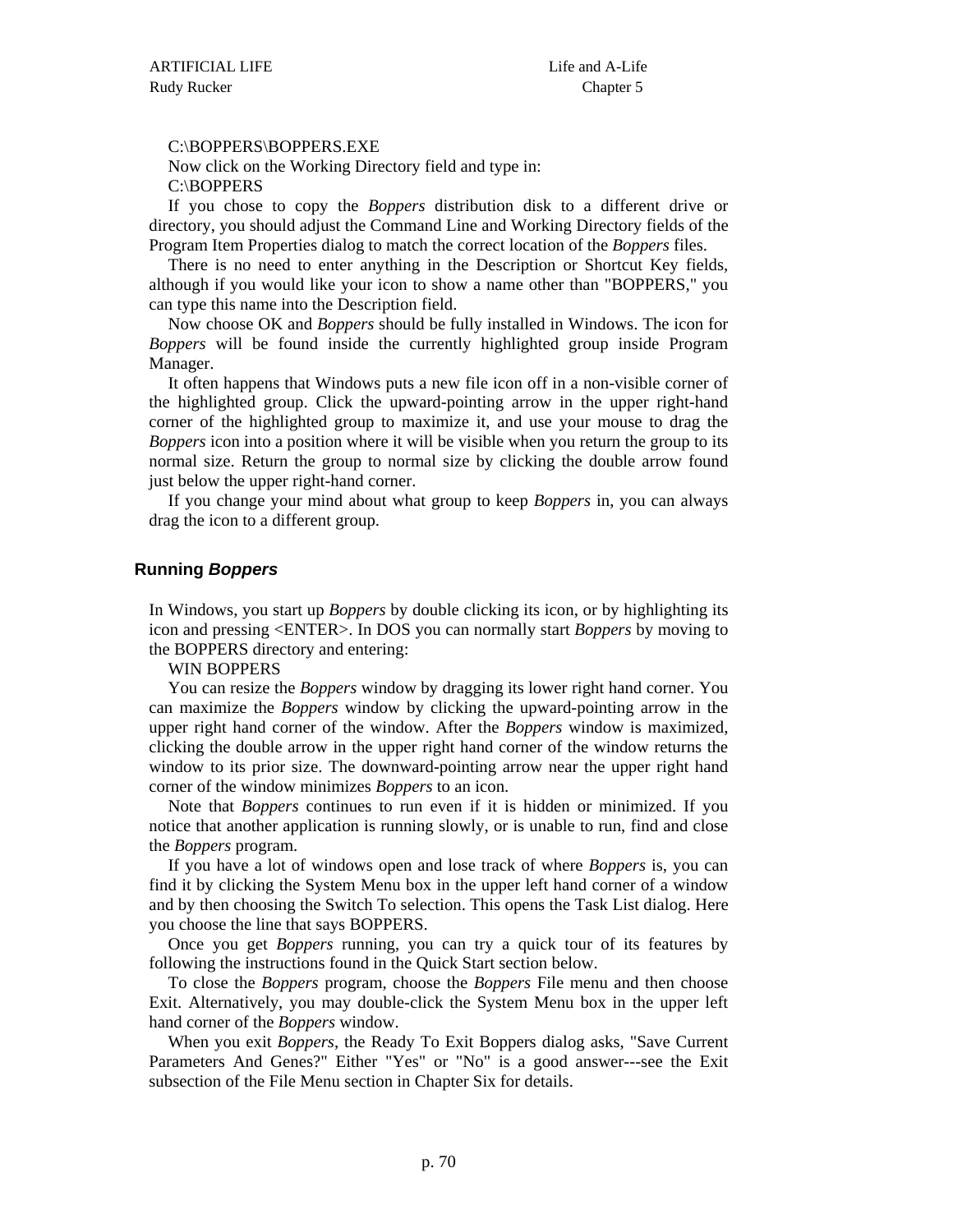While *Boppers* is running, you can use the scroll bars to change your view of the *Boppers* world. Clicking the scroll arrows moves the view a little, and clicking in the scroll bars moves the view a lot. You can also drag the scroll-bar markers, which are commonly known as *thumbs*. The *Boppers* world is *toroidal*, meaning that what scrolls off the right side scrolls back onto the left side, what scrolls off the bottom scrolls back on from the top, and vice-versa and vice-versa.

The absolute size of the *Boppers* world is adjusted to match the Windows display mode that you have chosen---in general the *Boppers* world has just about as many pixels as the current Windows display size.

What display resolution is best for running *Boppers*? *Boppers* runs at the same speed at every resolution, so speed is not an issue. Many of the *Boppers* patterns include pixel-sized details, so a very high resolution may make these details hard to see. On the other hand, if you use a higher resolution you will have room to increase the lengths of the worm-like trails that the boppers leave.

When running *Boppers*, you have the choice of a black or a white background for the screen. You can select between the two by using the Tools menu's Background Color.

## **Quick Start**

So, okay, you've got *Boppers* up and running. Now it's time to get your hands on some artificial life.

A very first thing you can try is to repeatedly press the  $\langle \text{CTR} \rangle + \langle \text{V} \rangle$ combination and look at the patterns you see. Try this several times.  $\langle \text{CTRL}>+\langle \text{V}\rangle$ is a control key shortcut for the File menu Randomize popup's Everything selection. The effect of this selection is to randomly change all of the settings in all of *Boppers* dialog boxes.

A second thing to try is to load some of the parameter files included on the *Boppers* disk. These files all have the extension \*.BL. Brief descriptions of these files can be found in Chapter Seven.

To load a parameter file, click on the File menu's Open selection, and then click on Open Params. The Open dialog box appears.

If the directory listed under Directories in the Open dialog box is not your *Boppers* home directory (which is likely to be "C:\BOPPERS"), then you have to use the dialog box's Drives and Directories controls to get into the BOPPERS directory. Once you are in this directory, you should see a list of filenames of the form "\*.BL" on the left of the dialog box.

You can try loading files and looking up the comments on them in Chapter Seven. When you are ready to read through the next subsection, load the START.BL file.

To load a \*.BL file, you type the name of one of the displayed file names in the File Name field, or scroll the list of \*.BL files till you see a filename you want, and then click on it. Next press <ENTER> or click the dialog box's OK button. An alternate way to select a filename is to double-click on it. After a slight pause, the *Boppers* window should erase itself, and the right part of the *Boppers* window's title bar should read something like "Last File: C:\BOPPERS\START.BL".

## **Boppers And Their Trails**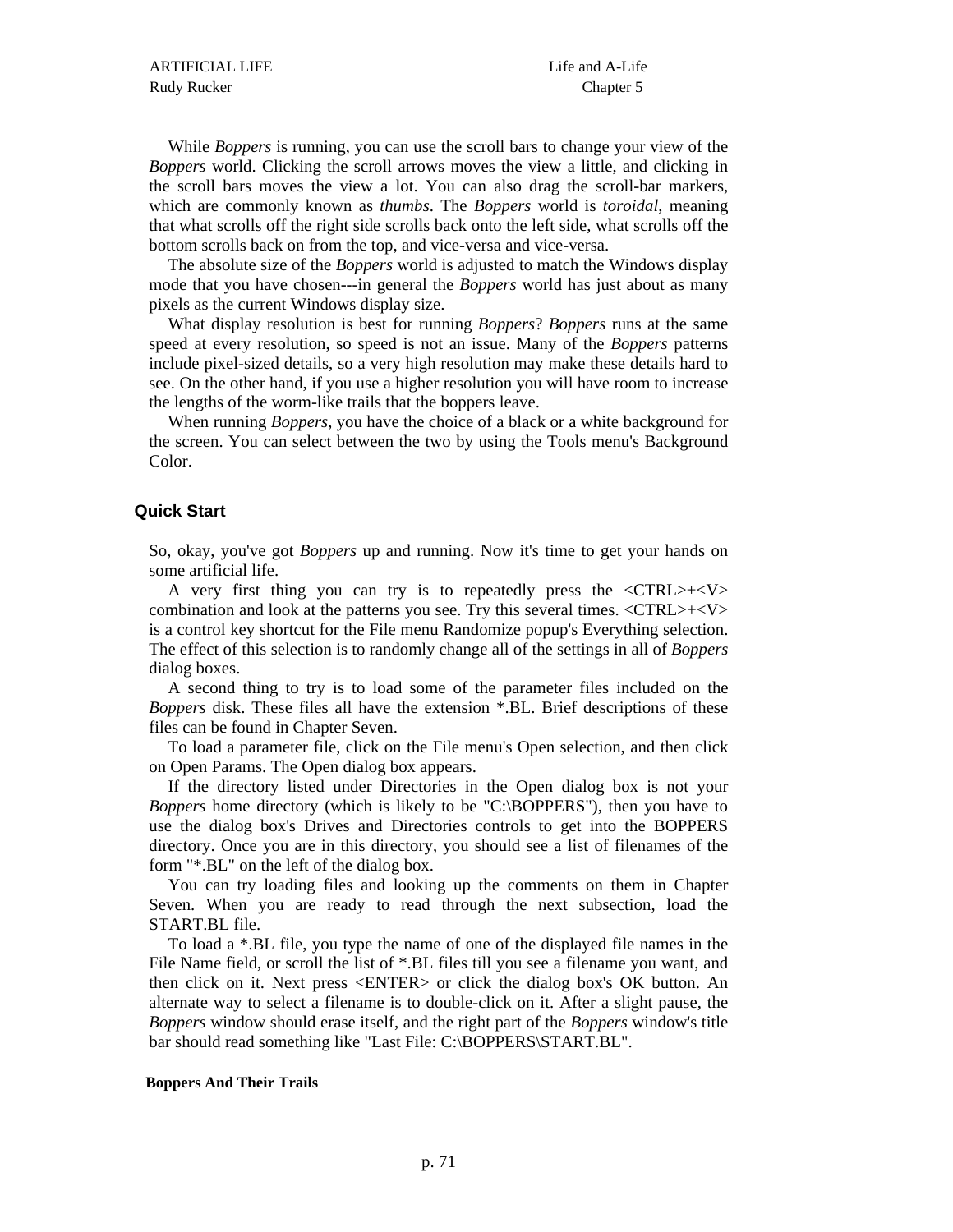If the right hand part of the Boppers title bar does not end with "START.BL", load the START.BL parameter file by the process just described above. You may not even need to bother loading START.BL, since the START.BL parameters are hardcoded into BOPPERS.EXE, and will automatically be in effect the first time you start up BOPPERS.

Yay! There they are, little red, green and blue clumps of pixels on a black background, each clump with a racing white dot. The white dots are the heads of the individual boppers, and the colored pixel clumps are the trails that the bopper heads leave. With each step, each bopper adds a pixel to its trail. Once the trail reaches a certain length, an old pixel is erased for each pixel that is added.

Note that one of the boppers has a pattern like a Maltese cross for its head. This bopper is called the *edit bopper*. By moving the cursor and left-clicking near other boppers, you can change the identity of the edit bopper and the position of the Maltese cross.

According to the color of the pixels they leave, boppers are called being green, red, or blue. We think of the boppers as belonging to one of three *colonies*: the green colony, the red colony, and the blue colony. In the START.BL world, each colony has six members and the colony members boppers breed and compete only with the fellow members of their own colony. The number of members in each colony stays fixed, but the genetically determined behaviors of the boppers changes.



Figure 4-1: The START.BL World, Showing Rail, Cog, and Sand Turmites.

All the boppers in START.BL are of the kind known as turmites. As labelled in Figure 4-1, the ones that race along in straight lines are called rail turmites, while the ones that move in regularly toothed circles are cog turmites, and the ones who make messy patches are sand turmites. The kind of pattern a turmite makes depends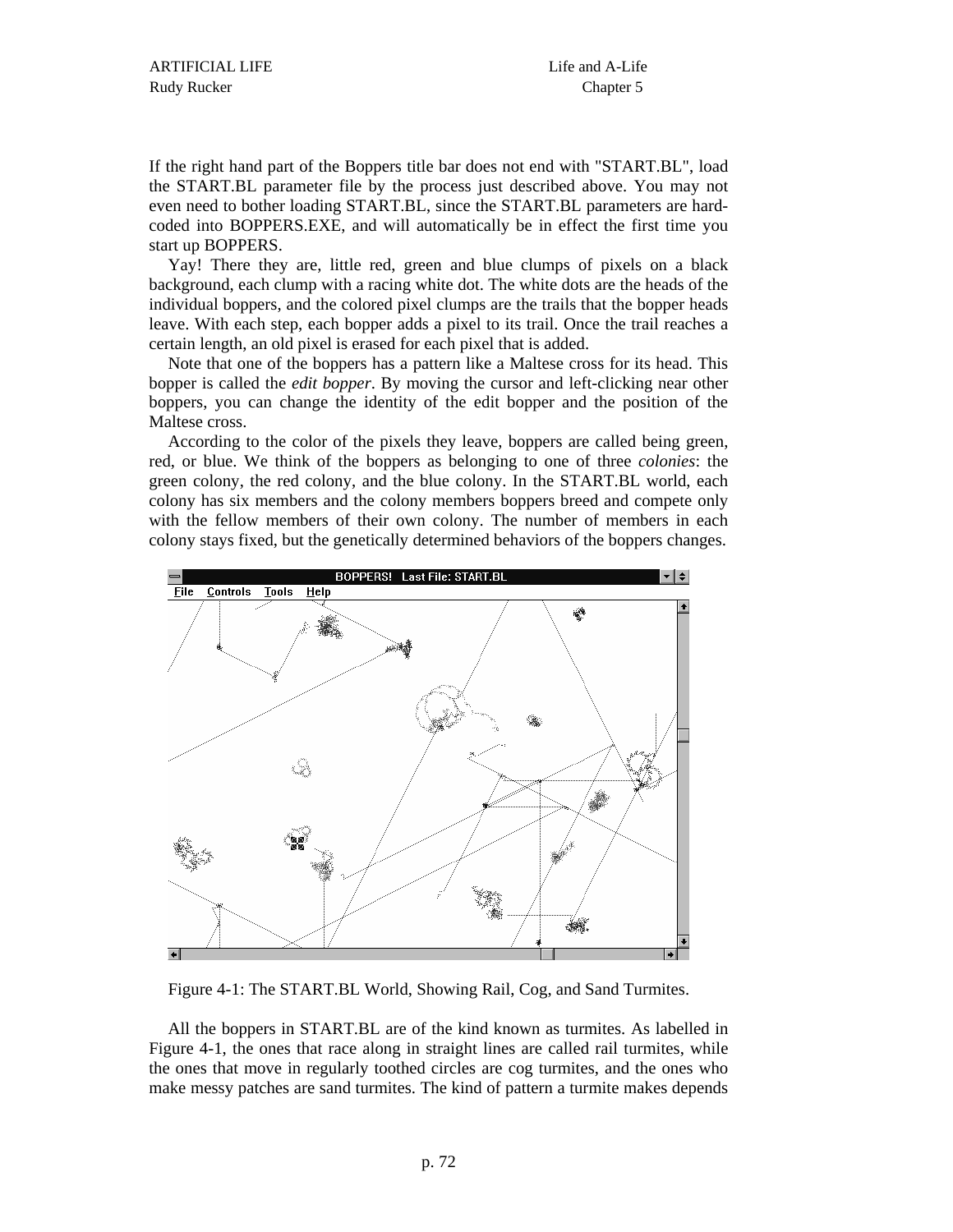on its genes. More information about turmites is in the Turmites section of Chapter Two, and in the Turmite subsection of the Bopper Motions section in Chapter Five.

You can change the genes of all the boppers at once by clicking the File Randomize Individuals' Genes selection, or by using the control key shortcut  $\langle \text{CTRL}\rangle + \langle \text{G}\rangle$ . As the genes change, you will notice that the patterns of the boppers' trails change as well.

If you look closely at the boppers, you may be able to see that there are two shades of each of the three colors---if you can't see this, adjusting the contrast or brightness of your computer screen may help. I call the two color shades *faint* and *strong*. If you look *very* closely, you may even notice that when two differentcolored trails cross each other, the pixels where the trail cross are given a combination of the two trail colors.

As an aid to looking closely at the boppers' trails, you can turn the cursor into a lens. Do this by selecting the Tools menu Cursors popup and clicking Lens. The cursor will now have the form of a magnifying glass. If you left-click the mouse, a magnified patch appears where at the cursor location, as shown in Figure 4-2. Right-clicking the mouse turns off the magnified patch. You can get rid of the lens cursor by using the Tools menu Cursors popup to choose Pick.



Figure 4-2: A Magnified Patch Showing Two Shades of Trail Color

As mentioned before, a bopper is a moving trail like a worm which grows at one end while shrinking at the other end. The little white pixels show the current head positions of the boppers, and the places where pixels are disappearing are the current tail positions of the boppers. A bopper is a moving filigreed pattern that stretches from its head to its tail. As its head moves along, its tail follows after.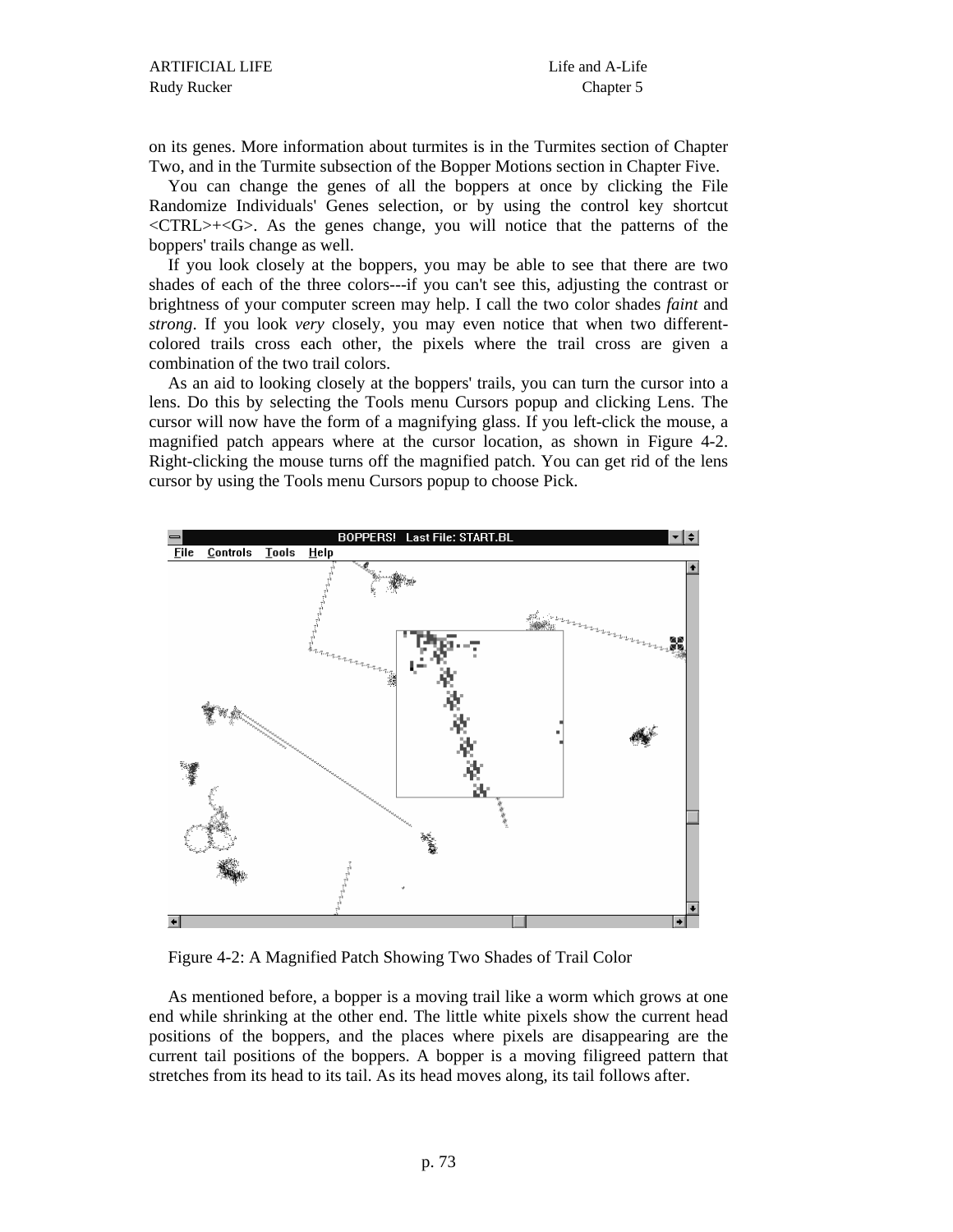You can experiment with different lengths of trails by using the Controls menu's World Dialog. The - and + buttons in the Average Pixels Per Bopper Trail box allow you to adjust the sizes of the green, red and blue bopper trails. Try clicking the - buttons until the three displayed values are all less than 500, and then click the DO IT! button. The screen will clear itself, and the boppers will start up again, only with shorter trails.

Watch this for awhile, and then use the Controls menu's World dialog to make the trails longer again. Click the + buttons in the Average Pixels Per Bopper Trail box until the numbers are bigger than 3000. Note, by the way, that if you click  $a +$ button enough times, the trail length changes from a number to the phrase "Permanent Trail." This means that the boppers in the colony in question do not have their trail cells erased at all. Pressing the corresponding - button turns the trail length back into a number which is the maximum length of an erasable trail for that colony.

Now practice keeping all of a given bopper's trail in the middle of the screen by using the *Boppers* scroll bars to move the world right and left or up and down. Note that when something scrolls off one side of the *Boppers* world it comes back from the other side.

When the boppers have long trails, it can be difficult to see where each bopper's head is. You can replace the small head dot by a graphic icon as follows. Open the Controls menu's Individuals dialog. Click the All Boppers radio button at the upper left of the dialog. Then click on the combo box next to the Body Icon radio button and click the Single Body selection. Accept this change by clicking the DO IT! button, and close the Individuals dialog by clicking the EXIT button.

## **How Boppers Score**

Now open the Controls menu's World dialog again and turn on the checkboxes marked "Food Patch" and "Poison Patch." Accept these choices and close the World Dialog by using the DO IT! button. You should see something like Figure 4-3.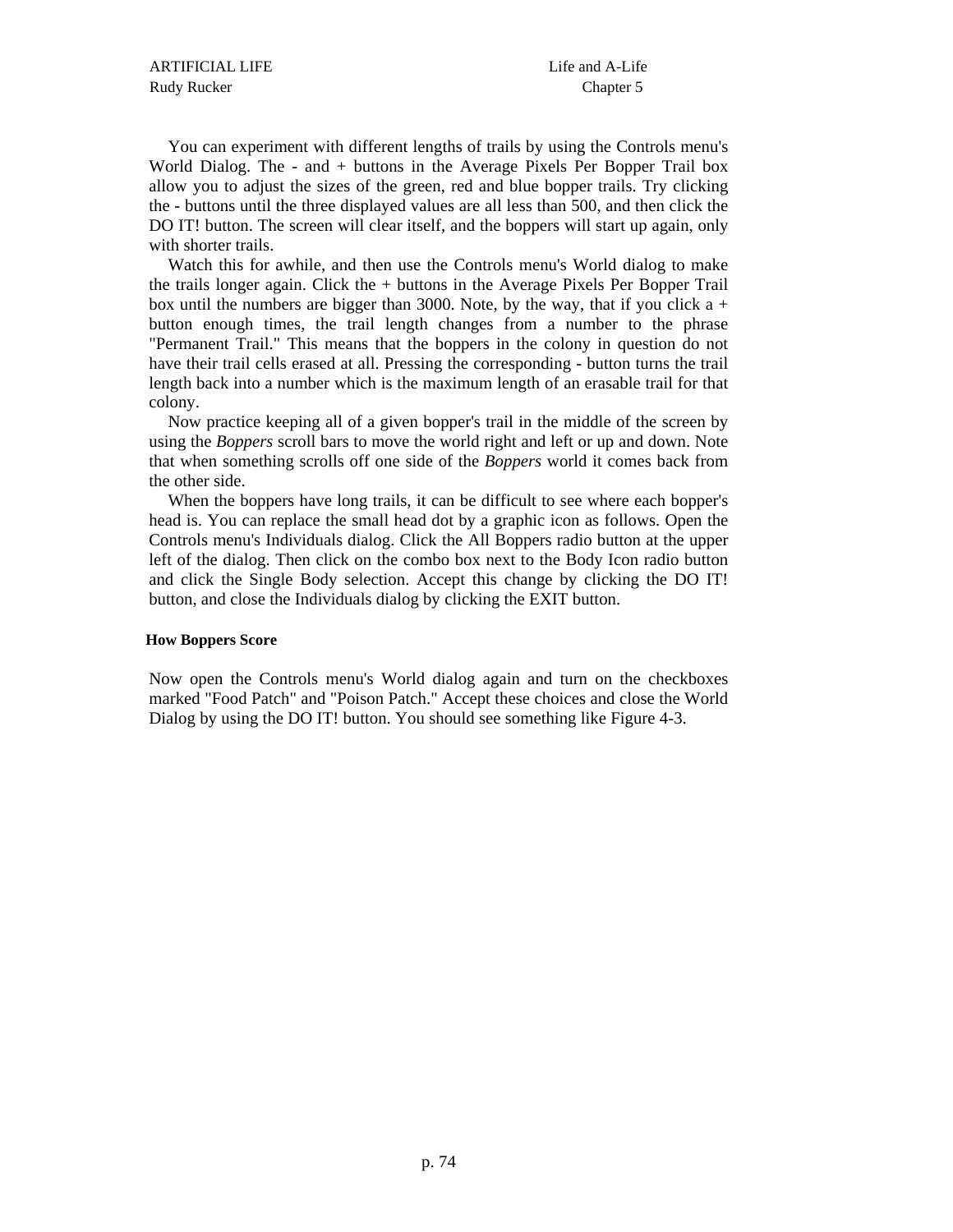

Figure 4-3: Turmites With Single Body Icons in a World With Food and Poison Patches

The screen shows a gold rectangle and a mauve rectangle which are being eaten away by the boppers who happen to run into them. A red bopper that wanders into the gold rectangle, for instance, draws a bunch of faint-colored and strong-colored red pixels over the gold, and when its tail end erases the older red pixels, the black background pixels appear instead of the gold pixels. It's as if the red bopper ate up some of the gold.

The gold rectangle is "food," while the mauve rectangle is "poison." The poison does not actually *kill* any of the boppers, it just lowers their scores.

In order to monitor a bopper's score, open the Tools menu's Scorebox dialog. The Scorebox shows four picture icons and some numbers. Focus on the right-most picture and the number under it. The picture represents the current edit bopper, and the number is that bopper's current score. Try moving the cursor and left-clicking near different boppers to see how their scores are doing.

You will notice that isolated boppers who stay in one spot tend to have a score of zero, while boppers near the food have positive scores and boppers near the poison have negative scores. You can get a more detailed idea of how the scores work by grabbing hold of a bopper and moving it about. To do this use the Tools menu Cursors popup and select Drag. Note that you do *not* have to close the Scorebox dialog before doing this.

Once you select the Drag cursor, the cursor should look like a pointing hand. If you left-click the mouse, the closest bopper is attached to the cursor and can be dragged about. Drag a bopper across the food and watch how its score increases. Drag it across the poison and watch the score decrease. Right-click the mouse to release the bopper.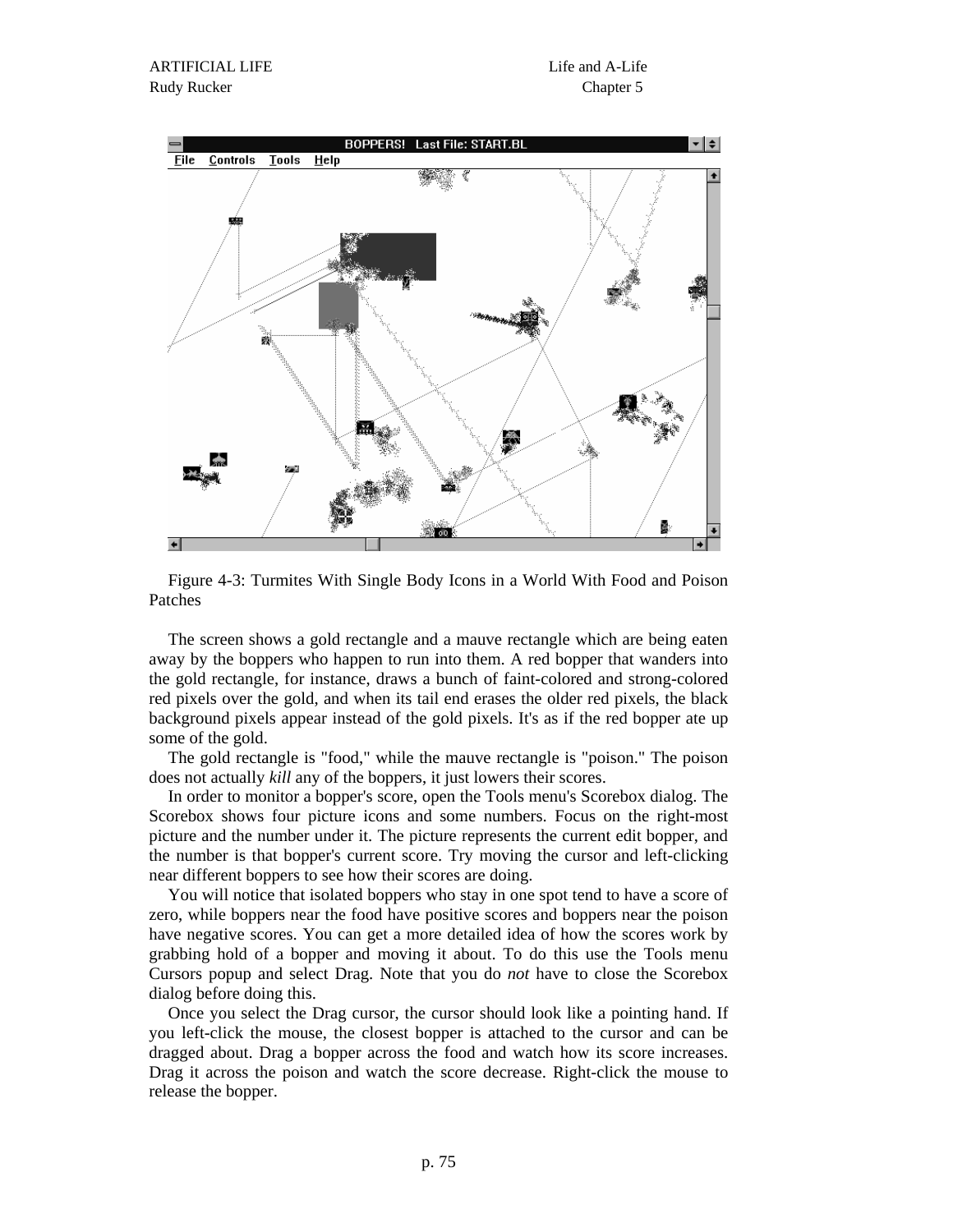The exact values of the scores for various colors can be seen by opening the Controls menu's Ecology dialog. The three rows of numbers in the upper part of the Ecology dialog box specify the score values that the green, red, and blue boppers get by eating different kinds of pixels. Note that in the START.BL ecology, boppers get positive points for encountering trails of differently colored boppers. Note also that the mauve poison pixels are worth minus two each, while the gold food pixels count for three points.

Now change the ecology by clicking the Food Loop radio button. Note that this changes the values of eating green, red, and blue cells. The effect is as if the green boppers like blue pixels and dislike red pixels, while the red boppers like green pixels and dislike blue pixels and the blue boppers like red pixels and dislike green pixels. Accept this by clicking the DO IT! button, and then close the Ecology dialog by clicking the EXIT button.

Left-click the Drag cursor near a red bopper and note how the red bopper's score is increased by crossing green bopper trails and is decreased by crossing blue bopper trails. Right-click to release the bopper and use the Tools menu's Cursors popup to select the Pick cursor again. Close the Scorebox Dialog by double-clicking on the gray button in its upper left hand corner.

If you have a Sound Blaster card attached to your computer, this is a good time to use the Tools menu's Sound dialog to turn on the Eating Sounds checkbox. This causes the Boppers program to make a sound whenever the edit bopper encounters a different colored pixel. Close the Sound dialog with the DONE! button. Whenever you get tired of the sounds, you can turn them off by reopening the Tools menu's Sound dialog, selecting No Sounds, and clicking the DONE! button.

## **Fancier Trails**

Now open the Controls menu's Individuals dialog. Make sure the All Boppers radio button is selected. Now click the + button next to the Speed radio button, changing the displayed Speed from 1 to 2. Click the DO IT! button and notice that the boppers are moving in bigger steps. You can leave the Individuals dialog open for now, clicking and dragging its title bar if you wish to move it out of the way or drag it back to center screen.

Now click the combo box next to the Trail Lines radio button. Click the Thin Lines selection and then click the DO IT! button. The boppers' trails now look like scribbled lines. Clear the old bopper trails off the screen by using the File menu's Clear Screen selection. You should see something like Figure 4-4.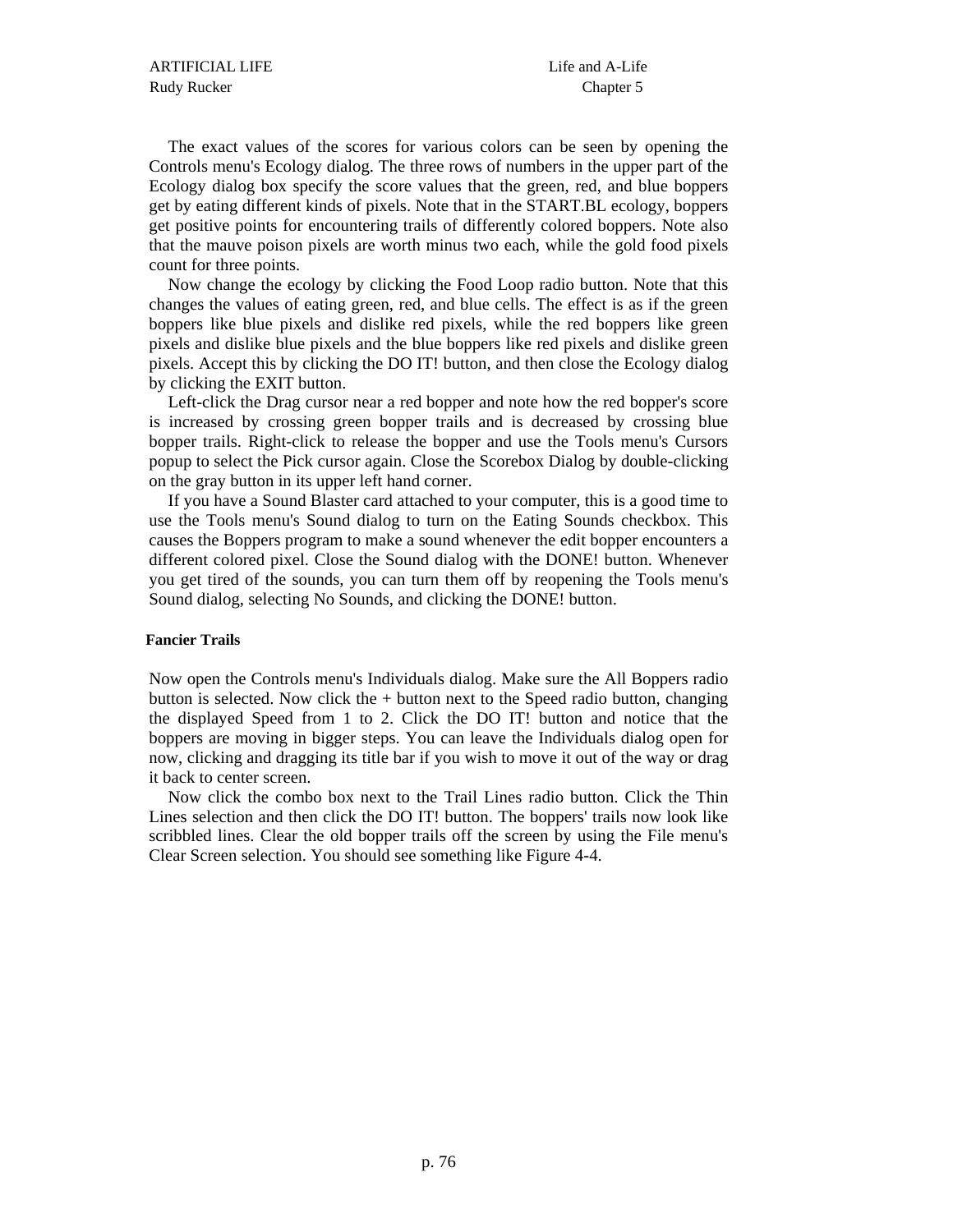

Figure 4-4: Speed Two Turmites with Thin Line Trails, With Lens Patch

Now go back to the Controls menu's Individuals dialog and click repeatedly on the - button next to the IQ radio button until the IQ value is 1. Click the DO IT! button and notice how the boppers now tend to move in simple straight lines. This is easier to see if you clear the old bopper trails off the screen by using the File menu's Clear Screen selection. Now use the + button next to the IQ radio button to increase the IQ to 32 and press the DO IT! button.

Still using the Individuals dialog, click on the combo box next to the Turmite Windrose radio button and select 24. Click the DO IT! button. The boppers will now be moving in larger steps, and in a greater variety of directions.

Now click the second radio button in the Individuals dialog's Scope of Changes box. Keep clicking this button until its caption says Green Colony. Now open the combo box next to the Trail Nodes selection and select Small Squares. Click DO IT! and then click EXIT.

At this point the green boppers should have small squares at each "node" where successive sections of the boppers' trails connect. You might want to let this configuration run for awhile, and use the Lens cursor to look at some of the details. It is striking how precisely designed the turmite trails can be.

Next use the Controls menu's World dialog to set the trail lengths to less than 1000. As long as you have the World dialog open, turn off the Food Patch and Poison Patch checkboxes, and choose the Walled World radio button. When you use the DO IT! button to accept the changes and close the World dialog, a gray rectangular wall appears in the *Boppers* world. If the wall is not located at the edges of the screen, as in Figure 4-5, you can bring the wall to the edges of the screen by dragging the horizontal scroll bar's slider to the left of its range and drag the vertical scroll bar's slider to the top of its range.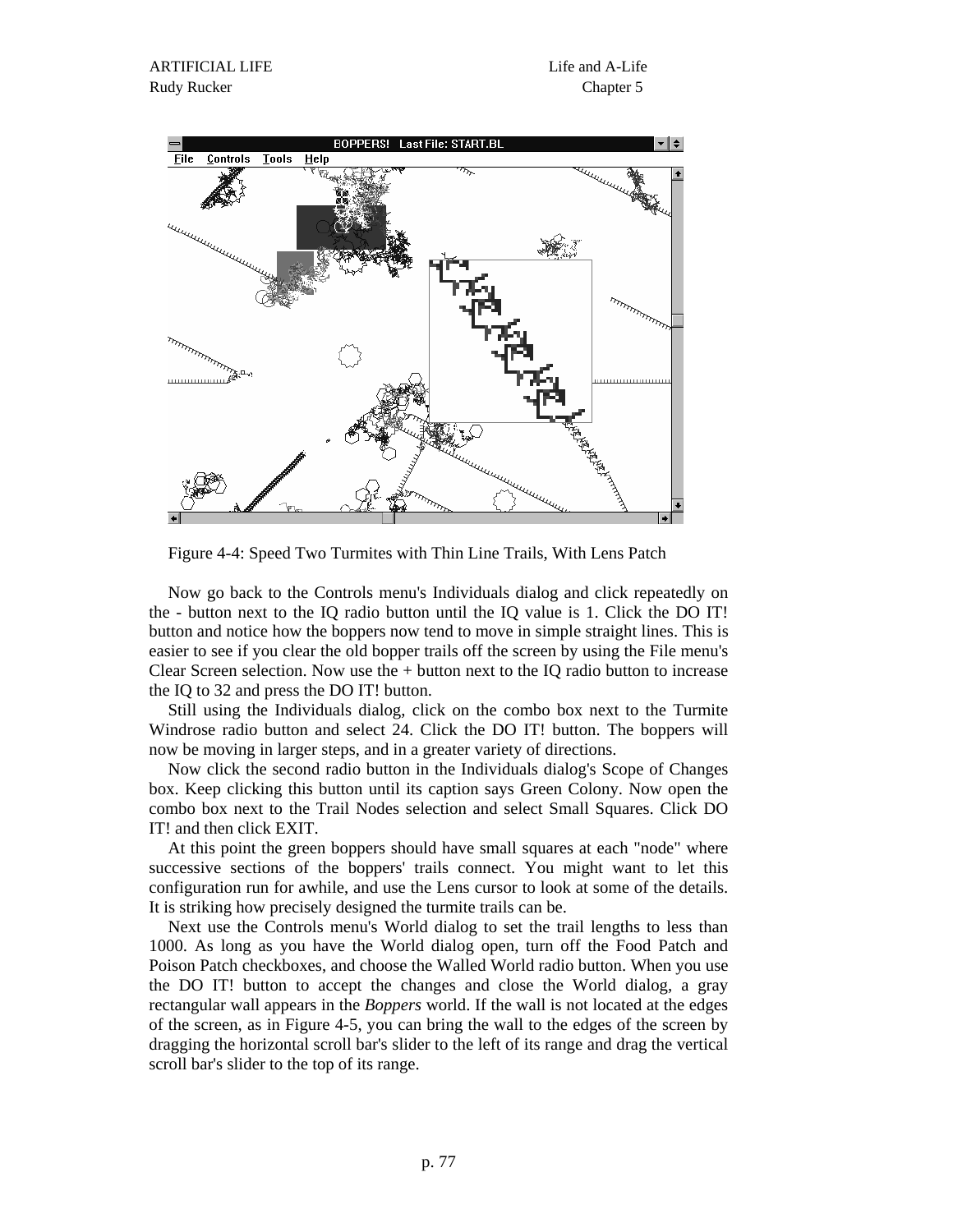

Figure 4-5: A Walled World that is Scrolled Off Center

# **Boids And The Third Dimension**

Now open the Controls menu's Individuals dialog again. In the Scope of Changes box on the left, select the second radio button from the top, clicking it until it says Blue Colony. Now open the combo box next to the Bopper Type radio button on the right and select Boid. Click the DO IT! button and then click the EXIT button. The blue boppers should now be flying around in a smooth fashion, more or less as shown in Figure 4-6.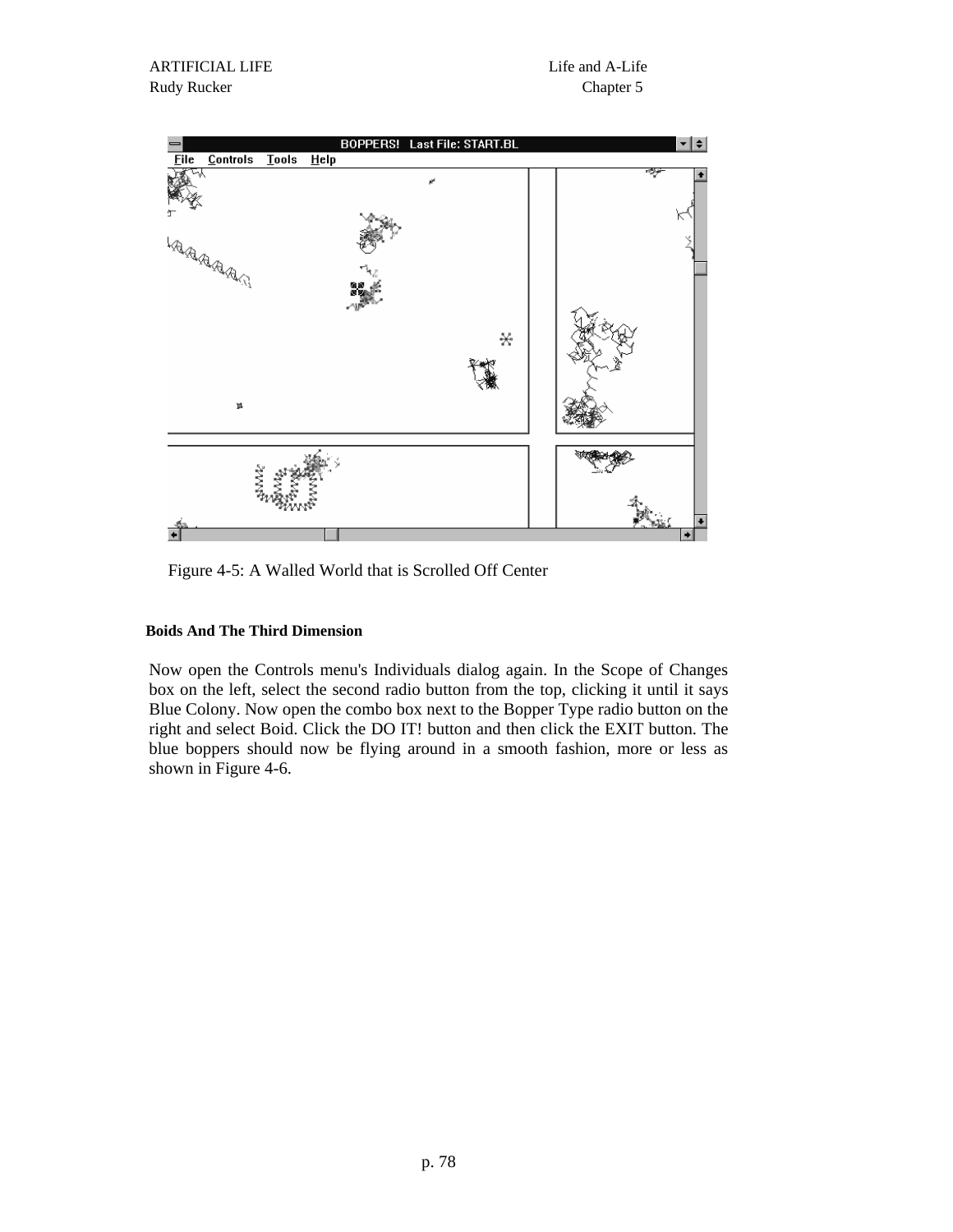

Figure 4-6: A Walled World with Turmites and Boids

Information about how boids move can be found in the Boids section of Chapter Two, and in the Boid subsection of the Bopper Motions section in Chapter Five.

To make the motions of the blue boppers easier to follow, use the Controls menu's World dialog to make the blue trail length be about 100 and click DO IT! You should see something like Figure 4-6.

Watch this for awhile, then open the Controls menu's World dialog and click the Wrapped World radio button and the DO IT! button. Note how the blue boid boppers fly off the edges of the screen and return from the opposite sides.

Next use the Controls menu's World dialog to select the radio button marked 3 Dimensional. Note that this changes all of the trail lengths to the same value. Click the DO IT! button. The bopper icons are all now green figures of various sizes; the sizes have do with how far away the bopper is supposed to be in the third dimension, which is perpendicular to your computer screen.

In the Wrapped World mode, a bopper can move out through the back of the three-dimensional boppers world and return from the front, or vice-versa. Visually this has the effect of an icon which gets smaller and suddenly gets big, or which gets big and then suddenly turns small.

To enhance the effect of three-dimensionality, open the Controls menu's Individuals dialog, check the All Boppers radio button, and open the combo box next to the Trail Lines radio button. Choose the Thick Lines selection and click DO IT! Since the green colony's nodes won't show anyway with a thick line, you might as well turn them off. With the All Boppers radio button still checked, open the combo box next to the Trail Nodes radio button and choose the Dots selection. Click DO IT! to make this change take effect as well. (Since only the green colony has Trail Nodes that are not Dots, you would get the same effect by making this last selection with the Green Colony radio button checked in the Scope of Changes box.)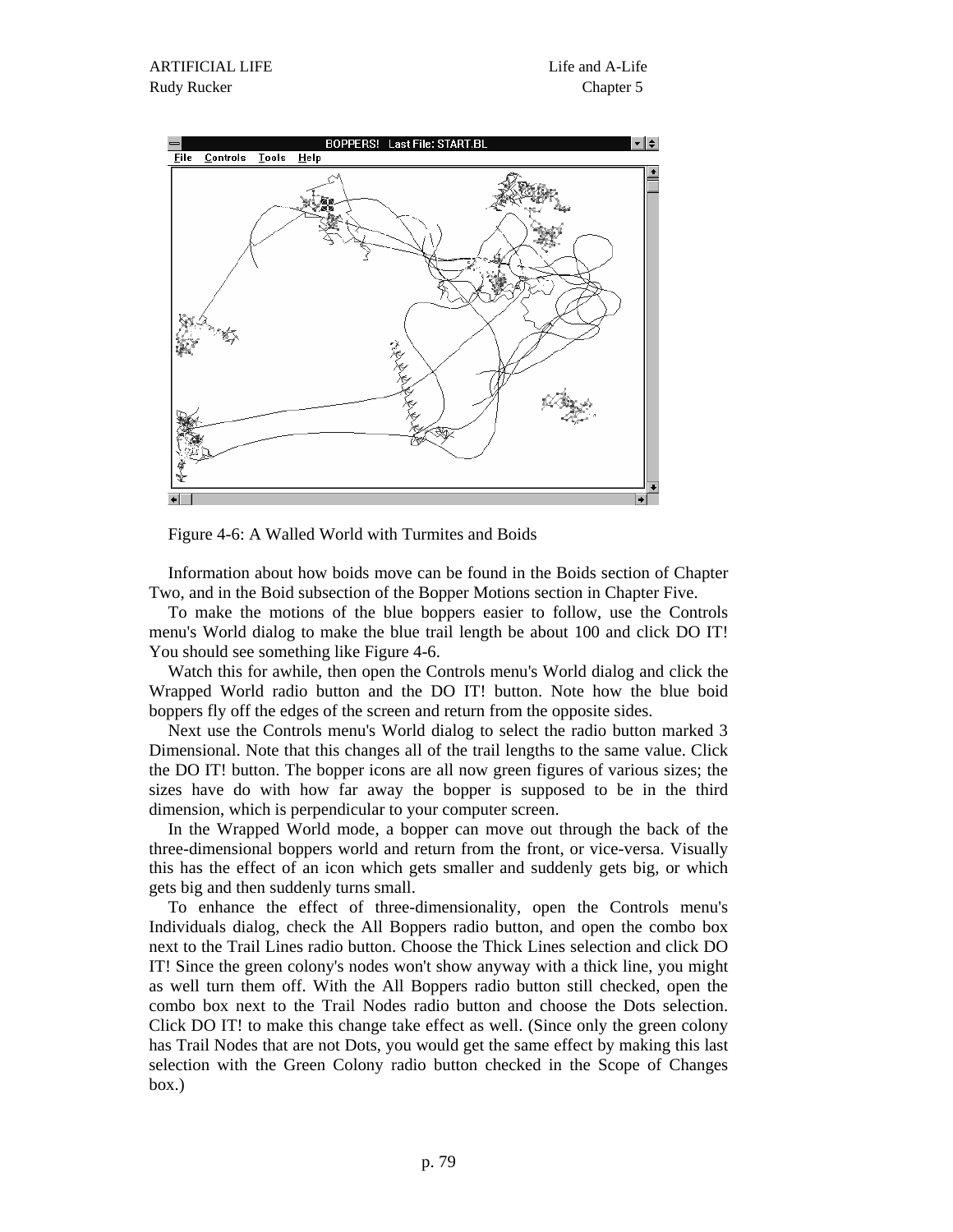Clear the screen with the File menu's Clear Screen selection. Notice now that the trails are thick lines which are drawn under and over each other according to their distance. That is, a trail is drawn on top of an existing trail only if the new trail is closer than the old trail. Otherwise the new trail is drawn with a gap in it, to show that it passes behind the old trail. In this mode, the program runs fast at first, and then slows down a bit when each of the boppers trails reaches its maximum length and the work of erasing old trail cells has to start being done.

With the All Boppers radio button still active in the Individuals dialog, open the combo box next to the Bopper Type radio button and select Boid. Click DO IT! to change all the boppers to boids and then click EXIT to close the Individuals dialog. The screen should look something like Figure 4-7.



Figure 4-7: A Three-Dimensional World with Boids, With Trails Rendered in Back To Front Order

At this point the program may be running slower than you like. You can speed it up by opening the Controls menu's World dialog and clicking the - buttons in the Population Per Colony box. Change each of the colony populations to three and click DO IT! Notice how the boppers twine their trails around each other.

Next open the Controls menu's World dialog again and select the Walled World radio button. Also click on any of the - buttons in the Average Pixels Per Bopper Trail to reduce the trail lengths to around 500. Press DO IT! If the gray wall is not at the edges of the screen, drag the horizontal scroll bar sliders to the left end, and drag the vertical scroll bar slider to the top. Open the Controls menu's Ecology dialog and make sure that the Food Loop radio button is checked. Press DO IT! and then EXIT to close the Ecology dialog.

You may notice now that the green boppers chase the blue boppers and avoid the reds, the red boppers chase the greens and avoid the blues, while the blues chase the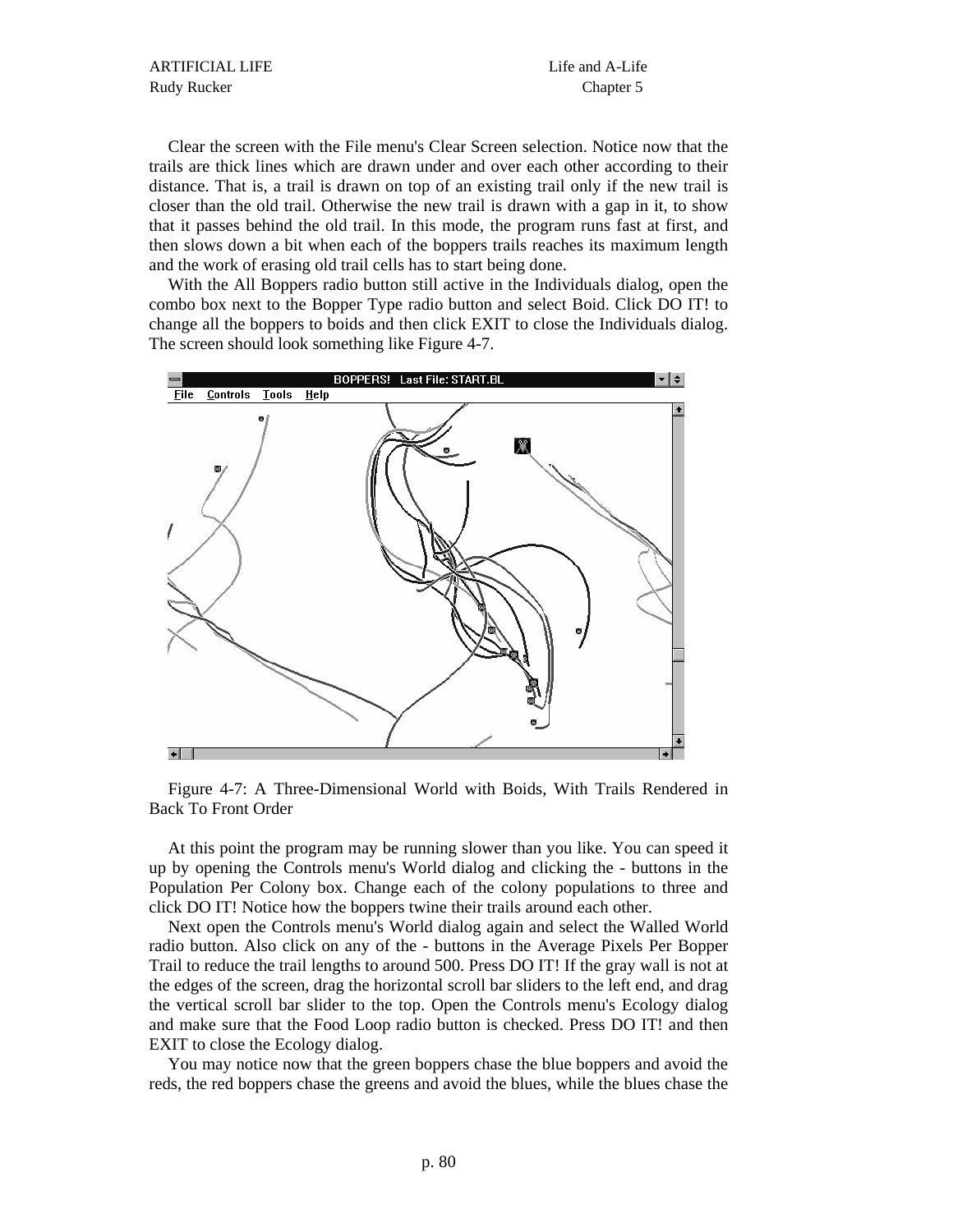reds and avoid the greens. Also, each color of bopper tries to group itself with other boppers of the same color.



Figure 4-8: Three Boid Colonies Chasing Each Other

This behavior is visible in Figure 4-8, where you can see that the three flocks of boids are effectively chasing each other around and around in a circle. One of the green boids has just escaped from a gang attack by three reds.

Use the Tools menu's Cursors popup to select the Drag cursor and then left-click near a red bopper. As you drag the red bopper around, you will notice that the greens move away from it, particularly if they are at the same depth---as indicated by the sizes of their icons.

To speed the program up, go back to a two dimensional world by using the Controls menu's World dialog to select the 2 Dimensional radio button. Change the trail lengths for the three colonies to around 200 each, and then click DO IT! You should see nine boppers swarming around inside a walled two-dimensional world. The green boppers should still have the square nodes. Try dragging some of the boppers around and watch how the others react. Then use the Tools menu's Cursors popup to select the Pick cursor again.

Next open the Controls menu's Individuals dialog and click the All Boppers radio button. Click on the combo box next to the Bopper Type radio button and select Owl. Click DO IT! and EXIT. The motions of the boppers should be smoother than before.

Now randomly change all of the parameters that you can set with the Individuals dialog. You can do this by clicking on the File menu's Randomize popup's Individuals' Params selection. Pick out a bopper whose behavior interests you and left-click on it with the Pick cursor to make it be the Edit Bopper. Now open the Controls menu's Individuals dialog, and you can read off the properties of the edit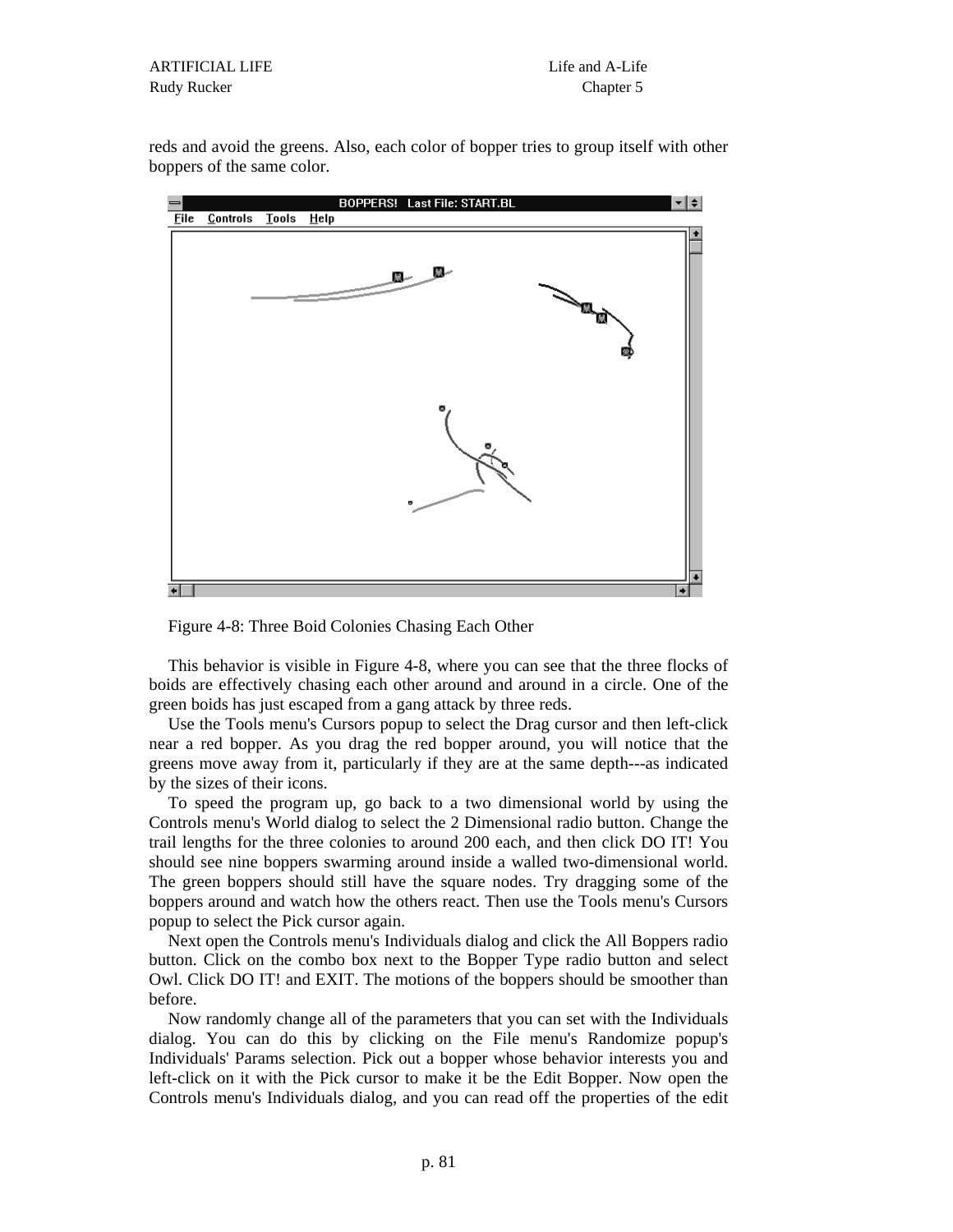bopper. Note that you can left-click on another bopper to change the edit bopper even while the Individuals dialog is open. Close the Individuals Dialog with the EXIT button.

Next try randomly changing all the parameters that you can set with the World dialog. You can do this by clicking on the File menu's Randomize popup's World Params selection. Do this a few times, looking at the variety of worlds you get. When you find an interesting world, open the Controls menu's World dialog to read off the properties of this world. Close the World dialog with the EXIT button.

# **Colonies and Genes**

In this section, we'll look at how the boppers' scores are used as fitness functions to evolve their genes. Reload the START.BL parameter file by using the File menu's Open popup's Open Parameters selection, as was described at the beginning of the Quick Start section.

Use the Controls menu's World dialog to make the trail lengths longer than 4000. To do this, you click on the + buttons in the Average Pixels Per Bopper Trail and then click on the World dialog's DO IT! button.

Open the Controls menu's Colonies dialog. Click the - button in the Cycles Between Breeding box to change the displayed number to 400. Open the combo box next to the Sex label in the Breeding Methods box and select None. You will have to use the up arrow key to scroll the None selection into visibility. Now click the Colonies dialog's DO IT TO ALL! button, and close the Colonies dialog with the EXIT button.

Open the Tools menu's Scorebox dialog and focus your attention on the left side of the Scorebox. There are two rows of three numbers each; the rows are labelled Curr and Last. Note that every so often the Curr numbers all change to 0. At the same time the Last numbers are changed. Each time this happens, the three colonies are undergoing a breeding process. Since you just used the Colonies dialog to change the breeding times for all three colonies to 400, the breeding process is taking place after every 400 updates of the boppers' positions.

To get a cumulative view of the scores, open the Tools menu's Graph dialog. You will see green, red, and blue dots corresponding to score values. Move the slider in the vertical scroll bar upwards in order to increase the vertical separation between the score dots. You can move the slider by clicking on the scroll bar's arrows, by clicking in the blank part of the scroll bar, or by clicking and dragging the scroll bar's slider. Note that as you change the slider's position, the caption in the Graph dialog's title bar changes to reflect the visible vertical range of the graph.

If you have been running *Boppers* for some time, it may be that the graph dots run completely across the horizontal axis of the graph. You can scroll out to the active end of the graph by using the Graph dialog's horizontal scroll bar. If you watch the active end of the graph, you should be able to see fresh green, red, and blue data points being drawn every so often. These points are drawn at the same time that the Scorebox is updated.

If you have a Sound Blaster card, open the Tools menu's Sound dialog, click a checkmark into the Breeding Sounds box and click DONE!. Each time the edit bopper's colony undergoes breeding, the edit bopper will send out a sound which differs depending on whether that bopper's genes are saved or are overwritten by some other bopper's genes.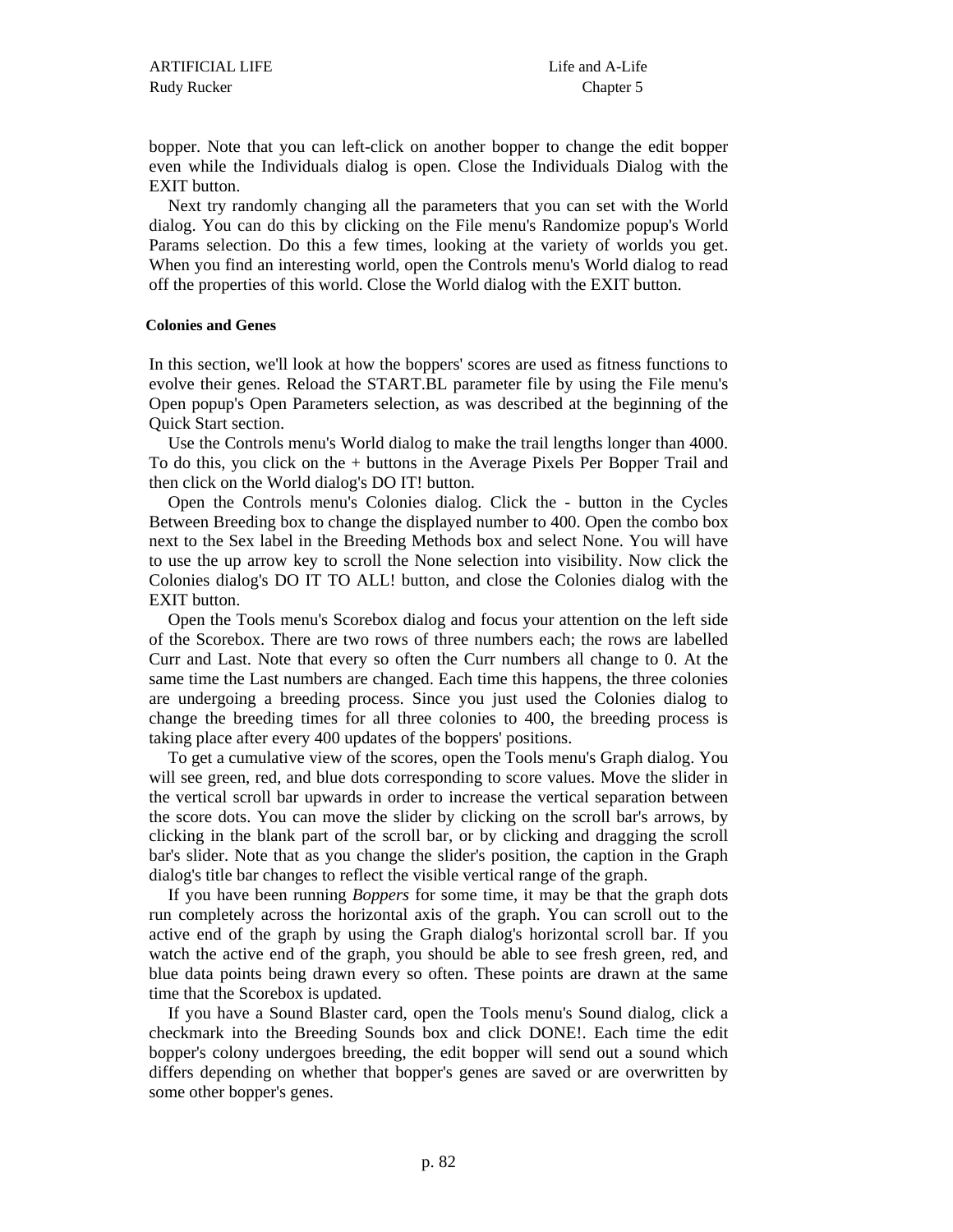Close the Scorebox dialog and the Graph dialog by right-clicking inside each of these dialog boxes. Now open the Tools menu's Gene Viewer dialog box.

The top of this dialog shows three horizontal bars with fine vertical stripes. The bars represent the bitstring genes of three boppers. The top bar corresponds to the bopper in the Mother Bopper box, the middle bar corresponds to the Father Bopper box, and the bottom bar corresponds to the Child Bopper. Try clicking on the Colony and Rank buttons in the three boxes to change the boppers, and watch how the different boppers have different genes. Note also that boppers in the same colony often have similar or identical genes.

Click on the Breeding Method radio button labelled Zap Child Bopper and then repeatedly click the Gene Viewer dialog's DO IT! button. Note that each time you do this, there is a big change in the bar representing the Child Bopper's gene.

Now click on the Colony and Rank buttons until the top two gene bars are quite different from each other. Also make sure that the Child bopper is not the same as the Mother or Father. Now click on the radio button labelled Crossover Mother and Father to Child. Click the Gene Viewer dialog's DO IT! button, and note that the third, or Child bopper, gene pattern resembles one parent on its left side and resembles the other parent on its right side. Click the DO IT! button several more times to look at different ways a crossover can be performed.

Now, without closing the Gene Viewer dialog, open the Controls menu's Individuals dialog. Click the Individuals dialog's All Bopper radio button, and then go down and click on the - button next to the Individuals dialog's IQ radio button until the IQ is 16. Now click the Individuals dialog's DO IT! button.

The gene patterns in the Gene Viewer dialog should now be coarser. Reducing the IQs of the boppers shortens the bitstrings which control their behavior. Press the Gene Viewer's DO IT! button again to see how zapping and crossover look with the reduced IQ. Crossover should look something like Figure 4-9, where the crossover point is below the "r" in "Viewer".



# Figure 4-9: The Top Two Gene Patterns are Crossed Over to Make the Bottom Gene Pattern

Now close the Gene Viewer dialog with a right-click or the EXIT button, close the Individuals dialog with a right-click or the EXIT button, and open up the Tools menu's Graph dialog again to take another look at how the evolution is progressing.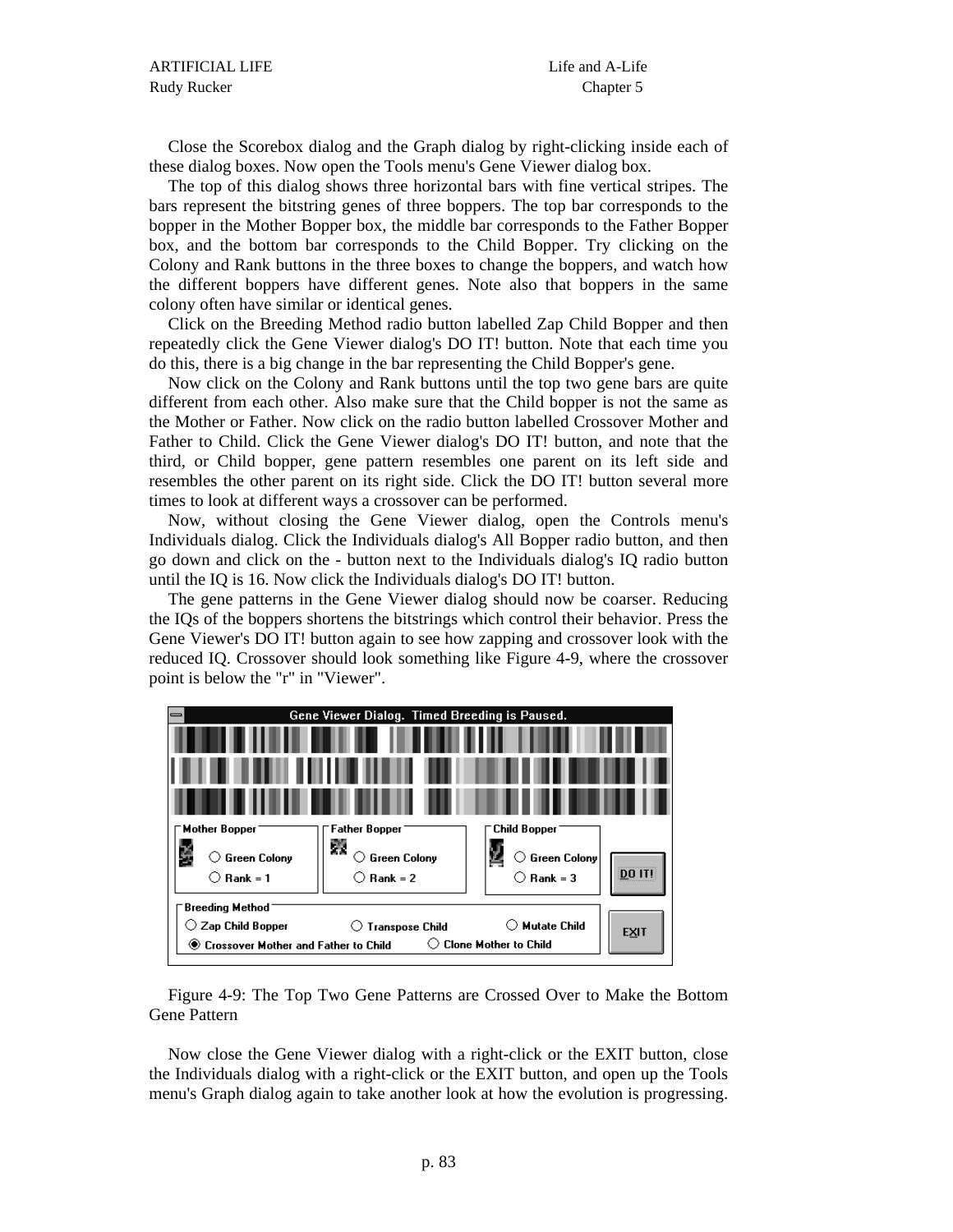As before, use the Graph dialog's scroll bars to adjust the view, and close the Graph dialog with a right-click.

#### **Cursor Tools**

Find a bopper that you like and copy its genes onto its fellow colony members. An interesting choice might be to load the ALGAE.BL parameter file and then copy one of the green boppers to the others.

You copy a bopper's genes and parameters by using the Tools menu's Cursors popup and selecting Copy. The cursor then takes on the appearance of two smiley faces with an arrow between them. Left-click this Copy cursor on the head of a bopper whose pattern you like, and all the boppers in its colony will start to act the same way. You can see this especially clearly if you use the File menu's Clear Screen selection to clear the screen. Now right-click the Copy cursor on a bopper you like and *all* the boppers in *all* the colonies act like the bopper that you click. Note that this makes everyone act the same, as shown in Figure 4-10. But if Zapping or Mutating or Transposing are set to levels higher than None, the next occurrence of Timed Breeding may change some of the boppers.



Figure 4-10: A Right Click of the Copy Cursor Makes Everyone The Same

When you get tired of seeing everyone be the same, use the Tools menu's Cursors popup to select the Zap cursor, which is the shape of a lightning bolt. Left-clicking the bottom tip of the bolt near the head of a boppers randomizes that bopper's genes. Repeated clicks cause repeated randomizations.

Once you see a bopper that you like, use the Tools menu's Cursors popup to select Isolate. The cursor takes on the appearance of three concentric squares. If you left-click on a bopper, the other boppers disappear, and you can see the activity of the edit bopper on its own. Boids tend to just fly in straight lines when on their own, but turmites are more interesting. Try and find a turmite which avoids getting stuck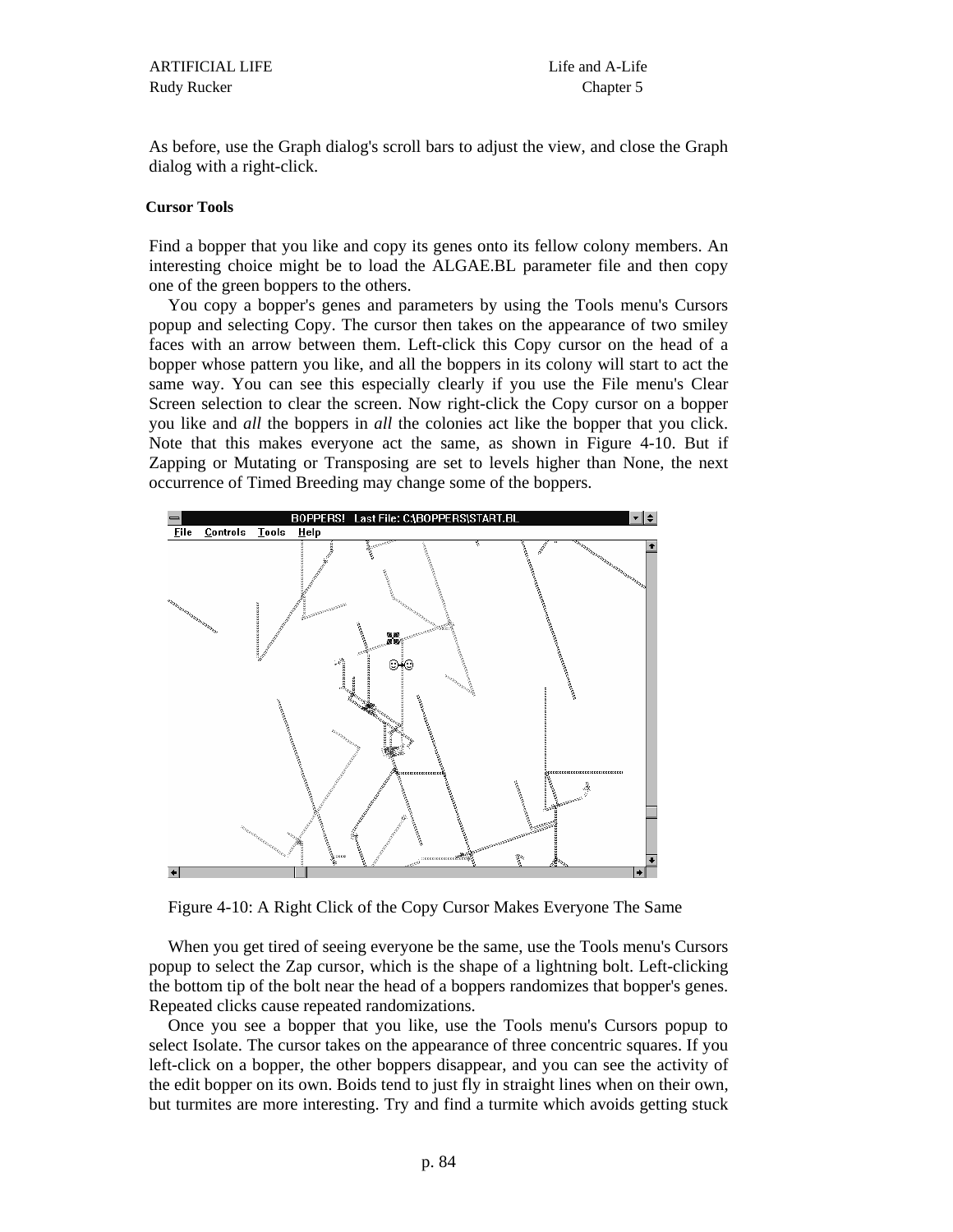or falling into a periodic behavior when isolated. Right-clicking the mouse with the Isolate cursor brings back the other boppers.

#### **Cellular Automata**

Open the Controls menu CAs popup and click the CA On selection. A patch of changing color will appear on the screen. This is a cellular automaton patch. Use the *Boppers* scroll bars to move the CA patch to the center of the screen.

The CA patch will be running the Rug rule, which shows a pattern a bit like the grain of wood. Every time a bopper moves across the CA patch, the activity gets stirred up again, as shown in Figure 4-11.



Figure 4-11: The Rug Rule Being Stirred Up by Turmites

Use the Controls menu's CAs popup's More Cells selection to make the CA patch bigger. If you like, you can choose this selection twice to make the CA patch even bigger, although the bigger the CA patch gets, the slower it runs. Now use the Controls menu's CAs popup's Select Rule popup to try some different CA rules; try Life, then Zhabotinsky, and then Faders. Try re-seeding these rules with the Controls menu's CAs popup's Seed CA selection.

Now try to tailor the shape of the CA patch. First make the *Boppers* window be a non-maximum size by clicking the window button that has an up-pointing and a down-pointing arrow in it. This button is near the upper right hand corner of the *Boppers* window. Now click and drag the lower right-hand corner of the *Boppers* window until the window is the shape of a small rectangle. Now click the Controls menu's CAs popup's Resize CA To Window selection, and the CA will resize itself. Click the up-pointing arrow near the upper right-hand corner of the *Boppers* window to make the window big again.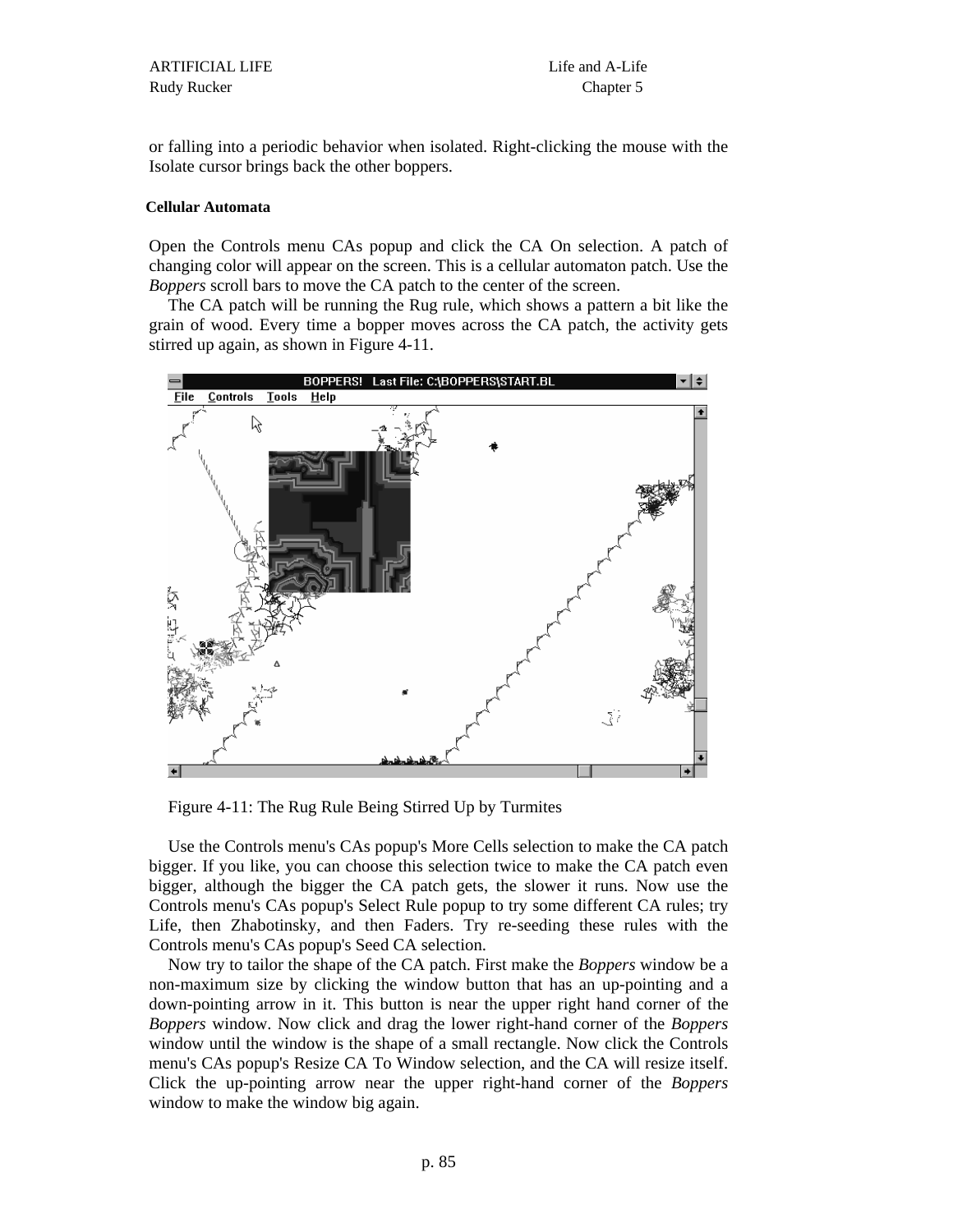Now magnify the cells of the CA. Choose the Controls menu's CAs popup's Stretchable CA selection. Resize the Boppers window, and observe how the CA resizes its stretching factor as well. Turn off the magnification by choosing the Controls menu's CAs popup's Stretchable CA selection again.

Finally try looking at a series of random CAs of the Lambda rule type. The easiest way to do this is to use the control key shortcut  $\langle \text{CTR} \rangle + \langle \text{D} \rangle$ . Use this combination a number of times. Note that some CAs die out, others seethe wildly, and certain rare ones generate localized crawling patterns similar to the patterns seen in Faders and in Brain.

# **Notes and References to Chapter Four: Installation and Quick Start**

♦Note that although 486 chips originally all came with a math coprocessor on board, there are now some that do not. If you're buying a computer, the first 486 the salesman offers you will normally *not* have a math coprocessor. It's a point worth bringing up. Some "non-math" 486 chips can be upgraded with inexpensive 387 math coprocessors rather than with the much higher priced 487 and other 486 specific upgrades. To shop for a math co-processor, find whatever manual or documentation you got with your computer, and talk to as technical a person as you can find in the biggest computer store that you can drive to or phone up. With luck you should be able to upgrade for about a hundred dollars. I grant that some may find that a high price to pay for faster turboids and boids.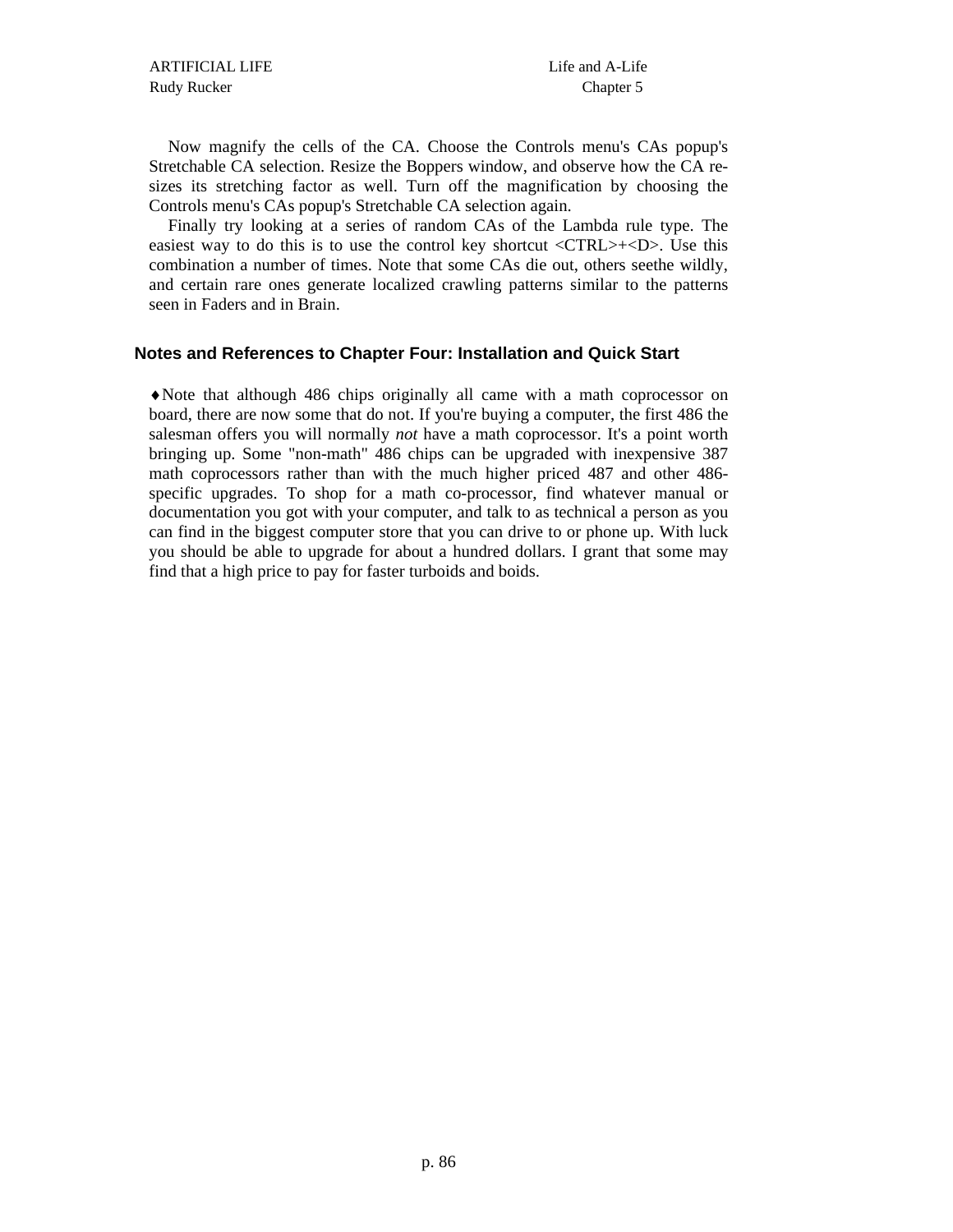# **5 The Boppers and Their World**

*Boppers* is a computer a-life world in which *phenomes* depend on *genomes*. That is, the *appearance and motion* of the boppers are a direct reflection of the *bitstrings* that code up their parameters.

The boppers move about in a world than can be either two-dimensional or threedimensional. This world is divided up into cells. Each bopper is represented as a moving head that is the size of one cell.

If the world is 2D, each cell corresponds to a single pixel on the screen. If the world is 3D, the nearest cells still match the pixels on the screen, but there are additional layers of cells "behind" the screen up to a depth equal to the screen's height. That is, the 3D version of the Boppers world is shaped like a fish tank with squares at the ends of the long axis, as shown in Figure 5-1.

Figure 5-1: The Shape of the 3D Boppers World

As a bopper's head moves, it lays down a colored trail, which is best thought of as that bopper's *body*. Each bopper's body has a length, which is controlled by the Controls menu's World dialog's Average Pixel Per Bopper Trail box.

If you look closely (or use the Lens cursor), you can see that each bopper has two different shades of trail color that it can leave.

The boppers can use one of five different kinds of algorithms for moving: they can be turmites, boids, wolves, beavers, dogs, or owls.

The boppers notice when they run across other boppers trails, and they can also notice the positions of the other boppers heads. They continually adjust their behavior according the things they notice in the world.

Each bopper has a running score which tracks how well it is doing. As discussed below, these scores are used to compute the boppers' fitness levels for use in a genetic algorithm whose goal is to breed higher-scoring boppers.

Each bopper's running score is primarily based on the colors of the cells the bopper encounters. The numerical score values of the different colors are something that can be adjusted by using the Controls menu's Ecology dialog.

In a sense, the boppers generate the problem which they are trying to solve, for they themselves generate the pattern of trails which they are trying to feed on in a high-scoring way.

Note that the boppers' scores are normally changed not by actually touching the *heads* of other boppers, but merely by running across the colored pixels of the other boppers' *trails*. Moving towards another bopper's head is, however, a likely method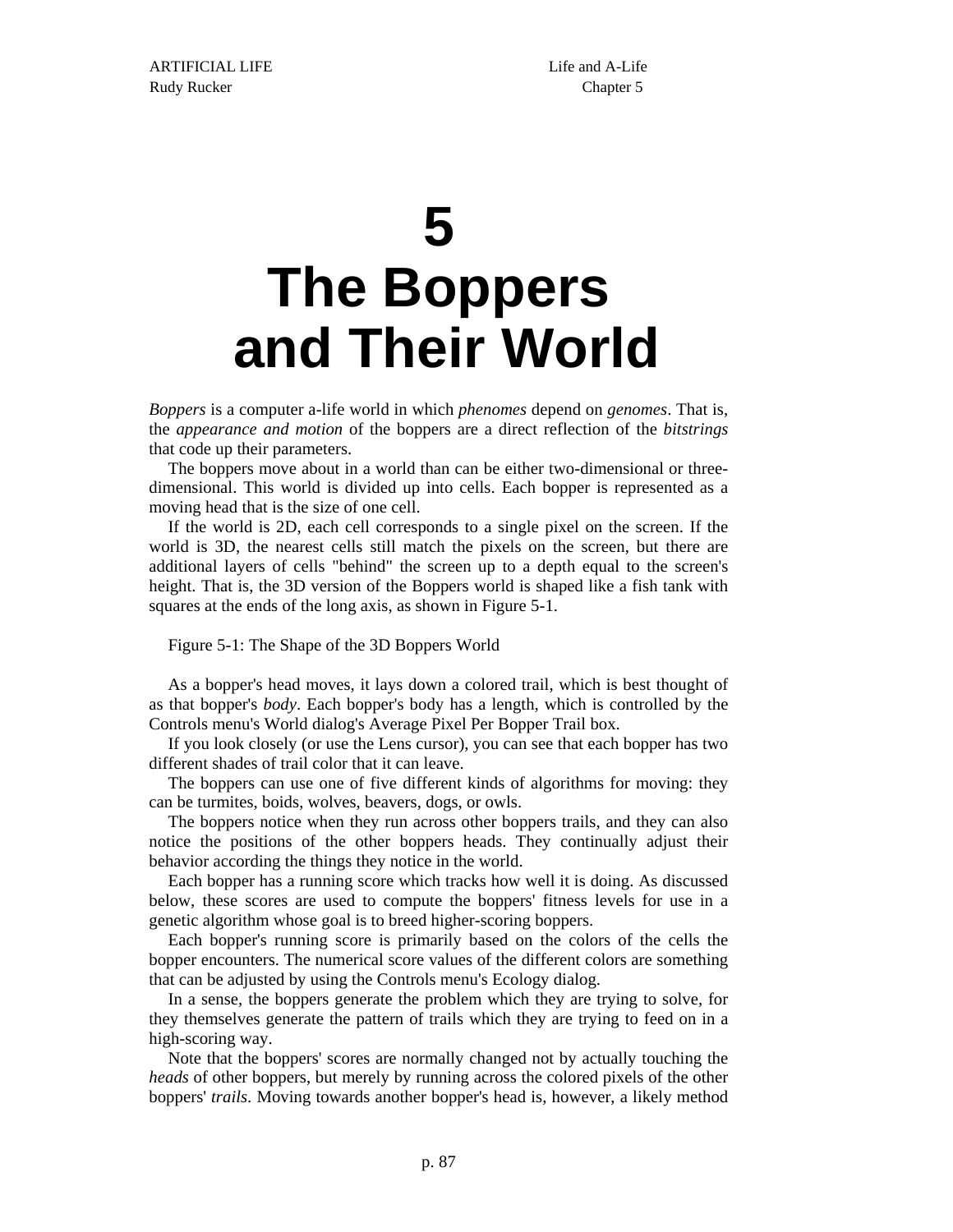for encountering cells of that bopper's trail. By the same token, moving away from another bopper's head is a good way to avoid its trail cells.

Although the boppers often chase and flee each other, they do not normally destroy each other, and the relative populations of the boppers stay the same. If you *do* want to see boppers destroying each other, put a check in the Recruit Prey checkbox of the Colonies dialog.

The boppers are grouped into three colonies according to their trail colors: green, red, and blue. At periodic intervals, each colony applies a variant of the standard genetic algorithm to the genomes of the boppers in the colony. Each colony uses its own version of the genetic algorithm.

So that the genetic algorithm can be meaningfully applied to the boppers in a single colony, all the boppers in a given colony use the same fitness function. The three fitness functions are specified in terms of the score values for encountering different colored pixels, and in terms of minimum motion and entropy.

This chapter gives a detailed description of the boppers and how they move, followed by a description of the colonies and how they breed.

## **Boppers**

A bopper is a collection of data which is updated according to certain rules. In this section we first describe the way in which a bopper's data is structured, then we look at the boppers' update cycle, and then we look at the details of how the boppers move.

#### **The Bopper Data Structure**

A bopper is an example of what computer scientists call a *data structure*. A data structure is an arrangement of slots which can be filled with information. We call the slots *parameters* or *variables*, usually using "parameter" to mean a data value that you can change from the outside, and using "variable" to mean a data value that is automatically determined by the parameters and by workings of the program. In the case of a bopper, its position is an example of a variable, while its minimum speed is an example of a parameter. Table 5-1 lists the names of the different bopper parameters and variables along with a short comment on each of them.

| ------------The Bopper Data Structure--------------------- |                                                  |  |  |
|------------------------------------------------------------|--------------------------------------------------|--|--|
| (1) Enzyme Parameters:                                     |                                                  |  |  |
| <b>BodyIcon</b>                                            | // Body Icon off, on, or continuous.             |  |  |
| TrailNodes                                                 | // Trail Nodes: dot or square.                   |  |  |
| TrailLines                                                 | $\frac{1}{\pi}$ Trail Lines off, on, or thick.   |  |  |
| <b>BaseSpeed</b>                                           | // Speed multiplied times steps.                 |  |  |
| <b>BopperType</b>                                          | $\frac{1}{2}$ Type of Move function being used.  |  |  |
| TurmiteWindrose                                            | // Which windrose the bopper uses.               |  |  |
| IQ                                                         | $\frac{1}{10}$ IO, or the number of states used. |  |  |
| (2) DNA Parameters:                                        |                                                  |  |  |
| DNA[]                                                      | // An array of <i>DNA length</i> bytes.          |  |  |
| (3) RNA Variables:                                         |                                                  |  |  |
| DNALength                                                  | // Depends on $BopperType$ and $IQ$ .            |  |  |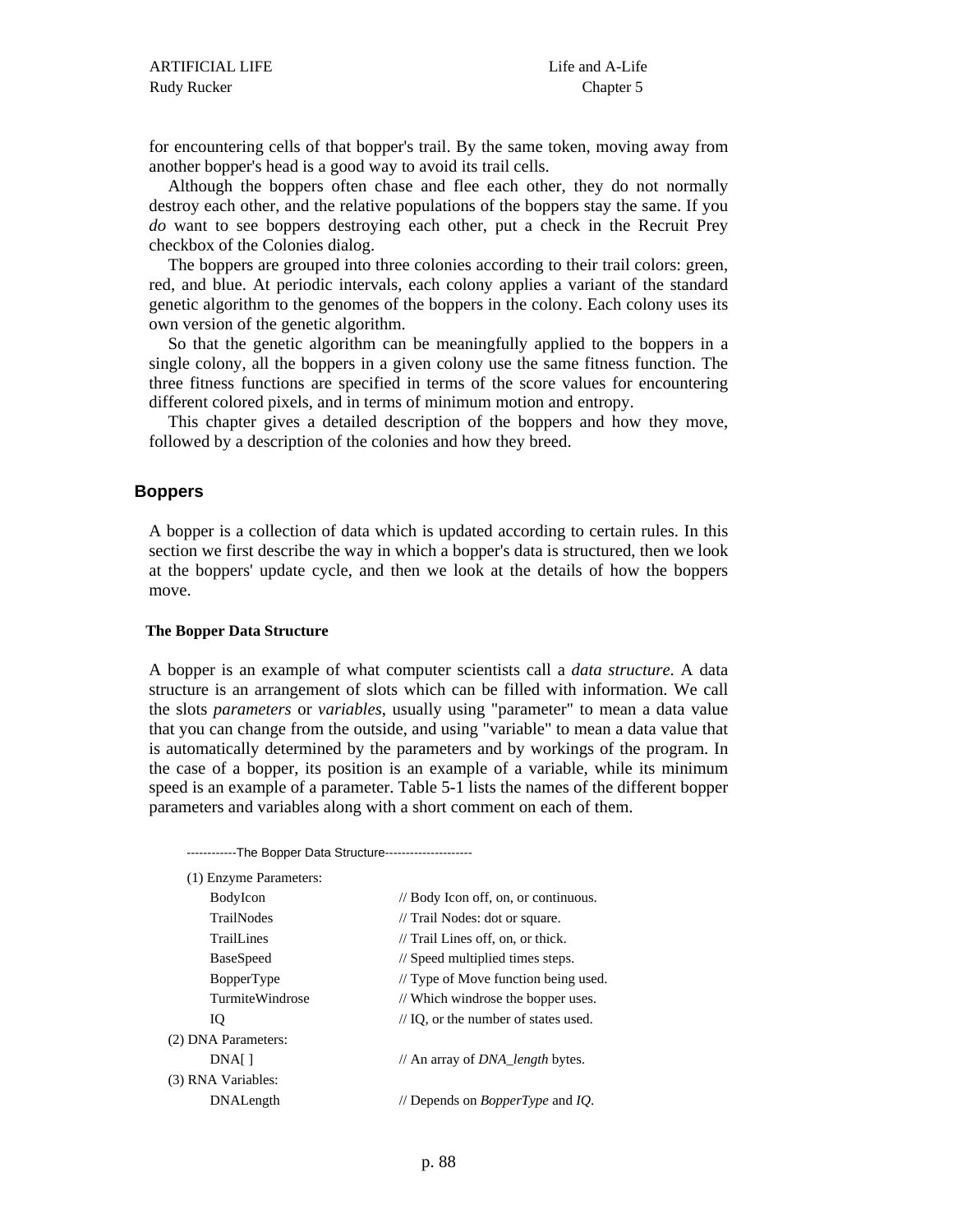| Turmite RNA Variables:                      |                                                |  |
|---------------------------------------------|------------------------------------------------|--|
| WriteColorTable[][]                         | // Double array size $IQ$ by two.              |  |
| TurnTable[][]                               | // Double array size $IQ$ by eight.            |  |
| NewStateTable[][]                           | // Double array size $IQ$ by eight.            |  |
| WindroseDirections                          | // How many directions in the windrose.        |  |
| WindroseX[], WindroseY[],                   | // Three single arrays of length               |  |
| WindroseZ[]                                 | // WindroseDirections. Set by TurmiteWindrose. |  |
| <b>Boid RNA Variables:</b>                  |                                                |  |
| WatchTwoFlag                                | // Watch one or two closest boppers.           |  |
| <b>NearWallDistance</b>                     | $\frac{1}{2}$ When wall is too close.          |  |
| CruiseDistance                              | // Desired distance from flockmates.           |  |
| VisionAngle                                 | // Field of vision.                            |  |
| CopyWeight                                  | // Fly parallel to nearest boid.               |  |
| CenterWeight                                | // Fly to center of flock.                     |  |
| AttackWeight                                | // Fly towards prey boppers.                   |  |
| FleeWeight                                  | // Fly away from predator boppers.             |  |
| VeerWeight                                  | // Fly away from wall.                         |  |
| MaxSpeed                                    | // Fastest allowable speed.                    |  |
| Acceleration                                | // Rate at which speed changes.                |  |
| Turboid RNA Variables:                      |                                                |  |
| NearPrey[]                                  | // Both arrays of length $IQ$ .                |  |
| NearPredator[]                              | // Beaver uses these.                          |  |
| DogBrain[]                                  | // Array length $IQ$ , used by dog turboids.   |  |
| Move Procedure:                             |                                                |  |
| Move // Can be turmite, boid, wolf, beaver, |                                                |  |
|                                             | // dog, owl, or dragged by cursor.             |  |
| (4) Situation Variables:                    |                                                |  |
| Score                                       | // Score from eating.                          |  |
| x, y, z                                     | // Location.                                   |  |
| <b>State</b>                                | // Used by turmites and by all turboids.       |  |
| TurboidState                                | // Used by beaver and by dog turboids.         |  |
| ReadColorCode                               | // Color code of the cell being eaten.         |  |
| WriteColor                                  | // Trail color to leave behind.                |  |
| Turmite Situation Variable:                 |                                                |  |
| Direction                                   | // Turmite windrose index.                     |  |
| <b>Boid Situation Variables:</b>            |                                                |  |
| RealSpeed                                   | // Current speed.                              |  |
| Tangent                                     | // Current unit direction vector.              |  |
| Metric Situation Variables:                 |                                                |  |
| To[ ]                                       | // Array of unit vectors to other boppers.     |  |
| NearestBopper                               | // ID of the nearest visible bopper.           |  |
| SecondNearestBopper                         | // ID of second nearest visible bopper.        |  |
| <b>NearestDistance</b>                      | // Distance to the nearest bopper.             |  |
| NearColonyCode                              | // Same, predator, prey or neutral.            |  |
| ToCentroid                                  | // Unit vector to center of flock.             |  |
|                                             |                                                |  |
| (5) Memory Variables:<br>ID Variables:      |                                                |  |
|                                             |                                                |  |
| BopperID, ColonyID                          | // Personal ID and the number of colony.       |  |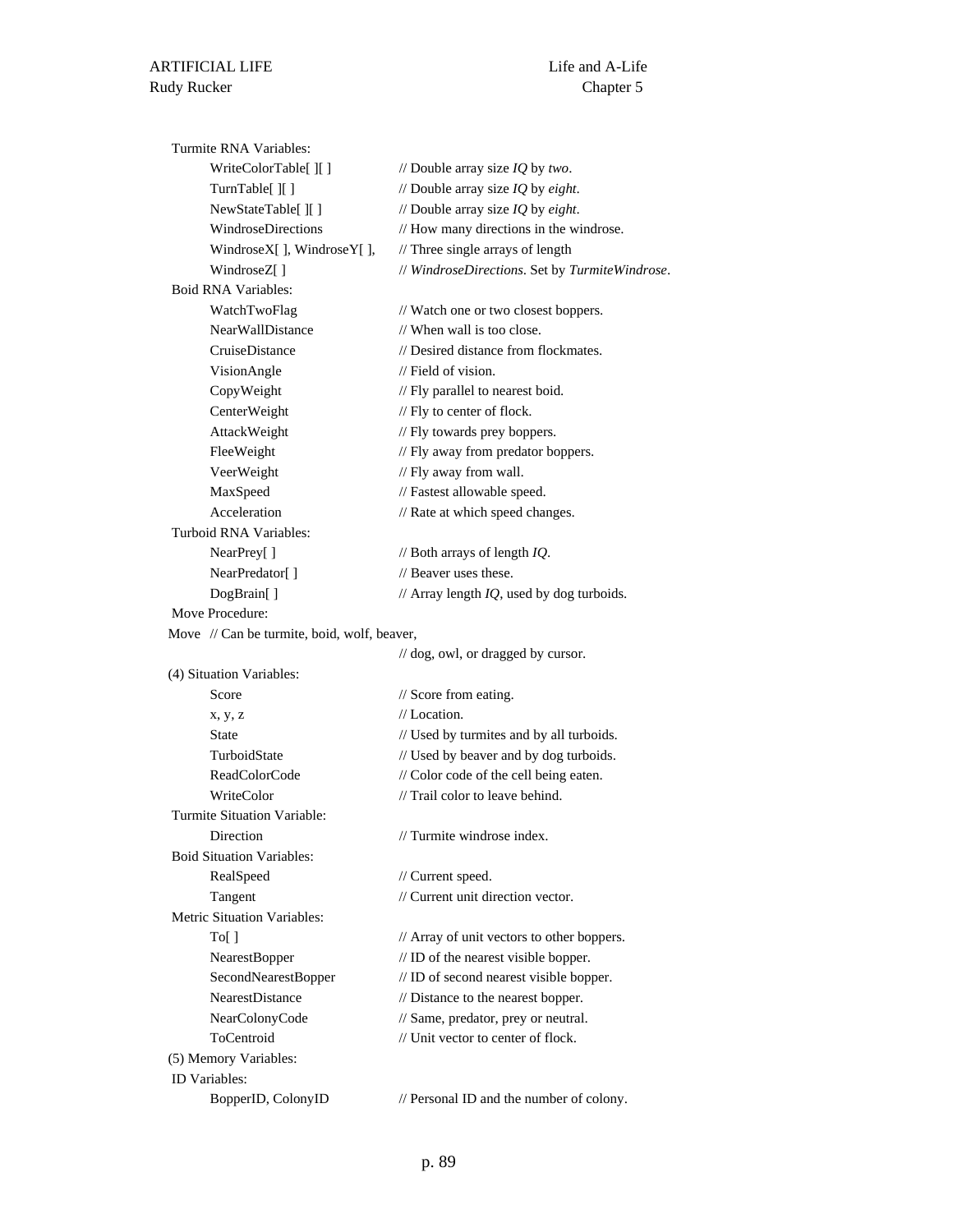| <b>Old Situation Variables:</b>    |                                                |
|------------------------------------|------------------------------------------------|
| oldx, oldy, oldz                   | // Last position. Used to draw lines.          |
| oldoldx, oldoldy, oldoldz          | // Position before last. Used for squares.     |
| OldWriteColor                      | // Last WriteColor. Used for squares.          |
| OldScore                           | // Last Score. Used by wolf.                   |
| OldTangent                         | // Last Tangent. Used by boid and turboid.     |
| Low Motion Variables:              |                                                |
| startx, starty, startz             | // Position at time of last breed.             |
| LowMotionFlag                      | // Stays on until bopper moves far enough.     |
| <b>Entropy Tracking Variables:</b> |                                                |
| TurnFrequency[]                    | // Array of length <i>WindroseDirections</i> . |
| Entropy                            | // Based on numbers of different turns.        |
|                                    |                                                |

Table 5-1: The Bopper Data Structure

----------------------------------------------------------

Note that the data structure breaks into five main parts: (1) *Enzyme Parameters*, (2) *DNA Parameters*, (3) *RNA Variables*, (4) *Situation Variables*, and (5) *Memory Variables*.

The (1) Enzyme Parameters and the (2) DNA Parameters are controlled by you, and can also be changed by the breeding process. The parameters in these two groups make up the genome of a bopper.

The (3) RNA Variables are computed by the Boppers program from the values of the Enzyme Parameters and the DNA Parameters. The close relationship between the first three groups of parameters and variables is explored in the next section.

The (4) Situation Variables keep track of where a bopper currently is and what it is doing. The Situation Variables normally change values during each bopper update. The (5) Memory Variables keep track of the bopper's identity, where the bopper has been, and what it has done.

Before going into details about the meanings of the parameters and variables, we should first be clear about the *types* of the variables. Most of the parameters and variables in Table 5-1 stand for whole numbers, or *integers*, but the following stand for other types of data.

RealSpeed, CopyWeight, CenterWeight, AttackWeight, FleeWeight, VeerWeight, and Acceleration are *real numbers*, meaning numbers with decimal points, like 0.9735 or 1.12.

Tangent, ToCentroid, and OldTangent are *vectors*, where a vector is a triple of three real numbers, one number for each of the possible coordinate directions x, y, and z.

Move is a variable that stands for the name of the procedure which is used to update the bopper's position. Different types of boppers use different kinds of Move procedures.

DNA, NearPrey, NearPredator, DogBrain, and TurnFrequency are *arrays* of integers; To is an array of vectors.

An *array* is an indexed list of a certain length. The DNA array, for instance, has length DNALength, and each member of the array is supposed to be an eight-bit integer, also known as a *byte*. Thus DNA[1], DNA[2], DNA[3], and so on up through DNA[DNALength] are all bytes. The value of DNALength is computed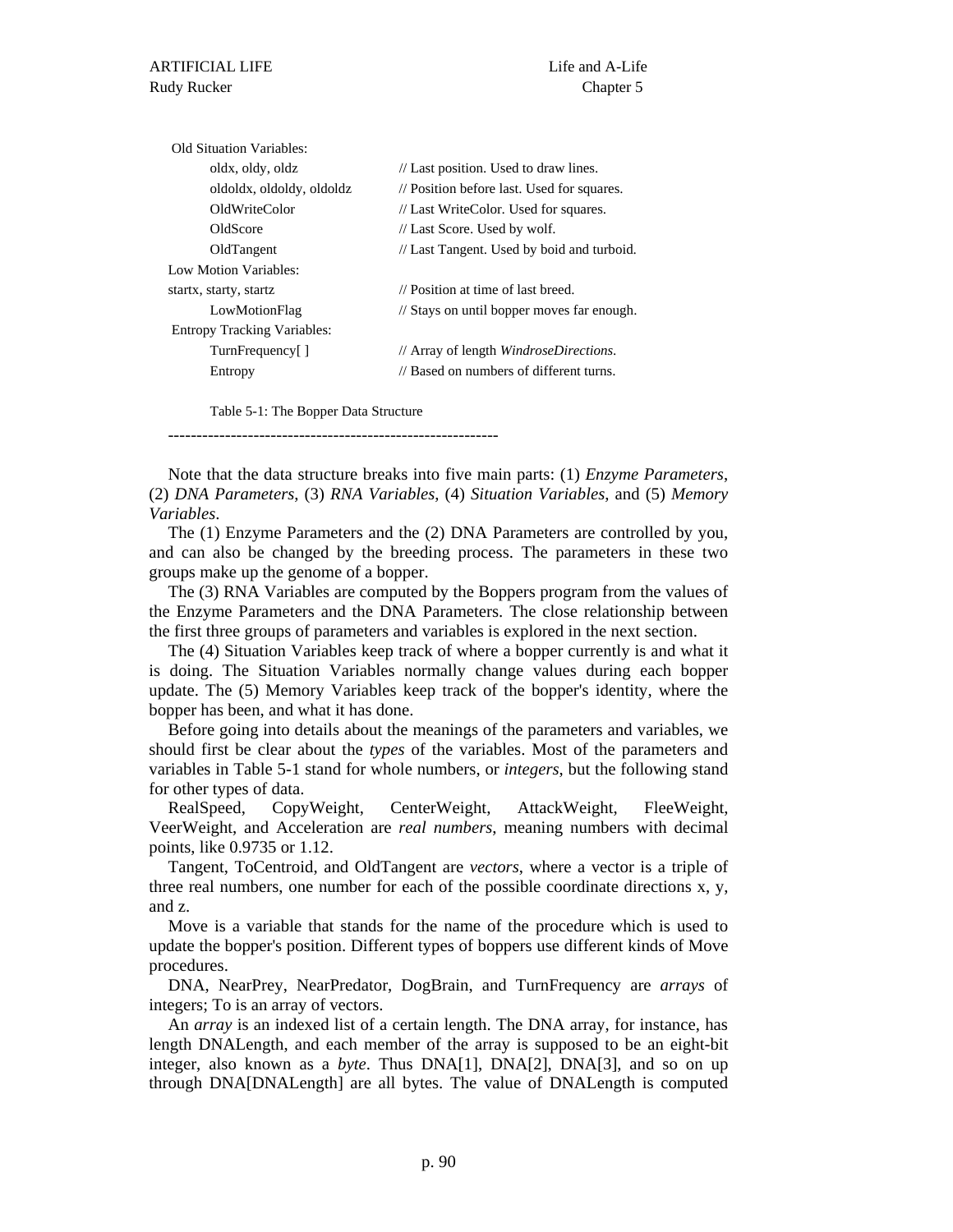from the BopperType and the IQ parameters, by the way, as will be discussed in the next section.

Saying that To is an array of vectors means that To[1], To[2], and so on are all vectors. To has one entry for each active bopper.

WriteColorTable, TurnTable, and NewStateTable are *double arrays* of integers.

| TurnTable[1][1] | TurnTable[1][2] | $\cdots$                | TurnTable[1][8] |
|-----------------|-----------------|-------------------------|-----------------|
| TurnTable[2][2] | TurnTable[2][2] | $\cdot$ $\cdot$ $\cdot$ | TurnTable[2][2] |
| TurnTable[3][1] | TurnTable[3][2] | $\cdots$                | TurnTable[3][8] |
| TurnTable[4][1] | TurnTable[4][2] | $\cdots$                | TurnTable[4][8] |

Table 5-2: A Four by Eight Double Array

A *double array* like TurnTable[ ][ ] can be thought of as a two-dimensional table, as shown in Table 5-2. When TurnTable is used, the first index number is supposed to be a State value, like 3, and the second is supposed to be the code number of a color that the bopper has encountered, like 2. The corresponding value in the TurnTable table is called something like TurnTable[3][2]. The picture of TurnTable in Table 5-2 is for a bopper which has a IQ of four, and which distinguishes eight different colors. (Why there are exactly eight colors that a bopper distinguishes is something we will discuss in the next section.)

In looking at Table 5-2, you can think of the first line as specifying how the bopper turns when it is in state 1, the second line as specifying how the bopper turns when it is in state 2, and so on.

#### **Enzymes, DNA, and RNA.**

As was already mentioned, there is a close relationship among a bopper's Enzyme Parameters, DNA Parameters, and RNA Variables. The idea is that the Enzyme Parameters control the *type* of motion algorithm the bopper uses, the DNA Parameters are the source of the variable settings that the motion algorithm uses, and the RNA Variables store these DNA-determined settings in an easily usable form.

The names *Enzyme*, *DNA* and *RNA*, are used in analogy to living cells. A cell uses its DNA to make RNA, and it is the RNA which is actually used to construct the proteins that control cell functions. Certain enzymes that are present in the cell are instrumental in converting DNA into RNA, and in converting RNA into proteins. The mental image is of the enzymes using the DNA instructions to build the RNA-described proteins, as suggested by Figure 5-2.

Figure 5-2: Enzymes turn DNA into RNA proteins

The Enzyme Parameters are parameters that you can directly change from the Individuals dialog box or by using the Randomize Individuals' Params selection. During the breeding process, the enzymes may also be changed, as will be discussed in this chapter's section on Breeding. Table 5-3 shows the correspondence between Enzyme Parameter names and the names on the Individuals dialog. (See Figure 6-7 for a picture of the Individuals dialog.)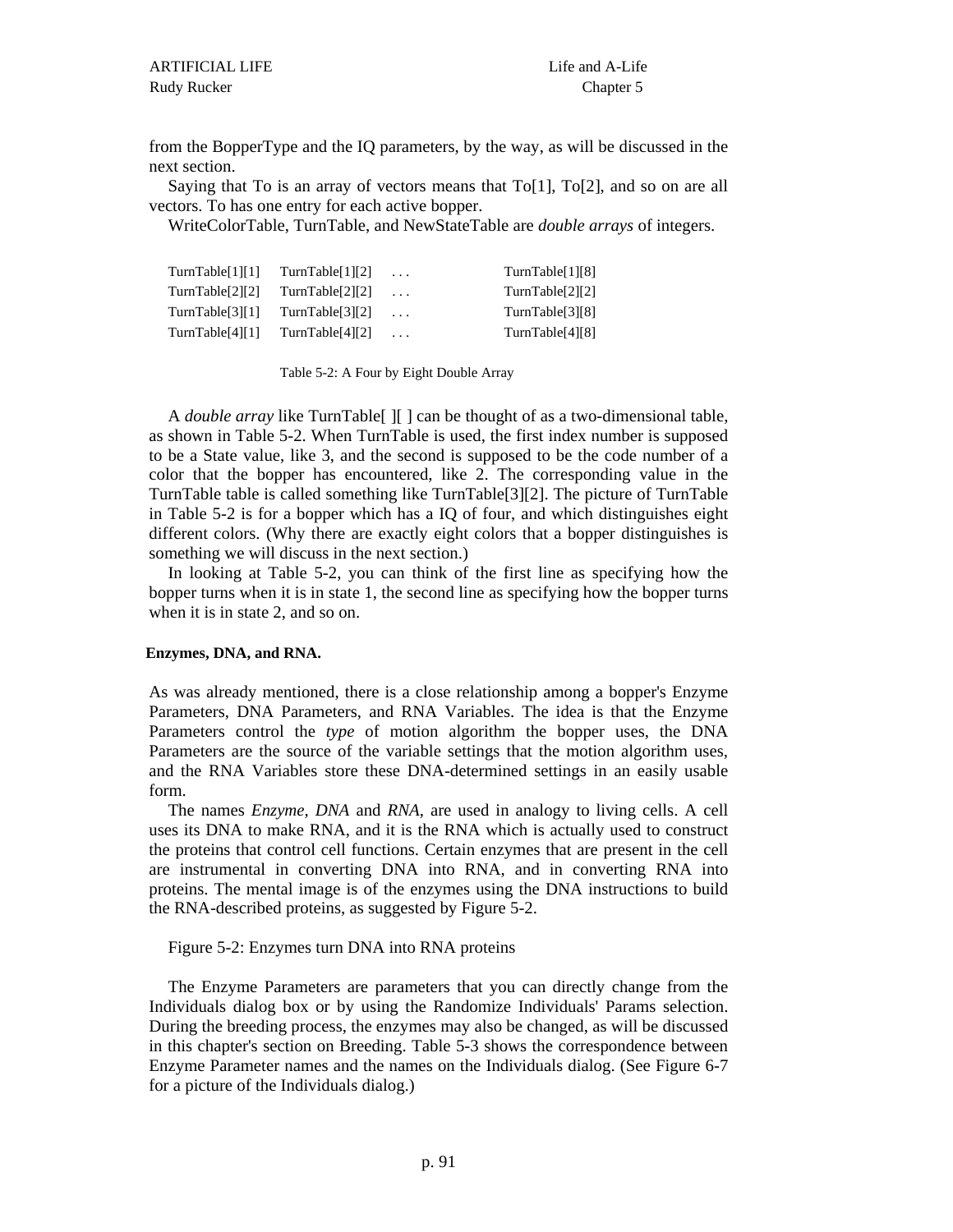| Bopper Data Structure Name | Individuals Dialog Name |
|----------------------------|-------------------------|
| BodyIcon                   | Body Icon               |
| TrailNodes                 | <b>Trail Nodes</b>      |
| TrailLines                 | Trail Lines             |
| <b>BaseSpeed</b>           | Speed                   |
| <b>BopperType</b>          | Bopper Type             |
| TurmiteWindrose            | Turmite Windrose        |
| Ю                          | Ю                       |

Table 5-3: Bopper Enzyme Parameter names and Individuals Dialog names.

The DNA Parameters consist of the DNA array of bytes that you can change by choosing the File Randomize Genes selection, or by using the Gene Viewer dialog box. The DNA Parameters are altered whenever the breeding process takes place.

The Enzyme Parameters and DNA Parameters can also be changed by using the File Open selection to load files. Loading a parameters file (with extension \*.BL) changes the Enzyme Parameters of all the boppers, but it does not change their DNA Parameters. Loading an experiment file (with extension \*.BEX) changes the Enzyme Parameters and the DNA Parameters of all the boppers. Loading a bopper file (with extension \*.BOP) changes the Enzyme Parameters and the DNA Parameters of the edit bopper. For more information on loading files, see Chapter Six.

One final way in which you can directly affect the boppers' Enzyme Parameters and DNA Parameters is by using the Copy cursor, which copies the selected bopper's Enzyme Parameters and DNA Parameters to other boppers.

The DNA Parameters contain information about how the bopper moves, but this information is not in readily usable form. The RNA Variables are the settings that the bopper uses when it uses its Move procedure updates its position. These variables are not directly set by you. The Boppers program includes a procedure called DNAToRNA which fills up a bopper's RNA Variables on the basis of, firstly, the contents of the boppers DNA array and, secondly, the values of the bopper's Enzyme Parameters.

As already mentioned, the DNA array is a list of bytes, and the parameter DNALength keeps track of how many bytes are active in the DNA. A bopper will allow any possible byte-string of length DNALength as its DNA. This means that you can freely mutate and crossover boppers' DNA arrays without worrying that you might get an unusable bitstring.

The value of the DNALength variable depends both on the size of the bopper's IQ variable and on what BopperType the bopper has. Let's talk about the size of DNALength for each of three possibilities for BopperType: *turmite*, *boid*, and *turboid*.

# *Turmite DNA*

For a turmite, DNALength is equal to the number of entries that will be used in the three double arrays WriteColorTable, TurnTable, and NewStateTable. The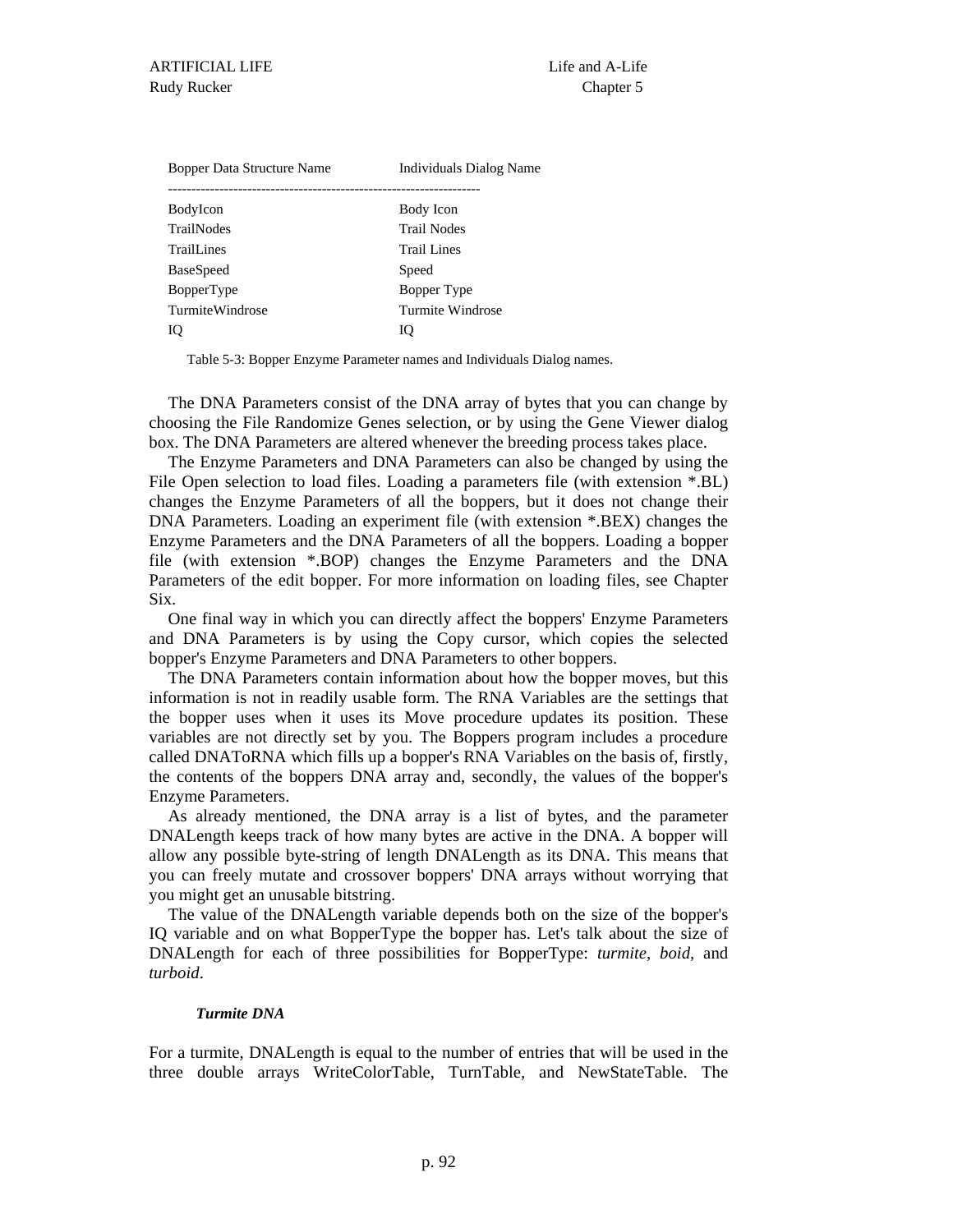DNAToRNA procedure uses one byte of DNA to compute each entry in these three double arrays.

In these double arrays, the first index number corresponds to a State that the bopper might be in, while the second index number corresponds to the ReadColorCode of the pixel the bopper has examined. A bopper uses eight different ReadColorCode: BLANK, JABBER, SELF, WOCKY, FOOD, POISON, WALL, and OTHER. The meaning of these is fairly evident except for, sigh, "JABBER and WOCKY".

|              |       | <b>JABBER</b> | ReadColorCode<br><b>SELF</b> | WOCKY |
|--------------|-------|---------------|------------------------------|-------|
|              | Green | Blue          | Green                        | Red   |
| Colony Color | Red   | Green         | Red                          | Blue  |
|              | Blue  | Red           | Blue                         | Green |

Table 5-4: Colony-Specific ReadColorCodes

The idea is that each bopper has a color associated with it depending on what colony it belongs to: green, red, or blue. If a bopper is red, then it views red pixels as having ReadColorCode SELF, for instance. Now think of green, red, and blue as being arranged in a cycle that goes around and around like: green, red, blue, green, red, blue, ... . JABBER stands for the colony that can be found immediately to the left of your colony name, while WOCKY stands for the colony found immediately to the right of your colony name, as spelled out in Table 5-4.

Why bother to use the confusing JABBER, SELF and WOCKY ReadColorCodes? Why not just say GREEN, RED, and BLUE? Well, the idea is that a bopper's motion code should be independent of what color it actually is. By doing the ReadColorCodes in this jabberwocky way, *Boppers* fixes it so that if you copy a red bopper's Enzyme Parameters and DNA Parameters to a blue bopper, the blue bopper will act just like the red one did. As for the choice of the words "jabber" and "wocky," well---what programmer *isn't* a Lewis Carroll fan? And doesn't Figure 5-3 look like the caucus race in *Alice in Wonderland*?

Figure 5-3: Chasing the Jabber and Fleeing the Wocky

*Anyway*, before we went off into jabberwocky here, we were saying that a bopper uses eight different ReadColorCodes, and we were leading up to a calculation of how big DNALength is for a turmite. Recall that we had gotten to the point of saying that for a turmite DNALength is equal to the number of entries in the three Turmite RNA tables: WriteColorTable, TurnTable, and NewStateTable. Let's start by looking at the size of the NewStateTable.

A turmite computes its new State by using an instruction of the form:

State = NewStateTable[State][ReadColorCode];

This means that NewStateTable needs to have an entry for each combination of State and ReadColorCode that the bopper might come up with. The IQ parameter specifies how many states are allowable, and we know there are eight possible ReadColorCode values, so we conclude that NewStateTable has ( $8 \times$  IQ) entries.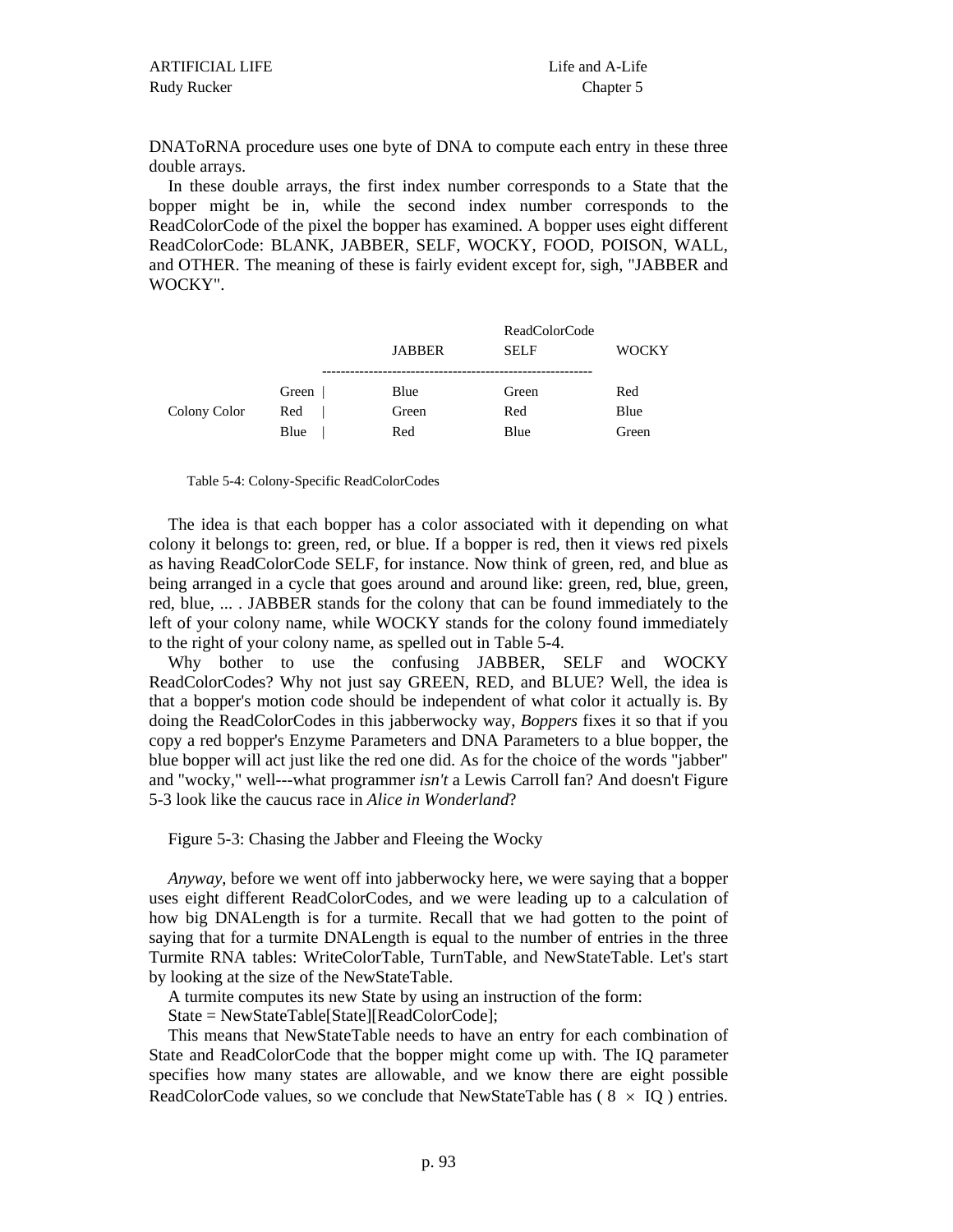It turns out that each of these entries is computed from a single byte of DNA array. The length of DNA in bytes is DNALength, so this means that NewStateTable adds  $( 8 \times IQ)$  to DNALength.

One other thing I should point out about NewStateTable is that each of its entries must be a number between 1 and IQ. This is because NewStateTable is used to compute a turmite bopper's next State, and the next State must stay in the range allowed by the IQ setting. This limitation on the range of numbers allowed as entries in NewStateTable is an example of why we must use the DNA and RNA distinction. Any byte can be used in the DNA array, but only values that fall in the accepted range of State values can be used in the NewStateTable.

TurnTable and WriteColorTable are both the same size as NewStateTable. For each combination of State and ReadColorCode, a turmite uses the value of TurnTable[State][ReadColorCode] to see how much to turn. The turmite uses the value of WriteColorTable[State][ReadColorCode] to decide whether to leave a faint or a strong trail marking.

As with NewStateTable, there is a limitation on the allowable values in these tables. In TurnTable, the listed values must range from 1 to WindroseDirections, where WindroseDirections itself is determined by the TurmiteWindrose. In WriteColorTable, the values must correspond to the faint and the strong trail colors that the bopper can leave. More details on how the turmites move are to be found in the Turmite subsection of the Bopper Motions section below.

Adding up the sizes of WriteColorTable, TurnTable, and NewStateTable, we get  $( 8 \times IQ) + ( 8 \times IQ) + ( 8 \times IQ)$ , which is 24  $\times IQ$ . In the case where a turmite has the maximum allowable IQ of a hundred, this makes for a DNALength of 2,400 bytes, or 19,200 bits.

It is worth noting that when we use the DNA array to calculate the values for the three tables, we walk out through the DNA, peeling off twenty-four bytes for each of the bopper's possible states, as depicted in Figure 5-4. That is, the lower end of the DNA array affects a turmite bopper's behavior for low State values, and the higher end of the DNA array affects a turmite bopper's behavior for high State values.

Figure 5-4: Bopper DNA, Showing Turmite and Boid Info

## *Boid DNA*

A boid does not use the turmite RNA Variables at all; instead it organizes its motion solely according to the eleven Boid RNA Variables. Four of these are coded by byte-sized integers: WatchTwoFlag, MaxSpeed, CruiseDistance, and NearWallDistance. Seven of these are real numbers that are coded by two bytes each: RealSpeed, CopyWeight, CenterWeight, AttackWeight, FleeWeight, VeerWeight, and Acceleration. This makes a total of eighteen bytes of DNALength needed to fill the Boid RNA Variables.

The bytes for the Boid RNA parameters are taken from the very beginning of the DNA array, as shown in Figure 5-4.

#### *Turboid DNA*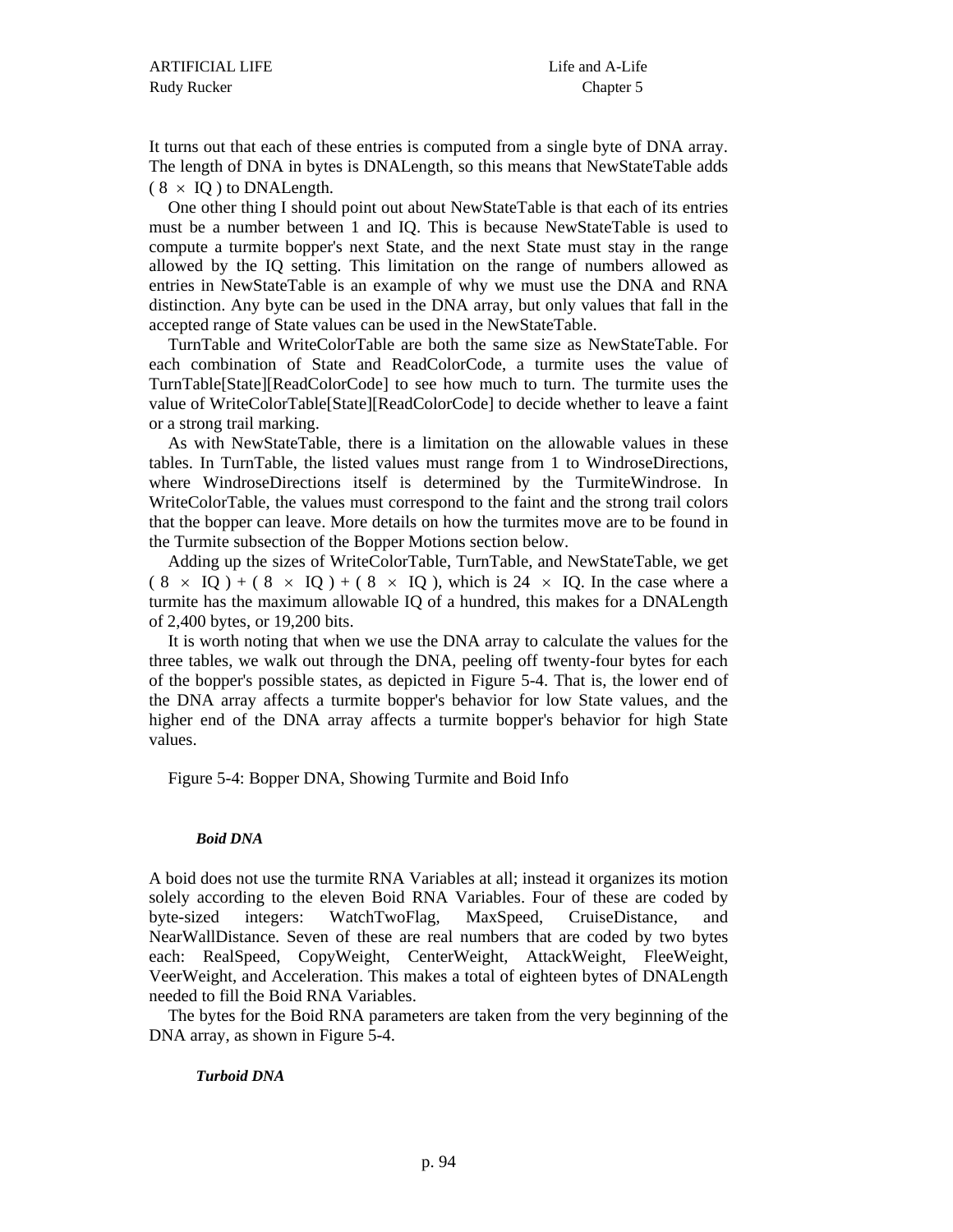All of the turboids except the owl can act like a turmite sometimes, so all of them need at least as much DNALength as a turmite:  $24 \times$  IQ.

Each of the turboids also uses Boid RNA parameters; as with a regular boid, these are set from the first eighteen bytes of the DNA array. Note that this means that the first eighteen bytes of the DNA array are used both for specifying the turmite behavior in State 0 and for specifying the Boid RNA parameters. This means that the same stretch of DNA is expressed in two different ways by a turboid.

In addition, the Beaver turboid uses the NearPrey and NearPredator arrays, and the Dog turboid uses the DogBrain and the NearPredator arrays. These are single arrays of length IQ. The NearPrey or DogBrain arrays are computed by skipping past the first eighteen bytes of the DNA array (which were already used for the Boid RNA Variables) and looking at the next IQ bytes, as shown in Figure 5-5. The NearPredator array uses the next IQ bytes after that, for a total of  $18 + (2 \times IQ)$ bytes. This number is always less than the  $24 \times$  IQ bytes used for the turmite RNA Variables.

Figure 5-5: DNA of Turboid Boppers

Although the owl turboid never acts like a turmite, it uses  $18 \times$  IO bytes of DNA. The reason is that, according to which State it is in, the owl picks out a different eighteen bytes of DNA to turn into boid RNA Variables. State one uses the first eighteen bytes, State two uses the second eighteen bytes, and so on, as shown in Figure 5-5.

Unlike the other types of boppers, the owls keep doing the DNAToRNA conversion on the fly, the reason for this being that I didn't want to tie up so much memory for Owl RNA.

One last thing to point out about the DNA and RNA is that the motive for performing the DNAToRNA conversion is that it is faster for the boppers to simply consult the pre-computed RNA Variables than it would be for them to each time look up and convert the relevant bytes of DNA. The DNAToRNA procedure is called whenever a bopper's Enzyme Parameters or DNA Parameters have been changed.

At this point, we've explained what kinds of data are in a bopper data structure, and we've talked about the relationships between some of these pieces of data. Now let's look at how the boppers get updated.

#### **The** *Boppers* **Update Cycle**

During each full *Boppers* update, the boppers go through the following sequence of steps: (1) *store positions*; (2) *update the metric;* (3) compute the *move* to the next position; (4) *read and eat* what's at the new position; (5) *draw the trail shapes*; (6) *draw the heads*; (7) *update the body icon*.

First all the boppers do step (1), then all do step (2), then all do step (3), and so on. Organized in this way, the process behaves as almost as if it were *parallel*, meaning that there are almost no effects due to the order in which the individual boppers are processed within each of the seven steps. The one slip in perfect parallelism comes in step (5) when the trails are drawn, as will be discussed below.

We'll spend the rest of this subsection talking about the seven steps.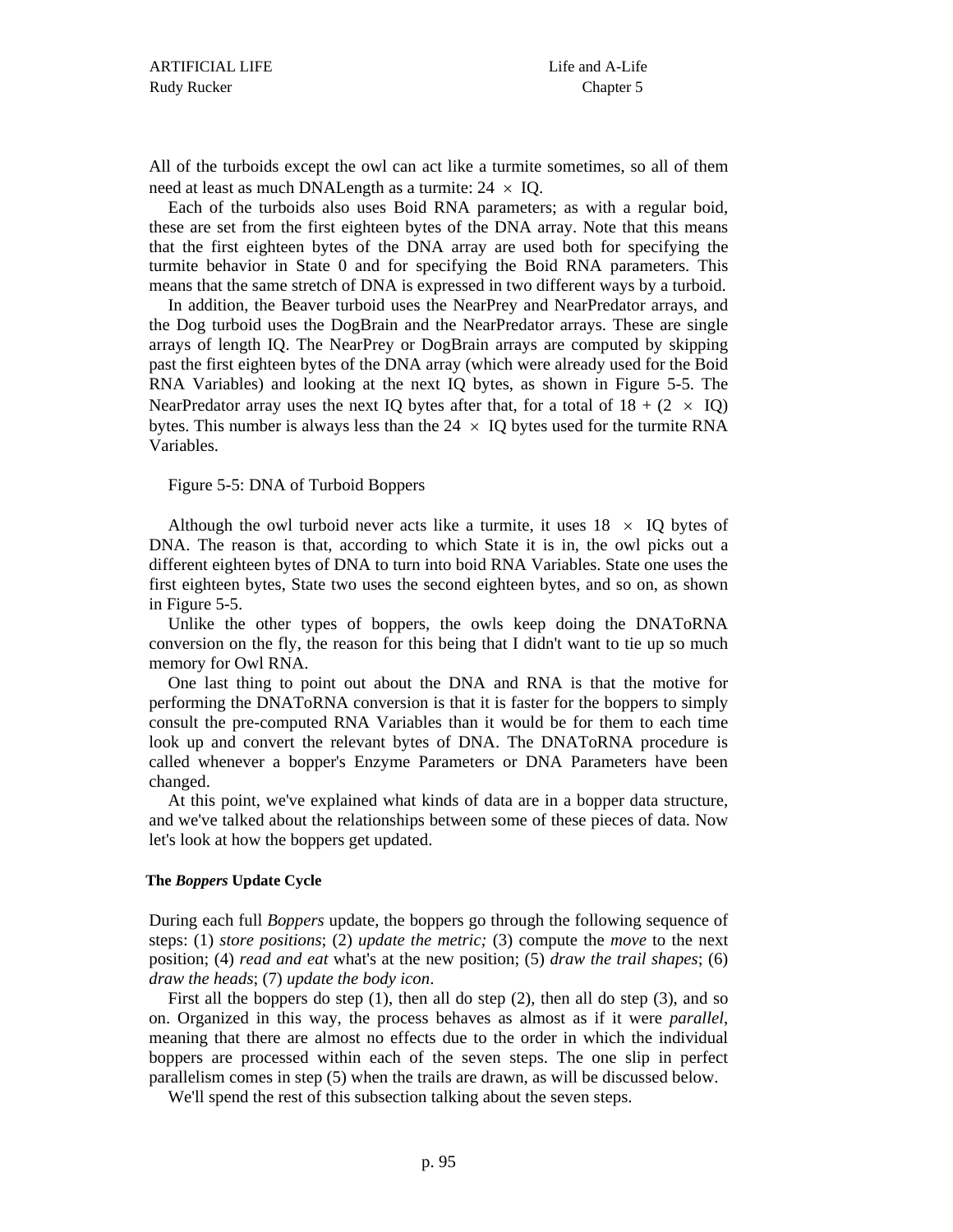#### *Store Positions*

In this step, each bopper sets the Old Situation Variables to match the current values of the Situation Variables. That is, each bopper sets: oldoldx equal to oldx, oldx equal to x, oldoldy equal to oldy, oldy equal to y, oldoldz equal to oldz, oldz equal to z, OldTangent equal to Tangent, OldScore equal to Score, and OldWriteColor equal to WriteColor.

There are diverse reasons for doing this. Each bopper needs to know its old positions, its "oldold" positions and its old WriteColor so that it can maintain its trail markings. The bopper's OldTangent is used during boid updates to ensure parallelism. And the OldScore is used so a turboid wolf bopper can subtract OldScore from Score to see how it fared during the latest update.

## *Update the Metric*

In this step, for each bopper that is not a turmite, we set the values of the bopper's Metric Situation Variables: its To array, its NearestBopper and SecondNearestBopper indexes, its NearestDistance variable, its NearColonyCode variable, and its ToCentroid vector. If a particular bopper is a turmite, then it won't be needing this information, so we don't compute the information for that bopper.

Let's look at how a bopper that is not a turmite gets its Metric Situation variables updated during the *update the metric* step.

The To array of vectors consists of vectors that each have length one. Each of these unit vector points *from* the bopper that owns the To array *to* one of the other boppers. That is, To[1] will point to the bopper with BopperID 1, To[2] points to the bopper with BopperID 2, and so on, as indicated in Figure 5-6. In the process of computing the To vectors, we also compute the actual distances from our bopper to each of the other boppers.

# Figure 5-6: The *To* Vectors

By using the To vectors, the bopper can now decide which of the other boppers are visible to it. This is done by calculating the angle between the bopper's Tangent vector and each of the To vectors. Mathematically, it is very easy to calculate the angle between two unit-length vectors, which is one reason why we compute the To vectors in unit length form.

So now, by using the To vectors as well as the tabulated distances to the other boppers, our bopper can figure out the identity of the NearestBopper and the SecondNearestBopper. These are the closest and second closest boppers which are *visible*. If there don't happen to be any boppers that lie within the bopper's cone of vision, it sets the NearestBopper and SecondNearestBopper to be itself.

The NearColonyCode depends on which colony the nearest bopper belongs to. It can be SAME, PREY, PREDATOR, or NEUTRAL.

Here is how the NearColonyCode gets set. Suppose that Andrea and Bartholomew are two boppers. Andrea is a boid that is being updated, and Bartholomew is the closest visible bopper to Andrea. If Bartholomew is in the same colony as Andrea, then Andrea's NearColonyCode is set to SAME. Otherwise Bartholomew is in a different colony from Andrea. Looking at the Ecology dialog,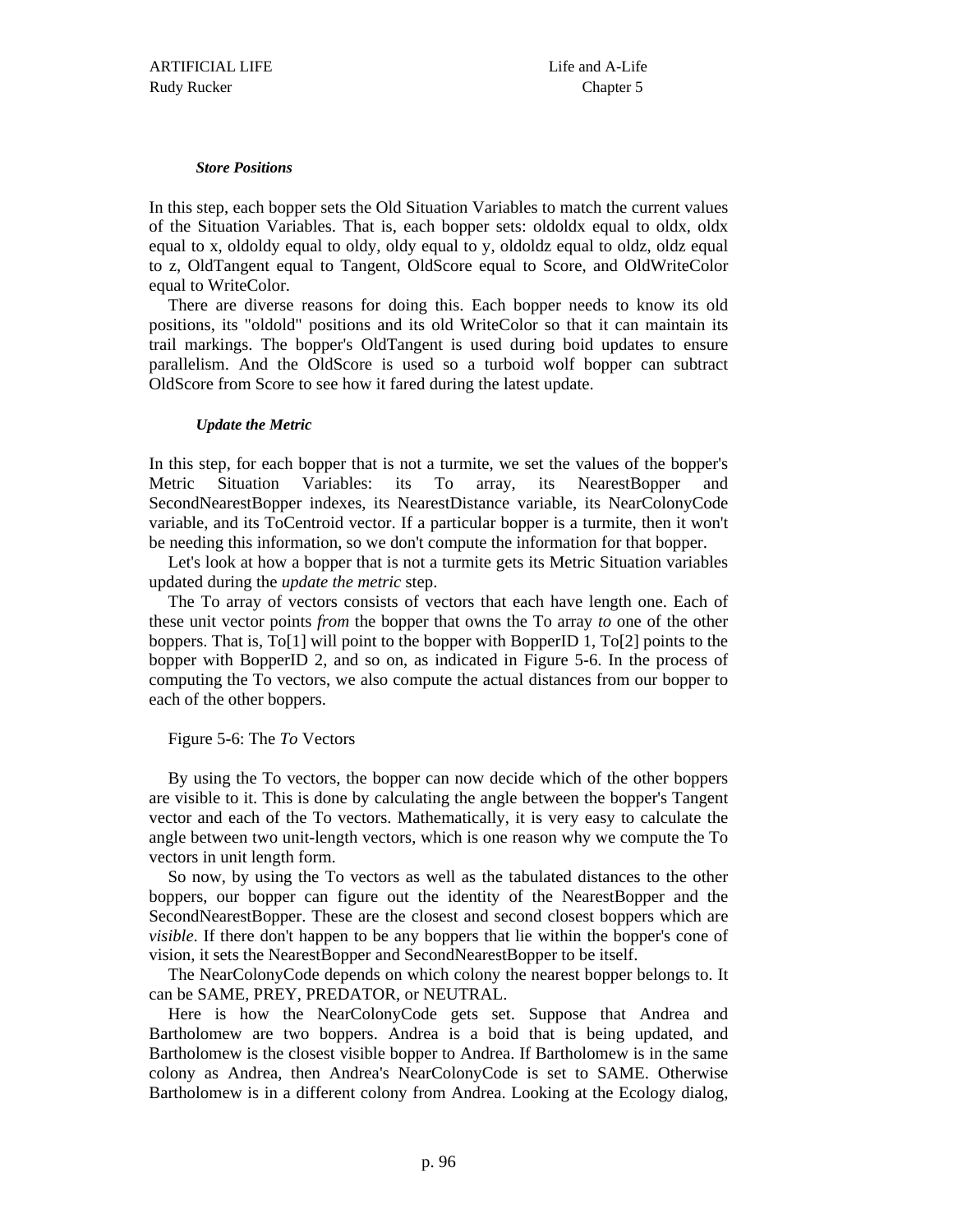you can see three possible cases according to the Eat Value for Andrea-colored boppers eating Bartholomew-colored trail cells: the Eat Value is positive, the Eat Value is negative, or the Eat Value is zero. According to which case arises, we set Andrea's NearColonyCode is set to PREY, PREDATOR, or NEUTRAL.

Next the bopper's ToCentroid vector is updated. ToCentroid is a unit length vector that points towards a weighted average position based on the positions of the other boppers in the same colony. The simplest way to get a centroid is simply to average the other boppers' x positions, average their y positions, and average their z positions, as suggested in the top of Figure 5-7.

Figure 5-7: Weighted Centroid Pays More Attention to Nearby Boids

In nature, a bird in a large flock is not really aware of the positions of all the birds in the flock. A real bird heads towards the centroid not of the whole flock, but of the nearest group of birds. We imitate this in the boids algorithm by using a *weighted centroid*, which has a boid average the weighted positions of the other boids, with the nearest boids' positions being given a higher weight, as suggested in the bottom of Figure 5-7.

### *Move*

In this key step, each bopper uses its Move function to compute its new position. The x, y, and z variables are updated to match the bopper's new position. No marks are made in the bopper world yet. Details on how the boppers move can be found in the Bopper Motions section below.

# *Eat and Read*

Here each bopper looks at the color of the pixel at its new location. The bopper *eats* the pixel by adding an increment or decrement to its Score according to the eat value for that color which is set in the Ecology menu. The bopper *reads* the color value by storing it in its ReadColorCode variable. Note that here "eat" is not used in the sense of "erase," but in the sense of "add this cell's value to your Score." That is, the *eat and read* step changes the boppers' Score and the ReadColorCode variables, but this step does not change anything that you see on the *Boppers* screen.

If the bopper is drawing lines between its nodes or drawing squares around the nodes, then it will eat and read some more during the next step, otherwise it is now done eating and reading.

Details on the eating and reading that takes place during the drawing of trails is found in the More About Eating and Reading subsection below.

#### *Draw Trail Shapes*

Every bopper leaves a trail of dots, but some draw lines between the dots and/or draw squares around the dots.

According to which colony a bopper is in, it leaves trails that are green, red, or blue. Each of these colors comes in two shades, which I call *faint* and *strong*. While in boid mode, a bopper always uses the strong trail color, but when in turmite mode, a bopper may use either the faint or the strong trail color.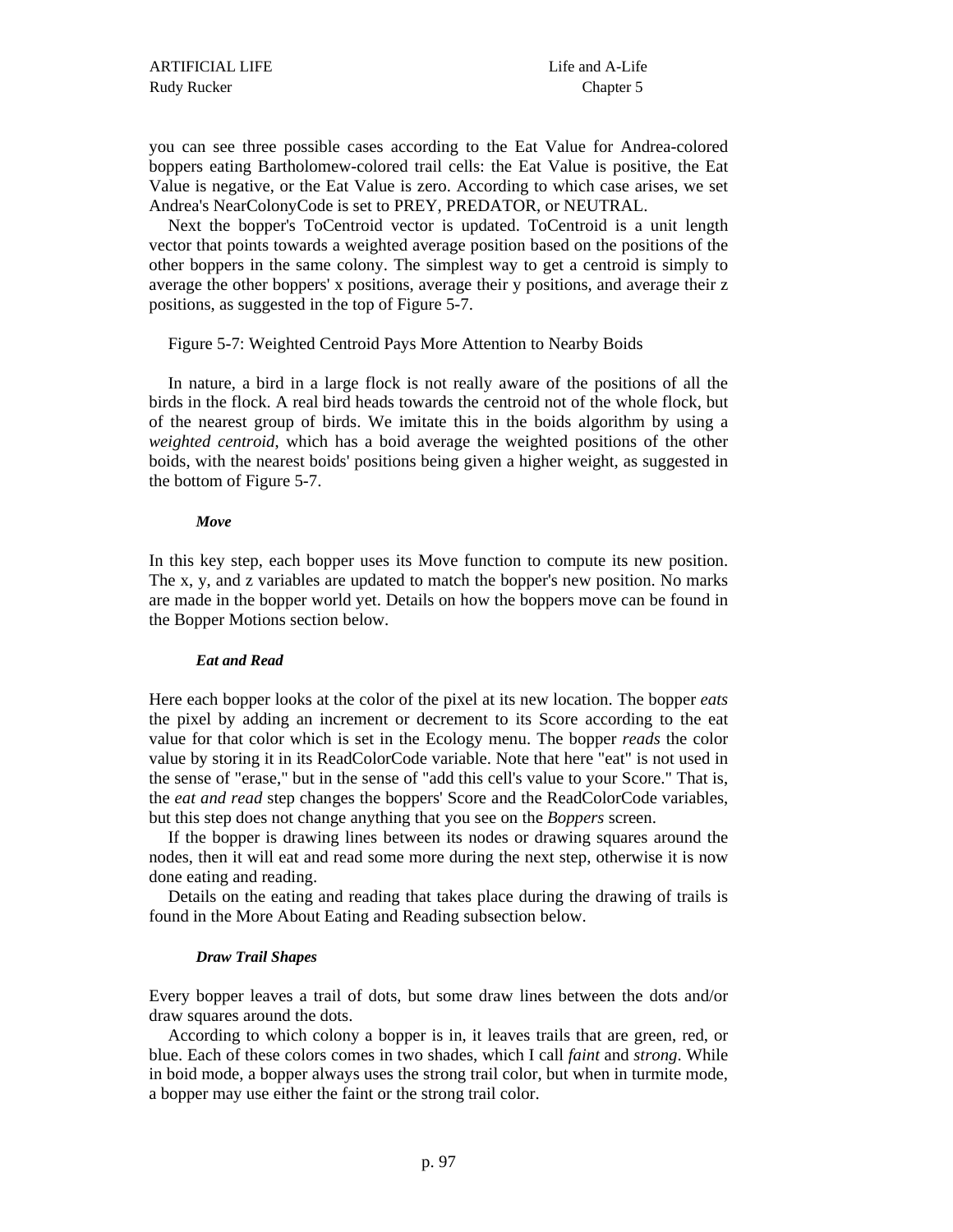How do we deal with a situation where two trails intersect? My choice is to *combine* the colors by a logical OR operation. That is, a red pixel on top of a green pixel gives a yellow pixel, a blue pixel on top of a red pixel gives a purple pixel, and so on. Since there are really six trail colors---the faint and the strong versions of green, red, and blue---there are quite a variety of overlapped colors that can arise. The more colors your display supports, the more distinctions you will be able to see. The boppers view all of these overlapped colors as corresponding to the ReadColorCode OTHER, except in the rare situation where a combination of colors may happen to match one of the FOOD, POISON, or WALL colors.

Whenever a bopper colors a pixel, it adds the position of this pixel to a memory buffer that belongs to the bopper's colony. If the buffer of trail cells is already full, then before adding the new pixel position to the trail buffer, the bopper erases the pixel corresponding to the oldest pixel position in the buffer.

The further details of the *draw trail shapes* step are best explained by breaking it into three substeps: *draw square*, *draw line*, and *draw dot*. It is useful to look at Figures 5-8 and 5-9 while reading about these three substeps.

Figure 5-8: What Gets Eaten and Read During a Bopper Update.

*Draw Square*. This applies if the Controls menu's Individuals dialog's Trail Nodes setting is Small Squares, Medium Squares, or Large Squares for the bopper in question. When a bopper is using squares nodes, the bopper begins the draw trail shape process by drawing an OldWriteColor square around the oldoldx, oldoldy, oldoldz position. The bopper looks at the color of each pixel that it overwrites. It *eats* these color values, but it *does not read* them. That is, when the square is drawn, the value of each pixel that is overwritten is added to the bopper's Score, so the bopper *eats*; but the bopper's ReadColorCode variable is *not* changed by anything the bopper encounters while drawing a square around an oldold position, so the bopper *does not read*.

*Draw Line*. Next, if the bopper is drawing lines between successive nodes, it draws a WriteColor line from oldx, oldy, oldz to x, y, z. The line does not include its end points. While drawing the line, the bopper *eats and reads*. That is, the bopper changes its Eat Values according to any colors it writes over, *and* it changes its ReadColorCode variable to match the last non-blank pixel (if any) that it encounters while drawing the line.

Note that the last paragraph says "last *non-blank* pixel." The reason the boppers read along its trail lines, rather than only letting them read at their new head positions, is that this prevents a bopper from crossing someone's trail without noticing it. In general the BLANK ReadColorCode is the one that the bopper is going to be working with the most often, and we want to try and decrease the frequency with which this ReadColorCode occurs. So if a bopper's ReadColorCode is already different from BLANK, we don't want the bopper's action of reading along its trail line to be able to set the ReadColorCode back to BLANK. Therefore, as a bopper reads along its trail line, it *will* change the ReadColorCode with each non-blank pixel that it encounters, meaning that, once again, it changes its ReadColorCode variable to match the last non-blank pixel. If all the pixels along the line are blank, then the ReadColorCode remains at the value that was set when the bopper read the color at its new position in during step (4).

*Draw Dot*. For the final substep of drawing the trail, the bopper replaces the head-colored pixel at oldx, oldy, oldz by a pixel with WriteColor. No change to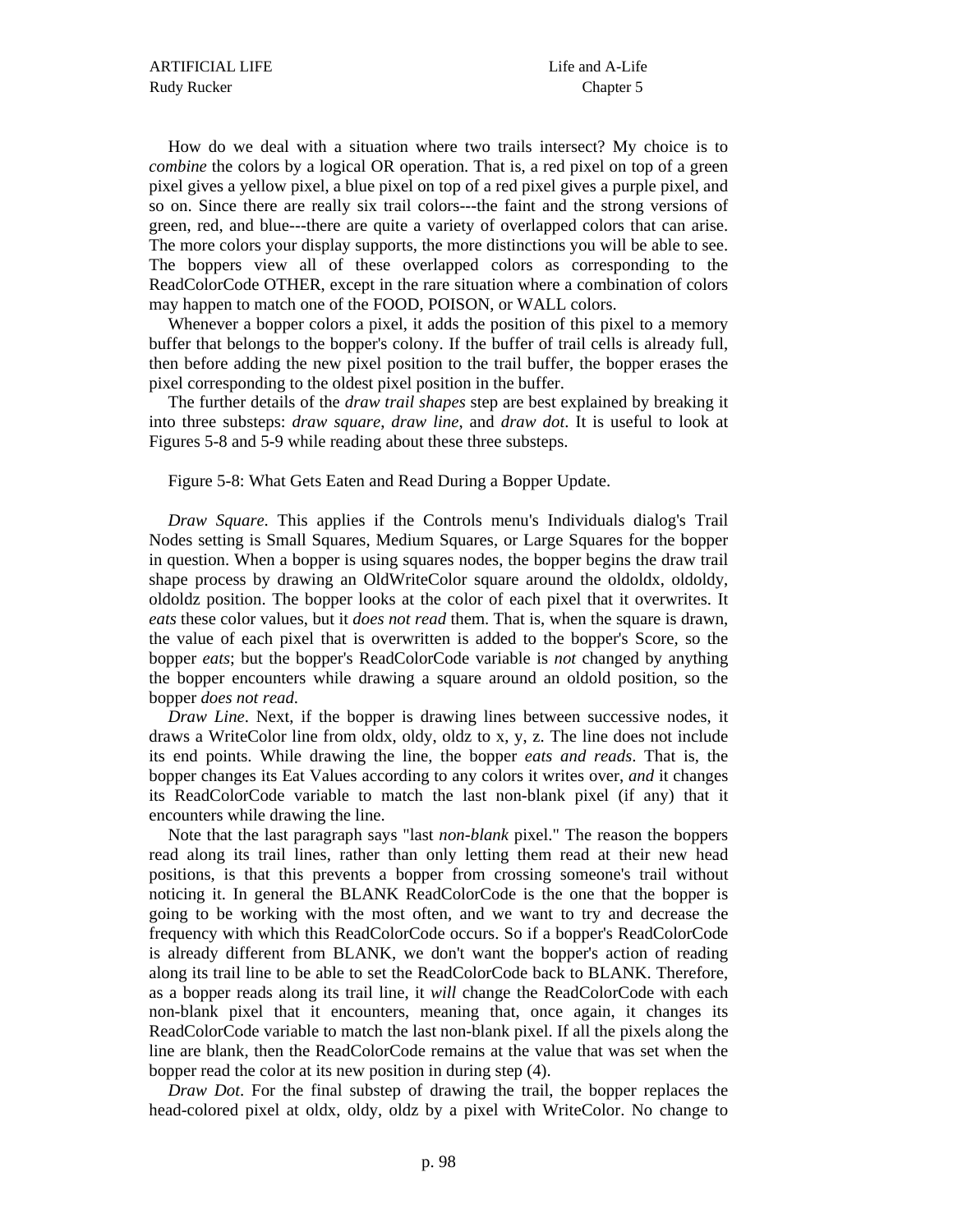Score or to ReadColorCode is effected by this step. In the case where the bopper does not draw squares around its nodes and does not draw lines between its nodes, this substep is the entirety of the *draw trail shapes* step.

# Figure 5-9: What Gets Colored During a Bopper Update.

As mentioned above, parallelism can fail while drawing the trails. One way this can happen is that drawing, say, a red line crossing a blue line will have a different effect on the boppers' Scores depending on whether the blue line or the red line is drawn first. There are two excuses for this lack of full parallelism. First of all, if you run boppers which only leave trails made of single dots, then the update *is* perfectly parallel. Secondly, the update order of the boppers is expressly randomized every time that breeding is performed, so that no bopper gets a lasting order-position advantage. Visually, the program *appears* perfectly parallel because when trail colors overlap, the overlapped region is drawn as a mixture of the colors.

# *Draw Heads*

Here each bopper draws a head-colored pixel at its current head position. This is the final step of a bopper's drawing anything on the screen during its update step. See Figure 5-9 for a summary of what a bopper *does* draw on the screen.

# *Update Body Icons*

In the case where a bopper has a single icon on to mark its position, the icon at the old position is erased and a new one is drawn. The icons are purely a visual effect, and are not visible to the boppers in their world.

# *More About Eating and Reading*

The eating steps that take place during a bopper's update cycle affect the bopper's *Score* variable, while the reading steps serve to set the values of the *ReadColorCode* variables.

During an update, The *Score* is changed by adding in the values of all the pixels which the bopper eats. In order, the bopper eats the pixel at the new position of its head, possibly eats a square of pixels around the boppers oldold position, and possibly eats a line from the bopper's old position to its new position.

All boppers in a colony use the same Eat Values. These values are displayed by the Ecology dialog, which shows values for: Green, Red, Blue, Food, Poison, Wall, Prey Head, and Other.

Green, Red, and Blue all can come in either faint or strong shades, but both shades are regarded as identical for the purposes of adding in Eat Values.

Food is usually given a negative Eat Value, and Poison a positive Eat Value. Wall cells are often given a negative Eat Value.

If a bopper that is moving as a boid comes within NearWallDistance of a wall, the bopper's Score will have the Wall value added to it. A bopper moving as a turmite, on the other hand, must actually try to move into a space occupied by a wall cell before the Wall Eat Value is added to its Score.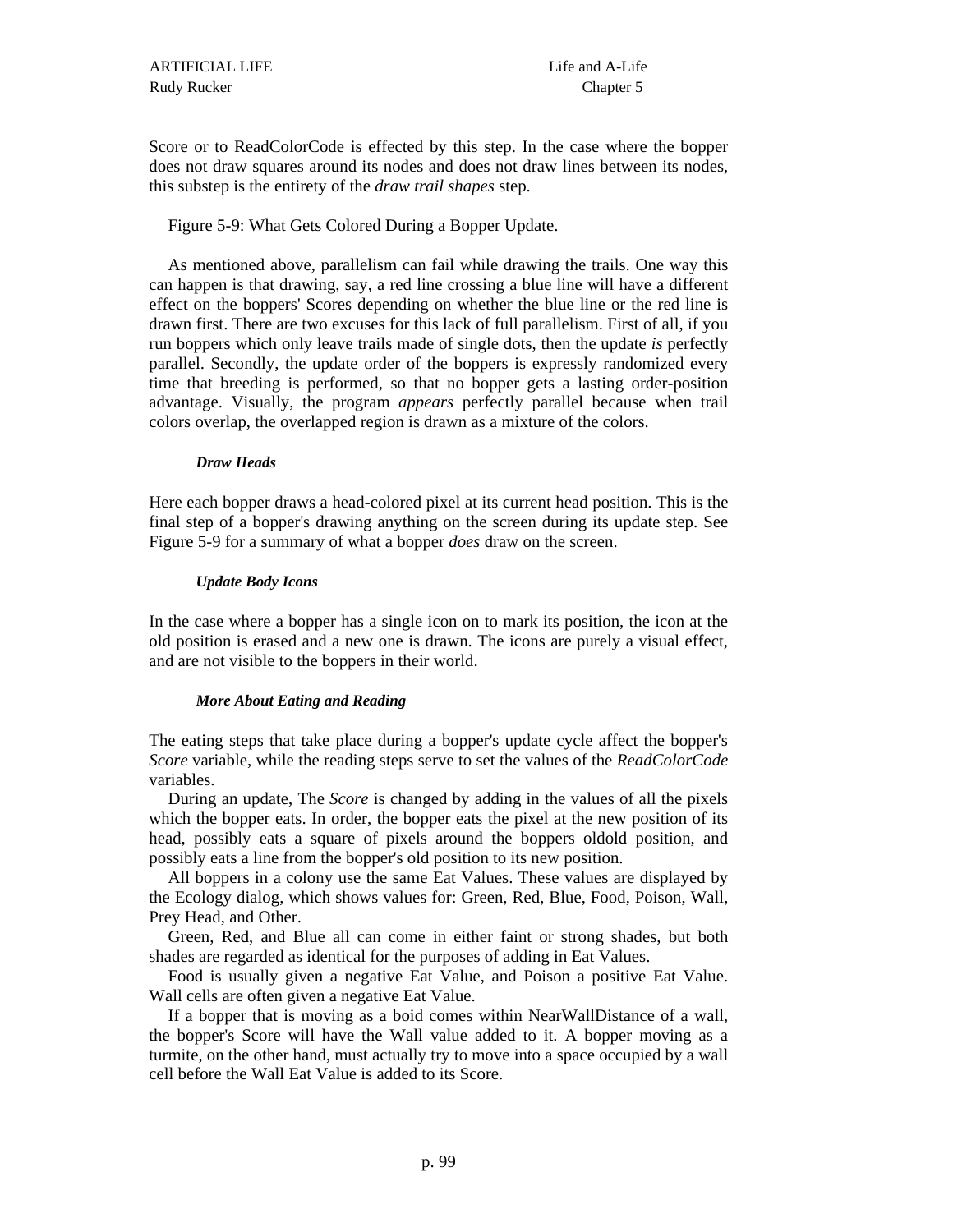The Prey Head case can occur if a bopper eats a cell which is the color of the head color which the boppers use. In the case where the screen background color is black, the head color is white; and when the screen background color is white, the head color is black.

It is possible that the presence of a cellular automaton patch, or the accumulation of several colors on top of each other might produce a pixel which is read has being head-colored, even though no bopper's head is really there. Once a bopper detects that it has eaten a head-colored cell, it checks the positions of the other boppers to find out which (if any) bopper has its heads at that position. If the other bopper's colony color is given a positive weight by the bopper's colony, then the bopper is thought of as a prey species, and the Prey Head Eat Value is added to the original bopper's score.

One other way in which a bopper may receive the Prey Head Eat Value is if the bopper happens to be moving as a boid during an update. A boid need not land directly on another bopper's head for the encounter to be thought of as a direct hit. Instead, a boid bopper need only come within Boid Hit Radius pixels of another bopper's head in order to be thought or as hitting the other bopper's head. If the other bopper is a prey species relative to the original bopper, then the Prey Head score is added to the original bopper's score. Boid Hit Radius, by the way, is set from the Colonies dialog.

For a pixel which is not classified in one of the other color categories the Other Eat Value is added to the bopper's score.

As was mentioned in the Enzymes, DNA and RNA section, the ReadColorCode can be BLANK, JABBER, SELF, WOCKY, FOOD, POISON, WALL, or OTHER. Recall that a bopper refers to its own colony color with the ReadColorCode SELF; and that, relative to the cycle *green, red, blue, green, red, blue, ...*, a bopper refers to the colony one lower as JABBER, and to the colony one higher as WOCKY.

During an update, the ReadColorCode is changed by looking at the values of all the pixels which the bopper reads. In order, the bopper first reads the pixel at the new position of its head, and then reads the pixels along a line from the bopper's old position to its new position. As was mentioned before, the bopper takes the last non-BLANK ReadColorCode it encounters as its final value.

Since we do not use a special HEAD ReadColorCode, in the case where a bopper encounters the head of another bopper it sets the ReadColorCode to OTHER. Note however, that the bopper *does* change its Eat Value in a unique way if a head pixel from a prey colony is encountered---as was described above.

Another difference between reading and eating, is that a bopper will *read* its own faint-colored trail cells as being BLANK. The reason for this is that a turmite bopper is thought of as a Turing machine that is marking space with ones and zeroes. Its faint-colored trail cells are like its zeroes, and its strong-colored trail cells are like its ones.

You might wonder why the *Boppers* program doesn't just have a bopper use *one* color of trail cell, and let the bopper set its faint-colored trail cells to the same as the background color? There are two reasons. Firstly, it is more interesting to watch *Boppers* if you can always see a trail of where a turmite has been. Secondly, since the boppers get much of their Eat Values from eating other boppers' trails, it is a good thing to leave as many trails around as possible.

Since boids do not use the ReadColorCode in their update, they do not need to make the distinction of leaving two shades of trail color, so while in boid mode, each bopper uses only its strong trail color.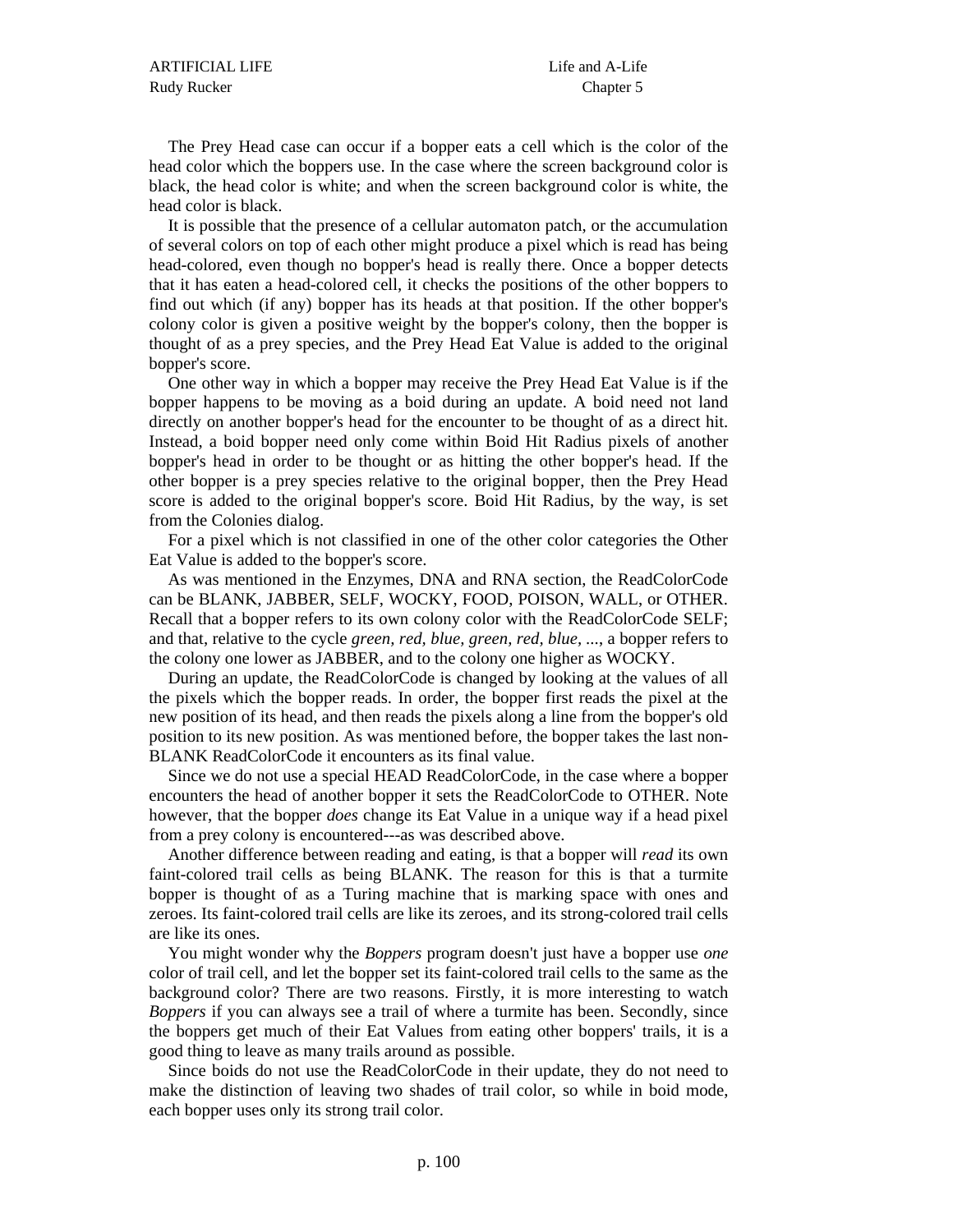Instead of using the ReadColorCode, the boids use the NearColonyCode, which was discussed above in the Update the Metric subsection.

#### **Bopper Motion**

The Move function uses the bopper's State, ReadColorCode, and NearColonyCode to update the bopper's direction of motion, position, and State.

In the six subsections of this section, I will give full details about the six kinds of possible motion: *turmite*, *boid*, *wolf*, *beaver*, *dog*, and *owl*.

In order to precisely describe these algorithms I'm going to list a *pseudocode* version of each motion algorithm, along with a brief explanation.

"Pseudocode" is a computer science word that means "a way of expressing yourself that is almost like computer code, but is easier to read." Everyone gets to invent their own pseudocode conventions and standards. The pseudocode I'm going to use has a form that is a hybrid between Pascal and C; my goal was to try and make it easy to read. Some of the conventions I use are the following:

"expression1 = expression2;" means that *expression1*'s value is to be set equal to the value of *expession2*.

"IF [situation]

THEN [action]"

means that if the [situation] is true, then the [action] is to be taken.

"IF [situation]

THEN [action]

ELSE [other action]"

means that if the [situation] is true, then the [action] is to be taken, and if the [situation] is not true than the [other action] is taken.

An action can either be a single command, such as "expression1 = expression2;", or an action can be a compound list of commands. BEGIN and END are used to mark the start and end of compound lists of actions.

Within the pseudocode, the lines that are merely *comments* to increase comprehensibility are set off by a "//" at their start.

My approach to describing the six kinds of bopper motion is to list for each motion type a pseudocode version along with an explanation and some comments.

#### *Turmite Motion*

This motion uses the bopper's State and ReadColorCode as indices into three tables: the WriteColorTable, the TurnTable, and the NewStateTable. The tables are used, respectively, to change the bopper's WriteColor, Direction, and State, as shown in the pseudocode displayed in Table 5-5.

```
--------------------Turmite Motion Algorithm----------------
```

```
Turmite Motion: 
BEGIN 
// Compute WriteColor 
          WriteColor = WriteColorTable[State][ReadColorCode]; 
// Compute new Direction. 
          Direction = Direction + TurnTable[State][ReadColorCode]; 
          IF (Direction > WindroseDirections)
```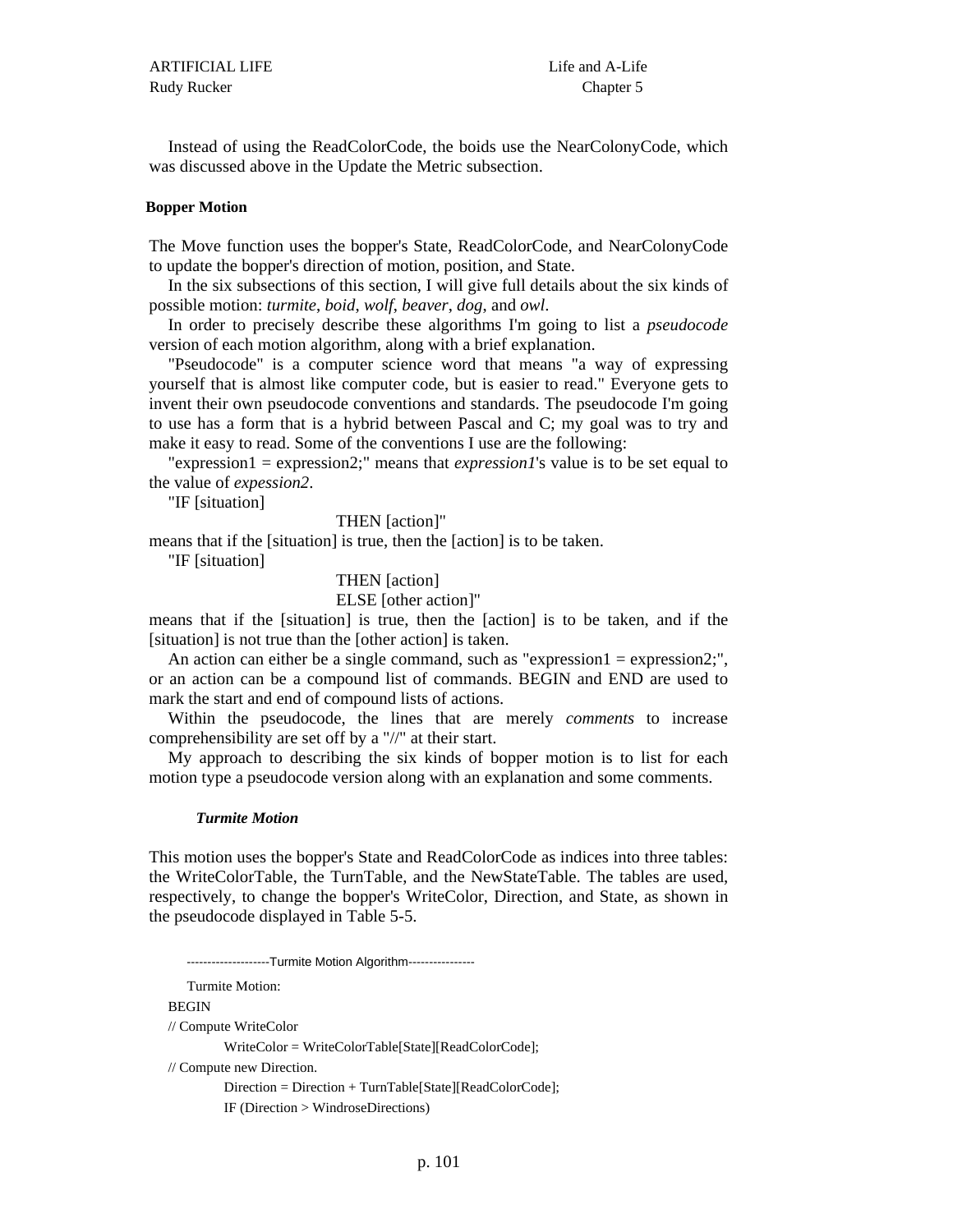THEN Direction = Direction - WindroseDirections;

// Compute new State

State = NewStateTable[State][ReadColorCode];

// Compute new position

 $x = oldx + BaseSpeed \times WindroseX[Direction];$ 

 $y = oldy + BaseSpeed \times WindroseY[Direction];$ 

 $z = oldz + BaseSpeed \times WindowsC[Direction];$ 

END

Table 5-5: The Turmite Motion Algorithm

--------------------------------------------------------

Although we do not explicitly mention the *bopper* itself in this listing of the Turmite Motion algorithm, the understanding is that all the variable names there refer to information in the data structure of the bopper being updated.

According to what the bopper's WindroseType is, its WindroseDirections will be some fixed number. In addition, the bopper's WindroseType will have been used to fill three arrays of length WindroseDirections: WindroseX, WindroseY, and WindroseZ.

Figure 5-10: On an Eight-Direction Windrose, Three Plus Six is One!

The bopper's new Direction is computed by looking up a turn value from the TurnTable, and by adding this turn value to the current Direction, as shown in Figure 5-10.

A turmite bopper's new x, y, and z position values are computed by looking up the corresponding displacements in the WindroseX, WindroseY, and WindroseZ arrays. A picture of the different windroses used by *Boppers* appears in Figure 6-10.

Note that before adding in the windrose displacements, these values are multiplied by a bopper's BaseSpeed. It is sometimes interesting to give the boppers' a BaseSpeed greater than one so that they move around faster. In this situation it is usually a good idea to have the boppers leave trails that are lines---otherwise they are not likely to encounter each other's trails as they take their big steps.

One consideration to keep in mind when adjusting turmite's speeds is that the windroses with more directions tend to have larger sized steps in their Windrose arrays. This is for the simple reason that there are a limited number of small, discrete steps you can take! In practice I like to use lower speeds with the higher windroses.

Something I did not bring out explicitly in the pseudocode is that once the new values of x, y, and z are computed, those of these values that lie outside the confines of the boppers' world need to be clipped or wrapped. If the world is in wrapped mode, then values that run off one side of the world are wrapped around to the other side. If the world is in walled mode, then a value that would extend out past a wall is clipped back to a value that does not go beyond the wall.

#### *Boid Motion*

The Boid motion algorithm uses a secondary algorithm called Flock Motion, which is listed in Table 5-6. The Flock Motion algorithm changes a bopper's Tangent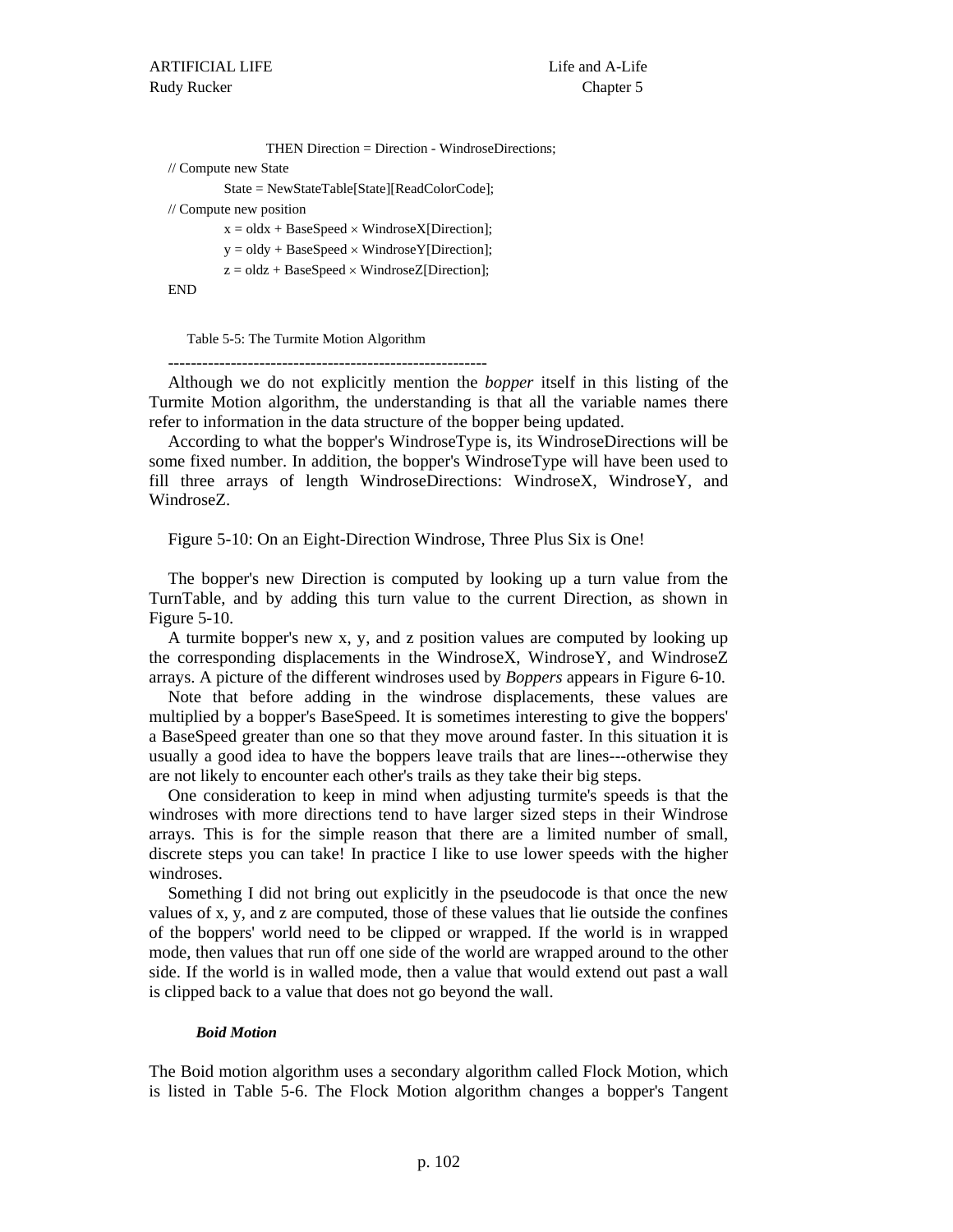vector and RealSpeed variables; that is, Flock Motion changes the direction and the speed of a bopper's motion.

Note that Flock Motion algorithm refers to a bopper called "nearbopper." The idea is that Flock Motion is an algorithm that a bopper applies to itself relative to some nearbopper. We assume that when the Flock Motion algorithm is used, the NearColonyCode has been set to reflect the relation between the bopper and the nearbopper. Any variable name that is not explicitly tied to nearbopper (like "nearbopper's OldTangent") is assumed to belong to bopper.

```
--------------------Flock Motion Algorithm------------------- 
   Flock Motion for bopper with nearbopper: 
BEGIN 
// Apply one of the following four methods, according to NearColonyCode. 
// Flock with own SAME colony boppers. 
          IF (NearColonyCode is SAME) 
          THEN 
                  BEGIN 
                          // Fly parallel. 
                          Tangent = Tangent + CopyWeight (nearbopper's OldTangent); 
                          // Maintain CruiseDistance. 
                          IF (nearbopper is ahead, closer than CruiseDistance) 
                                THEN RealSpeed = RealSpeed/Acceleration; // Back off.
                          IF (nearbopper is ahead, further than CruiseDistance) 
                                THEN RealSpeed = RealSpeed \times Acceleration; // Catch up.
                          IF (nearbopper is behind, closer than CruiseDistance) 
                                THEN RealSpeed = RealSpeed \times Acceleration; // Rush away.
                          IF (nearbopper is behind, further than CruiseDistance) 
                                 THEN RealSpeed = RealSpeed / Acceleration; // Wait up. 
                  END 
// Or pursue PREY boppers. 
           IF (NearColonyCode is PREY) 
         THEN
                  BEGIN 
                          // Chase prey in the direction of the To vector. 
                         Tangent = Tangent + AttackWeight \times To[nearbopper]; // Rush headlong. 
                         RealSpeed = RealSpeed \times Acceleration; END 
// Or flee PREDATOR boppers. 
           IF (NearColonyCode is PREDATOR) 
          THEN 
                  BEGIN 
                          // Flee along the negative of the To vector. 
                         Tangent = Tangent - FleeWeight \times To[nearbopper]; // Slow for sharp turn. 
                          RealSpeed = RealSpeed / Acceleration; 
                  END
```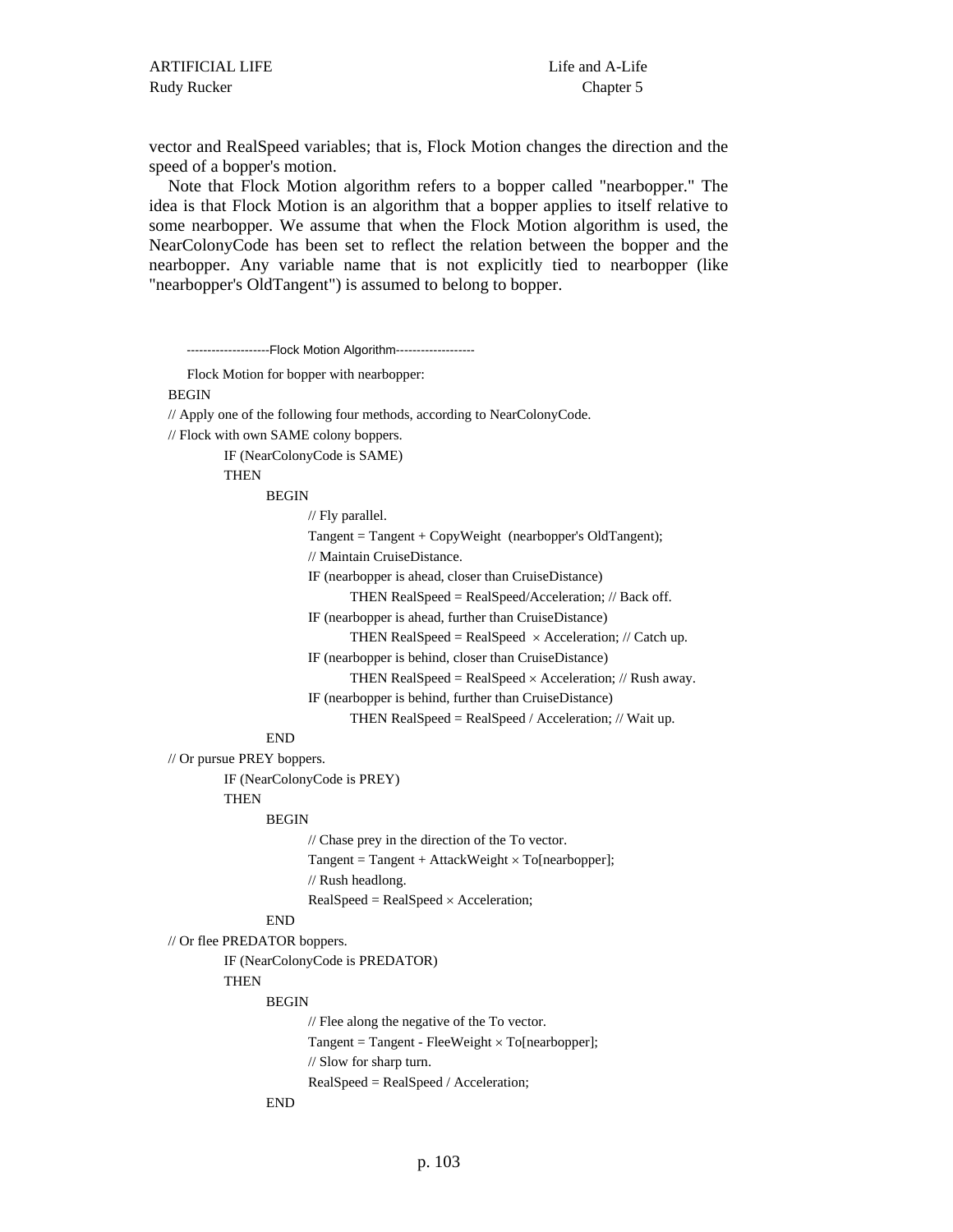```
// Or slow down near NEUTRAL boppers. 
          IF (NearColonyCode is NEUTRAL) 
                 THEN RealSpeed = RealSpeed / Acceleration; 
END
```
Table 5-6: The Flock Motion Algorithm

--------------------------------------------------------

As far as direction goes, Flock Motion says to fly parallel to nearbopper if nearbopper is in your own colony, to fly towards a prey nearbopper, and to fly away from a predator nearbopper. The strengths of these influences are adjusted by CopyWeight, AttackWeight, and FleeWeight, which range from 0.0 to 1.0. At the beginning of the algorithm, Tangent, nearbopper's OldTangent, and the To vectors all have the same length of one, so the effect of changing the weights is as drawn in Figure 5-11.

Figure 5-11: Weighted Vector Addition

Note that when NearColonyCode is SAME, the bopper adds in a multiple of nearbopper's *OldTangent* vector, rather than a multiple of nearbopper's *Tangent* vector. The reason for this is that we want the update to work in a *parallel* fashion, meaning, once again, that it shouldn't matter what order we update the boppers in. All of the OldTangent values were set at the beginning of the full bopper update cycle during the store positions step.

As far as speed goes, the Flock Motion algorithm tries to keep the bopper at a constant distance from its nearest visible flock mates in the SAME case. In the PREY case, the bopper speeds up, and in the PREDATOR case it slows down, as if for a sharp turn. In the NEUTRAL case the bopper slows down as well.

The bopper's Acceleration variable determines how rapidly it slows down or speeds up. *Boppers* allows acceleration to range from 1.01 to 1.3. These values may look small, but keep in mind that each boid is updating its velocity repeatedly, and repeated multiplications or divisions by even small numbers do make an impact.

At this point we're finished talking about the Flock Motion Algorithm. Flock Motion is *part* of the Boid Motion algorithm, but it is not *all* of it. Note, for instance, that Flock Motion does not actually change the bopper's *position*; it only adjusts the bopper's speed and direction of motion. In addition to actually executing the motion, the Boid Motion algorithm also includes these three additional behaviors: veer away from nearby walls, chase prey boppers, and flee from predator boppers.

There's two small things that need to be mentioned before discussing the Boid Motion algorithm as listed in Table 5-7. First of all, a flag variable such as WatchTwoFlag can have one of two values: OFF and ON. (Like the other boid variables, WatchTwoFlag cannot be set directly by the user). Second of all, a vector V is formally defined as an *array of length three*. The x, y, and z components of V are  $V[1]$ ,  $V[2]$ , and  $V[3]$ .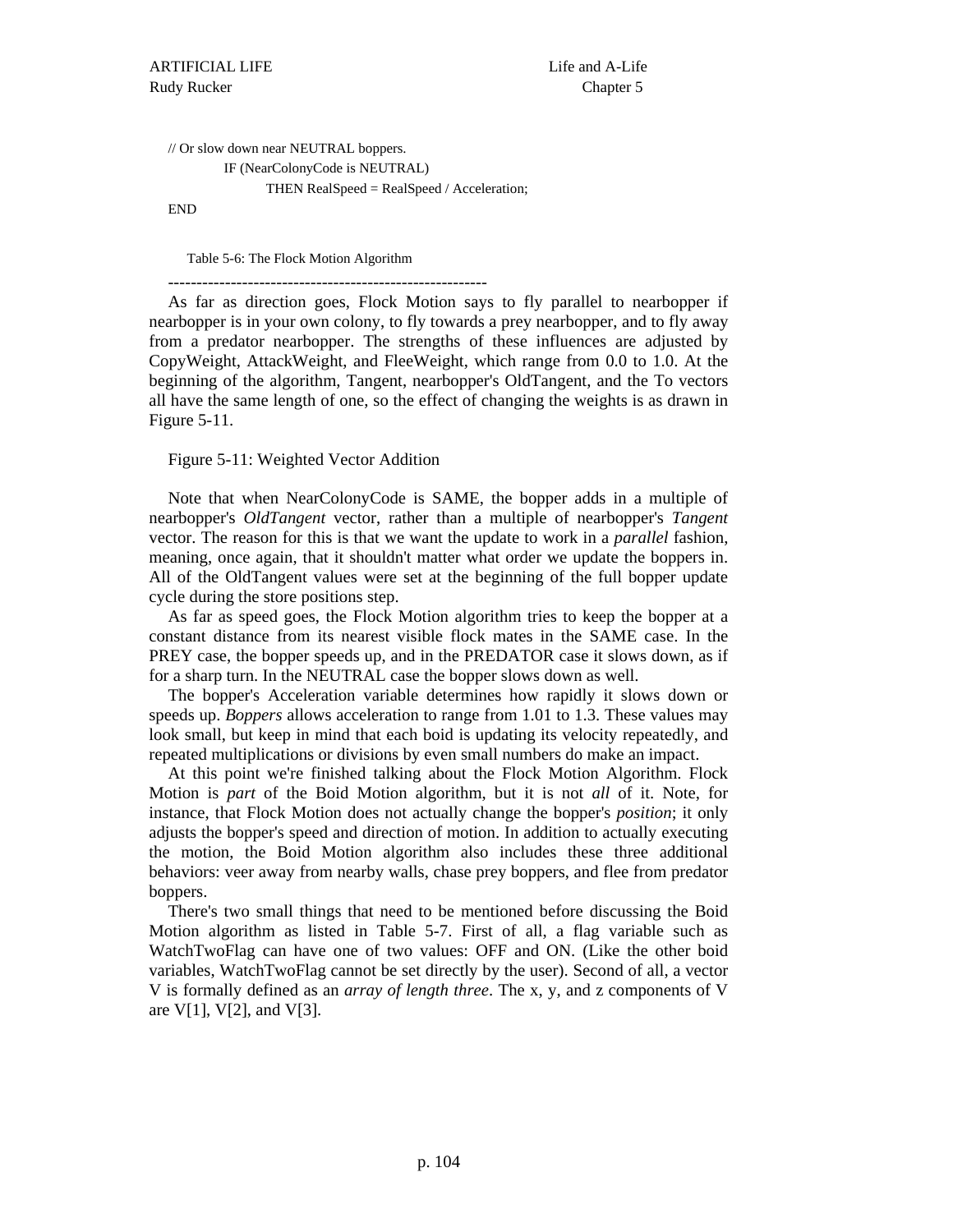```
--------------------Boid Motion Algorithm------------------- 
    Boid Motion: 
BEGIN
// Avoid the walls 
            IF (The world is in walled mode and x, y, or z is within 
                    NearWallDistance pixels of a wall) 
                    THEN (Add to Tangent components of size VeerWeight pointing away 
                            from the walls that are too near); 
// Flock with neighbors. 
            Do Flock Motion with NearestBopper; 
            IF (the WatchTwoFlag is ON) 
                    THEN do Flock Motion with SecondNearestBopper; 
// Head towards centroid. 
           Tangent = Tangent + CenterWeight \times ToCentroid;// Clamp speed and get the unit tangent. 
           Make RealSpeed be between (3 \times \text{BaseSpeed}) and (\text{MaxSpeed} \times \text{BaseSpeed});
            Make Tangent be a unit vector; 
// Compute new position. 
          x = oldx + RealSpeed \times Tangent[1];y = oldy + RealSpeed \times Tangent[2];z = oldz + RealSpeed \times Tangent[3];END 
   Table 5-7: The Boid Motion Algorithm 
                                              --------------------------------------------------------
```
Boid Motion consists of five steps: (1) avoid the walls, (2) flock with neighbors, (3) head towards centroid, (4) clamp and normalize, (5) compute new position.

(1) *Avoid the walls*. If the *Boppers* world is in walled mode, then the boids need to avoid the walls. Each boid bases its wall-avoiding behavior on two of its Boid RNA Parameters: NearWallDistance and VeerWeight. NearWallDistance ranges from 30 to 60 pixels, while VeerWeight ranges from 0.4 to 0.8. Figure 5-12 shows how a weighted "Bounce" vector pointing away from a wall gets added to a bopper's Tangent vector.

Figure 5-12: A Boid Avoids a Wall

Each time a boid executes a veering motion to avoid a wall at the edge of its world, *Boppers* adds the Eat Value corresponding to WALL to the boid's Score. According to whether you set the WALL Eat Value to negative, zero, or positive, the boids will evolve to avoid, be indifferent to, or seek out the walls.

Boids do *not* react to walls that are part of a maze other than by plowing through maze walls and adding the WALL Eat Value to their scores for each wall pixel they eat.

(2) *Flock with neighbors*. According to the setting of its Boid RNA parameter WatchTwoFlag, each bopper has the option of flocking with one or with two of its nearest neighbors. Note that if the Flock Motion function is called for the SecondNearestBopper as well, then the value of the NearColonyCode is adjusted to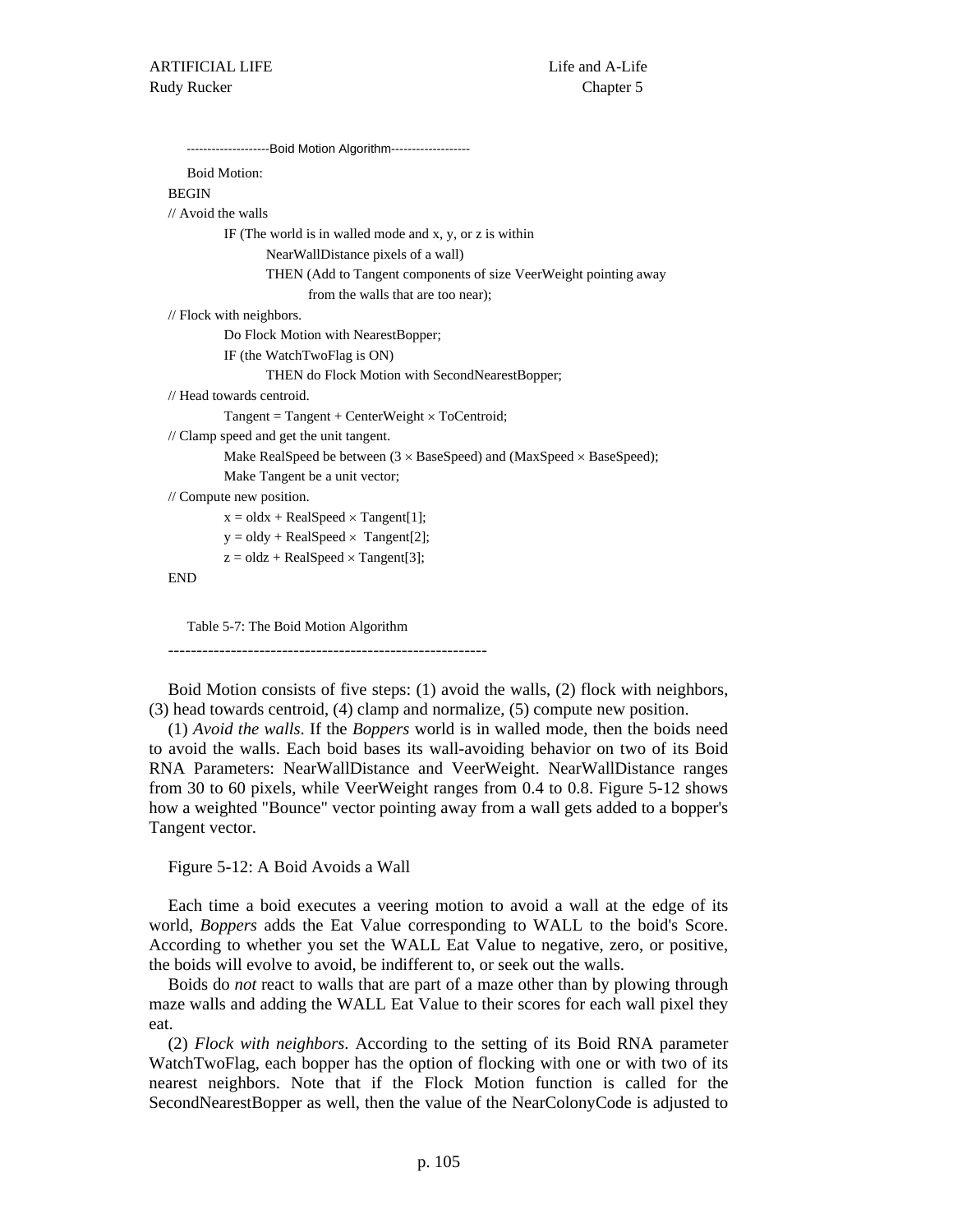reflect the colony of the SecondNearestBopper before Flock Motion gets called a second time. Note also that since Flock Motion does not change the bopper's position, the order in which you flock with the NearestBopper and SecondNearestBopper doesn't matter.

If, by the way, you do Flock Motion with a nearbopper in your colony who is a turmite, what happens? At start-up, each bopper's Tangent and OldTangent vectors get set to some random unit vector value. Turmite motion does not change the values of these vectors. So each time you do Flock Motion with a turmite, you'll be adding in a direction parallel to the unchanging OldTangent value that happens to be in the turmite bopper's memory.

(3) *Head towards centroid*. This is a straightforward step. CenterWeight is between 0.0 and 1.0. As mentioned above, the centroid of a flock is computed in a weighted form, that is, a boid pays more attention to its flockmates that are closer to it. This is a necessary step for if all boids headed towards the same centroid point, they'd be likely to end up stuck in a glob at one spot.

(4) *Clamp and normalize*. In this step, we make sure that the speed adjustments from the Flock Motion calls have not pushed the bopper's RealSpeed out of range. We also "normalize" the bopper's Tangent vector, that is, we make the Tangent vector be of unit length.

Each bopper has a Boid RNA integer parameter, MaxSpeed, that can range between 3 and 8. These speeds are in terms of pixels per step. No bopper is allowed to have its RealSpeed fall below  $3 \times$  BaseSpeed and no bopper is not allowed to go faster than its MaxSpeed  $\times$  BaseSpeed. The bottom-level speed of 3 given to the boid motions keeps the boids moving at a nice, lively pace, a pace comparable to the 25-direction turmite windrose.

It is necessary to normalize the Tangent vector because in the process of adding all those other vectors to it during the Boid Motion algorithm, you have probably changed its length.

(5) *Compute new position*. If we were to think of OldPosition and Position as vectors, the three equations of this step could be expressed as the vector equation, Position = OldPosition + RealSpeed  $\times$  Tangent. Since the Tangent has length one, the length of RealSpeed  $\times$  Tangent is RealSpeed. So in this step, there is a move of length RealSpeed from the old position to the new position. The relative sizes of Tangent's components determine how the motion is shared out among the axes. In the two-dimensional case, by the way, we make sure that Tangent has a 0.0 Z component.

As in the turmite case, we have to wrap around the edges of the world if a point falls off one side or the other. Another thing to mention about wrapping is that the boids can see past the edge of their world. That is, if a boid is closely following a second boid, it will continue to do so even while the boids wrap around from one side of the screen to the other.

# *Wolf Motion*

A bopper of the wolf turboid BopperType decides between acting like a turmite or a boid depending on the change in the bopper's score during the last update. The change in score is computed by subtracting the OldScore variable from the Score variable; if this quantity is negative, the last update reduced the bopper's score. If,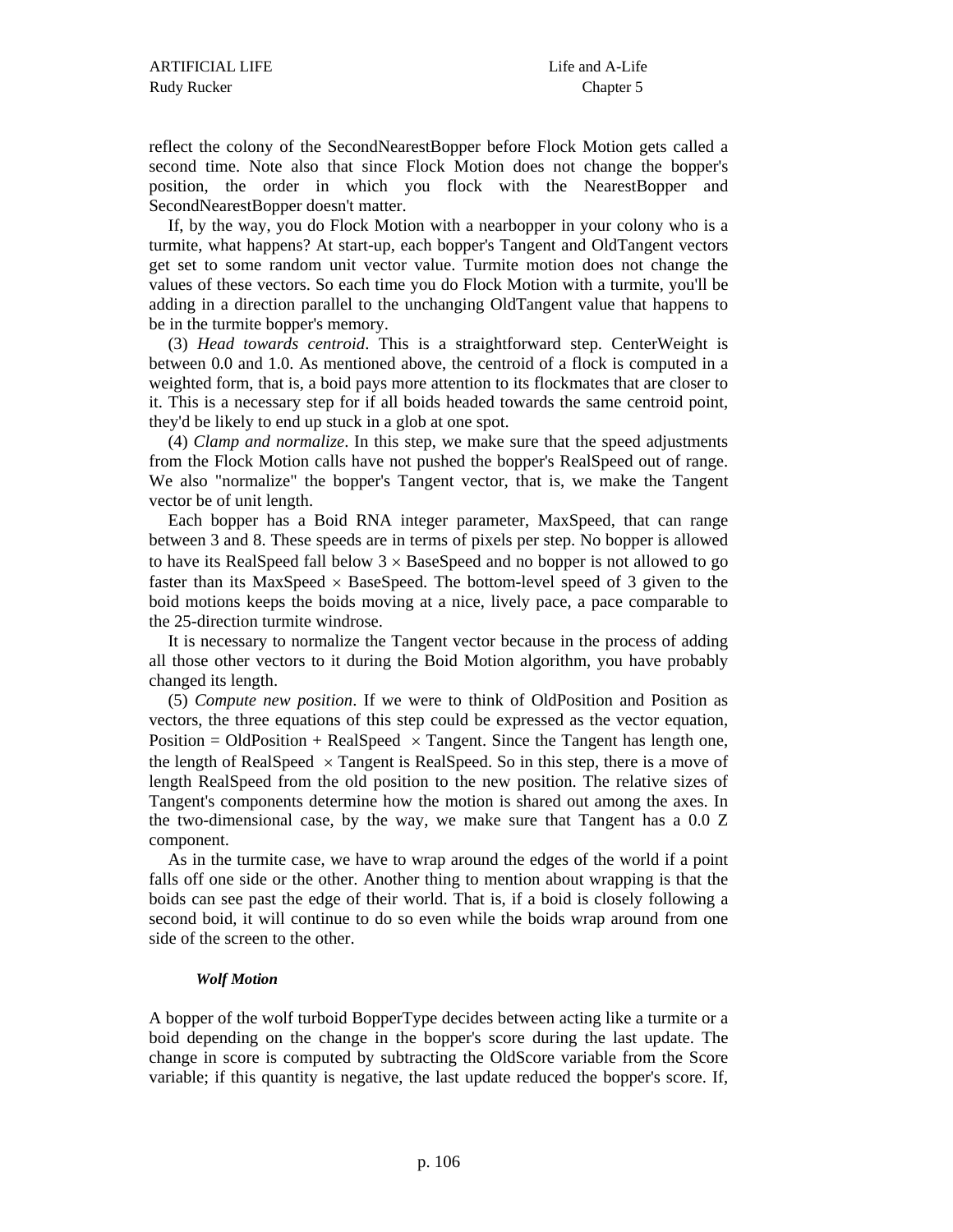ARTIFICIAL LIFELife and A-Life Rudy Rucker Chapter 5

on the other hand, Score minus OldScore is positive, the bopper's score increased over the last update.

As you can see from the listing in Table 5-8, the wolf's strategy is to act like a turmite when the change in Score is favorable, and act like a boid when the most recent change in score is neutral or unfavorable.

```
--------------------Wolf Motion Algorithm------------------- 
   Wolf Motion: 
BEGIN 
           IF (Score minus OldScore is negative or zero) 
                  THEN do Boid Motion; 
           IF (Score minus OldScore is positive) 
                  THEN do Turmite Motion;
```
END

Table 5-8: The Wolf Motion Algorithm

--------------------------------------------------------

The wolf is supposed to be turboid that gets high scores. The idea is to take advantage of the fact that turmites tend to move across the screen more slowly than boids. So acting like a turmite is one way to try and stay in a region where the Score changes are favorable, and acting like a boid is a way to try and leave regions where the Score changes are negative or zero.

If you turn a food patch on, and set one of the turmite colonies to act like wolves, you will notice how they like to swoop down on the food, and how they really rip into it.

Boids and turboids don't see the food from afar; they only see other boppers at a distance. But they do notice when they run over food because this increases their scores. When a wolf runs across the food, it starts acting like a turmite and bouncing around inside the food patch for as long as it can. But since it stays inside the food patch and the other wolves tend to flock with it when in boid mode, this means that the other wolves will tend to end up near the food as well. So ultimately, thanks to wolf teamwork, it is a bit as if the wolves *can* see the food!

The wolves are equally likely, by the way, to congregate on any clusters of prey colony boppers that they find. The wolves are particularly apt to cluster on a prey colony whose member boppers are in turmite mode. For a wolf, turmites are sitting ducks!

#### *Beaver Motion*

A beaver turboid generally acts like a turmite, although sometimes it will act like a boid. The beaver's method of deciding whether to act like a turmite or a boid involves the use of the variable we call TurboidState.

TurboidState is very similar to the State variable; in fact I could have used State in place of TurboidState. But I thought it better to let State just control the turmite activities of the beavers, and to use a different variable called *TurboidState* to control the beaver's turmite-or-boid decision-making.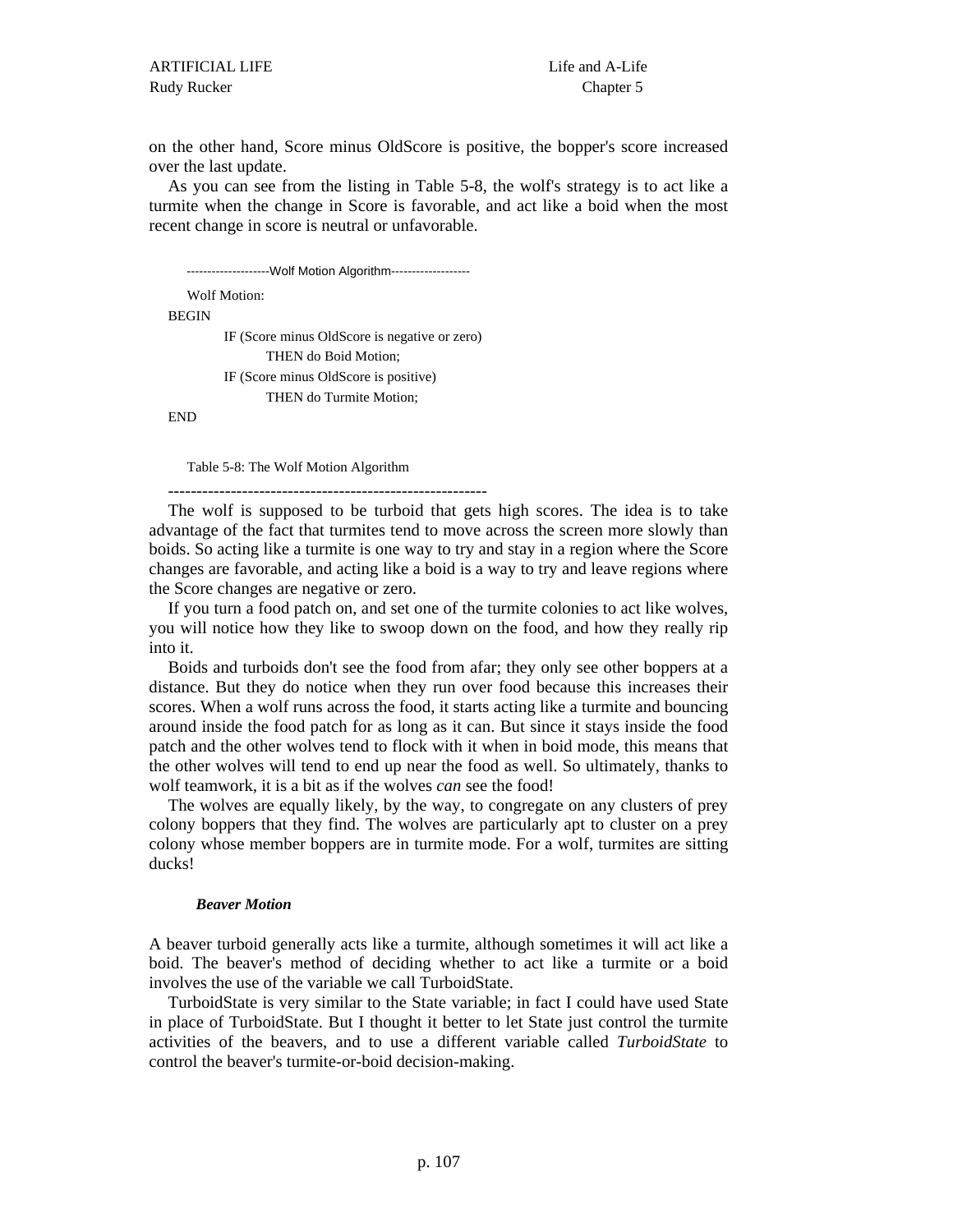```
--------------------Beaver Motion Algorithm------------------- 
   Beaver Motion: 
BEGIN
// Decide between Turmite and Boid motion. 
          IF (NearColonyCode is SAME or NEUTRAL) 
                  THEN do Turmite Motion; 
          IF (NearColonyCode is PREY) 
         THEN
                 BEGIN 
                         IF ( NearestDistance <= NearPrey[TurboidState]) 
                                THEN do Turmite Motion; 
                         IF ( NearestDistance > NearPrey[TurboidState]) 
                                THEN do Boid Motion; 
                 END 
          IF (NearColonyCode is PREDATOR) 
         THEN
                 BEGIN 
                         IF ( NearestDistance >= NearPredator[TurboidState]) 
                                THEN do Turmite Motion; 
                         IF ( NearestDistance < NearPredator[TurboidState]) 
                                THEN do Boid Motion; 
                 END 
// Update the TurboidState. 
          TurboidState = NewStateTable[TurboidState][NearColonyCode]; 
END
```
Table 5-9: The Beaver Motion Algorithm

--------------------------------------------------------

In the pseudocode shown in Table 5-9, we see that the beaver uses the NearPredator and the NearPrey arrays, which are Turboid RNA Variables of the bopper. The exact values of NearPrey and NearPredator for different TurboidStates are determined by the bopper's DNA during the DNAToRNA conversion process. But *Boppers* does ensure that all the NearPrey values lie between zero and 255, while the NearPredator values lie between 256 and 511, as is suggested by the relative sizes of the two circles in Figure 5-13.

Whether a beaver turboid is currently acting like a boid or like a turmite, it always updates its Boid Situation Variables, so it always knows who is the NearestBopper. Recall that NearestBopper whose direction lies within VisionAngle degrees of the beaver's Tangent direction. Although regular turmites do not waste time updating their Tangent vectors, a turboid (such as a wolf, dog, or beaver) always updates its Tangent vector even when it is temporarily acting like a turmite. The Tangent vector of a turboid always points in the direction in which it most recently moved.

As well as knowing who is the NearestBopper, a beaver also is aware of the NearestDistance, which is the distance to NearestBopper, and aware of NearColonyCode, which expresses whether the NearestBopper belongs to a colony that is SAME, PREY, PREDATOR, or NEUTRAL---relative to the bopper's own colony.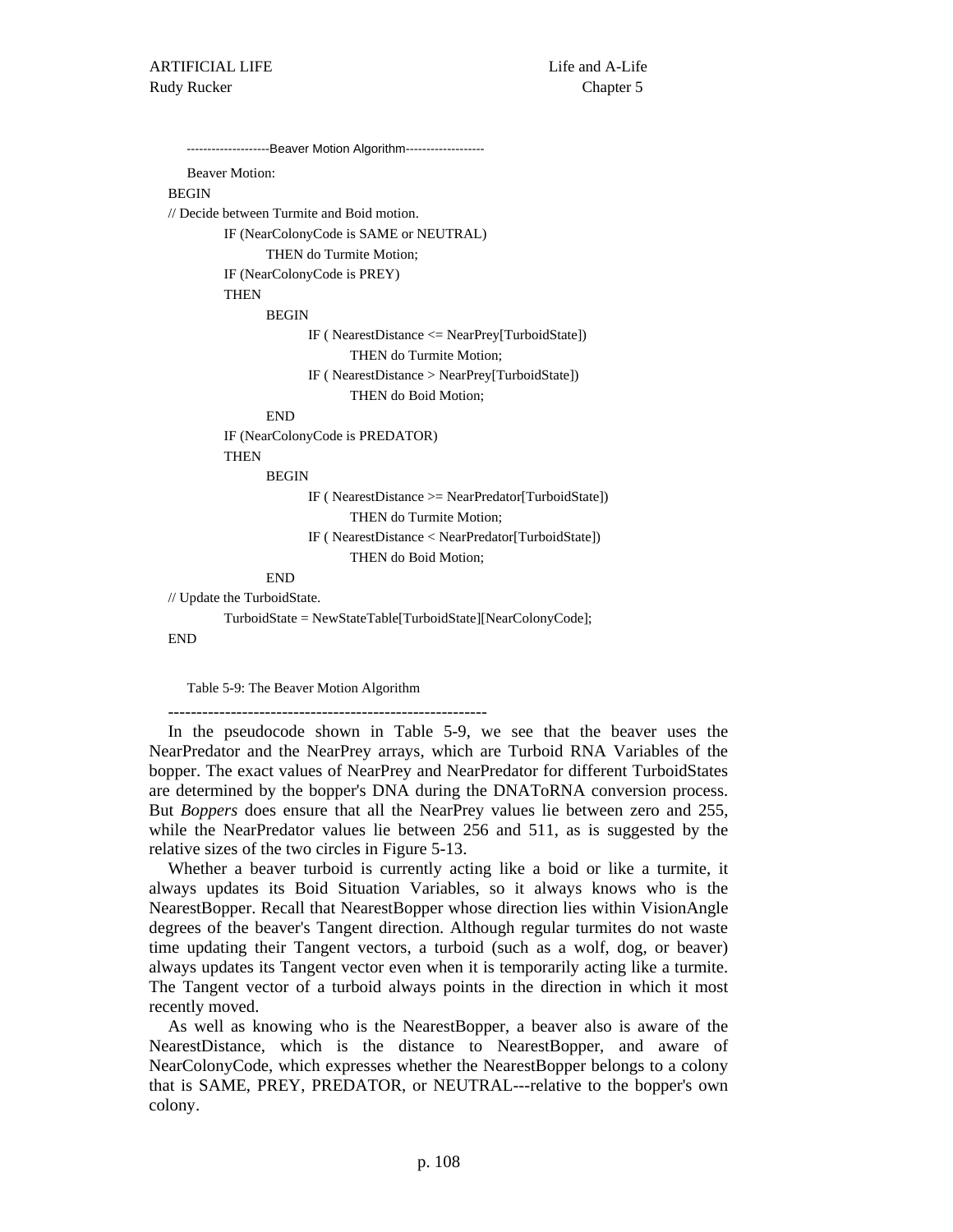Figure 5-13: How A Beaver Turboid Decides Between Acting Like a Turmite Or A Boid.

If NearColonyCode SAME or NEUTRAL, the beaver acts like a turmite. If NearColonyCode is PREY or PREDATOR, the beaver uses the NearestDistance variable to decide whether to act like a turmite or a boid, as shown in Figure 5-13.

Depending on what TurboidState the beaver is in, it will have different values for its NearPrey distance lookup value and its NearPredator distance value, although NearPredator will always be larger than NearPrey.

Basically the beaver wants to act like a turmite. But if the NearestBopper is PREY and is further away than NearPrey, then the beaver will act like a boid, as if to fly closer to the prey. And if the NearestBopper is PREDATOR and is closer than NearPredator, the beaver will act like a boid as if to fly away from the predator. But otherwise the beaver acts like a turmite.

| NearColonyCode               | ReadColorCode | Code Number |
|------------------------------|---------------|-------------|
| $\langle$ Not Used $\rangle$ | <b>BLANK</b>  | $\theta$    |
| <b>SAME</b>                  | <b>SELF</b>   |             |
| <b>PREY</b>                  | <b>JABBER</b> | 2           |
| <b>PREDATOR</b>              | <b>WOCKY</b>  | 3           |
| $\langle$ Not Used $\rangle$ | <b>FOOD</b>   | 4           |
| $\langle$ Not Used $\rangle$ | <b>POISON</b> | 5           |
| $\langle$ Not Used $\rangle$ | WALL.         | 6           |
| <b>NEUTRAL</b>               | <b>OTHER</b>  |             |

Table 5-10: The NearColonyCodes and ReadColorCodes; Some Stand For The Same Code Numbers

When the beaver updates the TurboidState, it uses the NewStateTable. Instead of using ReadColorCode as the second parameter, it uses NearColonyCode. The ReadColorCodes and NearColonyCodes both stand for small integer Code Numbers that are used in the *Boppers* program, as is spelled out in Table 5-10. Also keep in mind that TurboidState is a variable that ranges over the same values as State. So the expression "NewStateTable[TurboidState][NearColonyCode]" in the Beaver Motion algorithm makes as much sense as the expression "NewStateTable[State][ReadColorCode]" in the Turmite Motion algorithm.

# *Dog Motion*

A dog is about equally likely to act like a boid or a turboid. The dog maintains a TurboidState like the beaver turboids, and it uses this TurboidState to decide whether to act like a turmite or a boid. The way a dog decides is to look into the DogBrain array and see if the entry at the position corresponding to TurboidState is odd or even, as you can see in Table 5-11.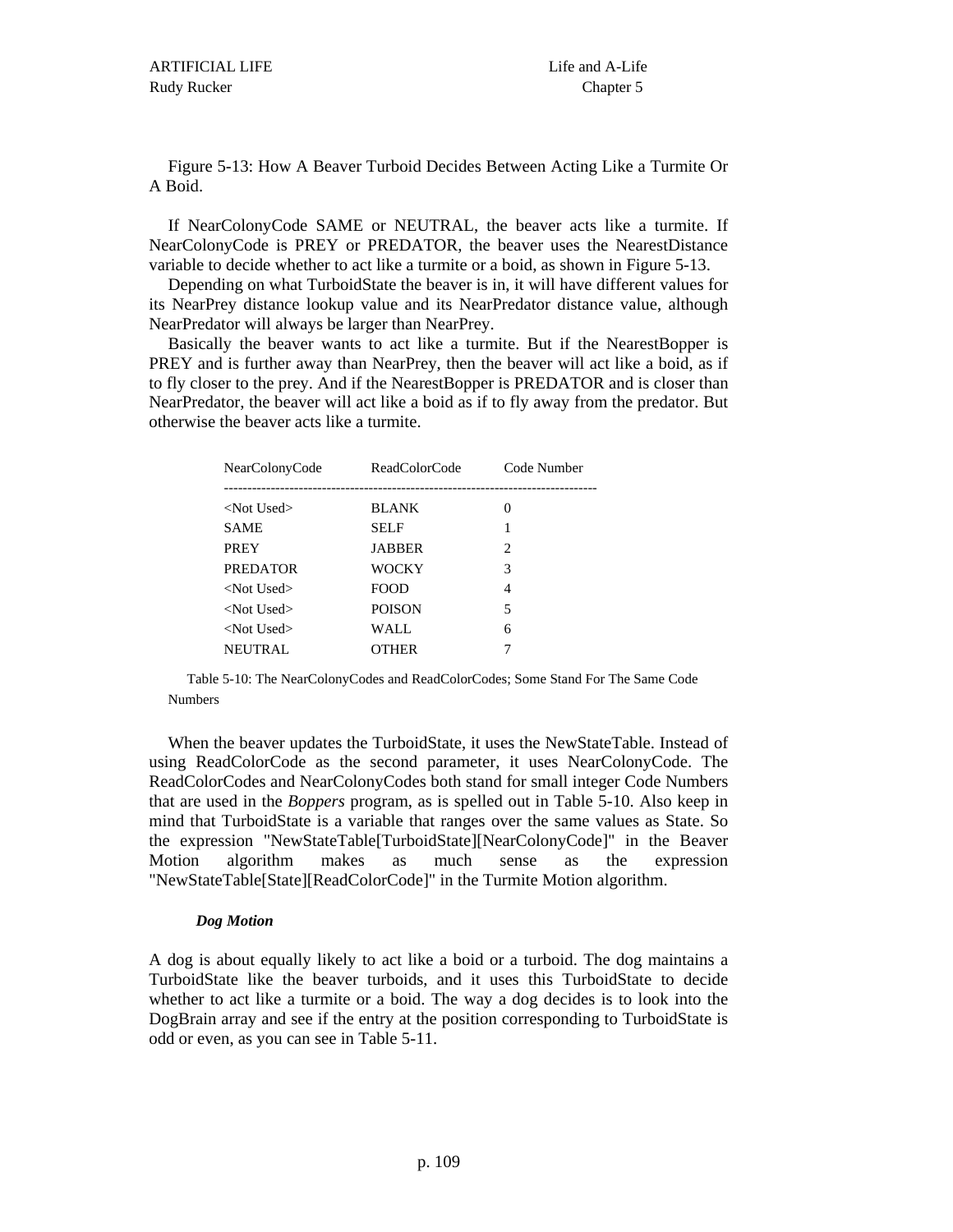| Dog Motion:                                                        |
|--------------------------------------------------------------------|
| <b>BEGIN</b>                                                       |
| // Decide between turmite and boid.                                |
| IF (DogBrain[TurboidState]) is odd)                                |
| THEN do Boid Motion;                                               |
| IF (DogBrain[TurboidState]) is even)                               |
| THEN do Turmite Motion;                                            |
| // Update the TurboidState.                                        |
| // Use the first of the following three methods which applies.     |
| IF (ReadColorCode is FOOD or POISON)                               |
| THEN TurboidState = $NewStateTable [TurboidState][ReadColorCode];$ |
| //Otherwise.                                                       |
| ELSE IF NearestDistance > NearPredator[TurboidState])              |
| THEN TurboidState = $NewStateTable[TurboidState][BLANK];$          |
| // Otherwise.                                                      |
| $ELSE$ TurboidState = NewStateTable[TurboidState][NearColonyCode]; |
| END                                                                |
|                                                                    |

Table 5-11: The Dog Motion Algorithm

--------------------------------------------------------

The DNAToRNA function uses the bopper's DNA to fill up the DogBrain array with bytes that are the same as the bytes used for the NearPrey array, as was discussed in the Enzymes, DNA, and RNA section above. Initially these bytes are equally likely to be odd or even, but depending on whether the boid or the turmite behavior produces better results, the dog turboid may evolve to lean towards the one or the other kind of action.

Most commonly, though, the dog turboids tend to vacillate quite regularly between turmite and boid motions, meaning that their trails have a brambly look to them, much like the path of an old male dog like my dog Arf, who stops to sniff and urinate as often as possible.

Like the beaver, the dog reserves its State for the turmite calculations, and uses its TurboidState for deciding between turmite and boid motion. The dog updates its TurboidState by using the NewStateTable according to one of three methods.

♦ If the ReadColorCode is FOOD or POISON, then TurboidState is set to NewStateTable[TurboidState][ReadColorCode].

♦ Otherwise, if the NearestBopper is at a distance greater than NearPredator[TurboidState], then the lonely dog sets TurboidState to NewStateTable[TurboidState][BLANK]. As we mentioned in the discussion of Beaver Motion, the NearPredator values range between about 250 and 500.

♦ *Otherwise*---that is, if the ReadColorCode isn't FOOD or POISON, and the NearestBopper is closer than NearPredator[TurboidState]---in this case the dog uses the NearColonyCode as the second lookup index into the NewStateTable and sets TurboidState to NewStateTable[TurboidState][NearColonyCode]. Recall that the correspondences between ReadColorCodes and NearColonyCodes are given in Table 5-10.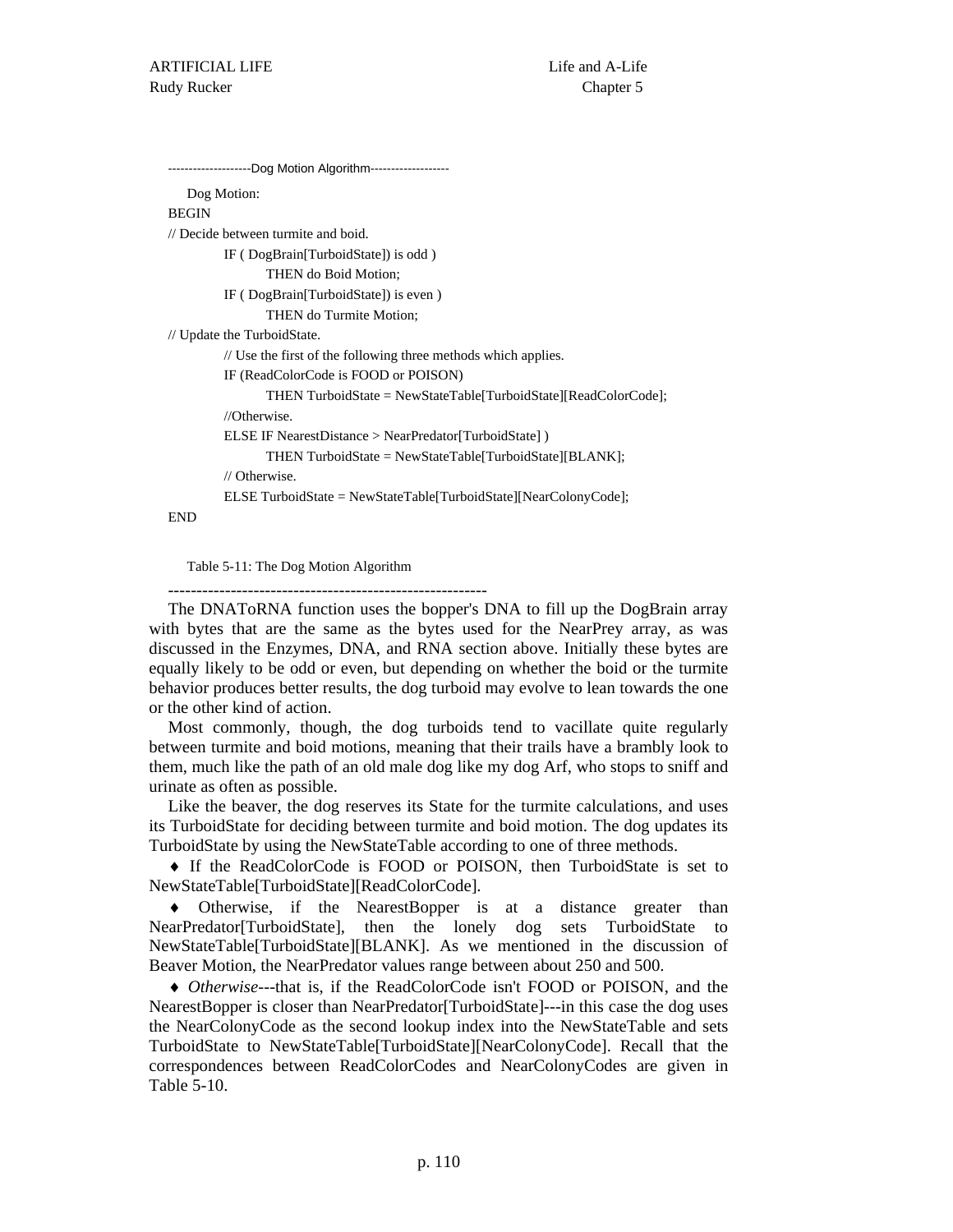## Owl Motion

The owl turboids always act like boids. But, unlike boids, they update the State variable, and they adopt different values of the Boid RNA Parameters depending on what the value of their State is. The listing of the Owl pseudocode appears in Table 5-12.

| -Owl Motion Algorithm------------------                      |
|--------------------------------------------------------------|
| Owl Motion:                                                  |
| <b>BEGIN</b>                                                 |
| // Update the Boid RNA Variables.                            |
| Set the Boid RNA Variables based on the eighteen bytes found |
| in the bopper's DNA array at the location $18 \times$ State; |
| $\mathcal{U}$ Fly.                                           |
| Do Boid Motion:                                              |
| // Update the State.                                         |
| State = NewStateTable[State][NearColonyCode];                |
| END                                                          |
|                                                              |

Table 5-12: The Owl Motion Algorithm

--------------------------------------------------------

Instead of using the State as an index for looking up pre-stored RNA parameters, the owl turboids use the State to look up a swatch of DNA which they convert into RNA parameters on the spot. Since the owls don't need two different kinds of state variables, they don't bother with the TurboidState. Note that the turmites and all the turboids use the State variable, while the TurboidState is used only by the beaver and the dog turboids.

[MATH ALERT. As was mentioned in the Enzymes, DNA and RNA section above, the reason for this programming strategy is that it would increase the size of the bopper data structure to include up to a hundred (the largest possible range of States) different versions of Boid RNA. The reason that Boid RNA Variables are so bulky is that many of them stand for real number variables, which use up a minimum of four bytes of memory apiece. According to one way of calculating it, the Boid RNA Variables use a net amount of thirty-four bytes, so a hundred sets of these values would use 3,400 bytes. This is larger than the 2,400 bytes that it takes to store the three Turmite RNA lookup tables for a hundred states and eight ReadColorCodes. END MATH ALERT.]

Even though they have to convert eighteen DNA bytes into Boid RNA parameters with each update, the owl turboids seem to move around at a respectable speed. The calculations involved in updating the Boid Situation Variables are in fact much more taxing.

Like the beavers, the owls update their state on the basis of the NearColonyCode.

As a practical matter, the owl turboids use more computation than any of the other boppers, and I think this shows in the subtlety and complexity of their flocking behavior. The owls' gnarl is *elegant*.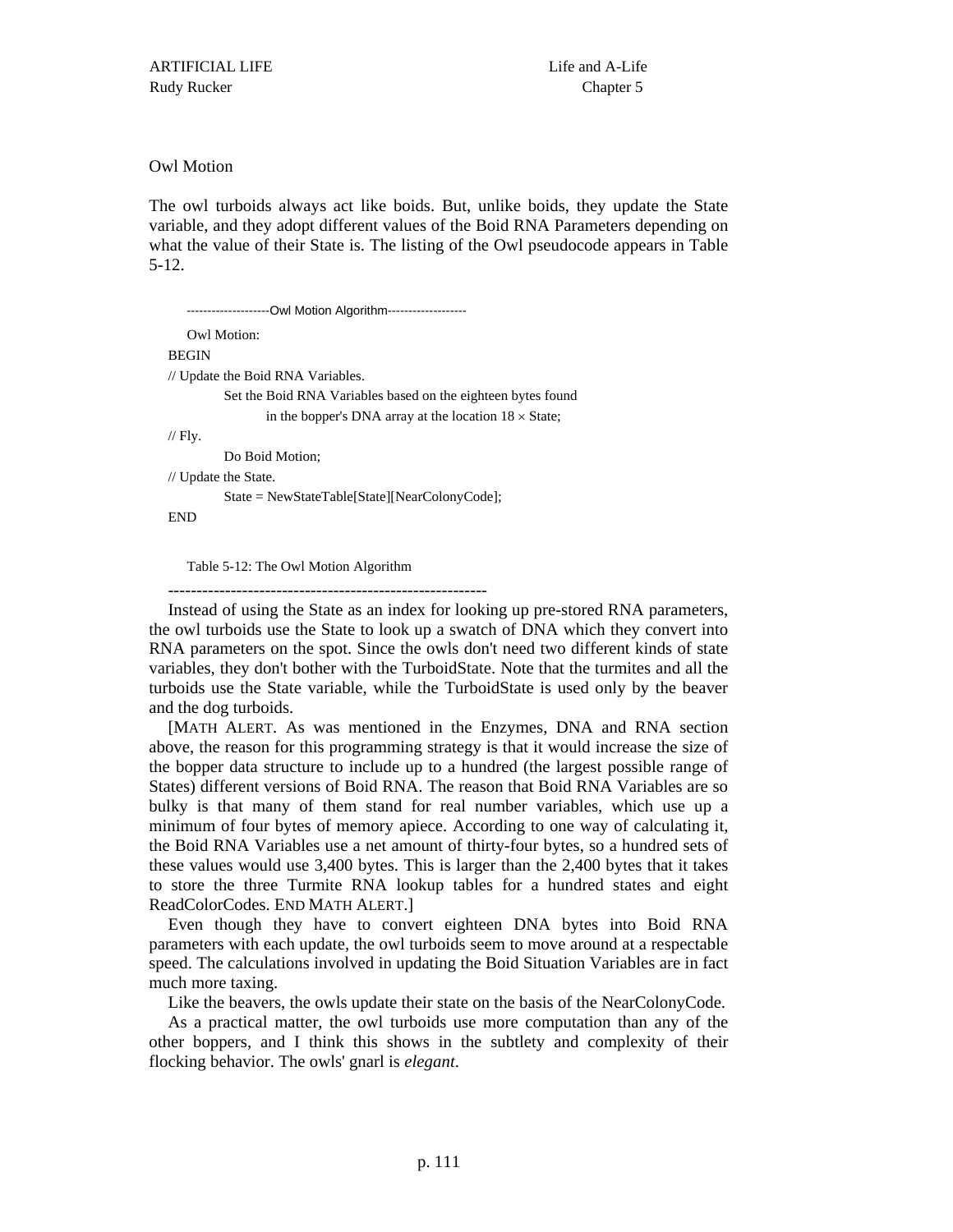# **Colonies**

The boppers are grouped into colonies of three colors: the greens, the reds, and the blues. One reason for having the boppers in colonies is that this makes it easier to invent stories about what they are doing.

I normally think of the greens as the most likely to be prey. The reds are the guys in the middle, and blues are the ones top. The Food Chain button in the Controls popup's Ecology dialog reflects this ordering, with green fearing red, red fearing blue and liking green, and blue liking red.

I sometimes go a step further, and think of the greens as plants, the reds as cows, and the blues as cattle-mutilating UFOs. The UFOlogy button in the Controls popup's Ecology dialog reflects this notion. In the UFOlogy ecology, the blue saucers like the red cows, the red cows fear the UFOs and like the green grass, while the grass likes both the cows and the UFOs. To make this scenario rigorously logical, the grass likes the cows because of the cowpies they leave, and the grass likes the UFOs because the saucers' powerful antigravity drives serve to fix vast amounts of nitrogen in the soil! Making up little stories about the food values settings helps you interpret the boppers' actions more easily.

Dividing the boppers up into colonies helps us to make up stories about them, but more importantly, we can let the different colonies use *different fitness functions* and *different breeding methods*.

As regards the fitness functions, the boppers in each colony are working on a search problem as described in Chapter Three: they are trying to find genomes which will optimize their scores according to their colony's fitness function. Each colony's fitness function is primarily set by assigning Eat Values to the different colors of pixels that the bopper's move across. It is also possible to make some additional adjustments to a colony's fitness function; the additional adjustments involve the magnitude and the disorderliness of the boppers' motion.

As regards the breeding methods, the boppers within each colony evolve according to a genetic algorithm whose parameters are set at the colony level. Five genetic operators are allowed, each with an adjustable weight. In addition, a colony can also evolve using a completely different breeding method, known as Hit Breeding, under which boppers have sex with other boppers only when their heads touch or come very close to touching.

The ability to independently adjust both the question (the fitness function) and the method of solution (the genetic algorithm) for each colony makes a wide range of experiments possible. One might, for instance, give two colonies the same fitness functions and different genetic algorithms to see which genetic algorithm works better.

Another effect of the division into colonies is that the fitness functions the boppers work on may become more difficult as time goes by. For if the reds get points by coming close to the greens, but the greens lose points by being near the reds, then the better the reds get, the harder the greens have to work, and vice-versa.

---------------The Colony Data Structure------------------

(1) Population Information:

Population Parameter:

PopulationSize // The colony's population count.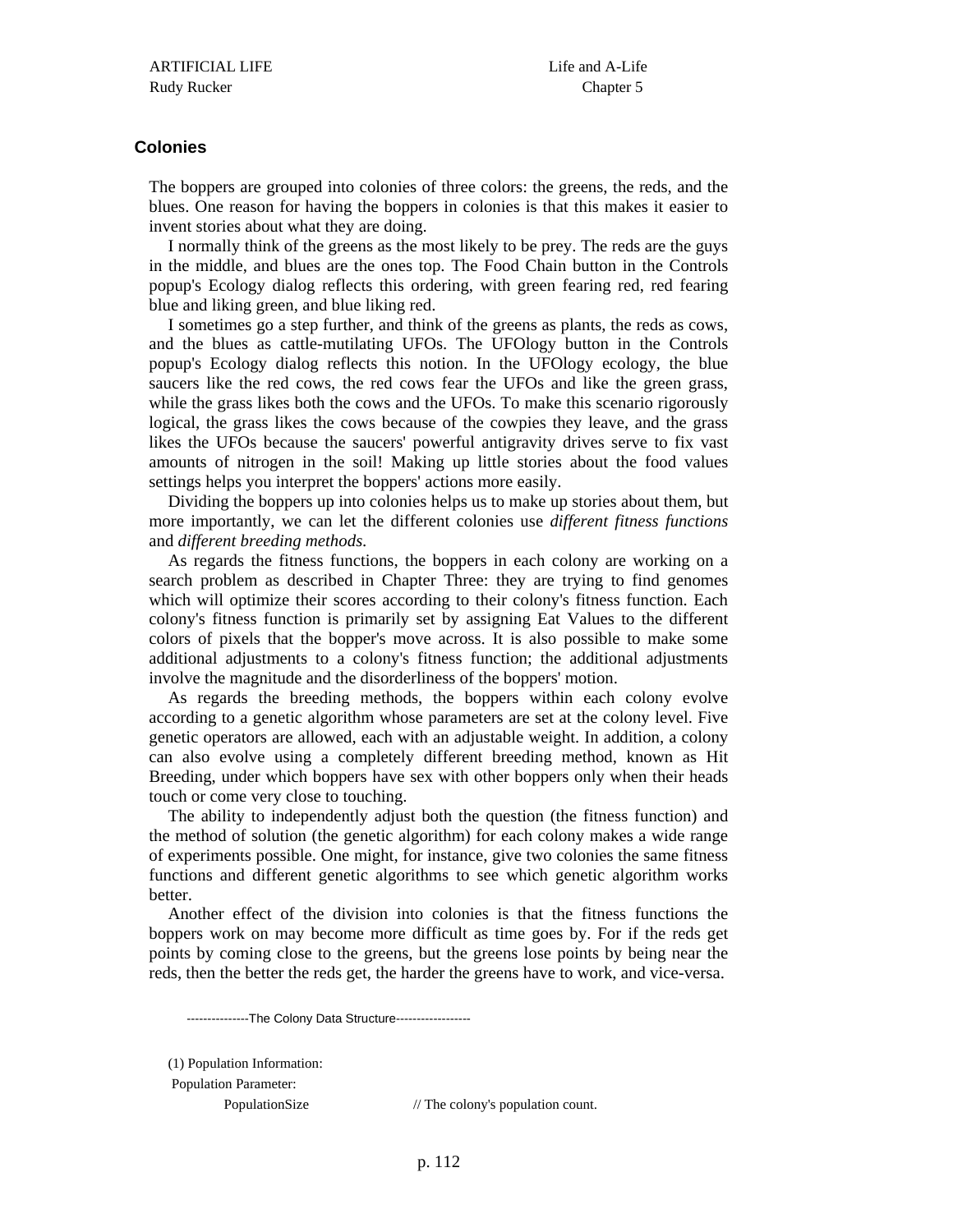| Population Variable:                     |                                            |
|------------------------------------------|--------------------------------------------|
| Member[MAXBOPPERS]                       | $//$ Lists index numbers of the members.   |
| (2) Score Parameters:                    |                                            |
| <b>Ecology Parameters:</b>               |                                            |
| GreenValue                               | // Score per green cell eaten.             |
| RedValue                                 | // Score per red cell eaten.               |
| <b>BlueValue</b>                         | // Score per blue cell eaten.              |
| FoodValue                                | // Score per food cell eaten.              |
| PoisonValue                              | // Score per poison cell eaten.            |
| WallValue                                | // Score per wall cell touched.            |
| PreyHeadValue                            | // Score per prey head hit.                |
| OtherValue                               | // Score per other color cell eaten.       |
| Low Motion Fitness Parameters:           |                                            |
| MinTotalMotion                           | // Minimum pixels to move, or              |
| LowMotionValue                           | // this is added to your Score.            |
| <b>Entropy Fitness Parameters:</b>       |                                            |
| TargetEntropy                            | // The closer you get to this Entropy, the |
| GoodEntropyValue                         | // more of this is added to your Score.    |
| (3) Breeding Parameters: Timed Breeding: |                                            |
| <b>BreedTime</b>                         | // Steps between timed breeding cycles.    |
| DeathLevel                               | // Maximum number of copies per bopper.    |
| SexLevel                                 | // Percent of pairs which do crossover.    |
| MutationLevel                            | // Probability per bit of getting flipped. |
| ZapLevel                                 | // Number of boppers to zap.               |
| TranspositionLevel                       | // Number of bopper genomes to transpose.  |
| ZapCode                                  | // Things to zap.                          |
| Hit Breeding:                            |                                            |
| <b>BoidHitRadius</b>                     | // Boid within this distance scores a hit. |
| ExogamyFlag                              | // Hit crossover with other colonies.      |
| EndogamyFlag                             | // Hit crossover with own colony.          |
| <b>RecruitPreyFlag</b>                   | // Enlist prey colony hits.                |

Table 5-13: The Colony Data Structure

-----------------------------------------------------------

Table 5-13 shows a listing of the colony data structure. The structure breaks into three parts as labelled: (1) Population Information, (2) Score Parameters, and (3) Breeding Parameters.

With the exception of the Member array in the Population Information group, all of the colony's data consists of parameters which are controlled by the user, as described in Chapter Six.

All of the colony data entries are integers; except for DeathLevel, SexLevel, MutationLevel, ZapLevel, and TranspositionLevel, which are decimal real numbers; and except for Member, which is a single array of bopper IDs.

## **Population Information**

PopulationSize is controlled from the Controls popup's World dialog.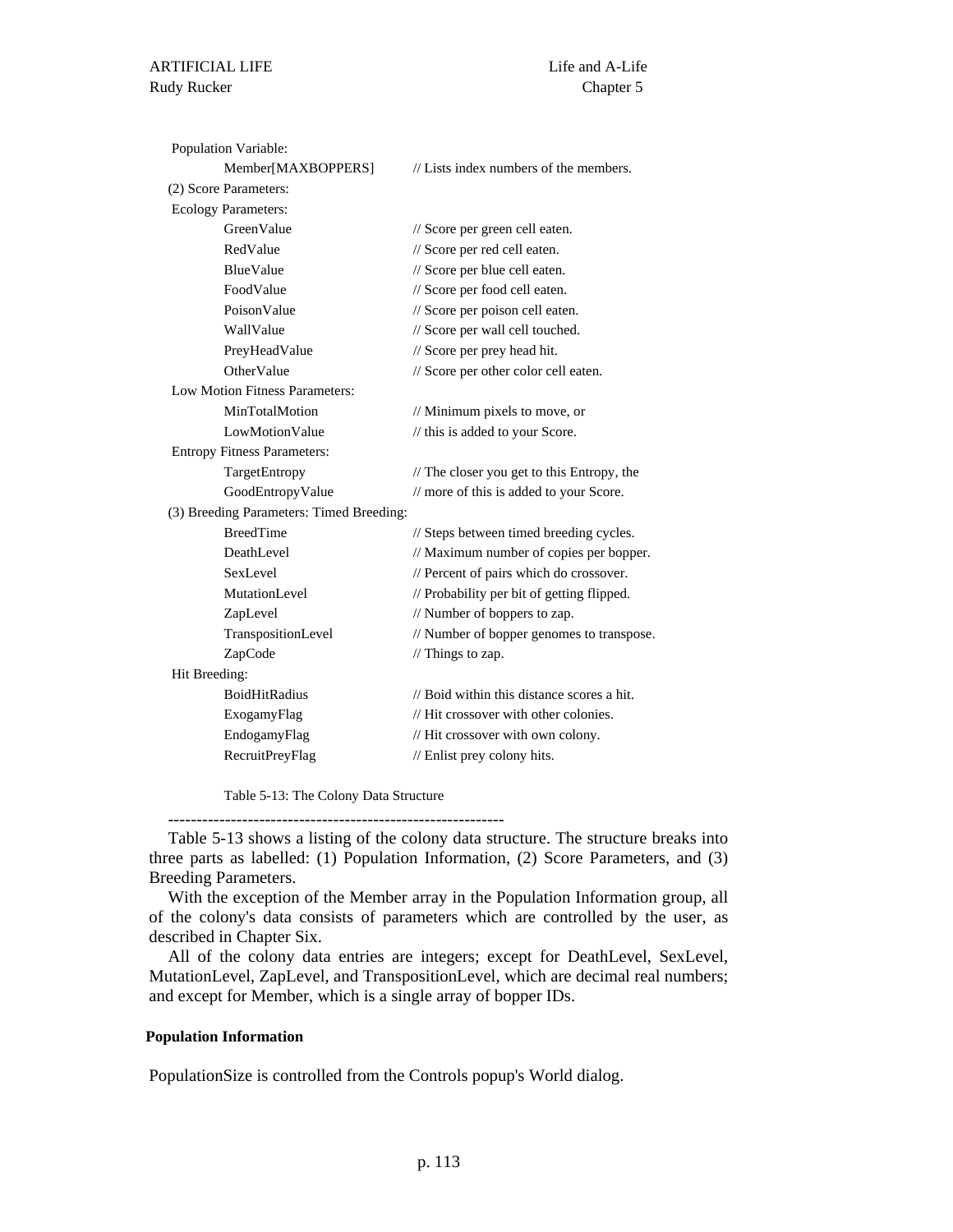The Member array has a length the same as the colony's PopulationSize. The Member array is the only *variable* data in the colony data structure; all the other colony data fields are *parameters* which are set by the user.

The Member array is organized by the program itself, simply to keep a list of which boppers are currently being used by a given colony. When the size of a colony's population is increased, the handiest unaffiliated bopper is added to that colony's Member array.

## **Score Parameters**

The Score Parameters include Ecology Parameters, Low Motion Fitness Parameters, and Entropy Fitness Parameters.

The Ecology Parameters are controlled from the Controls popup's Ecology dialog, while the Low Motion Fitness and Entropy Fitness Parameters are controlled from the Controls popup's Colonies dialog.

During each timed breeding cycle, a colony's boppers continuously accumulate scores by eating pixels and by (occasionally) coming near prey boppers' heads. After BreedTime updates of the colony's boppers, the timed breeding process takes place. Just before timed breeding, the colony's boppers add corrections to their scores based on the Low Motion Fitness Parameters and the Entropy Fitness Parameters.

# *Ecology Parameters*

Earlier in this chapter, the Eating and Reading section talked about what happens when boppers eat pixels of various colors. The GreenValue, RedValue, BlueValue, FoodValue, PoisonValue, WallValue, PreyHeadValue, and OtherValues specify the sizes of the Eat Values that are added to the colony's boppers as they eat, or try to eat, pixels of various colors.

In the case of a turmite encountering a wall pixel, the turmite will not in fact eat the wall pixel, although it will add WallValue to its score. This behavior breaks down for some combinations of turmite speed and windrose.

A boid will add WallValue to its score if it comes within NearWallDistance of a wall bounding the edge of the world, even if it does not touch the wall. This is so boids can be bred to avoid or to seek out walls. If a boid runs over a wall, such as a maze wall, the boid adds an increment of WallValue to its score for each wall pixel eaten.

Recall that a bopper views another bopper as prey if the bopper's Eat Value for the other bopper's trail color is positive. The PreyHeadValue is added to a bopper's score when it hits the head of a prey bopper. A turmite bopper needs to have its head land directly on the other bopper for a hit to occur, but a boid need only be within BoidHitRadius of the other bopper, as you'll see in the Hit Breeding section below.

# *Low Motion Fitness Parameters*

If a bopper's total motion over all the updates in the last breeding cycle is less than MinTotalMotion, then the bopper gets a penalty equal to LowMotionValue added to its score. LowMotionValue is always zero or negative, so it truly is a penalty.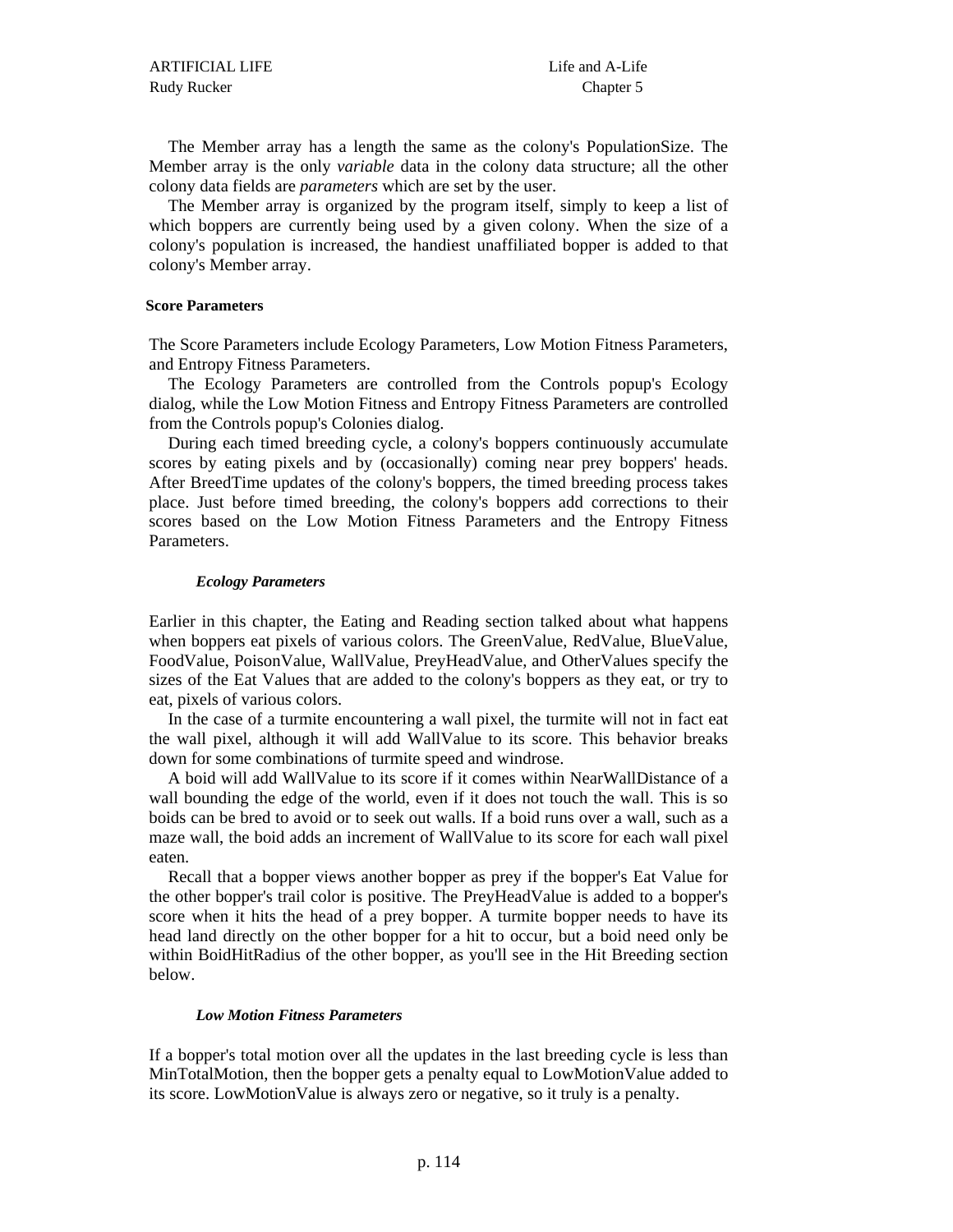The calculation works like this. After each timed breeding, the bopper's current position is recorded as startx, starty, and startz, and the bopper's LowMotionFlag is set to ON. During each succeeding update, the bopper compares its x, y, z position to the position stored as startx, starty, startz. We compute a kind of "taxicab distance" here by summing the x, y, and z displacements, viewed as positive numbers. If this distance becomes greater than MinTotalMotion, then the bopper sets its LowMotionFlag to OFF until the end of the current breeding cycle. When breeding takes place, each bopper that still has its LowMotionFlag set to ON gets LowMotionValue added to its score. By the way, the reason I used taxicab distance instead of standard Pythagorean distance was just to make the program run a touch faster.

The point of this is to try and eliminate those boppers who just stay jittering in one boring spot for update after update. The idea is to pick the MinTotalMotion value so that any reasonably lively bopper will have time to move that far before BreedTime runs out; leaving the slow and lazy boppers to get penalized with the LowMotionValue.

## *Entropy Fitness Parameters*

The Entropy Fitness Parameters are a feature which dovetails with some of the theoretical work on a-life. Each bopper calculates an Entropy that reflects how disorderly its turmite motion, if any, is. Based on how closely a bopper's Entropy matches its colony's TargetEntropy, the bopper will be given a reward that ranges from zero up to the size of its colony's GoodEntropyValue.

The Entropy and TargetEntropy values are normalized to range between zero and a hundred; they might be thought of as percentages, with zero being the least possible Entropy, and one hundred being the most possible Entropy.

The GoodEntropyValue can be set to any positive value. The reward given the bopper is computed by a tent-shaped graph that peaks at TargetEntropy, as shown in Figure 5-14. The further a bopper's entropy is from the TargetEntropy, the lower is its reward. But no bopper gets a negative reward; so the use of a GoodEntropyValue will tend to make all of the colony's boppers' scores a bit higher. The goal, of course, is that the genomes that cause a motion closest to TargetEntropy should have a bigger influence on the colony.

Figure 5-14: Computing a Bopper's Entropy Fitness Reward

As already mentioned, the bopper Entropy is a quantity that measures the disorderliness of the turmite motions which the bopper performs. Thus Entropy is only meaningful for boppers who are turmites or who are turboids of the type wolf, beaver, or dog---who vary between acting like boid and acting like turmites.

A bopper's Entropy is computed at the end of BreedTime updates by using the information in the bopper's TurnFrequency array. This array keeps count of how many times the bopper does a turmite-style turn of each possible size.

The TurnFrequency array has the same length as the value specified by the bopper's WindroseDirections variable. At the beginning of each breeding cycles, all of the TurnFrequency entries are set to zero. During the succeeding updates, every time the bopper does a turmite turn of size 0 the TurnFrequency $[0]$  number is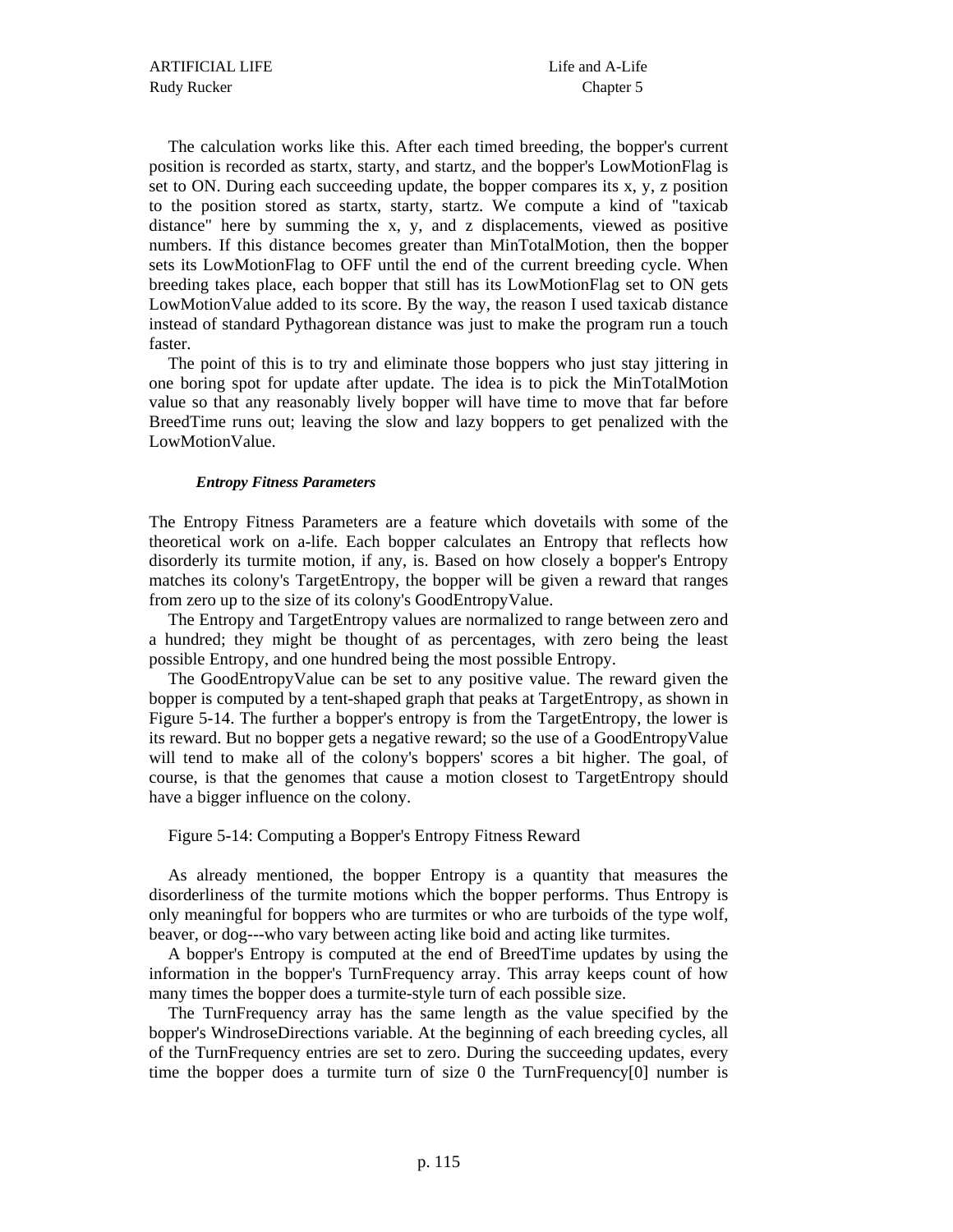increased by one, every time the bopper does a turmite turn of size 1, the TurnFrequency[1] number is increased by one, and so on.

The bopper's Entropy measures how evenly distributed the bopper's turns are, statistically speaking. If a turmite chooses equally often among all the possible amounts to turn, then it has an Entropy of one hundred---the maximum entropy. If, on the other hand, a turmite always turns by the same amount, over and over, then it has an Entropy of zero---the minimum entropy. Further details on how Entropy is calculated appear in this chapter's Notes and References section.

In the terminology of the Turmites section of Chapter Two, sand turmites tend to have high Entropy, while polygon turmites have low Entropy. A rail turmite is likely to have a low Entropy as well, but a lace turmite's Entropy should be higher.

If we believe that the fittest a-life forms lie at the interface between order and disorder, then we might suppose that boppers with some medium Entropy level might be the most successful.

If you want to get an idea of what some bopper's Entropy actually is, you can set the TargetEntropy to 100 and the GoodEntropyValue to 100, in which case the Entropy reward given each bopper during Timed Breeding will be precisely equal to each bopper's Entropy. Conversely, you can set the TargetEntropy to zero and the GoodEntropyValue to 100, in which case each bopper's Entropy rewards will be 100 minus its Entropy.

#### **Breeding Parameters**

The breeding parameters are controlled from the Controls menu's Colonies dialog. There are two distinct types of breeding that can be used: Timed Breeding and Hit Breeding.

## *Timed Breeding*

Timed Breeding is a variation on the standard genetic algorithm that was discussed in Chapter Three.

The BreedTime parameter specifies how many updates the boppers in the colony go through before undergoing the breeding process. As soon as BreedTime updates elapse, the bopper's Scores are adjusted according to the Low Motion Fitness Parameters and the Entropy Fitness Parameters as described in the last section.

At this point, the genetic algorithm is applied in five steps: fitness-proportional reproduction, also known as *death*, crossover, also known as *sex*, and then *mutation*, *zapping*, and *transposing*. Forthwith a subsection on each.

## **Death**

Based on its score relative to the other boppers in the colony, each bopper has a certain probability of being able to pass one or several copies of itself for the next generation. The higher a bopper's score is, the more representatives it is likely to get. The DeathLevel parameter specifies how many representatives the highestscoring bopper is likely to get. The higher the DeathLevel is, the more low-scoring boppers will have to die in the sense of having their genomes overwritten by other boppers.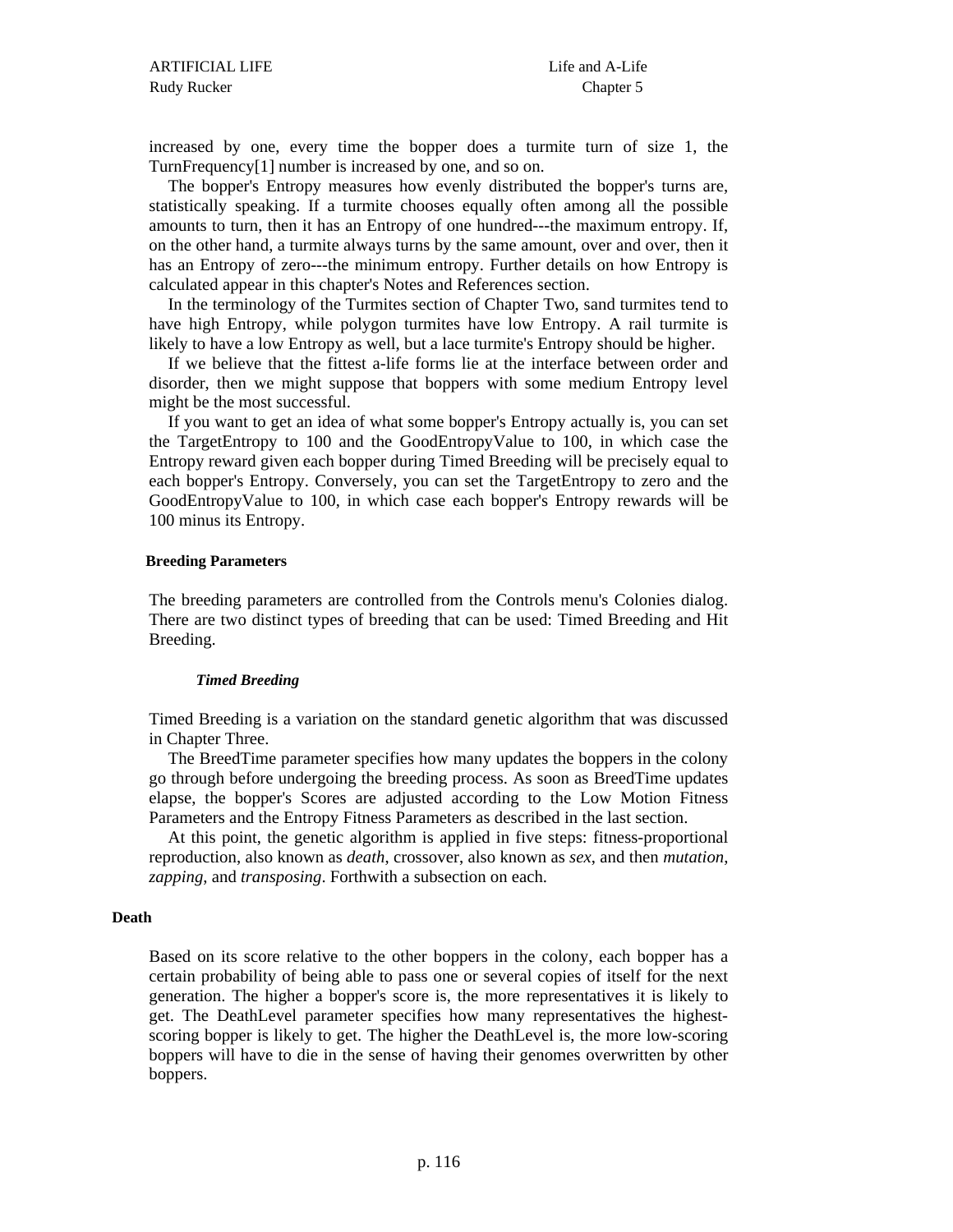ARTIFICIAL LIFELife and A-Life Rudy Rucker Chapter 5

As is discussed in the section on The Standard Genetic Algorithm in Chapter Three, and in the section on the Colonies Dialog in Chapter Six, the process needs to be delicately adjusted to prevent the colony's genomes from prematurely converging to all look the same. More information about my implementation of this process can be found in the section on the Controls popup's Colonies dialog in Chapter Six.

## **Sex**

Once you have decided which new bopper representatives go into the next generation, you choose a percentage of pairs from the new group and mate them together using crossover. SexLevel is the percentage of pairs which are chosen for sex.

In order that wolf, beaver, and dog turboids can have rapidly evolving boid parameters, we actually do *two* crossovers on the genomes of these turboids. One crossover is picked from the whole length of the DNA, while the other is picked to be inside the boid and turboid genes the bopper uses. We don't need to bother with this trick with boids and owls, and their DNA is all devoted to boid activities anyway.

Note that in Timed Breeding, the sex partners are chosen completely randomly, with no regard to screen position or to relative scores. Hit Breeding, which we describe in the next section, is a different approach under which boppers only have sex when they are very close to each other.

## **Mutating**

The colony MutationLevel specifies the probability per bit of being flipped. Mutation is like a hard rain of radiation that changes everyone. See the section on the Colonies dialog in Chapter Six for details.

# **Zapping**

Zapping is a process whereby one or two individual boppers can be completely randomized. This often seems to work better than does simply mutating all of the boppers. We pick the two lowest scoring boppers in a colony as the ones to possibly Zap. The ZapLevel specifies the probability with which these two boppers get Zapped.

By using the Things To Zap group in the Controls popup's Colonies dialog, you can specify which of a bopper's parameters gets Zapped. Normally the DNA is zapped, but you can also request that some of the bopper's Enzyme Parameters be randomized as well.

Very rapid evolution effects can be seen when the Enzyme Parameters are zapped---for instance if a colony's Eat Values are all set to positive numbers, then it will be the advantage of that colony's boppers to eat as much as possible. A good way to eat more is to draw trail lines and squares around your trail nodes, so if you allow these Enzyme Parameters to be zapped, the colony will quickly evolve to have lines and squares for most of its boppers.

# **Transposing**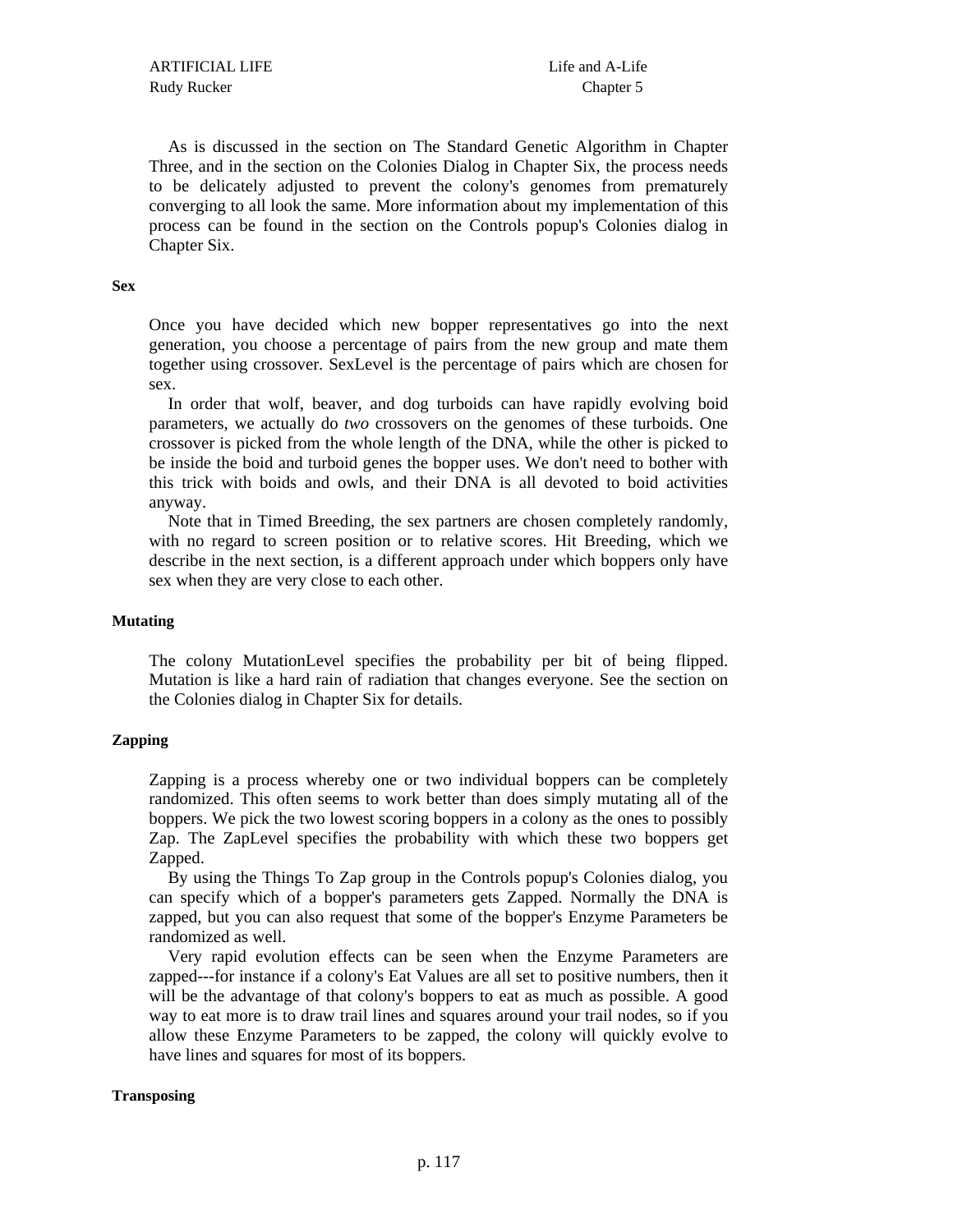Transposing is another very strong way of changing the boppers' genomes. Here bits of the genetic bitstring are swapped, as was discussed in Chapter One. Transposing is applied to the colony's *best-scoring* bopper, and the TranspositionLevel specifies the probability of doing this.

Transposition is good at preventing some single genome from taking over a colony, but if used too much it can churn the colonies genomes more rapidly than Death can make them converge, leading to a nearly random pool of genomes.

## *Hit Breeding*

Hit Breeding can occur when two boppers' heads are near each other. In order to discuss these controls, it will be useful to have names for the two boppers involved. Let's call the bopper whose colony parameters we are setting Andrea, and let's call the bopper that Andrea hits Bartholomew.

In the case where Andrea is a turmite, we say Andrea hits Bartholomew only when Andrea's head is in the exact same position as Bartholomew's. If Andrea is a boid, we say that Andrea hits Bartholomew so long as the distance between Andrea and Bartholomew is *less than* Boid Hit Radius.

The distance, by the way, is computed using the usual Pythagorean distance formula, and the units of distance are pixels. Thus if Andrea has a Boid Hit Radius of two, then if Bartholomew's head is located on a pixel right next to Andrea's head, then Andrea says that she hits Bartholomew. Some pixel distances are illustrated in Figure 5-15. In looking at this figure keep in mind that the pixel to pixel distance must be less than the radius in order for the pixel to be in the Hit neighborhood. Thus, for instance, the only pixel whose distance from the center pixel is *less than* one is the center pixel itself.

Figure 5-15: Pixel Neighborhoods for Different Values of Boid Hit Radius.

Note that if Andrea and Bartholomew are both turmites, then if Andrea hits Bartholomew, it is also true that Bartholomew hits Andrea---for when turmites hit it means that their heads are the same position. It can happen however, that a boid hits a turmite, say, without the turmite hitting the boid, as shown in Figure 5-16.

Figure 5-16: Andrea Hits Bartholomew, But Bartholomew Doesn't Hit Andrea.

Given that Andrea hits Bartholomew, what happens next? This depends on which colony Bartholomew belongs to, and on the settings of (1) EndogamyFlag, (2) ExogamyFlag, and (3) RecruitPreyFlag for Andrea's colony.

(1) If *EndogamyFlag* is ON, *and* if Bartholomew is in the *same* colony as Andrea, then Andrea and Bartholomew have sex, with each replacing his or her genes by a joint crossover of their genetic bitstrings.

(2) If *ExogamyFlag* is ON, *and* if Bartholomew is in a *different* colony from Andrea, then Andrea replaces her genes by a crossover of her and Bartholomew's genes. She has sex onto herself. If at the same time Bartholomew is hitting Andrea and if Bartholomew's colony has ExogamyFlag ON, then Bartholomew is also replaced by a crossover of Andrea and Bartholomew.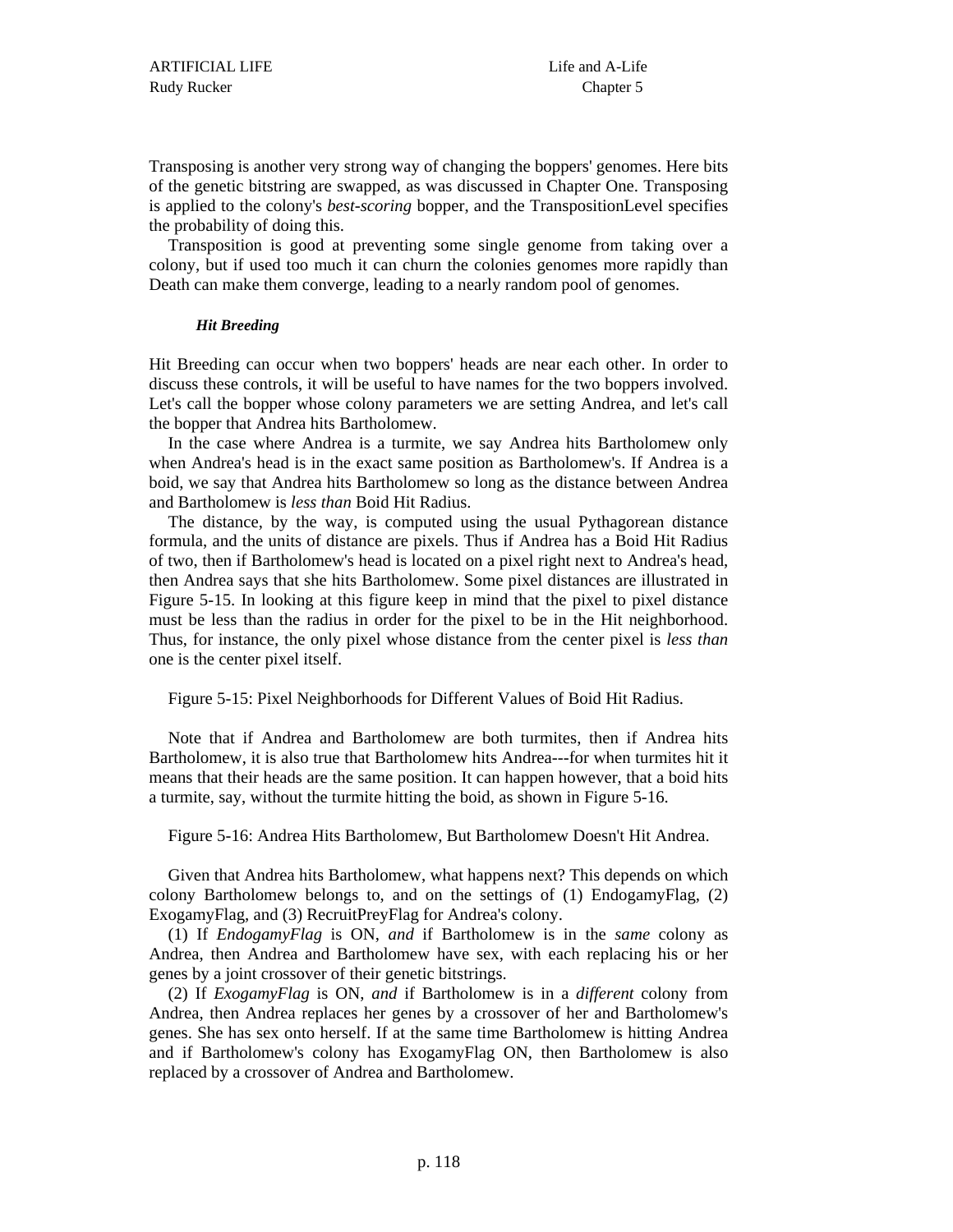(3) If *RecruitPreyFlag* is ON, *and* if Bartholomew is in a different colony from Andrea, *and* if Andrea's colony views Bartholomew's colony as a *prey* colony, then Andrea will copy her parameters onto Bartholomew, and add Bartholomew to her colony by altering the colonies' PopulationSize parameters and Member arrays, and by changing the color of trails that Bartholomew leaves. Bartholomew's genomes are left intact, however, as a way of bringing new information into the colony.

Using Hit Breeding in place of, or in addition to, Timed Breeding opens up a lot of possibilities for experimentation. One might try, for instance, turning off each colony's Timed Breeding by increasing the BreedTimes until they all read "No Breeding." Next one could turn on all the Exogamy Flags. Finally one might set the Ecology to Dog Eat Dog so that all the boppers view the other colonies as prey. While this simulation runs, the only boppers that breed will be the ones that come near to the heads of boppers in other colonies. Will this lead to a world of boppers who are more likely to hit each other?

# **Notes and References to Chapter Five: The Boppers and Their World**

♦ [MATH ALERT. The Entropy we use in the Controls Colonies Additional Fitness Measures Turmite Entropy Bonus group is more correctly known as *normalized entropy*.

The definition of normalized entropy goes like this. Suppose that you keep track of some variable V over a period of time, and suppose that V can take on values that range from 1 to N. (In the case of our Turmite Entropy Group, V is the amount that the turmite changes direction at each step.) You can use your tracking information about V to compute a *Probability* array so that for each *i* between 1 and N, *Probability*[*i*] is the percent of times that V took on the value *i*. The *entropy* of V's distribution is gotten by letting *i* run from 1 to N and summing up all the values:

*Probability*[*i*] × (-log(*Probability*[*i*]).

Here "log" means "logarithm base two." If the distribution of V's values happens to be uniform, then a maximal entropy of log(N) is attained. The *normalized entropy* is gotten by dividing the entropy by the maximal entropy value log(N). END MATH ALERT.]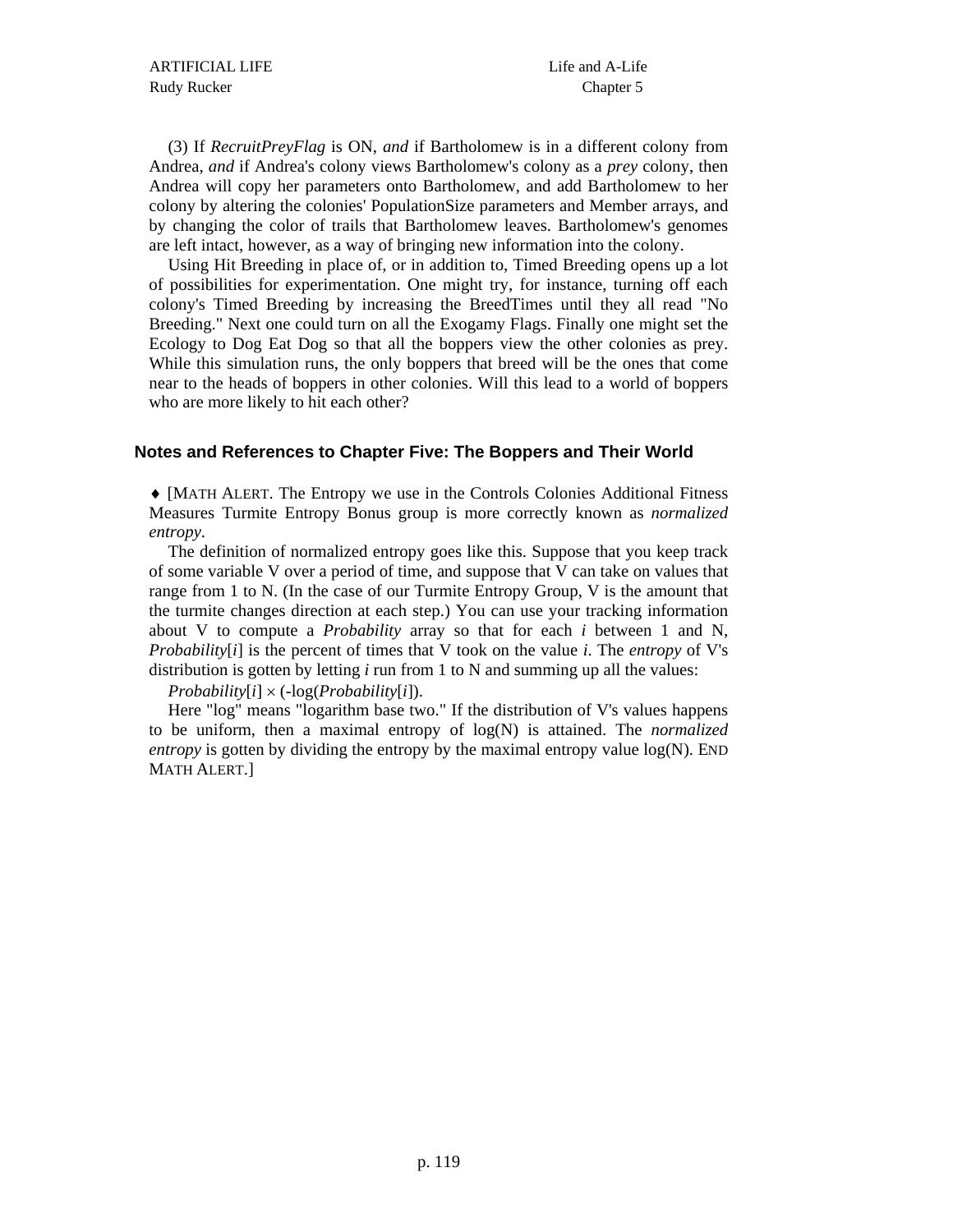# **6** *Boppers* **User's Guide**

In this chapter we describe how to use the *Boppers* menus, and what to try if problems arise. A version of the present chapter can be found in the Help menu under the Help on Boppers selection.

The first three chapters of ARTIFICIAL LIFE LAB talked about the theory and history of a-life techniques, while Chapter Five gave a detailed description of how the *Boppers* program is supposed to work. This chapter lets you take control of the boppers and start your own experiments with artificial life.

# *Boppers* **Menus and Dialogs**

There are four main menus which you can open from the *Boppers* menu bar: the File menu, the Controls menu, the Tools menu, and the Help menu.

The File, Controls, and Tools menus allow you to do all sorts of things with the *Boppers* program. You can open these menus by clicking on them or by pressing  $\langle ALT \rangle$  + one of the letter keys underlined on the menu bar as shown in Figure 6-1. Thus <ALT>+<F> opens the File menu.

Once a menu is open, you can choose one of its selections by clicking a selection, or by pressing the appropriate underlined letter key (no <ALT> key is needed on open menus). You can also choose a highlighted menu entry by pressing <ENTER>, and you can mouselessly move the highlight by pressing arrow keys.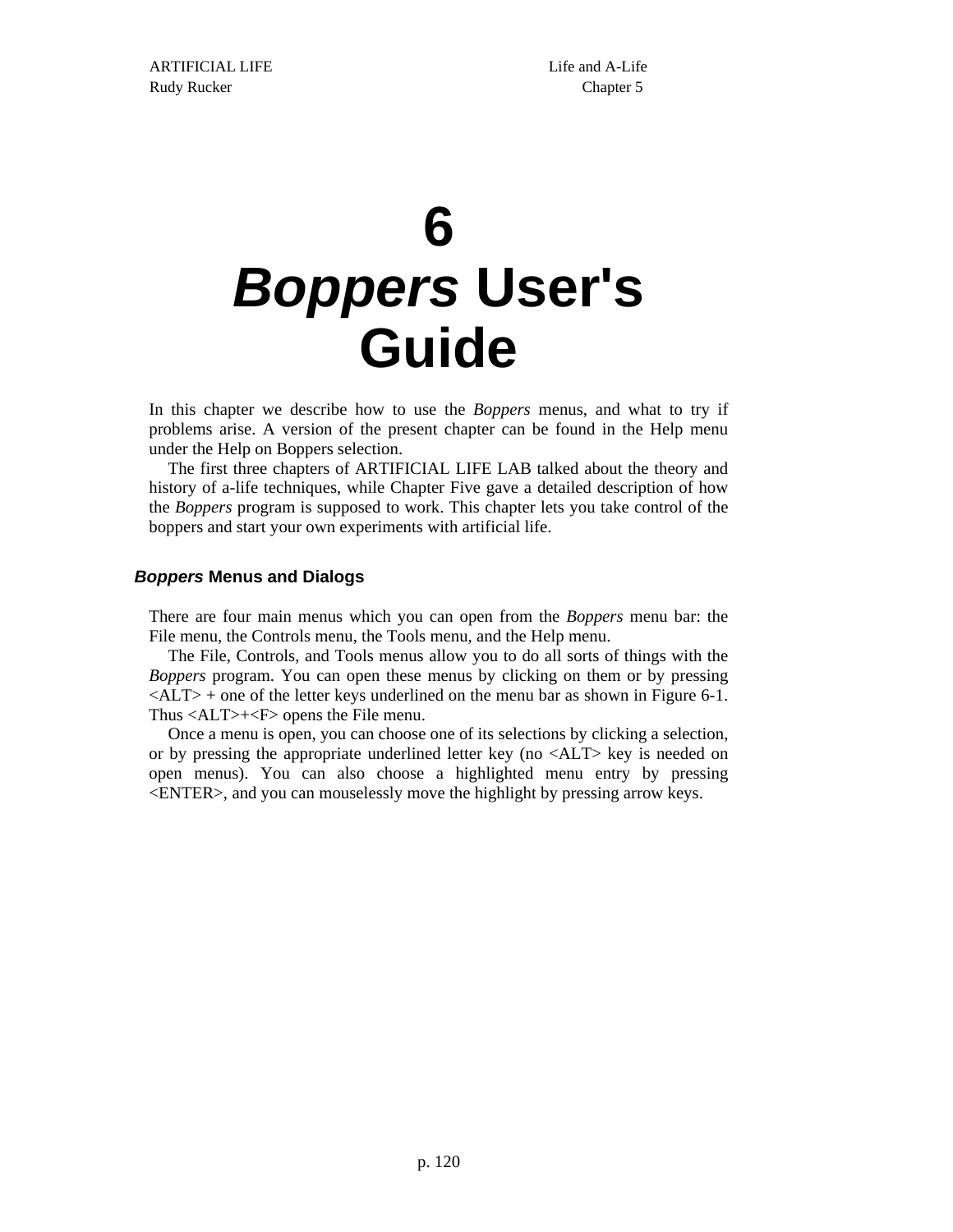

Figure 6-1: The Menu Bar, the File Menu, and the Open Popup.

Suppose that you open the File Menu and then choose the Open selection. It turns out that the Open selection leads to a submenu known as a *popup*. You choose a selection from a popup just as you choose a selection from a menu. That is, you click your selection, press <ENTER> while your selection is highlighted, or press the underlined code key for the selection.

The menu selections which lead to popup menus have a " " symbol next to them. You can move up out of a cascade of popup menus one menu at a time by using the <ESC> key, or you can just bag the lot of them by clicking the mouse down in the uncovered region where the boppers live.

Some other menu selections lead to *dialog boxes*. A dialog box is a *child window* with interactive controls such as *pushbuttons*, *check boxes*, *radio buttons*, and *combo boxes*.

Choosing a pushbutton changes the value of something or performs an action. Choosing a checkbox toggles it between the checked and the unchecked state. Choosing a radio button highlights one out of a range of possible selections. Clicking a combo box displays a list of further selections that you can choose from. You can use the arrow keys to scroll up and down to all the entries of a combo box-- -this is important in the event that one of the combo box entries might not be visible. Once the desired combo box selection is highlighted, you can choose this selection by clicking it or by pressing <TAB>.

The menu selections which lead to dialog boxes have a "..." symbol next to them. Position and click the mouse to make the desired selections in a dialog box.

To close a dialog box, you may choose the dialog's Exit button, double click on the System Menu box in the dialog's upper left hand corner, or right-click your mouse in a blank region of the dialog box. A final method of closing a dialog box is to rechoose the menu selection that opened the dialog in the first place.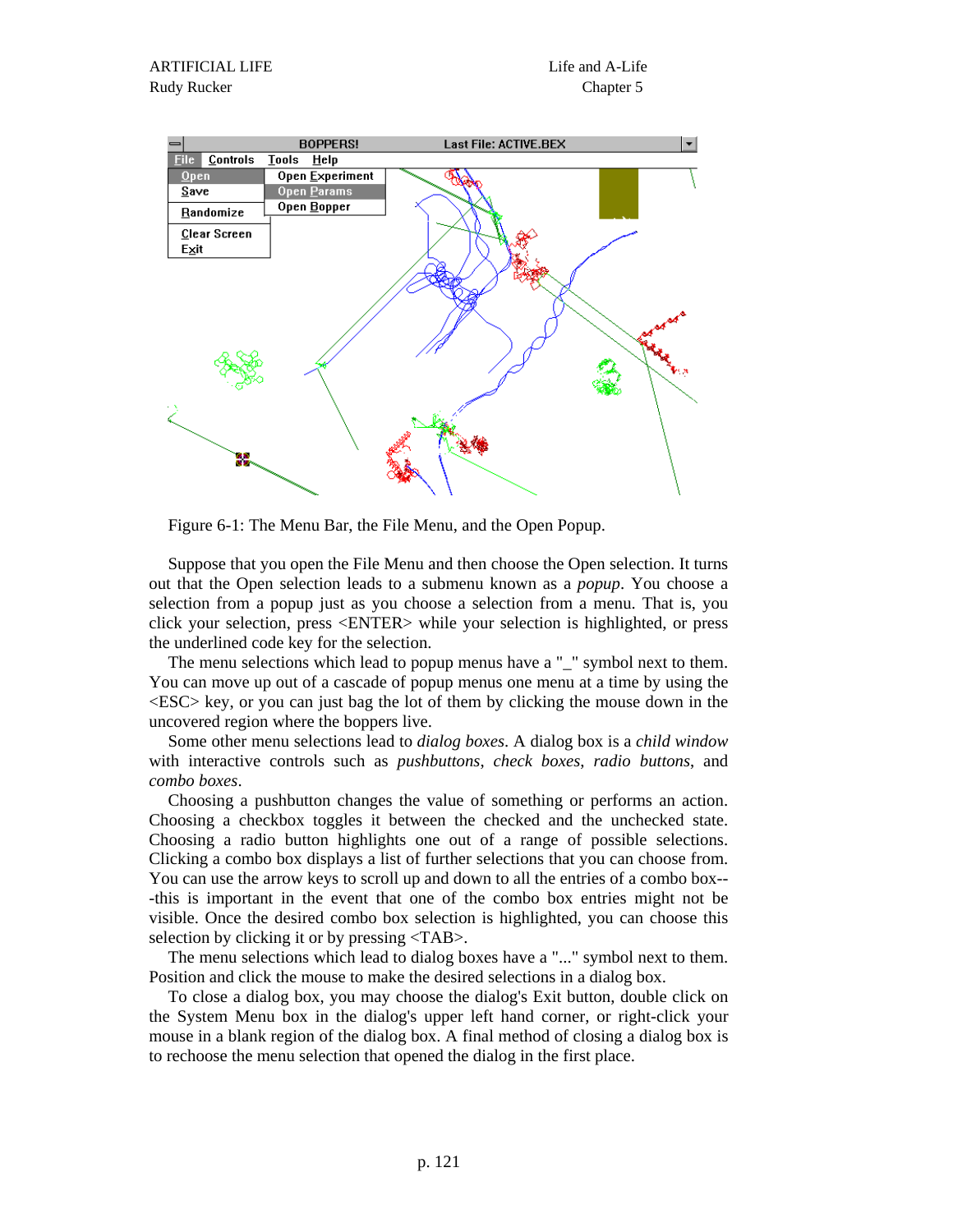You can reposition a dialog box by using the mouse to drag the dialog box's title bar. The dialog boxes are designed to reopen in the same location they were in the last time you closed them.

It is possible to mouselessly navigate a *Boppers* dialog box by using the <TAB> key to move among the dialog box's subgroupings, using the arrow keys to move about within a subgrouping, and using <SPACE> to press a selection. You can choose a dialog box action (such as "DO IT!" or "EXIT") by pressing  $\langle ALT \rangle$  + the underlined letter key.

## **Using Real-time Dialog Boxes**

Almost all of the *Boppers* program's dialog boxes control the program in *real time*. This means that the active boppers keep moving while these dialogs are open. You can have a lot of the real-time dialogs open at once, with large parts of the dialog boxes shoved offscreen so that you can see the boppers. Do note, however, that *Boppers* runs slightly slower when many real-time dialogs are open.

The only two *non* real-time dialogs are the Controls menu's *World* dialog and the Help menu's *About* dialog. When either of these dialogs is open, the boppers stop moving, and no additional dialogs can be opened. Generally, you should close the World and About dialogs as soon as you are done using them so that the program can continue running. Sometimes, however, it may be convenient to leave one of these dialogs open in order to effectively suspend the *Boppers* program while you are using another application.

The changes you make in a real-time dialog box take effect as soon as you press the DO IT! button. Note that pressing the DO IT! button does not close a real-time dialog box. Pressing the DO IT! button transfers the changes from the Dialog box to the boppers, who are actively running in the background.

So long as you have not pressed the DO IT! button in a real-time dialog box, the newest changes are *not* in effect.

If you decide that you do not to use the changes you've made in a real-time dialog box, you may close the dialog by pressing the EXIT button. If you want to use the changes *and* close the dialog box, you should first press DO IT! and then press EXIT. If you close the dialog by pressing EXIT without first pressing DO IT!, then the proposed changes will not be made.

There is no need to close up any of the dialog boxes before exiting *Boppers*.

# **File Menu**

The File Menu allows you to *open*, or load, files from your disk that encode various gene and parameter settings for *Boppers*. You can also use the File Menu to save and to randomize these settings. Finally the File Menu can be used to clear the screen and to exit *Boppers*. You can look ahead to Figure 6-3 for a picture of the File menu (with some additional popups hanging off it).

# **Open Popup and Open Common Dialog**

The quickest way to get an idea of what the *Boppers* program can do is to use the Open Experiment and Open Parameters options to open some files and see what happens.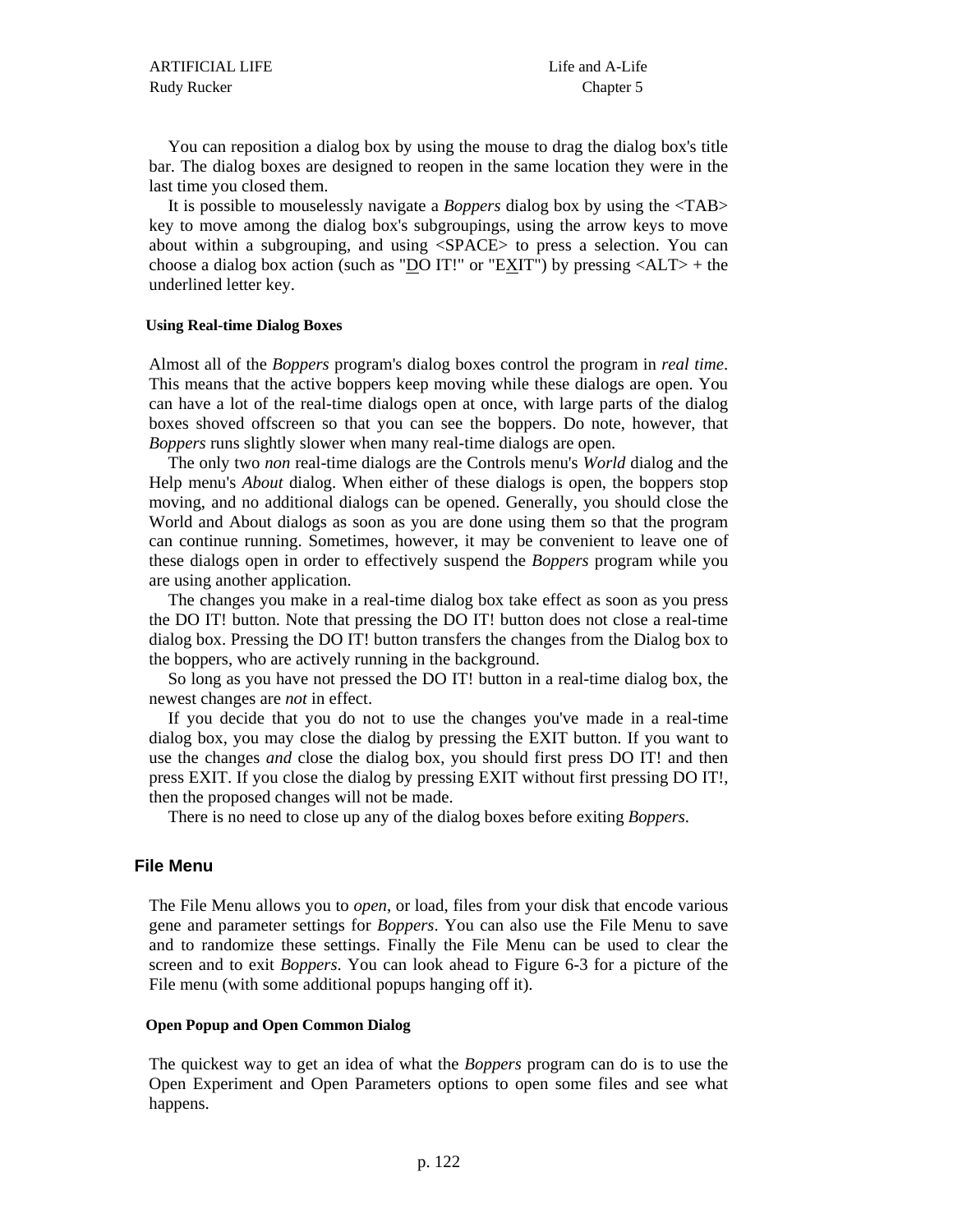If you choose Open from the File menu, you see a popup menu that offers you three selections: Open Experiment, Open Parameters, and Open Bopper.

Each of these selections leads to an instance of the Open common dialog box. The Open common dialog enables you to choose the desired file with the appropriate file extension, as shown in Figure 6-2. Experiment files have extension .BEX (for "bopper experiment"), parameter files have extension .BL (for "bopper land"), and individual files have extension .BOP (for "bopper").

*Boppers* installs as a flat directory with no subdirectories, so all the distribution experiment, parameter, and individual files that we give you will be in the BOPPERS directory after installation. You will find more Parameter files available than anything else. Chapter Seven has more details on the .BEX, .BL, and .BOP files provided with this release of BOPPERS.



Figure 6-2: Windows Common Dialog for Opening a Parameter File

To choose a file, make sure the common dialog box directory is set to C:\BOPPERS, or to whatever directory you have the files in. Then choose a file by highlighting a selection and pressing OK, or simply by double-clicking a selection.

♦ An *experiment file* includes all the parameters that you can change from the menus and dialogs, along with the genes of the active boppers.

♦ A *parameter file* includes the parameters that can be changed from the menus and dialogs. Each active bopper's parameters are saved in a *Boppers* parameter file, but the individual boppers' genes are not saved.

♦ An *individual file* consists of an individual bopper's genes plus all the parameter settings for the bopper which might be changed with the Individuals dialog. This information is written onto the *edit bopper*.

The *edit bopper* is the one whose icon is a cross in a circle. If you cannot see the edit bopper icon, maximize the *Boppers* window, or use the scroll bars to look for it.

When you open a parameter or experiment file, the screen is cleared and the file's name appears on the *Boppers* title bar. When you open a individual file, the behavior of the edit bopper will normally change in a noticeable way.

## **Save Popup and Save Common Dialog**

When you find an interesting *Boppers* world, you may wish to save the whole world's parameters and genes as an experiment file, save the world and the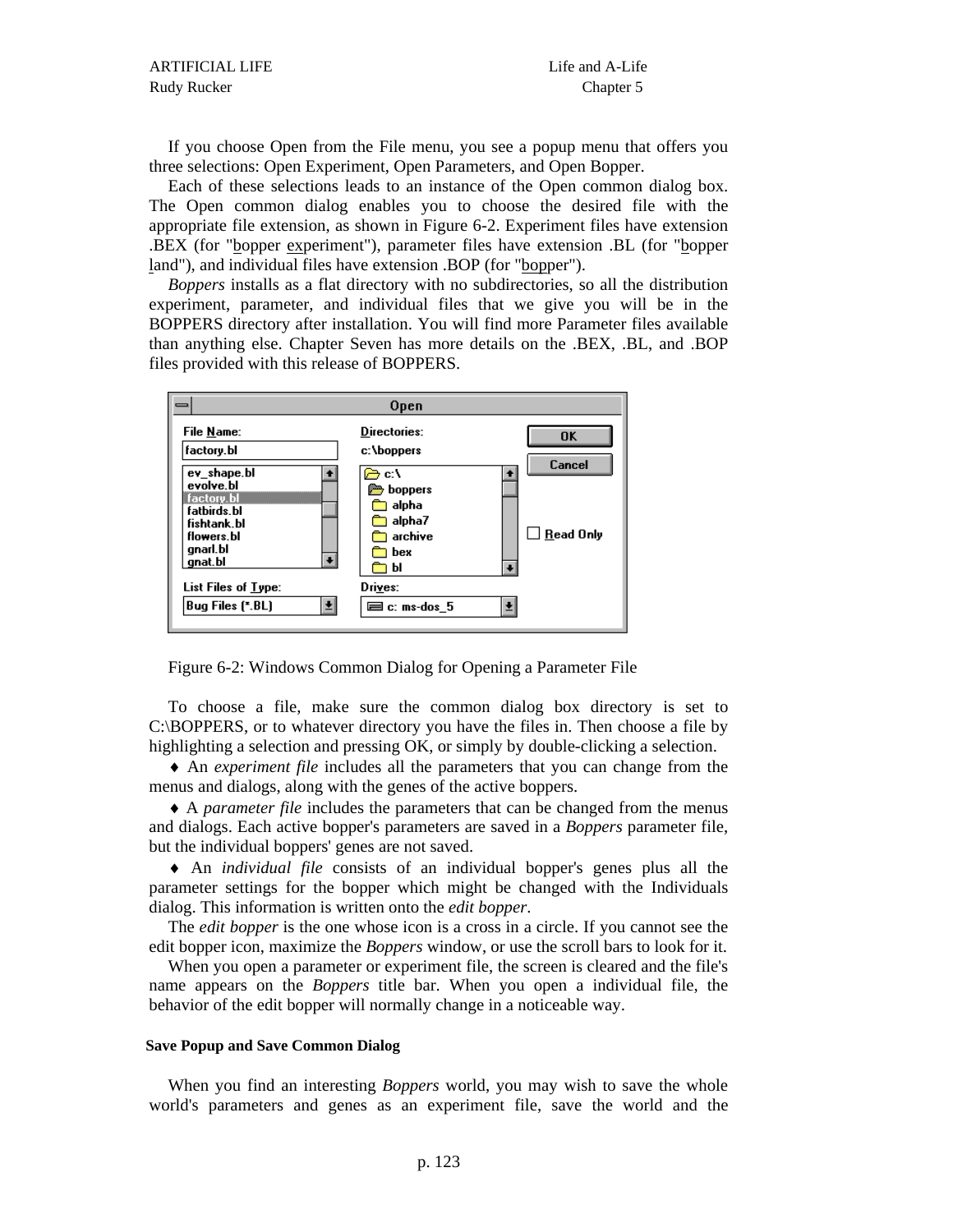individuals' parameters as a parameter file, or save some individual bopper's parameters and genes as an individual file.

Keep in mind that the suffixes used for experiment, parameter, and individual files are, respectively, .BEX, .BL, and .BOP.

Due to the amount of information involved, a .BEX experiment file ranges between ten to two hundred K in size, while a .BL parameter file is well under a K in size, and a .BOP file is between one and eight K. (Recall that a K is about a thousand bytes). The sizes range because various worlds have differing numbers of boppers, and different boppers may have greater or lesser numbers of genes.

Given the finiteness of disk space, one normally prefers to save interesting *Boppers* configurations as the small parameter files instead of as the large experiment files. But if you have been evolving some boppers' genes for a long time, then you need to save the world as an experiment file. Saving an individual file is a good idea whenever you notice a bopper that is doing something really cute or weird.

The Save Experiment, Save Params, and Save Bopper menu selections all lead to a Windows common dialog box. Before saving a file, make sure that the correct directory is selected---ordinarily you might as well save all your files in the BOPPERS directory, although if you do extensive experimentation, you may want to keep some of the files in special subdirectories.

Be warned that if you do use separate directories, the last directory that you used for a common dialog box will always be the active directory the next time you open a common dialog box. This is not a problem when you Open a file, because if you're in the wrong directory, there are no files there to open. But when you Save a file, it is very easy to put it in the wrong directory.

Note also that the first time you use a common dialog, you may well find that you are in the drive and directory where Windows lives. The moral is to try and remember to check the active directory in the common dialog whenever you save a file. You can actually change the directory and then cancel out of a Save (or out of an Open for that matter), and the directory change will stay in effect.

## **Randomize Menu**

The File *Randomize* selection shows a popup with seven kinds of randomization, plus a lower-level popup that allows you to exclude some parameters from being randomized. See Figure 6-3 for a picture of the popups. A rapid randomizer is used to accomplish each of these changes quickly. I should point out that not all random possibilities are equally weighted; in most cases the "randomization" is constrained to set values within some not too unreasonable ranges, with a bias for the values I am most accustomed to experimenting with.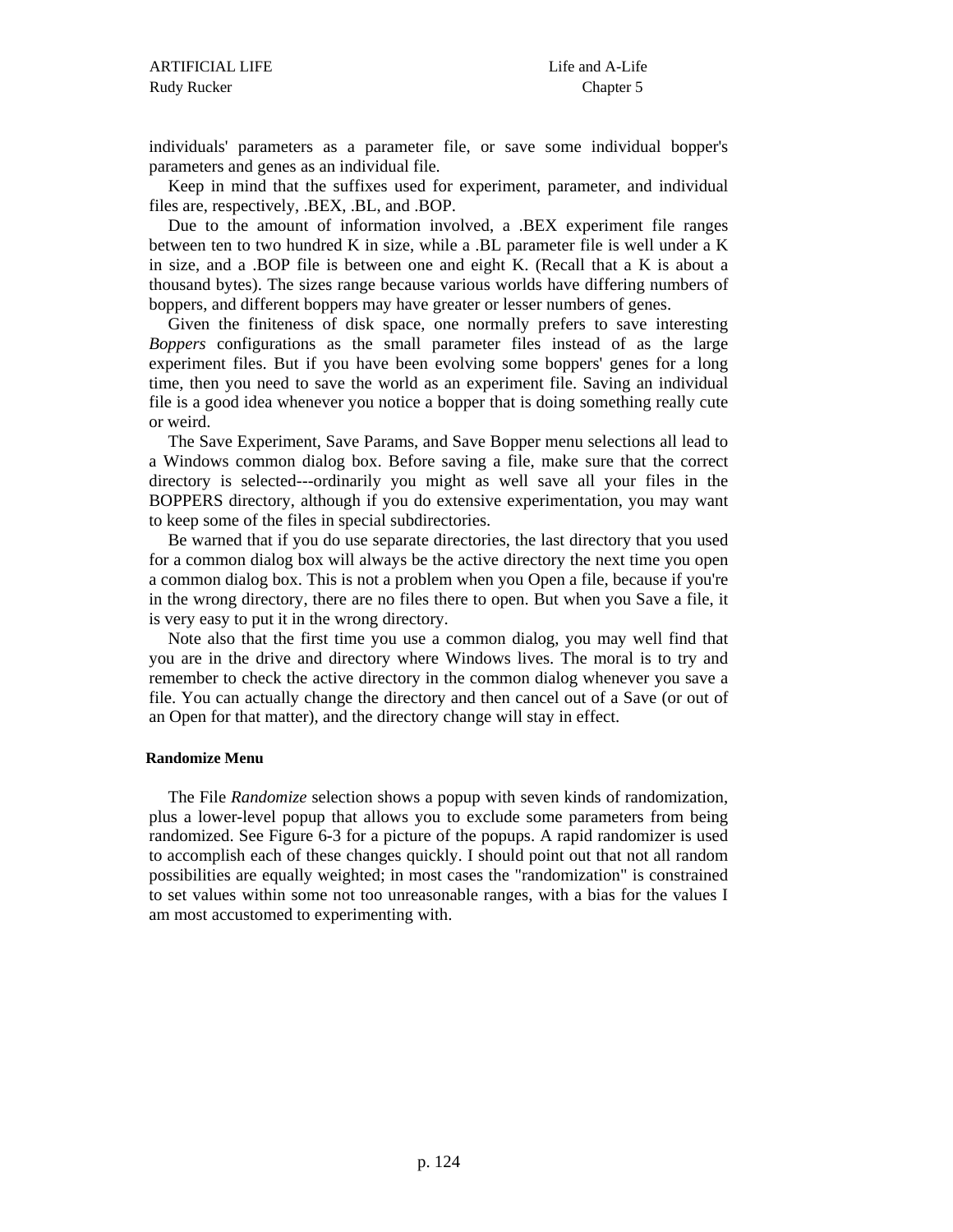

Figure 6-3: The File Popup with the Randomize Popup and the But Don't Randomize Popup

Repeatedly using the File Randomize selections, especially the File Randomize *Everything* selection, is a good way to get an idea of some of the various kinds of *Boppers* worlds you might encounter. The seven kinds of randomization are (1) World Params, (2) Bopper Params, (3) Bopper Genes, (4) Ecology Params, (5) Colony Params, (6) Positions, and (7) Everything. Note that as soon as you request one of these randomizations, the change is made right away, without any more prompts. Sometimes a too-hasty Randomization choice may cause you to lose a world you've been working on.

(1) *World Params* changes all the parameters that are affected by the Controls World dialog. These include the numbers of boppers of each color, the lengths of the boppers trails, the dimensionality of the *Boppers* world, whether or not the world wraps around or has walls, whether food or poison patches are present, and whether or not a cellular automaton patch is displayed. Randomize World Params is useful if you have a nicely evolved bunch of boppers that you'd like to try in a different environment.

(2) *Individuals' Params* changes the parameters that are affected by the Controls Individuals dialog. These include whether the boppers show body icons, whether they draw squares along their trails, whether their trails are dots or lines, how far they move with each step, whether they act like turmites or like boids, how many directions a turmite can move in, whether a turmite treats its own faint color differently from a blank color, and how many internal states a turmite has. Randomize Bopper Params is useful if you are letting the boppers' parameters evolve, and would like to jolt or restart the evolution.

(3) *Individuals' Genes* changes the genetic bitstrings, or genomes, that are used to compute each bopper's turmite lookup tables and boid parameters. These bitstrings can be viewed and manipulated with the Tools Gene Viewer dialog. Randomize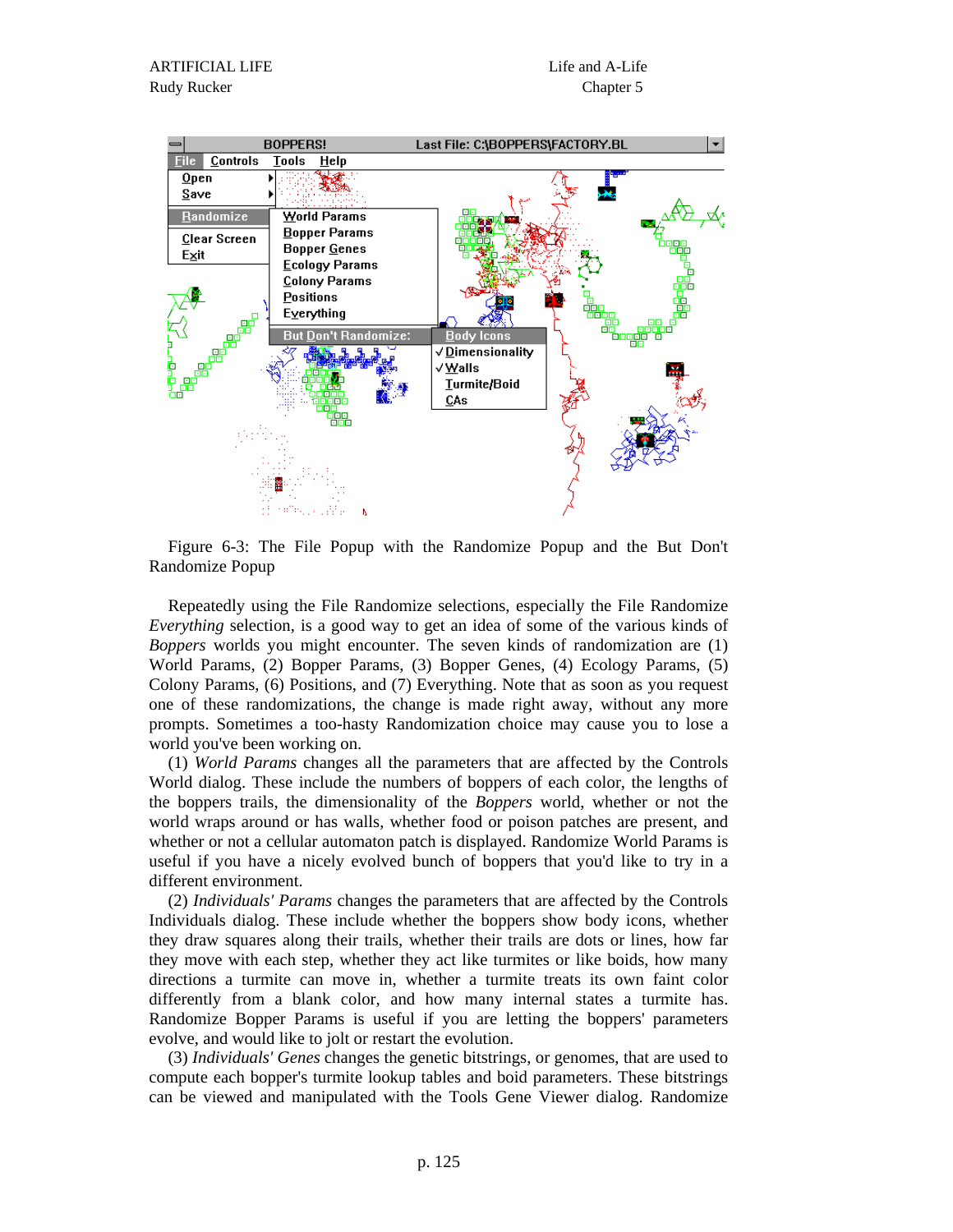Bopper Genes is appropriate for restarting a run of genetic evolution, or for trying to prospect for some interesting new boppers of a particular parameter type.

(4) *Ecology Params* changes the food value weights found on the Controls Ecology dialog. This option can be used to show how dependent bopper evolution is on the particular fitness function created by the food values, although normally one would be more likely to change the settings by hand.

(5) *Colony Params* changes the parameters that are found in the Controls Colonies dialog. These include the Timed Breeding parameters, the Hit Breeding settings, and the Additional Fitness Measures. In general, all of these parameters affect the way in which the individual same-colored bopper colonies breeds and evolves. Normally it's better to change these settings by hand rather than randomizing them, but there is always the possibility that randomizing can produce some interesting and unexpected phenomena.

(6) *Positions* clears the screen and moves each bopper to a new random position. This is an interesting thing to do if one has a *Boppers* world that has converged on a stable population that arranges itself in a characteristic pattern of groupings or knots. Using Randomize Position enables you to see if the world's pattern reemerges. This control is also useful if many boppers seem to be stuck against a wall.

(7) *Everything* is a good shotgun method for finding new Bopper ecosystems. It has the effect of doing all of the prior six randomizations at once.

#### *But Don't Randomize Popup*

When using the Randomize controls, there may be certain parameter settings that you especially wish to avoid changing. This is what the *But Don't Randomize* popup is for. The idea is that you get *Boppers* into a configuration you like and then use the But Don't Randomize popup to specify those things that you don't want to change from the present setting.

The things you can exclude from randomization are *Body Icons*, *Dimensionality*, *Walls*, *Bopper Type*, and *CAs*. The things currently excluded are indicated by checkmarks in the But Don't Randomize popup, as shown in Figure 6-3.

The But Don't Randomize exclusions apply to all seven different kinds of randomization. If, for instance, the Dimensionality entry is checked on the But Don't Randomize popup, then none of the seven possible randomizations can change your present world from two dimensional to three dimensional---or from three dimensional to two dimensional, as the case may be.

Note that the But Don't Randomize exclusions do *not* prevent parameters from being changed as a result of using the File menu to open experiment, parameter, or individual files.

You can toggle a checkmark on or off by selecting that entry from the But Don't Randomize popup. Each time you do this, the triple cascade of menus closes and you need to open then all again if you want to change something else---which is mildly tedious. The good news is that your But Don't Randomize selections are permanently saved on disk, so that the next time you run the *Boppers* program your preferred But Don't Randomize selections will still be in effect.

The reasons for wanting to exclude some properties from randomization have to do with both aesthetics and speed. Forthwith are some comments on each.

*Body Icons*. If you are interested in running *Boppers* as rapidly as possible, you might use the Tools popup's Controls Individuals dialog to turn all the boppers'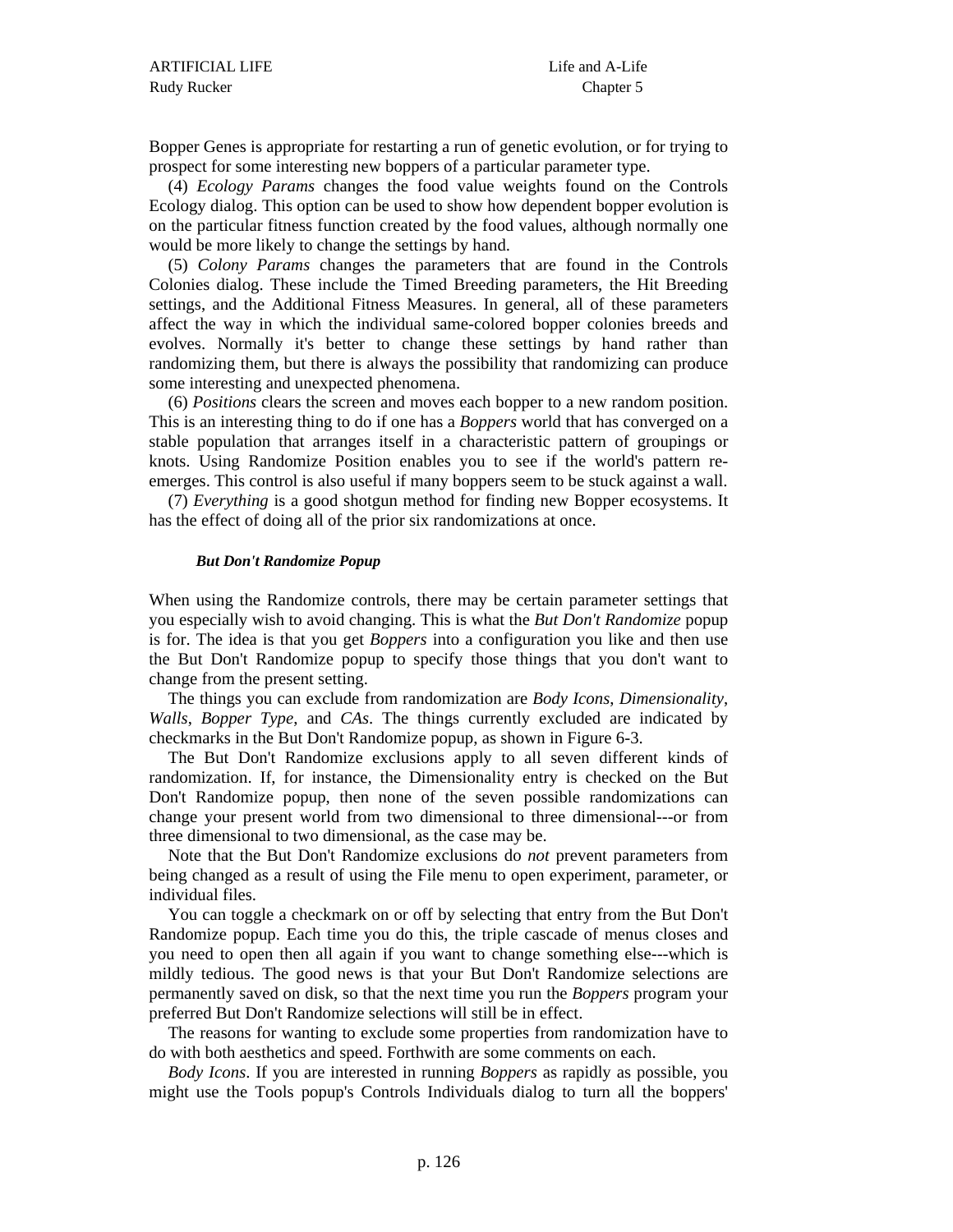body icons off. Showing the icons takes up a little extra time. If you then want to try randomizing things without having to worry about the icons getting turned back on, you can use the But Don't Randomize popup to make sure that Body Icons is checked. Alternatively, you might be interested in the visual effects created by having all of, or some of, the boppers' Body Icon parameters set to Body Trail. In this case you would still want the But Don't Randomize Body Icons entry checked, but you'd make sure to use the Controls *Boppers* menu to set most of the Body Icons parameters to Body Trail.

*Dimensionality*. You can check this entry if you want to look at a variety of worlds of one particular dimensionality. If, again, you are interested in speed, you should use the Controls World dialog to set the dimensionality to two. But another time you might want to look at a series of three dimensional worlds, and this could be done by setting dimensionality to three on the Controls World menu, checking the But Don't Randomize Dimensionality entry, and repeatedly randomizing World or Everything.

*Walls*. *Boppers* runs at about the same speed with and without walls around the edge of the arena. Generally I prefer worlds without walls, as walled worlds don't look nice when you scroll them. But here again, you have the option of picking walls or no walls from the Controls World menu, checking the But Don't Randomize Walls entry, and then using the Randomize selections to look at a slew of this kind of world.

*Bopper Type*. If your machine does not have a math coprocessor, the turmites will run noticeably faster than the other types. In this case you may well want to use the Controls Individuals dialog to set all boppers' Bopper Type parameter to Turmite. Then make sure that the But Don't Randomize Bopper Type entry is checked before randomizing.

*CAs*. The CAs, or cellular automata, take up many extra computation cycles, so if you are interested in maximum speed while Randomizing things, you will want to check But Don't Randomize CAs and then turn CAs off by using the Controls World dialog or Controls CAs popup.

## **Clear Screen and Exit**

The *Clear Screen* selection is self-explanatory: it erases everything on the screen and starts all the boppers on a fresh trail. If food or poison patches are present, these patches are restored to solidity. Note that the Clear Screen selection does *not* erase the contents of the CA patch, if such a cellular automaton patch is active.

The Exit selection closes down the *Boppers* program, including any *Boppers* dialogs that might be open. After you make the Exit selection, the *Ready To Exit Boppers* dialog appears with the question, "Save Current Parameters And Genes?". If you answer "Yes," a Save Experiment command is carried out, saving the current parameters and genes to a file called ACTIVE.BEX.

ACTIVE.BEX will be placed into whichever directory is currently active in the File Open and File Save common dialog boxes. Generally this will in fact be the home BOPPERS directory, but sometimes it will end up being another directory.

If you answer "No," no attempt to write an ACTIVE.BEX file is made, and the next time you open *Boppers* the same old ACTIVE.BEX (if there is such a file on your disk) will be used again.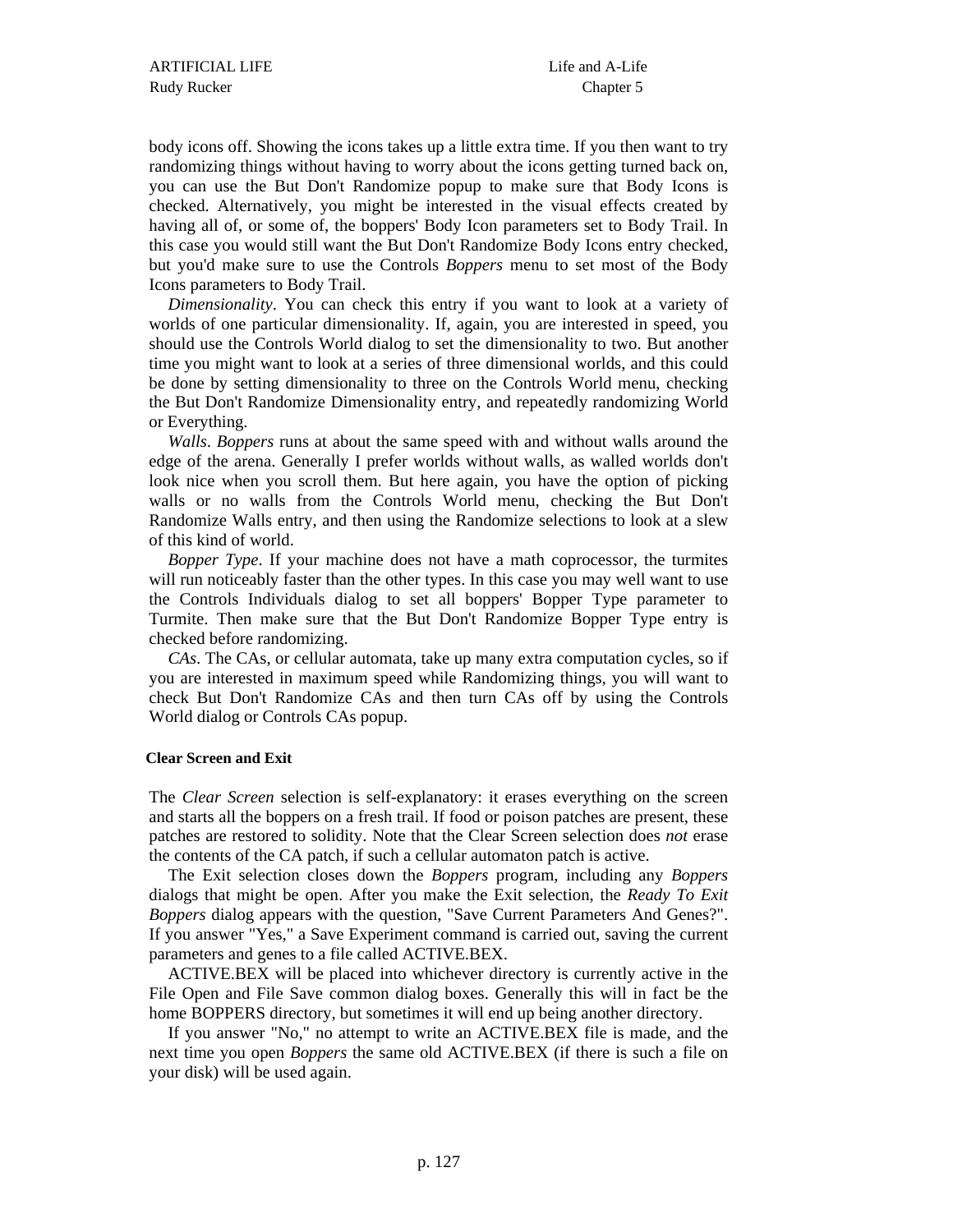When *Boppers* is started up, the program looks for an ACTIVE.BEX file and does an Open Experiment on it, loading the parameters and genes so that your program starts up right where you left off.

*Boppers* first looks for ACTIVE.BEX in the BOPPERS directory, then in the WINDOWS directory, and then in whatever directories are in the standard search path. Confusion can arise if you have ACTIVE.BEX files in several different directories. It's a good practice to search out and destroy any stray ACTIVE.BEX files every now and then.

If *Boppers* does not find an ACTIVE.BEX, it starts up with randomized genes and with some hardcoded parameters that are identical to the parameters in START.BL. This will work even if no START.BL is present---so that a naked BOPPER.EXE file can still run. If there is in fact no START.BL, *Boppers* creates one after starting up from its hardcoded parameters.

# **Controls Menu**

The Controls menu allows you to open dialog boxes that control the parameter settings of the World, the Ecology, the Colonies, and the individual boppers. The Controls menu also includes a popup menu that controls the CAs, or cellular automata. If you look ahead, you can see a picture of the Controls menu in Figure 6- 11, with some secondary popups hanging off it.

When using the dialog boxes from the Controls menu, keep in mind that, with the exception of the World dialog, the boppers will keep moving and evolving even while these dialogs are open. It is sometimes convenient to leave a frequently used dialog open, perhaps dragging it by the title bar to one corner of the screen. The program will, however, suspend updating the boppers for as long as the World dialog is open.

# **World Dialog**

The World dialog allows you to change various global features of the *Boppers* world, including: the number of boppers in each color-coded colony, the lengths of the trail which the boppers in each colony leave, whether the world wraps around or has walls at its edges, whether the world is two or three dimensional, whether the world has patches of food or poison, whether the world includes a maze of walls, and whether the world includes a CA patch that runs a cellular automaton rule. A picture of the World dialog is shown in Figure 6-4.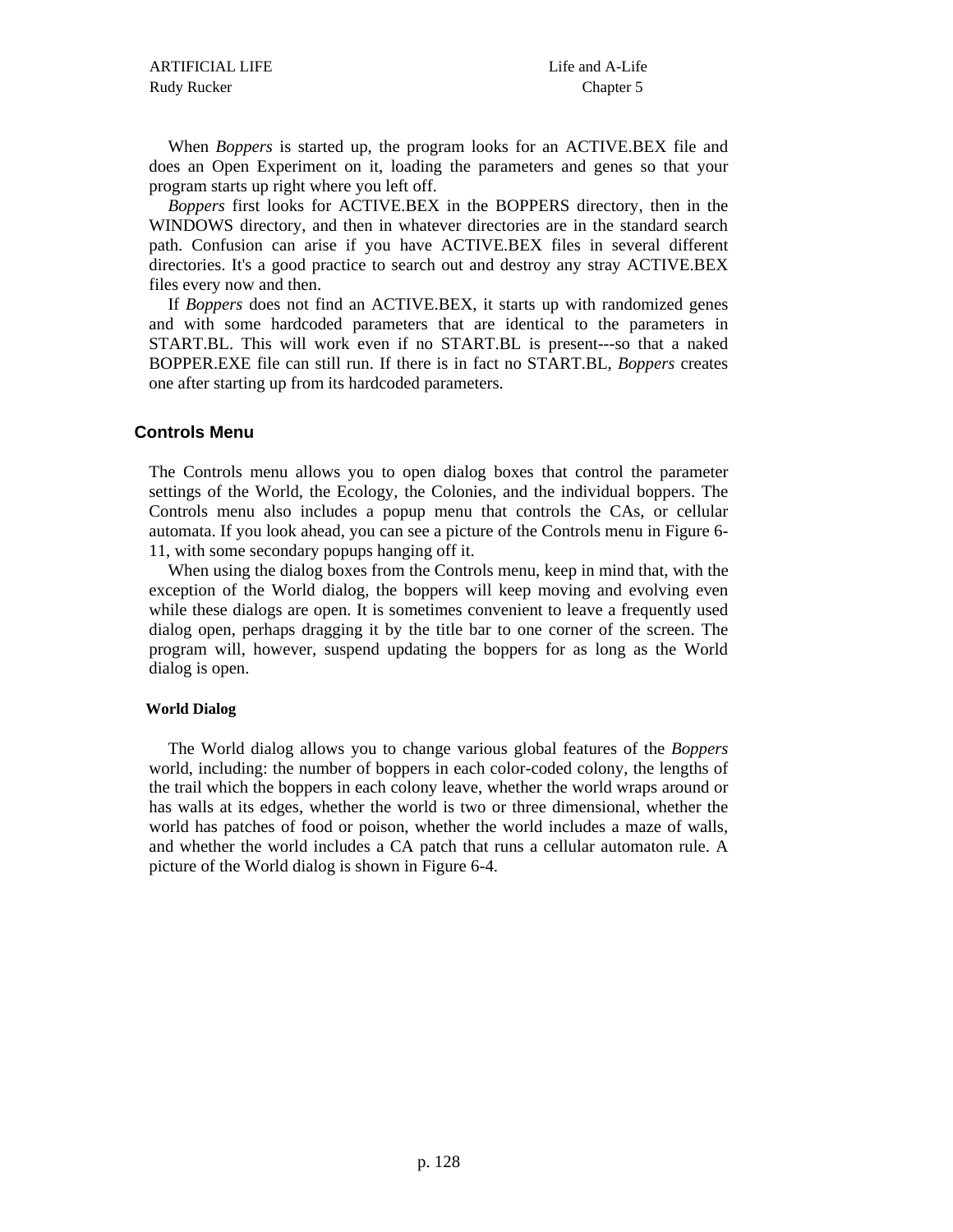

# Figure 6-4: The World Dialog

The boppers suspend their motion for as long as the World dialog is open. The changes that you make on the World dialog do not take effect until you press the DO IT! button. The DO IT! button closes the World dialog, makes the requested changes, and sets the boppers back into motion. If after making some changes you decide not to implement them, use the EXIT button to close the World dialog and to set the program back into motion where you left off.

The World dialog behaves slightly differently in the two and the three dimensional cases. Let us first discuss how it behaves in the two dimensional case, and then add a subsection discussing the differences in the three dimensional case.

## *Population Per Colony Group*

You can use the - and + buttons in the Population Per Colony group to adjust the numbers of boppers in each colony. The largest total number of boppers allowed is twenty-seven, and the smallest total number allowed is one. Sometimes you may need to reduce the size of one of the other colonies in order to be able to increase the size of a particular chosen colony. When you add boppers to a colony, the new boppers have their parameters adjusted to match the parameters of the highest scoring member of that colony, but their genes are left unchanged.

## *Average Pixels Per Bopper Trail Group*

You will notice that as the boppers move along, they usually erase their oldest trail cells. In order to keep track of which cells still need to be erased, each colony has access to some fixed amount of memory---enough for 42,666 trail cells per colony in the two dimensional case.

The - and + buttons of the Average Pixels Per Bopper Trail allow you to adjust the lengths of the trails of the boppers in each of the three colonies. If a colony has a low population, its members can have an accordingly longer maximum trail length, up to the maximum of 4,266 cells if the colony has only one member. The shortest trail length allowed is two pixels.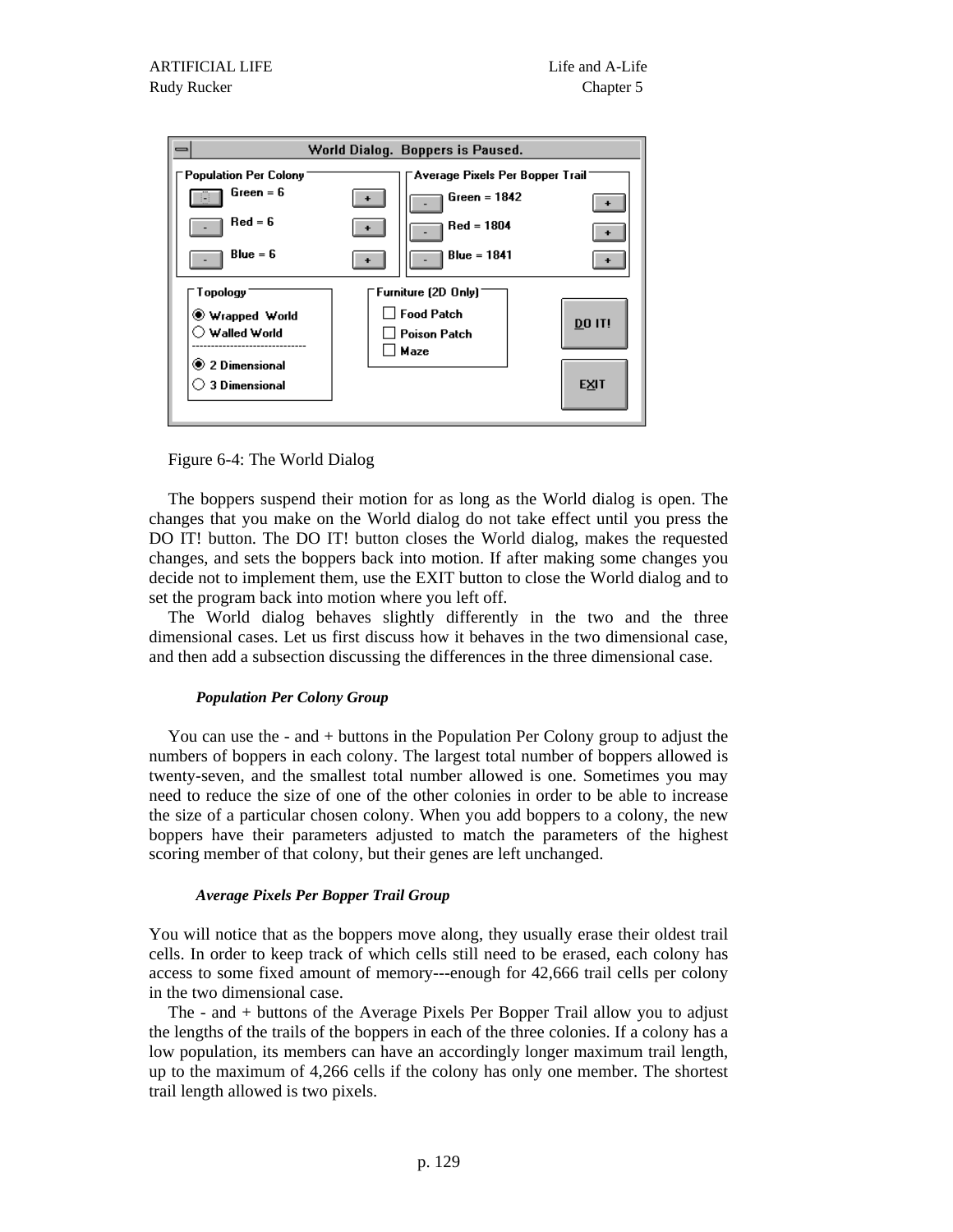Whenever possible, a colony's average trail length value is kept the same when you adjust the population of the colony. But if adding additional colony members would force the total trail length to an unacceptably high value, the average trail length is adjusted downward.

The average trail length per colony member is just that: an *average*. A bopper that leaves larger trail markings (by having a non zero radius or by drawing lines between its nodes) will get to use more of its colony's trail record resource than boppers that leave a simple trail of dots.

If you keep pressing the  $+$  button for a trail length, the trail length eventually changes from a number to the phrase "Permanent Trail." This means that the old trail cells of this colony will not be erased at all (unless the screen is cleared). This option sometimes produces interesting visual effects.

While on the subject of visual effects, note that fairly short trail lengths give the most dynamic looking effects of motion. Longer trail lengths, on the other hand, build up complex and intricate structures that might be thought of as bopper nests.

One further consideration in changing trail lengths is that these parameters affect the ecology in which the boppers live ---- if trail lengths are short, then boppers will run into other bopper trails less frequently. Over time, this has an effect on the boppers' evolution.

## *Topology Group*

This group has two pairs of radio buttons: WRapped World and Walled World, and 2 Dimensional and 3 Dimensional. In a wrapped world, any bopper that runs off one edge of the screen comes back on the opposite edges. In a walled world, a gray wall line is drawn around the edges of the bopper world. When a turmite's motion would make it run into a wall, the turmite normally stops short of hitting the wall but assigns itself a *wall value* change in its Score, where *wall value* can be adjusted in the Controls Ecology dialog. The boids look ahead and turn to avoid hitting the walls.

When you scroll a screen with walls on it, the walls scroll along with the world.

Details on the difference between the two dimensional and three dimensional worlds are in the Three Dimensional Case subsection below.

## *Furniture Group*

The Furniture group checkboxes can be used to specify that the *Boppers* world include a gold patch of food, a mauve patch of poison, and/or a gray maze of walls.

The boppers' Scores are adjusted when they encounter these furnishings by the amounts of the *food value*, *poison value*, and *wall value* that are set in the Controls Ecology dialog. The turmites use a different part of their lookup tables when they encounter food, poison, or a wall, and tend to move differently in these regions. Although the boids' Scores are changed by crossing the food or poison patches or the maze walls, they do not sense these objects from afar; a boid only sees the other boids and possibly the walls at the edge of the world.

The *Boppers* program keeps track of how many food cells and poison cells are present at any given time. If the food patch or poison patch is on, and the count of that type of food falls below some minimum value (I use five hundred), then a fresh food or poison patch is drawn at some random location in the world.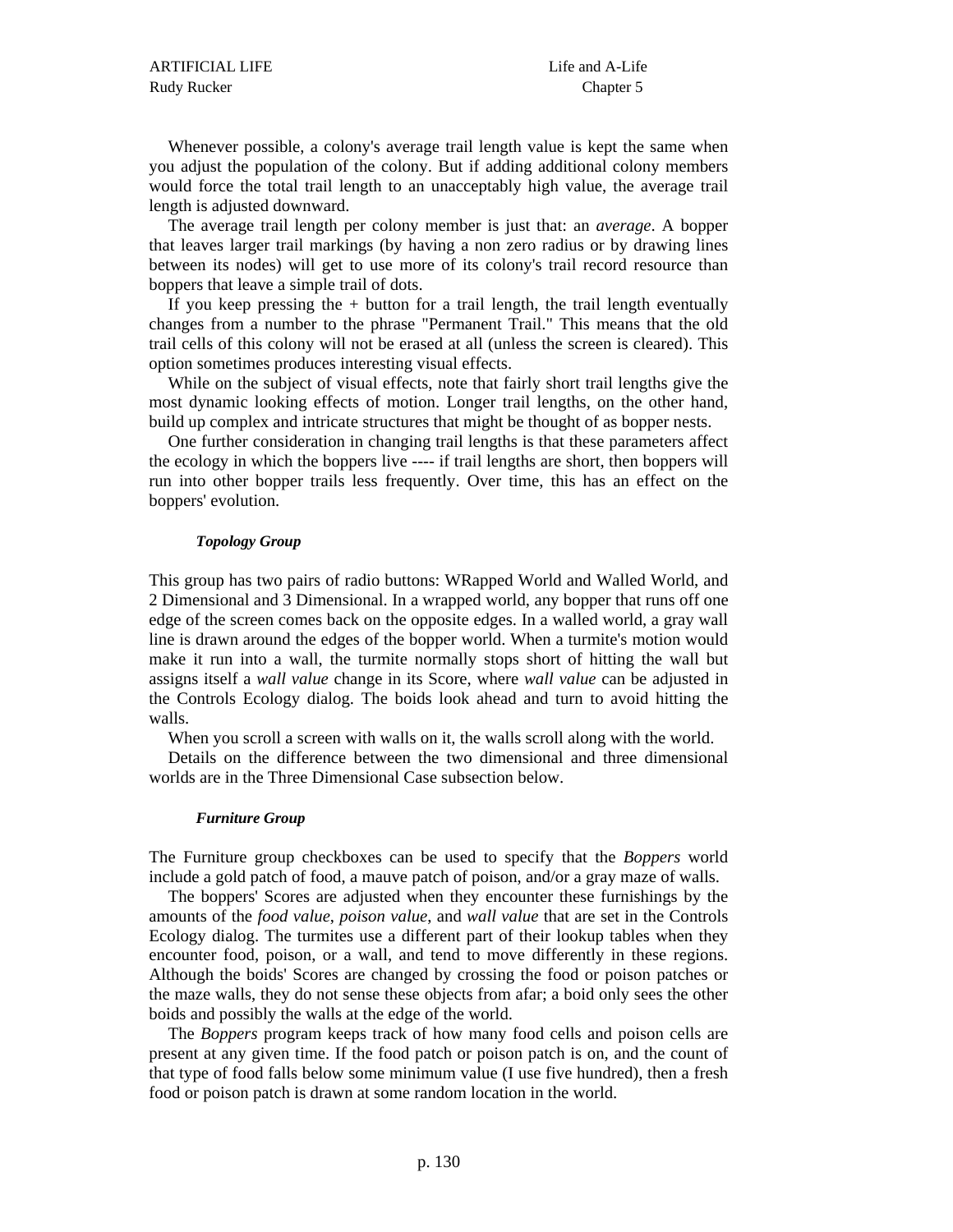Each time you turn the Maze option on, the program draws a new spiral maze with a random position and a randomly determined number of turns. A food patch is placed at the center of the maze.

If you don't like the first maze you get, you can change it by the following slightly tedious procedure: open the World dialog, turn the maze checkbox off, press the DO IT! button, reopen the Word dialog, turn the maze checkbox on, and press the DO IT! button again.

The maze is intended to act as an impermeable group of walls that boppers try to find their way to the center of. This works correctly for boppers with low speed such as one, and with a low windrose number such as eight. (You can alter the boppers' speeds and windroses by using the Individuals dialog under the Controls popup).

A picture of a Boppers world with a maze appears in Figure 7-19

The boids generally plow right through maze walls, and many turmites do not work well with the maze either. Turmites that draw lines for their trail tend to pock the maze's walls, and turmites which use a high speed or a high windrose number may sometimes step right over one of the maze's walls. The moral is that you need to adjust the types of boppers present in order to have the maze behave in the expected way.

Whenever you make the File Clear Screen selection, the poison patch, food patch, and maze will be redrawn in their most recent position, if present.

## *Three Dimensional Case*

If you choose the 3 Dimensional radio button in the Topology group of the Controls World dialog, the world of the boppers becomes three dimensional.

In the two dimensional case, the world of the boppers is an array of cells of about the same size as the array of pixels on your screen. In the three dimensional case, the world of the boppers acquires depth; you can think of it as extending in past the screen. The exact depth of a three dimensional boppers world is set to be the same as the world's height.

There are two ways to notice when the world of the boppers is three dimensional. First of all, a different set of body icons are used in the three dimensional case. Each bopper receives an icon which is drawn smaller as the bopper moves further away and larger as the bopper moves closer. Secondly, the trails of the boppers are overlapped in the correct way, so that if one trail passes behind another, it does not break the line of the closer trail. This is particularly striking if the boppers are using the Thick Lines selection in the Parameter To Change group of the Controls Individuals dialog. Figures 7-2 and 7-3 show two views of three-dimensional worlds.

Due to memory considerations, you are not allowed to have poison, food, a maze, or a CA patch in a three dimensional world, so the World dialog does not allow you to make these combinations of choices. That is, once you choose the 3 Dimensional button, the Food Patch, Poison Patch, Maze, Boppers and CA, and CA Only checkboxes and radio buttons cannot be turned on.

Another feature of the World dialog in the three dimensional case is that all three colonies are required to have the same trail length. Pressing any of the  $-$  or  $+$  buttons in the Average Pixels Per Bopper Trail group will change the trail length values of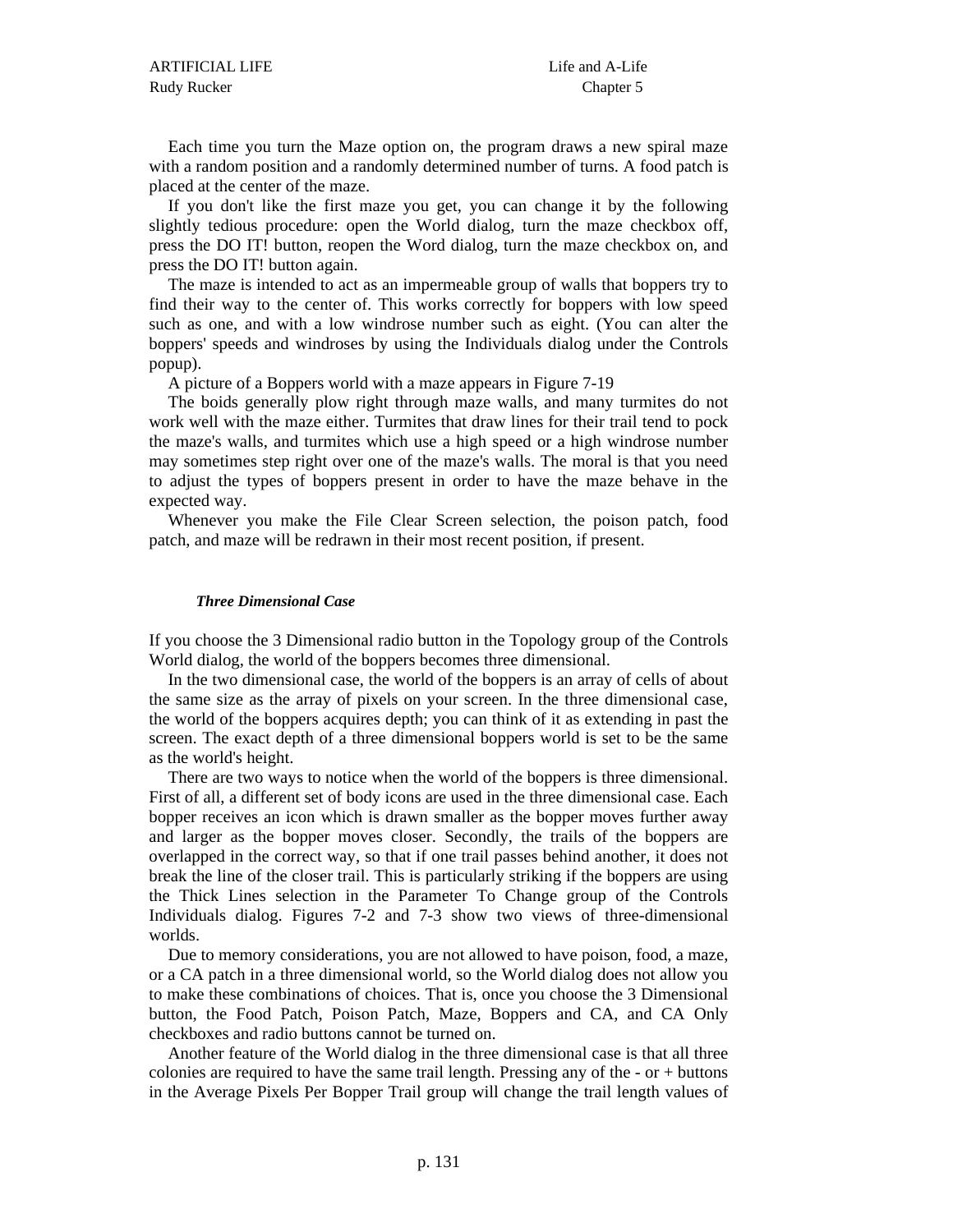all three colonies at the same time. The reason for this limitation has to do with the algorithm used to correctly order or *zbuffer* the trails according to their distance behind the screen.

If the Walled World button is chosen, the three dimensional world acts like a fishtank, with top, bottom, sides, front and back. If the Wrapped World button is chosen, the three dimensional world wraps front/back as well as left/right and up/down.

The front/back wrap means that if a bopper moves out through the front of the screen, it reappears back at the deepest part of the world, and if it goes out the back, it reappears at the front. In terms of the icon sizes in a wrapped three dimensional world, the first case would corresponds to an icon that gets larger and then suddenly get small; the second case corresponds to an icon that gets smaller and smaller and then suddenly gets big.

Most first-time viewers of the wrapped three dimensional mode have to make a little effort to wrap their minds around what's happening, but it's really no more unnatural that things flying off the left of the screen and coming back on the right.

## **Ecology Dialog**

The Ecology Dialog, which is shown in Figure 6-5, enables you to adjust the Eat Values of the *Boppers* colors. Each bopper keeps a running Score based on the total Eat Values of the cells it crosses. The higher a boppers' Score is, the more likely it is that the bopper will continue behaving in the same way.

| <b>Ecology Dialog</b><br>$\equiv$ |                                       |                     |           |                     |           |                      |                        |               |           |
|-----------------------------------|---------------------------------------|---------------------|-----------|---------------------|-----------|----------------------|------------------------|---------------|-----------|
| ∣⊏ Eat Values`                    | Green                                 | Red                 | Blue      | Food                | Poison    | Wall                 | Prev<br>Head           | Other         |           |
| Green eating                      | $\overline{\circ}$ $\overline{\circ}$ |                     |           | 3                   | $-2$      |                      | 100                    |               | $\ddot{}$ |
| Red eating                        |                                       |                     | $-1$<br>O | 3                   | $-2$<br>Ю | O -1.                | Ю 100                  | O 2.          |           |
| Blue eating                       |                                       |                     | O O       | Ю3.                 | O -2      | O-1.                 | $\overline{\circ}$ 100 |               |           |
| l⊏Preset Fat Values               |                                       |                     |           |                     |           |                      |                        |               |           |
| $\bigcirc$ Dog Eat Dog            |                                       | <b>● Food Chain</b> |           | $\bigcirc$ Two Prev |           | $\bigcirc$ Food Only |                        | <b>DO IT!</b> |           |
| $\bigcirc$ Food Loop              |                                       | $\bigcirc$ UFOlogy  |           | $\bigcirc$ Two Pred |           | ○ User Set           |                        | <b>EXIT</b>   |           |

## Figure 6-5: The Ecology Dialog

You can set the entries in the Eat Values group individually, or you can choose patterns of Eat Values by pushing one of the radio buttons in the Preset Eat Values group.

Keep in mind that Ecology is a *real-time* dialog box, so if you want to apply some changes you must press DO IT! before pressing EXIT.

## *Eat Values Group*

The Eat Values group of the Controls Ecology dialog sets out the Eat Values for each of the possible encounters between a bopper and a differently colored cell of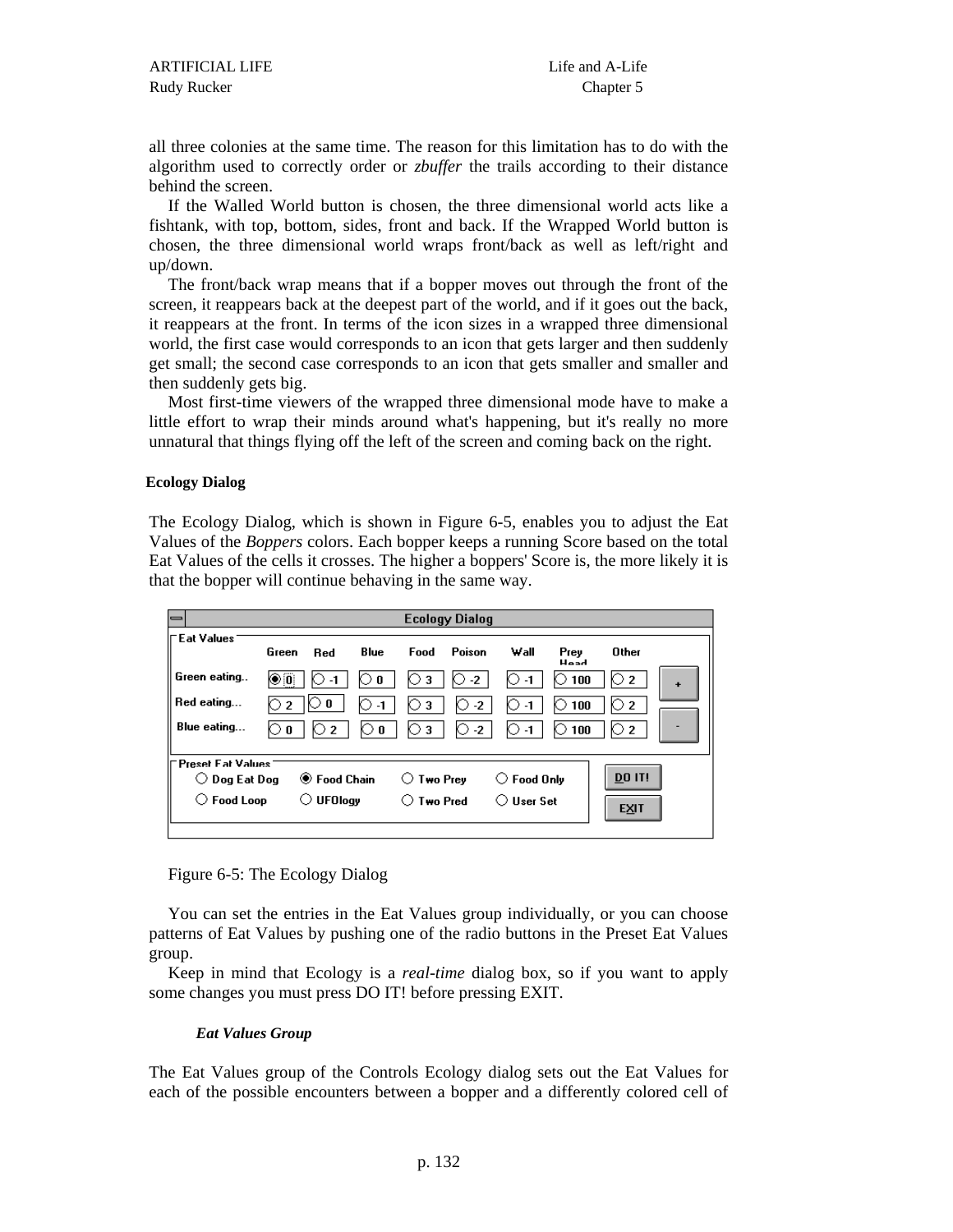its world. We use three colonies, and we distinguish eight different score colors in the world. Therefore the Eat Values group takes the form of a three-by-eight table of twenty-four entries.

The table values can be changed by choosing the radio button next to the value to be changed, and by then choosing the + button or the minus button.

Each row of the table corresponds to the Eat Values for one colony. The first row gives the values which members of the Green colony get for eating each of the eight possible score colors. In the same fashion, the second row gives the values which members of the Green colony get for eating each of the eight possible score colors, and the third row gives the values which members of the Blue colony get for eating each of the eight possible score colors.

The eight non-blank score colors are Green, Red, Blue, Food, Poison, Wall, Prey Head, and Other. No scores are ever awarded for the blank, or background cells.

If you look closely at the trails of the boppers, you may notice that Green, Red, and Blue come in both faint and strong shades (it helps to use the Lens). The two shades are scored the same.

If a bopper has been assigned a *positive* Eat Value for some other colony's trail cells, then we say that the bopper views that colony as *prey*. If a bopper has been assigned a *negative* Eat Value for the trails of some other colony, then we say that the bopper views that colony as made of *predators*. We do not insist that the predator and prey nomenclature be completely logical; for instance it is possible for colony B to view colony A as prey even though A already views B as prey.

Food, Poison, and Wall are gold, mauve, and gray respectively.

If you turn off the Body Icons and look closely at the boppers, you will notice that each bopper has a moving dot, or *head*, at its growing end. Occasionally one bopper's head will land on another bopper's head. If the first bopper views the second bopper as *prey*, then the first bopper is awarded the Prey Head Eat Value. If the bopper happens to be a boid, it need only come within the Boid Hit Radius of a prey head to receive the Prey Head Eat Value; Boid Hit Radius being a parameter which is found on the Colonies menu.

The Other score color is all colors besides the ones I've already mentioned! Other colors arise in two ways: from trail overlaps and from CAs.

When two bopper trails cross each other the colors are combined. That is, Red and Blue makes a purple (not the same as the Poison mauve), a Red and a Green make a yellow (not the same as the Food gold), a Blue and a Green make an aqua, and a Blue, Red and Green make a shade of white. These colors are all viewed as Other.

If you have a cellular automaton patch running, the patch can produce a wide range of colors. Some of these colors may be the same as score colors, and will be treated as such, but some of them may also be Other colored.

Note again that the *Boppers* background color (which can be set to either white or black from the Tools Colors popup) does *not* count as Other color. For scoring purposes, the background color is ignored.

You can use the mouse or the arrow key to move among the Ecology radio buttons. Although radio buttons are sometimes used to take actions, in the Ecology dialog they are simply used to highlight or activate different Eat Values. Once you have highlighted the Eat Value you want to change, pressing the + button increases the highlighted value, and pressing the - button decreases the highlighted value. The amount of the increase or decrease is always one, except for the Prey Head Eat Values, which are change in increments of ten.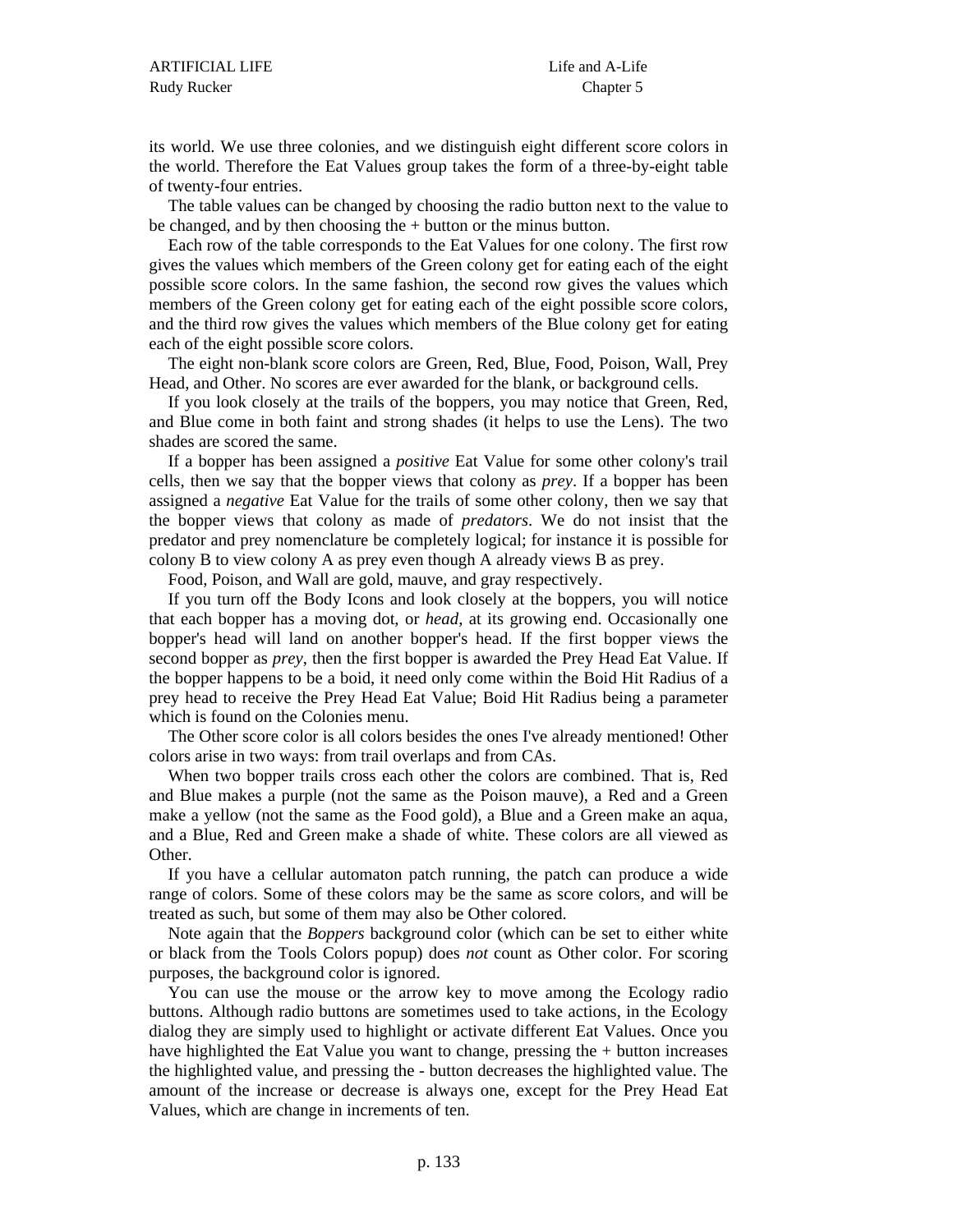## *Preset Eat Values Group*

The *Preset Eat Values* are a group of radio buttons which you can choose to set the Eat Values to certain standard values. The selections are: *Dog Eat Dog*, *Food Loop*, *Food Chain*, *UFOlogy*, *Two Prey*, *Two Pred*, *Food Only*, and *User Set*.

You cannot directly choose User Set. This selection becomes active after you use the  $+$  or  $-$  key to directly change one of individual Eat Values.

All the other Preset Eat Values selections assign -1, 0, or 2 to Green, Red and Blue and the following standard values to the remaining colors: Food  $=$  3, Poison  $=$  $-2$ , Wall  $= 0$ , Prey Head  $= 100$ , and Other  $= 0$ . In addition, all the Preset Eat Values selections assign 0 to Green eating Green, 0 to Red eating Red, and 0 to Blue eating Blue.

The motivation behind these standard values is that the boppers will be more likely to move about and interact with other boppers if the net score gain from moving is likely to be positive. Thus eating a prey trail is worth 2, but encountering a predator trail only costs -1. Food is to be slightly more valuable than prey, and Poison is to be slightly worse than a predator. We give a big reward for encountering a Prey head, and we avoid complicating things further by assigning values of 0 to Wall and Other.

*Dog Eat Dog* lets each colony view the other two colonies as prey.

*Food Chain* has Green on the bottom viewing Red as a predator, Red viewing Green as prey and Blue as predator, and Blue viewing Red as predator. I like to think of the green boppers as plants, the red boppers as plant-eating animals, and the blue boppers as UFOs which eat the animals.

*Food Loop* extends the Food Chain settings by bending the food chain around into a cycle, with Green viewing Blue as prey and Blue viewing Green as a predator. Although Food Loop does not easily fit into a logical story about what the boppers are doing, but it has the advantage of making each colonies scoring possibilities the same. In this sense, Food Loop is the most symmetric setting.

In *UFOlogy*, the red boppers are again like animals that feed on Green and fear Blue. Here the Blue still feeds on the Red. The difference here is that the Green likes eating both Red and Blue. The story is that the Reds are cows and the Blues are cattle-mutilating flying saucers. The Greens are grass which grows well in the manure of the cattle. And the grass grows *especially* well near the flying saucers. Why? Because the saucers' mighty antigravity drives fix prodigious amounts of nitrogen in the soil!

*Two Prey* has Blue viewing Green and Red as prey, with both Green and Red viewing Blue as predator.

*Two Pred* has Red and Blue viewing Green as prey, with Green viewing both Red and Blue as predator.

*Food Only* sets all the colony to colony Eat Values to zero.

*User Set* is automatically selected whenever you use the + and - buttons to change individual Eat Values by hand.

## **Colonies Dialog**

The *Colonies* dialog, which is shown in Figure 6-6, controls the parameters having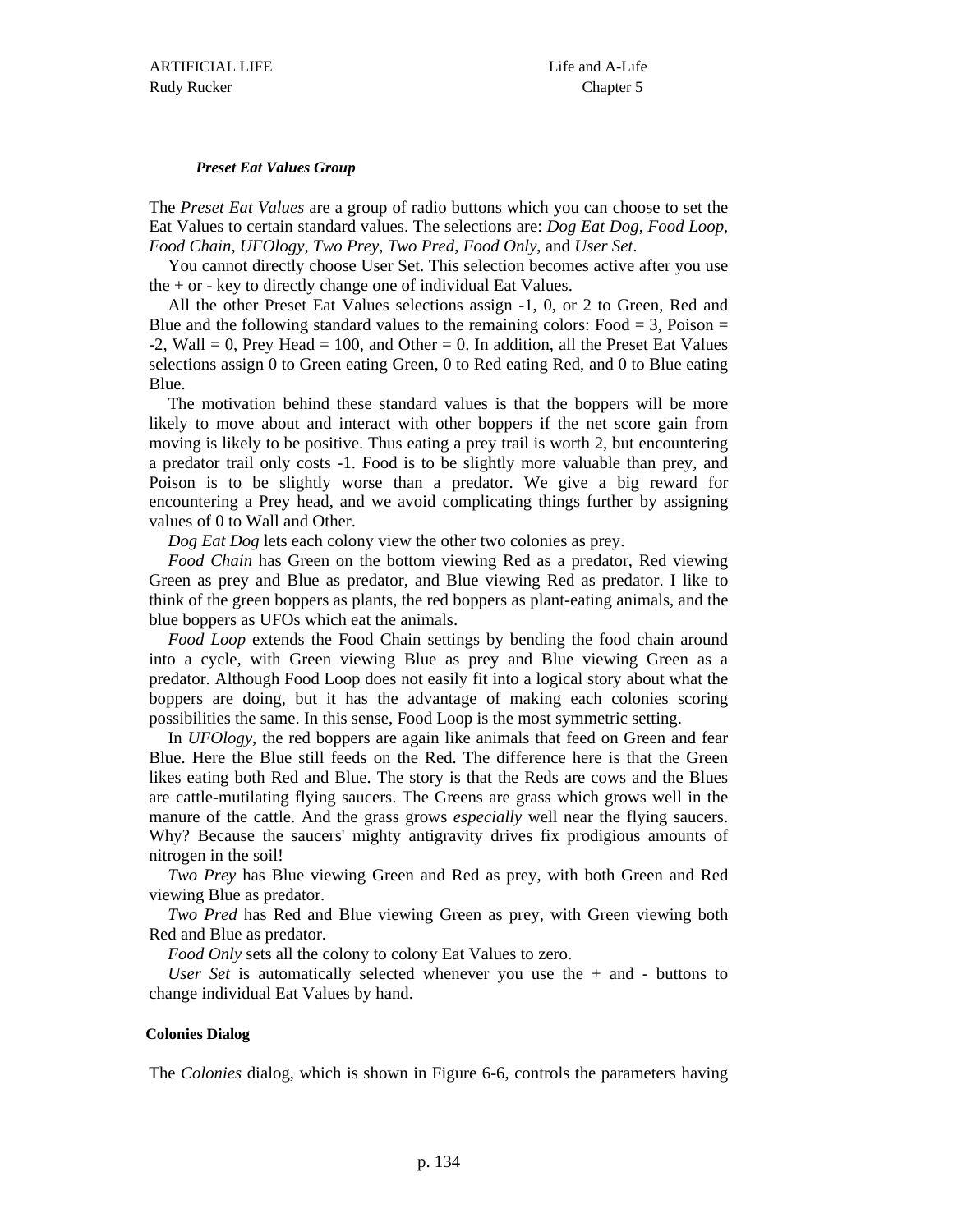to do with the ways in which the individual colonies breed and assign fitness to their members.

| <b>Colonies Dialog</b>                                                                                                                                                                                                                                               |                                                                                                                                                                                 |  |  |  |  |
|----------------------------------------------------------------------------------------------------------------------------------------------------------------------------------------------------------------------------------------------------------------------|---------------------------------------------------------------------------------------------------------------------------------------------------------------------------------|--|--|--|--|
| <b>Timed Breeding</b><br><b>Breeding Methods</b><br>Death<br>Ł<br>Medium                                                                                                                                                                                             | <b>Hit Breeding</b><br><b>Boid Hit Radius</b><br>Things To Zapi<br>∥Radius = 2<br>$+$<br>$\boxtimes$ Turmite and<br><b>Boid Genes</b>                                           |  |  |  |  |
| Sex<br>회<br>High<br>Mutating<br>Ł<br>Low<br>Zapping<br>회<br>Medium<br>Transposing<br>회<br>Low                                                                                                                                                                        | Endogamy<br>Turmite/Roid<br>Exogamy<br><b>Trail Lines</b><br><b>Prey Recruitment</b><br>Speed<br><b>Edit Colony</b><br><b>Trail Nodes</b><br>◉ Green Colony<br>Turmite Windrose |  |  |  |  |
| Cycles Between Breeding<br>2000                                                                                                                                                                                                                                      | <b>Turmite IQ</b><br><b>DO IT TO GREEN!</b>                                                                                                                                     |  |  |  |  |
| Additional Fitness Measures<br><b>DO IT TO ALL!</b><br>Indequate Motion Penalty<br>Turmite Entropy Bonus'<br>$\Box$<br>Minimum Motion = $100$ $\boxed{+}$<br>Target Entropy = 20<br>Penalty = $-20$<br>$Maximum = 0$<br>$\left  \cdot \right $<br>$+$<br><b>EXIT</b> |                                                                                                                                                                                 |  |  |  |  |



The Colonies dialog includes three main groups: the Timed Breeding group, the Hit Breeding group, and the Additional Fitness Measures group.

The Colonies dialog shows the parameter values for one colony at a time. This colony is called the *edit colony*. Each time you click on the Edit Colony radio button, the edit colony changes.

When you have arranged the edit colony's parameters to your liking, you can apply these values by pressing the top gray button on the lower right, which will be labelled DO IT TO GREEN!, DO IT TO RED!, or DO IT TO BLUE!. If you want to apply the edit colony's parameters to *all* the colonies, then press the DO IT TO ALL! button.

Keep in mind that Colonies is a *real-time* dialog box, so that if you want to apply some changes you must press one of the DO IT buttons before pressing EXIT. Note also that if you change the values for one colony and then use the Edit Colony button to view the values for another colony, the changes to the original colony will be lost unless you first press a DO IT button.

# *Timed Breeding vs. Hit Breeding*

*Timed Breeding* means that after some fixed number of cycles, the colony members undergo a breeding process which changes some of their properties. The fixed number of cycles appears in the Cycles Between Breeding box. If the Cycles Between Breeding shows the phrase, "No Breeding," then the timed breeding process is never performed for that colony.

One *caveat* that should be mentioned here is that Timed Breeding is *suspended* as long as either the Individuals dialog box or the Gene Viewer dialog box is open.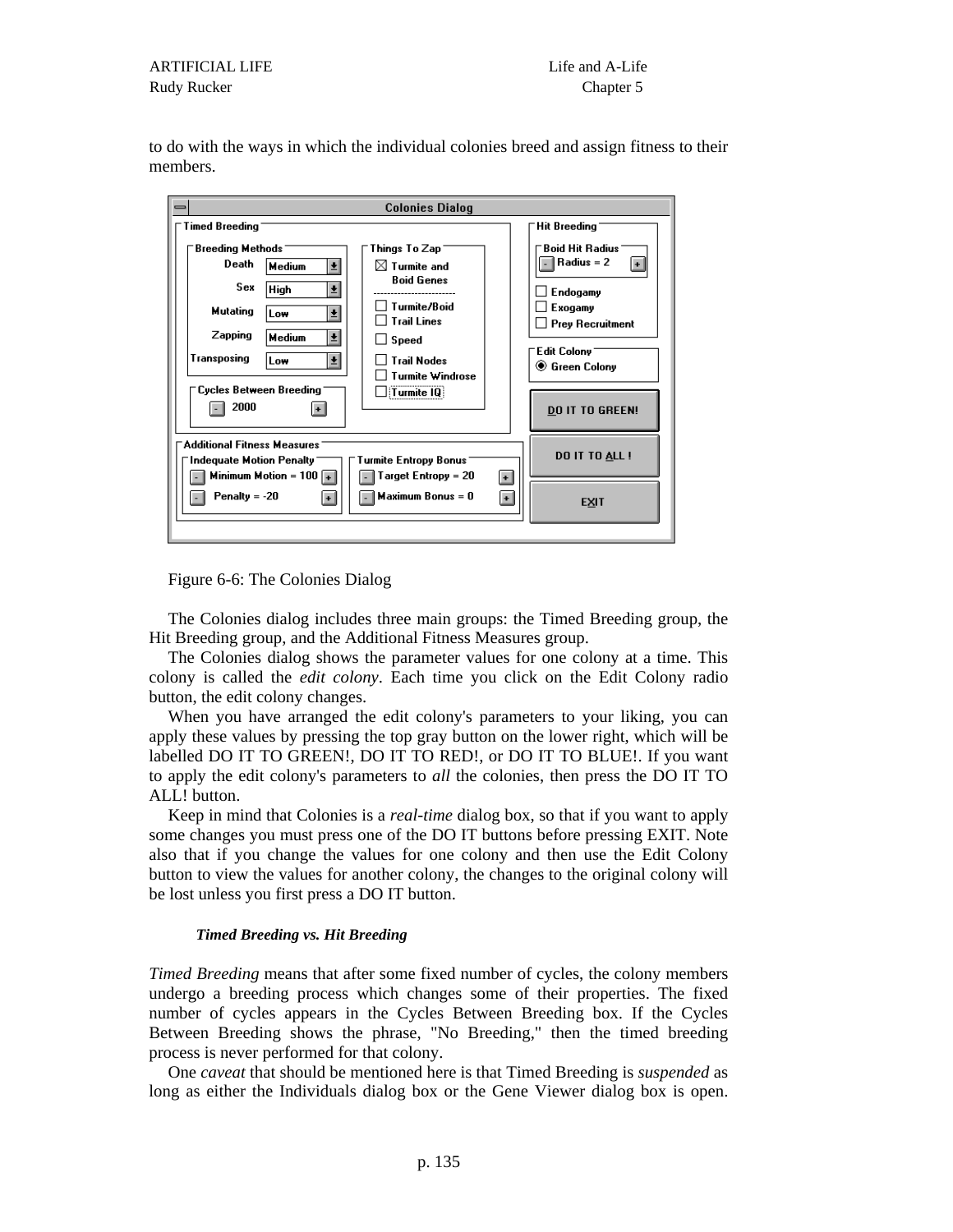The reason for this is that Timed Breeding can greatly change the information which these two dialogs display.

One essential characteristic of the Time Breeding process is that the *population size of the colony does not change*. Timed Breeding simply replaces the existing members of the colony by new members, some of whom will be copies or combinations of the old members.

In addition to Timed Breeding, a colony can change the properties of its members by a *Hit Breeding* process. Hit Breeding can take place whenever two individual boppers' heads come close to each other. Hit Breeding happens sporadically rather than at fixed intervals like Timed Breeding. It is possible to have a colony use *only* Timed Breeding, *only* Hit Breeding, or *both* Timed Breeding and Hit Breeding.

Unlike Timed Breeding, there *is* one kind of Hit Breeding which allows the size of a colony to change. This Hit Breeding method is known as *Prey Recruitment*, and it means that a colony member can force a member of a prey colony to join the colony.

The Timed Breeding Group includes three subgroups: *Breeding Methods*, *Things To Zap*, and *Cycles Between Breeding*.

#### *Breeding Methods Group*

There are five Breeding Methods: *Death*, *Sex*, *Mutating*, *Zapping*, and *Transposition*. Each method has a combo box that displays some of the options: None, Low, Medium, High, and Very High.

Although I will briefly explain the Breeding Methods here, there is more detail about them in Chapter Three.

*Death* allows the options Low, Medium, or High. Death is an unavoidable prerequisite if evolution is going to happen; to there's no way to have *None*!

The way death works in a bopper colony is that when breeding happens, each bopper has a certain probability of getting to pass one or several copies of itself for the next generation. The boppers with the higher scores have better chances of successfully copying themselves than do the lower-scoring boppers.

We always adjust this process so that a medium scoring bopper is allowed, on the average, to have *one* representative of itself in the next generation---the averagescoring boppers, in other words, don't multiply themselves, nor do they die out.

The best scoring boppers, on the other hand, may be able to pass two versions of themselves to the next generation, while the worst scoring boppers may not survive into the next generation. The net effect is that the best-scoring boppers use up the memory slots of the worst-scoring boppers.

The Low, Medium, High and Very High Death levels adjust the steepness of the gradient between the worst and best boppers. To be precise, a Low Death level means that the most successful bopper will, on the average, get to pass 1.1 versions of itself to the next generation, while a Medium Death level gives the best bopper an average of 1.3 representatives, a High Death level gives the best bopper an average of 1.6 members of the next generation, and the Very High Death level gives the best bopper an average of 2.0 members in the next generation. These values are on the low side because we work with such low population sizes in *Boppers*, and we do not want the population diversity to get wiped out too quickly.

Note that when *Boppers* decides how many representatives each bopper gets, it is the *relative* numerical values of the scores that matters, rather than the actual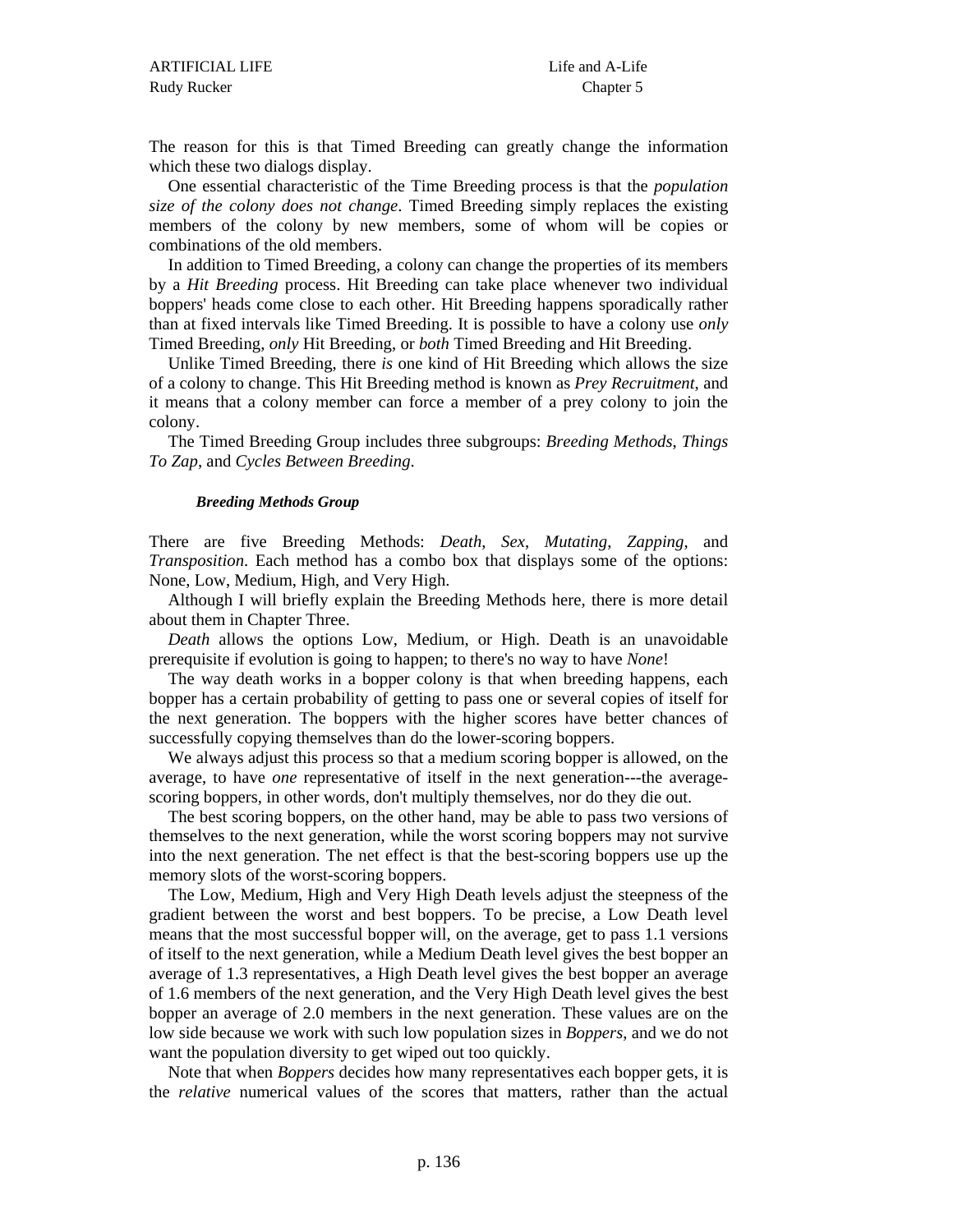numerical values. Thus at High Death level, the best bopper will get 2.5 times as many representatives as the average bopper irregardless of whether its score be *five* or *five thousand* points higher than the average bopper in its colony.

*Sex* means that once you have decided which new bopper representatives go into the next generation, you choose pairs from the new group and mate them together. In mating, a crossover is performed on the two boppers' genes as was discussed in Chapter One. Sex does not change any bopper parameters other than the genes. In the case that the bopper is not a turmite, an extra crossover is performed on the short segment of the bopper's DNA which controls the boid parameters, for otherwise this short segment would usually not get crossed over.

You can set the Sex level at None, meaning that no crossovers are performed. The Low, Medium, High, and Very High levels mean that, respectively, onequarter, one-half, three-quarters, or *all* of the new boppers perform a cross-over with exactly one other bopper.

*Mutating* means that each of the colony's boppers has some bits of its gene changed at random. Since each bopper's gene is a bitstring of zeroes and ones, a single mutation means choosing one of these bits and flipping its value---changing a zero to a one, or changing a one to a zero.

The Mutation level is managed as a *proportion of bits to be flipped*. The None, Low, Medium, High, and Very High Mutation levels correspond to bitflip proportions of 0.0, 0.0005, 0.001, 0.005, and 0.01. In other words, depending on the mutation level setting the following ratio of each boppers genetic bits are flipped: none, one two-thousandth, one thousandth, one two-hundredth, and one hundredth. In the case where the bopper has sixteen states, it will have about two thousand bits of DNA, meaning that, depending whether the mutation level is None, Low, Medium, High, or Very High, the bopper will have 0, 1, 2, 10, or 20 bits flipped. In the case where the bopper has 128 states (the maximum), the number of bits flipped will be, respectively, 0, 8, 16, 80, and 160 each time that the bopper's colony undergoes Timed Breeding.

*Zapping* is a radical process whereby a bopper is randomized or "zapped," according to which boxes in the Things To Zap group are checked. The Zapping level can be None, Low, Medium, or High.

A Zapping level of Low means that the worst-scoring bopper is zapped with a probability of one half. Medium Zapping means that the colony's *worst-scoring bopper* is *always* zapped when Timed Breeding takes place; and High Zapping means that the second worst-scoring bopper always gets zapped as well.

Transposing is a process whereby sections of the genetic bitstring are swapped, as was discussed in Chapter One. Where the purpose of Zapping is to try something completely new, the purpose of Transposing is to try to make a good thing better. Accordingly, Transposing is applied to the colony's *best-scoring* bopper.

The Transposing levels are implemented as a probability of doing a transposition on the genome of the best-scoring bopper when Timed Breeding takes place. The Transposing levels None, Low, Medium, and High correspond to these respective probabilities: zero, one-third, two-thirds, and one. More information on the exact nature of transposition appears in the section on the Tools menu Gene Viewer dialog.

For handy reference, the various numbers which regulate the levels of the Timed Breeding Methods are listed in Table 6-1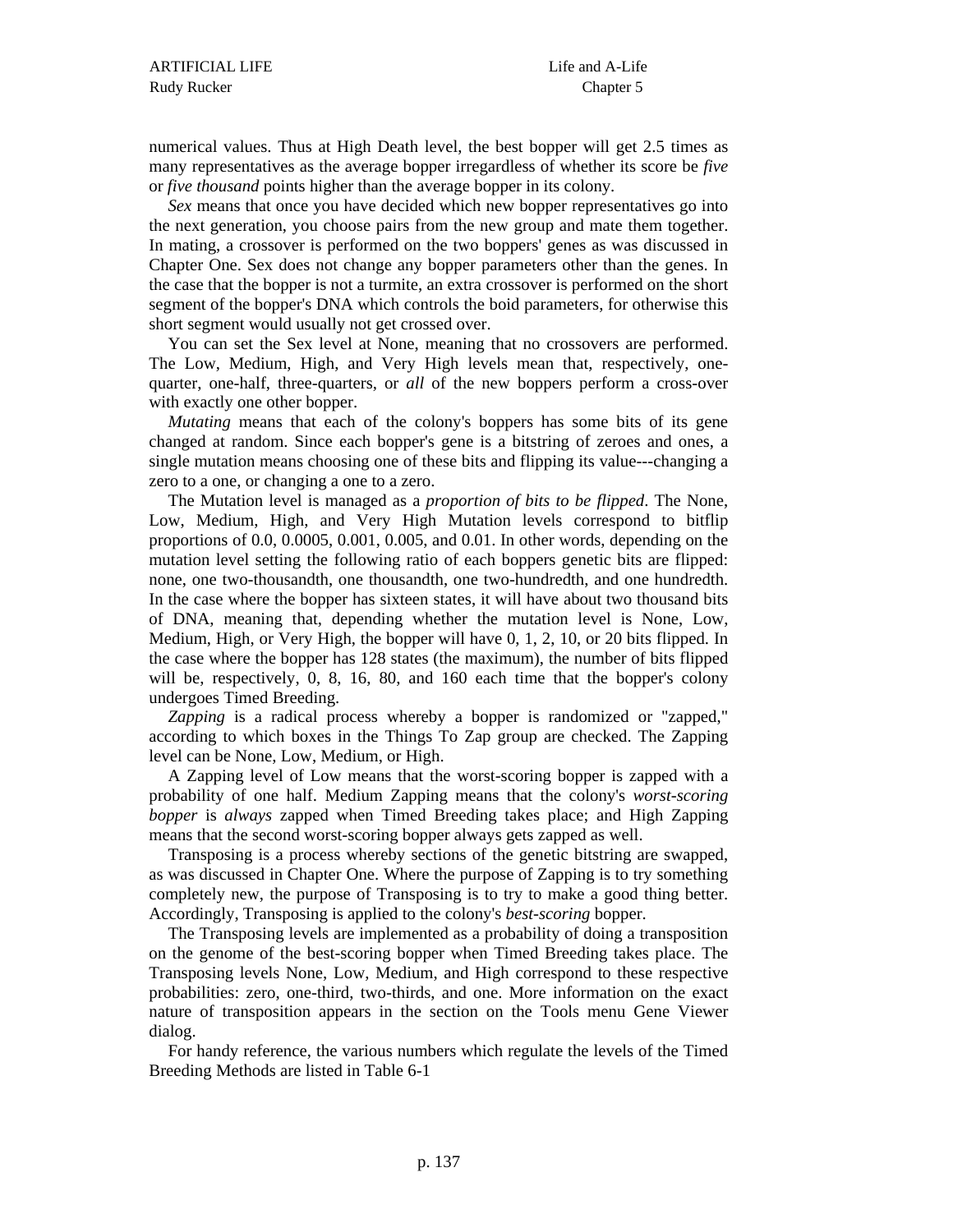|             |      |        | Level  |       |           |
|-------------|------|--------|--------|-------|-----------|
|             | None | Low    | Medium | High  | Very High |
|             |      |        |        |       |           |
| Death       | NA   | 1.1    | 1.33   | 1.66  | 2.0       |
| <b>Sex</b>  | 0.0  | 0.25   | 0.50   | 0.75  | 1.0       |
| Mutating    | 0.0  | 0.0005 | 0.001  | 0.005 | 0.01      |
| Zapping     | 0.0  | 0.5    | 1.0    | 2.0   | NA        |
| Transposing | 0.0  | 0.33   | 0.66   | 1.0   | NA        |

Table 6-1: The Numbers Behind the Timed Breeding Methods

In consulting Table 6-1 remember that the Death numbers tell how many representatives the colony's most successful member is likely to get in the next generation, the Sex numbers tell what percent of the new colony members *do it*, the Mutating numbers tell what percentage of the new colony members' bits get flipped, the Zapping numbers tell how many low-scoring members get zapped, and the Transposing numbers give the probability that the best-scoring member gets transposed.

# *Things To Zap Group*

The *Things To Zap* group allows you to control which bopper properties are affected by Zapping. Although the other Breeding Methods only do things to the genetic bitstring of the boppers, the Zapping Method is allowed to change bopper parameters in addition to changing the boppers' genes.

You can check any combination of the Things to Zap selections. The selections are: *Turmite and Boid Genes*, *Bopper Type*, *Trail Lines*, *Speed*, *Trail Nodes*, *Turmite Windrose*, and *Turmite IQ*.

*Turmite and Boid Genes* refers to the genetic bitstring which determines the turmite lookup tables as well as the boid motion variables. Generally you want to keep this one checked.

The remaining Things To Zap selections are all specific parameters that affect bopper behavior independently of the genes. If some of these boxes are checked, you will observe that the behavior and appearance of your boppers changes over time---provided that Zapping is set to Low, Medium or High, and provided that the Cycles Between Breeding box is not set to No Breeding.

*Bopper Type* refers to the parameter which controls whether a particular bopper acts like a turmite, a boid, a wolf, a beaver, or a dog.

*Trail Lines* is the parameter which decides whether a bopper draws lines between its successive positions.

*Speed* is the parameter that controls how far a bopper can move with each step.

*Trail Nodes* is the parameter that decides if the successive positions of a bopper are drawn as dots or a squares.

*Turmite Windrose* is the parameter that determines how many different directions a turmite can move in.

*Turmite IQ* is the parameter that specifies how many internal states a turmite has.

*Cycles Between Breeding Group*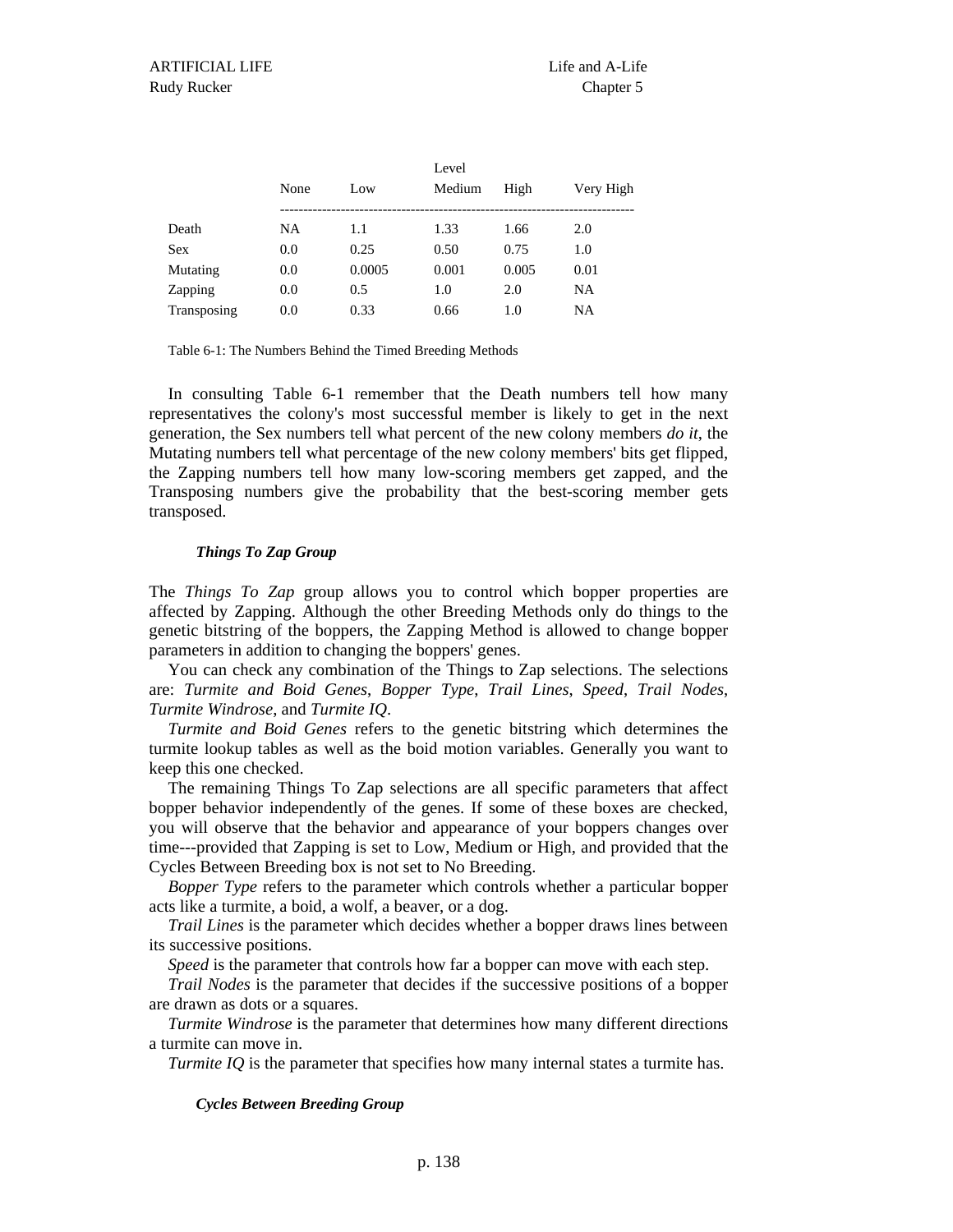The Cycles Between Breeding group controls how often a particular colony applies its Breeding Methods. The time is measured in *cycles*, where a cycle is one complete update of all the active boppers. Depending on your machine and on the properties of world currently being run, *Boppers* might run at anywhere from, say, five to seventy-five cycles per second.

Generally you want the Cycles Between Breeding to be long enough so that the boppers have enough time to develop a spread in their scores that is based on more than temporary positional advantages. On the other hand, you don't want Cycles Between Breeding to be terribly infrequent, for otherwise evolution happens too slowly. I think two thousand is a pretty reasonable number.

The Cycles Between Breeding is decreased or increased by pressing the - and the + buttons. If you keep pressing the + button, the phrase "No Breeding" appears, which means that Timed Breeding is now turned off for this colony (provided you press one of the DO IT! buttons).

## *Hit Breeding Group*

Hit Breeding can occur when two boppers' heads are near each other. This breeding method was discussed in some detail in Chapter Five.

A turmite bopper is said to *hit* another bopper's head only if the turmite's head is directly on top of the other bopper's head. If a boid bopper's head is within its colony's Boid Hit Radius of another bopper's head it is also said to *hit* the other bopper's head. More precisely, it is necessary for the boid bopper's distance in pixels from the other bopper's head to be *less than* the Boid Hit Radius. If the Boid Hit Radius is one, only a direct hit will do, while a Boid Hit Radius of two, allows a boid to say it has hit a head when the head is really in a the pixel next door. Higher Boid Hit Radius values make it easier and easier for a boid to hit another bopper's head.

You can use the - and + keys to set a colony's Boid Hit Radius to any value between 1 and 10. As was just mentioned, a Boid Hit Radius of 1 means that only a direct hit will count.

At this point I need to remind you that a bopper views another bopper as being *prey* provided that the other bopper's trails show a positive Eat Value for the bopper on the Controls popup's Ecology dialog.

A first result of a bopper hitting another bopper's head is that if the other bopper is viewed as prey, then the bopper is awarded the Prey Head Eat Value from the Controls popup's Ecology dialog.

The other results of a bopper hitting another bopper's head have to do with the bopper's colony's settings for the three Colonies dialog checkboxes: Endogamy, Exogamy, and Prey Recruitment. In discussing these three checkboxes, we assume that the bopper has indeed hit the other bopper's head.

If *Endogamy* is checked for the bopper's colony, and the other bopper is in the same colony, then the two boppers do a crossover on their genomes, replacing their two former genomes by the two crossed-over genomes.

If *Exogamy* is checked for the bopper's colony and the other bopper is in a different colony, then the bopper replaces its genome by a crossover of its genome with the other bopper's genome.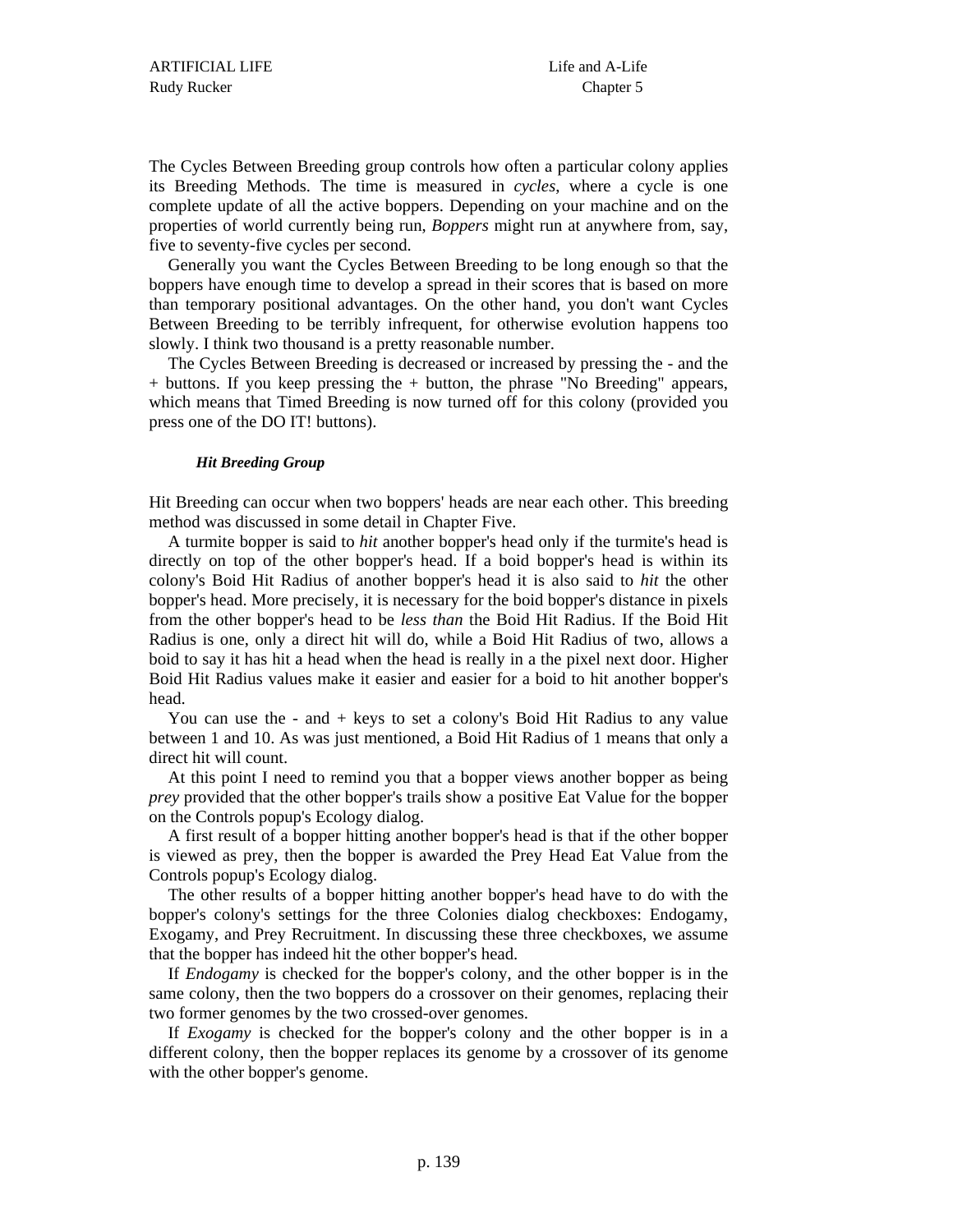Now, if *Prey Recruitment* is checked and the bopper views the other bopper as prey, then the bopper will recruit the other bopper to its colony. As part of the recruitment process, the bopper copies its parameters onto the other bopper as well. In recruitment, the bopper does *not* copy its genome onto the other bopper---one idea behind recruitment is try and get some new blood.

What happens in the case where two boppers hit each other, and each views the other as prey, and each has its Prey Recruitment flag on? We flip a virtual coin to decide who gets to recruit whom.

## *Additional Fitness Measures Group*

Thanks to Death, Timed Breeding always has the effect that higher-scoring boppers are more likely to have their information preserved. So how we determine the boppers' scores can have a big effect on their evolution.

So far we have only talked about boppers changing their scores as a result of eating things. The Additional Fitness Measures group specifies two extra ways of changing a bopper's score: the Inadequate Motion Penalty and the Turmite Entropy Bonus. These two adjustments to boppers' scores are made at the start of the colony's Timed Breeding process.

The Inadequate Motion Penalty specifies a *Penalty* (always zero or negative) which is added to a bopper's score if it has not managed to move a total distance of *Minimum Distance* pixels from the position it was in the last time that Timed Breeding took place. The pixel distance is measured in the "taxicab" metric, meaning the horizontal distance plus the vertical distances (plus the depth distance, in the three dimensional case).

The Inadequate Motion Penalty can be used to penalize boppers that just stay in one place---the ones that I call *polygon* boppers. Of course if you want to be perverse, you can set the Penalty to a positive value, and *reward* do-nothing boppers!

The Turmite Entropy Bonus specifies a *Maximum Bonus.* At breeding time, each bopper receives a bonus anywhere between 0 up to the Maximum Bonus according to how closely its Entropy matches the *Target Entropy* value. The Turmite Entropy Maximum Bonus is always a *positive* number.

We define a turmite's Entropy to be a quantity that ranges between 0 and 100, and the Target Entropy is always between 0 and 100 as well. The purpose of using the Turmite Entropy Bonus controls is to try and make turmites evolve towards some desired level of Target Entropy.

# **Individuals Dialog**

The *Individuals dialog*, which is shown in Figure 6-7, controls what we called the *Enzyme Parameters* of the individual boppers in Chapter Five. This dialog has two groups: the Scope Of Changes Group and the Parameter To Change group.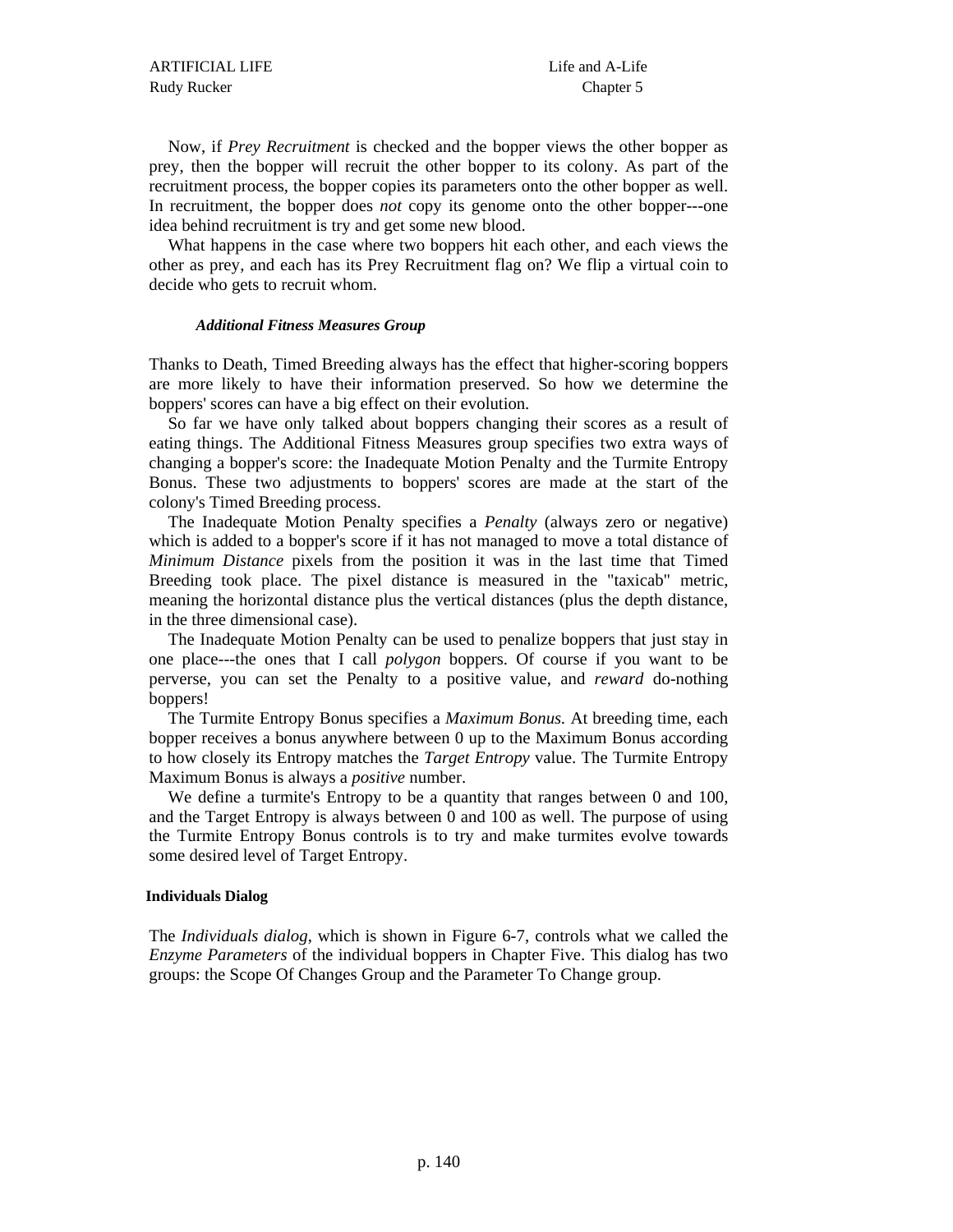| Individuals Dialog. Timed Breeding is Paused. |                                |                                |  |  |  |
|-----------------------------------------------|--------------------------------|--------------------------------|--|--|--|
| Scope of Changes ๅ                            | $\sqcap$ Parameter to Change   |                                |  |  |  |
| $\bigcirc$ All Boppers                        | $\bigcirc$ Body Icon           | <b>Single Body</b><br>ᆂ        |  |  |  |
| ) Green Colony                                | ◯ Trail Nodes                  | Dot                            |  |  |  |
| $\bigcirc$ Bopper = 1                         | ◯ Trail Lines                  | <b>Depth-Scaled Lines</b><br>士 |  |  |  |
|                                               | $\circledast$ Speed            | з                              |  |  |  |
| <b>DO IT!</b>                                 | ○ Bopper Type                  | <b>Boid</b>                    |  |  |  |
|                                               | ◯ Turmite Windrose Corner Cube | Ŧ                              |  |  |  |
| <u>EXIT</u>                                   | 3 IQ                           | 64                             |  |  |  |



The Individuals dialog shows the parameter values for one bopper at a time. This bopper is called the *edit bopper*, and its colony is the *edit colony*. If your cursor is in the default arrow-shaped pick cursor mode, you can change the edit bopper by leftclicking on one of the boppers outside the Individuals dialog window. (If the cursor is in some other mode, you can change to pick cursor mode by using the Tools popup's Cursor popup menu to select Pick.)

You use the Individuals dialog to make changes by:

(1) choosing a scope for the changes to make,

(2) choosing a parameter to change,

(3) adjusting the parameter to the desired value, and then

(5) choosing the DO IT! button to change that parameter over the chosen scope.

Note that Boppers is a real-time dialog, meaning that the changes you make will be implemented as soon as you press the DO IT! button. You need to press the DO IT! button for each parameter change that you wish to make. A common mistake is to make several parameter changes in a row, without pressing the DO IT! button after each change.

One thing to remember about the Individuals dialog is that the Timed Breeding process is suspended for as long as the Individuals dialog is left open. This is so that you can use the Individuals dialog in peace without having its values unexpectedly change each time Timed Breeding takes place. So you should make a habit of closing the Individuals dialog when it is not in use so that Timed Breeding can carry out its task of evolution.

# *Scope of Changes Group*

The *Scope of Changes* group contains three radio buttons: All Boppers, [Edit Colony] Colony and Bopper = [Edit Bopper]. The [Edit Colony] space contains one of the words "Green", "Red", or "Blue;" and the [Edit Bopper] space contains a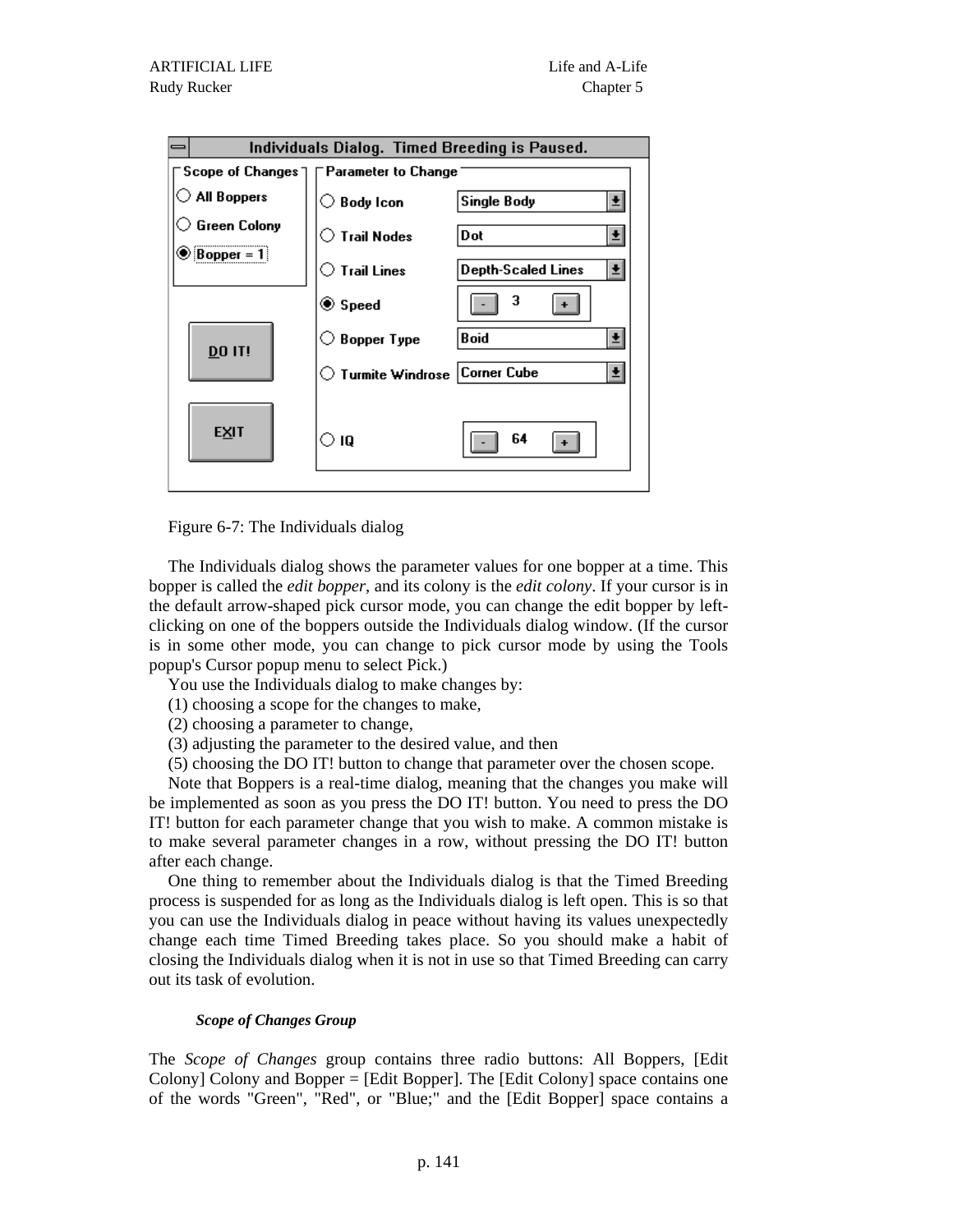number between one and twenty-seven. When you open the Individuals dialog, the edit bopper will be the same as the bopper which has the edit icon on screen, and the edit colony will be the same as the edit bopper's colony.

If you repeatedly click the Colony radio button, the edit colony will change. The Bopper being shown after you change edit colonies is the highest scoring bopper of the colony.

If you repeatedly click the Bopper radio button, the edit bopper will change. The displayed numbers of the boppers will normally *not* be consecutive; they relate to the location of that bopper's data in the program and are of no real significance. As you change the edit bopper, the edit colony changes to match.

When you press DO IT!, the active parameter in the Boppers Parameters Group will be changed to the displayed value for the active scope. According to which of the Scope of Changes radio buttons is active, the scope will be either all the boppers, or all the boppers in the edit colony, or the edit bopper only.

#### *Parameter To Change Group*

The *Parameter To Change* group contains eight radio buttons with a control group to the right of each button. The buttons are: *Body Icon*, *Trail Nodes*, *Trail Lines*, *Speed*, *Bopper Type*, *Turmite Windrose*, and *IQ*.

You can activate a radio button either by choosing it directly, or by choosing its control group. If you press the DO IT! button, the boppers specified by the Scope of Changes group change the activated parameter to the displayed value for that parameter.

## **Body Icon Group**

The *Body Icon* button activates a combo box with the following selections: *No Body*, *Single Body*, and *Body Trail*.

The *No Body* selection means that the head of the bopper is simply shown as a white or black---depending on whether the background color is black or white. The *Single Body* selection means that a moving icon is drawn near the position of the bopper's head. The *Body Trail* selection means that a series of identical icons is drawn for the bopper; one icon at each successive position of its head.

If a Body Trail bopper has had its colony's World Dialog Average Pixels Per Bopper Trail set to Permanent Trail, the Body Trail icons will accumulate indefinitely. Otherwise, the body corresponding to the oldest trail position will be erased each time a new body is added. A picture of a bopper's body trail can be seen in Figure 7-7.

The presence or absence of body icons does not affect the underlying *Boppers* computation, although the Single Body and the Body Trail options both slow the program down by the same small amount per bopper. The slowdown is due the time it takes to show a new body bitmap and erase an old one.

The body icons are not drawn inside the active Lens area. In the case where Body Trail boppers are present, scrolling the screen with the *Boppers* window scroll bars will wipe away the Body Trail icons, uncovering the real computation's patterns underneath. When old Body Trail icons are erased, this also wipes away Body Trail icons; giving an effect a bit like a moving eraser.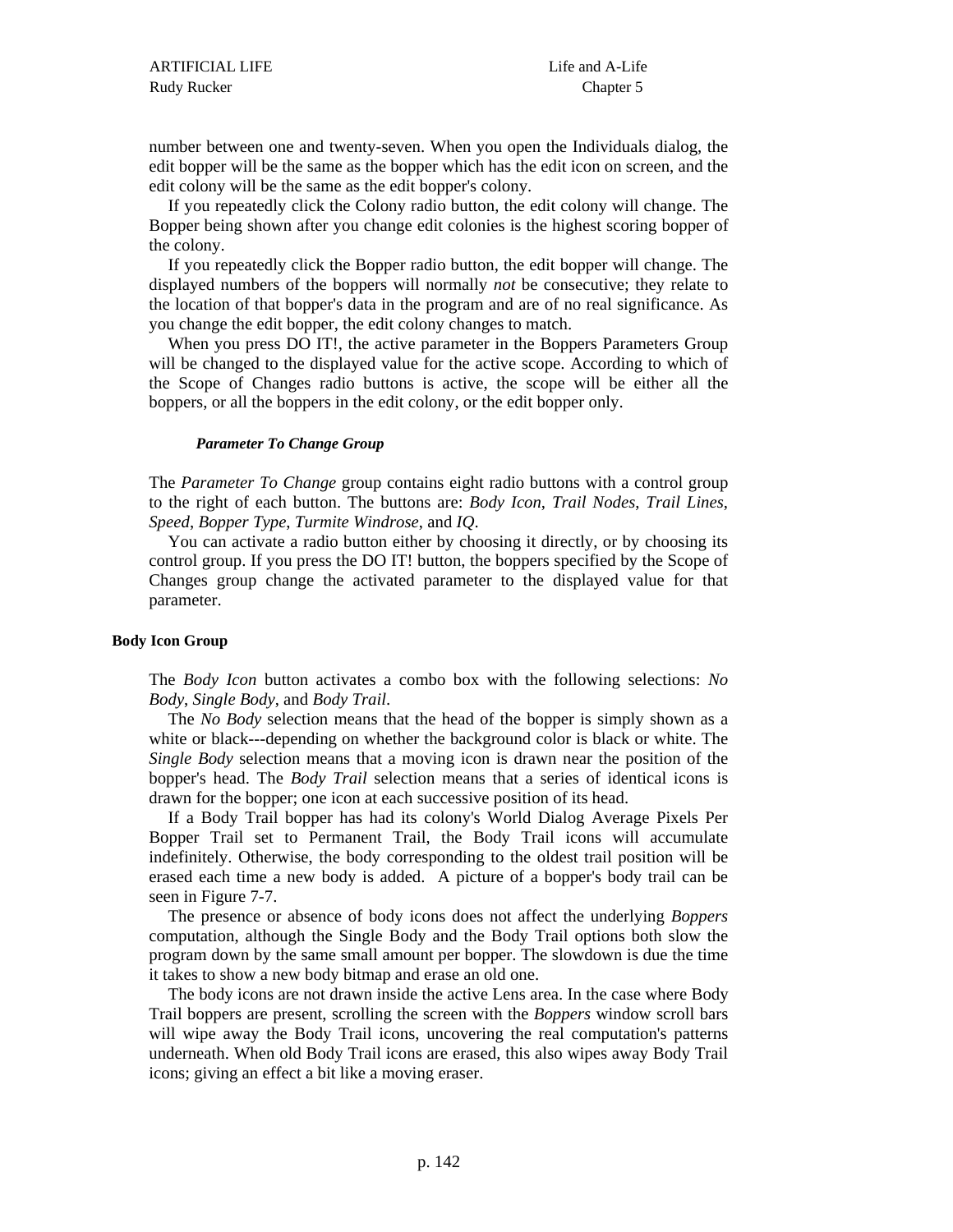The body icons are bitmaps that were created with the Windows Paintbrush Accessory. They were drawn by Tom Knight of Wizard, Inc.

#### **Trail Nodes Group**

We refer to a bopper's successive positions as *nodes*. At each node, a bopper marks a pixel. A bopper may also draw squares around its nodes, and it may draw lines connecting its nodes.

The boppers receive the appropriate Eat Value for every pixel which they draw over, so boppers that make more complicated trails are likely to have wider swings in their score levels.

Note also that a bopper sets its current ReadColorCode not only on the basis of the pixel at the next node, but also on the basis of the pixel colors which the bopper draws over. This means that a bopper's behavior will usually change when trail lines and/or node squares are added.

Boppers with complicated trails use up larger amounts of their colonies' trail memory resources, so you may want to increase a colony's World dialog Average Pixels Per Bopper Trail values when you make the colony members' trails more complicated.

At each step, every bopper computes whether to mark its trail with light or with dark versions of its colony color, and at each step it makes all its trail marks in the same color.

At any time, a bopper's head is at its *current node*. In addition, a bopper keeps track of its *old node* and its *old old node*---that is, of its most recent and second most recent positions. At each step, a bopper creates its trail markings in the following order: (1) mark a pixel at the old node, (2) draw a square around the old old node, (3) draw a line between the old node and the current node, leaving out the end points. More details on this are in the The Update Cycle section of Chapter Five.

The *Trail Nodes* button activates a combo box with the following selections: *Dot*, *Small Squares*, *Medium Squares*, *Large Squares*. In each case, a dot is drawn at the bopper's most recent position. If one of the Squares is selected, a square is drawn around the bopper's next most recent position as well. Depending on whether the Square is Small, Medium, or Large, the radius of the square will be larger, as shown in Figure 6-8.

Figure 6-8: The Four Kinds Of Trail Nodes

## **Trail Lines Group**

The *Trail Lines* button has different selections, depending on whether the Controls popup's World dialog Topology group is set to 2 Dimensional or 3 Dimensional.

In the 2 Dimensional case, the selections are *No Lines* and *Thin Lines*. *Thin Lines* means that a one-pixel-wide line is drawn from the bopper's last position to its current position, and *No Lines* means no line is drawn.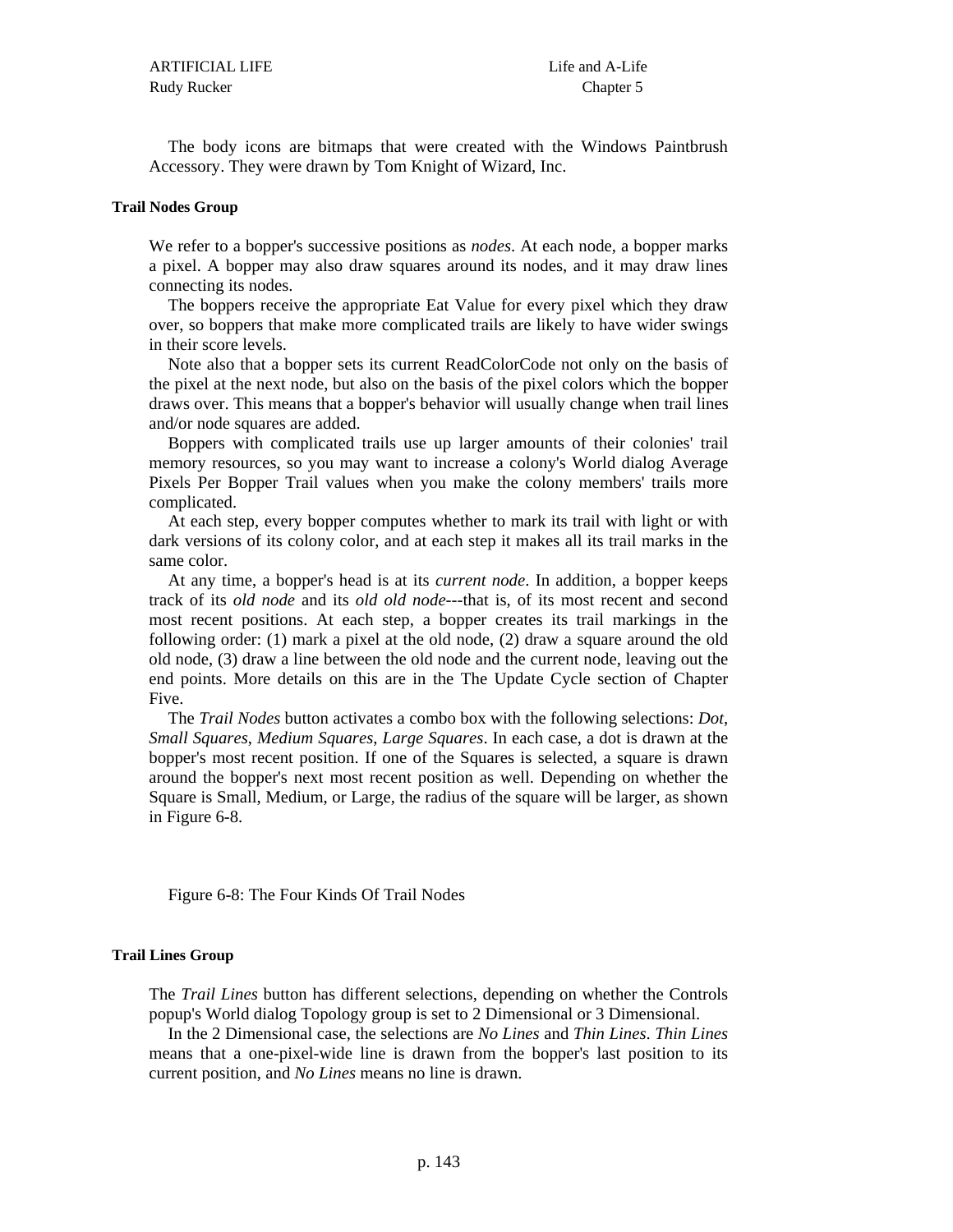In the 3 Dimensional case, the selections are: *No Lines*, *Thin Lines*, *Edged Thin Lines*, and *Depth-Scaled Lines*, as shown in Figure 6-9. The *No Lines* and the *Thin Lines* selections have the same meaning as in the 2 Dimensional case.

Figure 6-9: The Three-dimensional Trail Line Selections

The reason for having the additional three-dimensional Trail Lines selections is that when *Boppers* is in 3 Dimensional mode, the markings on the screen are painted in the correct depth order, with the nearer marking being drawn over the more distant markings. This can do a lot to promote the impression that you really are looking in at a three-dimensional scene. The wider the lines are, the easier it is to see which one lies in front of which. The drawback to using wider lines is that it makes *Boppers* run slower.

The *Edged Thin Lines* selection adds an edging of one background-colored pixel to either side of each line for a total line width of three.

The *Thick Lines* selection keeps the two edge pixels and increases the colored line center to a width of three pixels for a total line width of five pixels.

The *Depth-Scaled Lines* selection lets the width of the lines depend on the distance that the bopper is behind the screen: the closer boppers have wider lines. Here the minimum colored line width is one, and the maximum is seventeen. In each case a single background pixel edge is added to either side of the lines.

Note that if the World Dialog Topology group is set to Wrapped world, the Depth-Scaled lines will change from thin to thick or thick to thin when the boppers wrap around the depth axis of their world. A peculiarity of the *Boppers* Depth-Scaled Lines algorithm is that the depth-scaled lines have right-angled nicks in them at the positions where the lines change between having a gentle and steep slope-- that is, at the positions where the lines pass through having a forty-five degree diagonal slant on the screen.

Although a three dimensional bopper with a Thin Lines trail will act differently from a bopper with a No Lines trail, the Thin Lines, Edged Thin Lines, Thick Lines, and Depth-Scaled Lines options all *do* give the same behavior. This is because the *Boppers* program stores the records of the additional "edging" pixels in such a way that they are invisible to the boppers.

# **Speed Group**

The *Speed* controls let you press - and + buttons to set speed anywhere between one and sixteen. For all boppers, whether turmite or boid, the bopper's steps are multiplied by the speed factor. That is, if at some time a bopper would normally take a step of X horizontal pixels and Y vertical pixels, and if the bopper's speed is S, then the bopper will move  $S \times X$  horizontal pixels and  $S \times Y$  vertical pixels.

Changing a bopper's speed can affect its behavior quite dramatically. If a high speed bopper's Trail Lines option is set to No Lines, the bopper is likely to hop over more marked pixels and interact with its environment a bit less.

One cure for this is to set a high speed bopper's Trail Lines selection to Thin Lines. When a bopper is drawing lines between nodes it *does* notice whatever intermediary pixels it passes over. Another bonus in using the Thin Lines option for higher speed boppers is that this makes it easier to see the creature's motions.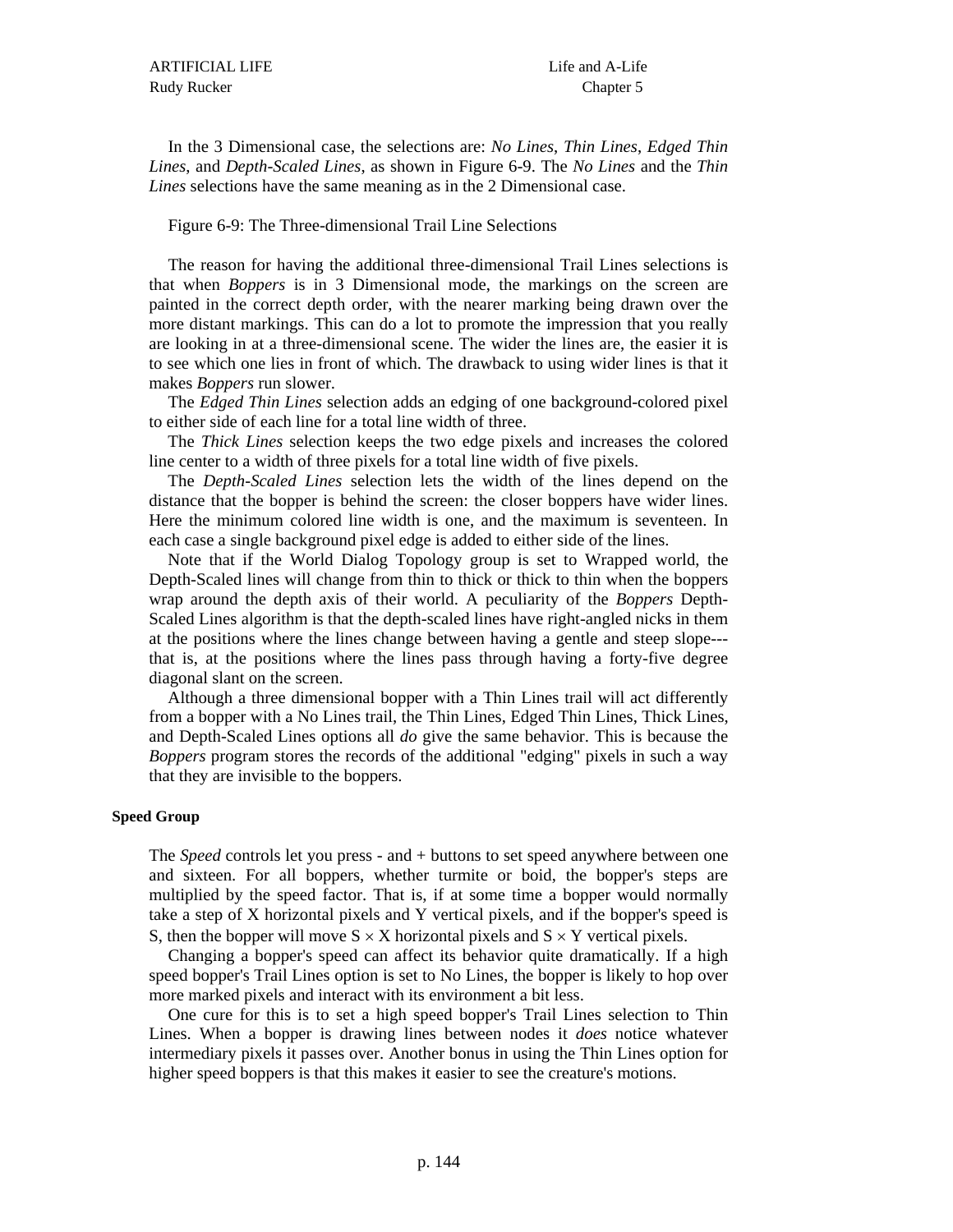A final observation about speed is that you may want to use the higher speeds if you are using a high resolution setting of your monitor, for higher speeds tend to generate larger patterns.

#### **Bopper Type Group**

There are five kinds of boppers: turmites, boids, wolves, beavers, and dogs. The latter three types of bopper are examples of *turboids*, which are combinations of turmite and boid. As a practical matter, turmites run a bit faster than the other types of boppers, especially on machines which do not have math coprocessors. The Boid Hit Radius from the Colonies Dialog Hit Breeding group only applies to nonturmite boppers, while the Colonies Dialog Turmite Entropy Bonus only applies to non-boid boppers. In addition, the following Individuals dialog parameters apply only to non-boids: Turmite Windrose, and Turmite IQ. These "turmite parameters" are described in the following subsection.

#### **Turmite Windrose Group**

The *Turmite Windrose* group is a combo box that can be set to 4, 6, 8, 12, 16, 24, 32, 64, or 128. Each number represents a different set of directions that the turmite is allowed to move in, as illustrated in Figure 6-10. In the figure, the black dotted cells indicate the different windrose positions that a turmite at the center cell could move to.

#### Figure 6-10: The Turmite Windroses

Let us think of a *pixel step* as being a horizontal, vertical or diagonal move of one pixel. Note that within each windrose, every directional move comprises the same number of pixel steps. Therefore we can speak of the *radius* of each windrose as the number of pixel steps which each of that windrose's moves uses. The radii of the various windroses are shown in Table 6-2





Often the high radii of the higher windroses precludes using them, for if the turmite patterns get too big, they do not fit well into the size of the screen. Unless you are using a very high resolution monitor, or want boppers that really move around a lot, it's normally best to set the Speed parameter to 1 when using the higher windroses.

On the other hand, if you find yourself using a low radius windrose with a high Speed setting, you might consider lowering the speed and increasing the radius of the windrose. Thus, for instance, using the eight-direction windrose at a speed of three really just picks out eight of the possible moves that can be done on a twenty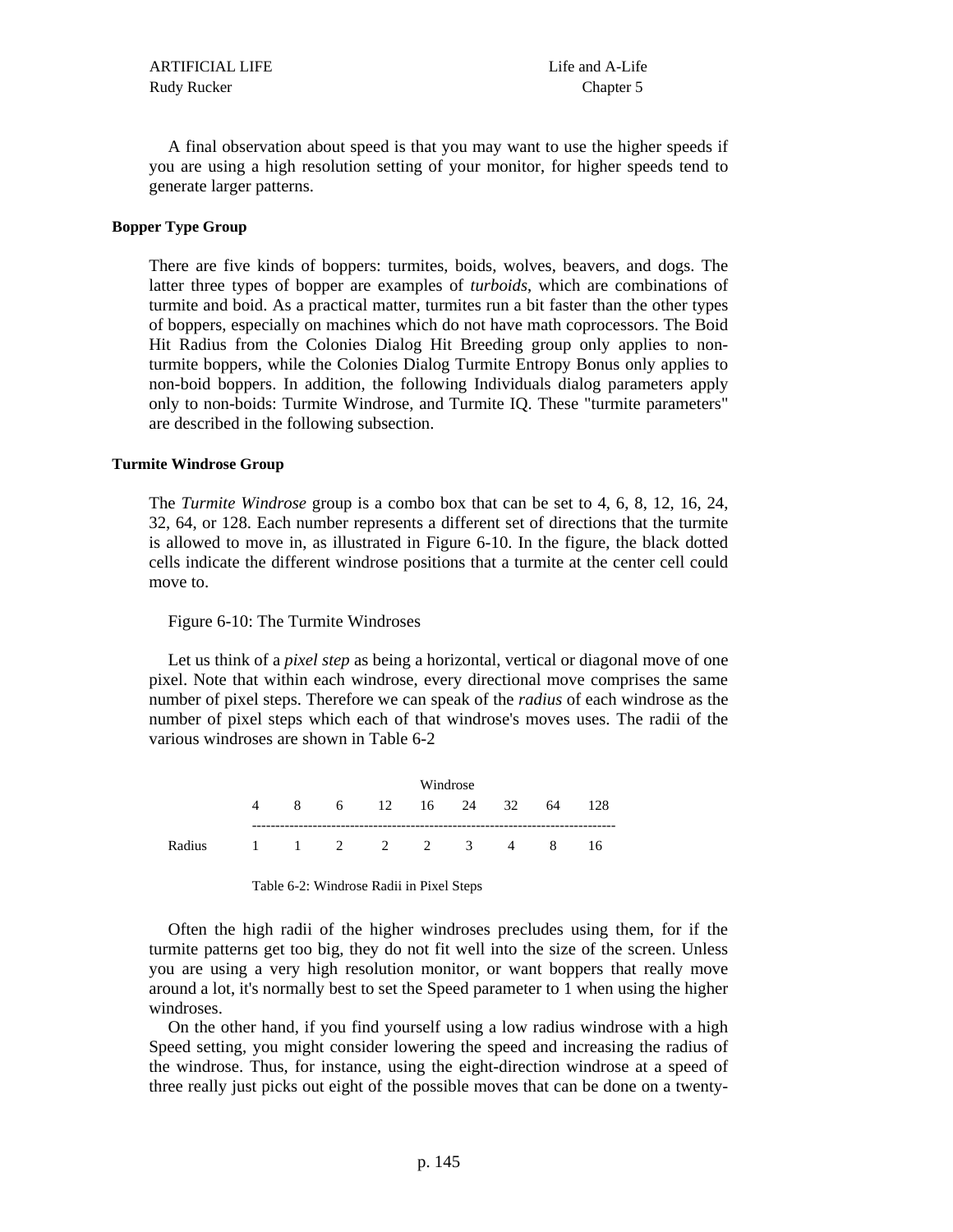four-direction windrose at a speed of one. Your turmites will evolve to act more intelligently if they have more options at their disposal.

#### **IQ Group**

The *IQ* group controls how many internal states the bopper uses for turmite motion and for owl motion. Recall that a turmite is like a Turing machine that updates its internal state with each motion. The more states a turmite has access to, the more complicated its behavior can be---thus we use the phrase "IQ" to describe it.

Surprisingly enough, turmites with IQs of even one and two can do fairly intricate things if they happen to have a good set of genes. One approach to evolving a colony of turmites is, in fact, to let them run for awhile at a low IQ value, and then later try doubling their IQ. This can be done in several stages.

The - key halves the active IQ value, and the + key doubles it. The minimum IQ is 1 and the maximum is 100.

#### **CAs Popup**

As well as having food and poison patches, *Boppers* allows you to have a changing patch that is filled with a cellular automaton, or CA. When a bopper crosses a CA patch, it eats whatever colors it finds there, and it seeds the CA with the trails that it leaves.

If a color found in a CA patch is not the same as any trail color, nor the same color as food, poison, or a wall, then the turmite's score is adjusted by the *other value* that is set on the Controls Ecology dialog. If other value is positive, then a messy CA will act like a source of food.

Running a CA is computationally expensive in direct proportion to the size of the CA patch. If you run a large CA, the program goes slower, with most of the time being spent on the CA and a negligible amount of time being spent on the boppers. So that this is not too boring to watch, *Boppers* updates the boppers several times as often as it updates the CA.

Due to considerations of memory and speed, there is a limit to the sizes of the CA patches which *Boppers* allows. Each allowable patch must use at most as many cells as a square patch of two-hundred-fifty-six by two-hundred-fifty-six pixels. Patches can, however, be wider or taller than two-hundred-fifty-six if they are correspondingly shorter or narrower.

The *CAs popup* has twelve selections: CA On, CA Off, Select Rule, Select Palette, Boppers On, CA Wrap, Stretchable CA, Seed the CA, Blank the CA, Resize CA to Window, Less Cells, More Cells, as shown in Figure 6-11. The following selections are toggle switches that can be either checked or unchecked: CA On, CA Off, Boppers, CA Wrap, and Stretchable CA. When the CA On selection is not checked, none of the remaining selections do anything.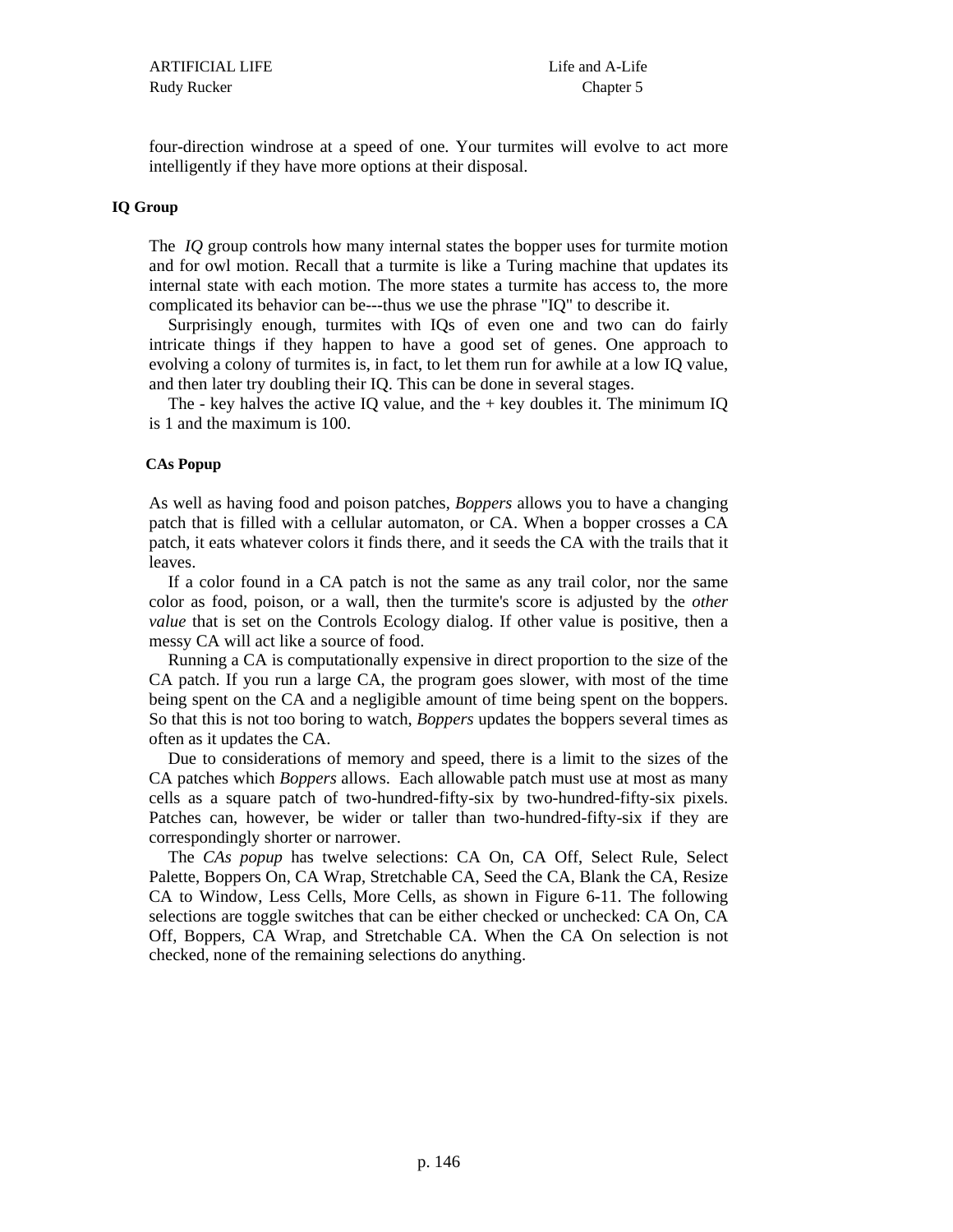

Figure 6-11: The Controls Menu with the CAs Popup and the Select Rule Popup.

*CA On* turns on the CA computation. If you do not notice an effect from this selection, your CA patch is either very small, or it has not been seeded. Try following this selection with a Seed the CA selection.

*CA Off* turns off the CA computation, if one is active. This selection does not remove the CA patch from the screen. The patch will remain until it is eaten by the boppers or erased by the File Clear Screen selection.

As a shortcut, all of the remaining CAs popup selections have the side-effect of also turning the CA computation on.

*Select Rule* opens a secondary popup that lists eight kinds of CAs that you can choose from. Their names are: *Rug*, *Life*, *Brain*, *Faders, Zhabotinsky*, *Melt*, *Vote*, *Ranch*, *Lambda*; a brief explanation of what these rules do can be found in the section on Cellular Automata in Chapter Two.

The Lambda rule selection leads to a third-level popup that lets you choose High, Medium, or Low lambda value. The meaning of the lambda value is explained in Chapter Two. Each lambda rule is a randomly created rule; you can choose the Select Rule Lambda selection over and over to keep changing this random rule. In order to avoid having to use the popups, there is a control key combination <CTRl>+<D> that randomizes the lambda rule automatically, as discussed in the section on Control Keys.

*Change Palette* opens a secondary popup that lists four kinds of palettes that you can apply to the CA patch: *Standard*, *Random*, *Faders*, and *Melt*. The Standard, Faders, and Melt palettes are all made up of the standard colors used by *Boppers* for trails, poison and food. The difference is that in the Faders and Melt palettes the higher-index colors are grouped in bands. The Random palette chooses random colors from among the colors that can appear on your Windows display. When you select a CA Rule, Boppers automatically selects the palette that makes this rule look the best.

*Boppers On* is a toggle selection. If it is checked, that means that the boppers are running, if it is not checked then the boppers are turned off. If you are interested in watching a particular CA run as fast as possible, then you should turn the boppers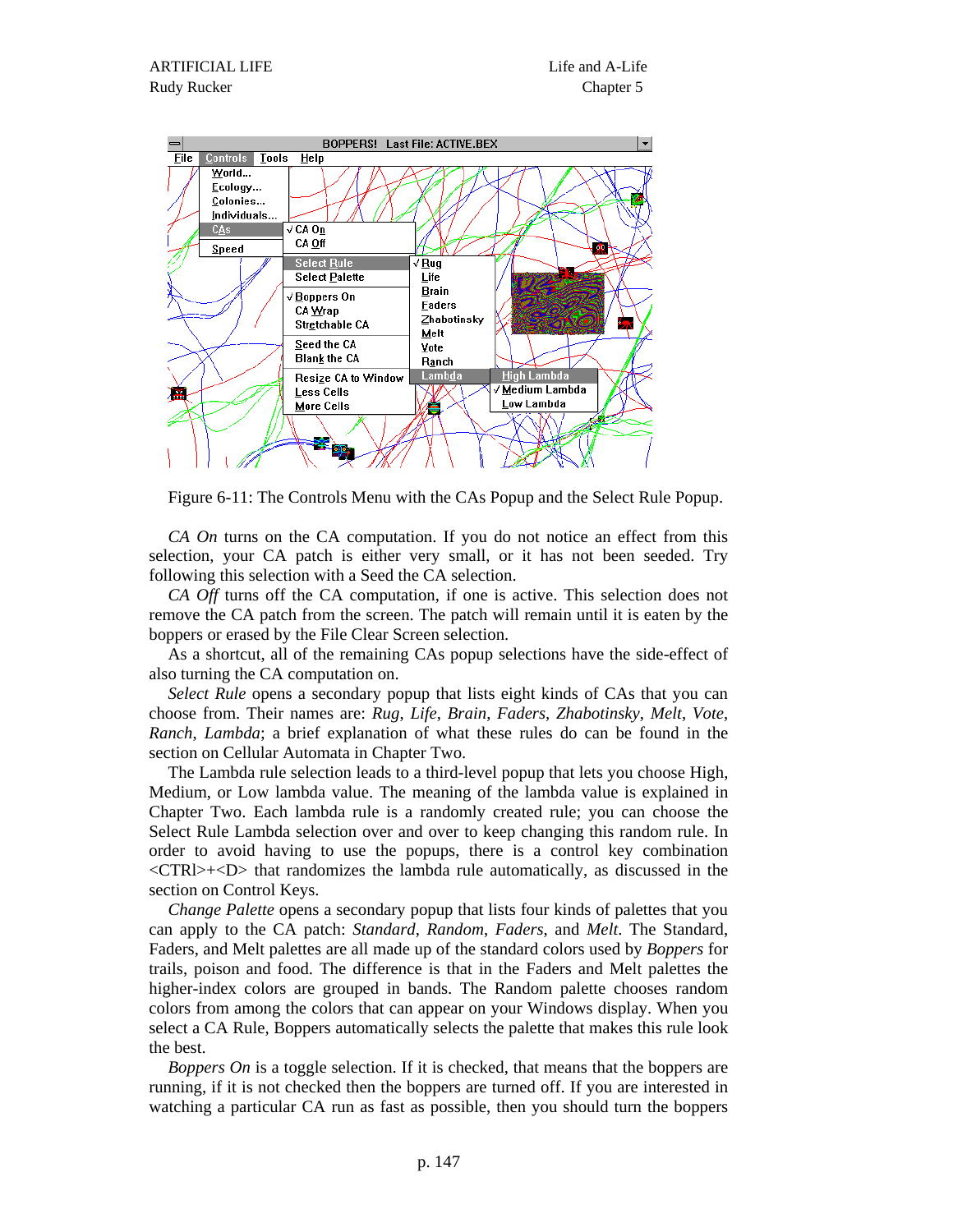off. As mentioned above, when both the boppers and a CA patch are running, *Boppers* will perform several updates of the boppers while invisibly working on the update of the CA. Once the entire CA patch is updated, the new patch is copied to the screen. Due to this lack of synchronicity between the boppers and the CAs, bopper trails within the CA patch will sometimes seem to disappear or reappear.

*CA Wrap* is a toggle selection. If it is checked then the computation of the CA patch wraps from the patch's left to its right and from its top to its bottom. If CA Wrap is not checked, then the CA calculation acts as if the cells at the edge of the patch are frozen in one state. If you have had CA Wrap on for awhile and then turn it off, you will sometimes notice that the cells along the edges of the CA patch are fixed at some non-blank values. This can sometimes produce interesting effects.

*Stretchable CA* is a toggle selection. If it is not checked, then the CA is a patch in the *Boppers* window as usual. If the Stretchable CA selection *is* checked, then the CA patch is stretched to match the size of the Boppers window. For visual clarity, our program requires that each cell of a stretched CA have a whole number of pixels for its vertical and horizontal measurement, so the stretched CA patch will often be smaller than the size of the *Boppers* window. As you drag the lower right hand corner of the Boppers window to resize it, the Stretchable CA patch will keep readjusting itself to take on the largest allowable size. When the CA is in Stretchable CA mode, the updating of the boppers is turned off. The CA runs somewhat slower in Stretchable CA mode. In this mode, no cursor other than the Pick cursor can be used.

*Seed the CA* is a selection which fills the CA's cells with random values.

*Blank the CA* sets all the cells in the CA to the blank state. It is interesting to use this option and then wait for boppers to cross the CA patch and kick up activity.

*Resize CA to Window* changes the dimensions of the CA patch to match the dimensions of the current *Boppers* window, insofar as this is possible given the limitation on the sizes of CA patches mentioned above. A fast way to adjust the CA patch's size to your desire is to take the following steps: resize the *Boppers* window the intended CA patch size, choose the CAs Resize CA to Window option, then resize the *Boppers* window to the size you want to view *Boppers* at.

If the total requested patch size is over the limit that Boppers can handle, then both patch dimensions will be clipped to be less than or equal to two-hundred-forty pixels. If this produces an unattractive shape, case you can attempt resizing the window to a shorter or a narrower shape and trying the Resize CA to Window selection again.

*Less Cells* shrinks the area of the CA patch. If you select this option often enough, the CA reaches the dimensions of sixteen by sixteen cells.

*More Cells* increases the area of the CA patch. If you select this option often enough, the CA eventually reaches the size of a square that is two-hundred-forty pixels on both edges. But until the patch gets too large for Boppers to handle, the proportions of the patch will be preserved. Once the patch is too large, it will be clipped in size as was discussed under the Resize CA to Window selection above.

Screen shots of CAs can be found in Figures 1-12, 7-4, and 7-5.

#### **Speed Popup**

The Speed popup menu has three selections: Single Step, Slow, and Fast.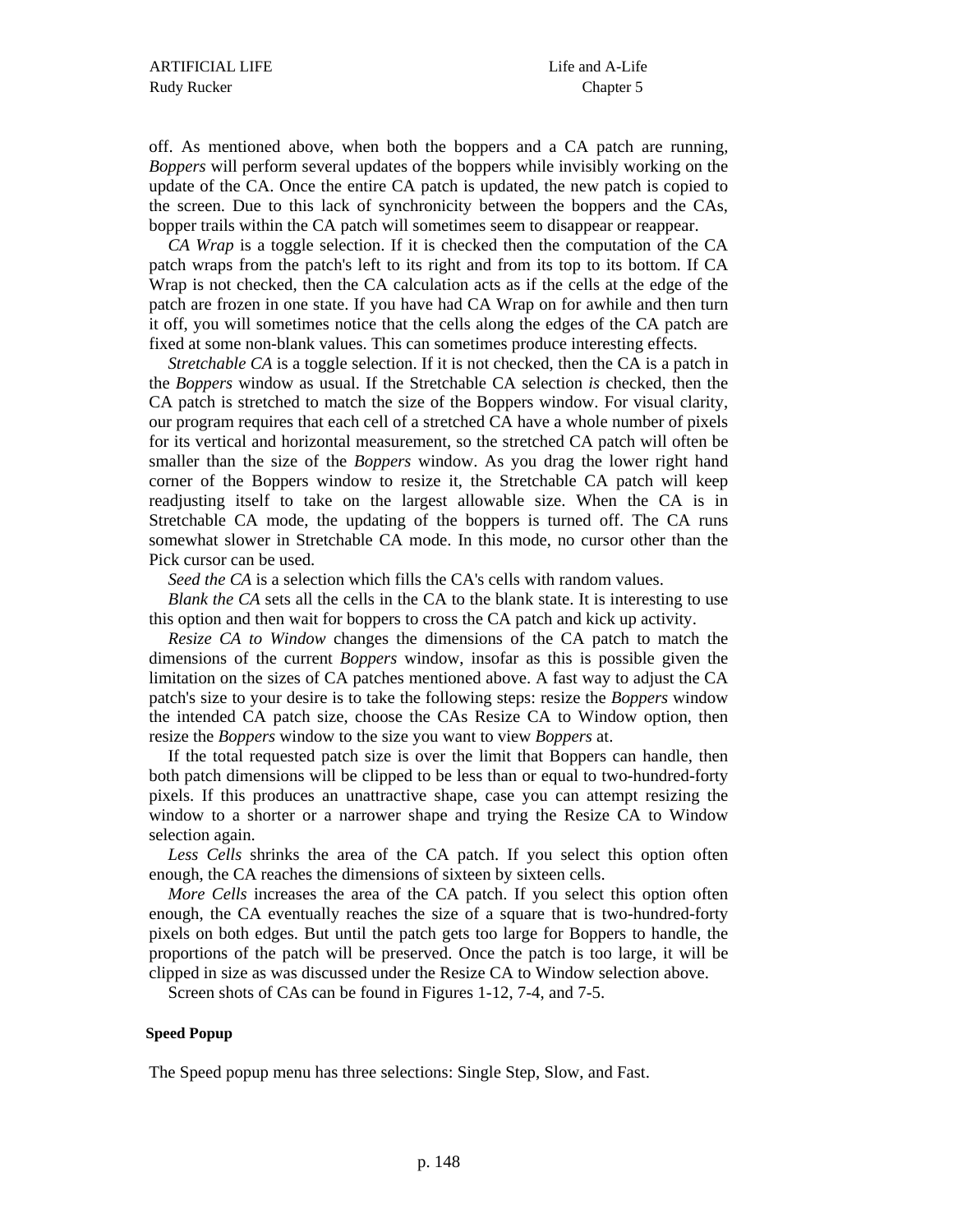When in Single Step mode, the *Boppers* program executes one step of updating the boppers for each time you press a key. Typically when you are in Single Step mode, you hold the <SPACE> bar down to run the boppers until you want to pause them. In Single Step mode, the keys still have their customary meanings for use in opening menus are calling Control Key functions.

When in Slow mode, *Boppers* pauses for a slight interval between each update, which makes the boppers move more slowly.

In the default Fast mode, *Boppers* runs as fast as possible.

### **Tools Menu**

The Tools menu allows you to enable various methods for directly manipulating the boppers, for getting information about the boppers, and for changing the appearance of the *Boppers* screen.

The Tools menu includes four dialog boxes: Scorebox, Graph, Gene Viewer, and Sound. The menu also has three popups: Background Color, Lens Properties, and Cursors.

#### **Scorebox Dialog**

The Scorebox dialog which is shown in Figure 6-12, might more accurately be called a "monolog" box---for it processes very little input from you! Instead of listening for input, the Scorebox tirelessly spews out information about the current scores of the colonies and the edit bopper.



Figure 6-12: The Scorebox Dialog and the Graph Dialog

The right half of the *Scorebox* dialog shows the icon of the current edit bopper, along with that bopper's current accumulation of score from Eat Values.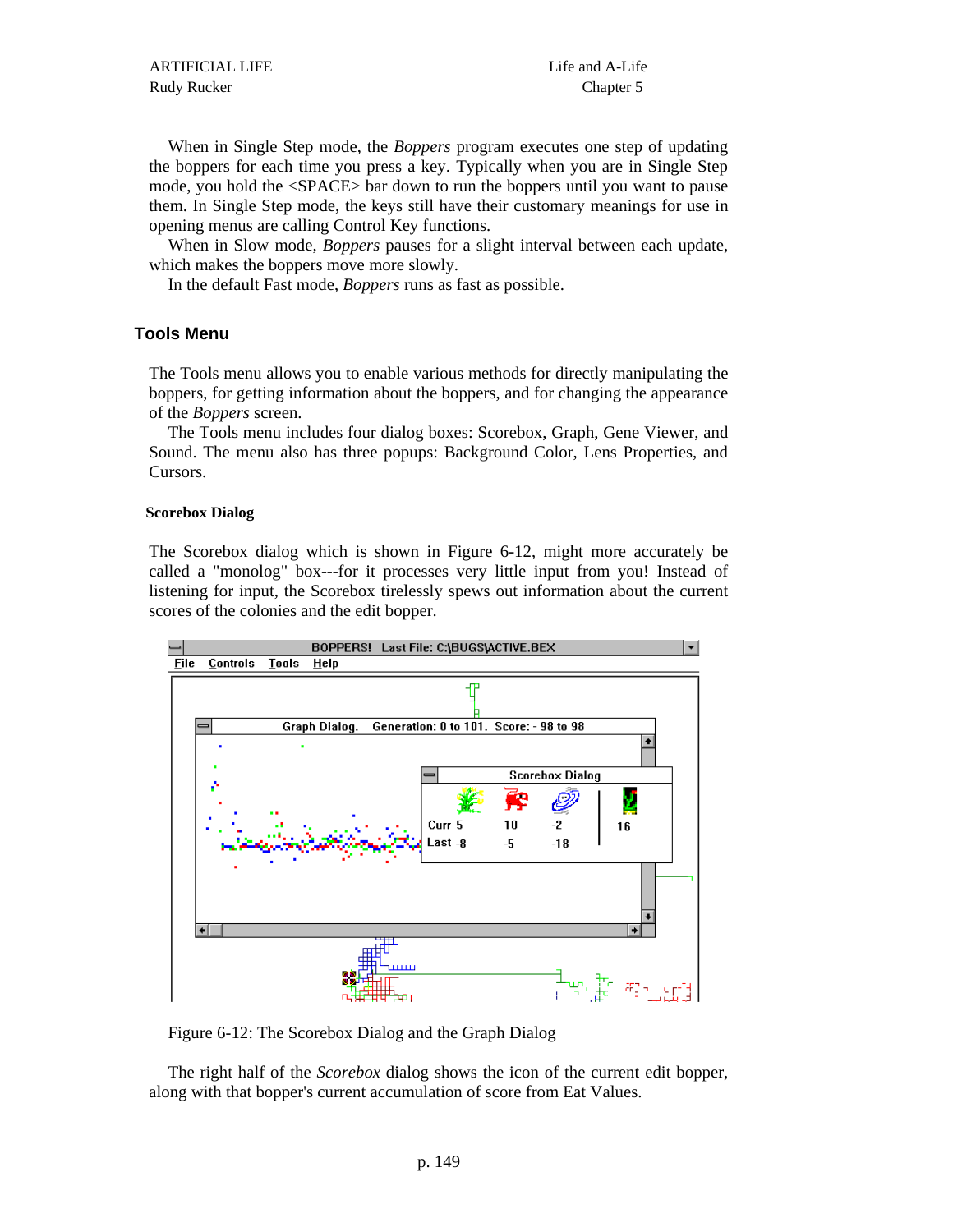The left half of the Scorebox dialog displays the current running scores of the Green, Red, and Blue colonies next to the *Curr* label. In addition, the most recent colony score averages are displayed in the row labelled *Last*. Fixed icons represent the Green, Red, and Blue colonies.

The running scores of the edit bopper and the Curr row take into account the accumulated *Eat Values* of the boppers. It is only at the end of each breeding period that the boppers compute and add in the score adjustments due to the Colonies dialog Inadequate Motion Penalty and Turmite Entropy Bonus groups. This augmented score is called the *full score*.

The effects of the Inadequate Motion Penalty and the Turmite Entropy Bonus groups *are* included in these numbers in the row labelled *Last*. The entries in this row are updated each time the relevant colonies undergo Timed Breeding.

It is often convenient to leave the Scorebox open in a corner of the screen.

Boppers constrains each bopper's score to stay between -32,000 and +32,000. If a bopper reaches a score of 32,000, then further additions to its score will not raise it; similarly once a bopper reaches a score of -32,000, further subtractions will not reduce it.

The upper right hand corner of the Scorebox window shows the body icon of the edit bopper. You may change this icon without having to close the Scorebox. Simply make sure that the current Cursor mode is the Pick mode, and left-click near the head of the bopper whose score you wish to examine.

To close the Scorebox dialog, you may right-click in the dialog box, double-click on the System Menu box in the upper left hand corner, or rechoose the selection from the Tools menu.

#### **Graph Dialog**

The Graph dialog, which is shown with the Scorebox dialog in Figure 6-12, plots the colony scores on the vertical axis against the generation number on the horizontal axis. Each point is plotted as a colored square.

Each time any colony performs Timed Breeding, the most recent full scores of all three colonies are computed and posted to the Graph dialog. These are the same as the numbers which appear in the second row of the Scorebox dialog.

If the colonies use different Cycles Between Timed Breeding, then some a colony's scores will end up getting posted more than once before being updated, giving the effect of horizontal dashes.

The horizontal axis of the graph starts at the left with the first Timed Breeding after you started up the current run of *Boppers*, and continues out through up to one thousand generations to the right. The Graph dialog has room to display seventythree generations at a time.

At the initial scale setting, the vertical axis of the graph ranges from the minimum score of -1,000 at the bottom of the window, to 0 at the middle of the window, up to the maximum score of 1,000 at the top of the window. Note that the current visible score range is always displayed in the Graph dialog's caption bar next to the word, *Score*.

To close the Graph dialog, you may right-click in the dialog box, double-click on the System Menu box in the upper left hand corner, or rechoose the selection from the Tools menu. Note that the Graph dialog has additional controls in the form of *scroll bars*.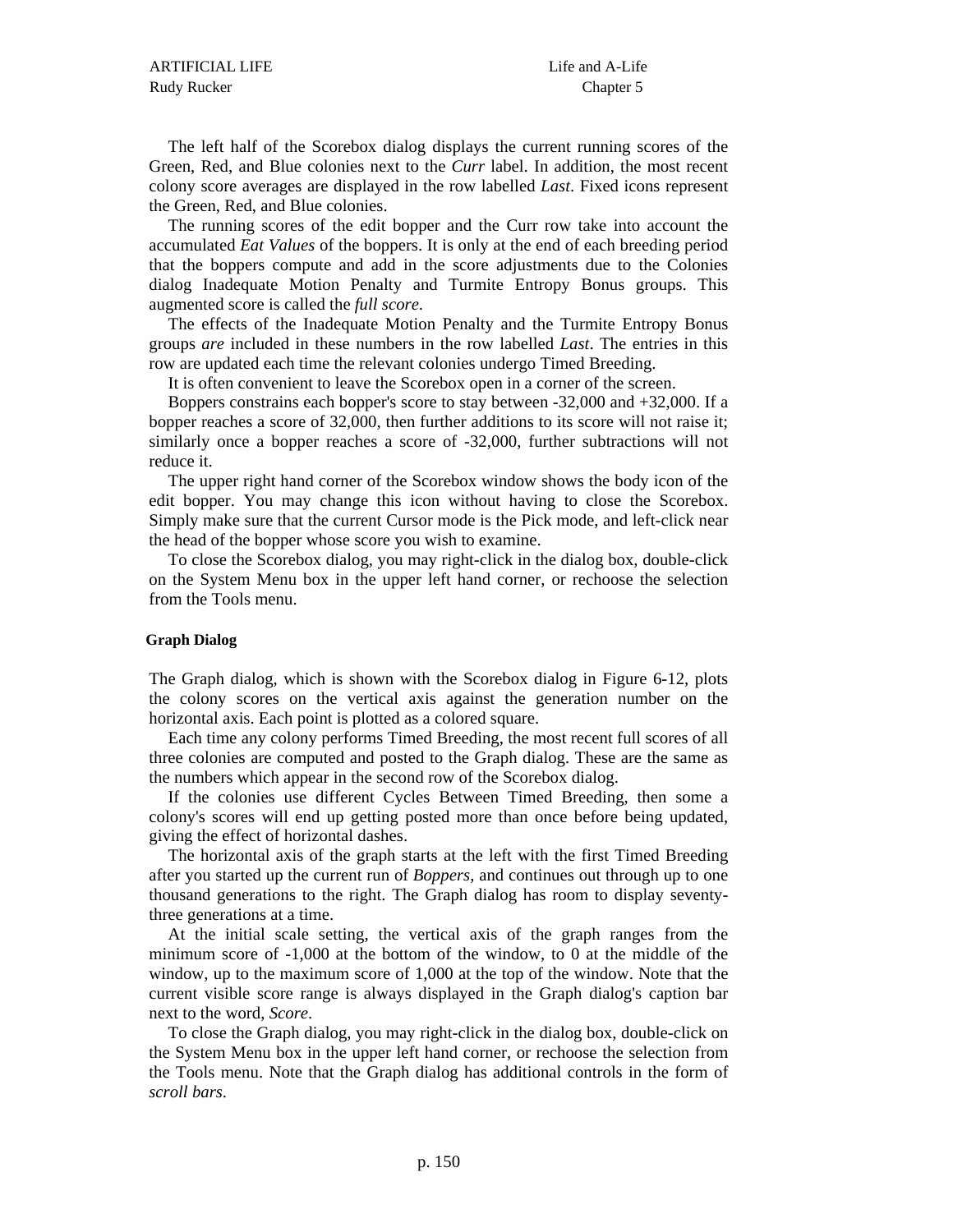The horizontal scroll bar of the Graph dialog moves the dialog box window left and right along the time-line of Timed Breeding generations. The current visible generation range is displayed in the Graph dialog's caption bar next to the word *Generation*. If the last score to be written appears inside the dialog box, the Graph dialog will list that generation value as the high generation range value, which makes it possible for you to know which generation is current. If *Boppers* is run for more than a thousand generations, the Graph data wraps around, and begins writing in new data. The old data is lost.

The vertical scroll bar adjusts the size of the Visible Score Range. If, for instance, all of your data points are clustered near the horizontal zero-score level in the middle of the window, drag the scroll button or click the up arrow on the vertical scroll bar to decrease the Visible Score Range so that your data points have a better vertical separation. Different Visible Score Ranges make different kinds of patterns easier to see.

#### **Gene Viewer Dialog**

The *Gene Viewer* dialog shows three graphic representations of boppers' genes; see Figure 6-13. The way it works is that a bopper's genome bitstring gets broken into a sequence of twenty-four bit chunks. Each chunk is represented as a vertical stripe of a certain color, with the color depending on the values of the chunk's twenty-four bits.



#### Figure 6-13: The Gene Viewer Dialog

Only as much of the genome as is currently being used by the bopper is shown. Boids use a fairly small amount of genome information, so the stripes in their gene representations are quite wide. This is also the case for turmites that have a low Individuals dialog Turmite IQ setting. But turmites with a higher Turmite IQ have narrower stripes in their gene representations. One way to see this directly is to open the Individuals dialog and the Gene Viewer dialog at the same time, and use the Individuals dialog to vary the Turmite IQ of All Boppers.

The Gene Viewer includes four groups of controls: the *Mother Bopper* group, *Father Bopper* group, the *Child Bopper* group, and the *Breeding Method* group.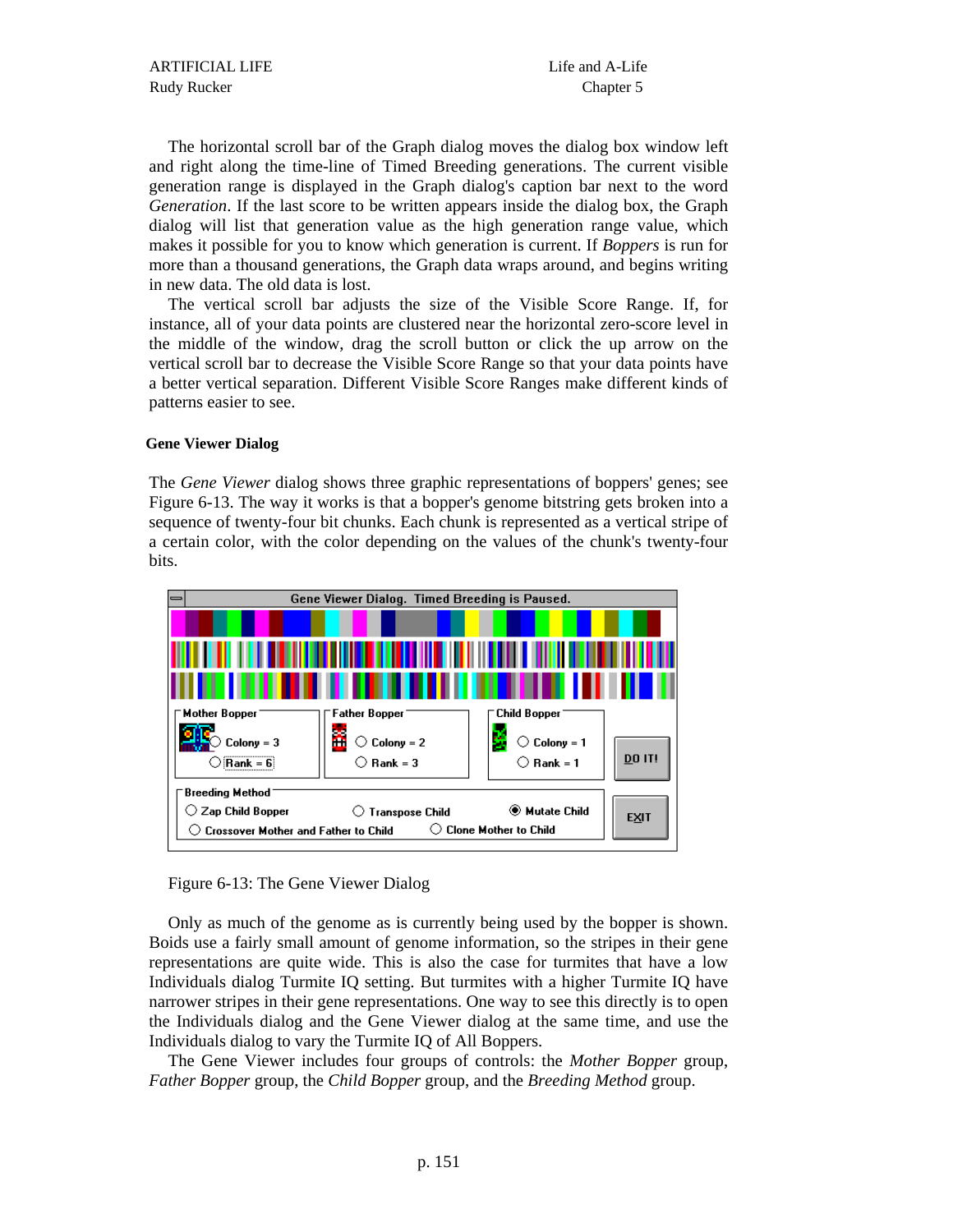The Mother, Father, and Child groups each have a *Colony* radio button and a *Rank* radio button. Repeatedly clicking the Colony buttons changes which colony's boppers are being examined, while clicking the Rank buttons cycles through the boppers in one colony, ranked according to score from best to worst. Note that each of these groups shows an icon of the bopper in question.

One common use for the Gene Viewer is to flip through a colony's different members to see how diverse their genomes are. A key factor in setting a colony's Breeding parameters to good values is the desire to avoid having all of the colony's member boppers end up with identical genomes after only a few generations. On the other hand, if none of a colony's boppers' genomes resemble each other at all, then that colony's Breeding process is probably too random and noisy. See Chapter Five for more discussion of this issue.

The Breeding Method group has five radio buttons: *Zap Child Bopper*, *Crossover Mother and Father to Child*, *Transpose Child*, *Mutate Child*, and *Clone Mother to Child*.

Depending which Breeding Group radio button is active, pressing the DO IT! button will carry out some kind of breeding action on the genes of the boppers whose genes are displayed. Unlike the results of Timed Breeding, which repeatedly happen every so often, the results of a DO IT! selection happen right away, and only once.

The DO IT! breeding action is immediately reflected in the gene representation and in the real-time behavior of the Child bopper. The genome that used to be in the Child bopper is replaced by the new genome. If you like to be dramatic, you might say that you are killing off the old Child and replacing it by a new Child that you have just created. But it's more accurate to say that the Child stays the same while you alter its genome.

The Gene Viewer a useful learning tool for understanding what the Breeding methods do. Note that it is not necessary that the Mother, Father, and Child boppers all be different. You can choose a single bopper for two or even for three of these roles. If, say, the Mother bopper happens to be the same as the Child bopper, the Mother bopper's gene representation will change along with any changes that you cause to the Child---here Mother and Child would be two names for the same bopper.

*Zap Child Bopper* randomizes the genes of the Child Bopper. This happens irregardless of the Colony dialog Things To Zap group is set for the Child Bopper's colony.

*Crossover Mother and Father to Child* chooses a breakpoint along the Mother and Father's genomes and breaks these genomes each into two pieces. Then either the Mother or the Father's first piece is copied to the Child's first piece, and the other parent's second piece is copied to the Child's second piece. In addition, all of the Child's other bopper parameters are set equal to the Mother's.

If you repeatedly press DO IT! while this button is active, you will see that crossover can happen in various ways. In the case where the Mother and Father have genomes of unequal length, the Child's genome is made the same length as the Mother's.

*Transpose Child* swaps two bit sequences of the Child's genome. The sequence can be anywhere between four bytes long up to one-eighth the full length in bytes of the Child's genome. For purposes of transposition, the genome is treated as a circular loop, so that if a swap section runs off the end, it wraps around to the beginning.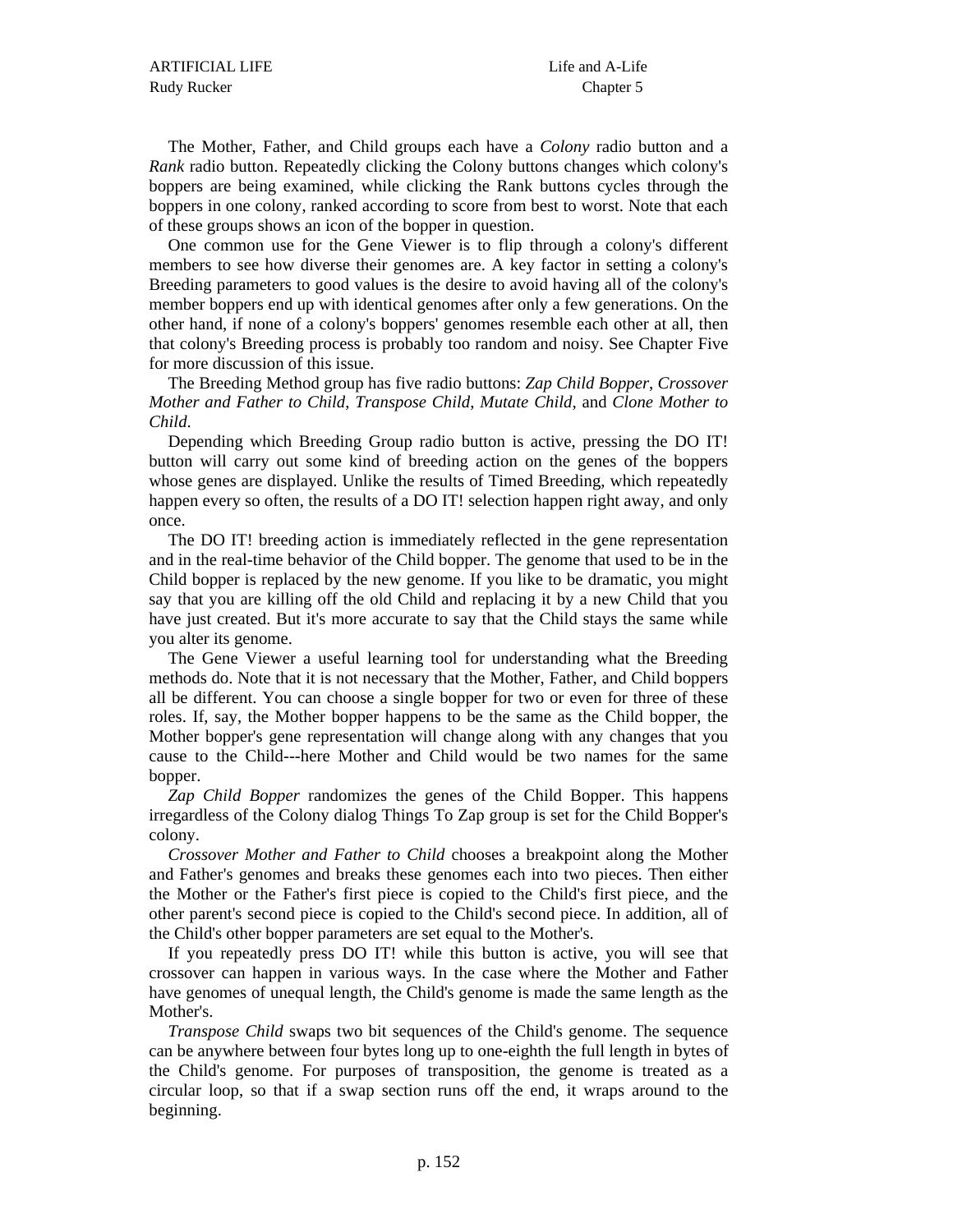*Mutate Child* mutates the Child bopper's genome at the same rate that is required by the Child's colony's mutation level setting on the Controls menu Colony dialog.

*Clone Mother to Child* copies the Mother's genome to the Child and additionally copies all of the Mother's bopper parameters to the Child.

One thing to remember about the Gene Viewer dialog is that the Timed Breeding process is suspended for as long as the Gene Viewer dialog is left open. This is so that you can use the Gene Viewer dialog without having its values unexpectedly change each time Timed Breeding takes place. Another reason is that, if you have the patience, you can organize a custom Timed Breeding by hand, repeatedly using the controls in the Gene Viewer. But normally you should make a habit of closing the Individuals dialog when it is not in use so that Timed Breeding can carry out its task of evolution.

#### **Sound Dialog**

The *Sound* dialog allows you to turn on sounds, some for the standard PC speaker, and some for Windows-compatible sound cards. As shown in Figure 6-14, the Sound dialog includes two groups: the *Sounds On/Off* group and the *Load \*.WAV Sound Files* group.

Unlike the other real-time dialogs, the Sound Controls selections take place as soon as you make them. There is no DO IT! button which you need to press to make the changes happen. The DONE! button simply closes the dialog.





The idea behind the Sound Dialog is that all the sounds you hear are determined by what happens to the edit bopper---the bopper whose body icon has the form of a Maltese cross.

In the *Sounds On/Off* group you can turn off all the sounds by choosing the No Sounds radio button, or you can choose some combination of sounds from the following: Eating Sounds, Breeding Sounds, State Sounds, and Direction Sounds.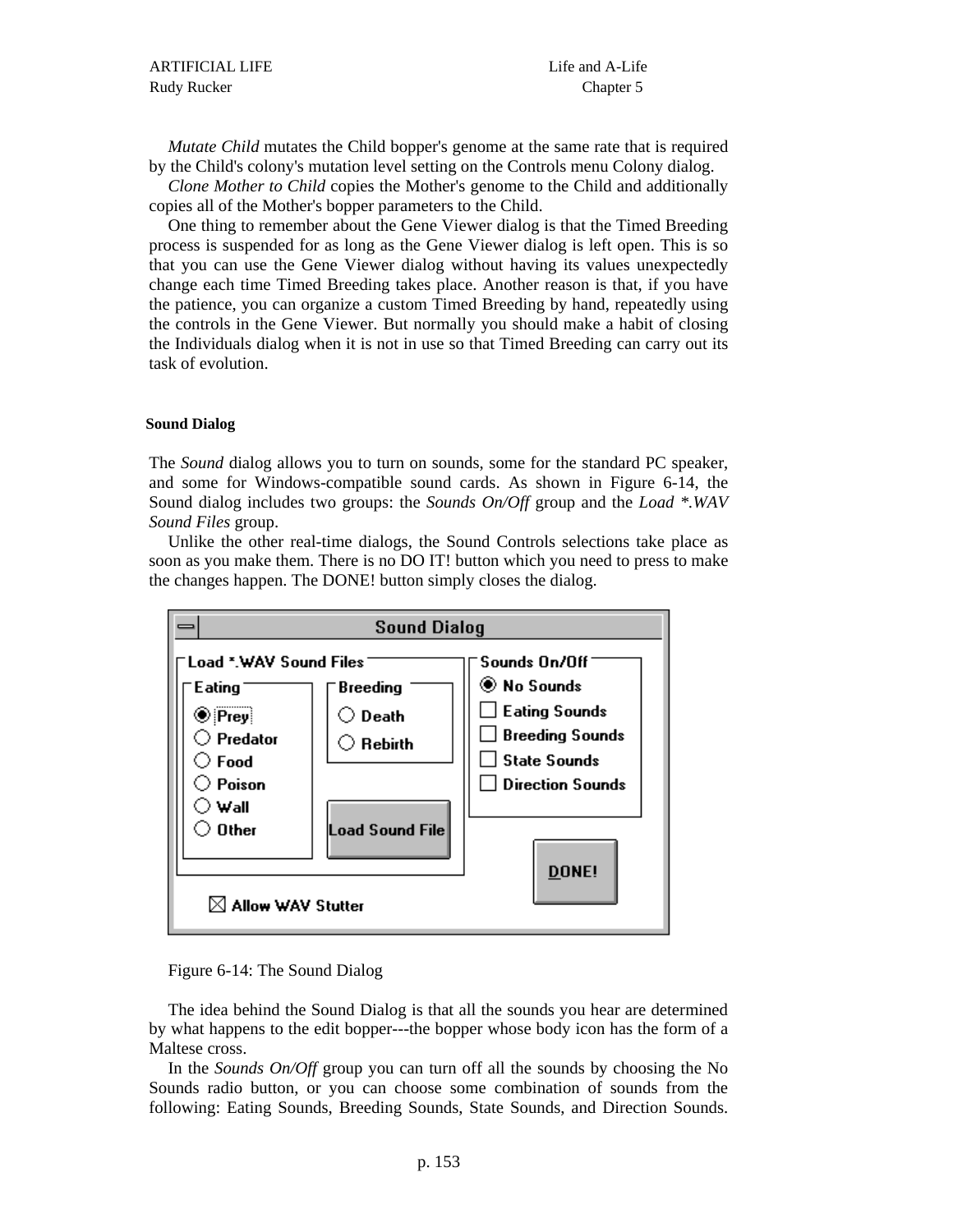Even though there are checkboxes next to them, you cannot activate both State Sounds and Direction Sounds at once.

The Eating and Breeding sounds are made by playing \*.WAV files. A \*.WAV file is to sound what a bitmap file is to graphics; that is, a \*.WAV file is a digitally encoded representation of some sound. Unless you have a Windows-compatible sound card installed for Windows, you will not be able to hear these sounds.

You can use the *\*.WAV Sound Files* group to load a different \*.WAV file for each kind of Eating and Breeding event. We include some \*.WAV files on the *Boppers* distribution disk. When you press the *Load Sound File* button, a Windows common dialog appears for you to load a \*.WAV with. The file you load is linked to the event whose radio button is currently active.

The *Eating* sounds correspond to the Eat Values of the pixel colors the edit bopper encounters: Prey, Predator, Food, Poison, Wall, and Other. These sounds can occur quite often.

The *Breeding* sounds only are emitted when Timed Breeding of the edit bopper's colony takes place. Death means that while Timed Breeding takes place the edit bopper learns that it does not get to make a copy of itself to the breeding pool for the next generation. Rebirth means that Timed Breeding is happening and the edit bopper *is* going to contribute at least one version of itself to the next generation.

The *State* and *Direction* sounds are made by sending little beeps to your PC speaker. These sounds can be heard on all machines. The State sound simply changes the pitch of the beep according to the state the bopper is in, while the Direction sound changes the pitch of the beep according to the direction the bopper is moving in.

The \*.WAV files which you load are permanently noted in Windows configuration, so that the same selections will be in effect the next time you run Boppers. If Boppers is unable to find a requested \*.WAV file, it uses one of the standard Windows system sounds instead.

It often happens that the sound-triggering events happen too fast for the entire \*.WAV file to be played for each event. The *Allow WAV Stutter* checkbox allows you one of two options.

If the Allow WAV Stutter checkbox is *unchecked*, then *Boppers* will reject any request to play a new \*.WAV file as long as another \*.WAV file is still playing. This means that you will not in fact hear sounds for events that take place while a prior \*.WAV file is being played---these sounds get rejected.

If the Allow WAV Stutter checkbox is *checked*, then whenever Boppers receives a request to play a \*.WAV file, it will stop playing any active \*.WAV file and start right up on playing the new \*.WAV file. If the sound events happen close together, this produces an overlapped stuttering sound which is quite bizarre to listen to. For maximum auditory gnarl, use this option.

#### **Background Color Popup and Screen Capture**

This popup lets you choose between having a black background or a white background for the *Boppers* world. The setting you select is saved when you exit the program.

When showing Boppers to Mac users, it's a good idea to use the white background, so they feel like they're looking at a Mac!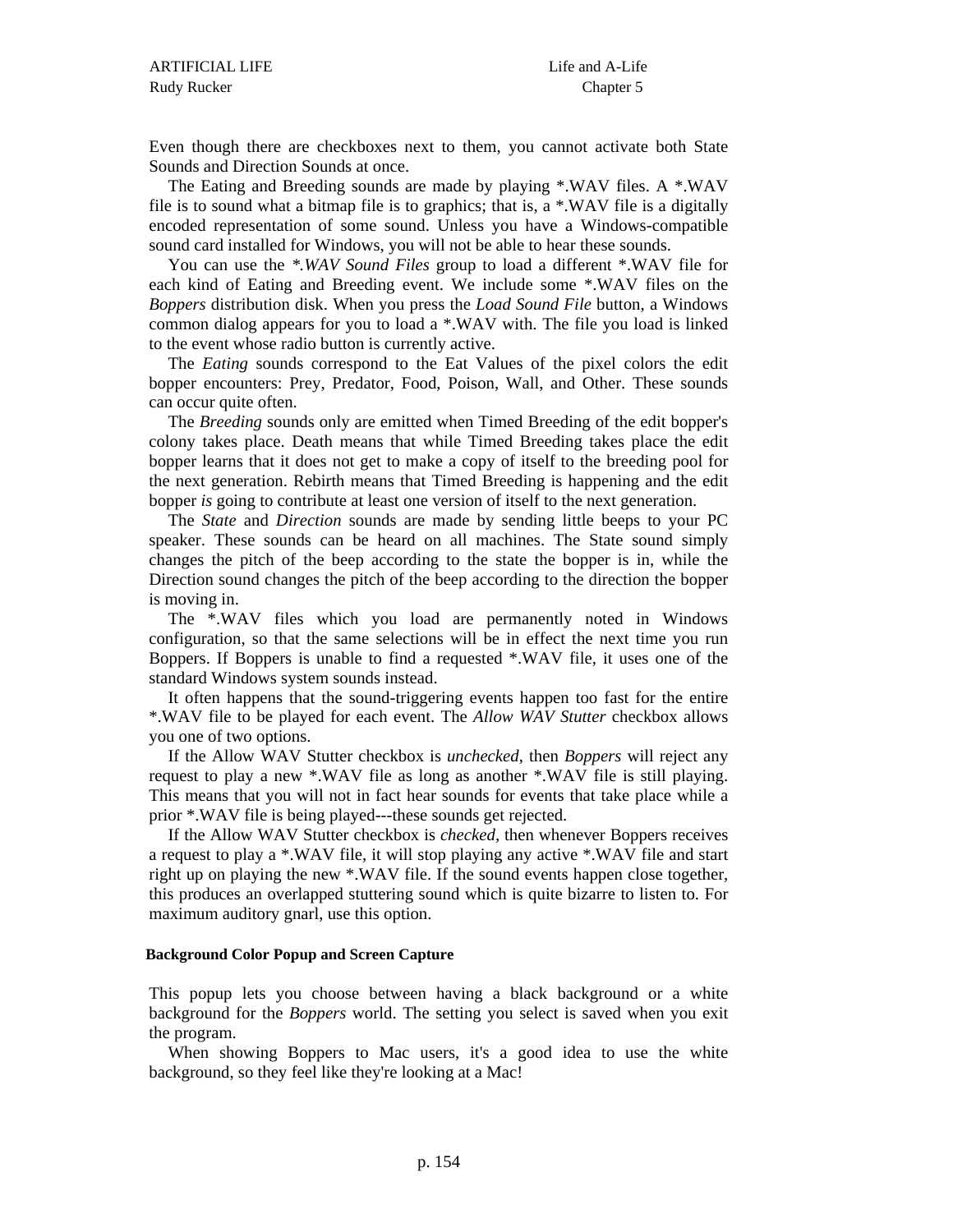A more serious use for the white background is for capturing bitmaps of the screen which you later wish to print out.

To capture a bitmap that is a copy of the currently active *Boppers* window, press <ALT>+<SHIFT>+<PRINT SCREEN>. If all goes well, there will be a slight pause, and then a copy of the active window will be on the Windows Clipboard. Note that if one of the Bopper dialogs happens to be active (with highlighted caption bar) when you press <ALT>+<SHIFT>+<PRINT SCREEN>, the saved bitmap will just be of this dialog box.

To get the bitmap *off* the Clipboard, open the Windows Paintbrush accessory, and maximize its size to stretchable CA by pressing the up arrow at the window's upper right hand corner. Now use the View selection from Paintbrush's menu bar to turn off the checkmark next to *Tools and Linesize* and to turn off the checkmark next to *Palette*. Now the Paintbrush canvas is as large as possible.

The final step is to use the Edit selection on the Paintbrush menu bar to select *Paste*. A pixel for pixel copy of your *Boppers* screen (including the *Boppers* caption and menu bar) should appear inside Paintbrush. You can edit this image like any other bitmap using the Paintbrush tools. Using floodfill, for instance, can make some odd shapes. To print the image, simply select Print from the Paintbrush File menu, and select OK in the Print dialog. You don't need to change any of Paintbrush's Print or Image Size parameters to do this.

If you have chosen White Background before you saved the Boppers screen, then the printout will look pretty good. If, on the other hand, you saved the image with a Black Background, then most of the detail will be lost in the inky black background on the paper.

I do not guarantee that this procedure will work for every computer and printer configuration, but it works very smoothly for me. In fact all the screen dumps in this chapter were produced by the process just described. My printer is an HP Laserjet IIIP, and my computer is a 486 machine with twelve Meg of RAM and a four hundred Meg hard disk.

#### **Cursors Popup**

The Cursors popup lets you change the appearance and the functionality of the cursor. The available cursor types are: *Pick*, *Copy*, *Isolate*, *Zap*, *Drag*, and *Lens*. The currently active cursor type is indicated with a checkmark on the popup, as shown in Figure 6-15.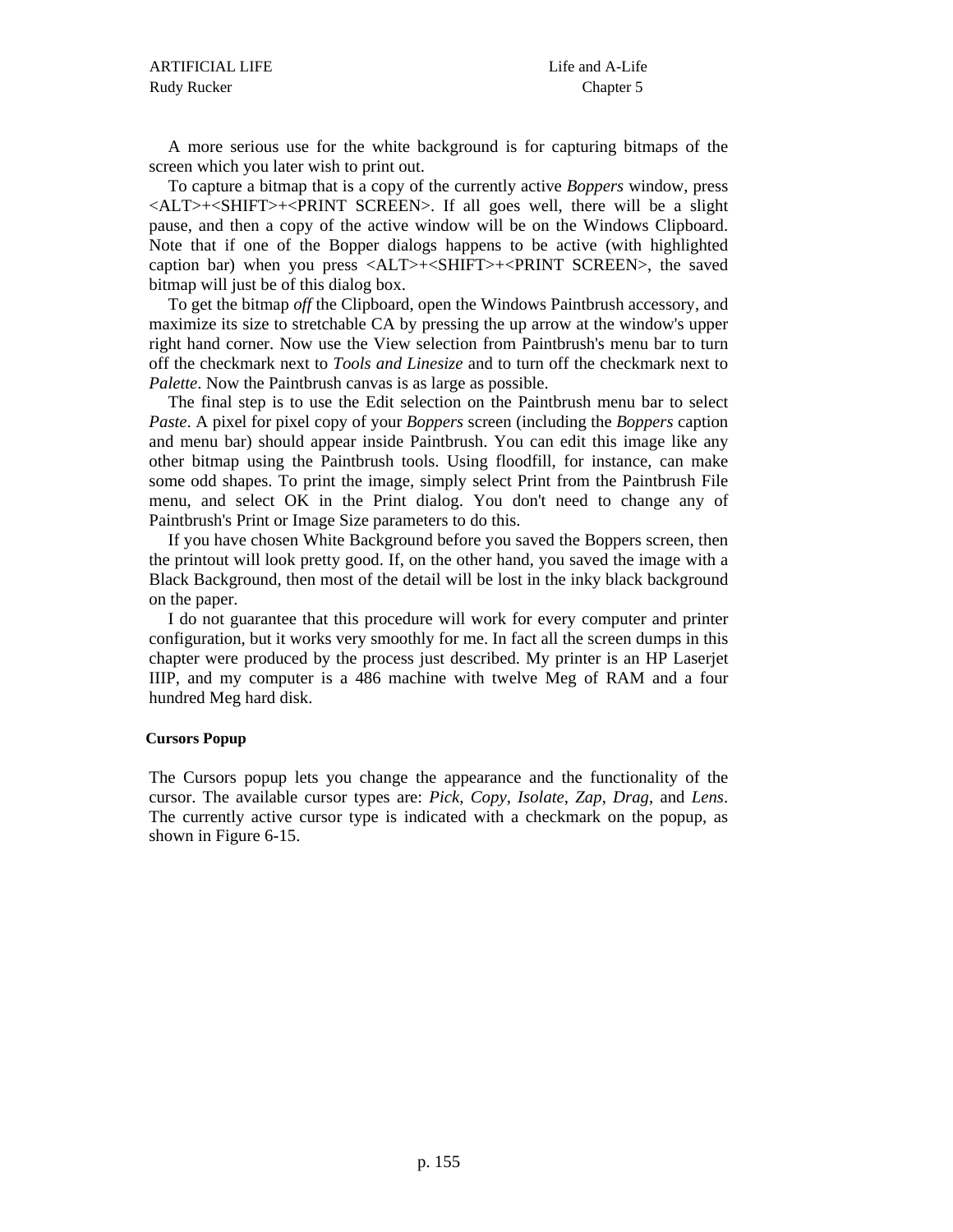

Figure 6-15 The Tools Menu with the Cursors Popup

The alternate cursors are only active when the cursor is over an uncovered part of the *Boppers* world. When you move the cursor position out of the *Boppers* world, the cursor changes back to the standard arrow cursor shape.

For all cursor types except Lens, when you click the mouse with the cursor within the active *Boppers* screen, the program looks for the closest bopper head that is within a distance of fifty pixels from the cursor position. The exact value of the cursor position is taken to be the location of a special part of the cursor that is called the cursor's *hotspot*.

If some boppers are found within a distance of fifty pixels of the cursor's hotspot, the program makes a beep, and the closest such bopper becomes the *edit bopper* and is marked with the *edit bopper icon*, which has the form of a white cross on a red circle. If the cursor is of the type Copy, Isolate, Zap, or Drag, an action involving the edit bopper is now taken.

If you click the mouse and there is no bopper within fifty pixels of the cursor's hotspot, then there is no beep, and no further action is taken. In the following discussion of cursor actions, we will assume that all the mouse clicks are close enough to some bopper to be successful.

The *Pick* cursor is an arrow with the hotspot at its tip, and is used only with the left mouse click. The Pick cursor is used solely for picking different edit boppers. When you use the File Save Bopper selection or the File Load Bopper selection, it is the edit bopper which gets acted on. When the Individuals dialog is open, the edit bopper is the one whose parameters are displayed in the Parameter to Change group.

The *Copy* cursor is a picture of two smiley faces connected by an arrow. The hotspot is in the center of the head of the arrow. The Copy cursor can be used with a left or with a right mouse click. The left-click copies the parameters and genes of the edit bopper to all the other boppers in its colony. That is, the whole colony becomes clones of the edit bopper. The right-click of the Copy cursor copies the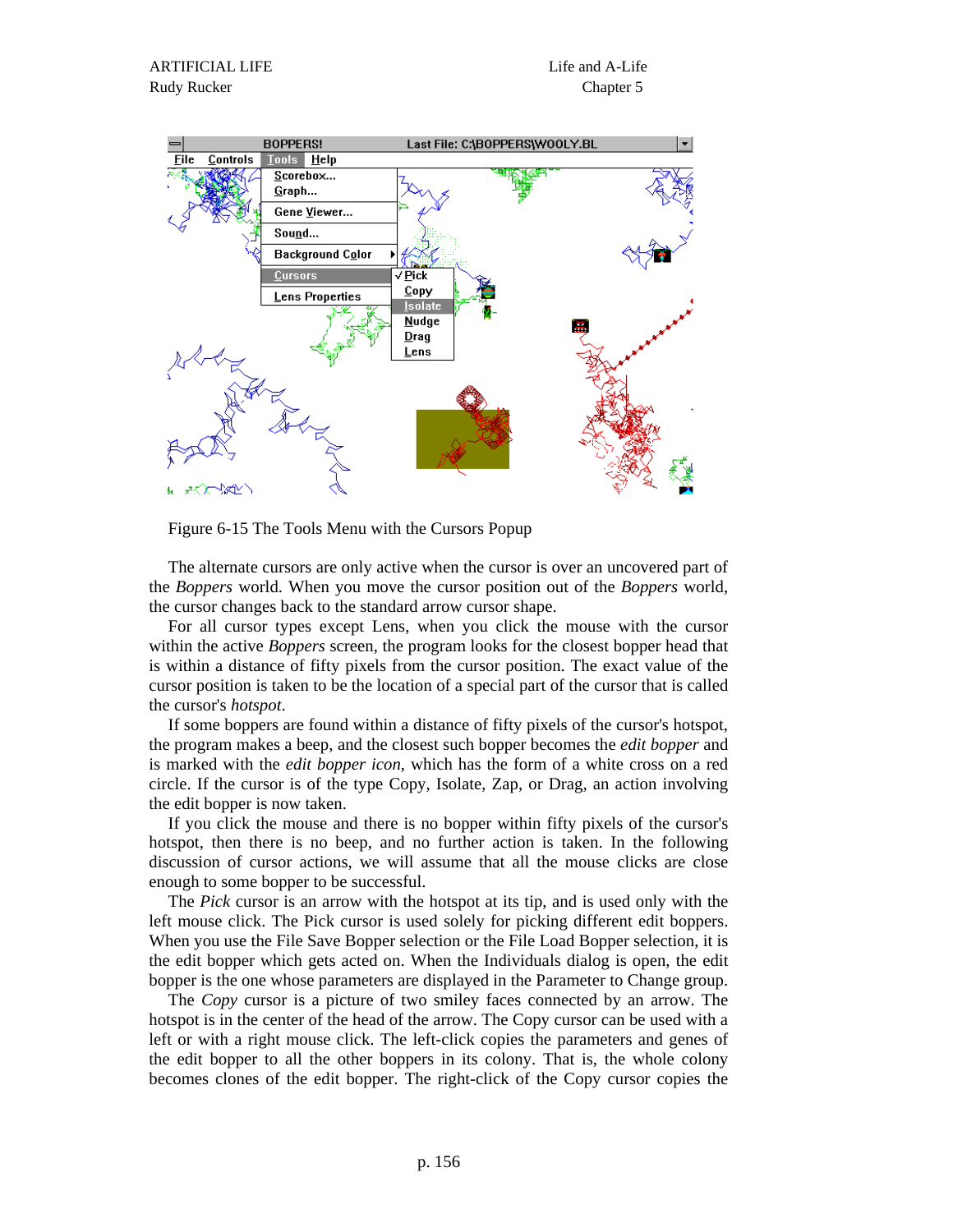parameters and genes of the edit bopper to all the other boppers that are currently moving around in the *Boppers* world. The Copy cursor can be seen in Figure 4-10.

The *Isolate* cursor is a picture of three concentric squares. The hotspot is at the center of the central square. The Isolate cursor can be used with a left or with a right mouse click. The left-click removes all the other boppers except for the edit bopper from the screen, so that you can watch the edit bopper acting alone. This mode of the program is called *isolated mode*. If the program is in isolated mode, a right-click of the cursor restores the original boppers to the screen. The Isolate cursor is visible in Figure 7-13.

When you are in isolated mode, you may want to use the Controls World menu to remove the food and the poison patches, or to lengthen the bopper's trail. If you use the Controls World menu to add some boppers while in isolated mode, then the program stops being in isolated mode and it discards the information that was waiting in the original boppers. In this case, a right-click of the Isolate cursor will no longer have any effect unless the left-click is first used again.

The *Zap* cursor is a picture of a lightening bolt. The hotspot is at the bottom of the bolt. The Zap can be of a lesser or a greater intensity depending on whether you left-click or right-click the mouse. A left-click of the Zap cursor randomizes a bopper's genes. A right-click of the Zap cursor randomizes whatever parameters are checked in the Things to Zap box on the Colony Dialog when it is set to show the parameters of the edit bopper's colony. If a bopper is hopelessly boring, a left-click of the Zap cursor will give it a complete new set of genes. A right-click will possibly change some of its Individuals dialog parameters. The Zap cursor appears in Figure 7-24.

The *Drag* cursor is a picture of a hand, with the hotspot at the tip of the pointing finger. If you left-click the Drag cursor, it attaches the edit bopper to the hand, so that you can move the bopper about with your mouse. This is a particularly interesting thing to do if some of the other boppers are boids because the boids will visibly react to the motions of the edit bopper. With a fine enough touch, you may be able to coax some predator boids into flying circles around a bopper which you drag. When you right-click the Drag cursor, it releases the edit bopper and lets it go back to moving on its own.

As long as you are dragging a bopper around, the Drag cursor executes a *wrap* when you try to drag it across the left edge, the right edge, or the bottom edge of the *Boppers* word. That is, if you drag a bopper off the right, it reappears on the left, and so on. If, while you are dragging a bopper, you move the cursor up across the top edge of the *Boppers* world, the bopper will wait at the top edge for your cursor to reappear.

The *Lens* cursor is the shape of a magnifying glass, with the hotspot at the center of the lens. Clicking the mouse with the Lens cursor active does *not* change the identity of the edit cursor. A left-click of the Lens cursor turns on a square *lens patch* in which the pixels of the *Boppers* world are magnified. Normally this lens will be centered on the location where the cursor is clicked. A right-click of the Lens cursor turns the lens patch off. Figure 7-15 shows the Lens cursor.

If you left-click the Lens cursor and the lens patch is already open, then the lens patch will move to be centered on the new cursor position. Another way to change what you see through the lens is to scroll the Boppers window while the lens patch is open.

The lens patch is always required to lie fully inside the Boppers window. If the lens patch would not completely fit on the screen if drawn around the selected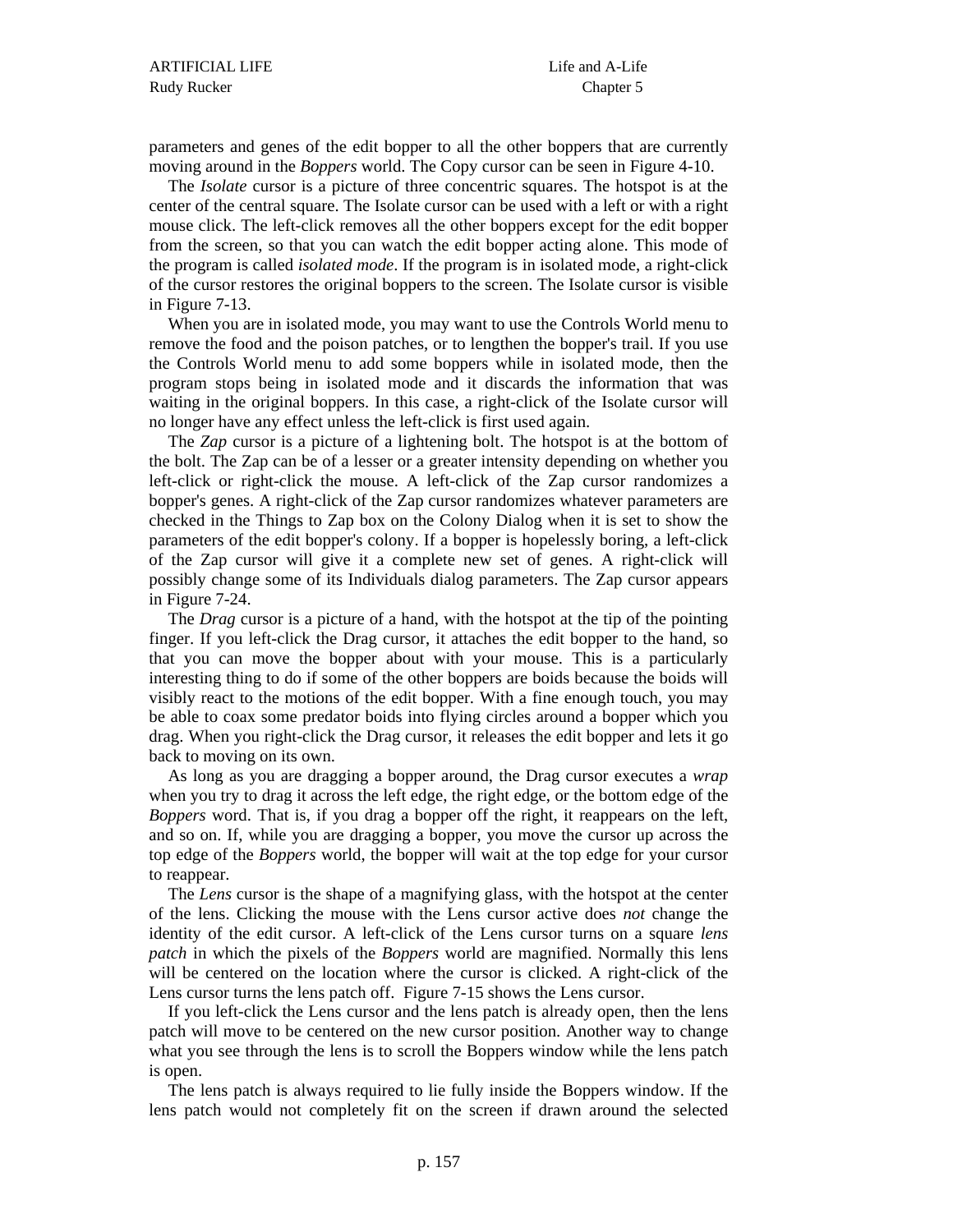position, then the *Boppers* window is scrolled in the appropriate direction. The scrolling amount will not always be enough, but if you repeatedly left-click the lens, the desired location will move into view.

More information about the lens patch is in the following section.

### **Lens Properties Popup**

The *Lens Properties* popup lets you change the size and the magnification factor of the square of magnified pixels which we call the *lens patch*. The lens patch is shown in Figure 6-16. There are seven selections: Lens On, Lens Off, Finer Lens Pixels, Coarser Lens Pixels, Smaller Lens, Bigger Lens, and Stretchable CA Lens. The Lens Off, Lens On, and Stretchable CA Lens selections can show checkmarks to indicate whether or not they are active.



Figure 6-16: The Lens Patch and the Lens Properties Popup

Choosing either the Lens On or the Stretchable CA Lens option will (1) change the cursor type to Lens and (2) turn on the lens patch. You can turn the lens patch off by choosing the Lens Properties popup Lens Off selection, or by right-clicking the mouse if the Lens cursor type is active. More information about using the Lens cursor is in the previous section. Figure 7-15 shows a lens patch.

*Lens On* turns on the lens patch. If this is the first time the lens patch is turned on, it will be located in the center of the *Boppers* window. Otherwise the lens patch will be at the last position where it was shown. If the lens patch would be too small to fit inside the active window, it is drawn at reduced size.

*Lens Off* turns off the lens patch. If you also want to make the cursor stop being the Lens cursor, you need to use the Tools popup's Cursors popup to choose the Pick selection.

*Finer Lens Pixels* makes the pixel marks in the lens patch smaller. Put differently, this selection makes the lens's magnification power be weaker.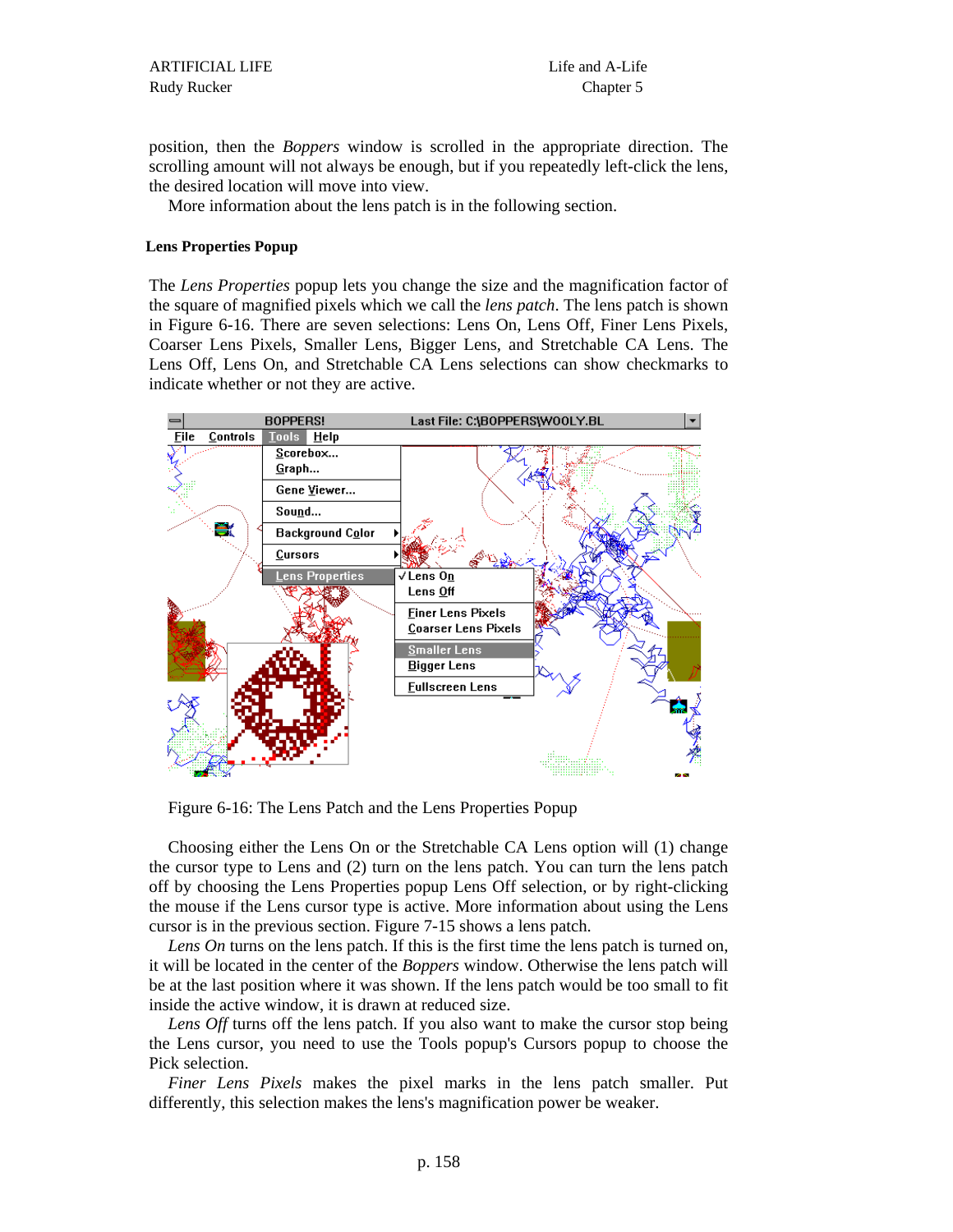*Coarser Pixels* makes the pixel marks in the lens patch larger. This can be thought of as making the strength of the lens greater.

What lens strengths are available? Well, first lets make precise what I mean by the lens patch's *lens strength*. If I say that the lens patch's lens strength has some numerical value *S*, I will mean that a single pixel in the *Boppers* world is represented by an S by S square of pixels in the lens patch. By this definition, the lens patch can be set to following five strengths: two, three, four, eight, and sixteen. The Finer Lens Pixels and Coarser Lens Pixels selections step up and down through these five options, staying put if pushed out to either end.

*Smaller Lens* and *Bigger Lens* change the length of the edge of the square lens patch. What edge sizes are available? Unless the Boppers window is too small, the lens patch starts out with an edge of two hundred pixels. The Smaller Lens and Bigger Lens selections change this edge-length in steps of sixty. Ordinarily the smallest lens edge is one hundred and forty, although smaller edges will be drawn if the window is small. The largest allowable lens edge is the shortest measurement (width or height) of the Boppers world window.

When you toggle the *Stretchable CA Lens* selection to the checked state, the cursor mode is changed to Lens, and a lens patch the size and shape of the *Boppers* world window is turned on. You can right-click to turn the lens patch off, scroll the window to a new position, and left-click to turn the lens back on. You can of course use the Lens Off and the Lens On selections to turn the lens patch off and on as well. Selecting the Stretchable CA Lens selection while it is checked will uncheck it, so that now the lens patch will again be a square. Resizing the window also changes the Stretchable CA Lens selection to the unchecked state.

#### **Help Menu**

The Help menu has three selections: *Help on Help*, *Help on Boppers*, and *About Boppers*.

The *Help on Help* and *Help on Boppers* selections invoke the Windows Help application. The Help application displays a text file and provides some tools for moving around in the file. You can also use the Help application to print out part or all of a help file.

The *Help on Help* information is standard for all Windows programs.

The *Help on Boppers* file consists of the text of this chapter, lightly edited and preceded by a table of contents.

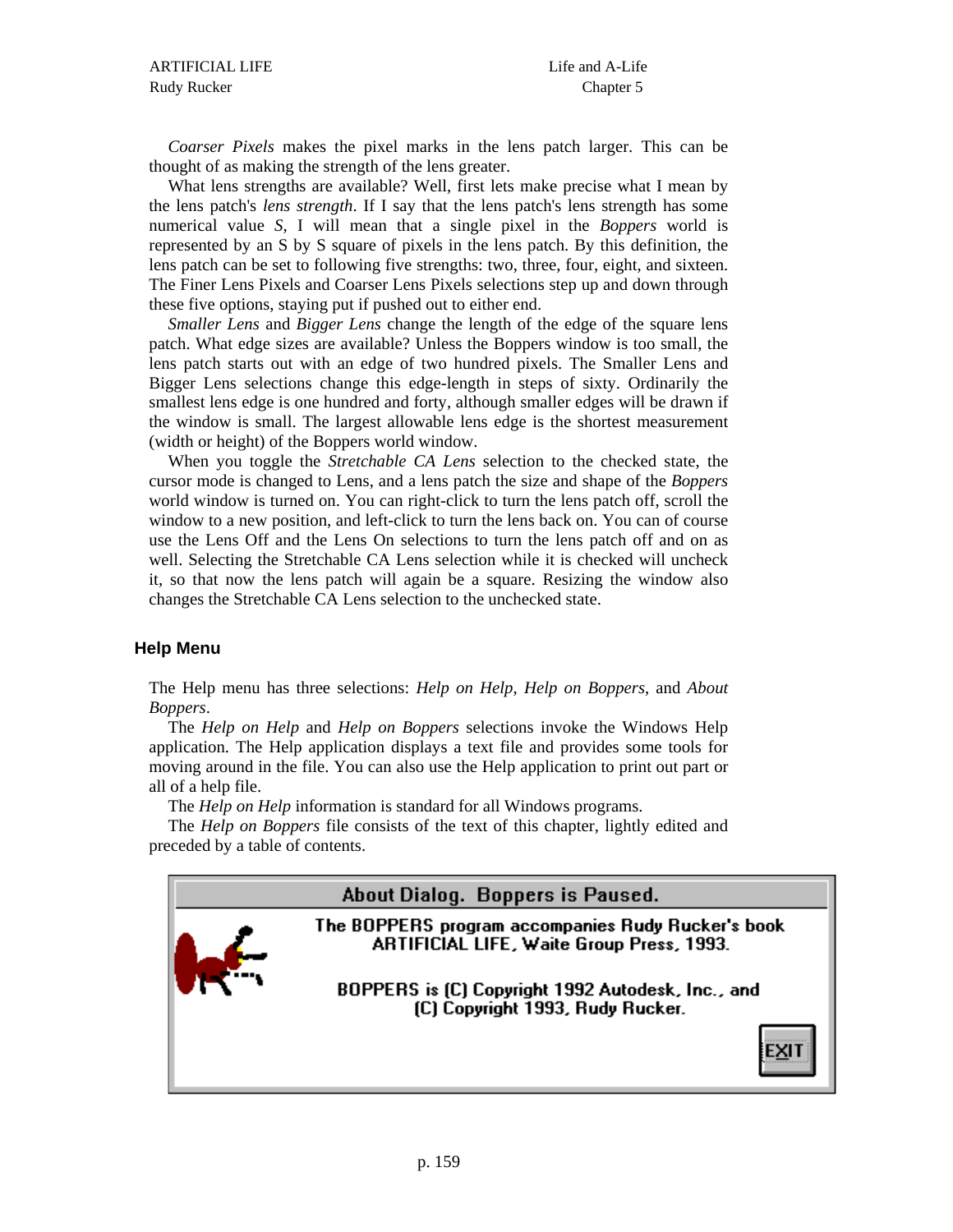Figure 6-17: The About Boppers dialog displays a slammin' ant and copyright information about the Boppers program.

### **Control Key Shortcuts**

Boppers includes some control key shortcuts that can be pressed in order to quickly accomplish certain frequently used menu commands. In order to activate the control keys, press <CTRL> followed by the appropriate letter key for the desired control key shortcut.

In practice, you normally press <CTRL> and the letter key at the same time, but even if you release <CTRL> and only then press a letter key, *Boppers* will still attempt to interpret the letter key as a control key. If the letter key pressed is not one of the control key shortcuts listed below, then you will need to press <CTRL> again to make *Boppers* alert for control keys again.

The control key shortcuts are listed below:

<CTRL>+<B> changes the Controls menu Individuals dialog Body Icons selection for all the active boppers. The first time  $\langle \text{CTRL}>+\langle \text{B}\rangle$  is used in a *Boppers* session, the Body Icons are all set to No Body. Subsequent uses of the <CTRL>+<B> selection alternate the Body Icons selection between Single Body and No Body. You cannot set the boppers' Body Icons selections to the Body Trail selection by using the  $\langle \text{CTR} \rangle + \langle \text{B} \rangle$  control key combination.

<CTRL>+<D> starts a new lambda rule cellular automaton. If a lambda rule CA is already running, this selection changes the particular lambda rule. This is the same as choosing the Controls menu CAs popup Select Rule popup Lambda popup selection for the current Lambda value.

<CTRL>+<G> randomizes all the active boppers' genes. This has the same effect as the File menu Randomize popup Individuals' Genes selection.

<CTRL>+<L> changes the Controls menu Individuals dialog Trail Lines selection for all the active boppers. The first time  $\langle \text{CTRL}>+\langle \text{L}\rangle$  is used in a *Boppers* session, the Trail Lines are all set to No Lines. As long as the world is twodimensional, subsequent uses of the <CTRL>+<L> selection in a *Boppers* session switch back and forth between the No Lines and the Thin Lines selections. When the world is three-dimensional, successive uses of the <CTRL>+<L> combination will cycle through the options Thin Lines, Edged Thin Lines, Thick Lines, and back to No Lines. You cannot set the boppers' Trail Lines selections to the Depth-Scaled Lines selection by using the  $\langle \text{CTR} \rangle + \langle \text{L} \rangle$  control key combination.

<CTRL>+<N> changes the Controls menu Individuals dialog Trail Nodes selection for all the active boppers. The first time  $\langle \text{CTRL}>+\langle N \rangle$  is used in a *Boppers* session, the Trail Nodes are all set to Dot. Subsequent uses of the <CTRL>+<L> selection in a *Boppers* session cycle the Trail Nodes selection through Small Squares, Medium Squares, back to Dot, and so on.

<CTRL>+<O> toggles the three-dimensional world display in and out of Stereo Mode. Details on Stereo Mode are to be found in the next subsection.

<CTRL>+<S> changes the Tools menu Sound dialog Sounds On/Off selections. The first time <CTRL>+<S> is used in a *Boppers* session, the sounds are set to No Sounds. Subsequent uses of the <CTRL>+<S> selection alternates between the two alternatives of No Sounds and the combination of Eating Sounds and Breeding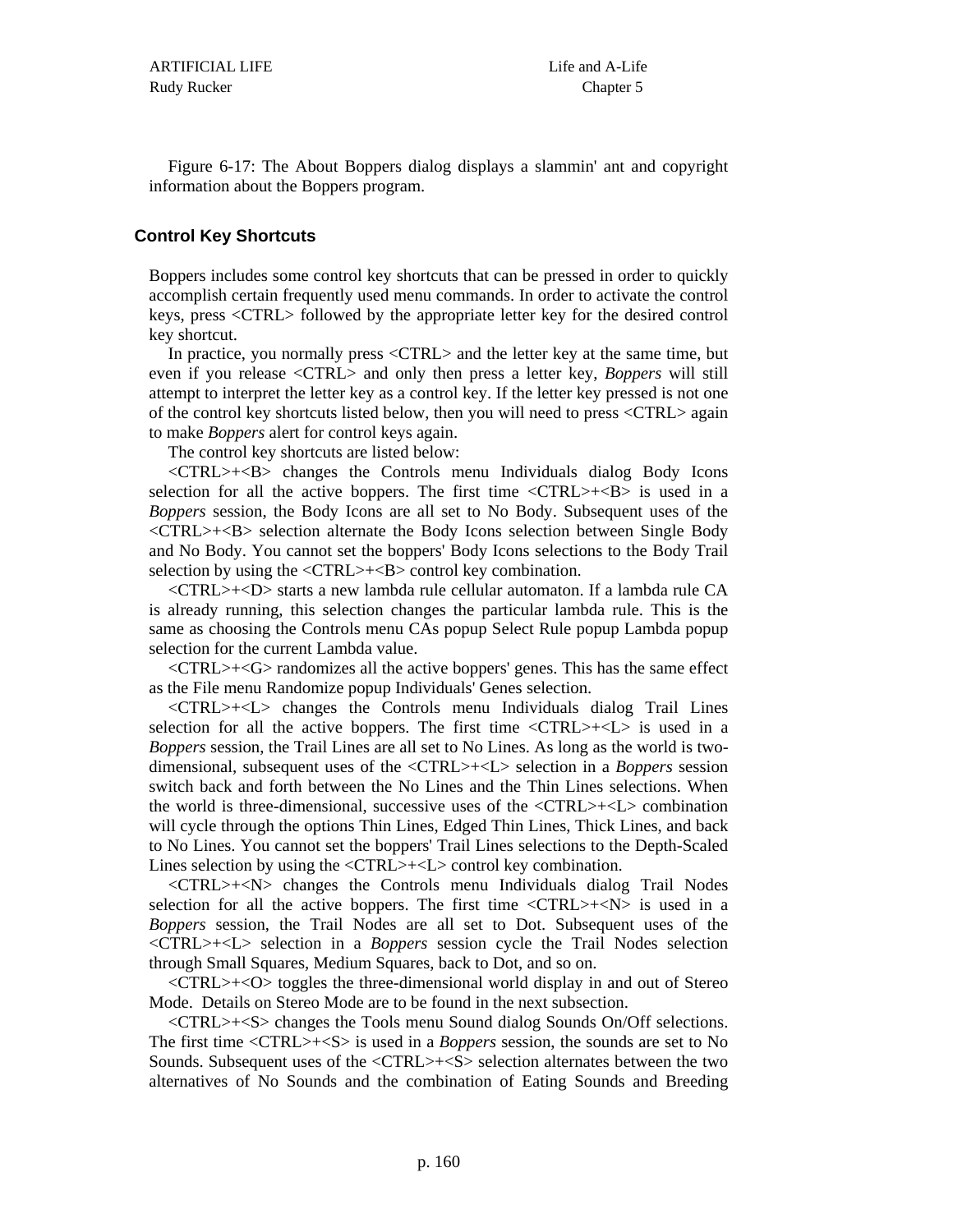Sounds. Note that if you do not have a sound board, these two selections are both silent.

<CTRL>+<T> changes the Controls menu Individuals dialog Bopper Type selection. The first time <CTRL>+<T> is used in a *Boppers* session, the active boppers all have their Bopper Type set to turmite. Subsequent uses of the <CTRL>+<T> selection cycles through the options of Boid, Wolf, Beaver, Dog, Owl, and back to Turmite.

 $\langle \text{CTR} \rangle$  + $\langle \text{V} \rangle$  randomizes everything. This is the same as the File menu Randomize popup Everything selection. This is a quick way to flip through a lot of different *Boppers* worlds.

 $\langle \text{CTR} \rangle \rightarrow \langle \text{Z} \rangle$  clears the screen. This is the same as choosing the File menu Clear Screen selection.

#### **Stereo Mode**

The Boppers program has a stereo mode for use with three-dimensional worlds. This mode is toggled on and off by using the  $\langle \text{CTR} \rangle + \langle \text{O} \rangle$  (as in stereO) when the world is in three-dimensional mode.

In stereo mode, each colored trail pixel is represented as a pixel pair consisting of a blue pixel and a red pixel, irregardless of what color the trail pixel would ordinarily be. The result is that each bopper gets two trails, a blue trail and a red trail. To visually fuse these two trails into a single trail that seems to move about in three dimensions, you wear the red and blue glasses which are included with the Boppers program, with the blue lens over your right eye and the red lens over your left eye. This method of achieving an illusion of three-dimensionality is known as *anaglyphic stereo*.

To get the effect, keep the spot between your eyes near the axis that runs in through the center of the screen, and move your head forwards and backwards until the red and blue images fuse. The three-dimensional bopper trails should appear to be floating in front of the screen. You know you have locked in on the effect if moving your head side to side seems to make the image sway.

It is easiest to first lock in on the three-dimensional effect when you are fairly distant from the screen, perhaps five to six feet. You can then move somewhat closer to the screen without losing the effect.

This effect is easier for some people to see than it is for others, but once you get it, it is quite striking. Although throughout Chapter Five, we spoke of the threedimensional boppers as if they were in a three-dimensional fishtank whose front surface is the computer screen, the technique used in Stereo Mode effectively slides the fishtank out through the screen to sit in front of it, with the back face of the fishtank resting against the computer screen.

Figure 6-18: Representing a Point by a Stereo Pair

Figure 6-18 shows the principle by which the blue and red pixel positions are computed. A 3D trail point is thought of as being in the space in front of the computer screen; the near region of this space represents points with z coordinates of zero, and the far region represents points with higher z coordinates. The red image of the trail point is drawn where the line from your left eye to the 3D trail point would intersect the screen, and the blue image is drawn where the line from your right eye would intersect the screen.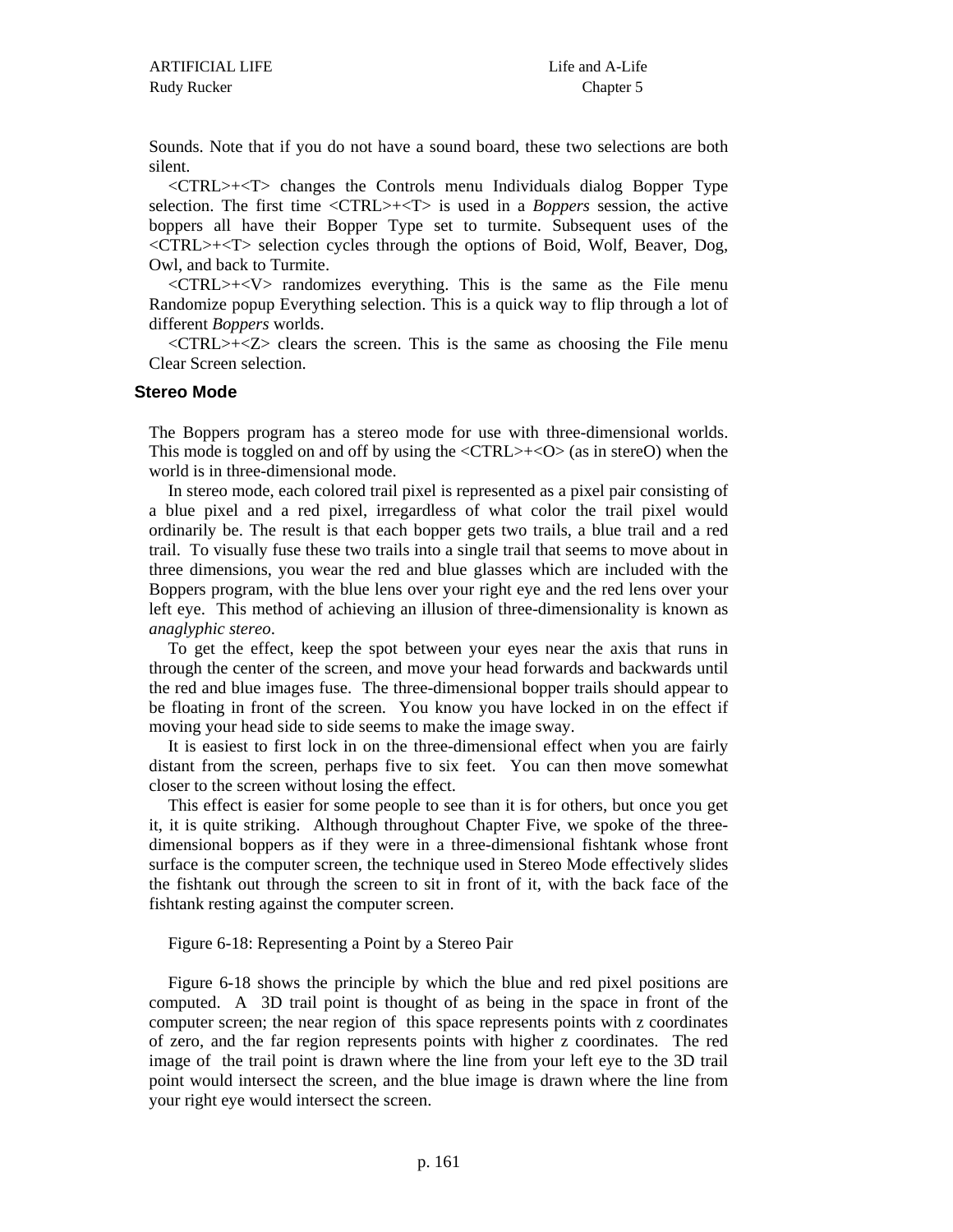When you enter stereo mode, the Boppers World is put into Walled mode, but the Walls are not drawn because the stereo pair images would cut across them.

### **Troubleshooting** *Boppers*

*Boppers* is a complicated program that was developed by one person over a period of three years. It is still possible that *Boppers* will occasionally malfunction. There are four types of malfunctions that may happen:

(1) *Boppers* becomes inconsistent,

(2) Windows displays an error box,

(3) your machine freezes up,

(4) Windows behaves strangely.

A type (1) malfunction is when you notice that some of the values displayed on the Boppers dialogs do not make logical sense. There is sometimes a tendency to think a type (1) malfunction has occurred when there is actually a legitimate explanation for the behavior you've seen. For instance, you might exit a dialog without pressing the DO IT! box, and then re-enter the dialog and be surprised that the change did not occur. This would be an example of an *illusory* type (1) malfunction. An example of a *true* type (1) malfunction might be if you opened the Gene Viewer Dialog and one of the Colony numbers said 4. This is logically inconsistent, as the only possible Boppers colony numbers are 1, 2, and 3.

When a type (2) malfunction occurs, Boppers displays an error message, or Windows itself tells you that an error occurred in the *Boppers* application and asks if you want to close the application. You should close the application.

When a type (3) malfunction occurs, *Boppers* stops responding to input. If one of the Menu Bar selections is highlighted, boppers will be paused, so try clicking the cursor in the *Boppers* window to make sure the focus is in *Boppers*. It is also possible that you might think a type (3) malfunction has occurred if you have the World dialog open, for the World dialog pauses *Boppers*. But if you then try to close the World menu and get no response, you really are experiencing a type (3) malfunction. One last thing that might give a false impression of a type (3) malfunction would be if someone has used the Controls popup's Speed popup to set the speed to Single Step. But, again, if you can't get the Controls popup to open, then you really do have a type (3) malfunction.

For a type (3) malfunction, press <CTRL>+<ALT>+<DEL>, and Windows will display a screen asking you if you want to close your malfunctioning application. Press <ENTER>, and Windows will close *Boppers*.

A type (4) malfunction may occur after you close *Boppers*, particularly if you closed *Boppers* as a result of a type (2) or a type (3) malfunction. In a type (4) malfunction, the Windows screen looks weird, with inappropriate patches of text and color. This usually means that Windows has run out of System Resources. The best thing to do here is to exit Windows and start a fresh Windows session.

You can use the Windows Program Manager Help menu About selection to display a box that shows the amount of Memory and System Resources available. If System Resources is down below the 20% range, type (4) malfunctions are likely to occur, and you should definitely start a new Windows session.

*Boppers* uses about 1.5 Meg of Memory and about 20% of the System Resources when it runs. But since Windows itself uses up some RAM, a very minimum of 2 Meg of RAM is required. When Boppers exits normally, it gives back all but about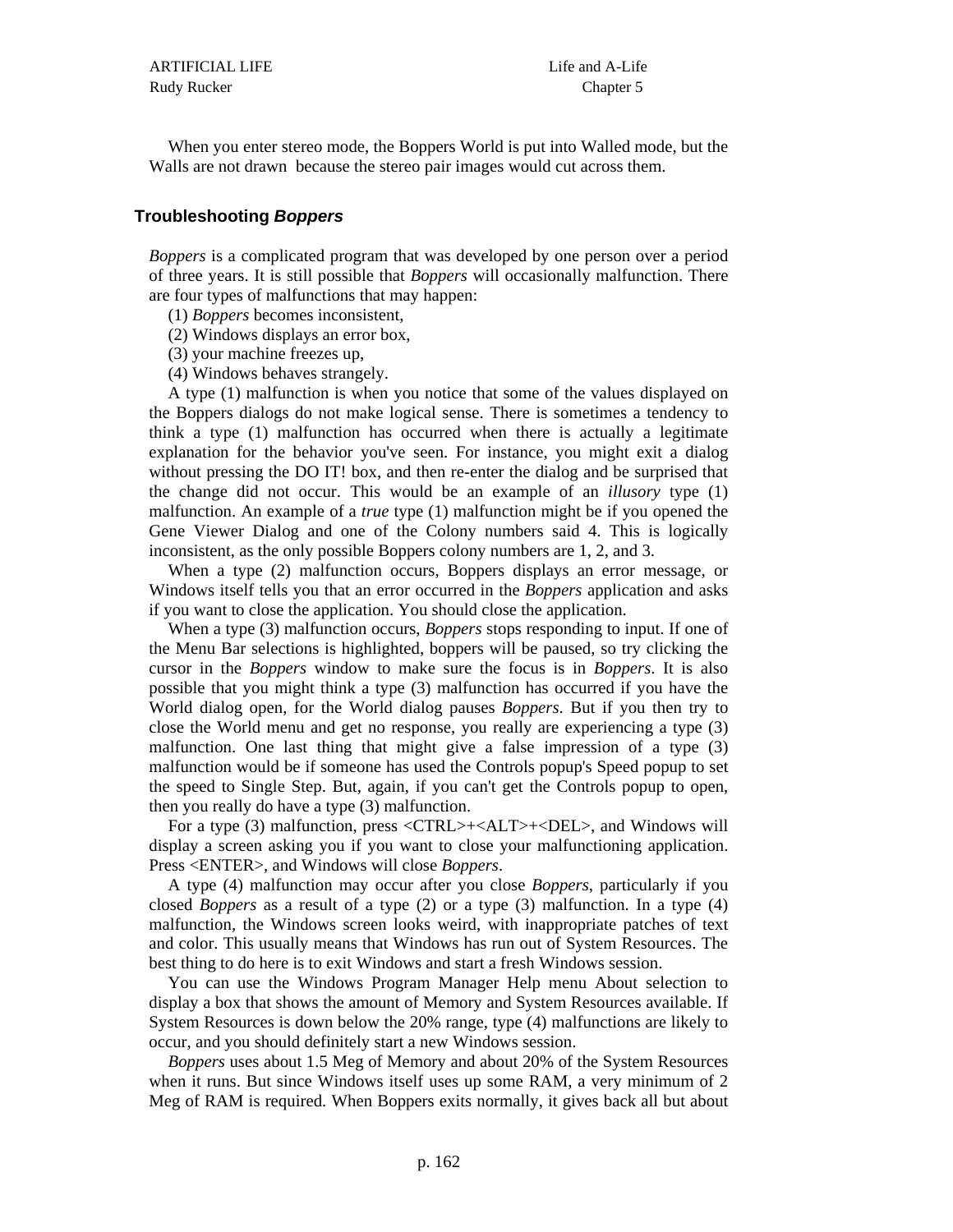1% of the System Resources which it uses. If you repeatedly open and close Boppers, or if you exit *Boppers* as a result of a type (2) or type (3) malfunction, then the System Resources can get too low.

I have not extensively tested *Boppers* on machines with less than 4 Meg of RAM, so I am not sure what the true minimum memory requirements are. It has been known to run on a machines with 2 Meg of RAM and a virtual memory upgrade.

Most of the testing of Boppers has been done at the standard VGA resolution of 640 by 480 pixels. Windows allows you to set the resolution higher if you have SuperVGA video card. In the current state of Boppers, I have seen some type (2) malfunctions in the higher resolutions when attempting to run large CA patches.

If you find yourself repeatedly getting the same type of malfunction, this means that your *Boppers* keeps loading a bad set of parameters. These bad parameters will be on your disk in the form of one or several files with the name ACTIVE.BEX. What you need to do when getting repeated malfunctions is to purge all files named ACTIVE.BEX from the directories of your hard disk. The first place to look is in the C:\BOPPERS directory. Next check in your WINDOWS directory. If you have a disk search program, use it to make sure there are no ACTIVE.BEX files anywhere.

Once you have removed the ACTIVE.BEX files, *Boppers* should start up in a clean, good parameter mode. You know you have started in this mode if the *Boppers* caption bar says START.BL right after startup rather than ACTIVE.BEX.

#### **Notes and References to Chapter Six: The** *Boppers* **User's Guide**

♦The reason that the wrapped three dimensional mode seems odd at first is that there is no way to connect a cube of space up like this in ordinary three dimensional space. In three dimensions you can wrap a two dimensional square's edges by gluing left to right to make a cylinder and then gluing top to bottom to make a torus. But if you try this with a three dimensional cube, you can make a thick torus shell, but then one face of the cube is on the inside of the shell, and the other face is on the outside, and there's no way to glue those two together. Four dimensions are needed to fully glue a cube into three dimensional wrapped position! If this bothers you, just suppose that there are matter transmitters connecting the front and back of the wrapped three dimensional *Boppers* world!

♦The choices you make on the File Randomize But Don't Randomize popup are saved in your WIN.INI file as a coded number called "Randomizer Mask", which appears in WIN.INI under the entry [Boppers]. The starting positions of the Boppers dialog boxes are stored here as well, as are the names of the \*.WAV files you load, as is your preference for White or Black Background. You can edit this information directly with a word-processor, although it is always advisable to make a backup copy of WIN.INI before tinkering with it. One false keystroke and your Windows will no longer run until you reinstall it!

♦[MATH ALERT. The action of the Tools menus Graph dialog's vertical scroll bar is *inverse*, rather than *linear*, which means that the visible score range changes a *lot* for a *small* change near the bottom of the scroll bar, and changes only a *little* for even a *big* change near the top of the scroll bar. You can keep track of this by watching the position of the marker or thumb in the vertical scroll bar. *Boppers* calibrates this scroll bar as having 640 vertical positions.

Now let *T* stand for the calibrated thumb value, and let *R* stand for the number such that the caption bar reads: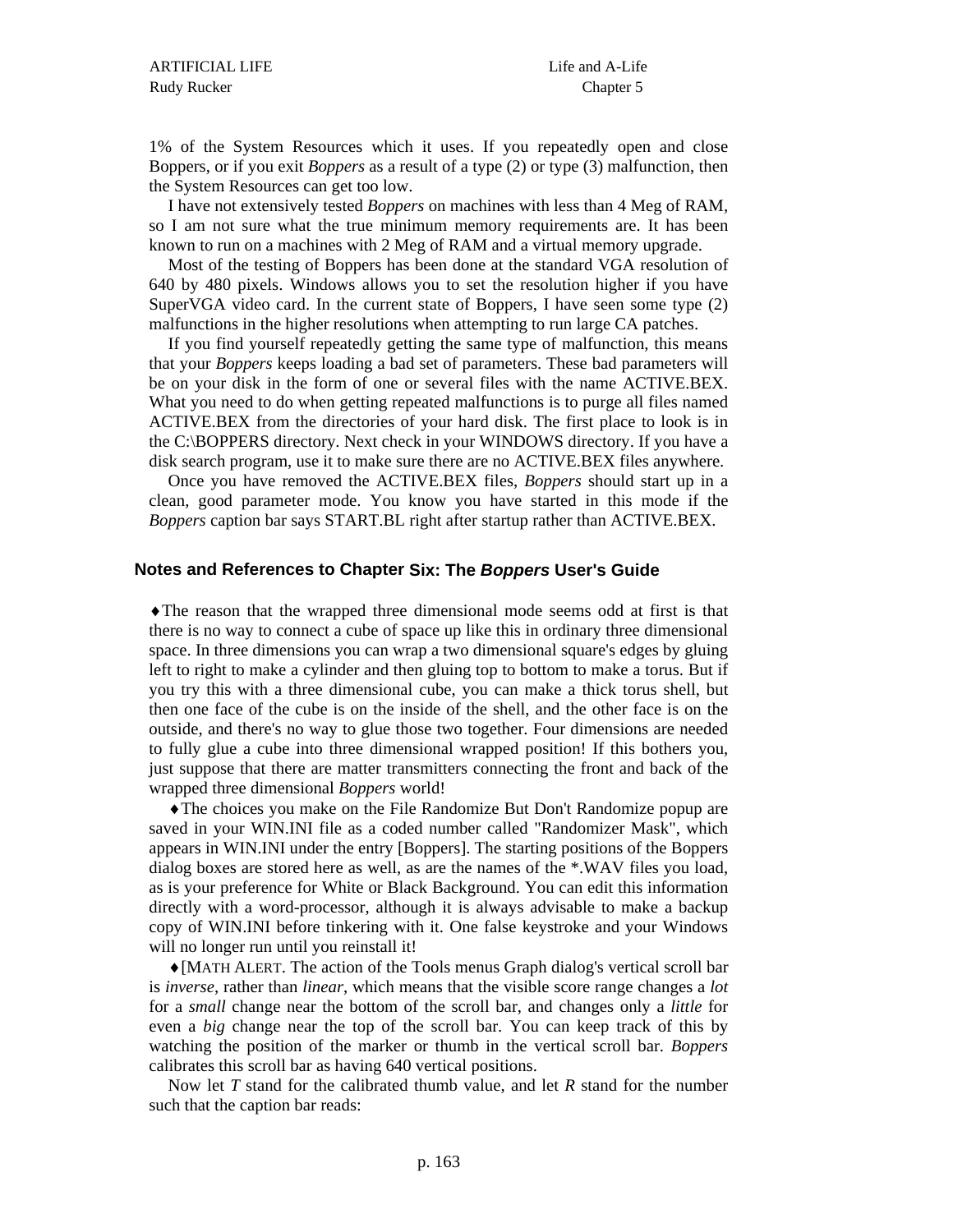# "Graph Dialog... Score: - *R* to *R*".

What is the exact relationship between *T* and *R*? The Boppers program uses the relationship:

# $R = 32,000 / T$ .

Can you guess or calculate the values of R for thumb position *1* (bottom of scroll bar) and for thumb position *640* (top of scroll bar)? END MATH ALERT.]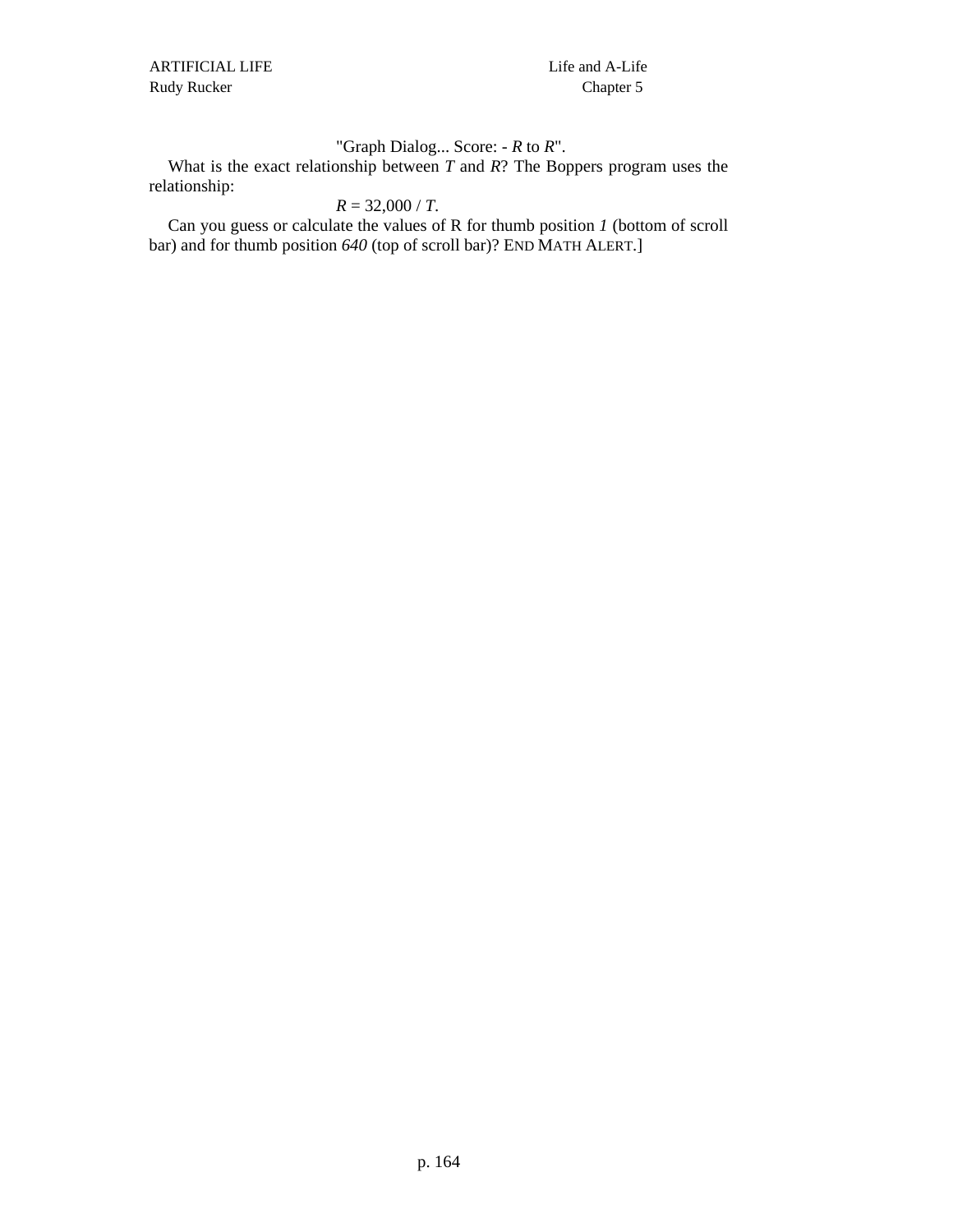

This chapter discusses the parameter files which are included on the *Boppers* program disk. Parameter files all have the file extension \*.BL. You load them by using the Files menu's Open popup's Open Parameters selection, as was described in Chapter Four and in Chapter Six. If the Open dialog box does not show a list of \*.BL files, try double-clicking on the name of the BOPPERS directory.

Don't think for a minute that these examples are an exhaustive inventory of possible kinds of *Boppers* worlds! This handful of examples really only scratches the surface. Go ahead and start creating and saving parameter files of your own. They take up less than 1000 bytes each, actually more like 600 on the average, which means which means that you can fit over a thousand of them into a megabyte of disk space! Post your \*.BL files on the net and let others download them! They're just plain ASCII text files, by the way.

### **ALGAE**

In ALGAE.BL, all three colonies are made of turmites. The green boppers use a 24 direction windrose with speed two, and they have an IQ of 1. The other colonies use 12-direction windroses with speed one and have IQs of 64. This means that the green boppers move around much more rapidly. The ecology here is the UFOlogy mode.

It is worthwhile to use the Files menu's Randomize popup's Individuals' Genes selection (or the  $\langle \text{CTR} \rangle + \langle \text{G} \rangle$  shortcut for this command) to randomize the genes in ALGAE a few times until you find a certain kind of very exciting behavior in the low-IQ green turmites. The exciting behavior is when the greens race around in rounded squares that ricochet into lens-shapes when they bump into things, as shown in Figure 7-1.

Figure 7-1: ALGAE With a Rounded-Square Turmite

### **BEAVER**

In BEAVER.BL, all three colonies are made of beavers. The ecology is Food Loop. The Turmite Windrose and Turmite IQ parameters are checked in the Controls menu's Colonies dialog's Things to Zap box, which means that these parameters undergo zapping and can therefore evolve along with the genes. Typical emergent behavior here is that all of the beavers bunch up together in a cluster. When the cluster emerges, use the scroll bars to center it in midscreen.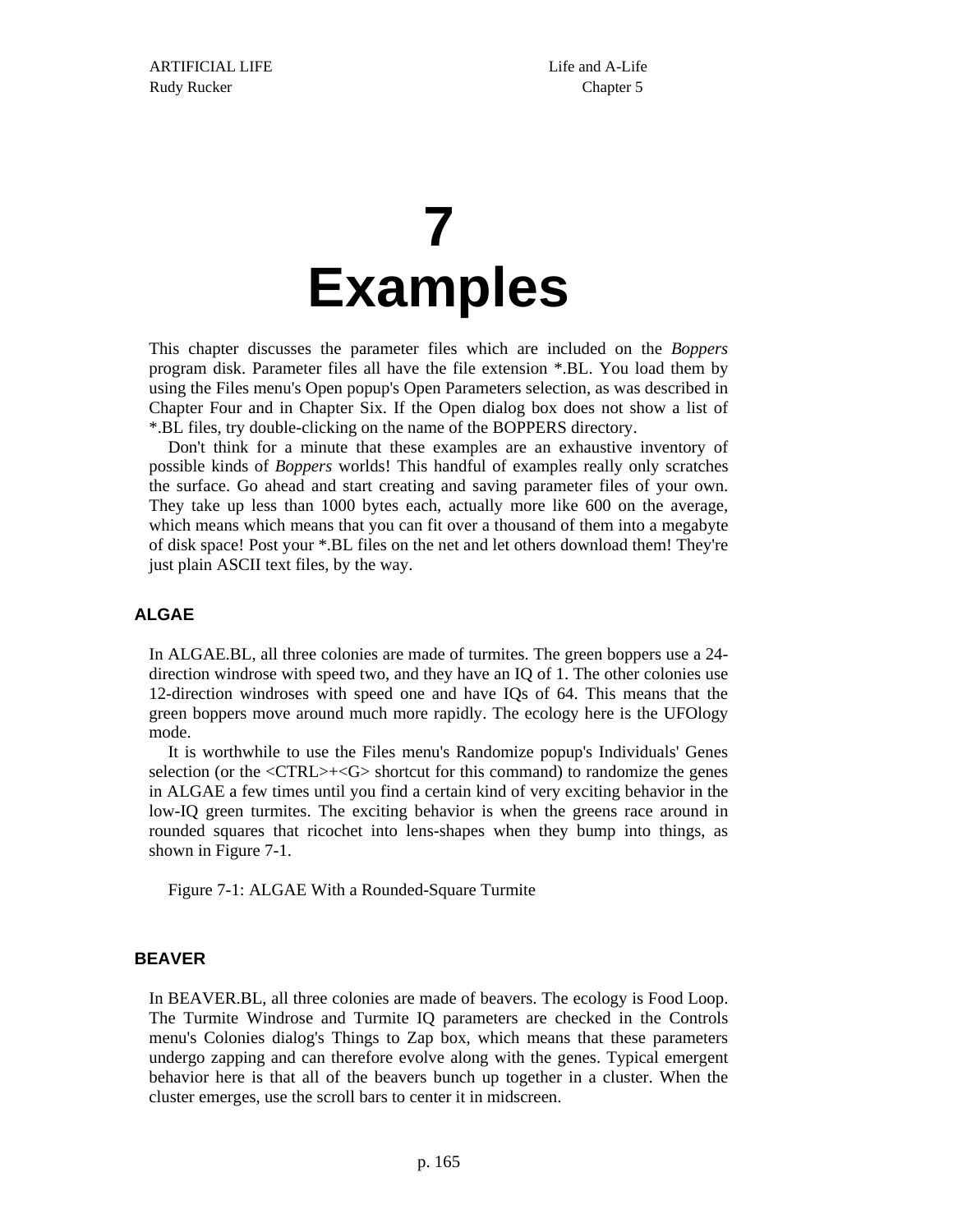The cluster will break up if you use the Individuals dialog to change one of the colonies to a different boid or turboid Bopper Type, that is, change one of the colonies to boid, wolf, dog, or owl.

### **BEAVER3D**

BEAVER3D.BL is a 3D version of BEAVER.BL. Note that the thick lines are mostly brightly colored with occasional spots of faint coloring. Whenever a turboid (such as a beaver) is acting like a boid it leaves a bright trail. When it is acting like a turmite, it can leave either a bright or a faint trail. Just as in the 2D case, the 3D beavers tend to cluster, as shown in Figure 7-2. As before, you can break the cluster by changing one of the colonies to boids.

Figure 7-2: A 3D Beaver Cluster

### **BIRDCAGE**

BIRDCAGE.BL shows three colonies of three boids each in a Walled threedimensional world. The Food Loop ecology is in effect.

Try putting other kinds of turboids into the BIRDCAGE. Open the Controls menu's Individuals dialog and check the All Boppers radio button. Now use the Bopper Type combo box to select, say, Owl, and then click the Individuals dialog's DO IT! button to effect the change. Alternatively, you can use the  $\langle \text{CTR} \rangle + \langle \text{T} \rangle$ shortcut control key combination to change all the Bopper Types. The first time you use this control key, all Bopper Types are set to turmite, and successive presses of  $\langle \text{CTR} \rangle$  + $\langle \text{T} \rangle$  cycle the boppers through boid, wolf, beaver, dog, owl, back to turmite, and so on.

Another thing to try is to check the Controls menu's Individuals dialog's All Boppers radio button, and to then use the Trail Lines combo box to select Edged Thin Lines, Thick Lines, or Depth-Scaled Lines, pressing DO IT! to install the selection. You can also use the  $\langle \text{CTR} \rangle + \langle \text{L} \rangle$  shortcut control key to change the Trail Lines parameter for all the boppers. The first time you press  $\langle \text{CTRL>+}\langle \text{L>}, \text{R} \rangle$ all the Trail Lines are set to No Lines, and successive presses cycle through Thin Lines, Edged Thin Lines, Thick Lines, Depth-Scaled Lines, back to No Lines and so on. Figure 7-3 shows BIRDCAGE.BL with Depth-Scaled Lines.

Figure 7-3: Caged Boids with Depth-Scaled Lines

You should set the trail lengths to maximum size when using the fancier Trail Line settings. Open the Controls menu's World dialog and click one of the + buttons in the Average Pixel Per Bopper Trail box until the numbers all change to the phrase Permanent Trail. Then use a single click on one of the Average Pixel Per Bopper Trail box's - buttons to back down to the largest possible numerical trail length for the current number of boppers. Press DO IT! to accept the change and close the World dialog.

The notes on SPAGGET.BL have a little more information about the Depth-Scaled Lines option and about the meaning of the Permanent Trail setting.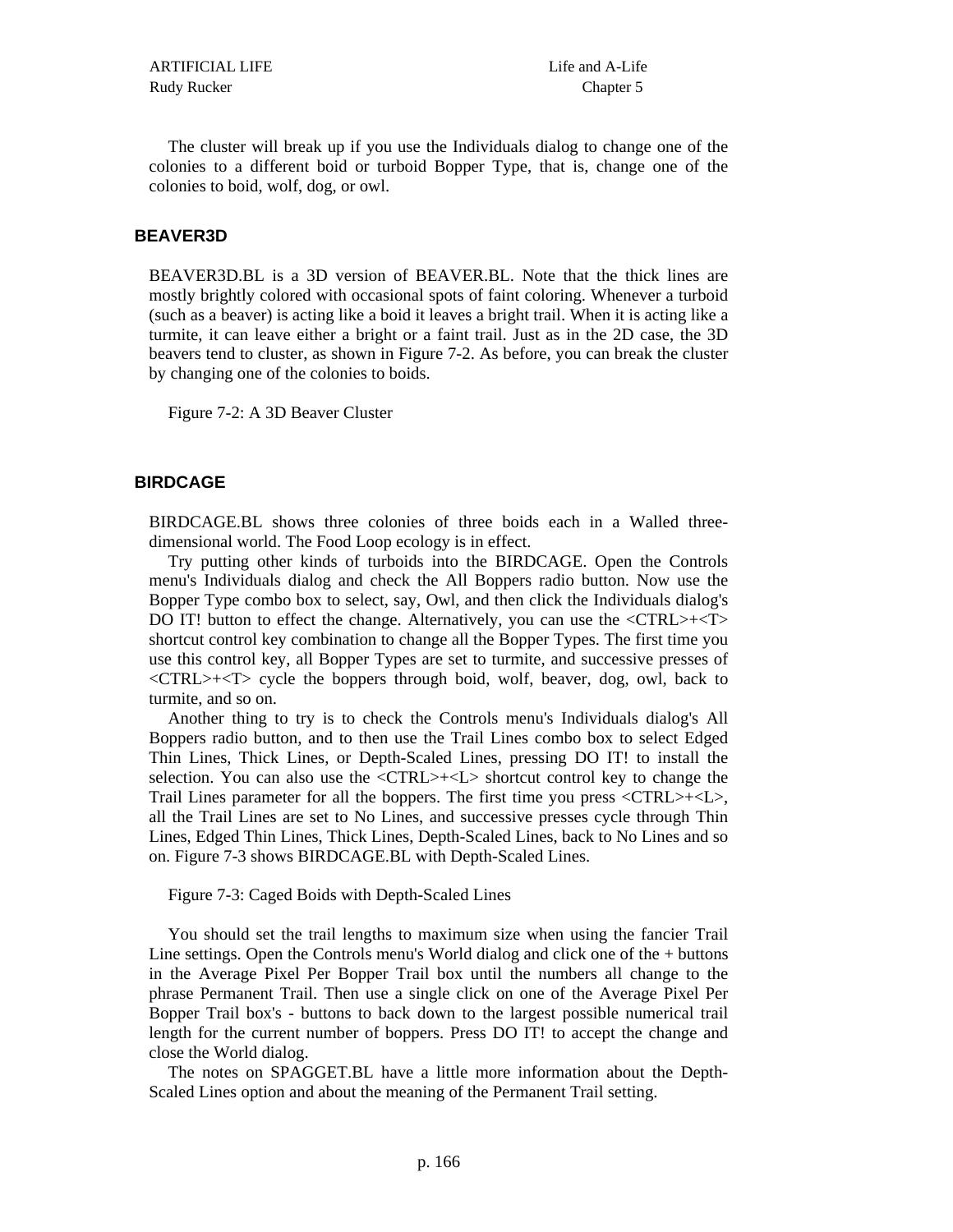Yet another thing to try with BIRDCAGE is to turn off the cage; that is, choose the Controls menu's World dialog's Wrapped World selection and click the World dialog's DO IT! button.

### **BOIDWAR**

BOIDWAR.BL starts with seven boppers of each color. The red and green boppers are boids, and the blue boppers are turmites. The ecology is set to Dog Eat Dog, meaning that each colony views both other colonies as prey. The red and green colonies have their Prey Recruitment flags set to ON, and the blue colony's Prey Recruitment is set to OFF. This means that when a red or green bopper gets near a member of another colony they try to recruit it.

Since blue boppers do not have their Prey Recruitment turned on, the red and green boppers are free to recruit them. The blue boppers' role here is a bit like the role of the goat tethered in the T. Rex's cage in Jurassic Park.

When a red and a green boid get near each other and each wants to recruit the other, Boppers uses a random "coin-flip" to decide who wins. Once one of the colonies manages to pull ahead, it is likely to take over all the boppers.

### **BOUNCERS**

BOUNCERS.BL is designed to show rapid effects of evolution. The boppers are all 6-direction turmites with IQs of two. The death levels are set to Very High, meaning that the most successful bopper in a colony will typically get 2 copies, and the least successful bopper will get none. The zapping level is set to High, meaning that the lowest two bopper slots get zapped each time.

The ecology is Dog Eat Dog, which means that all other colony trails have positive value. On the Colonies dialog the Inadequate Motion Penalty is -100 for a motion of less than 40 pixels. The best strategy for getting a high score is for a bopper to move around a lot, bouncing off of all the trails it meets.

With the breeding parameters set as they are, evolution to a reasonable score level happens pretty rapidly.

Once you have the bouncers doing well, you can try increasing their IQs a little bit at a time, waiting to let evolution make good use of each new level of IQ before moving further.

### **CACTUS**

CACTUS.BL has nine green turmites and nine red boids. The Ecology is such that the greens like the reds and the reds like the greens, but the greens award negative points to their own trail color.

The typical pattern here is clumps of green with lacy red paths around them. It looks a bit like cactus clumps and desert-rat trails.

If you use the Tools menu's Graph dialog to look at the long-term behavior of the CACTUS world, you will notice that the red dots make a graph which lies above the graph formed by the green dots. The best way to look at this graph is to adjust the vertical scroll bar's slider until the highest red dot is just below the top of the Graph dialog window.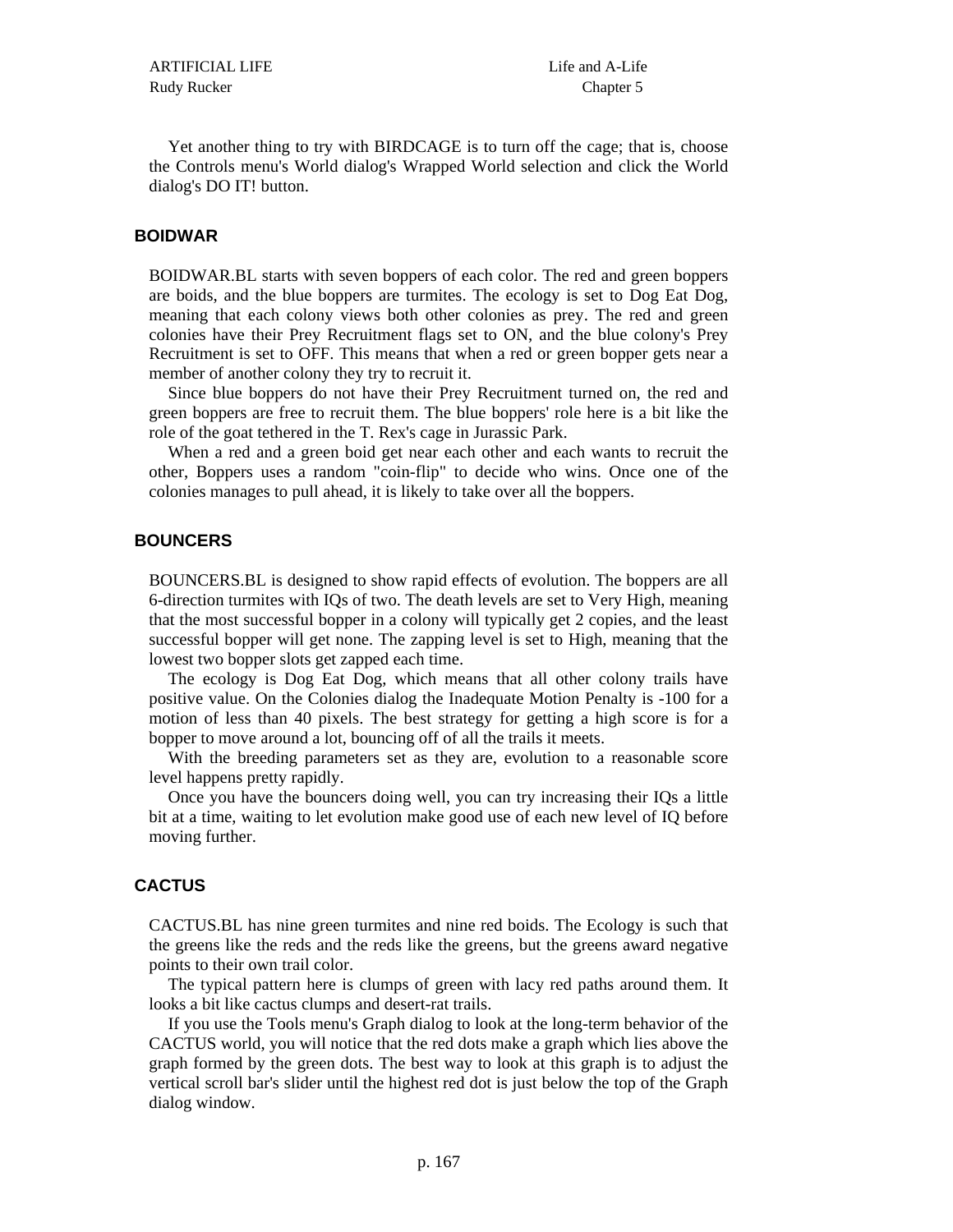An interesting feature of the red and green graphs is that they tend to build to a certain level, and then crash back to lower levels. The fluctuations of red and green seem to be roughly in synch. The overall pattern is probably chaotic in the sense of seeming almost periodic without actually being predictable.

# **CA\_LIFE**

CA\_LIFE.BL is a parameter setting in which the bopper activity is turned off. The only activity is that of a maximally sized 255 by 255 cellular automaton patch running the familiar Life rule.

Use the scroll bars to bring the CA patch to the center of the screen. Stuck somewhere on the screen will to be all of or part of the Maltese cross icon that indicates the location of the edit bopper. Although you don't see the boppers, they are in the background, frozen in place by the fact that the Controls menu's CAs popup's Boppers On selection is not checked. You can repeatedly choose this selection to toggle the boppers on or off.

Try the following steps with CA\_LIFE to see the CA run at different sizes. First resize the *Boppers* window to the largest square shape that fits on your screen. Now choose the Controls menu's CAs popup's Stretchable CA selection. This selection has the effect of turning the boppers off, in case they are on. It is possible that you will see no other immediate effect from having chosen this selection. But now try repeatedly choosing the Controls menu's CAs popup's Less Cells selection. The cells of the CA you see should get bigger and bigger, and you should see something like Figure 7-4. You can make the cells smaller again by choosing the More Cells selection.

7-4: The Game of Life as a Stretchable CA

As long as the Stretchable CA selection is checked, resizing the *Boppers* window can change the appearance of the CA. In terms of speed, visual attractiveness, and scientific meaning, it's a good idea to avoid Stretchable CA window sizes in which the individual cells are shaped like rectangles instead of squares.

Keep in mind that the CA will run slower while the Stretchable CA selection is checked. Toggle the selection back off for greater speed. Note that if you only want to magnify a part of the CA, you can do this by using the Lens cursor.

In resizing the CA, keep in mind that you can shape the CA patch to various small rectangular shapes by sizing the Boppers window to the desired shape and by then clicking the Controls menu's CAs popup's Resize CA to Window selection.

Once you have a CA display that you like, try using the Controls menu's CAs popup's Select Rule popup to pick one after the other of all the available rules. When you pick a new rule, it is usually a good idea to pick the Controls menu's CAs popup's Seed the CA selection in order to get the CA going. In the case of the Rug rule, however, it is also interesting to choose the Blank the CA selection, and then to choose the CA Wrap selection so as to toggle off the wrap. A non-wrapping Rug rule will fill the CA patch with something like a mandala, as shown in Figure 7-5.

Figure 7-5: The Rug Rule Grows a Mandala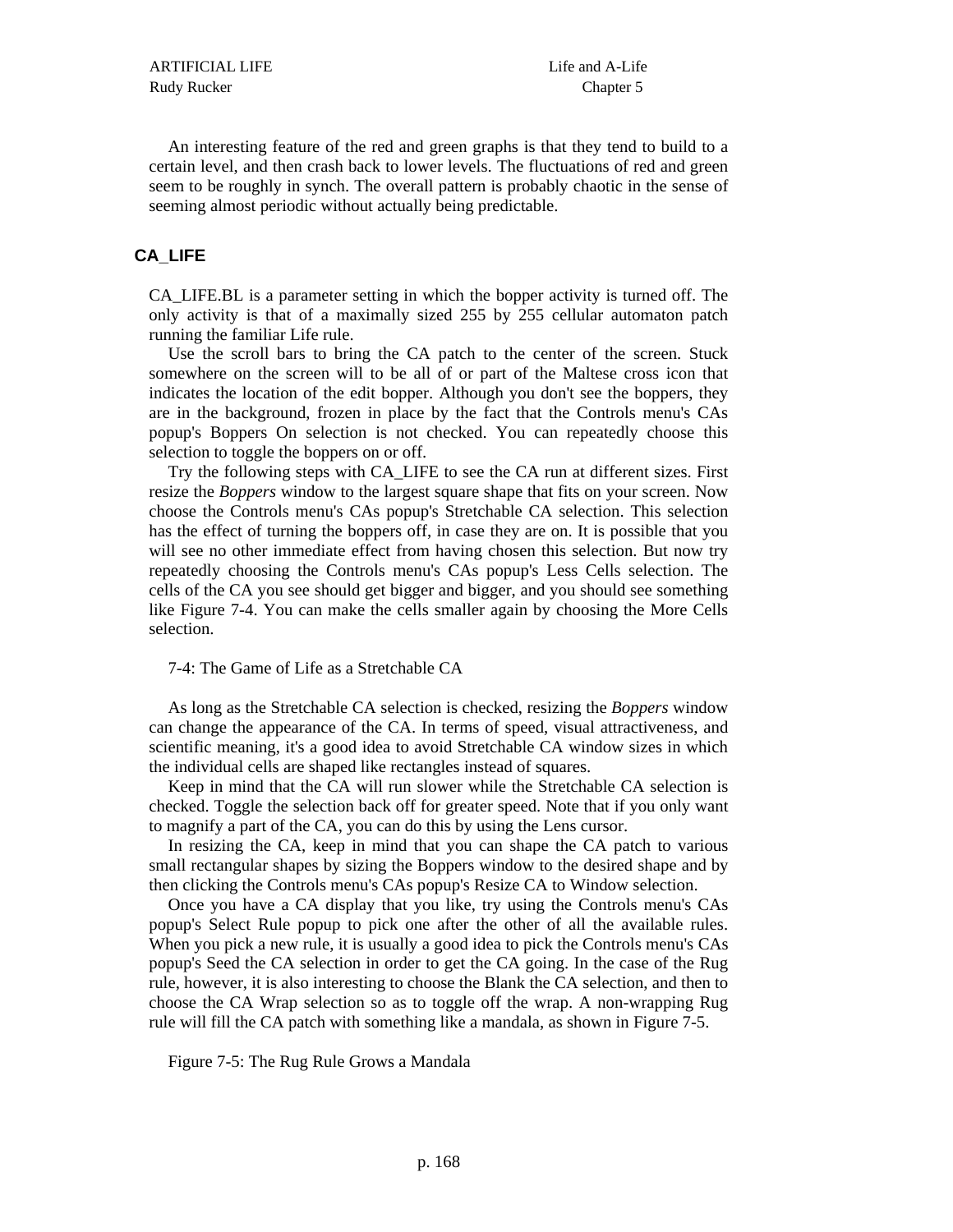# **CA\_STICK**

CA\_STICK.BL features a long narrow CA patch. As soon as you start this one up, use the Boppers window's scroll bars to move the CA patch away from the corner of the screen so it looks cooler, like in Figure 7-6.

Figure 7-6: The Rounded Turmites Like The CA

The CA is running the Rug rule in wrapped mode. It keeps getting stirred up by the trails of the boppers which pass through it. The Rug rule uses the Standard CA palette, and this palette is made up of the colors of the boppers' trails and of food and poison.

The boppers ecology setting is UFOlogy, which means that the green boppers like every color except poison, so they tend to evolve so as to hang out near the CA patch.

The red boppers are 4-direction turmites with an IQ of three. They tend to evolve to make grids. The green boppers are the same 24-direction guys with IQ 1 and speed 2 that were used in ALGAE.BL. The blue boppers are wolves.

In order to encourage the green and red boppers to move in long, smooth paths, their target entropies are set to zero.

# **CHEESE**

CHEESE.BL includes a CA patch set to the Melt rule. The boppers are all 12 direction turmites with speed 3 and IQ 64. The boppers obey the Food Loop ecology.

# **COLORS**

COLORS.BL has three colonies of 8-direction turmites with IQ 64. The green, red, and blue turmites have Trail Nodes set to, respectively, Small Squares, Medium Squares, and Large Squares, and their speeds are set to, respectively, three, five, and six. The speed settings are selected so that the successive nodes of a boppers trail nest together nicely.

All three colonies have their trail lengths set to Permanent Trail. Over time, many different kinds of color overlap arise, and the screen becomes a palimpsest of many colors.

It is interesting to use the Tools menu's Lens Properties popup's Fullscreen Lens selection to be able to see the color patterns in detail. When Fullscreen Lens is active, you can turn it off with a right-click of the mouse, scroll the screen with the scroll bars, and then turn the Fullscreen Lens back on with a left-click of the mouse. While playing with the lens, note that you can also use the Tools menu's Lens Properties popup's Finer Lens Pixels and Coarser Lens Pixels selections to change the effective magnification of the lens. To get rid of the Lens cursor, use the Tools menu's Cursors popup to select the Pick cursor.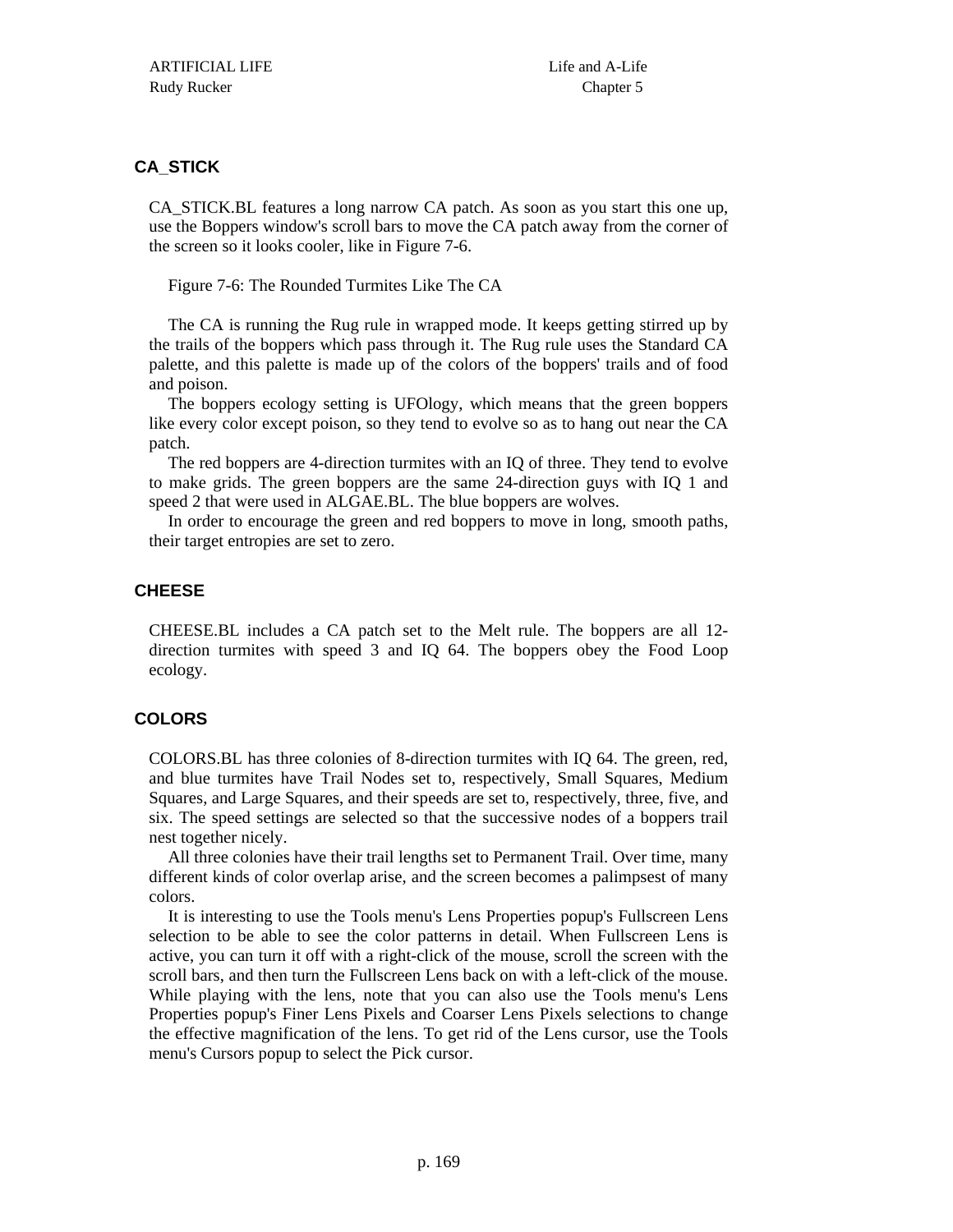If you don't like the messiness that comes with the Permanent Trails, you can open the Controls menu's World dialog, click the three - buttons in the Average Pixels Per Bopper Trail box, and click DO IT!

### **COWRIB**

COWRIB.BL is a setting that was found using randomization, and a picture of it is in Figure 7-7. When it starts up, the pattern sometimes looks a bit like the half-eaten carcass of a cow, hence the name.

Figure 7-7: A Pair of Boids in COWRIB.BL

A lot of the patterns interest arises from the fact that some of the red boppers have their Body Icon set to Body Trail, as can be seen in the Controls menu's Individuals dialog. You will notice that the body trail images temporarily disappear if you scroll the screen or if you open a dialog box over them.

If you want to prevent a rule like this from evolving away from a certain appearance, you can turn breeding off by using the Controls menu's Colonies dialog's Cycles Between Breeding box. To stop, say, the red colony from breeding, click the Edit Colony radio button until it says Red Colony, and then click the  $+$ button in the Cycles Between Breeding box until the number changes to the phrase No Breeding, and then click the DO IT TO RED! button. You can repeat this process for the other two colony colors.

Alternately, you can turn off breeding for all three colonies at once by clicking the + button in the Cycles Between Breeding box until the number changes to the phrase No Breeding, and then clicking the DO IT TO ALL! button. Note, however, that the DO IT TO ALL! button changes *all* of the Colony parameters of all three colonies to match the currently displayed values.

### **DOG**

DOG.BL shows three colonies of four dogs each, using the Food Loop ecology. It takes a while for these boppers to settle down to a clean pattern. This world is also interesting if you use the Controls menu's Individuals dialog to change all the boppers' speeds from two to one, and use the Controls menu's World dialog to change the boppers' average trail lengths from about one thousand to about two thousand.

Figure 7-8: "A Sky Full of Dogs Barking"

DOG also looks interesting in 3D, as shown in Figure 7-8. Although this is not too relevant, DOG calls to mind a recent *Peanuts* cartoon in which Snoopy is wishing that dogs could fly. "Imagine a warm summer night," says Snoopy. "With the sky full of dogs barking."

#### **ENTROPY**

ENTROPY.BL is a workout for the Controls menu's Colonies dialog's Turmite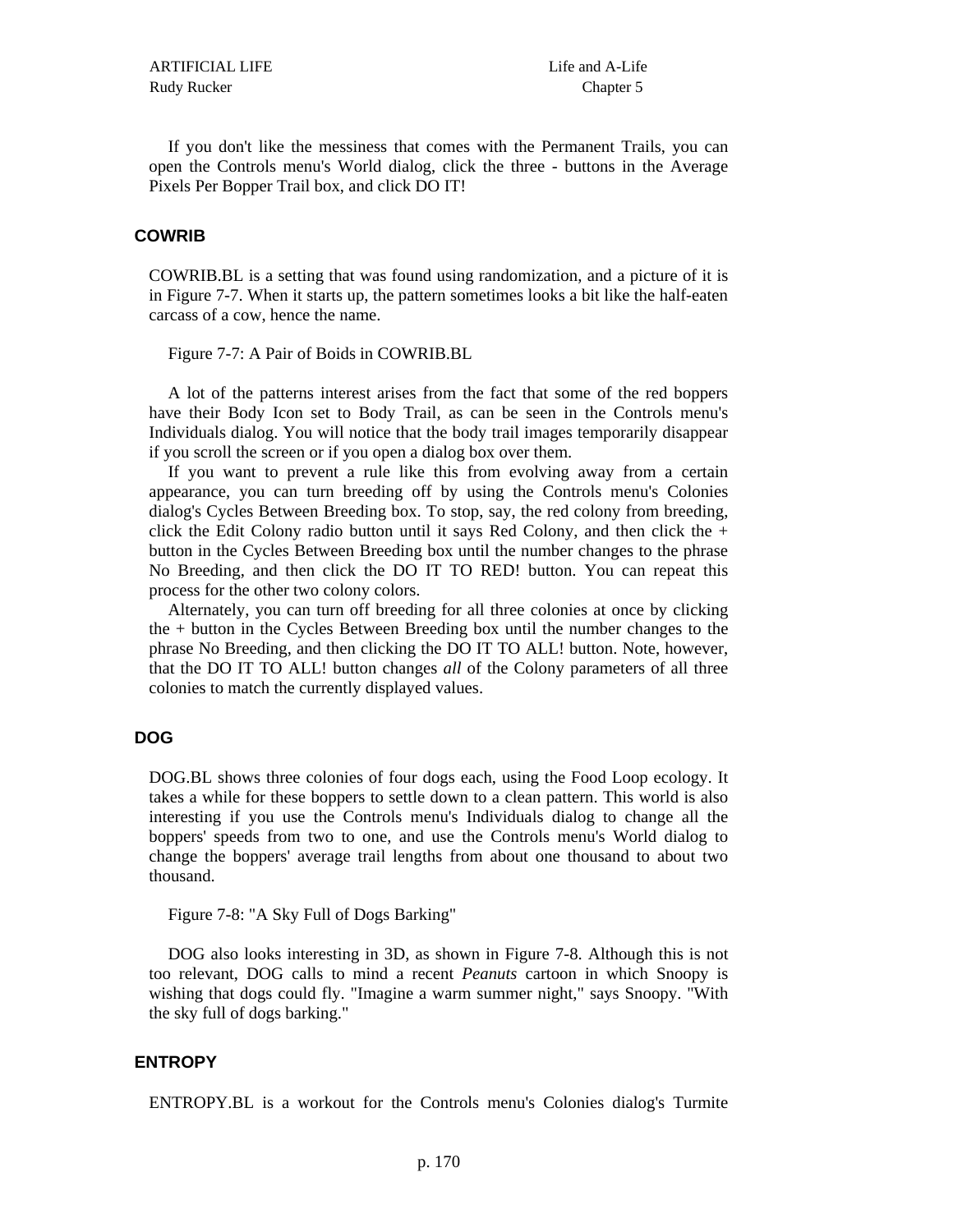Entropy Bonus controls. Each colony holds eight 12-direction turmites with IQ 4. All of the eating values on the Controls menu's Ecology dialog are set to zero, so the only way the boppers can get scores is from the Controls menu's Colonies dialog's Additional Fitness Measures. The Inadequate Motion Penalty penalizes bopper which move less than 21 pixels. The Turmite Entropy Bonus sets a Target Entropy of 0 for the green colony, 50 for the red colony, and 100 for the blue colony.

In *Boppers*, entropy is a measure of how randomly distributed is a turmite's series of turns. The Target Entropy is like a percentage between 0 and 100 that measures how close a turmite comes to being maximally random relative the possibilities of its windrose. What we expect to see as this system evolves is that the trails of the green boppers straighten out and form repetitive patterns with only a small number of different kinds of turns. The blue boppers, on the other hand, should evolve into messy, nearly random patterns, while the red should fall somewhere in between. Turmites of three entropy levels are marked in Figure 7-7.

Figure 7-9: Turmites With Different Levels of Entropy

Tweaking the size of the IQ and of the windrose could have an effect here, as could changing the levels in the Breeding Methods box of the Controls menu's Colonies dialog.

#### **ESCHER**

ESCHER.BL is a three-dimensional world that shows three colonies of four turmites each. On the Controls menu's Individual's dialog, the Speed is set to four so that the boppers make nice big patterns, and the Trail Lines are set to Edged Thin Lines, so that when lines cross it is easy to see which one is closer to you in the depth dimension, as suggested by Figure 7-10.

Figure 7-10: The 3D Escher Rule with a Lens Patch Showing a Closer Line Drawn Over Some More Distant Lines

Note that in the Edged Thin Lines mode, there will be pixels covered up by the lines edges each time the line turns towards or away from you.

If you want the simulation to run faster, you can switch Trail Lines to Thin Lines, and if you want the effect of three-dimensionality to be more dramatic, you can switch to Thick Lines. The boppers ignore the extra pixels that are laid down to suggest depth, so changing the Trail Lines parameter should not affect their behavior.

On the Controls menu's Individuals dialog, the Turmite Windrose parameter is set to Edge Cube type, which means that the vertical and horizontal motions of the turmites are parallel to the screen, while the diagonal motions include a component perpendicular to the screen, as can be checked by looking at Table 7-1. This particular three-dimensional windrose gives a nice effect reminiscent of some of M.C.Escher's drawings.

|  | Direction |  |  |  |  |  |  |  |  |
|--|-----------|--|--|--|--|--|--|--|--|
|  |           |  |  |  |  |  |  |  |  |
|  |           |  |  |  |  |  |  |  |  |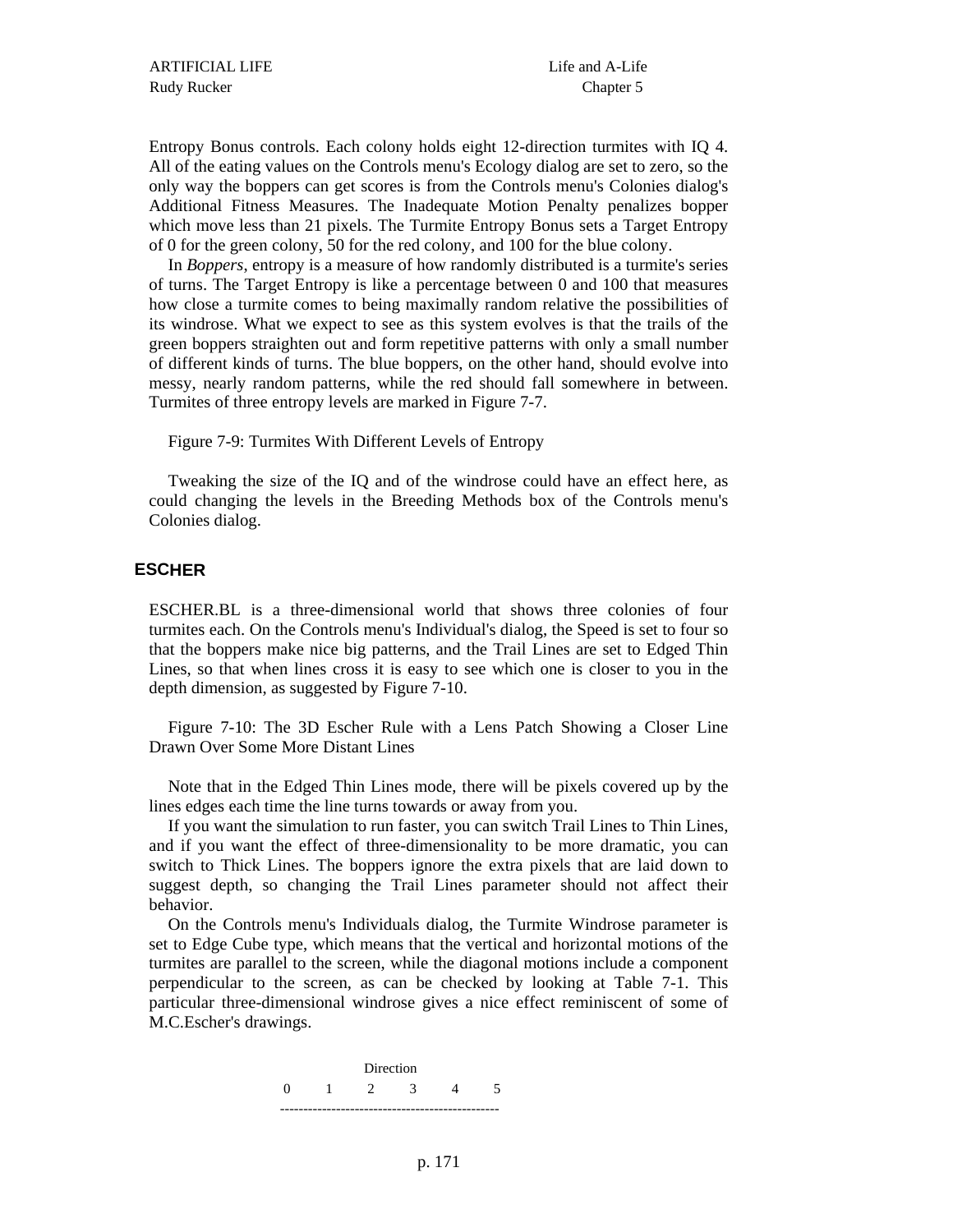| Change In X              |                |                        |                | 2 1 $-1$ $-2$  | $-1$                   | 1              |                  |      |  |  |  |
|--------------------------|----------------|------------------------|----------------|----------------|------------------------|----------------|------------------|------|--|--|--|
| Change In Y              | $\overline{0}$ |                        | $-2$ $-2$      | $\overline{0}$ | $\mathbf{2}$           | $\overline{2}$ |                  |      |  |  |  |
| Change In Z              | $\overline{0}$ | $-1$                   | $\mathbf{1}$   | $\overline{0}$ | $1 \quad \blacksquare$ | $-1$           |                  |      |  |  |  |
| The Corner Cube Windrose |                |                        |                |                |                        |                |                  |      |  |  |  |
|                          |                |                        |                |                |                        |                |                  |      |  |  |  |
|                          | Direction      |                        |                |                |                        |                |                  |      |  |  |  |
|                          | $\overline{0}$ | $1 \quad \blacksquare$ | $\overline{2}$ | $3^{\circ}$    | $\overline{4}$         | 5              |                  |      |  |  |  |
|                          |                |                        |                |                |                        |                |                  |      |  |  |  |
| Change In X              |                |                        |                | 2 0 $-1$ $-2$  | 0                      | 1              |                  |      |  |  |  |
| Change In Y              | $\overline{0}$ |                        |                | $-2$ $-1$ 0    | $\mathbf{2}$           | 1              |                  |      |  |  |  |
| Change In Z              | 0              | 0                      | $\overline{2}$ | $\overline{0}$ | $\overline{0}$         | $-2$           |                  |      |  |  |  |
| The Edge Cube Windrose   |                |                        |                |                |                        |                |                  |      |  |  |  |
|                          |                |                        |                |                |                        |                |                  |      |  |  |  |
| Direction                |                |                        |                |                |                        |                |                  |      |  |  |  |
|                          | $\overline{0}$ | $1 \quad \blacksquare$ |                | $2 \qquad 3$   | $4 \quad$              | 5 <sup>5</sup> | 6                | 7    |  |  |  |
|                          |                |                        |                |                |                        |                |                  |      |  |  |  |
| Change In X              |                |                        |                |                |                        | 2 2 0 -2 -2 -2 | 0                | 2    |  |  |  |
| Change In Y              | $\overline{0}$ |                        |                | $-2$ $-2$ $-2$ | 0                      | $\mathbf{2}$   | 2                | 2    |  |  |  |
| Change In Z              | 0              | $-1$                   | $\overline{0}$ | $\mathbf{1}$   | $\mathbf{0}$           | $\mathbf{1}$   | $\boldsymbol{0}$ | $-1$ |  |  |  |
|                          |                | The Lattice Windrose   |                |                |                        |                |                  |      |  |  |  |

Table 7-1: The Three-Dimensional Windroses

To get a feel for the other two kinds of three-dimensional turmite windrose, you can try using the Controls menu's Individual's dialog to switch some or all of the Turmite Windrose values to the Corner Cube windrose or the Lattice windrose. The Corner Cube setting is shown in Figure 7-11. To make this picture more striking, the bopper's Speed was increased to 11, and their Trail Lines are set to Thick Lines.

#### 7-11: A Corner Cube Escher World

One thing about three-dimensional space is that it is quite rare for two lines in 3D space to cross each other, as opposed to 2D, where almost any two lines will cross. This means that the scores in the Escher world are low, with a significant effect on the scores being contributed by the settings in the Inadequate Motion Penalty box of the Controls menu's Colonies dialog.

### **EV\_SHAPE**

In EV\_SHAPE.BL, there are three colonies of eight turmites each. If you check the Controls menu's Colonies dialog, you see that each colony includes five of the bopper parameters under Things to Zap. This means that when during Timed Breeding a bopper is zapped, not only are its genes randomized, but five of its bopper parameters are randomized as well. Since the Zapping level is set to High, this means that two boppers in each colony get zapped with each Timed Breeding.

The effect is that the boppers quickly try out various combinations of Speed, Trail Line, Trail Node, Windrose, and IQ.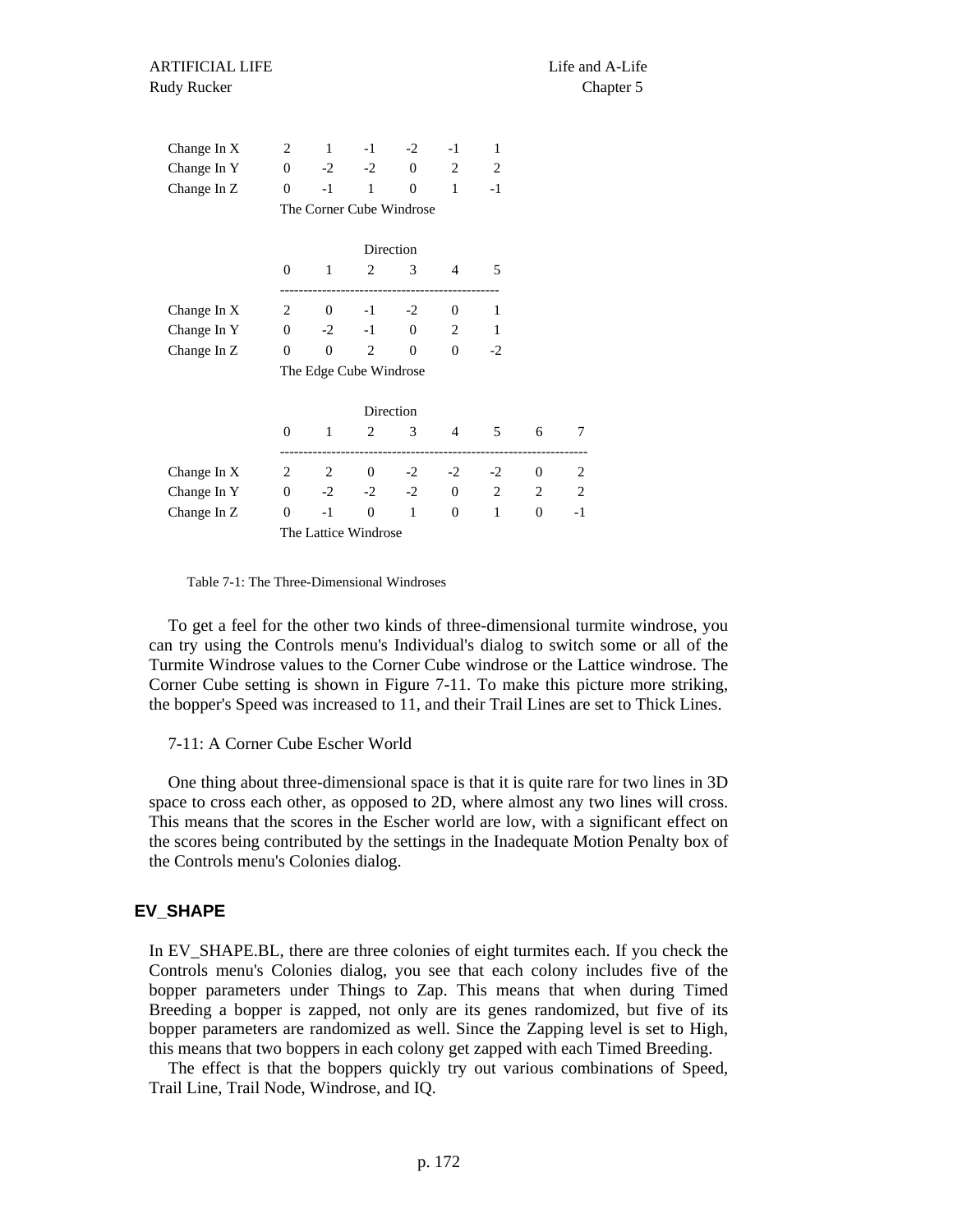The ecology setting is Food Loop and there is a negatively weighted Poison Patch present, so it is not always advantageous to eat as much as possible. If you make all the food values positive, then eating as much as possible will indeed be a good idea, and you will soon see the world evolving towards all boppers having lines and large nodes.

To set all food values to positive, open the Controls menu's Ecology dialog and click the Dog Eat Dog radio button. This sets all the trail color values to positive. Now click the first radio button in the column under the Poison label on the Ecology dialog. Click the Ecology dialog's + button three times to change the first Poison value from -2 to 1. Now click the second radio button in the column under the Poison label and click the + button three times; and then do the same thing for the third radio button under Poison. Now click the Ecology dialog's DO IT! button to incorporate this change. Now click the Ecology dialog's EXIT button to close the dialog. If you want to save these settings for future use, click the File menu's Save popup's Save Params selection, type in the File Name EATSHAPE, and then press <ENTER>.

EATSHAPE.BL should make a parameter setting that is fairly certain to produce a triumphantly upward-sloping graph to view in the Tools menu's Graph dialog. The original EV\_SHAPE, on the other hand, is more likely to produce a graph which fluctuates chaotically, like most of the other *Boppers* graphs.

### **FACTORY**

FACTORY.BL has three colonies, each with a Controls menu Individuals dialog Speed of four and Turmite Windrose of twelve. Each colony has a Controls menu World dialog Average Pixels Per Bopper Trail setting of about 1800. The Food Loop ecology is in effect, so each bopper is presented with the same kind of world situation.

The difference between the colonies is that the green boppers have an IQ of 4, the red boppers have an IQ of 16, and the blue boppers have an IQ of 64. You can watch to see which IQ usually does best. The bopper drawing the bow-tie shapes in the middle of Figure 7-12 is a red one.

Figure 7-12: Busy Boppers In The Factory

For simple eyeball kicks, you can use the Controls menu's Individuals dialog to click the All Bopper radio button, and then set the IQ to some low value like four or two and click DO IT!. Lower IQ's tend to give simpler, more machine-like patterns.

Once you find some boppers that look interesting, use the Tools menu's Cursor popup to select the Isolate cursor, and left click on a bopper to see the pattern it draws when its all alone, as in Figure 7-13.

#### 7-13: An Isolated Bopper Called PROTEIN.BOP

The bopper which appears in Figure 7-13 was saved as the PROTEIN.BOP file using the File menu's Open popup's Save Individual selection. The PROTEIN.BOP file is on the *Boppers* disk and you can load it onto one of your boppers by using the File menu's Open popup's Open Individual selection. Once you have it, you can try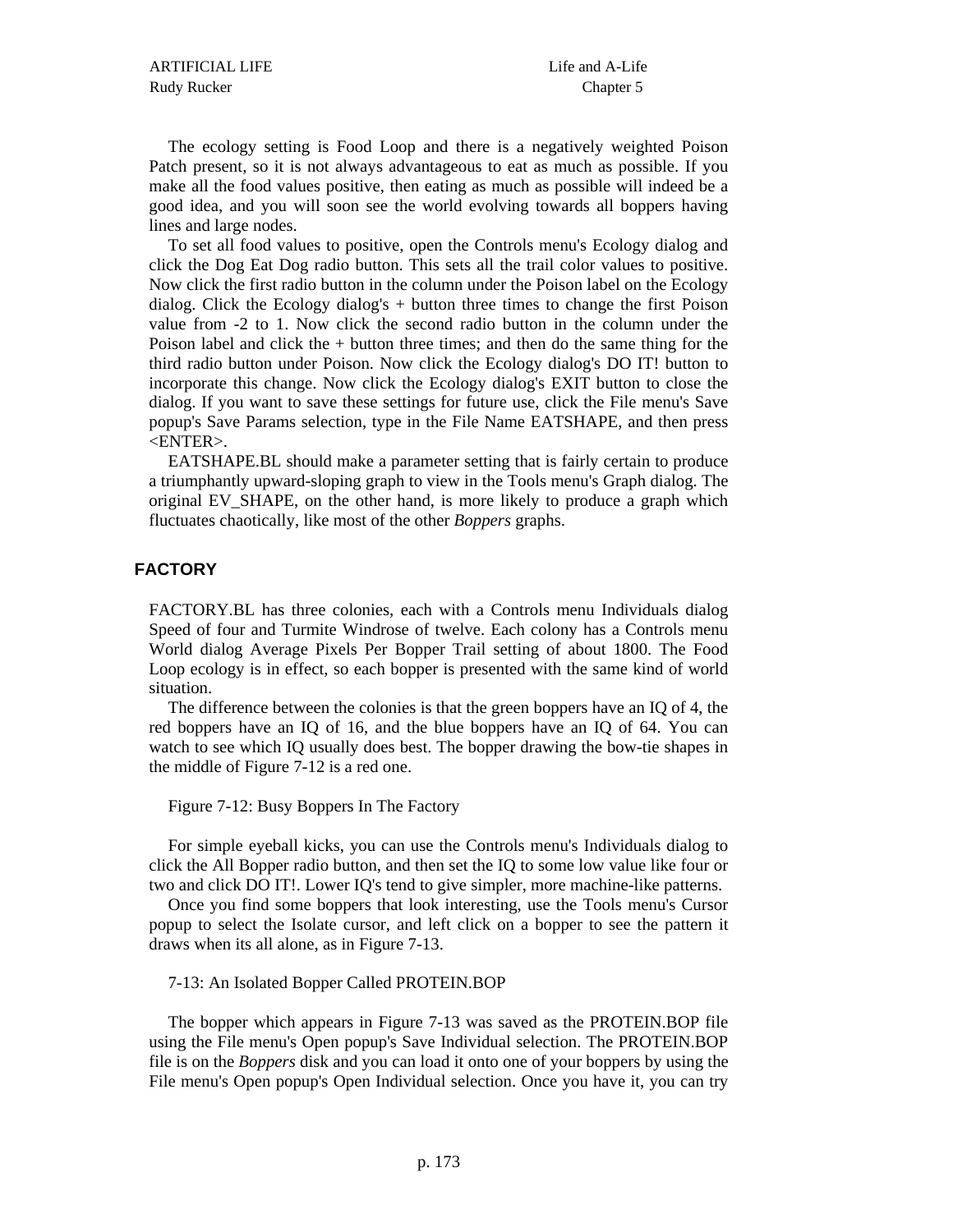isolating it. Note that it may not always make the same pattern as in Figure 7-13, as the pattern depends on what state the bopper is in when you isolate it.

## **FATBIRDS**

FATBIRDS.BL shows three colonies of four three-dimensional boids in a Wrapped world. The Trail Lines setting is Thick Lines. Look at the notes on BIRDCAGE.BL for some suggestions of things to do with this world.

Note that while BIRDCAGE has nine boppers, FATBIRDS has twelve boppers, which makes it run a bit slower. But larger flock sizes make for more interesting behaviors. You might even try increasing the sizes of the flocks, or you might get rid of the blue boids and just increase the sizes of the red and the green flocks.

One of the most interesting of boid behaviors is when one boid flies in a helical, or corkscrew-shaped, path around the path of another boid. Try randomizing the genes a few times with the control key shortcut <CTRL>+<G>, and sooner or later you're likely to spot a helix, which can sometimes be more regular than the skinny double helix in Figure 7-13. Setting the Speeds of the three colonies to different values may help promote helices.

Figure 7-14: Two Double Helices of Boids

### **FISHTANK**

FISHTANK.BL shows a Walled world of two-dimensional boids. Note that sometimes a boid gets stuck next to a wall, but when another boid flies near it, the influence of the other boid will free up the stuck boid.

The Food Loop ecology is active, meaning that the greens chase blues and flee reds, the reds chase greens and flee blues, and the blues chase reds and flee greens.

For each step that a boid is near a wall, the boid always receives a score value equal to the Controls menu's Ecology dialog Wall setting for that boid's colony color. If you highlight the Wall values and decrease them with the - button on the Ecology dialog and then press the Ecology DO IT! button to install these values, then the boids will be penalized for staying near the walls, which means that they should evolve to try and avoid them.

### **GNAT**

GNAT.BL shows a three-dimensional world of boids that have a Controls menu Individual's dialog Trail Line setting of Dot. This means that these boids move around quite rapidly...like gnats. As in FISHTANK, the Food Loop ecology is active.

#### **GNATLINE**

GNATLINE.BL is the same as GNAT.BL, except with a Controls menu Individual's dialog Trail Line setting of Edged Thin Lines.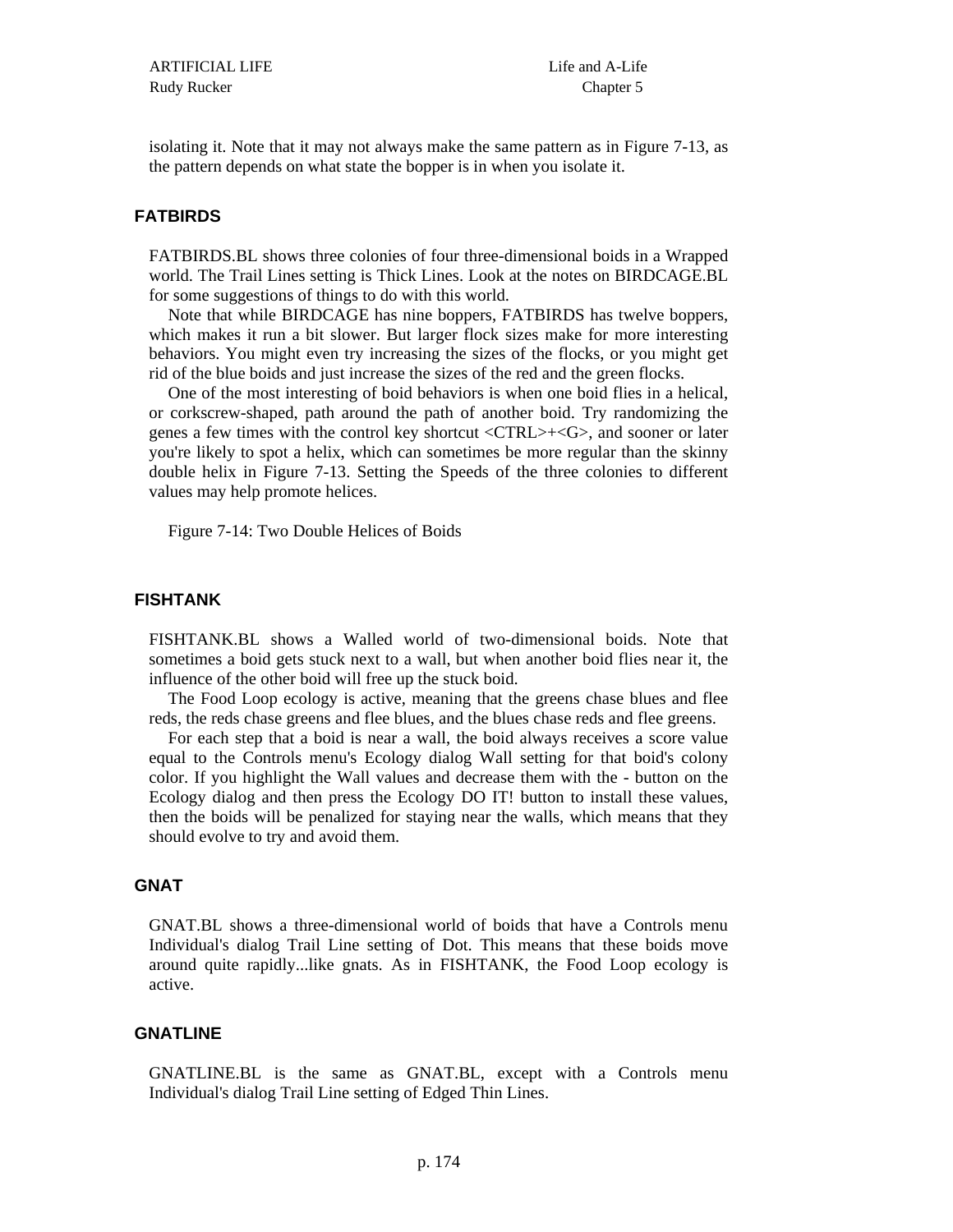### **GREEK**

GREEK.BL shows three colonies of seven turmites each. All the turmites have the Controls menu's Individuals dialog Trail Lines set to Thin Lines, Speed set to four and Turmite Windrose set to eight. This creates patterns that look a bit like Greek letters, or perhaps Martian or Egyptian---see Figure 7-15. This is a good world in which to play with the Isolate cursor, left-clicking it on individuals to see what they do in a world of their own. Some get stuck, some repeat, some make irregularly expanding patterns, and some go fully chaotic.

Figure 7-15: Turmite Hieroglyphs

### **HAPPY**

HAPPY.BL is a randomly created three-dimensional parameter setting. The name is because the boppers look excited and happy in this world; see Figure 7-16.

Figure 7-16: Gnarliness is Happiness

The Timed Breeding has been turned off for HAPPY, using the process described in the note on the COWRIB parameter file.

Note that loading a parameter file such as HAPPY.BL does not change the genes of the boppers. And often a rule like this will look better with different gene settings. Most of our parameter files include an ability to evolve their own parameters. But evolution can involve the change of bopper parameters, which is something you don't want to have happen to a serendipitously discovered parameter setting such as HAPPY.BL.

Instead of using evolution to change a non-breeding rule such as HAPPY.BL, you can simply press <CTRL>+<G> to randomize the genes, and then <CTRL>+<Z> to clear the screen so that you can more readily see the effect of the new genes.

If you find a gene setting that you simply can't stand to lose, then save the configuration as an experiment file, perhaps as HAPPYME.BEX. If you later reload the HAPPYME.BEX experiment file, you'll get back the same parameters *and* the same genes.

To save an experiment file, choose the File menu's Save popup's Save Experiment selection. The opens the Save As common dialog box. Type in the filename you wish to you use and press <ENTER>.

### **HERD**

HERD.BL is a two-dimensional boid world. The name is because earth-bound creatures form herds in somewhat the same way that flying creatures form flocks. You can try changing the creatures from boids to owls. Open the Controls menu's Individual dialog, click the All Boppers radio button, select Owl from the combo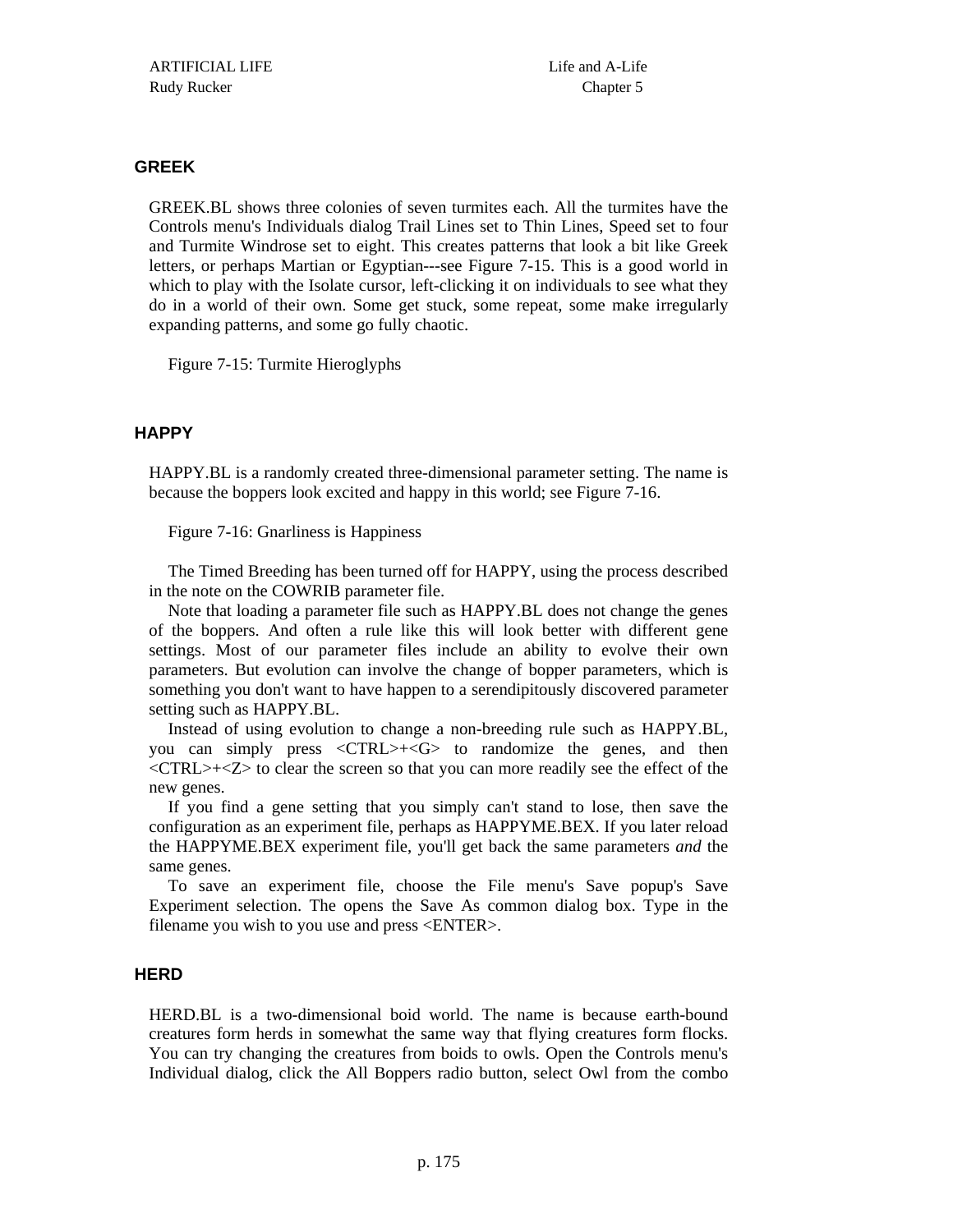box next to Bopper Type, and click the DO IT! and then the EXIT buttons of the Individuals dialog.

## **HOLE**

HOLE.BL is another randomly arrived at parameter setting. This setting includes a large cellular automaton patch running the Zhabotinsky rule. If you start Hole up with a Black Background and then use the Tools menu's Background Color popup to select White Background, the CA looks like a dark square *hole* in the white world, as shown in Figure 7-17.

Figure 7-17: A Hole In the World

Since the Controls menu's CAs popup's CA Wrap selection is not checked, patterns can build up inside the edges of the CA patch. If you use the Controls menu's CAs popup's CA Rule popup to select Melt, the patch will end up being mostly blank, and more hole-like.

### **HUNT**

HUNT.BL is similar to BOIDWAR.BL in that all the colonies have the Controls menu's Colonies dialog's Prey Recruitment flag checked. Instead of being boids and turmites, however, the boppers are all wolves.

The ecology is such that green views nobody as prey, the reds view only green as prey, and the blues view only green as prey. The upshot is that the red and green compete for recruiting the blue boppers. To keep the evolution going, you need to step in every so often and use the Controls menu's World dialog to put back some blue boppers.

# **JINGLE**

JINGLE.BL has three colonies of five boppers each. The green boppers are owls, the reds are beavers, and the blues are wolves. The name JINGLE is from the sound a Sound Blaster makes if you use the Tools menu's Sound Dialog to set the Prey \*.WAV file to the standard Windows 3.1 file CHIMES.WAV.

### **LAMBDA**

In the LAMBDA.BL world, there is a CA patch that is set to the Lambda rule type. Try using the  $\langle \text{CTR} \rangle + \langle \text{D} \rangle$  combination repeatedly to get different randomized Lambda rules.

### **MADORG**

MADORG.BL consists of three colonies of five turmites each. The Controls menu's Individuals dialog has Trail Nodes set to Medium Squares, Trail Lines set to Thin Lines, Speed set to seven, and Turmite Windrose set to eight.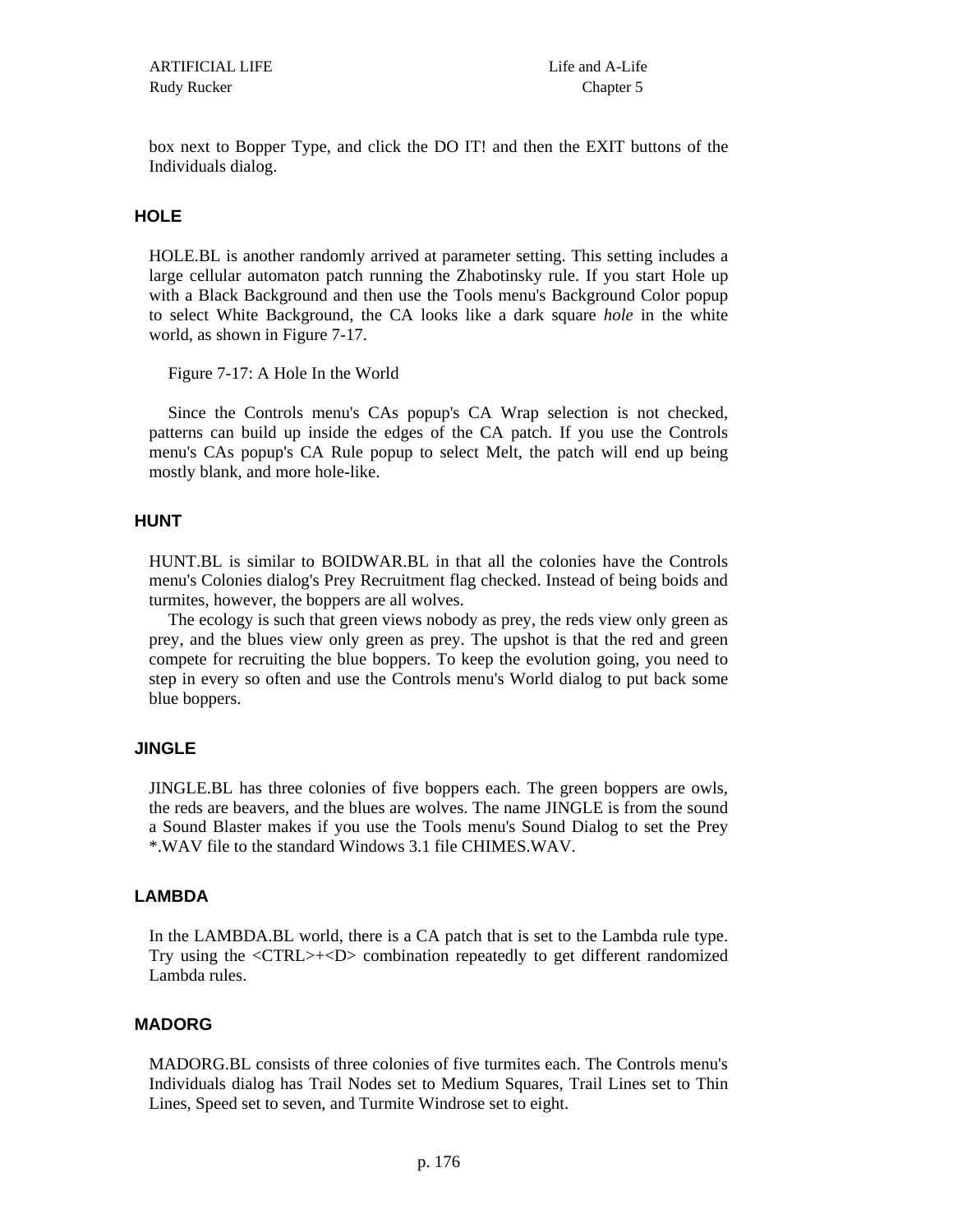The turmites crate patterns that look like boxes connected by lines, similar to the kind of organization chards or "org charts" that administrators in large businesses enjoy endlessly drawing up. The name "MADORG" stands for "mad org charts."

If an administrator catches you playing with *Boppers* on the job, try winning him or her over by demonstrating MADORG.BL. Say that you're investigating artificial life methods of designing new methods of bureaucratic organization!

Figure 7-18: Fullscreen Lens View of a Mad Org Chart

Figure 7-18 shows a Fullscreen Lens view of MADORG. The Fullscreen Lens option can be turned on by using the Tools menu's Lens popup. In the lower left of the Figure, you can see the head end of a turmite. Note that, as was discussed in the Draw Trail Shapes section of Chapter Five, a turmite with Thin Line trail and Square nodes draws the line ahead of the square.

#### **MAZE**

MAZE.BL shows a maze pattern that consists of a gray spiral of walls around a central glob of food. The ecology setting is Dog Eat Dog, so the boppers like everything. They do, however, have an Inadequate Motion Penalty set, so if they get stuck against a wall they will receive a negative score.

If you want to start the boppers off all outside of the maze, open the Controls menu's World dialog and click on the Maze selection to turn off the checkbox, and then click DO IT!. Then reopen the Controls menu's World dialog and click on the Maze selection to turn on the checkbox and click DO IT! again. You'll get a new maze, with all the boppers starting off outside of it. In Figure 7-18, some bopper found its way to the food at the center, but it wasn't smart enough to stay there.

Figure 7-19: Who Nibbled the Treasure at the Center of the Maze?

MAZE uses three colonies of six turmites each, each with Speed one and with Turmite Windrose twelve. Note that if you use non-turmite boppers, or turmites with higher windroses, the maze's walls will not be respected.

#### **MIXHERD**

MIXHERD.BL is similar to HERD.BL, except that here the blue boppers are turmites instead of boids.

### **OWL**

OWL.BL shows a two-dimensional world with three colonies of five owls each. The owls have an IQ of eight each. Generally evolution works better with lower IQs, simply because using high IQs means that the search space is very large, which lowers the odds of the genetic algorithm finding high-scoring genes.

#### **REDFOOD**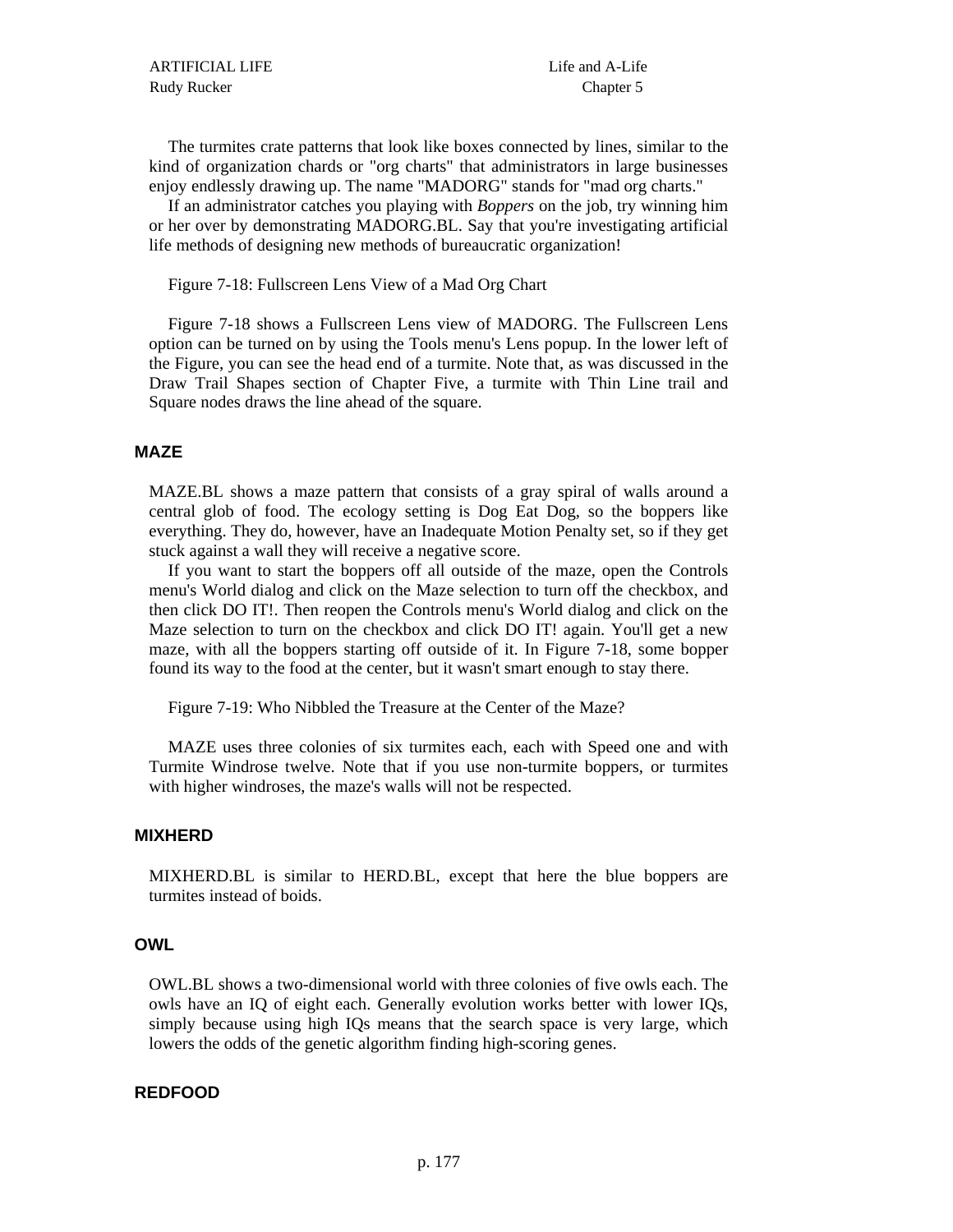REDFOOD.BL has the most boppers possible: twenty-seven of them, all turmites. Twenty-four are green, and three are red. The Dog Eat Dog ecology is active, meaning that red likes green and green likes red.

All the boppers have Speed one. The green boppers use a Turmite Windrose of twelve, while the red boppers have a Turmite Windrose of sixteen. In general the 12-direction windrose seems to give the nicest patterns.

The fact that there are so many green boppers gives them a good chance of being able to evolve well. In the Controls menu's Colonies dialog, the green colony's Breeding Methods are set to try and take advantage of the large population.

In particular, a Very High level of Death is used, meaning that the most successful green boppers are likely to get two representatives in the next generation, while the least successful are likely to get no representatives. A Transposing level of High is set, meaning that the highest scoring bopper will always get its genes transposed---this is to try and avoid a premature convergence of the boppers to all resemble one individual.

### **SCRIBBLE**

SCRIBBLE.BL is a Walled two-dimensional world with a Dog Eat Dog ecology that has been modified to give the walls a negative score value---this is to punish boppers who get stuck near a wall.

There are five boppers of each color. Each bopper is a turmite with a 128 direction windrose and an IQ of 100. Evolution is unlikely to occur rapidly here because of the high IQ, but the scribbles are interesting to look at. To avoid having the colonies converge to uniform behavior, the Death level is set to Low and the Zapping level is set to High.

A good way to see a lot of different scribbles is to keep using the  $\langle \text{CTRL}>+\langle \text{G}\rangle$ combination to randomize the genes. It is also interesting to try slightly longer trail lengths.

#### **SMELLY**

SMELLY.BL tries to get an interaction going between the boppers and a large CA patch which is running the Melt rule. When you start SMELLY up, use the scroll bars to move the CA patch to the middle of the screen. Then use the Controls menu's CAs popup's Blank the CA selection to empty out the CA patch.

When the boppers move across the CA patch, they leave trails like the scent trails of ants. The Melt rule of the CA acts like physical diffusion: the markings left by the boppers spread out and then dissipate like *smells*.

Note that since CA Wrap is on, a smell can run off one side of the CA patch and come back on the other side. If you don't like this, then toggle the Controls menu's CAs popup's CA Wrap selection off.

You can experiment to try and find the kinds of boppers that interact the most interestingly with the Melt patch. Making the boppers' trails longer as in Figure 7- 20 makes it easier to see where they have been.

Figure 7-20: Smelly Turmite Trails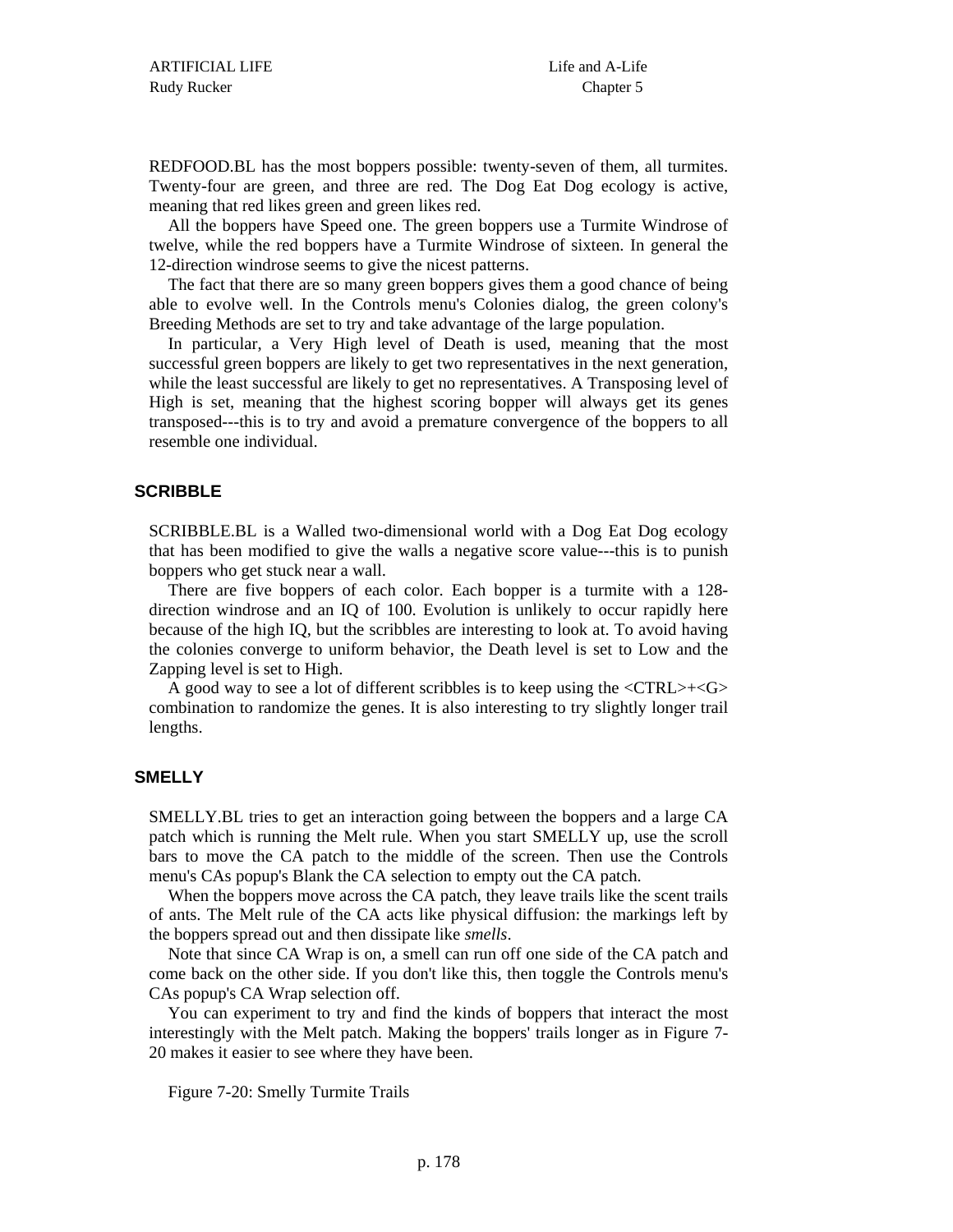### **SPAGGET**

SPAGGET.BL shows three colonies of four boids each in three dimensions, using the Food Loop ecology. Two things make this world special: firstly, the boids use the Trail Lines setting Depth-Scaled Lines and, secondly, the Average Pixels Per Bopper Trail is set to Permanent Trail.

The Depth-Scaled Lines are thinner or thicker according to whether the bopper is nearer or farther from the surface of the screen. Note that some of the fatter lines have chunks missing from them when they turn, this is an artifact of the particular algorithm that *Boppers* uses for drawing thick lines.

Using Depth-Scaled Lines normally makes for a slow simulation because of the work of erasing these fat lines as the trail tidies itself up. But in the Permanent Trail mode there are no old trail markings to erase. An additional aspect of using the Permanent Trail mode is that then the program makes no effort to sort the pixels in the right order---the new pixels are always written over the old ones. But the picture is cool; see Figure 7-21.

### 7-21: A Nice Plate of SPAGGET

To see the Depth-Scaled Lines being drawn correctly, open the Controls menu's World dialog, give a single click to one of the - buttons in the Average Pixels Per Bopper Trail box, and then click DO IT!. Now *Boppers* carefully decides for each pixel if it should be in front of or behind the pre-existing pixels.

If you next use the World dialog to change from Walled world to Wrapped world, you will notice that sometimes a fat lines changes abruptly to a thin line, and vice-versa. This happens when the boppers wrap around in the third depth dimension: from the front of the space to the back of the space and vice-versa.

### **SPARROWS**

SPARROWS.BL shows three colonies of five boppers each in a two-dimensional world with food. The ecology is almost like Food Loop, except that the blue boppers do not give a negative weight to the green trail cells.

The green, red and blue colonies consist, respectively, of owls, beavers, and wolves. Remember that the wolves act like boids except when they hit positively weighted pixels, in which case they act like turmites. The blues view the red trails and the food patch as positive, so the result is that they tend to hang out in these regions. Blues that are in blank regions tend to flock with the other blues, who are likely to be munching on positive food, which means that the blues tend to circle around to join the other blues which are in the red regions or in the food patch, as shown in Figure 7-22. The way in which the blues circle around to join each other is reminiscent of feeding sparrows, hence the name for this parameter file.

Figure 7-22: The Blue Wolves Cluster Around the Food Patch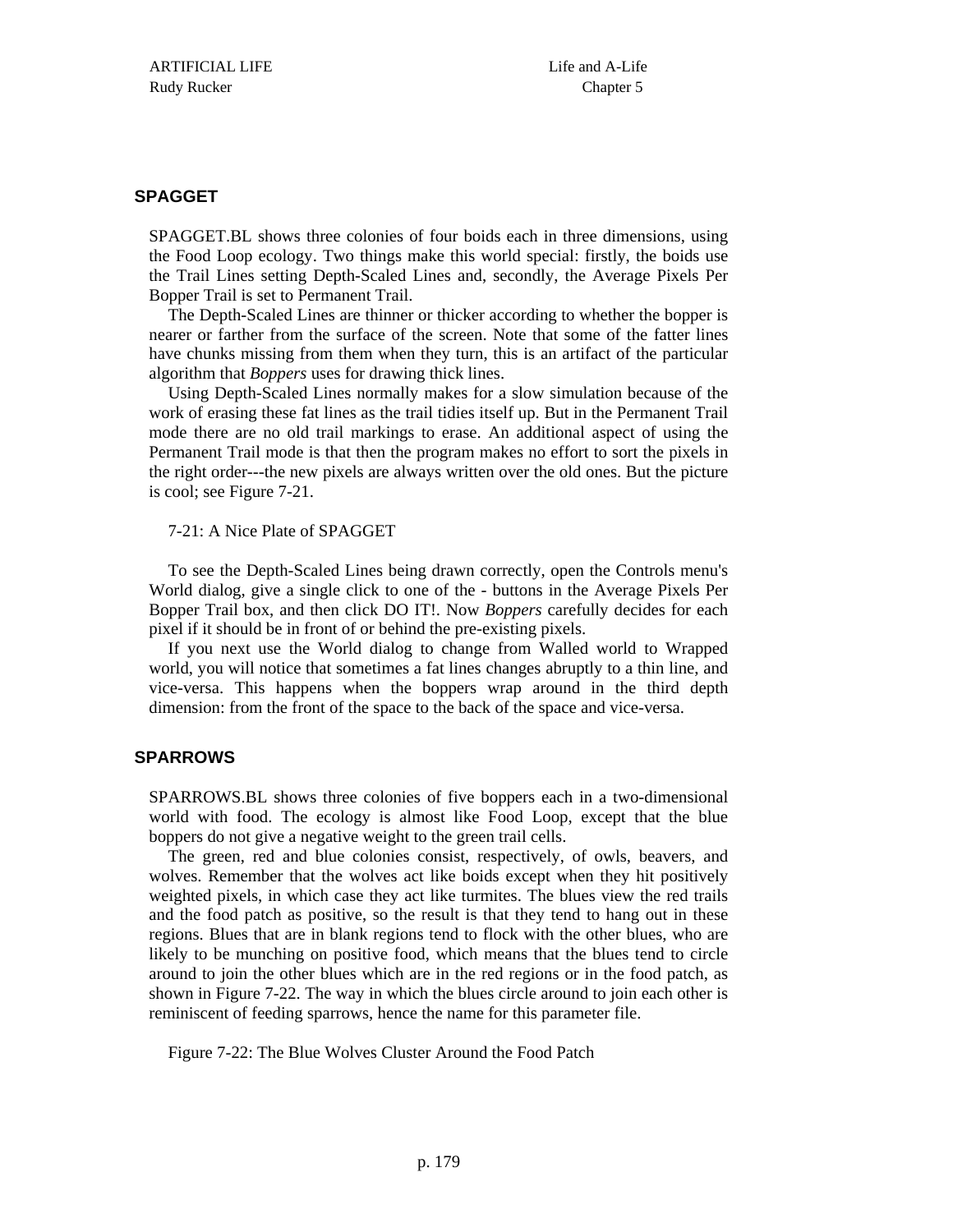To see the blues cluster more dramatically around the food, you might try using the Controls menu's World dialog to shorten the Average Pixels Per Bopper trail length for the red colony.

### **SPRING**

In SPRING.BL, the green, red and blue colonies consist, respectively, of turmites, wolves, and boids. The Food Loop ecology is in effect.

With certain gene settings, some of the blue boppers will fly a series of circles around each other or around a red bopper. This is the two-dimensional analog of a three-dimensional helix, and makes a pattern that looks a bit like a bed-spring, hence the name for this parameter file.

#### **SQUIRM**

SQUIRM.BL shows an all turmite world. The turmites all have Turmite Windrose 12, Speed 3, and IQ 64. They make paths that look sort of like spiky squirmy worms.

The Controls menu's World dialog's Average Pixels Per Bopper Trail are around three or four hundred here; you might try making these numbers larger.

### **START**

START.BL is a parameter setting that is hardcoded into the BOPPERS.EXE program. If you start up *Boppers* in the absence of an ACTIVE.BEX file, *Boppers* will always enter the START.BL parameter setting and write a fresh copy of this parameter file to the disk.

START has six boppers of each color, all with trail length of about fourteen hundred, and all with Speed one, Turmite Windrose twelve, and IQ sixty-four.

The Controls menu's Colony dialog has the Cycles Between Breeding set to eight hundred, and the Breeding Methods box has a Death level of Very High. The effect is that each bopper colony tends to converge fairly rapidly on a single kind of behavior.

# **STEREO**

STEREO.BL shows a 3D world of boids with long thin trails that you can look at in stereo mode. After loading this parameter file, press the control key combination  $\langle \text{CTR} \rangle$  to toggle on the stereo mode. (The key is the letter O, and not the numeral zero.) Move your head nearer and further from the screen until you see the patterns seeming to float in front of the screen. Eventually you should see something like a big tangle of wire.

In getting the effect, try and keep your eyes centered near the line that goes perpendicularly through the center of the screen. Often it is easiest to first lock in on the three-dimensional effect when you are about five to six feet from the screen.

The stereo mode works with the different kinds of bopper Types and Trail Line types. It can, however, be a bit confusing when you put the world into Wrapped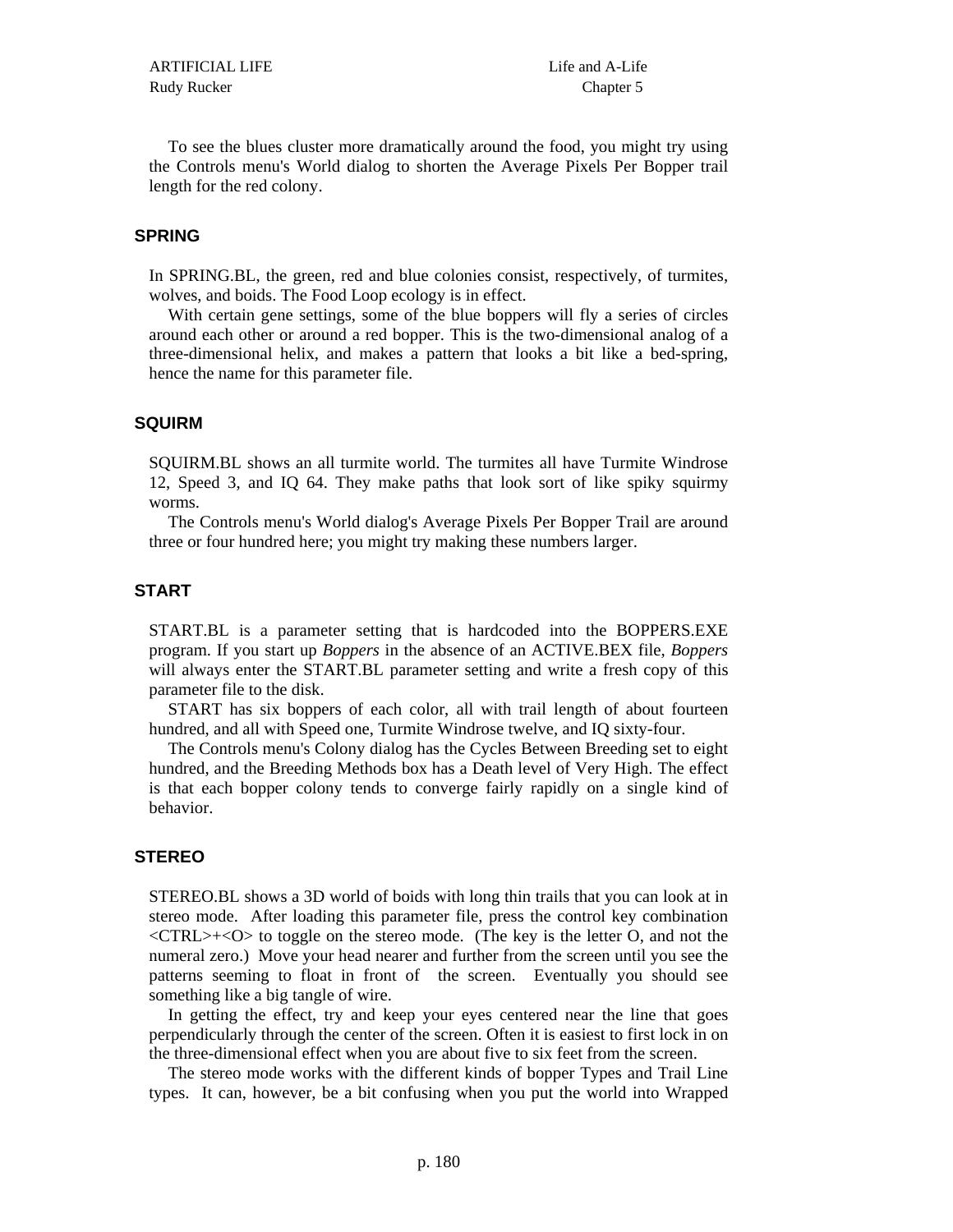mode---although this is worth trying when you want to look at turmites, as turmites tend to get stuck against the walls of the Walled world.

Note that when you enter Stereo Mode, the world is automatically put into Walled mode until you change it with the World menu. Since the pairs of stereo lines would eat into the gray walls, the walls are not drawn on the screen when in Stereo mode.

There is no provision for making the body icons be stereo, so it is usually better to turn them off when in Stereo mode.

# **SURFIN**

SURFIN.BL tries to develop an interaction between the boppers and a CA patch. The CA rule is the Zhabotinsky rule, which generates spiral waves. In the best of all possible situations, the bopper would evolve to learn how to move along with the Zhabotinsky waves like little surfers, hence the name of this parameter file.

## **TERRA**

TERRA.BL is a randomly discovered parameter setting that looks cool. Note that the Controls menu's Colonies dialog has a lot of things checked in each colonies Things To Zap box, which means that the appearance of the boppers changes pretty frequently. Thus in Figure 7-23, some of the boppers have started to use Square Trail Nodes.

Figure 7-23: TERRA With Trail Node Evolution

# **TILEBOID**

TILEBOID.BL shows a two-dimensional Walled world. The ecology is the Food Loop ecology, but with the Wall values set to negative one. The boids are set to have the Controls menu's Individuals dialog's Trail Nodes set to Small Squares, and with Trail Lines set to No Lines. This means that the bopper leave trails of small squares or tiles.

You can use the Controls menu's World dialog to check the Wrapped World radio button so that the boids don't have to deal with walls. You might also open the Controls menu's Individuals dialog, click the All Boppers radio button, change the Speed to two, and click DO IT! If the pattern gets too tangled, you may want to use the Controls menu's World dialog to decrease the Average Pixels Per Bopper trail values.

## **TILES**

TILES.BL is similar to the COLORS.BL parameter file in that it consists of turmite boppers with Permanent Trail settings in the Controls menu's World dialog's Average Pixels Per Bopper box. Unlike COLORS, all the Trail Nodes are of the same type in TILES: Small Squares.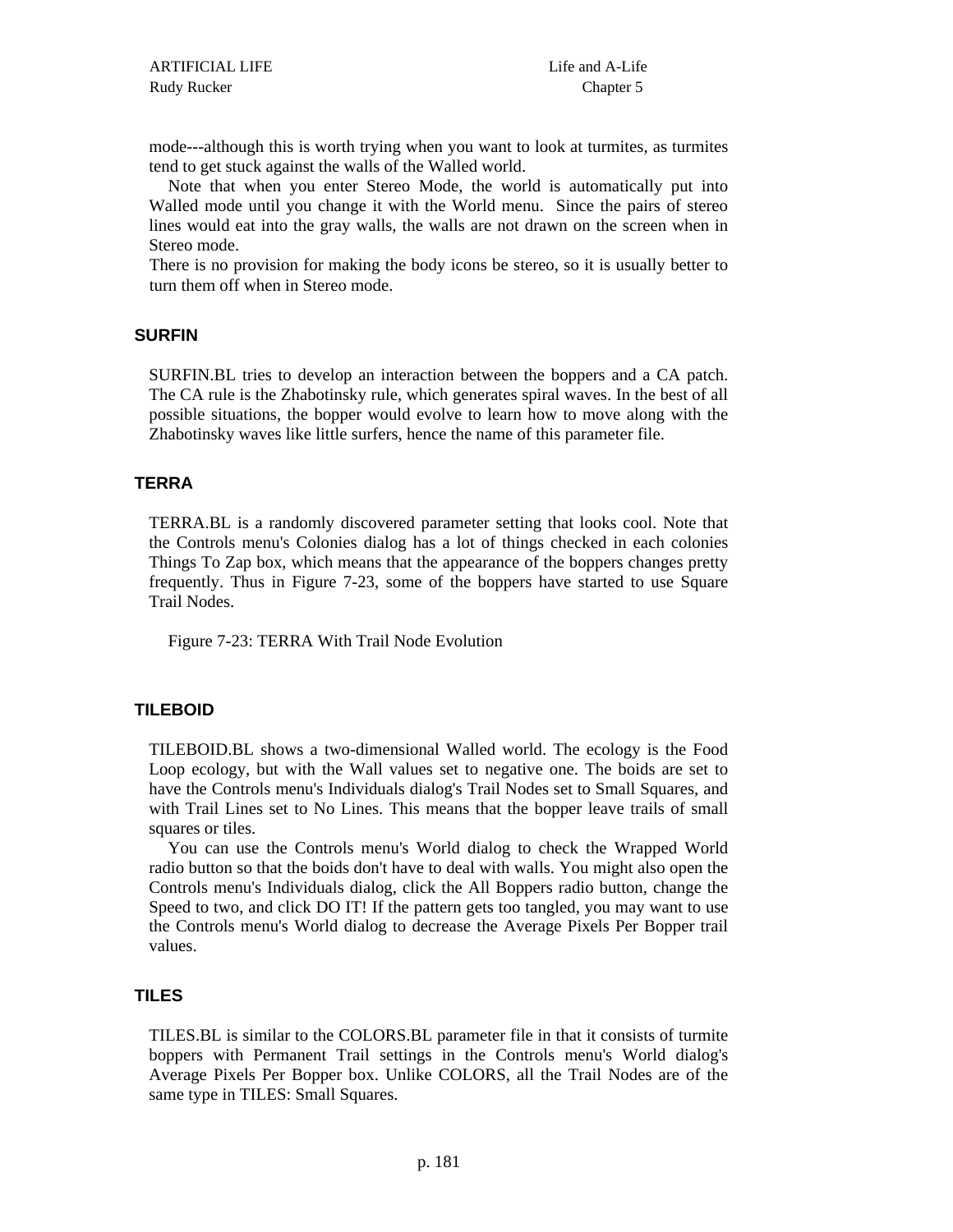## **TURMITE**

TURMITE.BL was the starting point of the creation of the *Boppers* program, which was originally created as a way to view turmites.

There are eight turmites of each color, with all trail lengths set to the maximum value. The symmetrical Food Loop ecology is in effect. The Turmite Windroses are set to the attractive value of twelve. The IQs are set to the maximum value of one hundred, so that the most intricate kinds of behavior are likely to appear. Food and Poison patches are present to give the turmites more things to interact with. The Controls menu's Colonies dialog has Minimum Motion set to one hundred, with a severe low motion penalty of negative four hundred---there's no punishment too severe for a lazy turmite! Another good way to stir up activity is to randomize the genes of idle turmites by left-clicking them with the Zap Cursor, which is what was done for Figure 7-24.

Figure 7-24: Turmites With the Zap Cursor

The Cycles Between Breeding is set to two thousand, which gives the boppers plenty of time to undergo a variety of different encounters and develop a meaningful score.

I am still not sure if good evolution happens in TURMITE; I have a feeling that it might be better to start with a very low IQ, let behavior for that IQ evolve, increase the IQ and let good behavior evolve for that level, and so on. But what with continually revising the program and writing this book, I've never had time to properly try this scheme out. You try it! Leave TURMITE.BL running in your office overnight, say, and in the morning save it as an experiment file, say TURM\_MY.BEX. Then reload TURM\_MY.BEX before you leave in the evening, save it again in the morning and so on. Maybe use an IQ of 1 the first day, and double the IQ every day after that. It could lead to some awesome turmites.

You can keep a rough eye on how evolution is progressing both by looking at the Tools menu's Graph dialog, and by using the Tools menu's Gene Viewer dialog to see how diverse the different colonies gene pools are. If you get a feeling that the Colony dialog's Breeding Methods parameters are not optimal, then change them! There's no reason to believe that the current Breeding Methods settings are in fact optimal.

If you and a friend both get involved in evolving better boppers, you can run the boppers head-to-head against each other. To do this, save your best bopper as, say BEST\_ME.BOP. This is done by choosing the File menu's Save popup's Save Individual selection, which opens up a Save As command dialog box. Your friend saves his or her best bopper as, say, BEST\_YF.BOP. Then you put the two \*.BOP files on the same machine and bring up *Boppers* with TURMITE.BL running.

Now you click one of the green boppers to make it the edit bopper, and use the File menu's Open popup's Open Individual option to load BEST\_ME.BOP onto the edit bopper. Use the Tools menu's Cursors popup to change the cursor to the Copy type, and left click on your edit bopper. This copies BEST\_ME.BOP onto all the green boppers.

Now your friend clicks on a red bopper to make it the edit bopper, and uses the same procedure to put the BEST\_YF.BOP genes onto all the red boppers.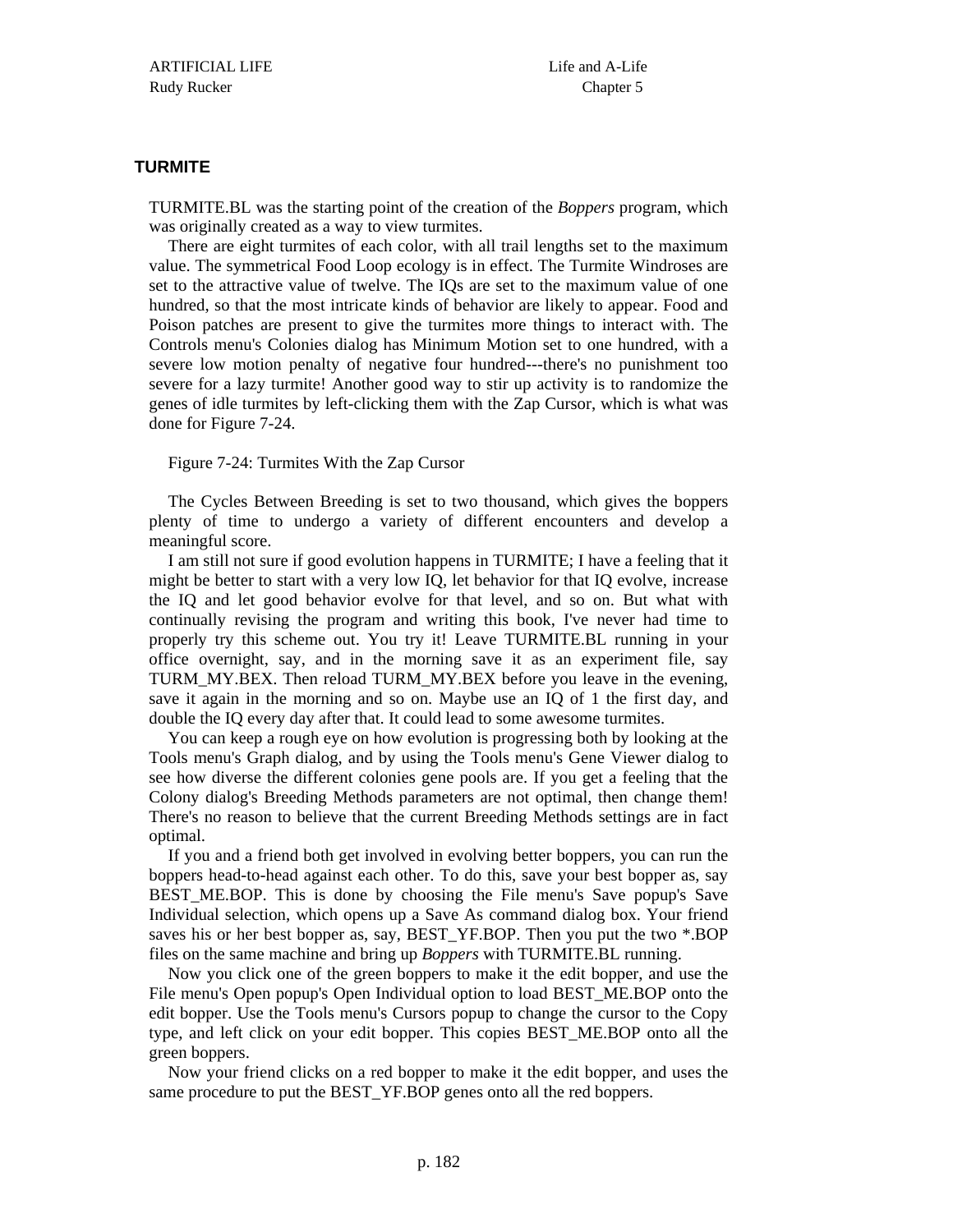To make the experiment repeatable, you might want to put some standard DUMMY.BOP gene onto all the blue boppers. For a strictly repeatable contest, open the Controls menu's Colonies dialog and change all the Cycles Between Breeding values to No Breeding.

Since TURMITE.BL uses the Food Loop ecology the situation between red and green is not symmetrical. So you might want to have your contest in two rounds: in the first round you occupy green and your friend occupies green, while in the second round you occupy red and your friend occupies green. Alternatively, you might evolve your boppers in a world with a Dog Eat Dog ecology, where red and green are scored in the same way.

# **UFO**

UFO.BL uses the UFOlogy ecology. The green, red, and blue boppers are, respectively, turmites, dogs, and wolves. As was mentioned before, the story that goes with the UFOlogy ecology is that the greens are like grass, the reds are like cows, and the blues are like cattle-eating saucers. The grass likes both cows and saucers because the cows fertilize the soil with manure, and the saucer drives fix nitrogen in the soil.

You might try increasing the Average Pixels Per Bopper values to fill up the screen with more color.

# **VENUS**

VENUS.BL is a randomly found three-dimensional parameter setting that looks cool. Other randomly found settings are COWRIB, HAPPY, HOLE, and TERRA; see the notes on these for suggestions about things to do.

#### **WINBLU**

WINBLU.BL shows a two-dimensional world with five boppers in each colonies. The green, red, and blue boppers are, respectively, owls, beavers, and wolves. The Food Chain ecology is active, meaning that green fears red, red likes green and fears blue, and blue likes red. This world has good, lively action.

#### **WOLF**

WOLF.BL shows three colonies of four wolves each. There is a Food patch present. It's a joy to watch the wolves rip into the food patch. The ecology is like the Food Loop ecology except that the wolves get extra high rewards for eating their prey's trail colors.

#### **WOOLY**

WOOLY.BL is a turmite world. The green, red, and blue boppers have Turmite Windroses of, respectively, eight, sixty-four, and sixteen. The overall effect looks kind of wooly, hence the name.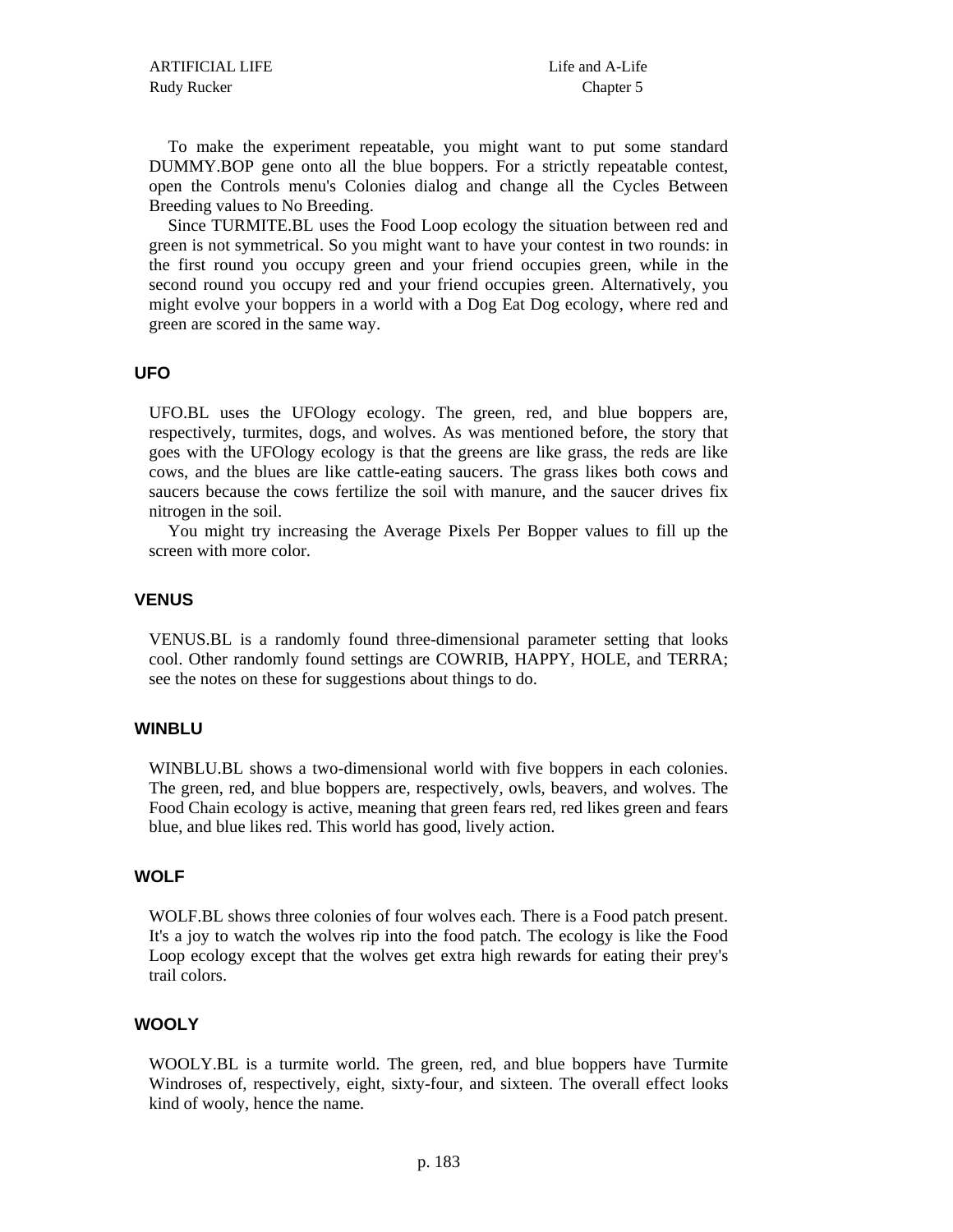# **ZHABOBUG**

ZHABOBUG.BL is similar to the SURFIN.BL parameter setting. Here the CA patch is a bit smaller, and it has the Controls menu's CAs popup's CA Wrap selection toggled off.

## **Notes and References to Chapter Seven: Examples**

♦ Since the \*.BL, \*.BEX, and \*.BOP files are in fact ASCII text files, it is in principle possible for you to edit them directly and thereby get low-level control over the boppers.

So that you can figure out which numbers mean what in these files, the source code for the functions which write and read these files is included in the document file LOADSAVE.DOC. LOADSAVE.DOC also includes the code for the DNA\_to\_RNA function which converts the boppers' DNA into parameter settings.

Be warned that directly editing a \*.BL, \*.BEX or \*.BOP file then trying to load it will cause *Boppers* to crash if you have changed some of the numbers to inappropriate values or if you have added any extraneous characters to the file. This kind of low-level tinkering is only a job for the truly comitted computer fanatic! But don't worry, most of the things you might want to do to your paramter files can be done safely and easily simply by using the Boppers menus to adjust the current file and then saving it.